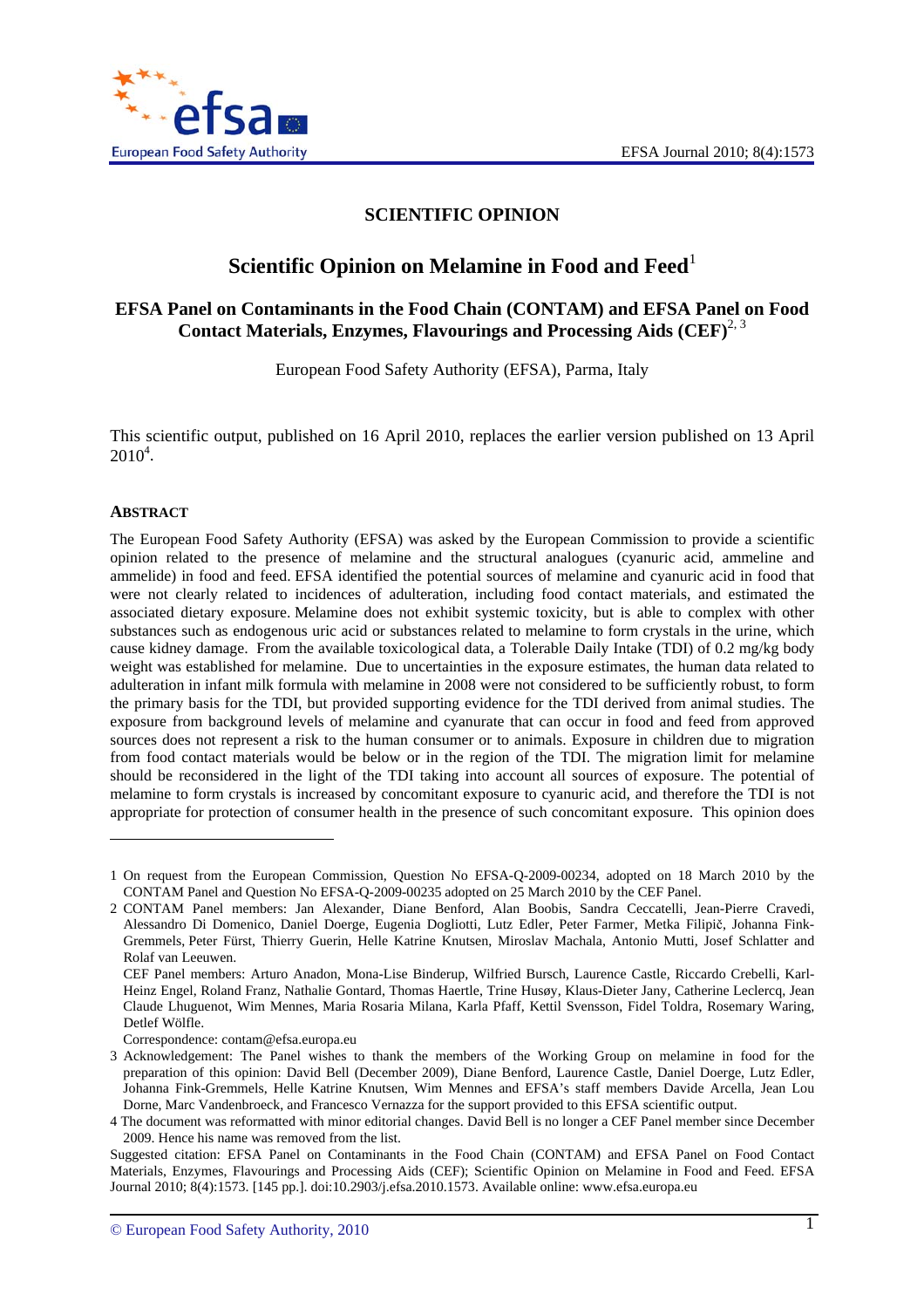

not consider the potential exposure to melamine and/or cyanurate that can arise from adulteration with these substances.

### **KEY WORDS**

Melamine (CAS No 108-78-1), cyanuric acid (CAS No. 108-80-5), food, feed, occurrence, risk assessment, toxicity, tolerable daily intake (TDI).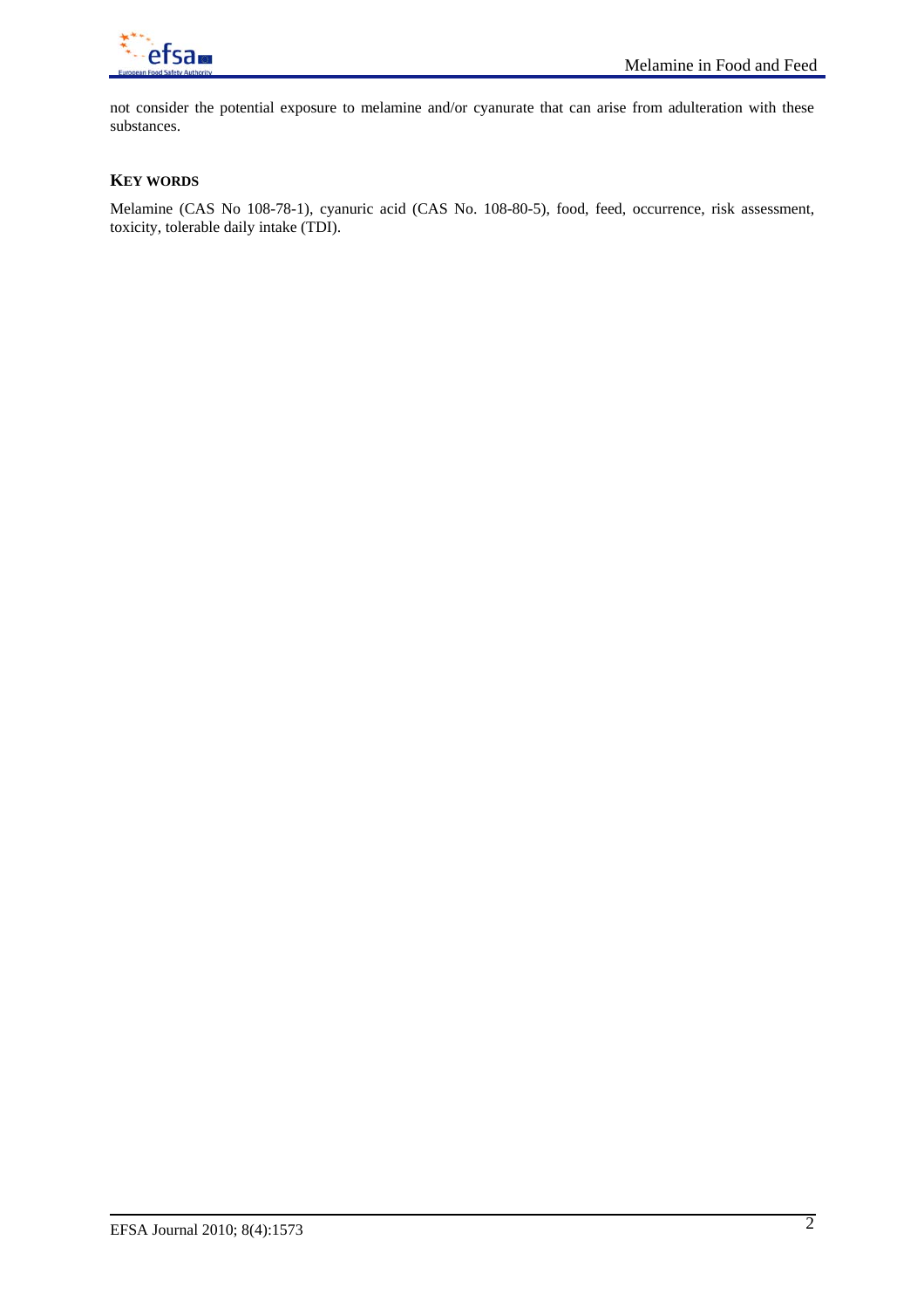

#### **SUMMARY**

The European Food Safety Authority (EFSA) was asked by the European Commission (EC) to provide a scientific opinion related to the presence of melamine and the structural analogues such as cyanuric acid, ammeline and ammelide in food and feed.

Melamine (2,4,6-triamino-1,3,5-triazine, CAS No. 108-78-1) is produced as a high volume chemical. It can be present in food as a result of uses in food contact materials, including articles made of melamine-formaldehyde plastics, can coatings, paper and board and adhesives. The current specific migration limit (SML) laid down in European Union legislation for plastics is 30 mg/kg food. Melamine may also occur in food as a metabolite and degradation product of cyromazine, which is used as a plant protection product and as a veterinary drug, and potentially as a result of its use as a flame retardant. Depending on the purification process, melamine may contain different levels of the structurally related substances cyanuric acid, ammeline and ammelide. Cyanuric acid residues can also occur in food as a result of use of dichloroisocyanurates as a source of active chlorine in disinfection agents. Melamine and cyanuric acid can be present as impurities in urea-based feed for ruminants.

Illegal adulteration of food and feed with melamine has resulted in illness and deaths of human infants and pet animals (cats and dogs), primarily as a result of kidney damage caused by crystals or stones in the urinary tract. The pets were given feed adulterated with crude ("scrap") melamine also containing its analogues, and the crystals consisted of complexes of melamine with cyanuric acid. In the human infants, who were given infant formula adulterated with a relatively pure preparation of melamine, the crystals consisted of complexes of melamine with uric acid which occurs naturally in urine. Crystals have also been reported in livestock given feed contaminated with melamine and in experimental animals dosed with melamine either alone or together with cyanuric acid.

Following the incidents of adulterated food and feed, several analytical methods for the determination of melamine (with and without analogues) in various matrices have been developed. As a result, reliable extraction and sample clean-up techniques are available for most food types including foods high in protein, fat and carbohydrates. The most sensitive and selective analytical method to measure melamine and its structural analogues is LC-MS/MS (liquid chromatography coupled to tandem mass spectrometry).

EFSA received 2239 data on melamine occurence in food and feed from European countries. These were the results of targeted sampling focussed on products where adulteration was considered likely. Because they were not representative of background levels they were not considered appropriate for the assessment of background dietary exposure to melamine, as required by the terms of reference of this opinion. No data on cyanuric acid were provided by European countries. Data on melamine and cyanuric acid in food and feed were also submitted by the industry. The data on food were used by the Panel on Contaminants in the Food Chain (CONTAM Panel) as the basis for dietary exposure assessment, after excluding a small number of samples with high values that were related to incidents of adulteration. For adult high consumers, the dietary exposure estimates to melamine in different European Union (EU) countries based on the upper bound occurrence values is below 11 µg/kg body weight (b.w.) per day. For infants fed solely on formula, the dietary exposure estimates to melamine are all below 2 µg/kg b.w. per day. For adult high consumers, the dietary exposure estimates to cyanurate in different EU countries based on the upper bound occurrence values is below 16 µg/kg b.w. per day. For infants fed solely on formula, the dietary exposure estimates to cyanurate are all below 6 µg/kg b.w. per day. These estimates are considered to be conservative, because many of the occurrence data were upper bound values for samples with melamine or cyanuric acid below the limit of detection.

Melamine exposure resulting from the migration of food contact materials was estimated by the Panel on food contact materials, enzymes, flavourings and processing aids (CEF Panel). Preliminary rough estimates indicated that the highest potential exposure was in children. Therefore, melamine exposure resulting from the migration of food contact materials was estimated according to two more refined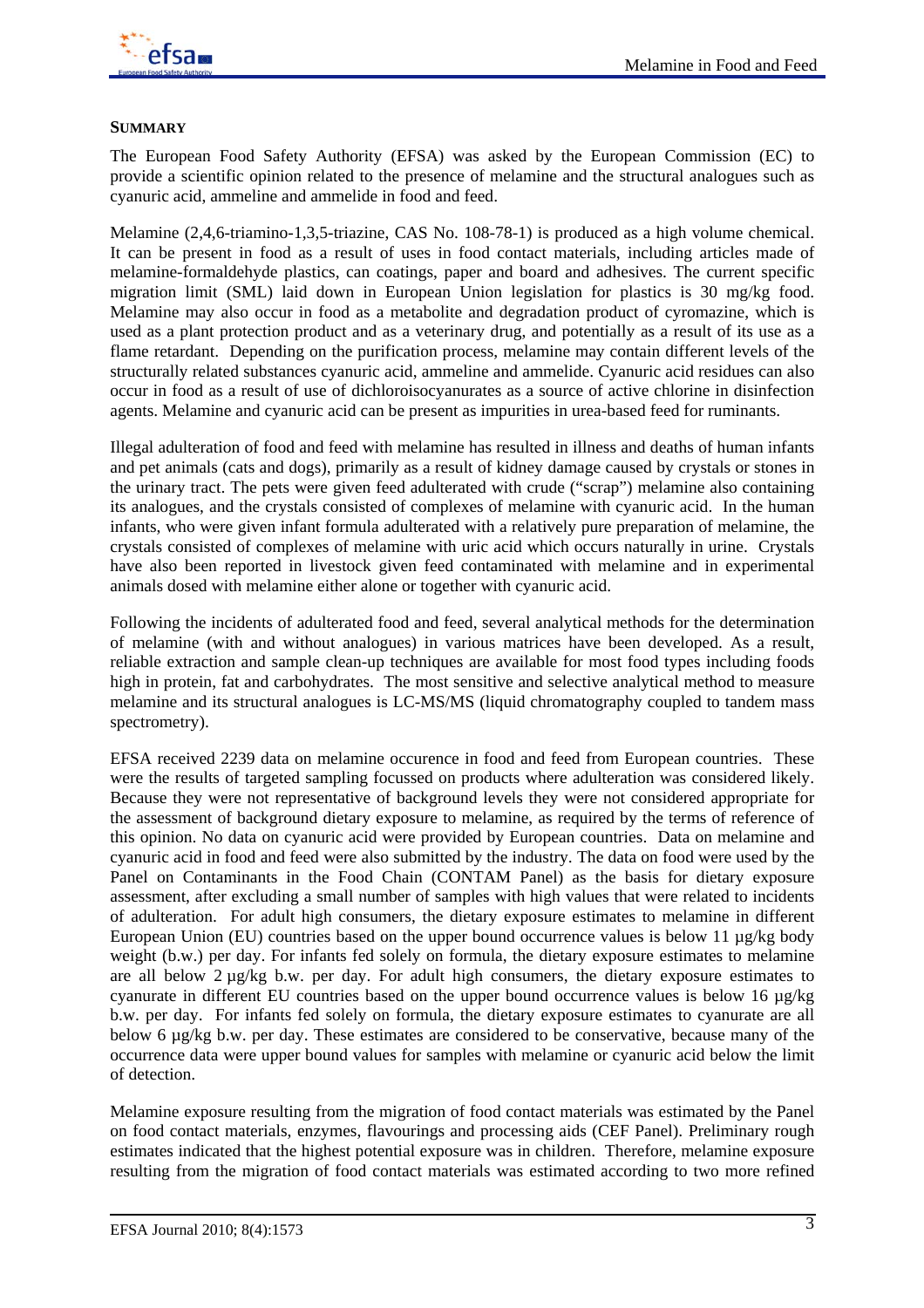

scenarios (A and B), using the database on individual food consumption data for children" (EXPOCHI) for 13 different Member States and typical and high migration levels of melamine from a "standard" melaware article under typical (Scenario A) and severe time and temperature conditions (Scenario B), respectively. Exposure was calculated assuming that any food or beverage could come into contact with high melamine-releasing melaware articles and obtained by summing up, within each day, the exposure from all food groups for Scenario A. For scenario B only exposure from the one food item giving the highest exposure estimate within one day was considered. In this Scenario exposure to melamine from other food items was considered not to occur within the same day. Total exposure to melamine in one day considering typical migration levels (scenario A) ranged from 30 to 80  $\mu$ g/kg b.w per day (mean) and from 50 to 120  $\mu$ g/kg b.w per day (95<sup>th</sup> percentile). Exposure in one day from one food/beverage considering high migration levels (scenario B) ranged from 40 to 110  $\mu$ g/kg b.w per day (mean) and from 70 to 230  $\mu$ g/kg b.w per day (95<sup>th</sup> percentile).

Animal exposure to melamine was estimated for livestock based on the European action level of 2.5 mg/kg in mixed feed and in premixes, with lower and higher scenarios of 0.5 and 10 mg/kg, a range encompassing the data submitted by industry. In ruminants, dairy cows and dairy goats would be the most exposed to melamine (40 and 42  $\mu$ g/kg b.w per day and 160 and 169  $\mu$ g/kg b.w per day if compound feed contained 2.5 mg/kg or 10 mg/kg melamine respectively). In monogastric livestock, poultry (broilers and laying hens) would be the most exposed to melamine (179 and 151 µg/kg b.w per day and 714 and 605  $\mu$ g/kg b.w per day respectively if feed contained 2.5 or 10 mg/kg melamine respectively). In pet animals, exposure was estimated using scenarios based on melamine concentrations of 0.5, 2.5 and 10 mg/kg, and consumption based on protein requirements in canned food (average: 48g/kg) or dried food (average: 13.5g/kg). Exposure in cats and dogs would be 120 µg/kg b.w per day from canned food and 63 µg/kg b.w per day from dried food containing 2.5 mg/kg melamine. At 10 mg/kg melamine, exposure would be 480 µg/kg b.w per day from canned food and 250 µg/kg b.w per day from dried food. Exposure to cyanurate in ruminants has been estimated from a urea-based feed additive product defining levels of cyanurate up to 200 mg/kg and assuming the use of 30 g as per 100 kg animal, giving a daily intake of 60 µg/kg b.w per day mg/kg b.w of cyanurate.

Melamine is rapidly absorbed from the gastrointestinal tract and rapidly excreted from the body, with a half life of 4-5 hours in the rat and rhesus monkey, and little or no metabolism. The limited information available for cyanuric acid also indicates rapid absorption and rapid elimination via the urine with little or no biotransformation. If the melamine concentration in urine is sufficient to form crystals it causes proximal tubular damage in the kidney. Formation of the crystals is highly pH dependent and most likely to occur at about pH 5.5. Humans may be more susceptible to coprecipitation of melamine with uric acid because humans excrete more uric acid in the urine than most mammals owing to a lack of the enzyme urate oxidase, and also because the urinary pH is lower than that of rodents. In neonates, the excretion of uric acid in the urine is higher than in adults. Because it is the presence of the crystals in urine that results in kidney damage, the effects of melamine are not due to systemic toxicity but to its physicochemical properties.

The limited data available in livestock have indicated no effects of feeding melamine, 400 mg/kg b.w. per day in pigs and 456 mg/kg b.w. per day in fish and 180 mg/kg b.w. per day in cats. No other data on melamine toxicity alone were available in livestock, fish or pets. For cyanuric acid no adverse effects were seen in sheep at 600 mg/kg b.w. per day for 77 days, or at 400 mg/kg b.w. per day in pigs and 390 mg/kg b.w. per day in fish for 3 days. The estimated exposures to melamine and cyanuric acid at the scenarios of 0.5, 2.5 and 10 mg/kg in feed are well below these doses and are not expected to pose a risk to the animals.

Ammelide was not acutely toxic and did not induce sub-chronic toxicity at 372 mg/kg b.w per day when fed to sheep for 6 weeks. An average daily intake of 296 mg ammeline/kg b.w. per day and 97 mg/kg b.w. of a mixture of ammeline and ammelide respectively in the diet of sheep caused the death of half of the animals. No other data on ammeline or ammelide toxicity were available for livestock, fish and pets.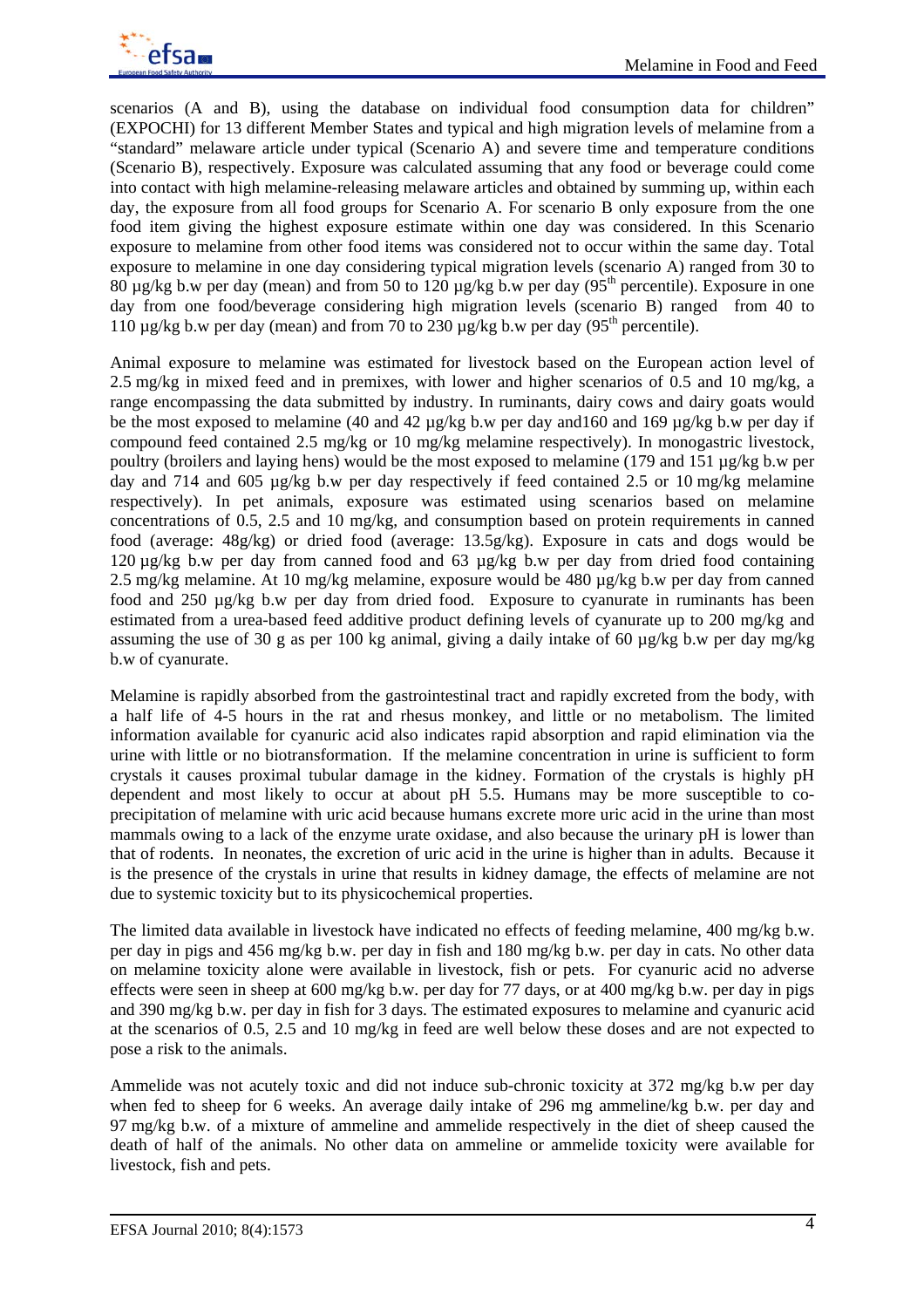

In laboratory animals, melamine has low acute toxicity. Repeat dosing resulted in lesions in the kidney and urinary tract associated with the formation of urinary crystals. A 13-week study with dietary exposure of male rats to melamine provided the best basis for characterising the dose-response relationship in experimental animals. The Panel identified, for a 10 % increase in urinary bladder crystals, a benchmark dose  $(BMD_{10})$  of 41 mg/kg b.w. per day and its lower confidence limit  $(BMDL_{10})$  of 19 mg/kg b.w. per day. The Panel considered the factors that could contribute to interand intra-species differences in the effects of melamine, such as the impact of urinary uric acid concentrations and pH on the formation of the melamine complexes with uric acid, and concluded that the default uncertainty factor of 100 was appropriate for deriving a tolerable daily intake (TDI). The Panel concluded that the TDI set by Scientific Committee for Food is no longer appropriate. The Panel established a TDI of 0.2 mg/kg b.w. by dividing the  $BMDL_{10}$  of 19 mg/kg b.w. per day by the uncertainty factor of 100, with rounding to a single significant figure. This TDI is considered appropriate for infants, except for those born prematurely who have higher urinary uric acid levels and greater immaturity of kidney function.

From the human data, the CONTAM Panel calculated a  $BMD_{10}$  of 1.1 mg/kg b.w. per day and a BMDL<sub>10</sub> of 0.74 mg/kg b.w. per day for a 10 % increased incidence of nephrolithiasis. Whilst these data were not considered suitable for deriving a TDI due to uncertainties in the exposure assessment, this human BMDL<sub>10</sub> provides supporting evidence for the adequacy of the TDI of 0.2 mg/kg b.w. derived from animal data.

A TDI for cyanuric acid of 1.3 mg/kg b.w. was set based on a previous evaluation of the disinfectant dichloroisocyanurate. The toxicological databases for ammelide and ammeline are extremely limited and hence no TDI could be established.

Co-exposure to melamine and cyanuric acid in livestock, fish, pets and laboratory animals showed higher toxicity compared with melamine or cyanuric acid alone, due to the renal crystal formation. There is limited evidence that ammelide and ammeline can also form crystals with melamine. The currently available information does not allow identification of a factor by which the toxicity is increased by co-exposure. Therefore the TDI for melamine is not appplicable if there is significant concomitant exposure to cyanuric acid, ammelide or ammeline due to the increased potential for formation of urinary crystals.

Dietary exposure to melamine and cyanuric acid individually estimated from the available data relating to background sources is well below the respective TDIs and does not raise concerns for the health of consumers or animals. For food contact materials, estimated acute exposures in children to melamine from melaware were also below the TDI with the exception of the conservative assessment  $(95<sup>th</sup>$  percentile) for children, who might be exposed to melamine levels slightly above the TDI. For these exposure estimates a health concern is not identified, due to their conservative nature.

It is recommended that the current SML for melamine from food contact materials is reconsidered in the light of the TDI of 0.2 mg/kg b.w. taking into account all sources of exposure. There is a need for data on co-occurrence of melamine and its structural analogues (cyanuric acid, ammelide, ammeline) in food or feed. There is a need for additional information on the dose response relationships for combinations of melamine and and its structural analogues (cyanuric acid, ammelide, ammeline). Development of a physiologically-based toxicokinetic toxicodynamic model is also needed to improve the dose response modelling.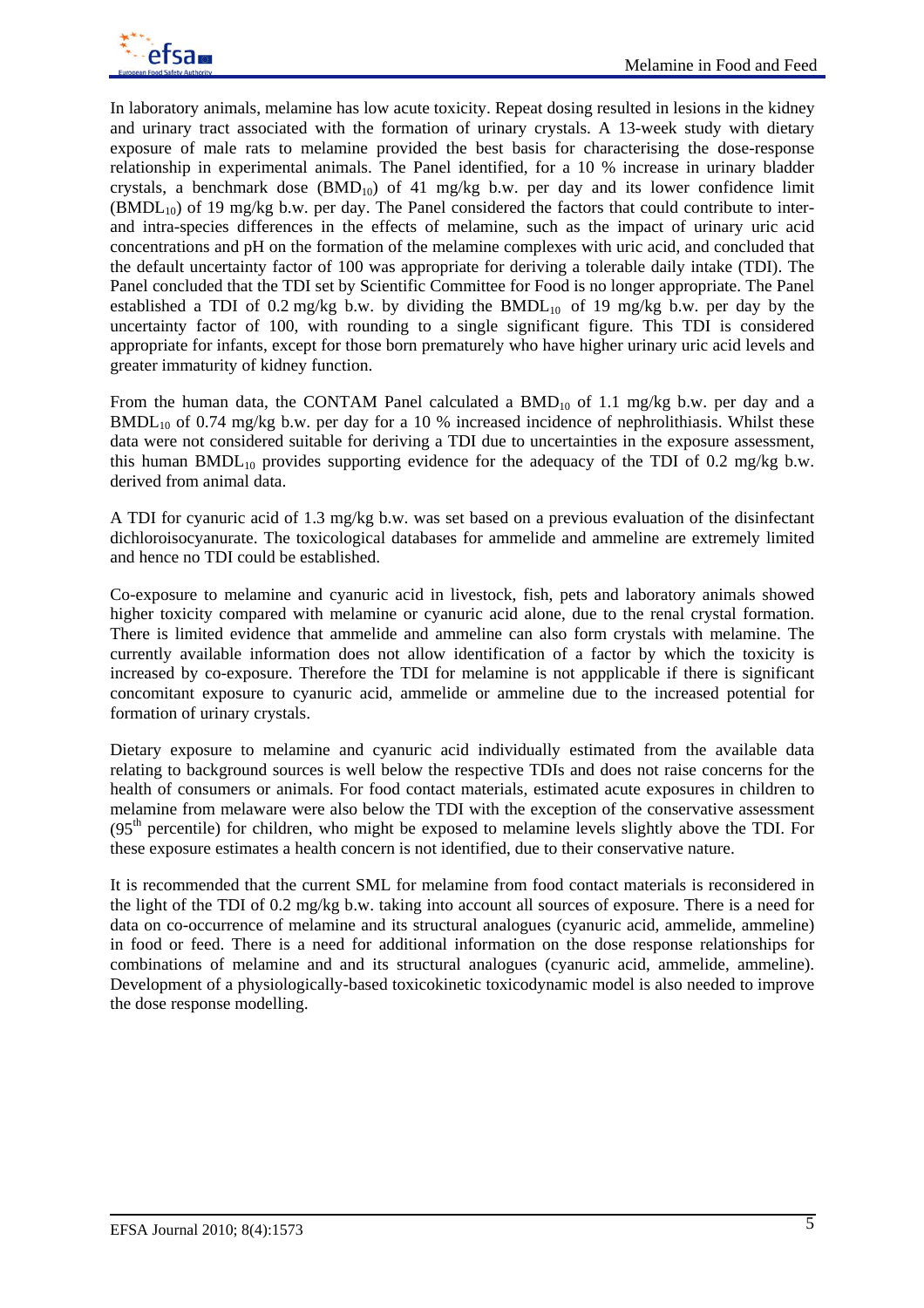

# **TABLE OF CONTENTS**

| 1 <sup>1</sup>                                                                                 |  |
|------------------------------------------------------------------------------------------------|--|
| 1.1.                                                                                           |  |
| 1.2.                                                                                           |  |
| Physico-chemical properties of melamine and of the melamine: cyanuric acid complex  18<br>1.3. |  |
| 14                                                                                             |  |
| 1.4.1.                                                                                         |  |
| The reliability of analytical results and occurrence (concentration) data  20<br>1.4.1.1.      |  |
| 1.4.1.2.                                                                                       |  |
| 1.4.1.3.                                                                                       |  |
| 1.4.1.4.                                                                                       |  |
| 1.4.1.5.                                                                                       |  |
| 1.4.1.6.                                                                                       |  |
|                                                                                                |  |
| 2.                                                                                             |  |
| 2.1.                                                                                           |  |
| 2.1.1.                                                                                         |  |
|                                                                                                |  |
| 2.1.3.                                                                                         |  |
|                                                                                                |  |
| 2.1.5.                                                                                         |  |
| 2.2.                                                                                           |  |
| 2.2.1.                                                                                         |  |
|                                                                                                |  |
| 3.                                                                                             |  |
| 3.1.                                                                                           |  |
|                                                                                                |  |
| Melamine-formaldehyde (known colloquially as 'melaware') articles:  26<br>3.1.1.1.             |  |
| 3.1.1.2.                                                                                       |  |
| 3.1.1.3.                                                                                       |  |
| 3.1.1.4.                                                                                       |  |
| 3.1.1.5.                                                                                       |  |
| 3.1.1.6.                                                                                       |  |
| 3.1.1.7.                                                                                       |  |
| 3.1.1.8.                                                                                       |  |
|                                                                                                |  |
| 3.1.2.1.                                                                                       |  |
| 3.1.2.2.                                                                                       |  |
| 4.                                                                                             |  |
| 4.1.                                                                                           |  |
| 4.2.                                                                                           |  |
| 4.3.                                                                                           |  |
| 4.4.                                                                                           |  |
| Melamine occurrence data in food and feed provided by European countries 31<br>4.4.1.          |  |
| 4.4.2.                                                                                         |  |
| 4.4.3.                                                                                         |  |
| 4.4.4.                                                                                         |  |
|                                                                                                |  |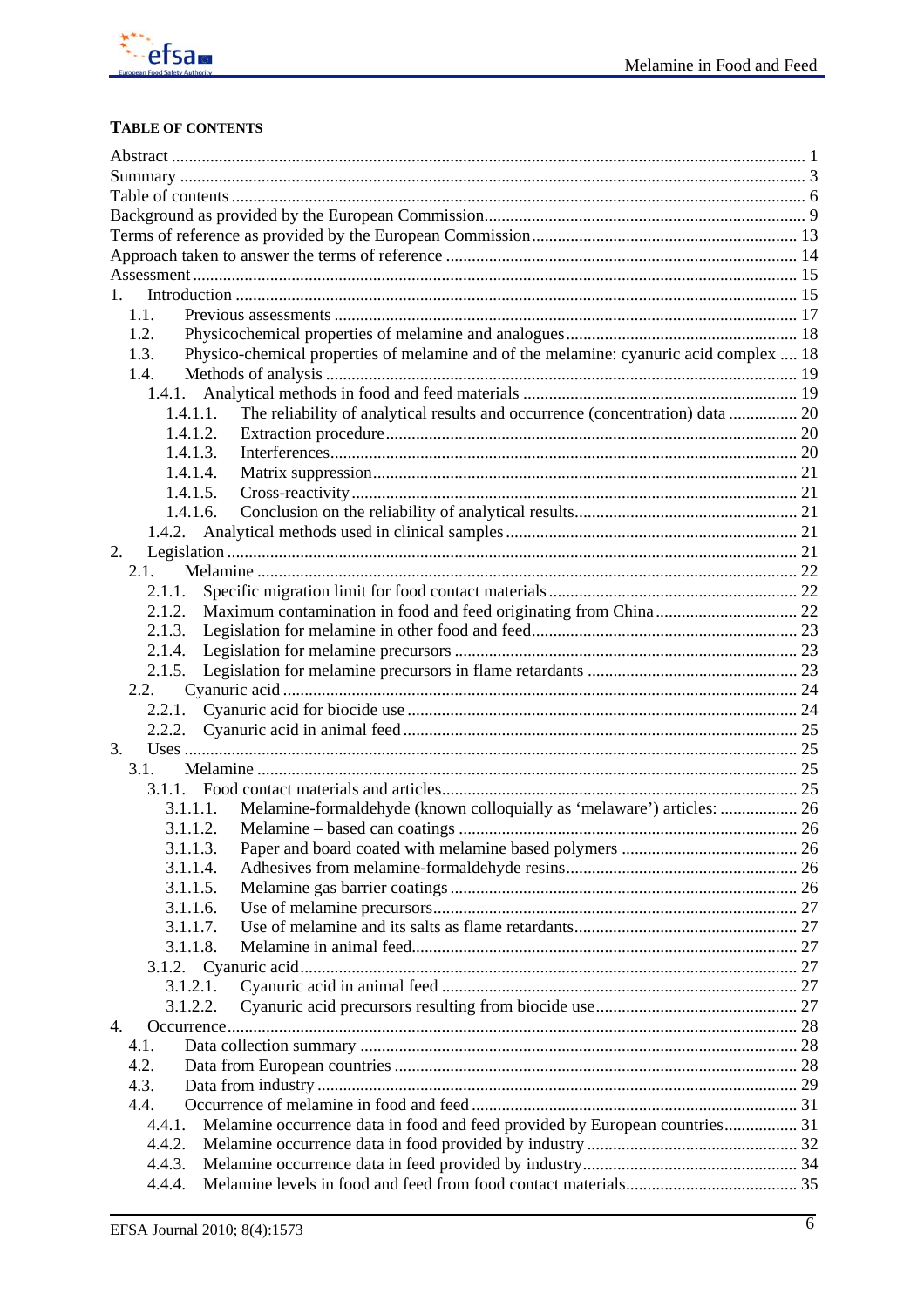| 4.4.4.1.   |                                                                                      |  |
|------------|--------------------------------------------------------------------------------------|--|
| 4.4.4.1.1. |                                                                                      |  |
| 4.4.4.4.2. |                                                                                      |  |
| 4.4.4.4.3. | Adhesives and miscellaneous uses of melamine in food contact materials  46           |  |
|            |                                                                                      |  |
|            |                                                                                      |  |
| 4.5.       |                                                                                      |  |
|            |                                                                                      |  |
|            |                                                                                      |  |
| 5.         |                                                                                      |  |
| 5.1.       | Exposure assessment for melamine in animals and humans, excluding infant formula  50 |  |
|            |                                                                                      |  |
| 5.1.1.1.   |                                                                                      |  |
| 5.1.1.2.   |                                                                                      |  |
|            |                                                                                      |  |
| 5.1.2.1.   |                                                                                      |  |
| 5.1.2.2.   |                                                                                      |  |
| 5.1.2.3.   |                                                                                      |  |
| 5.1.2.4.   | Potential exposure of adults to melamine resulting from use of cyromazine  56        |  |
| 5.1.2.5.   | Contributions of food contact materials to melamine dietary exposure 57              |  |
| 5.1.2.5.1. |                                                                                      |  |
| 5.1.2.5.2. |                                                                                      |  |
| 5.2.       |                                                                                      |  |
|            |                                                                                      |  |
|            |                                                                                      |  |
| 5.2.2.1.   | Contributions of different food groups to cyanuric acid exposure  64                 |  |
| 5.3.       |                                                                                      |  |
| 6.         |                                                                                      |  |
| 6.1.       |                                                                                      |  |
| $6.1.1$ .  |                                                                                      |  |
| 6.1.1.1.   |                                                                                      |  |
| 6.1.1.2.   |                                                                                      |  |
| 6.1.1.3.   |                                                                                      |  |
| 6.1.1.4.   |                                                                                      |  |
| 6.1.1.4.1. |                                                                                      |  |
| 6.1.1.4.2. |                                                                                      |  |
| 6.1.1.5.   |                                                                                      |  |
| 6.1.2.     |                                                                                      |  |
| 6.1.3.     |                                                                                      |  |
| 6.1.3.1.   |                                                                                      |  |
| 6.1.3.2.   |                                                                                      |  |
| 6.1.3.3.   |                                                                                      |  |
|            |                                                                                      |  |
| 6.1.4.     |                                                                                      |  |
| 615        |                                                                                      |  |
| 6.1.5.1.   | Toxicokinetic interaction between melamine, cyanuric acid and uric acid  76          |  |
| 6.1.5.2.   |                                                                                      |  |
| 6.2.       |                                                                                      |  |
| 6.2.1      |                                                                                      |  |
| 6.2.1.1.   |                                                                                      |  |
| 6.2.1.2.   |                                                                                      |  |
| 6.2.1.3.   |                                                                                      |  |
| 6.2.1.4.   |                                                                                      |  |
| 6.2.1.5.   |                                                                                      |  |
| 6.2.1.6.   |                                                                                      |  |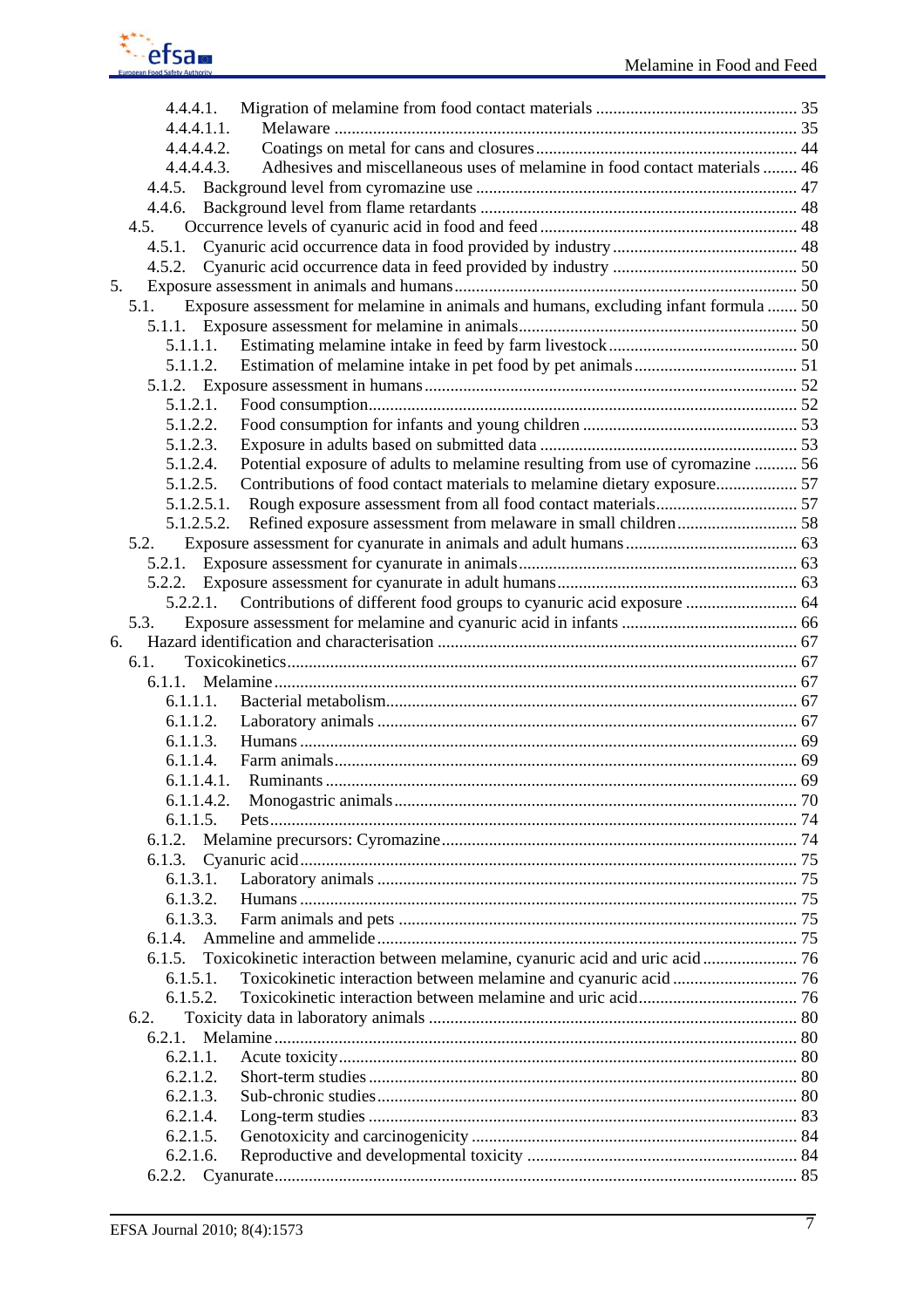| 6.2.2.1.                                                                                                                                                                                     |  |
|----------------------------------------------------------------------------------------------------------------------------------------------------------------------------------------------|--|
| 6.2.2.2.                                                                                                                                                                                     |  |
| 6.2.2.3.                                                                                                                                                                                     |  |
| 6.2.2.4.                                                                                                                                                                                     |  |
| 6.2.2.5.                                                                                                                                                                                     |  |
|                                                                                                                                                                                              |  |
|                                                                                                                                                                                              |  |
| Adverse effects of melamine and its analogues in livestock, fish and pets 88<br>6.3.                                                                                                         |  |
|                                                                                                                                                                                              |  |
| 6.3.1.1.                                                                                                                                                                                     |  |
| 6.3.1.2.<br>6.3.2.                                                                                                                                                                           |  |
| 6.3.3.                                                                                                                                                                                       |  |
| 6.3.4.                                                                                                                                                                                       |  |
| 6.3.5.                                                                                                                                                                                       |  |
| 6.3.6.                                                                                                                                                                                       |  |
| 6.3.7.                                                                                                                                                                                       |  |
| 6.4.                                                                                                                                                                                         |  |
| 6.4.1.                                                                                                                                                                                       |  |
| Evaluation of human data from the melamine incidence in China as basis for derivation<br>6.4.2.                                                                                              |  |
|                                                                                                                                                                                              |  |
|                                                                                                                                                                                              |  |
| 6.4.3.1. Urinary tract stones in children after the melamine incidence in China 99                                                                                                           |  |
| 6.4.3.2. Localization of melamine-associated deposits in the urinary tract 100                                                                                                               |  |
| Characterisation of urinary stone composition in humans after the melamine<br>6.4.3.3.                                                                                                       |  |
|                                                                                                                                                                                              |  |
|                                                                                                                                                                                              |  |
| 6.5.                                                                                                                                                                                         |  |
| 6.5.1.                                                                                                                                                                                       |  |
| 6.6.                                                                                                                                                                                         |  |
|                                                                                                                                                                                              |  |
|                                                                                                                                                                                              |  |
|                                                                                                                                                                                              |  |
| 7.                                                                                                                                                                                           |  |
| 7.1.                                                                                                                                                                                         |  |
| 7.2.                                                                                                                                                                                         |  |
|                                                                                                                                                                                              |  |
| 8.1.                                                                                                                                                                                         |  |
| 8.2.                                                                                                                                                                                         |  |
| 8.3.                                                                                                                                                                                         |  |
| 8.4.                                                                                                                                                                                         |  |
|                                                                                                                                                                                              |  |
|                                                                                                                                                                                              |  |
|                                                                                                                                                                                              |  |
|                                                                                                                                                                                              |  |
| Appendix I- RIVM-RIKILT modification of the Buur et al. (2008) model for melamine in pigs 123                                                                                                |  |
| Appendix II- Body weight, feed intake and melamine intake in male rats for the 90 days melamine (13                                                                                          |  |
|                                                                                                                                                                                              |  |
| Appendix III - Methods applied for the BMD analysis of animal data of the 13 weeks NTP (1983)<br>studies in F344 male rats and of human data from the study of children Li et al. (2010) 129 |  |
| Appendix IV-BMD analysis of for the 13 Weeks melamine studies of the NTP (1983) in F344 male                                                                                                 |  |
|                                                                                                                                                                                              |  |
|                                                                                                                                                                                              |  |
|                                                                                                                                                                                              |  |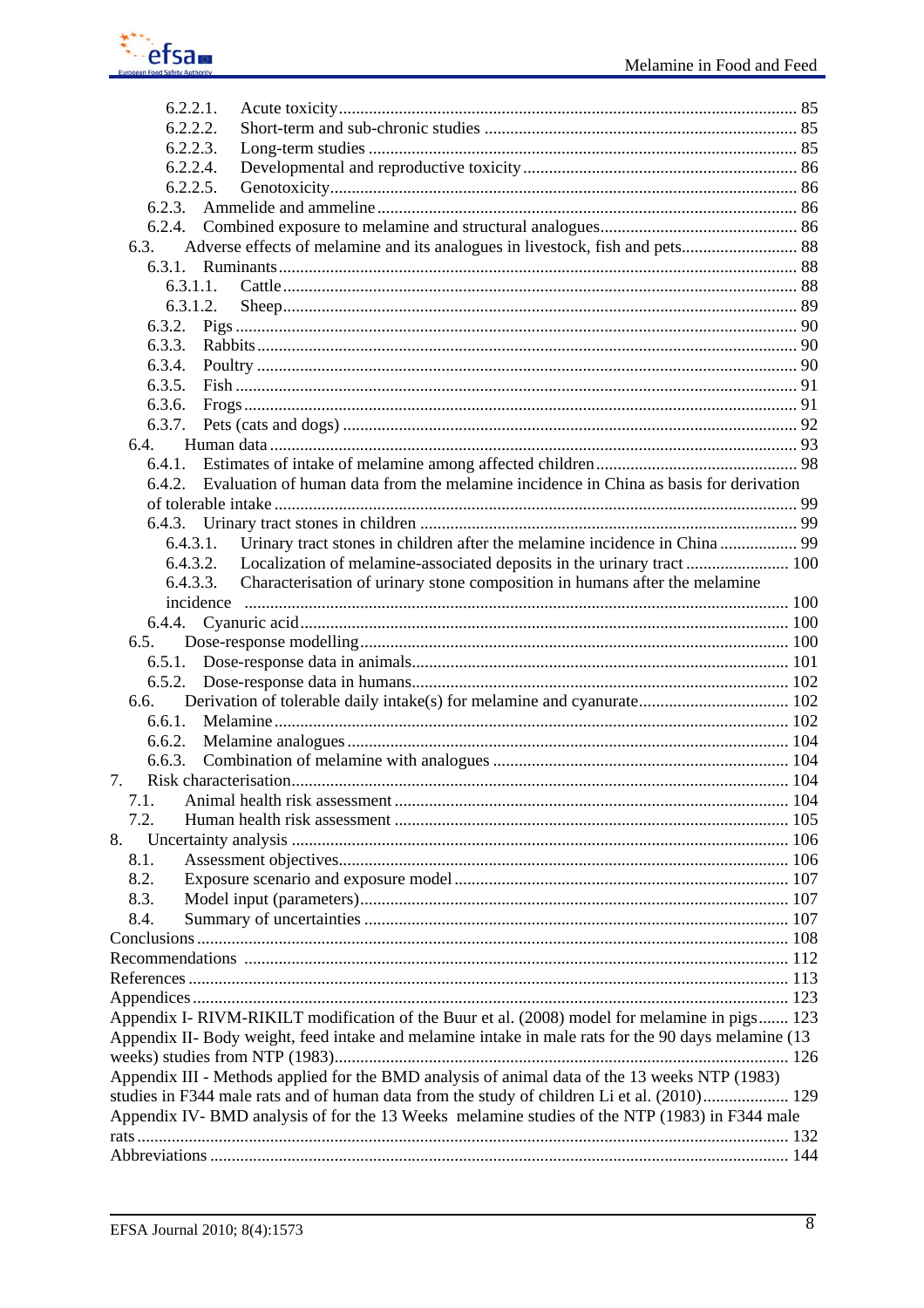

#### **BACKGROUND AS PROVIDED BY THE EUROPEAN COMMISSION**

#### **I. THE CONTAMINATION INCIDENTS**

#### **I.1. The contamination incident in 2007**

Since February 2007, unusual sickness and death of pet animals (cats and dogs) was reported in the United States (US). Following these reports an investigation was undertaken by the US authorities to trace the source of these animal health problems. It was found that wheat gluten originating from China and used for the production of pet food was at the origin of the animal health problems. Recall was initiated of pet food in which the wheat gluten was used.

Early in April 2007, the fraudulent addition of melamine, an industrial chemical used in plastics, glues, etc…, to wheat gluten imported from China, was found to be the cause of the animal health incidents. Later, melamine and cyanuric acid, a compound structurally related to melamine, were also found in rice protein concentrate imported from China. The levels of melamine found in wheat gluten and rice protein concentrate were in the range of 0.2 to 8 % (i.e. 2 to 80 grammes per kg).

As the protein concentration is measured by analysis of the nitrogen, the fraudulent addition of melamine (C3H6N6), a chemical substance rich in nitrogen, aims at enhancing the apparent protein content of wheat gluten and other protein sources. It appears that it is the combination of melamine and cyanuric acid, forming crystals in the kidney of animals, that has caused the animal health problems.

Member States were asked by the Commission on 2 May 2007 to control consignments of wheat gluten, corn gluten, corn meal, soy protein, rice bran and rice protein concentrate originating from third countries, in particular from China, for the presence of melamine and related compounds.

The Commission has also sent a request to EFSA on 8 May 2007 to obtain an urgent opinion on the risks for animal health and public health of the presence of melamine and structurally related compounds in feed and food. EFSA has issued on  $8$  June 2007 a statement on the issue<sup>5</sup>.

Taking into account the conclusions of the EFSA statement, the Member States agreed at the Standing Committee on the Food Chain and Animal Health, section Animal Nutrition, on 8 June 2007 on a harmonised enforcement approach in case of a finding of presence of melamine and related compound  $(ammeline, ammelide, cyanuric acid)$  in feed stuffs $<sup>6</sup>$ .</sup>

Taking into account the results of the controls and the measures taken and commitment by the Chinese authorities, it was agreed at the meeting of the Committee on 22 October 2007 that there was no longer a need to maintain an increased frequency of import controls at import for the presence of melamine and related compounds in protein-rich feed ingredients and an 'at random' official import control regime was from then onwards sufficient and appropriate<sup>7</sup>.

#### **I.2. The contamination incident in 2008**

In the second week of September 2008, the Commission was made aware that high levels of melamine were found in infant milk and other milk products in China. Melamine is a chemical intermediate used

 $\overline{\phantom{a}}$ 

<sup>&</sup>lt;sup>5</sup> EFSA´s provisional statement on a request from the European Commission related to melamine and structurally related compounds such as cyanuric acid in protein-rich ingredients used for feed and food. (Question n° EFSA-Q-2007-093). Available at: http://www.efsa.europa.eu/cs/BlobServer/Statement/efsa\_statement\_melamine\_en\_rev1,0.pdf?ssbinary=true <sup>6</sup>

<sup>&</sup>lt;sup>6</sup> Summary report of the meeting of Standing committee on the food Chain and Animal Health, section Animal Nutrition on 8 June 2007 2007 available at:

http://ec.europa.eu/food/committees/regulatory/scfcah/animalnutrition/summary07062007\_en.pdf<br><sup>7</sup> Summary report of the meeting of Standing committee on the food Chain and Animal Health, section Animal Nutrition on 22 **October 2007** available at: http://ec.europa.eu/food/committees/regulatory/scfcah/animalnutrition/sum\_22102007\_en.pdf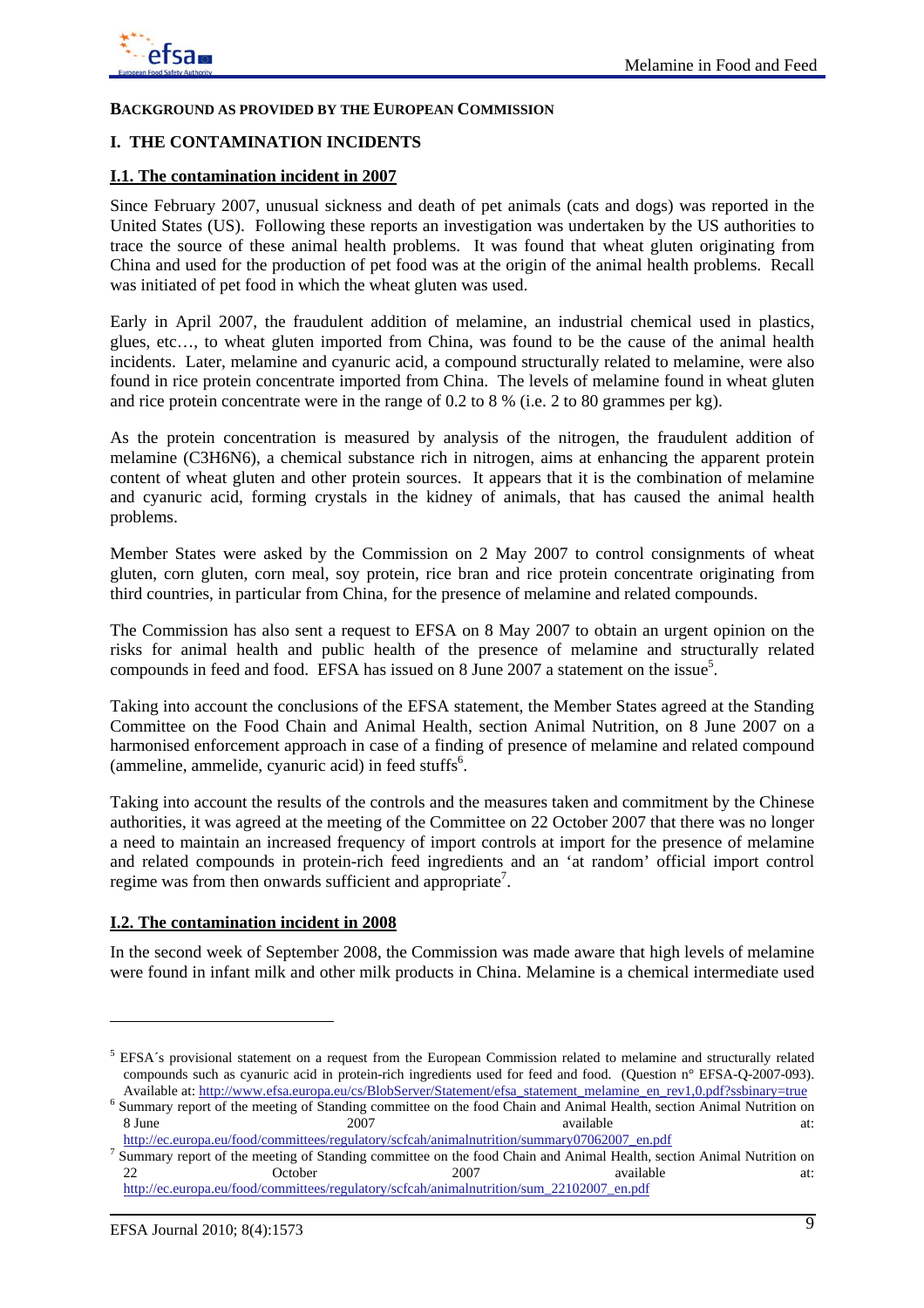in the manufacture of resins and plastics. Melamine, which is high in nitrogen, has been fraudulently added infant milk and milk to give the appearance of increased protein levels.

The high levels of melamine in infant milk resulted in China in very severe health effects in infants and young children. At least 6 children have died in China from severe kidney failure due to the melamine added to milk powder, and more than 200.000 infants and young children have been affected by kidney problems with more than 50.000 infants and young children hospitalized.

Imports of milk and milk products, including milk powder, originating from China have never been allowed into the Community. However, composite products such as chocolate, bonbons, biscuits containing milk or milk products are imported from China into the EU certain composite products could have been imported without undergoing systematic border checks. It could furthermore not be excluded that special import channels for such products exist (intended for instance for Chinese food shops).

To assess the risks related to the presence of melamine in composite products containing milk and milk products, such as chocolate, biscuits etc, at the request of the Commission the European Food Safety Authority (EFSA) issued on 24 September a scientific statement<sup>8</sup>, which concludes that the highest risk would be represented by a worst case scenario according to which children with high daily consumption of biscuits and chocolates containing the highest proportion of milk powder with a contamination equal to the highest level found in milk powder from China. Melamine can be present in foods at low background levels following e.g. migration from food packaging material or as metabolite of the pesticide cyromazine.

A level of 2.5 mg melamine/kg was established as the appropriate level to distinguish between the unavoidable background presence of melamine (from food contact materials, pesticide use, etc.) and unacceptable adulteration. This level provides also a large margin of safety according to the EFSA statement on the risks of melamine in food. Methods of analysis with sufficient sensitivity exist to control the presence of melamine in food at levels of 2.5 mg/kg.

In order to protect public health, Commission Decision 2008/798/EC of 14 October 2008 imposing special conditions governing the import of products containing milk and milk products originating in or consigned from China and repealing Commission Decision 2008/757/EC<sup>9</sup> was adopted.

This Decision established protective measures for food and feed originating in or consigned from China such as:

- a prohibition of import into the Community of composite products containing milk and milk products intended for infants and young children.

a physical control (sampling and analysis) on the presence of melamine of all consignments of composite products containing milk products, to be imported via specifically designated control points.

an increased control on the presence of melamine on other feed and food products with a high protein content

Following the finding of high levels of melamine in soybean meal intended for feed and in ammonium bicarbonate, used as raising agent in food industry, Commission Decision 2008/921/EC of

 $\overline{\phantom{a}}$ 

<sup>&</sup>lt;sup>8</sup> Statement of EFSA on risk for public health due to the presence of melamine in infant milk and other milk products in China (Question No EFSA-Q-2008-695). Available at:

http://www.efsa.europa.eu/cs/BlobServer/Statement/contam\_ej\_807\_melamine.pdf?ssbinary=true

<sup>&</sup>lt;sup>9</sup> OJ L 273, 15.10.2008, p. 18.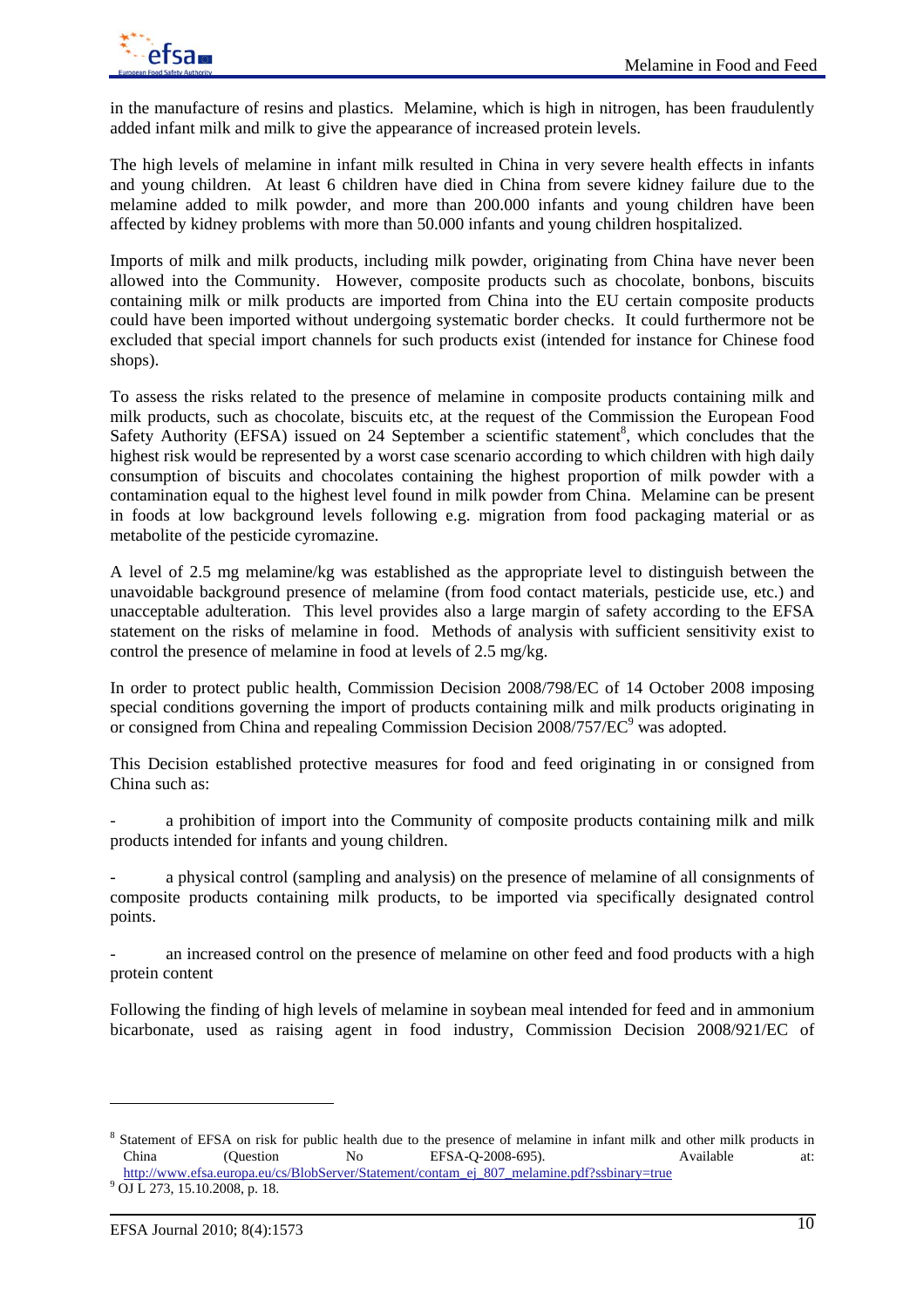9 December 2008 amending Decision 2008/798/EC<sup>10</sup> was adopted extending the safeguard measures to ammonium bicarbonate and to feed and food containing milk, milk products, soy and soy products.

# **II. SCIENTIFIC ASSESSMENTS ON MELAMINE AND STRUCTURALLY RELATED COMPOUNDS**

# **II.1. Standing Committee For Food**

The Scientific Committee for Food established at its meeting on 14 December 1984 a TDI for melamine of  $0.5$ mg/kg b.w.<sup>11</sup>

# **II. 2. EFSA statement related to melamine and structurally related compounds such as cyanuric acid in protein-rich ingredients used for feed and food**

In this statement, issued on 7 June 2007, EFSA concluded the following:

The Scientific Committee for Food (SCF) derived a tolerable daily intake (TDI) of 0.5 mg/kg body weight (b.w.) per day for melamine for food contact materials but no details were given for its derivation. Recently the U.S. Food and Drug Administration (FDA) derived a TDI of 0.63 mg/kg b.w. per day which is in line with the TDI derived by the SCF. For melamine a specific migration limit of 30 mg/kg food was agreed by the SCF assuming a maximum consumption of 1 kg food containing the substance for a 60 kg person.

Based on the NOAEL of 154 mg/kg b.w. per day for sodium cyanurate derived from a 2-year study in rats, a TDI for sodium cyanurate of 1.5 mg/kg b.w. per day can be proposed using an uncertainty factor of 100.

There is a lack of toxicity data for ammeline and ammelide. Because of the structural similarities to melamine these compounds have been assumed to be of equal potency.

In conclusion, EFSA provisionally recommends to apply a TDI of 0.5 mg/kg b.w. per day for the total of melamine and its analogues (ammeline, ammelide, cyanuric acid).

Because of a lack of toxicity data in domestic animals, EFSA provisionally recommends to apply this tolerable intake level as established for humans also to domestic animals.

A source of uncertainty is the combined toxicity of melamine and cyanuric acid and their possible synergistic effects in relation to the recently observed toxicity linked to the acute renal failure and death of pet animals (cats and dogs) in the U.S. This mechanism is currently under investigation.

Occurrence data on melamine and its analogues in food and feed from Europe are needed to perform a comprehensive risk assessment.

# **II.3. EFSA statement on risks for public health due to the presence of melamine in infant milk and other milk products in China**

In this statement, issued on 24 September 2008, EFSA concluded the following:

EFSA was asked to consider health effects due to melamine exposure via the consumption of contaminated biscuits and confectionary.

<sup>10</sup> OJ L 331, 10.12.2008, p. 19.

<sup>&</sup>lt;sup>11</sup> Report of the Scientific Committee for Food on certain monomers and other starting substances to be used in the manufacture of plastic materials and articles intended to come into contact with foodstuffs (opinion expressed on 14 December 1984), Reports of the Scientific Committee for Food, Seventeenth series, EUR 10778 EN, http://ec.europa.eu/food/fs/sc/*scf*/reports/scf\_reports\_17.pdf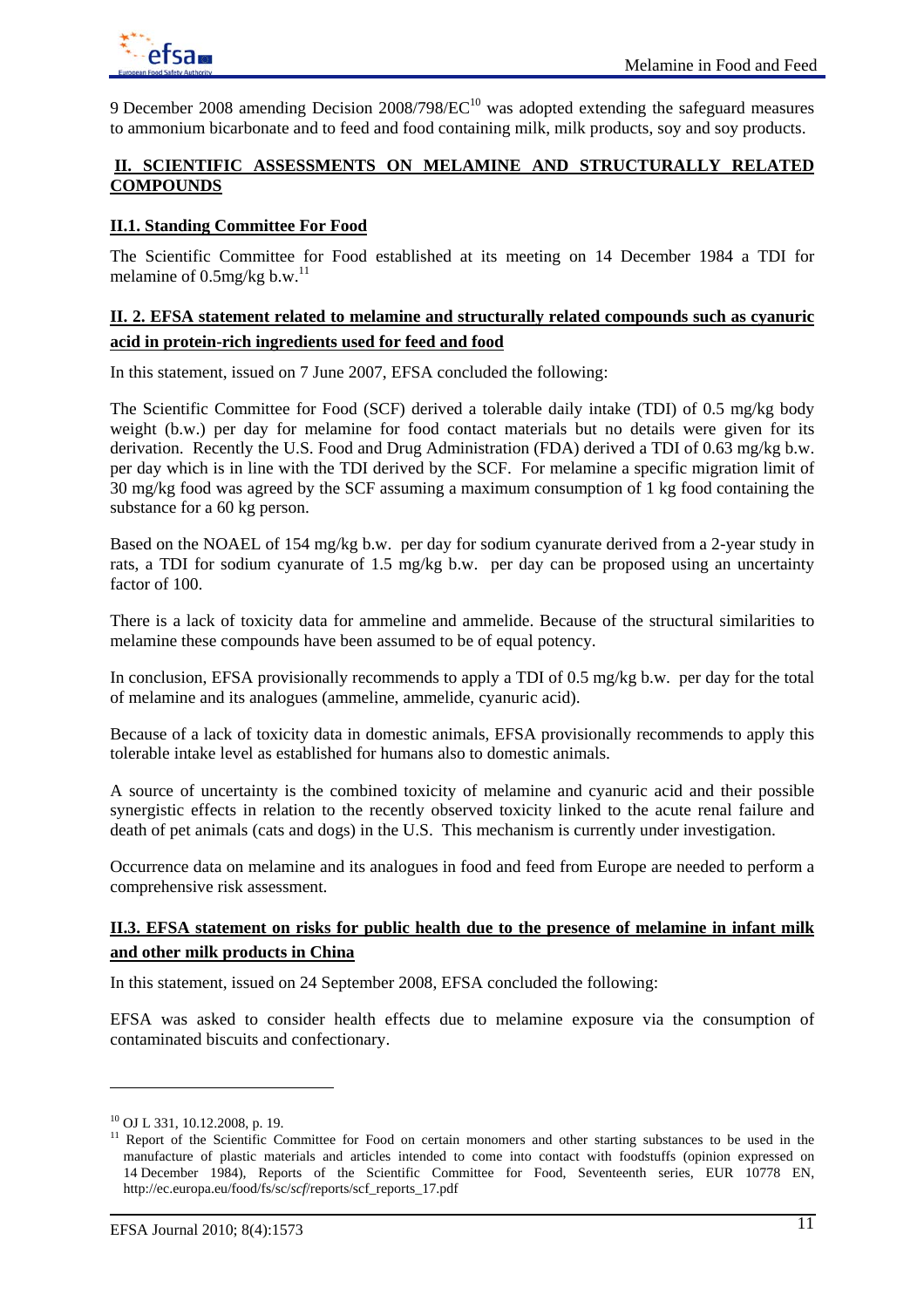

The primary target organ for melamine toxicity is the kidney. There is uncertainty with respect to the time scale for the development of kidney damage. Thus, EFSA applied a tolerable daily intake (TDI) of 0.5 mg/kg body weight (b.w.) in considering possible health effects which might occur with repeated consumption of melamine contaminated products over a relatively short period.

Based on different exposure scenarios, estimated exposure does not raise concerns for the health of adults in Europe should they consume chocolates and biscuits containing contaminated milk powder. Children with a mean consumption of biscuits, milk toffee and chocolate made with such milk powder would not exceed the tolerable daily intake (TDI). However, in worst case scenarios with the highest level of contamination, children with high daily consumption of milk toffee, chocolate or biscuits containing high levels of milk powder would exceed the TDI. Children who consume both such biscuits and chocolate could potentially exceed the TDI by more than threefold. However, EFSA noted that it is presently unknown whether such high level exposure scenarios may occur in Europe.

# **II.4. WHO Expert Meeting in collaboration with FAO on toxicological and health aspects of**  melamine and cyanuric acid, held from 1 to 4 December 2008 in Ottawa, Canada<sup>12</sup>

The WHO Expert Meeting came to the following conclusions:

Based on dose–response assessment of subchronic rat studies, modelling of the incidence of bladder stones and application of a safety factor of 200 to account for extrapolation from rats to humans, variation within humans and uncertainties associated with the data, a tolerable daily intake (TDI) of 0.2 mg/kg body weight for melamine was established. The TDI is applicable to the whole population, including infants.

This TDI is applicable to exposure to melamine alone. Although data were inadequate to develop TDIs for compounds that are structurally related to melamine, such as ammeline and ammelide, a TDI of 1.5 mg/kg body weight for cyanuric acid has previously been derived by WHO, suggesting that these analogues would be no more toxic than melamine. Available data indicate that simultaneous exposure to melamine and cyanuric acid is more toxic than exposures to each compound individually. Data are not adequate to allow the calculation of a health-based guidance value for this co-exposure.

# **III. SPECIFIC BACKGROUND INFORMATION**

The Scientific Committee for Food has established for melamine a tolerable daily intake (TDI) of 0.5 mg/kg bodyweight (b.w.) in 1984 (see point II.1). In June 2007 EFSA recommended applying the TDI of 0.5 mg/kg b.w. also for the contamination case in pet food considering the data available on toxicity of melamine (see point II.2). In its statement of 24 September 2008 EFSA applied a TDI of 0.5 mg/kg b.w. in considering possible health effects which might occur with repeated consumption of melamine contaminated products over a relatively short period (see point II.3).

The WHO Expert Meeting reviewed the toxicological and health aspects of melamine and cyanuric acid established for melamine the application of a TDI of 0.2 mg/kg b.w (see point II.4).

It is appropriate for EFSA to re-assess the TDI of 0.5 mg/kg bodyweight in view of the outcome of the WHO Expert Meeting.

In EU legislation<sup>13</sup>, a Specific Migration Limit (SML) for melamine has been established. Melamine is used in melamine ware/plastics used as food contact materials and can migrate from the food contact material in the food. This SML is derived from the TDI for melamine, i.e. 0.5 mg/kg, whereby it is assumed in a very worst case scenario that a person can be exposed daily to 1 kg of food which has

 $\overline{\phantom{a}}$ 

<sup>&</sup>lt;sup>12</sup> The full report of the WHO Expert Meeting in collaboration with FAO on Toxicological and Health Aspects of Melamine

and Cyanuric Acid is available at: http://whqlibdoc.who.int/publications/2009/9789241597951\_eng.pdf 13 Commission Directive 2002/72/EC of 6 August 2002 relating to plastic materials and articles intended to come into conta with foodstuffs (OJ L 220, 15.8.2002, p. 18).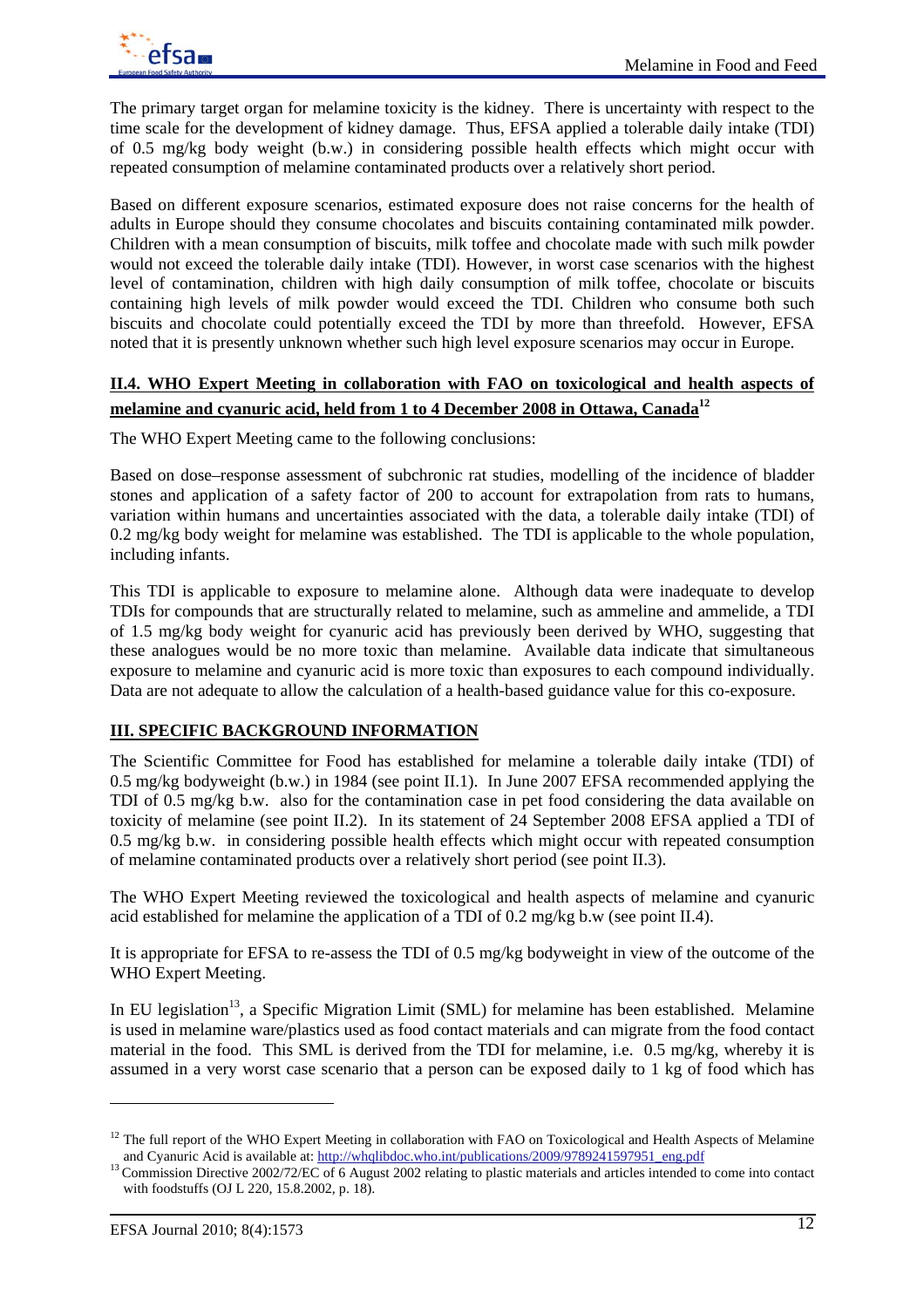been in contact with a food contact material containing melamine. This SML serves as criterion to evaluate if a certain substance may be used in food contact material. Experimental tests are performed with food simulants under worst case conditions in order to verify if the migration is not larger than the SML. In case the migration under these conditions is not higher than the SML, the substance may be authorised for use in food contact materials. However it appears from available data that in reality, migration of melamine from food contact materials would not be more than a few mg/kg food.

At the 3rd Session of the Codex Committee on Contaminants in Foods, held in Rotterdam, the Netherlands from 23 to 27 March 2009<sup>14</sup>, it was agreed to initiate new work on the setting of maximum levels for melamine in feed and food. It is not yet foreseen to consider maximum levels for melamine-related chemicals e.g. cyanuric acid, ammelide and ammeline, but it was recognised that these chemicals present, in combination with melamine, a more unique toxicological concern compared to melamine alone. At a later stage, information on this co-occurrence might result in the setting of new maximum levels and/or revision of the maximum levels based on the toxicity of melamine alone.

Data have shown carry-over from feed to products of animal origin (e.g. milk, meat) including fish.

### **TERMS OF REFERENCE AS PROVIDED BY THE EUROPEAN COMMISSION**

In accordance with Art. 29 (1) of Regulation (EC) No 178/2002, the European Commission asks the European Food Safety Authority to provide a scientific opinion related to the presence of melamine and the structural analogues such as cyanuric acid, ammeline and ammelide in food and feed.

This scientific opinion should comprise the

- re-assessment of the TDI on melamine in view of the outcome of the WHO Expert meeting.

- determination of the exposure levels of melamine for the different animal species (difference in sensitivity between animal species) above which adverse effects on animal health can be observed (NOAEL/LOAEL)

determination of the level of transfer/carry-over of melamine from the feed to the products of animal origin, either as melamine or as a metabolite of melamine.

identification of the different sources of the background presence of melamine and the structural analogues cyanuric acid, ammelide and ammeline in feed and food other than adulteration or misuse.

assessment of the exposure to melamine of different animal species taking into background presence of melamine in feed

human exposure assessment to melamine taking into the background presence of melamine in food, including in food of animal origin following carry over from feed. Also the exposure of vulnerable groups of the population as well of specific groups of consumers who might be exposed to higher levels of melamine than average as the consequences of their dietary habits should be addressed.

assessment of the possible risks for animal health related to the background presence of melamine in feed.

assessment of the possible risks for public health related to the background presence of melamine in food.

<sup>&</sup>lt;sup>14</sup> Report available at http://www.codexalimentarius.net/download/report/722/al32\_41e.pdf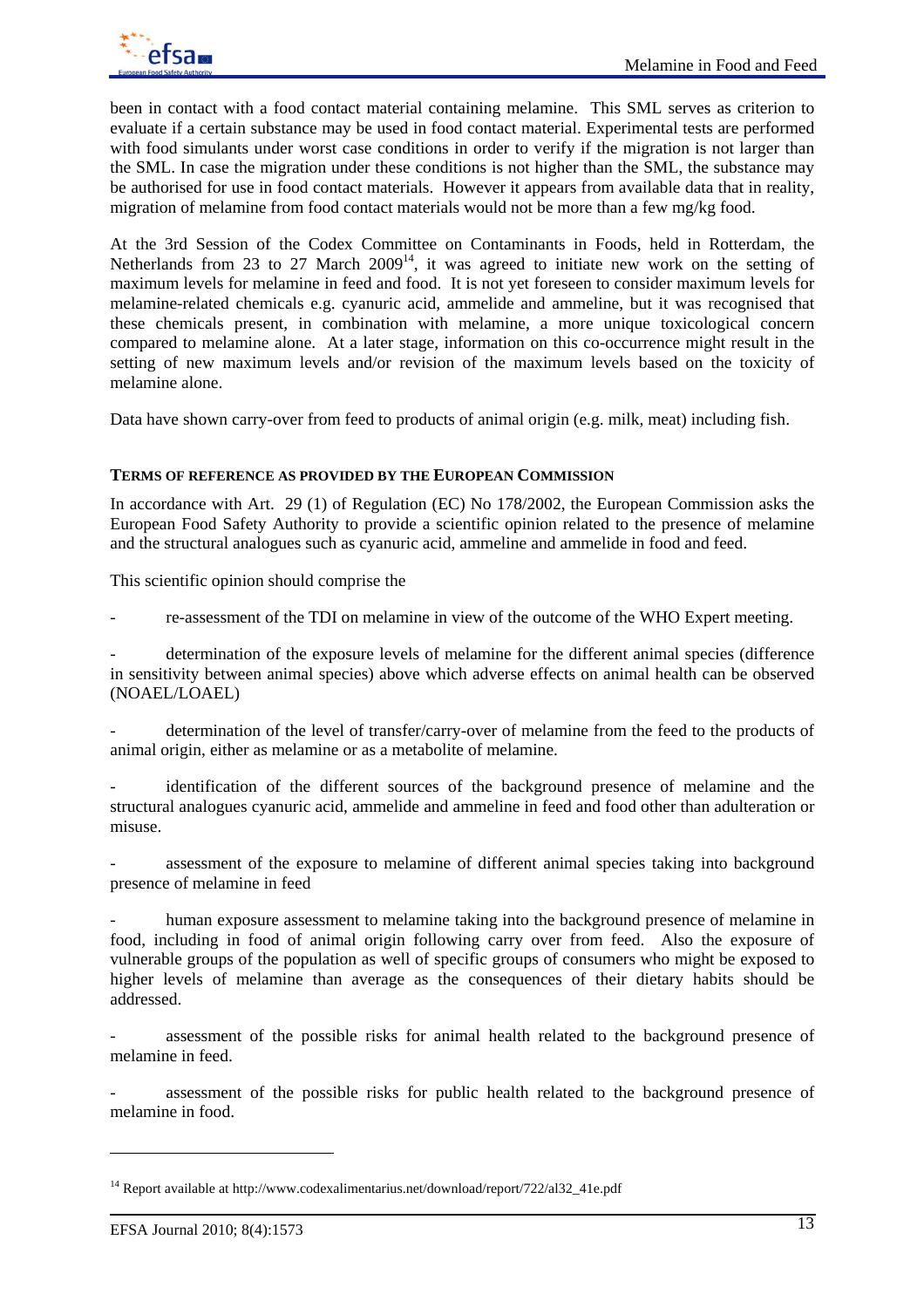

in addition and insofar data are available, assessment of the risks for animal and public health following co-exposure of animals and humans to melamine and structurally related compounds such as cyanuric acid, ammelide and ammeline.

#### **APPROACH TAKEN TO ANSWER THE TERMS OF REFERENCE**

After having received this request from the European Commission, EFSA allocated the mandate to the Panel on Contaminants in the food chain (CONTAM Panel) and the Panel on food contact materials, enzymes, flavourings and processing aids (CEF Panel). The scientific opinion was adopted by the CONTAM Panel on 18 March 2010. Chapters 2.1.1. Specific migration limit for food contact materials, 3.1.1. Food contact materials and articles, 4.4.4. on Melamine levels in food and feed from food contact materials, and 5.1.2.5. Contributions of food contact materials to melamine dietary exposure, and their respective conclusions were adopted by CEF Panel on 25 March 2010. The CEF Panel also endorsed the chapters 6.6. Derivation of the tolerable daily intake(s) for melamine and cyanurate, and chapter 7.2. Human health risk assessment.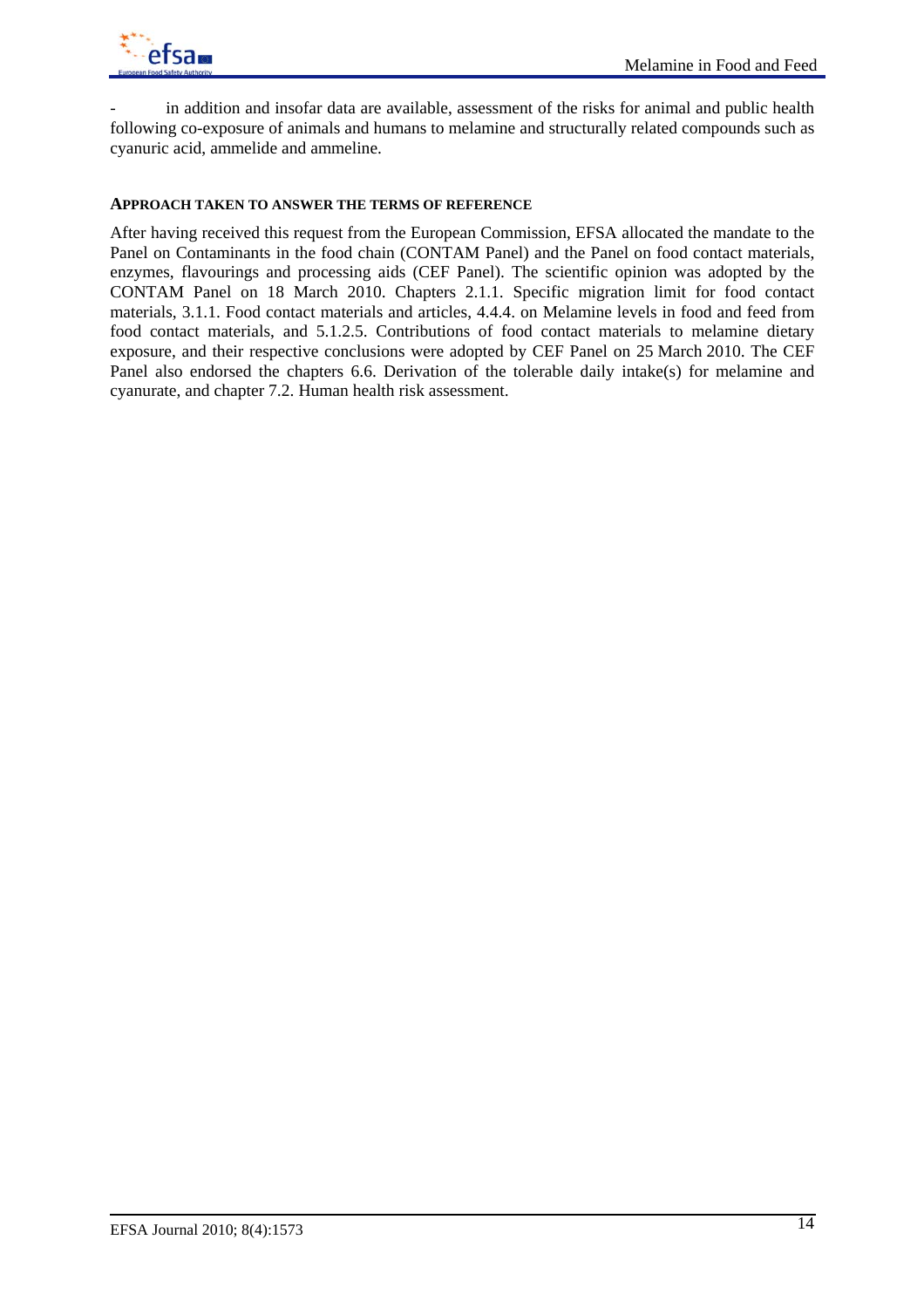

### **ASSESSMENT**

### **1. Introduction**

Melamine (2,4,6-triamino-1,3,5-triazine, CAS No. 108-78-1, molecular formula C3H6N6, molecular weight 126  $g/mol$ ) is produced in high volumes mainly for the synthesis of melamine-formaldehyde resins used in the manufacture of laminates, plastics and coatings, including food contact materials such as kitchenware. In addition, melamine and a number of related compounds are used as flame retardants. Melamine has also been used as a nitrogen source in animal nutrition and is a metabolite and degradation product of the pesticide and veterinary drug, cyromazine. Depending on the purification process, melamine may contain a number of structurally related by-products, particularly cyanuric acid, ammelide and ammeline (see structures in Figure 1). "Scrap melamine" is a residue from the melamine industry that in addition to melamine contains residual amounts of oxytriazines, including cyanuric acid (CAS No.  $108-80-5$ )<sup>15</sup>



Figure 1: Structures of melamine (2,4,6-triamino-1,3,5-triazine), cyanuric acid (2,4,6-trihydroxy-1,3,5-triazine), ammeline (4,6-diamino-2-hydroxy-1,3,5-triazine) and ammelide (6-amino-2,4 dihydroxy-l,3,5-triazine)

Ammeline (CAS No. 645-92-1), ammelide (CAS No. 645-93-2) and cyanuric acid may be produced by microbial degradation of melamine by sequential hydrolysis to replace one, two and then three amino groups, respectively. Cyanuric acid occurs also as a dissociation product of dichloroisocyanurates used in disinfection of water (e.g. swimming pools) and food contact materials.

 $\overline{a}$ 

<sup>&</sup>lt;sup>15</sup> A number of other triazine compounds are used in some countries as herbicides or dyes. These compounds are not considered relevant to this opinion because they do not have three amine groups present in the  $2, 4, \& 6$  positions of the triazine ring and are therefore not precursors of melamine.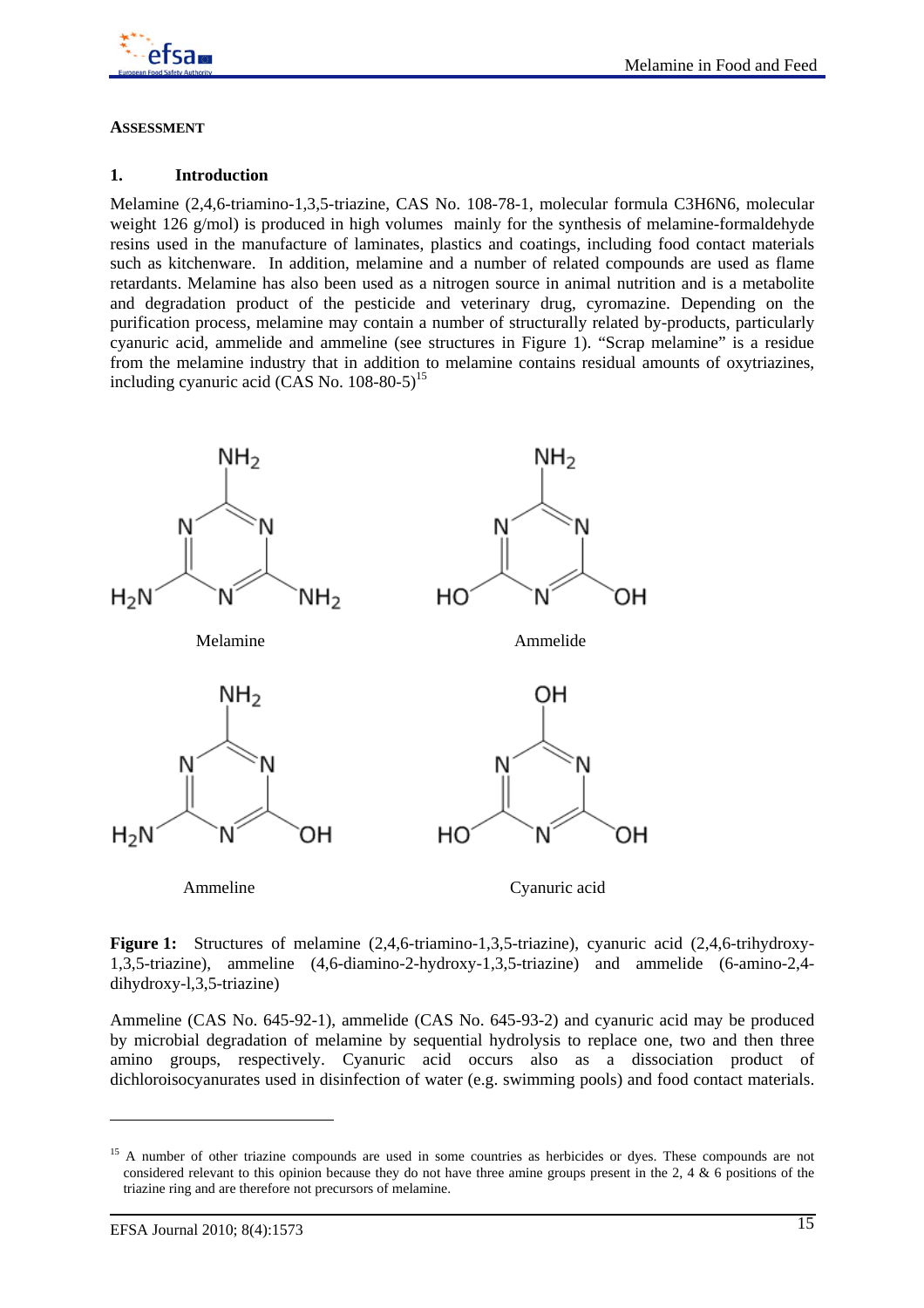

The occurrence of melamine, cyanuric acid, ammelide and ammeline from the authorised uses of melamine and cyanuric acid is sometimes referred to as background levels.

Previous investigations indicated that the toxicity of melamine and cyanuric acid is comparatively low, with lethal dose  $(LD_{50})$  values in excess of 1 g compound / kg body weight (b.w.) (NTP, 1983; Hammond et al., 1986; Hodge et al., 1965). However, animal studies also indicated that melamine can cause crystalluria in rodents (mice, rats) and in dogs and cats and fatal uremia following crystalluria in sheep (Osborne et al., 2009).

Recently, there have been a number of incidents of adulteration or contamination of feed and food with melamine. In 2007 illness and death in pet cats and dogs in the United States of America (USA) were associated with pet food manufactured with wheat gluten or rice protein concentrate imported from China, which were found to contain melamine and cyanuric acid (the so-called scrap melamine). Crystals containing melamine and cyanuric acid were found to be present in the kidneys of animals that died. In late 2008, approximately 300,000 infants in China were affected by infant formula containing melamine, including six deaths confirmed to be due to melamine (WHO, 2009a). Many of the affected infants had stones or calculi in the kidney, ureter or bladder, composed of melamine and uric acid (see chemical structure in Figure 2), the latter being naturally present in urine. The difference between the pets and human infants in the composition of their urinary stones appears to be due to the source of melamine to which they were exposed. The melamine added to the infant formula contained very low levels of cyanuric acid whereas the pet food contained a crude mixture of melamine and cyanuric acid. Melamine has also been found in soybean meal intended for feed, and in ammonium bicarbonate used in the food industry, although there are no known incidents of animal or human ill health associated with these.



Cyanuric acid and tautomeric form Uric acid



#### **Figure 2:** Structures of cyanuric acid tautomers and uric acid

Recent findings suggested that combined exposure to melamine and cyanuric acid may result in the formation of a 1:1 molecular complex denoted MCA (melamine–cyanuric acid) complex. The crystal structure of the MCA complex in the presence of Hydrochloric acid (HCl) was described in detail by Wang et al. (1990), indicating various hydrogen bonds and a laminar configuration of the edged crystals. Although characterisation of the parameters that drive MCA complex formation is incomplete, the solubility of the MCA complex is estimated to be approximately 1000-fold less than that of the individual compounds. Such MCA complexes have been reported in uroliths isolated from the urinary tract of pet animals with cystitis. In addition, there is direct evidence that combined exposure to both compounds is more nephrotoxic than exposure to melamine or cyanuric acid alone. Pathological examination of affected animals demonstrated the presence of crystals in the urinary bladder and upper urinary tract in dogs. The nature of the crystals was characterized by direct examination (chemical and spectral analysis), and by the characteristic histopathological effects of the crystals on the renal structures (Dobson et al., 2008; Xie et al., 2009). Taken together, these data suggest that the renal insufficiency observed in a large number of dogs is the consequence of mechanic tissue damage by crystals, followed by blockage of the kidney tubules and urinary reflux progressing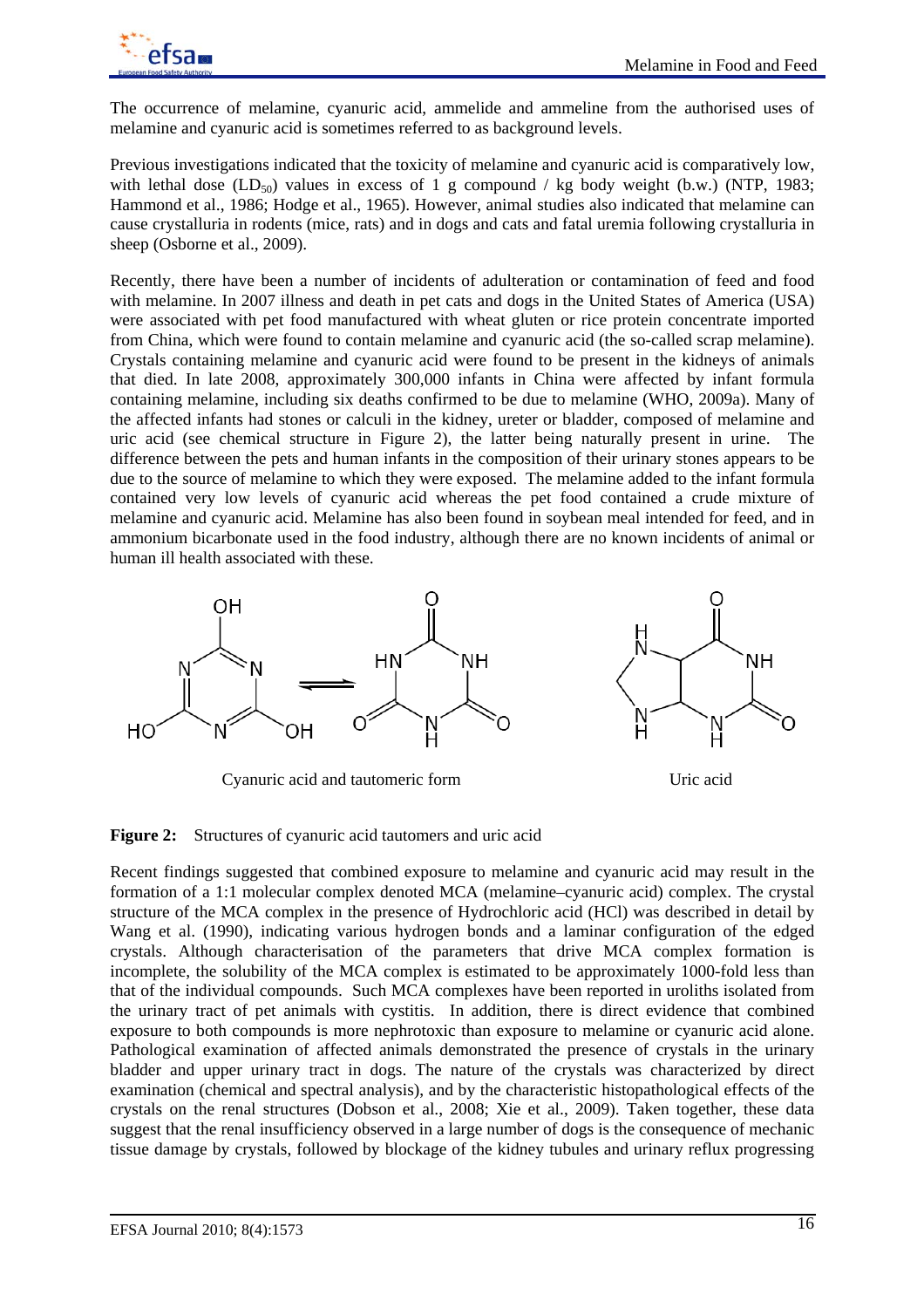into severe renal damage (Dobson et al., 2008). This pathogenesis resembles many features of the acute urate nephropathies in human infants.

In the incident related to infant food in China in 2008, the adulteration was with relatively pure melamine, with little residual amounts of cyanuric acid. In a recent case report, Fourier transform infrared spectroscopy and scanning electron microscopy of the calculi obtained from the urinary bladder of an 11 month old girl indicated indeed only the presence of melamine and uric acid, suggesting complex formation and subsequent crystallisation in the absence of cyanuric acid (Grases et al., 2009). The nature of these crystals makes it likely that these are a cause of primary renal damage in infants with an acidic urinary pH and a high concentration of uric acid in the urine. Taken together, these findings suggest that at acidic pH, melamine is able to form complexes with endogenous uric acid excreted by humans into urine, particularly during infancy.

# **1.1. Previous assessments**

The Scientific Committee for Food (SCF) established a tolerable daily intake (TDI) of 0.5 mg/kg (b.w.) per day for melamine evaluated for use in food contact materials, but no details were given regarding the basis for the derivation (EC, 1986). Following the reports of illness in pets in 2007, the United States Food and Drug Administration (US FDA) published an interim risk assessment on risks to human health associated with consumption of products from animals inadvertently given feed adulterated with melamine and its analogues (US FDA, 2007). The US FDA set a TDI of 0.63 mg/kg, based on the no-observed adverse effect level (NOAEL) of 63 mg/kg b.w. per day for bladder stones in the second NTP 13-week feeding study (as cited in OECD, 2002), and an uncertainty factor of 100. The NOAEL of 63 mg/kg b.w. per day appears to have been derived from the dietary concentration of 750 mg/kg, assuming a daily consumption of 10 g dry laboratory chow by young rats (WHO, 1987) and the mean body weight of the rats at the start of the study. Also in 2007, The European Food Safety Authority (EFSA) provided an urgent provisional statement on the risks to animal and human health related to the presence of melamine and structurally related compounds in protein-rich ingredients used for food and feed (EFSA, 2007). EFSA noted that the TDI set by the US FDA was in line with that derived by the SCF. In the same statement, EFSA proposed a TDI of 1.5 mg/kg b.w. per day for sodium cyanurate, based on results of a 2-year feeding study in rats in which the NOAEL was 154 mg/kg b.w. per day, applying an uncertainty factor of 100 (EFSA, 2007).

Following the milk formula incident, EFSA received a further request from the European Commission for urgent advice, and issued a statement in September 2008 (EFSA, 2008a). EFSA estimated dietary exposure from consumption of composite foods in the European Union (EU) that could contain potentially adulterated milk powder from China and compared this with the TDI of 0.5 mg/kg b.w. per day set by the SCF.

In 2008, the FDA issued two updated risk assessments, both referring to the 2007 TDI, and the NOAEL for melamine of 63 mg/kg b.w. per day from which it was derived. The first update considered a TDI for combined exposure to melamine and analogues such as cyanuric acid. An additional uncertainty factor of 10 was used to set a TDI 0.063 mg/kg for melamine and its analogues, allowing for the uncertainty associated with increased toxicity due to the combination (US FDA, 2008a). The US FDA also noted that this TDI did not apply to consumption of infant formula for a number of reasons including potential contamination with more than one melamine analogue, that formula could be the sole source of nutrition and that it could be consumed by infants and toddlers whose renal systems may not be fully developed. In the second update, exposure of infants was specifically considered, taking into account that combinations of melamine and cyanuric acid had not been detected in infant formula in the USA. An additional uncertainty factor of 10 was applied to the 2007 TDI, to set a TDI 0.063 mg/kg for exposure of infants to melamine alone in infant formula (US FDA, 2008b). The reason for the additional uncertainty factor in this instance was that infants "*may be more sensitive than adults to exposures because, for example, infant formula is the sole source of nutrition, exposure continues for up to 12 months and renal function may be immature compared to adults*".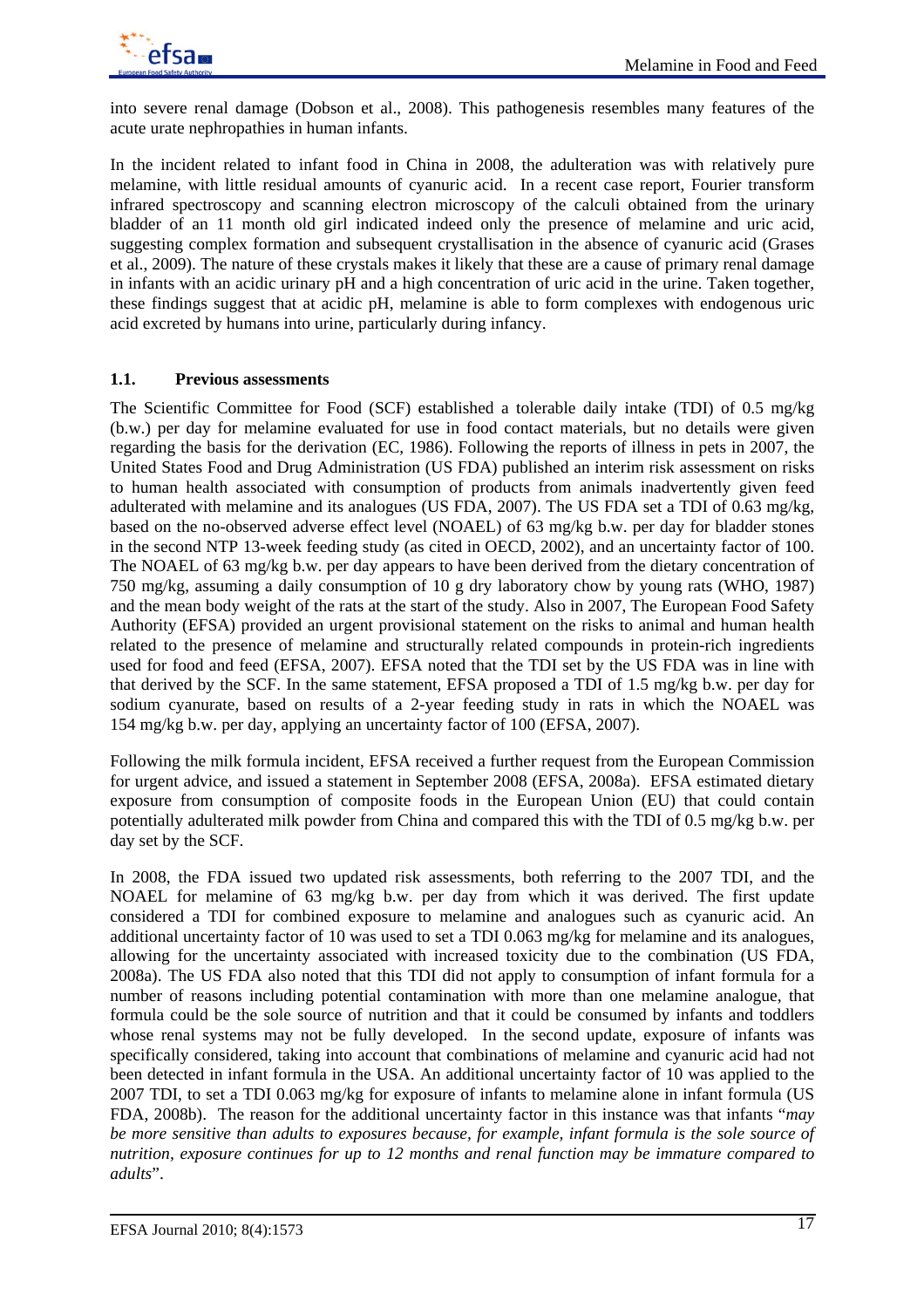

A WHO expert meeting was held in December 2008 to evaluate the toxicological and health aspects of melamine and cyanuric acid (WHO, 2009a). The meeting concluded that the epidemiological data did not allow a detailed dose response assessment and that it was necessary to rely on the toxicological studies for risk assessment purposes. The WHO established a TDI of 0.2 mg/kg b.w. per day for melamine (i.e. 200 µg/kg) (WHO, 2009a). The WHO noted that the incidence of bladder stones in the male rats treated at the "NOAEL" of 63 mg/kg b.w. per day, whilst not statistically different from control, was part of a significant dose response relationship. Therefore as an alternative to the NOAEL approach the WHO conducted dose-response modelling in order to fully capture the general pattern of the dose response relationship and calculated a benchmark dose lower confidence limit for a 10 % increased incidence of bladder stone development  $(BMDL_{10})$ . The  $BMDL_{10}$  was 415 mg/kg diet, which was converted to a dose of 35 mg/kg b.w. per day applying the standard dietary conversion factor of 0.10 for young rats (i.e. assuming 10 g food consumed per day) taking into account an "a*dditional feed reduction adjustment factor of 14 % as observed in the second subchronic study*". A total uncertainty factor of 200 was applied, comprising a factor of 100 for intra- and inter-species variability and an extra uncertainty factor of 2 to "*fully account for the potential increased senstivity of infants and for data uncertainties*". No explanation was provided for the value of 2 selected for this additional uncertainty factor. The resultant TDI for melamine was rounded to a single significant figure of 0.2 mg/kg b.w. per day and was considered applicable to the whole population, including infants. This assessment was specific to exposure to melamine alone. It was considered that combined exposure to melamine and cyanuric acid would be more toxic than separate exposures but that there were insufficient data on which to develop a hazard characterisation for such scenarios. Based on the TDI of 1.5 mg/kg b.w. per day for cyanuric acid, the WHO suggested that exposure to melamine analogues such as ammeline and ammelide would be no more toxic than exposure to melamine. However, the available data were not adequate to allow the calculation of a health-based guidance value for simultaneous exposure to melamine and its analogues.

# **1.2. Physicochemical properties of melamine and analogues**

Melamine (2,4,6-triamino -1,3,5-triazine) is a white powder as traded commercially with a high melting point of ca. 354°C. It is slightly soluble in cold water (ca. 3.1 g/L at 20°C and, as expected from its weakly basic character (Figure 1) it is more soluble at acidic pH. It is sparingly soluble in polar organic solvents (e.g. <1 g/L in 95 % ethanol and acetone) and essentially insoluble in non-polar solvents such as benzene, hexane and ether (OECD, 2002).

Cyanuric acid (2,4,6-trihydroxy-1,3,5-triazine) is a crystalline powder with a high melting point of about 360°C. It is sparingly soluble in cold water (ca. 2g/L) and rather insoluble in both polar and non-polar organic solvents. As expected from its acidic character (Figure 1) it is more soluble at alkaline pH.

Ammeline (4,6-diamino-2-hydroxy-1,3,5-triazine) is a white powder which decomposes before melting. It has weakly acidic properties and it is soluble in both aqueous alkalies and mineral acids.

Ammelide (6-amino-2,4-dihydroxy-l,3,5-triazine) is a white powder that is virtually insoluble in water. It decomposes at 170°C to form carbon dioxide and ammonia (Bann and Miller, 1958).

# **1.3. Physico-chemical properties of melamine and of the melamine: cyanuric acid complex**

Melamine can form co-precipitates with uric acid (occurring naturally in urine) or cyanuric acid (excreted into urine when co-exposure occurs). These complexes are very stable and can be hydrolysed at very low or very high pH.

Tolleson et al. (2009) demonstrated that at neutral pH the affinity of melamine for uric acid was 29-fold less than the affinity of melamine for cyanurate. However, at pH 4, a 6.4-fold tighter binding was found for melamine-urate in comparison with the affinity at pH 7, based on the increase in the dissociation constant  $K_d$  with increasing pH (140, 204, 490 and 900 µmol/L at pH 4.0, 5.0, 6.0 and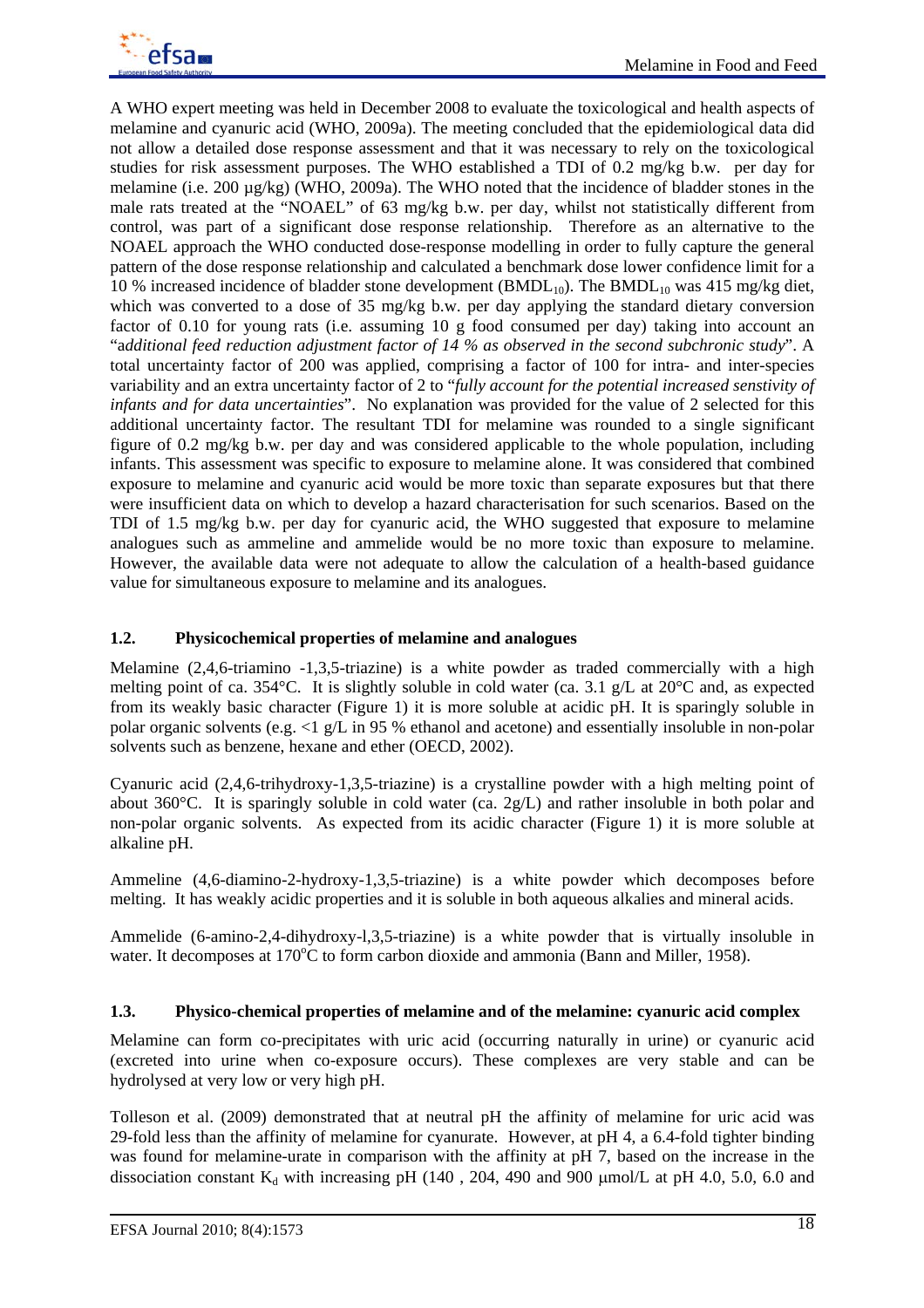7.0, respectively). So, in contrast to the melamine-cyanurate complex, the stability of melamine-urate complexes decreases with increasing pH. Grases et al. (2009) stated that in their "in vitro" study melamine and uric acid formed an insoluble compound at urinary pH <5.0. Uric acid and melamine mixed in aqueous media at pH values > 5.5 formed no crystals. Since melamine is soluble in water, and uric acid is in its anionic form at pH values >5.5, formation of insoluble solid can only take place at acidic pH values.

The stability of melamine-cyanurate co-crystals under various pH conditions has been discussed by Tolleson (2008). *"Melamine and cyanuric acid are known to form a network of well-ordered intermolecular hydrogen bonds that self-assemble spontaneously. The keto-form of cyanuric acid in equilibrium with the enol-form is the form involved in the hydrogen bonded network with melamine. Solvent pH affects the extent to which both melamine and cyanuric acid exist in their un-ionized forms that are available for hydrogen bonding. Although cyanuric acid is triprotic and melamine is tribasic, their first ionizations (pKa 4.74 and 5.34, respectively) are physiologically relevant within pH 5.0 – 7.3 found in the kidney. Below pH 6 melamine is converted from the uncharged free amine form to the melamine ammonium cation, destabilizing hydrogen bonding with the keto-form of cyanuric acid. Similarly, cyanuric acid dissociates above pH 4 to form its conjugate base, also destabilizing the melamine – cyanuric acid complex. Optimal concentrations of free acid and free base forms available to form hydrogen bonds can be calculated from the average of the two pKa values, e.g. pH 5.04. At conditions of constant ionic strength similar to plasma (I=0.15) and over a pH range spanning that of the nephron, a solubility minimum was revealed for melamine and cyanuric acid) close to pH 5."*

In additional correspondence it was explained that the solubility curves in the figure from Tolleson et al. (2009) reflect the solubility of the melamine-cyanurate complex at different pH. While at low ionic strength the complex of the stability is reduced at pH< 5, the stability is hardly affected at higher pH. However at higher ionic strength  $(I = 1$ ; reflective of the ionic strength at some parts in Henle's loop) also at  $pH > 6.5$  a decrease in complex stability can be demonstrated (data not shown)<sup>16</sup>. Dominguez-Estevez et al. (2010) investigated the solubility of melamine alone and in combination with cyanuric acid in urine of healthy human adults and of rats. A strong pH-dependency was observed with the lowest solubility found at pH 5-5.5. At pH 5.5, the solubility of melamine in rat urine was 6.9-fold higher than that in human urine.

# **1.4. Methods of analysis**

# **1.4.1. Analytical methods in food and feed materials**

Several analytical methods for the determination of melamine (with and without analogues) in various matrices have been developed and published. Following the incident of adulterated pet food, methods were developed for composite foods and for individual ingredients too. Similarly, following the incident of adulterated milk, methods were developed for milk, milk powder, composite products containing milk, eggs, and then for foods generally. As a result, reliable and sensitive analytical methods are available for most food types, including foods high in protein, fat and carbohydrates. The main focus of method development and analysis has been on melamine and (to a lesser extent) cyanuric acid, since the initial incident with pet food involved co-adulteration with these two substances.

Liquid extraction of the food is the first step and the extract is usually treated by a technique such as solid phase extraction on a disposable cartridge to both clean-up the sample and to allow concentration to aid sensitivity. The analytical method used most commonly and with the best detection capability and selectivity (giving confidence in correct identification and quantitation) is LC-MS/MS (liquid chromatography coupled to mass spectrometry). GC-MS (gas chromatography coupled to mass

<sup>&</sup>lt;sup>16</sup> Personal communication between Dr. WH Tolleson (United States Food and Drug Administration – US FDA) and Dr. W. Mennes (The Dutch National Institute for Public Health and the Environment - RIVM) made available to EFSA.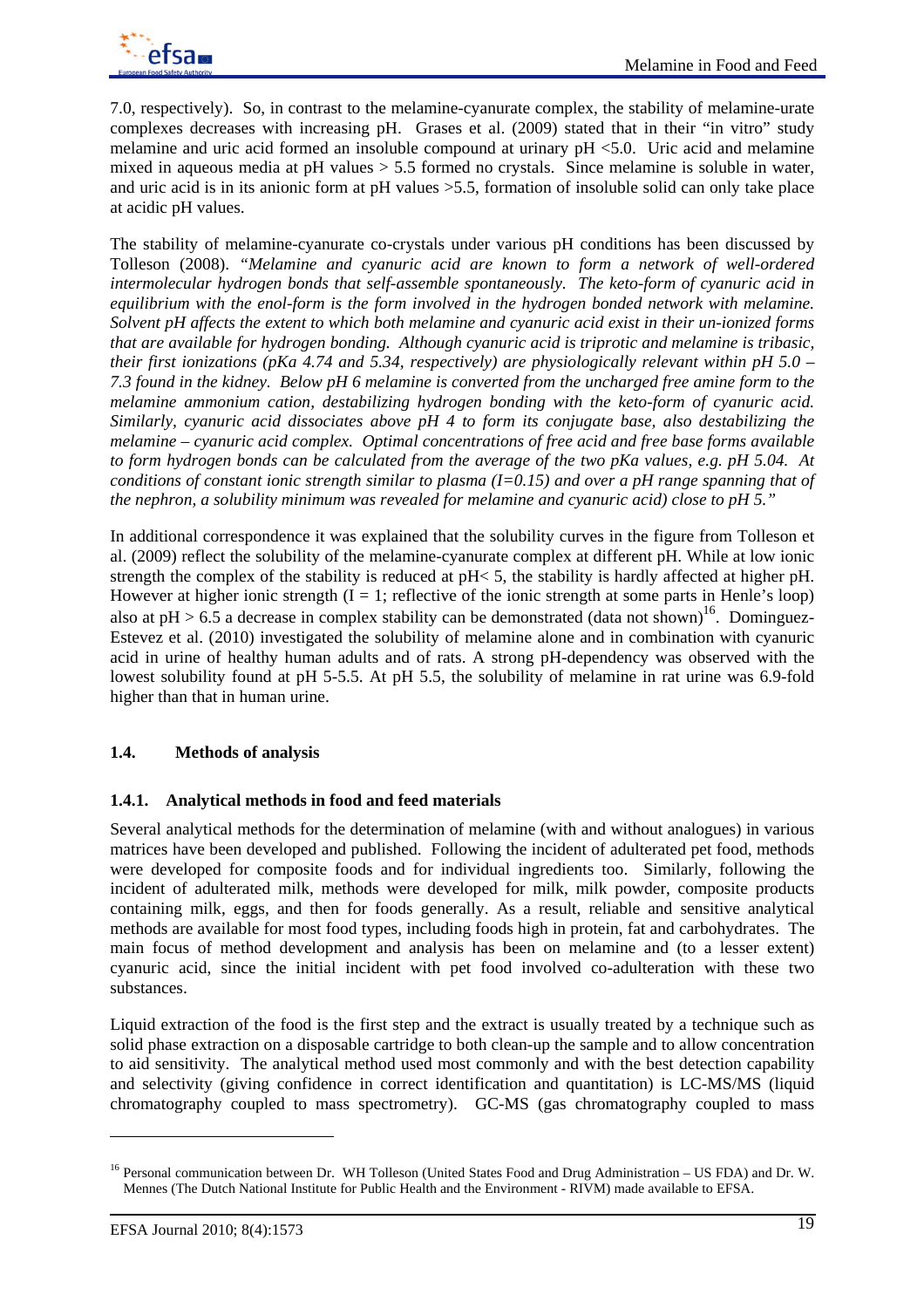

spectrometry) is also sometimes used and it can give reliable results, but melamine and analogues require derivatisation to make them volatile. LC-UV (liquid chromatography with or without diode array detection (DAD)) is also used but has lower sensitivity and identification power and so is best suited for low-cost screening analysis and for the analysis of simple samples at such as the food simulants used in migration testing. With LC-MS operated in the positive ionisation mode for melamine, the analogues ammeline and ammelide can be tested for in the same analytical run. Unfortunately, cyanuric acid has different physicochemical proprieties and it needs ionisation in the negative mode for best sensitivity. Cyanuric acid can also suffer from interferences from coextractives from some food types if analysis is attempted simultaneously with the three other substances and using an MS polarity switch to allow the detection of positively-charged (melamine, ammeline and ammelide) and negatively-charged (cyanuric acid) ions Consequently cyanuric acid is often tested for in a separate analysis. Isotope-labelled  $(^{13}C_3$ -) melamine is widely used as an internal standard, which helps the reliability of measurements. Measuring down to ca. 50 µg/kg for each of the 4 substances of interest is possible now for most sample types of interest. A review of the analytical methods used for melamine and related compounds has been published very recently (Tittlemier, 2010).

# 1.4.1.1. The reliability of analytical results and occurrence (concentration) data

The Analytical Quality Control steps necessary to ensure reliable measurements were summarised in the WHO review and in the recent review of methods for analysis of melamine and related compounds (WHO, 2009a, Tittlemier, 2010). In the evaluation of occurrence data, provided that a sufficient number of data points are available, then the main question is the accuracy of the data - meaning freedom from bias - rather than the precision of the data - normally summarised as the measurement uncertainty. For the analysis of melamine and analogues four main sources of potential bias can be identified and discussed below: are incomplete extraction, interferences, matrix supression, and cross reactivity.

# 1.4.1.2. Extraction procedure

All proper analytical methods should include a validation step to determine the analytical recovery. One area of early concern was the limited solubility of the melamine: cyanuric acid complex. Many analytical methods use water, acetonitrile or alcohol, or mixtures thereof, as the extraction solvent. As stated above, the water solubility of melamine and cyanuric acid alone is in the range 2-3 g/L whereas the solubility of the complex is much lower at about 0.01 g/L (Tittlemier, 2010). An extraction procedure that is adequate for melamine or cyanuric acid alone may not be strong enough to extract the complex. Considering the dissociation constant for the complex and also taking account of the ratio of sample mass to extraction solvent volume used typically, this problem should not arise at the 2.5 mg/kg action level in foods nor at the diluted concentrations used for analytical (calibration) standards. If significant co-contamination of a food is suspected (as was found to be the case in the pet food incident) then procedures are available to improve the solubility e.g. by adding acetonitrile as a co-solvent and/or breaking the complex by using some dimethylamine in the extraction solvent. If this aspect is not under control then analytical results could have a negative bias, meaning that they are too low. This will affect only samples containing very high levels of both melamine and cyanuric acid which was not the case for the milk incident.

# 1.4.1.3. Interferences

If a rather non-specific analytical method is used such as LC-UV, and especially with earlier reversephase LC columns that did not have good retention or separating power for polar molecules, there is the potential for mis-identification of melamine giving a positive bias, i.e. results that are too high. For migration studies conducted in the past, testing against a specific migration limit (SML) of 30 mg/kg meant that LC-UV was invariably the method of choice and since the SML was rarely if ever exceeded then the results were never followed up using LC-MS. The possibility of ammeline or ammelide migration was not recognised and they (but not cyanuric acid) may have co-eluted using the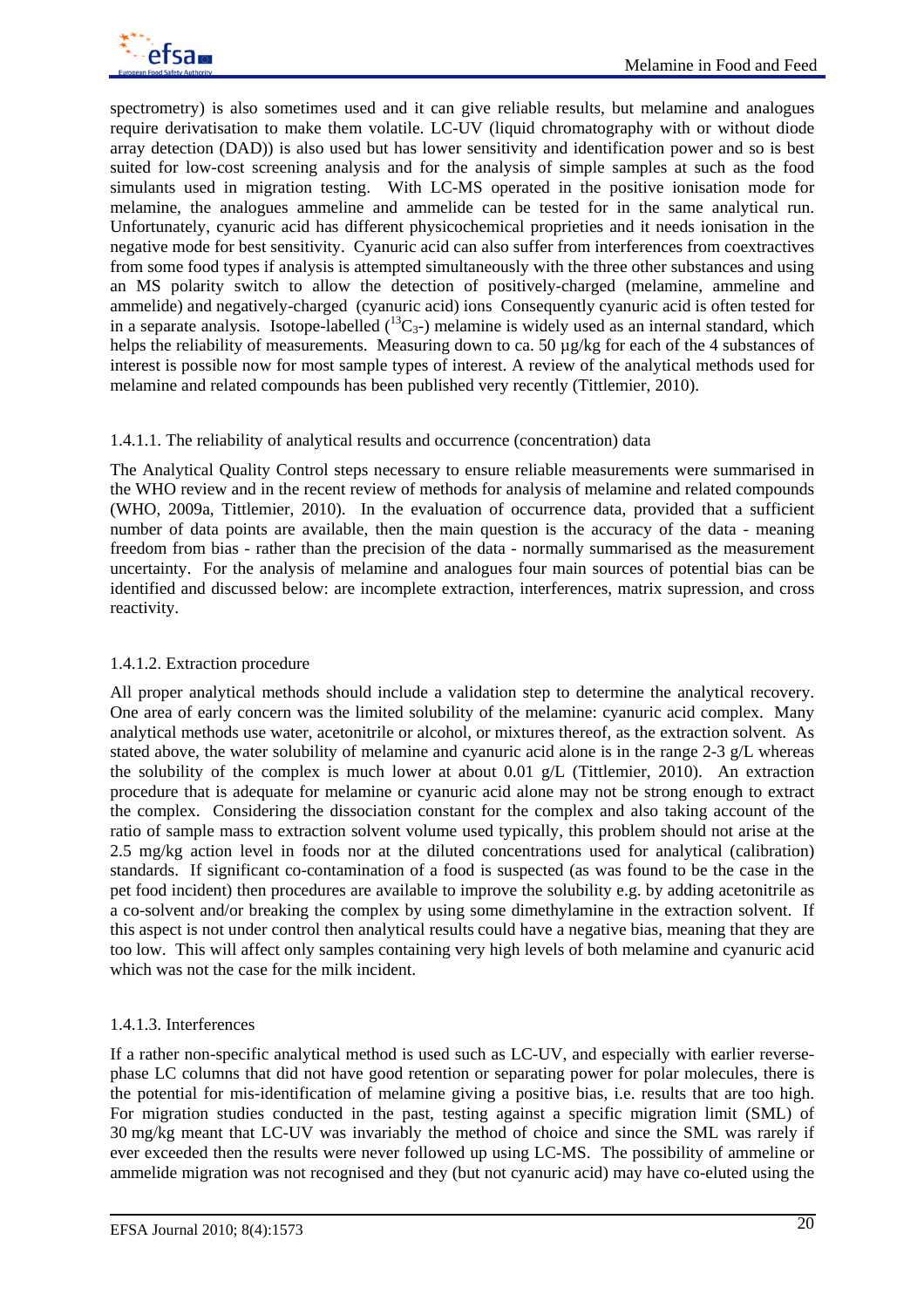

LC columns of the day. The net result is that results of tests conducted before ca. 2005 (melamine in pet food incident) are more likely to be biased high rather than low.

### 1.4.1.4. Matrix suppression

A similar problem but with the opposite result can occur even if LC-MS is used. The problem is again one of co-elution (particularly with old column chemistries that have poor separating power) but, unlike with a UV detector where an artificially high detector response will be obtained, in MS a coelutant can interfere with the ionisation process giving rise to matrix suppression and an underestimation of the true concentration. This is easily avoided by the use of matrix-matched calibration standards or the analysis of spiked controls, which should be normal practice.

### 1.4.1.5. Cross-reactivity

A small number of ELISA (enzyme-linked immunosorbent assay) kits are available commercially for the analysis of melamine. These kits have been validated for only a few sample types of food and feed. The two main pitfalls of ELISA are matrix interference (giving low results) and cross-reactivity giving high results. Matrix interference can be guarded against by over-spiking the samples or more completely by the use of the method of standard additions. Cross-reactivity (against either extraneous or intrinsic food chemicals) cannot be checked so easily and so validation for example by crosscomparison with alternative methods such as LC-MS is needed.

### 1.4.1.6. Conclusion on the reliability of analytical results

Reliable extraction and sample clean-up techniques are available for most food types including foods high in protein, fat and carbohydrates. The most sensitive and selective analytical method to measure melamine and its structural analogues is LC-MS/MS (liquid chromatography coupled to tandem mass spectrometry) although other reliable methods are available too. For example, in the recent food analysis performance assessment scheme (FAPAS) round on melamine in chocolate, 83 test materials were sent to 37 countries and 72 participants returned results within the timeframe allowed. The assigned concentration of melamine was 5.69 mg/kg. The boundaries for satisfactory performance were set at 4.29 to 7.09 mg/kg and 49 participants (68 %) achieved satisfactory scores. 65 of the 72 (90 %) participants returned results within +/- 50 % of the assigned value (i.e. in the range 2.35 to 8.04 mg/kg). The majority of participants used LC-MS, the next most common approach was using LC-UV, then GC, and one lab reported using ELISA. All results were distributed symmetrically around the central tendency and there was no evidence of bias overall (FAPAS, 2010).

# **1.4.2. Analytical methods used in clinical samples**

For humans and pet animals, non-invasive ultrasound examination of the urinary system has been used to image precipitates of melamine-complexes. Uroliths collected from pet dogs have also been analysed using scanning electron microscopy and infrared spectroscopy (FTIR), solid state nuclear magnetic resonance (NMR) spectroscopy, X-ray diffraction and energy disperse spectroscopy to study their chemical composition (Osborne et al., 2009).

# **2. Legislation**

The main legislation relevant to potential human exposure to melamine and its analogues are identified as follows: (i) Specific migration limit for melamine in food contact materials; (ii) emergency measures on maximum melamine contamination in food and feed from China; (iii) legislation for melamine in other food and feed; (iv) legislation for melamine precursors; (v) legislation for melamine precursors in flame retardants (vi) sodium dichloroisocyanurate used as a biocide. Melamine is used as a feed additive for animals in some countries but this use is not permitted in the EU and so this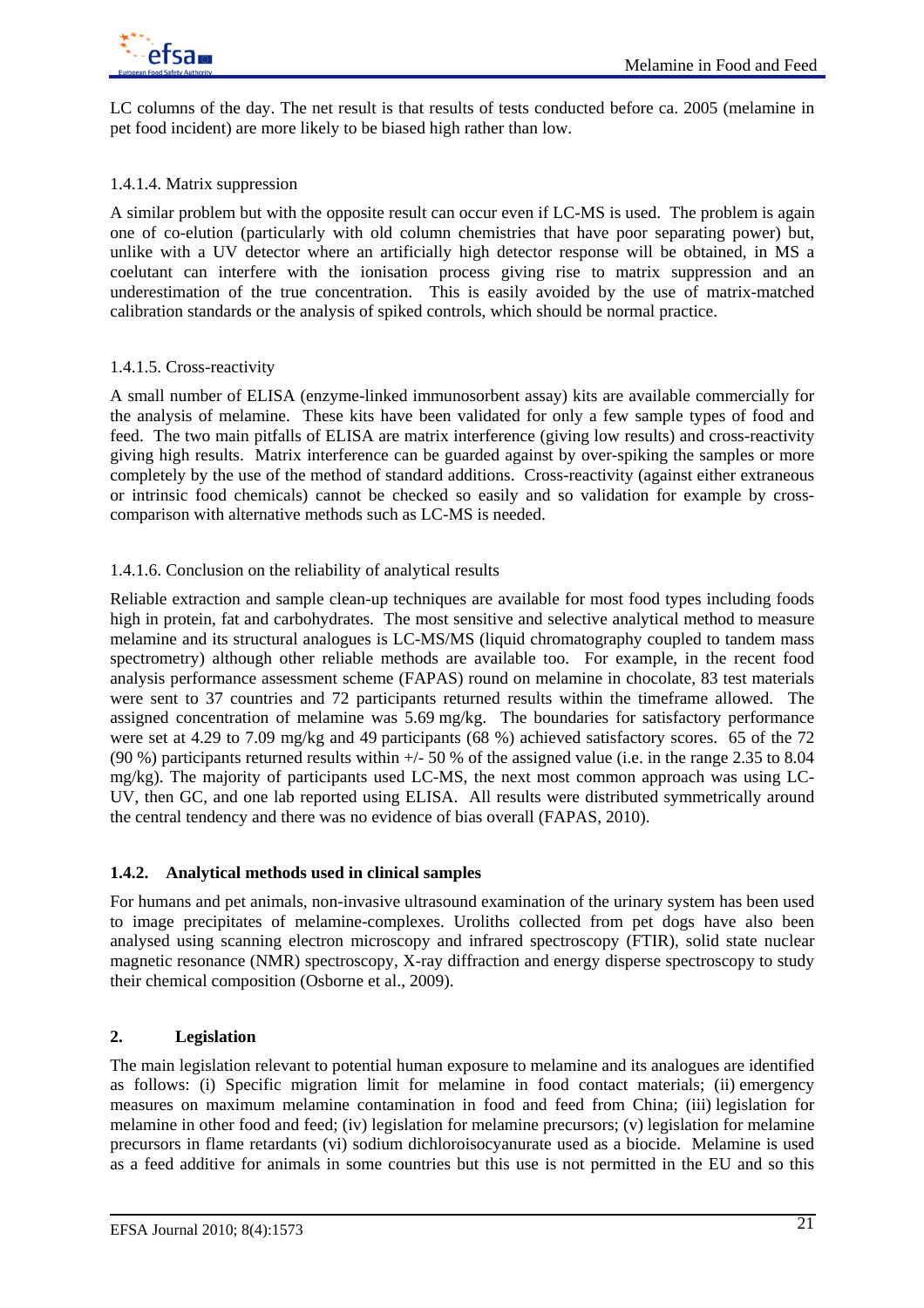

application is not described further. The permitted applications and the relevant EU regulations are summarised below.

# **2.1. Melamine**

### **2.1.1. Specific migration limit for food contact materials**

In the European Union, melamine is approved for use as a monomer and as an additive in plastics and it has a specific migration limit (SML) of 30 mg/kg food (Commission Directive 2002/72/EC of 6 August 2002 relating to plastic materials and articles intended to come into contact with foodstuffs<sup>17)</sup>. This was derived from the TDI of 0.5 mg/kg b.w. per day and the default exposure scenario that is used for plastic food contact materials (FCMs) of an intake of 1 kg packaged food per day by a 60 kg b.w. adult. There are no specific EU regulations on melamine used in non-plastics (e.g. paper and board, can coatings) but the SML of 30 mg/kg food is often taken as a presumptive standard.

# **2.1.2. Maximum contamination in food and feed originating from China**

In 2008, a Community emergency measure was introduced following findings of high levels of melamine in infant milk and other milk products in China. The import into the EU of (raw) milk and (raw) milk-based products originating from China (defined as containing more than 50 % milk) was already prohibited by Commission Decision 2004/438/EC of 29 April 2004 laying down animal and public health and veterinary certifications conditions for introduction in the Community of heattreated milk, milk-based products and raw milk intended for human consumption<sup>18</sup>. The import into the EU of heat treated milk and milk-based products originating from China would be allowed from establishments listed in Annex to Commission Decision 97/252/EC of 25 March 1997 drawing up provisional lists of third country establishments from which the Member states authorize imports of milk and milk products for human consumption<sup>19</sup>. However, as no establishment is listed for China in Annex to Commission Decision 97/252/EC, the import of heat treated milk and milk based products is not allowed. Furthermore Article 29 (1) of Council Directive 96/23/EC of 29 April 1996 on measures to monitor certain substances and residues thereof in live animals and animal products<sup>20</sup> provides that the import of animals and animal products from a third country is subject to the submission by the third country and approval by the Commission of a residue monitoring plan. As no residue monitoring plan from China for milk has been approved by Commission Decision 2004/432/EC of 29 April 2004 on the approval of residue monitoring plans submitted by third countries in accordance with Council Directive  $96/23/EC^{21}$ , the import into the EU of milk and milk products from China is also, by virtue of this legislation, not allowed.

Commission Decision 2008/798/EC of 14 October 2008 imposing special conditions governing the import of products containing milk or milk products originating in or consigned from China (repealing Commission Decision 2008/757/EC)<sup>22</sup> prohibited the importation from China of products containing milk or milk products, soya or soya products intended for the particular nutritional use of infants and young children. It also required Member States to check all consignments from China of feed and food containing milk or milk products, soya or soya products. An action level of 2.5 mg/kg was set by the Commission to distinguish between the unavoidable background presence of melamine and possible adulteration. Furthermore, an increased control of food and feed containing high protein

<sup>17</sup> OJ L 220, 15.08.2002, p.18-58.

<sup>18</sup> OJ L 154, 30.4.2004, p. 72, corrected by OJ L 92, 12.4.2005, p.47-50.

<sup>19</sup> OJ L 101, 18.4.1997, p. 46-104.

<sup>20</sup> OJ L 125, 23.5.1996, p. 10-32.

<sup>21</sup> OJ L 154, 30.4.2004, p. 44-50, corrected by OJ L 189, 27.5.2004, p. 33-39.

 $22$  OJ L 273, 15.10.2008, p.18-20.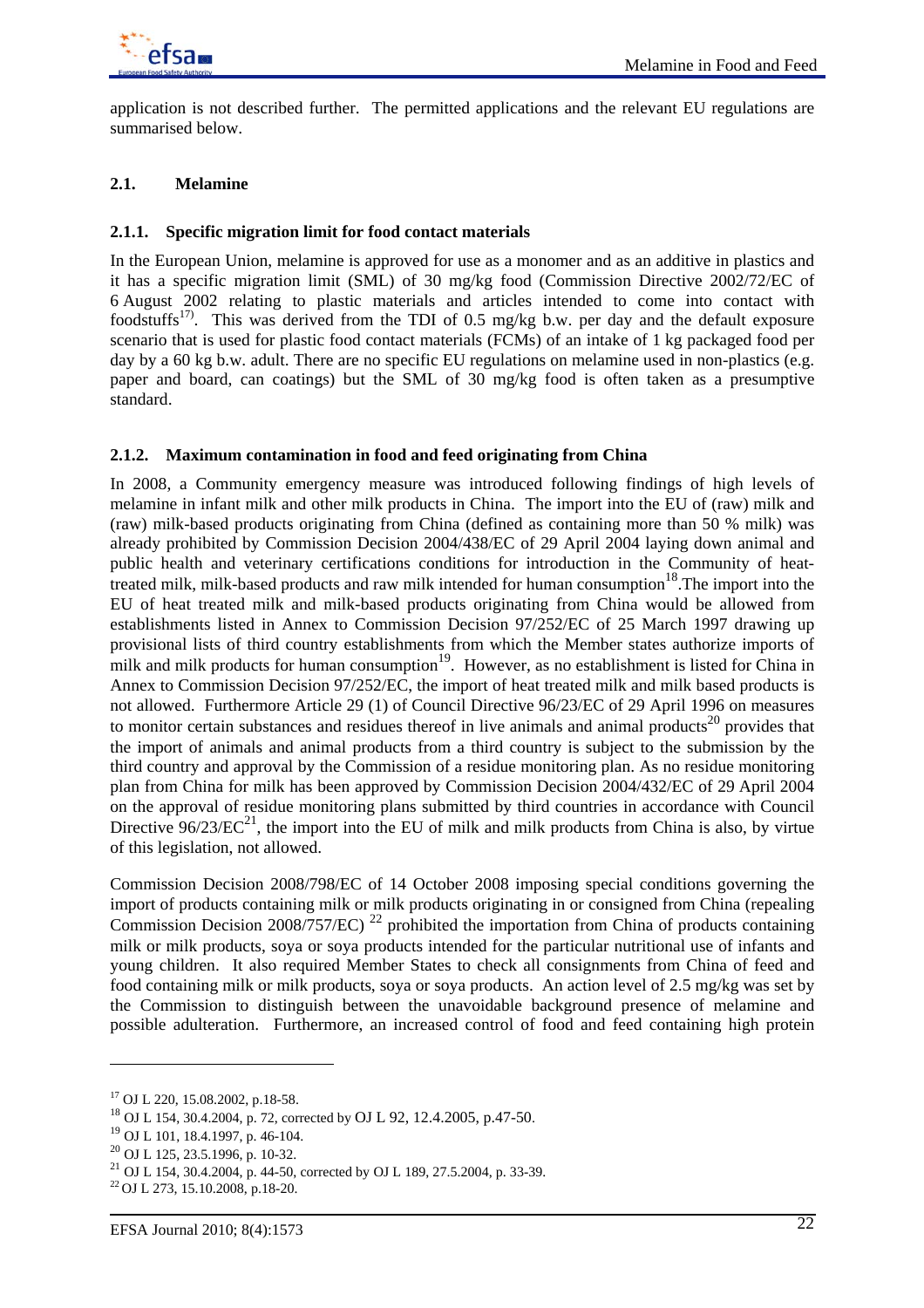levels were recommended at this action level. Commission Regulation (EC) No 1135/2009 of 25 November 2009 imposing special conditions governing the import of certain products originating in or consigned from China, has now repealed Decision  $2008/798/EC^{23}$ . Based on a significant decrease in Rapid Alert System for Food and Feed (RASFF) notifications the intensity of mandatory physical checks was reduced although the action limit of 2.5 mg/kg was maintained.

# **2.1.3. Legislation for melamine in other food and feed**

There is no specific legislation for melamine in other foods and feed but the action level of 2.5 mg/kg has been applied by member states to distinguish between unavoidable background presence of melamine and adulteration in cases where no migration from food packages could be demonstrated.

# **2.1.4. Legislation for melamine precursors**

Melamine may arise in foods as a breakdown product of the active substance cyromazine which is authorised for use in Europe both as a pesticide (insecticide and acaricide) and as a veterinary medicinal product (ectoparasiticide). Cyromazine can be used as a systemic insect growth regulator to control leaf miners in vegetables such as celery, lettuce, melons, mushrooms, lettuce and potatoes. In plants, cyromazine is rapidly metabolised including to melamine as a minor metabolite. The general principals of establishing Maximum Residue Limits (MRLs) for pesticides are laid down in Regulation (EC) No 396/2005 of the European Parliament and of the Council of 23 February 2005 on maximum residue levels of pesticides in or on food and feed of plant and animal origin and amending Council Directive 91/414/EEC. The current MRLs for cyromazine are established in Regulation 839/2008<sup>24</sup>. The majority of these MRLs are set at the limit of quantification  $(0.02 - 0.05 \text{ mg/kg})$  reflecting that the use of cyromazine containing plant protection products is not authorised for these commodities. For the approved uses, MRLs for cyromazine are in the range of 0.3 mg/kg (e.g. cucurbits) up to 15-20 mg/kg (e.g. leafy vegetables and beet leaves respectively). Melamine is not included in the enforcement residue definition, but it is included in the residue definition for risk assessment of the MRL and the estimation of the residues of melamine from cyromazine sources is dealt with in the subsequent sections of the opinion.

Cyromazine is used as a veterinary drug in the treatment of poultry feed to control diptera larvae in chicken manure, and is also administered as a pour-on to prevent blow-fly strikes on sheep. In animals, cyromazine is metabolised to melamine. There are 4 MRLs relating to the veterinary use of cyromazine: 0.3 mg/kg for ovine fat, liver, kidney and muscle (Commission Regulation (EU) No 37/2010 of 22 December 2009 on pharmacologically active substances and their classification regarding maximum residue limits in foodstuffs of animal origin<sup>25</sup>). Cyromazine is not permitted for use on lactating animals producing milk for human consumption. Melamine, as the major metabolite of cyromazine, is not included in the residue definition of these MRLs and the estimation of the residues of melamine from cyromazine sources is dealt with in the subsequent sections of the opinion.

#### **2.1.5. Legislation for melamine precursors in flame retardants**

Melamine and its salts with acids such as cyanuric acid, boric acid and phosphoric acids are available commercially as fire retardants, also known as flame retardants. Apart from the normal requirements for the notification of substances that are new to the European market under REACH regulation 1907/2006, no melamine-related flame retardant are subject to an authorisation procedure. Similarly, although several flame retardants have been listed on the priority lists requiring a comprehensive risk

<sup>23</sup> OJ L 311, 26.11.2009, p. 3–5. 24 OJ L 234, 30.8.2008, p. 1–216.

<sup>25</sup> OJ L 015 , 20.01.2010, p. 1-72.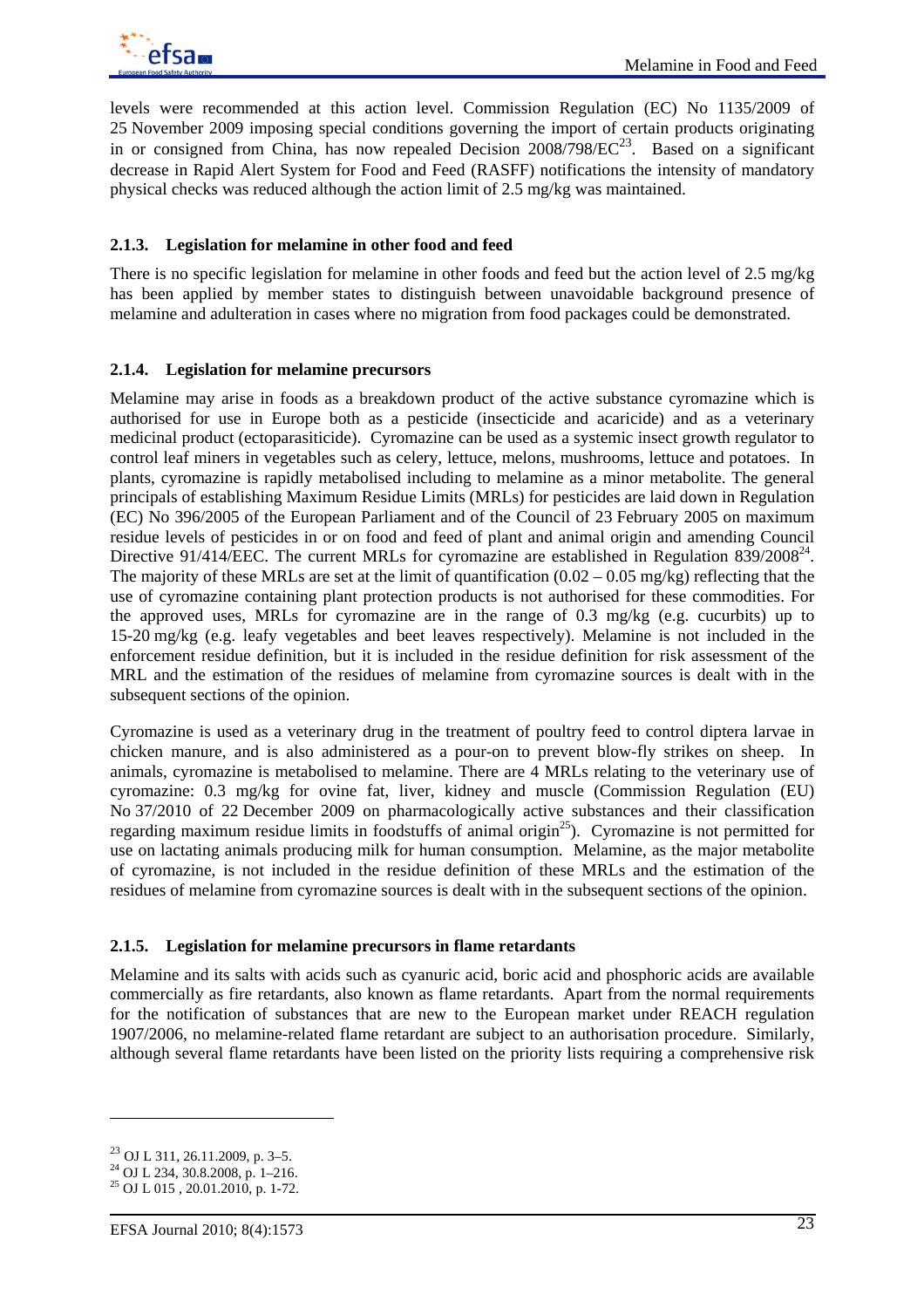

assessment under the Council Regulation (EEC) N0 793/93 of 23 March 1999 on the evaluation and control of risks of existing substances<sup>26</sup>, melamine-related substances are not amongst them.

# **2.2. Cyanuric acid**

# **2.2.1. Cyanuric acid for biocide use**

Biocides are regulated at EU level by Directive 98/8/EC of the European Parliament and of the Council of 16 February 1998 concerning the placing of biocidal products on the market<sup>27</sup>. Pursuant Directive 98/8/EC, Member States may only authorise the placing on the market of biocidal products containing active substances included in Annex I, IA or IB to that Directive. Cyanuric acid is not listed in these annexes and is therefore not allowed to be used as a biocide in the EU. Biocidal products containing an active substance not listed in the Annex I, IA or IB to the Directive 98/8/EC, which were on the market on 14 May 2000, are called "existing active substances"). Cyanuric acid is an "existing active substance".

All existing active substances are subject to a 10-year review programme and the biocidal products containing an active substance subject to a review under the review programme may remain on the market until a decision on inclusion or non-inclusion in Annex I, IA or IB to Directive has been taken.

However, cyanuric acid is an existing active substance in respect of which no notification has been accepted or no Member State has indicated an interest to support inclusion in Annex I, IA or IB to Directive 98/8/EC. Therefore cyanuric acid was not included in the review programme. For biocidal products containing an active substance not included in the review programme (and not included in Annex I, IA or IB), Member States had to cancel existing authorisations or registrations for such biocidal products and to ensure that such biocidal products are no longer placed on their market as from 1 September 2006. Consequently cyanuric acid has been used as biocidal product in the EU in the past but is no longer authorised to be used since 1 September 2006.

Sodium dichloroisocyanurate is an organic chlorine donor that has been used as an alternative disinfectant to other chlorine sources such as sodium hypochlorite. Applications of sodium dichloroisocyanurate as a disinfectant in food, feed and drinks include drinking water, swimming pool water and topical use in animal husbandry, and products such as equipment, containers, consumption utensils, surfaces or pipework associated with the production, transport, storage or consumption (WHO, 2007, 2009b). Sodium dichloroisocyanurate dihydrate is not listed in these Annex I, IA or IB to that Directive Pursuant Directive 98/8/EC annexes.

 Sodium dichloroisocyanurate dihydrate is an existing active substance in respect of which initially a notification was received under the review programme for following product types (Commission Regulation (EC) No 1451/2007):

- disinfectants and general biocidal products;
- human hygiene biocidal products (type 1);
- private area and public health area disinfectants and other biocidal products (type 2);
- veterinary hygiene biocidal products (type 3);
- food and feed area disinfectants (type 4);
- drinking water disinfectants (type 5);
- preservatives;
- in-can preservatives (type 6):
- fibre, leather, rubber and polymerised materials preservatives (type 9);
- preservatives for liquid-cooling and processing systems (type 11);

 $^{26}$  OJ L 84, 5.4.1993, p. 1.

 $^{27}$  OJ L 325, 11.12.2007, p. 1.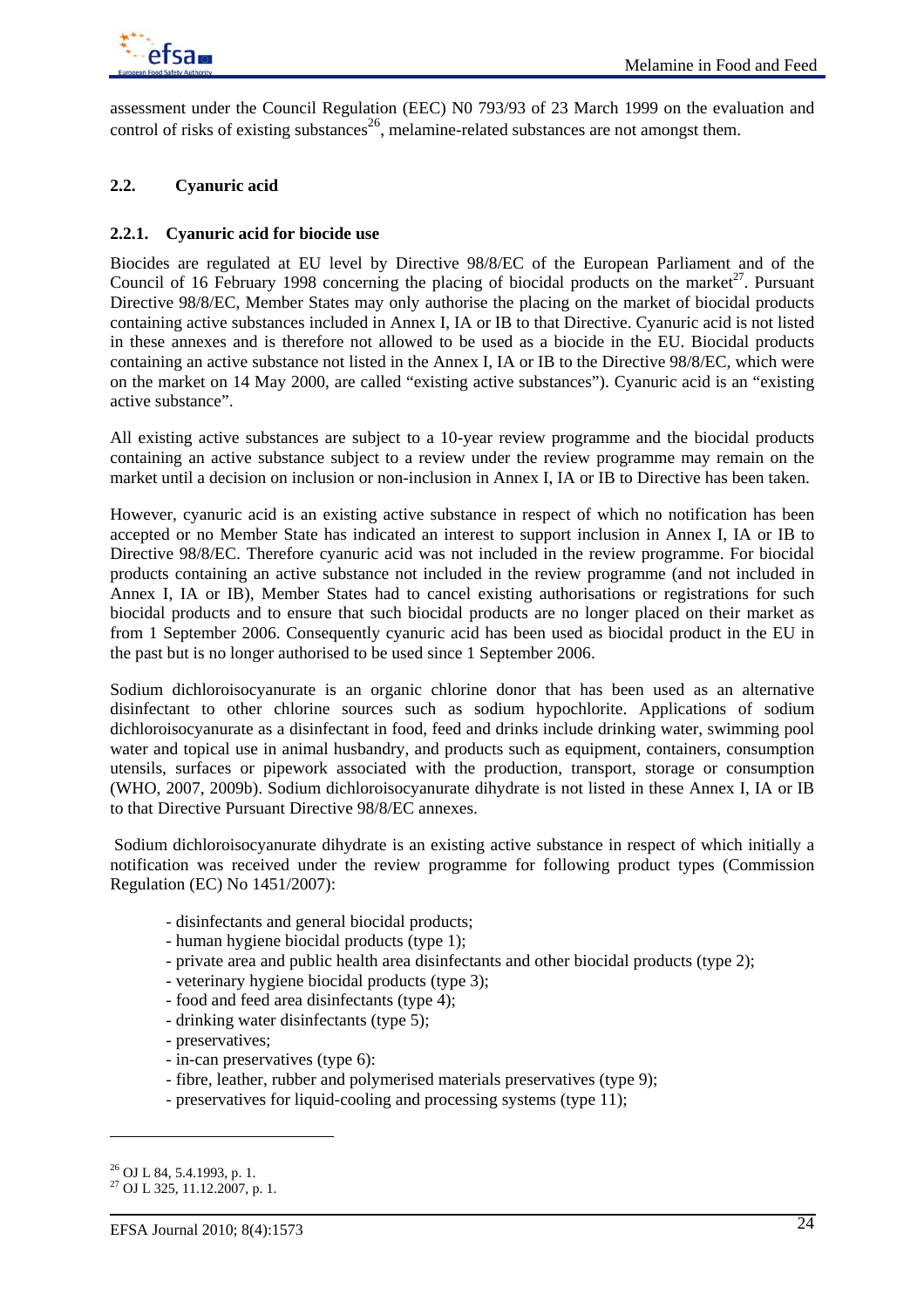

- slimicides (type 12).

However, in the meantime no interest was shown and no complete dossier was received for:

- product type 1, human hygiene biocidal products (Commission Decision 2008/809/EC);
- product type 6, in-can preservatives (Commission Decision 2008/809/EC);
- product type 9, fibre, leather, rubber and polymerised materials preservatives (Commission Decision 2010/72/EC).

Consequently, sodium dichloroisocyanurate dihydrate was no longer allowed to be placed on the market as from 24 October 2009 for type 1 and 6 uses and shall no longer be placed on the market for type 9 uses with effect from 2011.

Pending the finalisation of the review programme, the placing of the market for the other product type uses (2, 3, 4, 5, 11 and 12) is allowed.

# **2.2.2. Cyanuric acid in animal feed**

Urea-based feed additives such as biuret can contain impurities such as melamine and cyanuric acid. Biuret (97 % technically pure) was authorised for use in feed in the EU since 1982 as a non-protein nitrogenous compound by Council Directive 1982/471/EEC of 30 June 1982 concerning certain products used in animal nutrition<sup>28</sup>. By Regulation (EC) No 1831/2003 of the European Parliament and of the Council of 22 September 2003 on additives for use in animal nutrition<sup>29</sup> biuret was classified from 18 October 2004 as feed additive falling within the category "nutritional additives", functional group "urea and its derivatives". Biuret has been included in the Community Register of Feed Additives $30$ .

In the USA, cyanuric acid is regulated as a component (up to 30 %) of feed-grade biuret<sup>31</sup>.

# **3. Uses**

The main uses of melamine and precursors are summarised below and include food contact materials and articles such as melamine-formaldehyde ('melaware'), can coatings, paper and board, adhesives and a pesticide used in plant protection and veterinary applications.

# **3.1. Melamine**

#### **3.1.1. Food contact materials and articles**

Melamine is reacted with other starting substances, mainly formaldehyde (Figure 3) and urea, into a variety of high molecular weight resins and plastics that are intended to come into contact with foods. These include durable articles such as cups, plates and kitchen utensils, protective coatings used on the inside of metal food cans, and melamine resins used in paper-making and adhesives. EU regulations on plastics also allow the use of melamine as an additive as well as a starting substance. The distinction is that a starting substance is used-up by chemical reaction and so any residue of that chemical that remains in the finished material or article is usually unintended. In contrast, an additive is intended to be present in the polymer or in the finished material or article in sufficient concentration to achieve a technical effect. Only one application as an additive in food packaging was identified;

 $\overline{a}$ 

<sup>28</sup> OJ L 213, 21.7.1982, p. 8.

<sup>29</sup> OJ L 268, 18.10.2003, p. 29.

<sup>30</sup> See http://ec.europa.eu/food/food/animalnutrition/feedadditives/comm\_register\_feed\_additives\_1831-03.pdf

<sup>31</sup> See http://www.accessdata.fda.gov/scripts/cdrh/cfdocs/cfCFR/CFRSearch.cfm?fr=573.220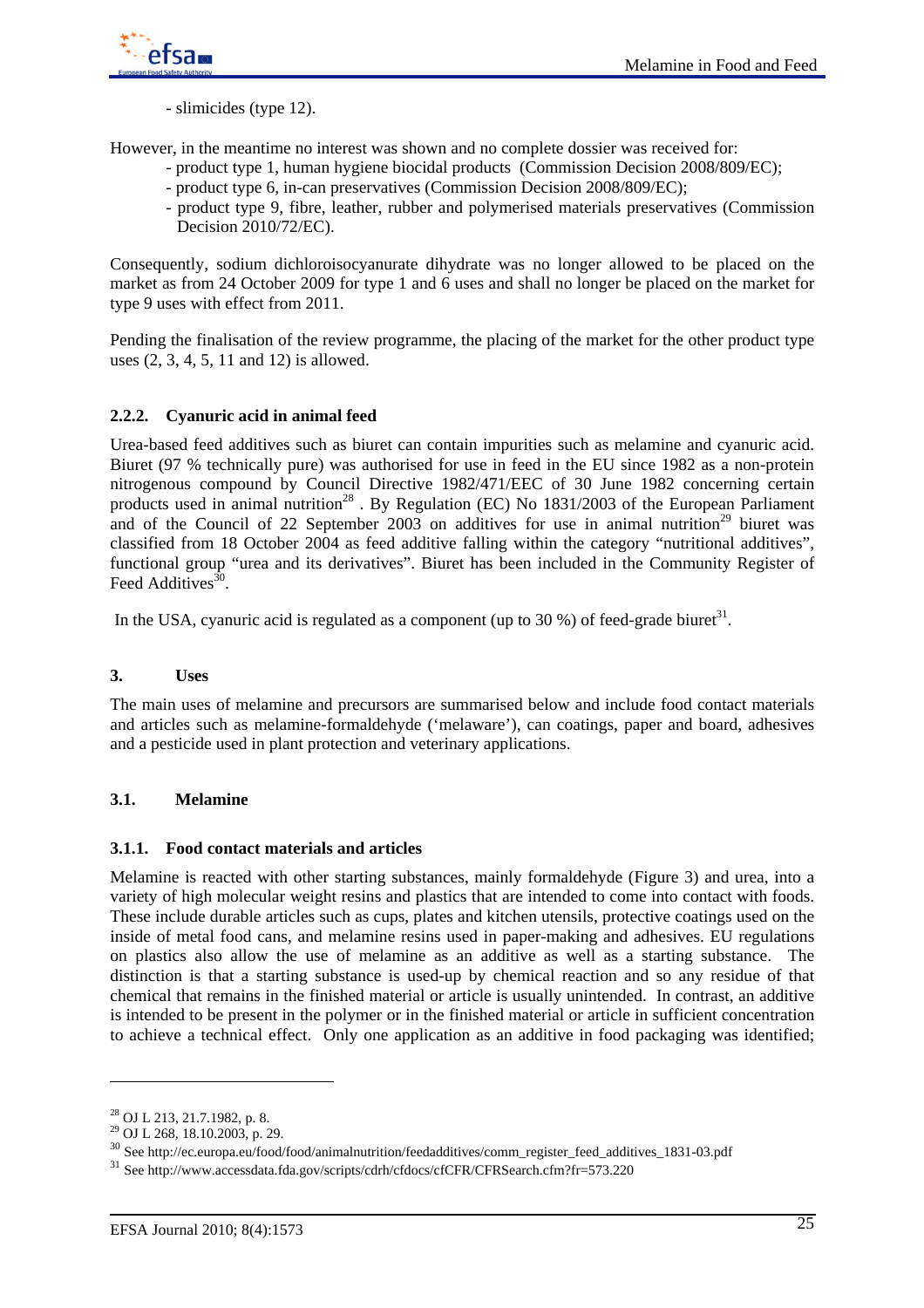

this was using melamine as a thin layer in laminates in order to provide gas barrier properties. All other applications known are for use as a starting substance.



**Figure 3:** Melamine formaldehyde polymer

3.1.1.1. Melamine-formaldehyde (known colloquially as 'melaware') articles:

Melamine is reacted with formaldehyde (Figure 3) to produce a thermoset plastic called 'melamine' or 'melaware'. Typical food contact applications of melaware are children's mugs, bowls, cups, plates and other kitchen utensils.

# 3.1.1.2. Melamine – based can coatings

Melamine and derivatives such as methylolated melamine are also used as starting substances for coatings used inside food cans. The can coatings are stoved (cured) at high temperatures to give extensive cross-linking. The coatings are very thin, at typically 5 to 10 µm, so that the potential for migration of residual (unreacted) melamine is expected to be low. On the other hand, the contact conditions for canned food and beverages can be very demanding, including sterilisation or pasteurisation of the foodstuff in the can at high temperatures and then subsequent long-term storage for up to several years. Consequently, the stability of the coatings themselves, and of any low molecular weight melamine derivatives used as precursors, needs to be considered too.

#### 3.1.1.3. Paper and board coated with melamine based polymers

Wet-strength agents used in paper-making may contain melamine polymers, with possibly the presence of residual melamine monomer (FSA, 2006).

#### 3.1.1.4. Adhesives from melamine-formaldehyde resins

Adhesives used to make food packaging may contain modified melamine resins. It may be expected that because of the low amounts used, the fact that melamine would be used as a reactive component (and so be used up) and because of the presence of barrier layers (adhesives not used in direct contact with the food) then migration levels could be expected to be low.

# 3.1.1.5. Melamine gas barrier coatings

Proprietary technology exists to vacuum deposit melamine and other symmetrical organic molecules onto flexible packaging materials to create a thin layer with high gas barrier properties (DSM, 2009).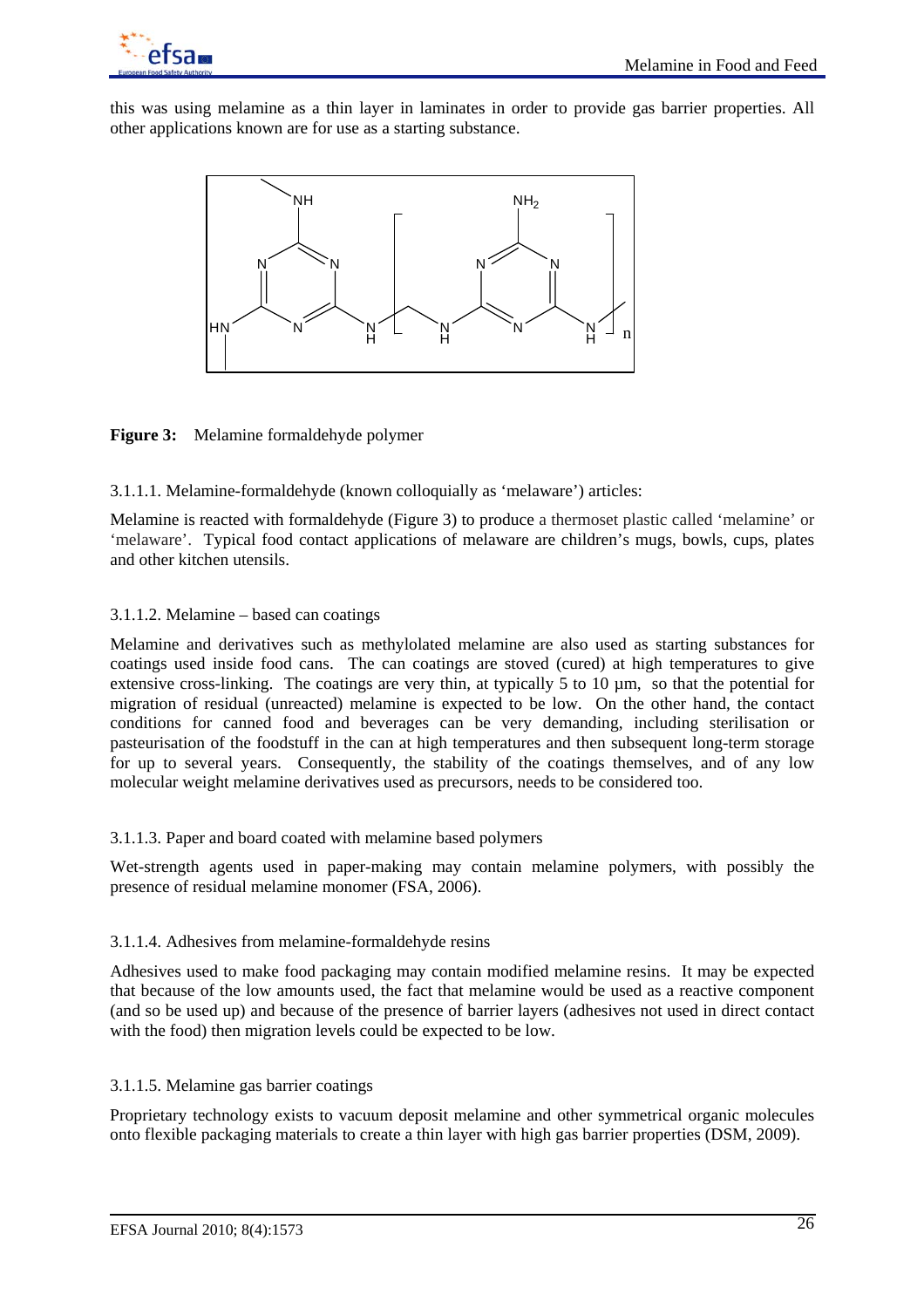#### 3.1.1.6. Use of melamine precursors

Cyromazine is used both as a plant protection product (insecticide and acaricide) and a veterinary medicinal product (ectoparasiticide for special use in sheep). As a systemic insect growth regulator, it is usually used as a foliar spray to control leaf miners in vegetables such as celery, lettuce, melons, mushrooms, lettuce and potatoes. In plants (as well as in animals), cyromazine is rapidly metabolised including to melamine as a minor metabolite (JMPR, 2007).

Cyromazine is used in poultry farms. It is applied orally to control diptera larvae in chicken manure. In sheep it is administered as a pour-on to prevent blow-fly strikes. Usage is not permitted on lactating animals producing milk for human consumption.

### 3.1.1.7. Use of melamine and its salts as flame retardants

Melamine and its salts with acids such as cyanuric acid, boric acid and phosphoric acids are available commercially as fire retardants, also know as flame retardants. They are sold for applications including foams, textiles, plastics and coatings, used in products such as electrical appliances, furnishings, intumescent paints, fire doors and the like. Melamine and its salts are not expected to be accumulative and indeed they are some of the substitutes that are finding favour as alternatives to halogenated flame retardants and other chemical types that are both hazardous and persistent. So exposure via food possibly containing melamine from environmental contamination is not considered further. Some types of flame retardant can be lost through abrasion, leaching or volatilisation. While these processes may be very slow, an article's service life can be very long, and so these losses may be significant (Fisk et al., 2003). Considering exposure via the inhalation route, melamine itself has a high melting point of ca. 354 °C and an insignificant vapour pressure can be calculated for ambient temperatures (Hirt et al., 2003). The melamine salts used as fire retardants can be expected to have similarly low vapour pressures. Consequently, outside of the fire scenario, human exposure through inhalation of vapours is considered to be insignificant. Inhalation via dust and particulates is an issue for occupational exposure for workers handling the powdered melamine and salts. It is considered unlikely that there is significant inhalation exposure of the general population via dust generated by abrasion of materials containing fire retardants, so this is not considered further here.

#### 3.1.1.8. Melamine in animal feed

Melamine can be present as an impurity in urea-based commercial feed additives used in ruminants.

# **3.1.2. Cyanuric acid**

#### 3.1.2.1. Cyanuric acid in animal feed

Cyanuric acid can be present as an impurity in urea-based commercial feed additives such as biuret, authorised in the EU for use as feed additive as a 97 % pure formula. In contrast, in the USA, up to 30 % cyanuric acid is authorised in biuret. Cyanuric acid is not added intentionally to feed materials, but was found as a co-contaminant with melamine in adulterated pet food (Puschner et al., 2007).

#### 3.1.2.2. Cyanuric acid precursors resulting from biocide use

Sodium dichloroisocyanurate is used as a source of active chlorine as a disinfection agent. It is available to consumers as tablets for sterilisation of baby bottles and drinking water (e.g. when hiking) and it is also used to treat the water used in swimming pools. Other applications include the cleansing of wounds and as a teat dip or spray in milking cows.

When added to water dichloroisocyanurate disassociates according to a complex series of equilibria involving six chlorinated and four non-chlorinated isocyanurates. As the active chlorine in solution is progressively consumed the equilibria shift to yield, ultimately, the non-chlorinated cyanuric acid (WHO, 2007; 2009b). For treating drinking water and swimming pool water, the amount of sodium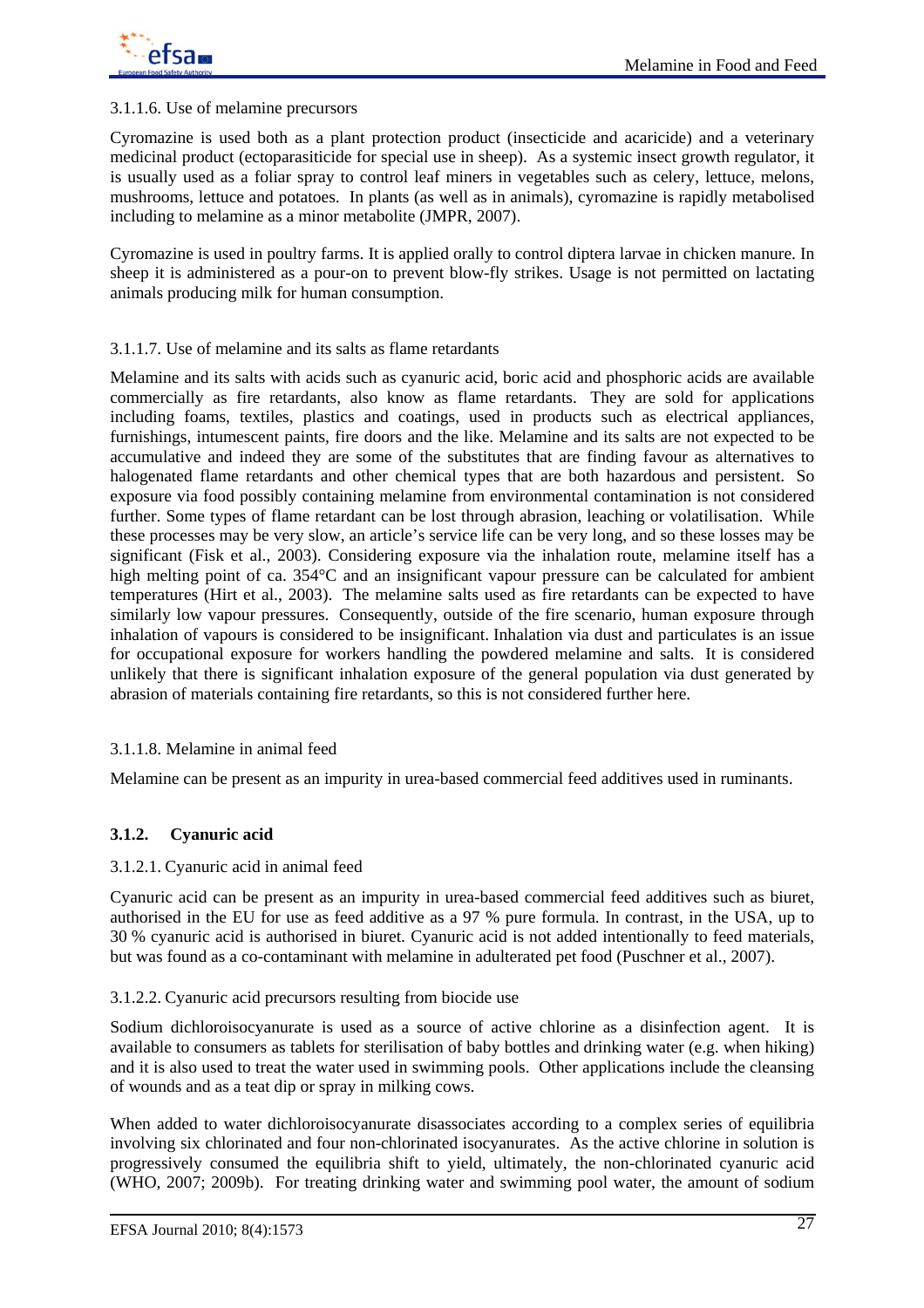

dichloroisocyanurate needed to be added will depend on the chlorine demand of the water and the desired concentration of residual (active) chlorine. The WHO calculated that at very high chlorine doses (up to 10 mg/L) the resulting concentration of (sodium) cyanurate would be up to 11 mg/L (WHO, 2007). Other potential sources of exposure to cyanuric acid resulting from the disinfectant use of dichloroisocyanurate would be minor. When used to sterilise baby bottles and other containers according to the instructions, the dilute solution will first be emptied out and then the bottle further rinsed out using potable water.

### **4. Occurrence**

#### **4.1. Data collection summary**

Following the melamine incident of 2008, data on the occurrence of this contaminant have been collected by the European Countries and provided to the European Commission. Sampling was mainly targeted to particular food categories or geographical origins, including suspicious products as required by the legislation.

A large number of food and feed samples were analysed by the industry and have been provided to EFSA through industry associations. These included ingredients as well as products. Packaging materials have been tested with both simulants and real food products.

### **4.2. Data from European countries**

The data submissions received from European Countries include only data on melamine and represent both the authorised use of melamine as a food contact material and possible misuse or adulteration.

A summary of the data submissions from European countries is reported in Table 1.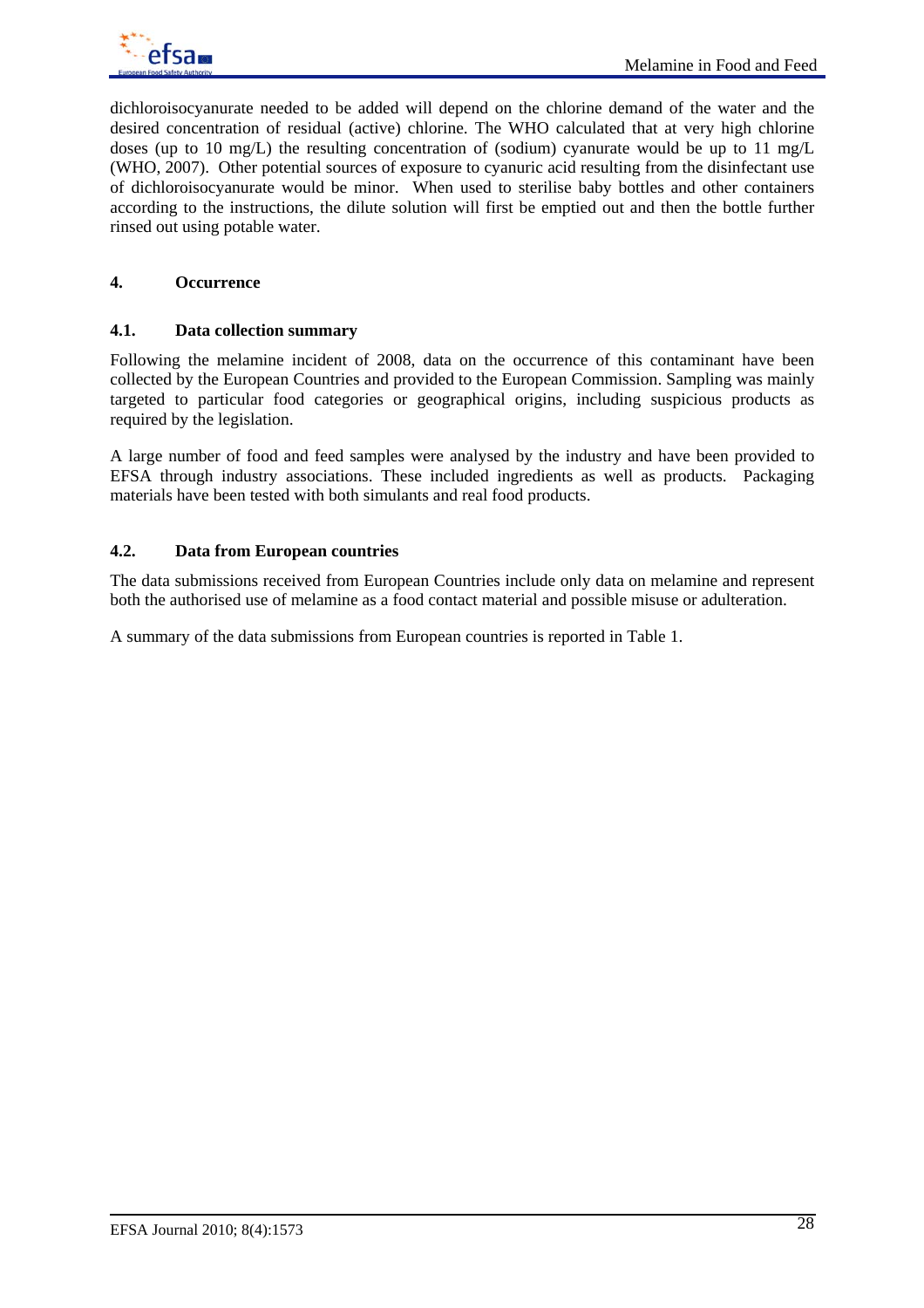

|                       |                | Food           |                     | Feed           |                |                     |  |
|-----------------------|----------------|----------------|---------------------|----------------|----------------|---------------------|--|
| Country               | N              | % not detected | <b>LOQ</b><br>mg/kg |                | % not detected | <b>LOO</b><br>mg/kg |  |
| Austria               | 75             | 19 %           | $0.10 - 0.50$       |                |                |                     |  |
| Bulgaria              | 7              | 100 %          | 2.50                |                |                |                     |  |
| Cyprus                | 5              | 100 %          | 0.20                |                |                |                     |  |
| Czech Republic        | 90             | 99 %           | $0.05 - 2.50$       | $\overline{4}$ | 100 %          | 2.50                |  |
| Estonia               | 5              | 80 %           | 0.10                |                |                |                     |  |
| Finland               | 79             | 92 %           | $0.05 - 0.10$       | 1              | 100 %          | 0.10                |  |
| France                | 128            | 99 %           | 2.50                | 27             | 93 %           | 2.50                |  |
| Germany               | 136            | 4 %            | 1.8                 | 52             | 94 %           | 2.5                 |  |
| Hungary               | 94             | 43 %           | $0.1 - 2.5$         | $\overline{2}$ | 100 %          | $0.1 - 0.2$         |  |
| Ireland               | 48             | 4 %            | 0.04                | $\mathbf{1}$   | $0\%$          |                     |  |
| Italy                 | 339            | 95 %           | $0.1 - 2.5$         | 9              | 100 %          | 2.38                |  |
| Latvia                | 3              | 67 %           | $0.1 - 2.5$         | 1              | 100 %          | 2.5                 |  |
| Lithuania             | 5              | 100 %          | 0.1                 | 1              | 100 %          | 0.1                 |  |
| Norway                | 10             | 100 %          | $0.1 - 3$           |                |                |                     |  |
| Poland                | 71             | 100 %          | 2.5                 |                |                |                     |  |
| Slovenia              | 59             | 98 %           | 2.5                 | 37             | 100 %          | $0.5 - 2.5$         |  |
| Spain                 | 45             | 100 %          | 2.5                 |                |                |                     |  |
| Sweden                | 40             | 100 %          | $0.1 - 2.5$         | $\overline{2}$ | 100 %          | 2.5                 |  |
| <b>United Kingdom</b> | 832            | 87 %           | $0.05 - 3$          | 29             | 100 %          | $0.1 - 2.5$         |  |
| Not classified        | $\overline{2}$ |                |                     |                |                |                     |  |
| All                   | 2073           | 79 %           | $0.04 - 3$          | 166            | 96 %           | $0.1 - 2.5$         |  |

**Table 1:** Summary of the melamine data collection on food and feed from EU Countries during 2009. Number of samples, percentage of non-detected and limit of quantification are reported for each country submitting data.

N – number of samples; LOQ: limit of quantification.

The submissions range between a few samples and almost 900 samples, depending on the country. The percentage of non-detected varied among countries between 4.1 % and 100 %. This spread may be explained by a combined effect of the different numbers of samples and different levels of targeting. Overall, the European countries provided results from 166 feed samples and 2073 food samples, in total 2239 analyses. All the results were provided with the limit of quantification (LOQ).

# **4.3. Data from industry**

The industry associations provided diverse data. The most extensive dataset was submitted by CIAA and included data from CIAA<sup>32</sup>, CEPE<sup>33</sup> and Empac<sup>34</sup>. The sampling period spans between 2006 and 2009. Only 6 samples are reported from 2006, about 50 from 2007, more than 5000 from 2008 and more than 22000 from 2009. Ingredients and products from different world regions were tested for melamine and partly also for cyanuric acid. The distribution of analyses per geographical area and substance analysed is shown in Table 2.

 $\overline{a}$ 

<sup>&</sup>lt;sup>32</sup> Confederation of the food and drink industries of the EU – www.ciaa.be<br><sup>33</sup> European council of the Producers and Importers of Paints, Printing inks & Artists' colours – www.cepe.org<br><sup>34</sup> European Metal Packaging – w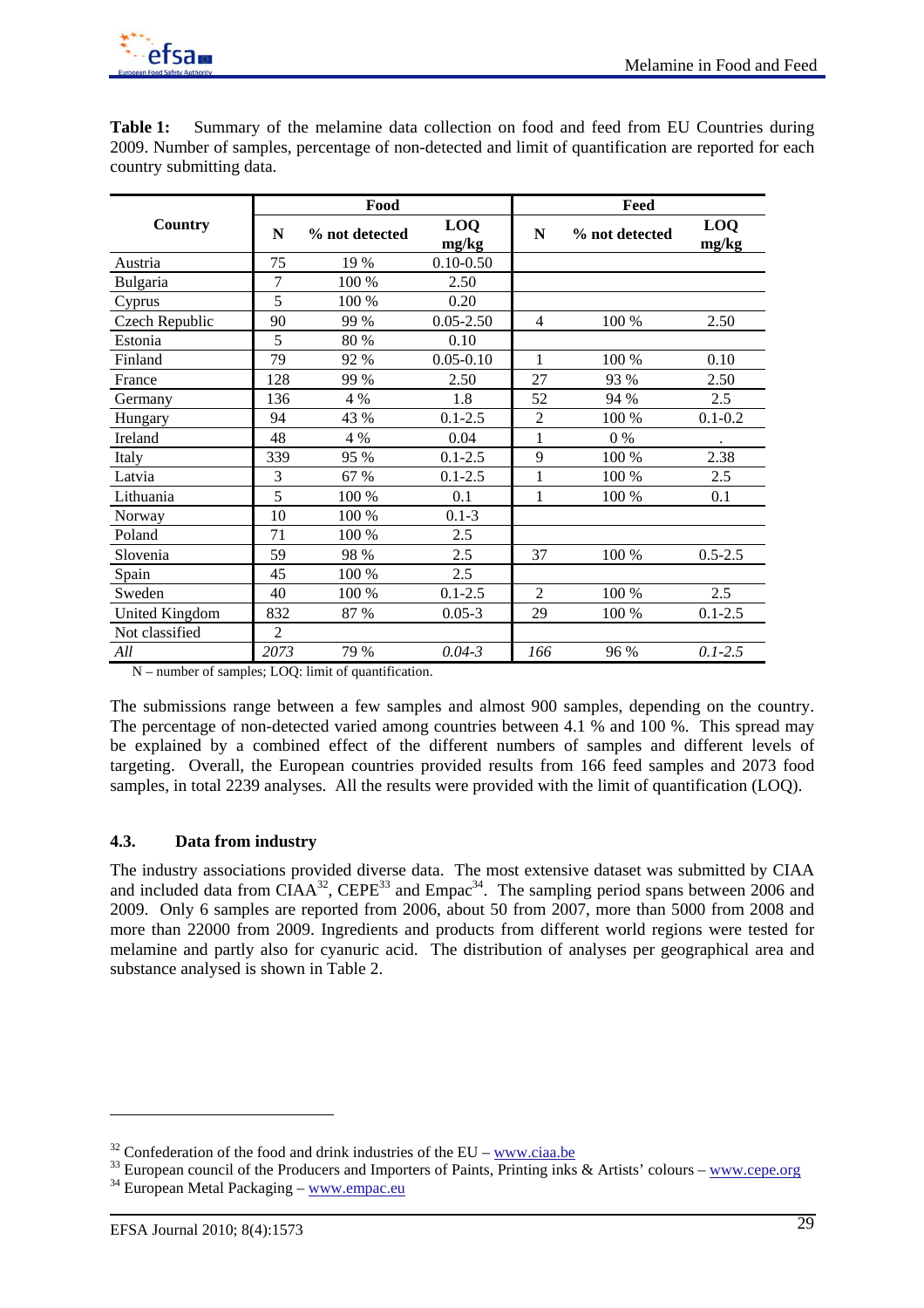

|                       | <b>Number of Food samples</b> |                                                     | <b>Number of Feed samples</b> |                          |  |  |
|-----------------------|-------------------------------|-----------------------------------------------------|-------------------------------|--------------------------|--|--|
| Geographical area     | <b>Melamine in food</b>       | Cyanuric acid in<br><b>Melamine in feed</b><br>food |                               | Cyanuric acid in<br>feed |  |  |
| Africa                | 1400                          | 403                                                 | 27                            | 17                       |  |  |
| Asia-Pacific          | 7886                          | 1395                                                | 149                           | 52                       |  |  |
| &<br>South<br>Central |                               |                                                     |                               |                          |  |  |
| America               | 2088                          | 1180                                                | 172                           | 97                       |  |  |
| Europe                | 5823                          | 4371                                                | 110                           | 105                      |  |  |
| Middle East           | 184                           | 162                                                 | 29                            | 29                       |  |  |
| North America         | 557                           | 425                                                 | 17                            | 6                        |  |  |
| Not Classified        | 600                           | 123                                                 | 6                             | 4                        |  |  |
| <b>TOTAL</b>          | 18538                         | 8059                                                | 510                           | 310                      |  |  |
|                       | 26597                         |                                                     | 820                           |                          |  |  |
|                       |                               |                                                     | 27417                         |                          |  |  |

**Table 2:** Data submission from CIAA, CEPE and Empac, grouped by analysed substance and by geographical region.

Both products for the final consumer and ingredients are represented in this dataset, as shown in Figure 4.



**Figure 4:** Data submissions on melamine and cyanuric acid occurrence in food from CIAA, CEPE and Empac, grouped by Products and Ingredients.

Ingredients represent foods and additives used by the industry for the manufacture of their products. Similar ingredients may be assumed, in the global market, to be used by other industries and even by the final consumer for home prepared food. For this reason the samples presented as products and those presented as ingredients were used together in the further calculations.

The limit of detection (LOD) was specified for less than 500 out of 27417 data points whereas numerical values were reported for all the other samples. A frequency analysis of these values reveals an unexpected high frequency of some figures. Table 4 shows the frequency of the fifteen first ranking values in the dataset.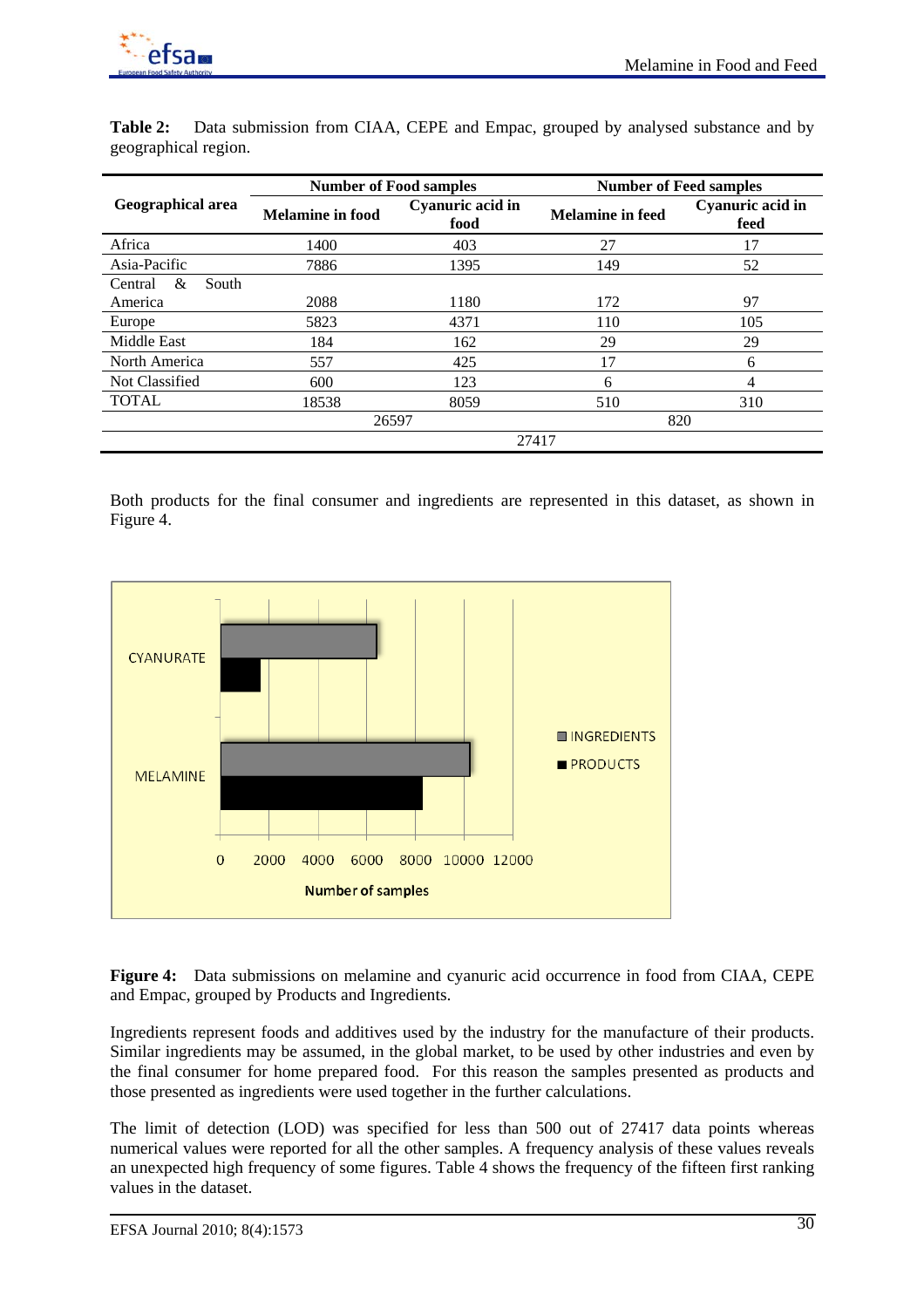

| <b>Reported value</b> | Number of times the value occurs |
|-----------------------|----------------------------------|
| 0.05                  | 16746                            |
| 0.3                   | 2760                             |
| 0.2                   | 2152                             |
| 0.1                   | 1420                             |
| 0.5                   | 642                              |
| 0.25                  | 440                              |
| 0.12                  | 154                              |
| 0.06                  | 119                              |
| 2.5                   | 98                               |
| 5                     | 94                               |
| 0.005                 | 79                               |
|                       | 65                               |
| 0.11                  | 54                               |
| 0.125                 | 50                               |
| 0.13                  | 36                               |

**Table 3:** Number of occurrences of the fifteen most frequent values in the CIAA, CEPE and Empac Joint database.

The high frequency of some figures suggests that values below the limit of detection have been reported in this database with the numerical value of the limit itself.

# **4.4. Occurrence of melamine in food and feed**

#### **4.4.1. Melamine occurrence data in food and feed provided by European countries**

The overall 2239 values provided by European countries were grouped in categories according to the Concise Food Consumption database and descriptive statistics were calculated for each group. The "bounding" approach was applied for values reported below LOD or below LOQ in order to identify the possible range of the data. The lower bound (LB) is obtained by assigning a value of zero (minimum possible value) to all the samples reported as <LOD or <LOQ. The upper bound (UB) is obtained by assigning the value of LOD to values reported as <LOD and LOQ to values reported as <LOQ (maximum possible value). Because these were targeted samples focussing on products where adulteration was considered likely, they are not representative of background levels and are not used in the assessment of background dietary exposure.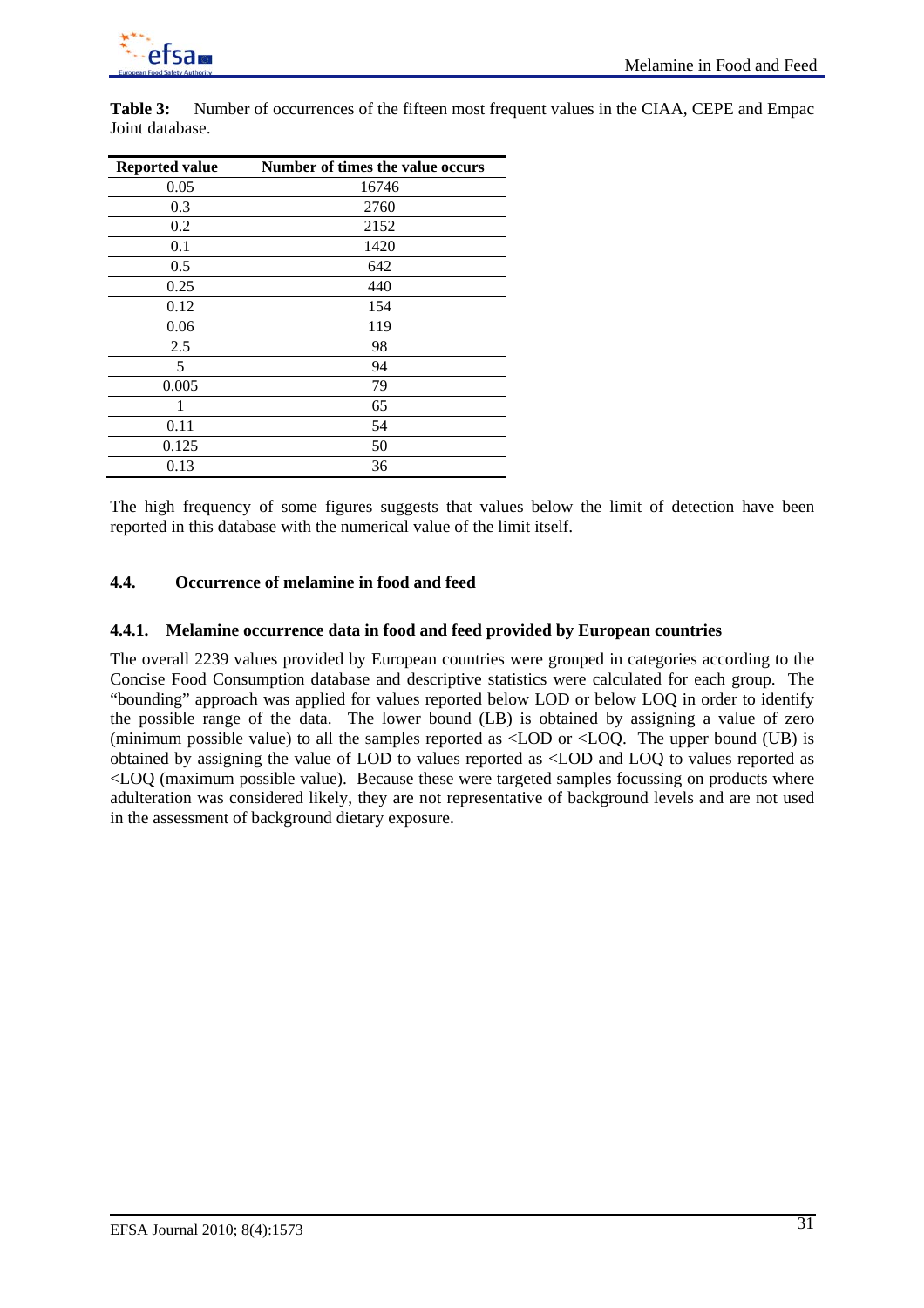

Table 4: Occurrence values submitted by European countries for melamine (mg/kg) in food and feed grouped by sub-categories of the Concise Food Consumption groups. Upper and Lower bound values<sup>\*</sup>) are reported.

|                                        |                |         |                  |                  | Lower bound (mg/kg) |                  |                  | Upper bound (mg/kg) |      |              |     |      |
|----------------------------------------|----------------|---------|------------------|------------------|---------------------|------------------|------------------|---------------------|------|--------------|-----|------|
| <b>Concise categories</b>              | $\mathbf n$    | $<$ LOO | min              | Mean             | Median              | P95              | max              | min                 |      | mean median  | P95 | max  |
| 01A.Cereal-based mixed dishes          | 146            | 73 %    | $\mathbf{0}$     | 0.37             | $\overline{0}$      | 0.25             | 19.9             | 0.01                | 1.28 | 0.25         | 2.5 | 19.9 |
| 01B.Cereals & cereal products excl.    | 444            | 67 %    | $\mathbf{0}$     | 1.6              | $\overline{0}$      | 10               | 57               | 0.01                | 2.52 | $\mathbf{1}$ | 10  | 57   |
| cereal-based mixed dishes              |                |         |                  |                  |                     |                  |                  |                     |      |              |     |      |
| 01. Cereals & cereal products          | 590            | 68 %    | $\mathbf{0}$     | 1.3              | $\boldsymbol{0}$    | 5.5              | 57               | 0.01                | 2.22 | $\mathbf{1}$ | 5.5 | 57   |
| 02. Sugar & sugar products including   | 401            | 78 %    | $\Omega$         | 0.1              | $\theta$            | 0.4              | 0.4              | 0.1                 | 0.18 | 0.1          | 0.4 | 0.4  |
| chocolate                              |                |         |                  |                  |                     |                  |                  |                     |      |              |     |      |
| 03. Fats (vegetable and animal)        | $\overline{4}$ | 75 %    | $\mathbf{0}$     | 0.08             | $\overline{0}$      | 0.1              | 1.7              | 0.05                | 1.89 | 2.5          | 2.5 | 2.5  |
| 04B. Vegetables, nuts, pulses except   | 47             | 77 %    | $\theta$         | $\theta$         | $\theta$            | 0.01             | 0.01             | 0.01                | 1.92 | 2.5          | 2.5 | 2.5  |
| vegetable soups                        |                |         |                  |                  |                     |                  |                  |                     |      |              |     |      |
| 04. Vegetables, nuts, pulses including | 47             | 77 %    | $\mathbf{0}$     | $\theta$         | $\boldsymbol{0}$    | 0.01             | 0.01             | 0.01                | 1.92 | 2.5          | 2.5 | 2.5  |
| carrots, tomato and leafy vegetables   |                |         |                  |                  |                     |                  |                  |                     |      |              |     |      |
| 07B.Soft drinks with percentage of     | 13             | 85 %    | $\Omega$         | $\mathbf{0}$     | $\overline{0}$      | $\boldsymbol{0}$ | 0.08             | 0.05                | 0.69 | 0.1          | 2.5 | 2.5  |
| fruits lower than nectar, excl fruit   |                |         |                  |                  |                     |                  |                  |                     |      |              |     |      |
| juice                                  |                |         |                  |                  |                     |                  |                  |                     |      |              |     |      |
| 07. Fruit and vegetable juices, soft   | 13             | 85 %    | $\Omega$         | $\theta$         | $\overline{0}$      | $\overline{0}$   | $\mathbf{0}$     | 2.5                 | 2.5  | 2.5          | 2.5 | 2.5  |
| drinks and bottled water               |                |         |                  |                  |                     |                  |                  |                     |      |              |     |      |
| 08. Coffee, tea, cocoa (expressed as   | 29             | 97%     | $\Omega$         | 0.1              | $\overline{0}$      | 0.5              | 0.5              | 0.1                 | 1.77 | 2.5          | 2.5 | 2.5  |
| liquid)                                |                |         |                  |                  |                     |                  |                  |                     |      |              |     |      |
| 09B. Wine and substitutes              | $\overline{4}$ | 100 %   | $\theta$         | $\boldsymbol{0}$ | $\boldsymbol{0}$    | $\mathbf{0}$     | $\mathbf{0}$     | 2.5                 | 2.5  | 2.5          | 2.5 | 2.5  |
| 09C.Other alcoholic beverages and      | $\overline{2}$ | $0\%$   | $\theta$         | $\theta$         | $\theta$            | $\theta$         | $\Omega$         | 2.5                 | 2.5  | 2.5          | 2.5 | 2.5  |
| substitutes                            |                |         |                  |                  |                     |                  |                  |                     |      |              |     |      |
| 09. Alcoholic beverages                | 6              | 67%     | $\boldsymbol{0}$ | 0.03             | $\boldsymbol{0}$    | $\boldsymbol{0}$ | $\mathbf{1}$     | 0.05                | 2.36 | 2.5          | 2.5 | 2.5  |
| 10A.Meat and meat products and         | $\overline{2}$ | 100 %   | $\Omega$         | 2.01             | $\theta$            | 0.4              | $\overline{259}$ | 0.01                | 2.94 | 0.22         | 2.5 | 259  |
| substitutes                            |                |         |                  |                  |                     |                  |                  |                     |      |              |     |      |
| 10. Meat and meat products, offal      | $\overline{c}$ | 100 %   | $\Omega$         | 6                | $\mathbf{0}$        | 18               | 18               | 0.1                 | 6.87 | 2.5          | 18  | 18   |
| 11. Fish and seafood                   | 40             | 98 %    | $\Omega$         | 1.75             | $\mathbf{0}$        | 0.4              | 259              | 0.01                | 2.67 | 0.2          | 2.5 | 259  |
| 13A.Milk and dairy-based drinks        | 277            | 85 %    | $\Omega$         | 0.06             | $\overline{0}$      | 0.3              | 10               | 0.01                | 1.33 | $\mathbf{1}$ | 2.5 | 10   |
| 13B.Dairy-based products               | 3              | 67 %    | $\mathbf{0}$     | 2.55             | $\boldsymbol{0}$    | 10               | 50               | 0.05                | 3.84 | 2.5          | 10  | 50   |
| 13C.Cheese                             | 49             | 96 %    | $\Omega$         | 0.84             | $\overline{0}$      | $\mathbf{1}$     | 50               | 0.01                | 2.11 | 2.38         | 2.5 | 50   |
| 13. Milk and dairy-based products      | 329            | 87%     | $\Omega$         | 3.44             | $\theta$            | $\mathbf{0}$     | 410              | 0.04                | 5.41 | 2.5          | 2.5 | 410  |
| 14A.Miscellaneous                      | 418            | 91 %    | $\overline{0}$   | 0.03             | $\boldsymbol{0}$    | 0.1              | 0.1              | 0.1                 | 0.1  | 0.1          | 0.1 | 0.1  |
| 14B. Food for special dietary uses     | 190            | 71 %    | $\mathbf{0}$     | 1.81             | $\boldsymbol{0}$    | 4.2              | 410              | 0.01                | 2.91 | $\mathbf{1}$ | 4.2 | 410  |
| 14. Miscellaneous / Food for special   | 608            | 85 %    | $\Omega$         | 0.37             | $\overline{0}$      | 0.25             | 19.9             | 0.01                | 1.28 | 0.25         | 2.5 | 19.9 |
| dietary uses                           |                |         |                  |                  |                     |                  |                  |                     |      |              |     |      |
| $16.$ Feed                             | 167            | 96 %    | $\mathbf{0}$     | 1.3              | $\boldsymbol{0}$    | 5.5              | 57               | 0.01                | 2.22 | $\mathbf{1}$ | 5.5 | 57   |
| Not classified                         | 3              | 67%     | $\theta$         | 0.1              | $\mathbf{0}$        | 0.4              | 0.4              | 0.1                 | 0.18 | 0.1          | 0.4 | 0.4  |
|                                        | 2239           | 80 %    | $\Omega$         | 0.08             | $\mathbf{0}$        | 0.1              | 1.7              | 0.05                | 1.89 | 2.5          | 2.5 | 2.5  |

 $^{\prime}$  The lower bound (LB) is obtained by assigning a value of zero (minimum possible value) to all the samples reported as <LOD or <LOQ. The upper bound (UB) is obtained by assigning the value of LOD to values reported as <LOD and LOQ to values reported as  $\langle$ LOQ (maximum possible value); n: number of samples; min: minimum value; P95: 95<sup>th</sup> percentile; max: maximum value.

# **4.4.2. Melamine occurrence data in food provided by industry**

The CIAA, CEPE and Empac dataset included samples identified with generic or specific names and in most cases ad-hoc, not standardised, food categories. The data were coded according to the food groups of the Concise Food Consumption Database (EFSA, 2008b) and the occurrence statistics were calculated for the different food groups. When values were reported for concentrated or dried food items, dilution factors have been applied.

As explained previously, a large majority of the samples appear to be reported as Upper Bound values, therefore the few hundred samples reported as not detected were also attributed the value of their limit of detection. In some cases, when the limit of detection was not reported, it was arbitrarily given the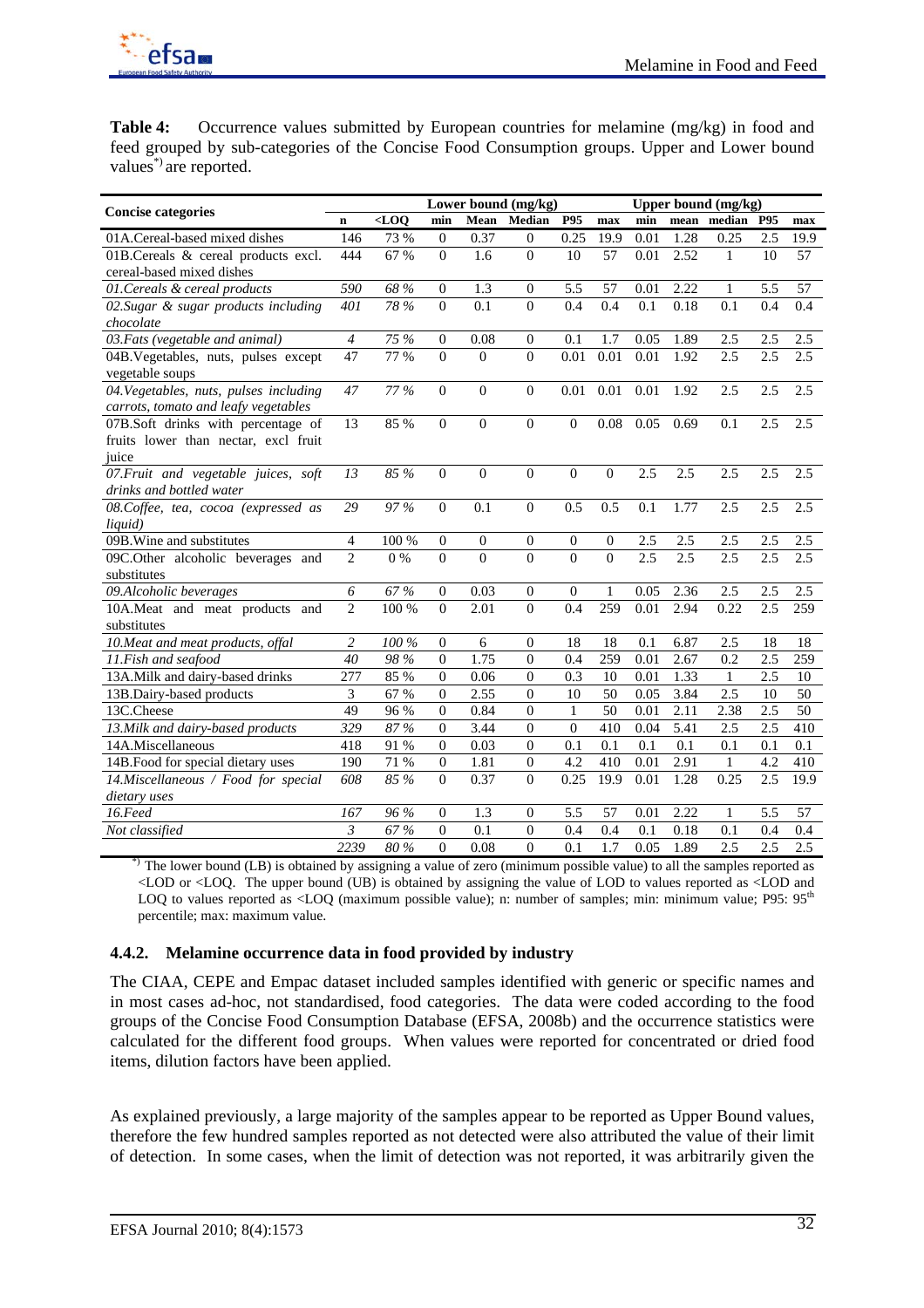same value as contiguous products of similar type or origin. Table 5 presents the occurrence statistics for melamine in food according to the database from the industry.

**Table 5:** Statistics on occurrence of melamine in food (mg/kg) in categories of the Concise Food Consumption database from the CIAA, CEPE and Empac dataset.

|                                                                                  |                |                  |      | Upper bound $\frac{1}{1}$ (mg/kg) |          |      |
|----------------------------------------------------------------------------------|----------------|------------------|------|-----------------------------------|----------|------|
| <b>Concise Sub-category</b>                                                      | $\mathbf n$    | min              | mean | median                            | P95      | max  |
| 01A.Cereal-based mixed dishes                                                    | 5              | 0.05             | 0.05 | 0.05                              | 0.05     | 0.05 |
| 01B. Cereals & cereal products excl. cereal-based mixed dishes                   | 2016           | 0.01             | 0.07 | 0.05                              | 0.25     | 0.6  |
| 01. Cereals & cereal products                                                    | 2021           | 0.01             | 0.07 | 0.05                              | 0.25     | 0.6  |
| 02. Sugar & sugar products including chocolate                                   | 1324           | 0                | 0.04 | 0.02                              | 0.05     | 2.5  |
| 03. Fats (vegetable and animal)                                                  | 134            | 0.05             | 0.06 | 0.05                              | 0.1      | 0.5  |
| 04A.Vegetable soups                                                              | 46             | 0.01             | 0.03 | 0.01                              | 0.1      | 0.1  |
| 04B. Vegetables, nuts, pulses except vegetable soups                             | 973            | 0.01             | 0.12 | 0.05                              | 0.5      | 2.2  |
| 04. Vegetables, nuts, pulses including carrots, tomato and leafy<br>vegetables   | 1019           | 0.01             | 0.12 | 0.05                              | 0.5      | 2.2  |
| 05. Starchy roots or potatoes                                                    | 60             | 0.01             | 0.06 | 0.05                              | 0.06     | 0.5  |
| 06.Fruits                                                                        | 131            | 0.01             | 0.05 | 0.05                              | 0.06     | 0.1  |
| 07A.Fruit and vegetable juices                                                   | 30             | 0.01             | 0.05 | 0.05                              | 0.05     | 0.2  |
| 07B.Soft drinks with percentage of fruits lower than nectar, excl<br>fruit juice | $\mathbf{1}$   | 0.05             | 0.05 | 0.05                              | 0.05     | 0.05 |
| 07. Fruit and vegetable juices, soft drinks and bottled water                    | 31             | 0.01             | 0.05 | 0.05                              | 0.05     | 0.2  |
| 08. Coffee, tea, cocoa (expressed as liquid)                                     | 207            | $\theta$         | 0.01 | $\theta$                          | 0.05     | 0.05 |
| 09.Alcoholic beverages                                                           | $\mathfrak{Z}$ | 0.05             | 0.05 | 0.05                              | $0.05\,$ | 0.05 |
| 10A. Meat and meat products and substitutes                                      | 560            | $0.01\,$         | 0.06 | 0.05                              | 0.13     | 0.94 |
| 10B.Edible offal and offal products                                              | $\overline{4}$ | 0.05             | 0.06 | 0.05                              | 0.1      | 0.1  |
| 10. Meat and meat products, offal                                                | 564            | 0.01             | 0.06 | 0.05                              | 0.13     | 0.94 |
| 11A.Seafood and seafood products                                                 | 47             | 0.01             | 0.03 | 0.02                              | 0.05     | 0.05 |
| 11B. Fish and fish products                                                      | 136            | 0.01             | 0.06 | 0.05                              | 0.1      | 0.6  |
| 11C.Fish-based preparations                                                      | 5              | 0.01             | 0.01 | 0.01                              | 0.01     | 0.01 |
| 11.Fish and seafood                                                              | 188            | 0.01             | 0.05 | 0.05                              | 0.1      | 0.6  |
| 12.Eggs                                                                          | 315            | 0.01             | 0.03 | 0.01                              | 0.1      | 0.16 |
| 13A.Milk and dairy-based drinks                                                  | 8028           | $\boldsymbol{0}$ | 0.04 | 0.03                              | 0.2      | 5.82 |
| 13B.Dairy-based products                                                         | 1184           | 0.01             | 0.06 | 0.01                              | 0.2      | 0.64 |
| 13C.Cheese                                                                       | 509            | 0.01             | 0.07 | 0.05                              | 0.25     | 0.5  |
| 13. Milk and dairy-based products                                                | 9721           | 0                | 0.05 | 0.03                              | 0.2      | 5.82 |
| 14A.Miscellaneous                                                                | 1704           | $\boldsymbol{0}$ | 0.06 | $\boldsymbol{0}$                  | 0.30     | 9.48 |
| 14B. Food for special dietary uses                                               | 993            | 0.01             | 0.03 | 0.01                              | 0.1      | 0.34 |
| 14. Miscellaneous / Food for special dietary uses                                | 2697           | 0                | 0.05 | 0.01                              | 0.1      | 9.48 |
| 15.Tap water                                                                     | 20             | 0.01             | 0.05 | 0.05                              | 0.15     | 0.2  |
| Not classified                                                                   | 103            | 0.01             | 0.05 | 0.01                              | 0.1      | 0.5  |
|                                                                                  | 18538          | $\theta$         | 0.05 | 0.03                              | 0.2      | 9.48 |

<sup>1</sup> A large majority of the samples appear to be reported as Upper Bound values (i.e. as their limit of detection); therefore the few hundred samples reported as not detected were also attributed the value of their limit of detection. n: number of samples; min: minimum value; P95: 95th percentile; max: maximum value.

Very few samples in the original database, before applying dilution factors, show high values, as reported in Table 6 which summarises the samples with melamine values above 10 mg/kg.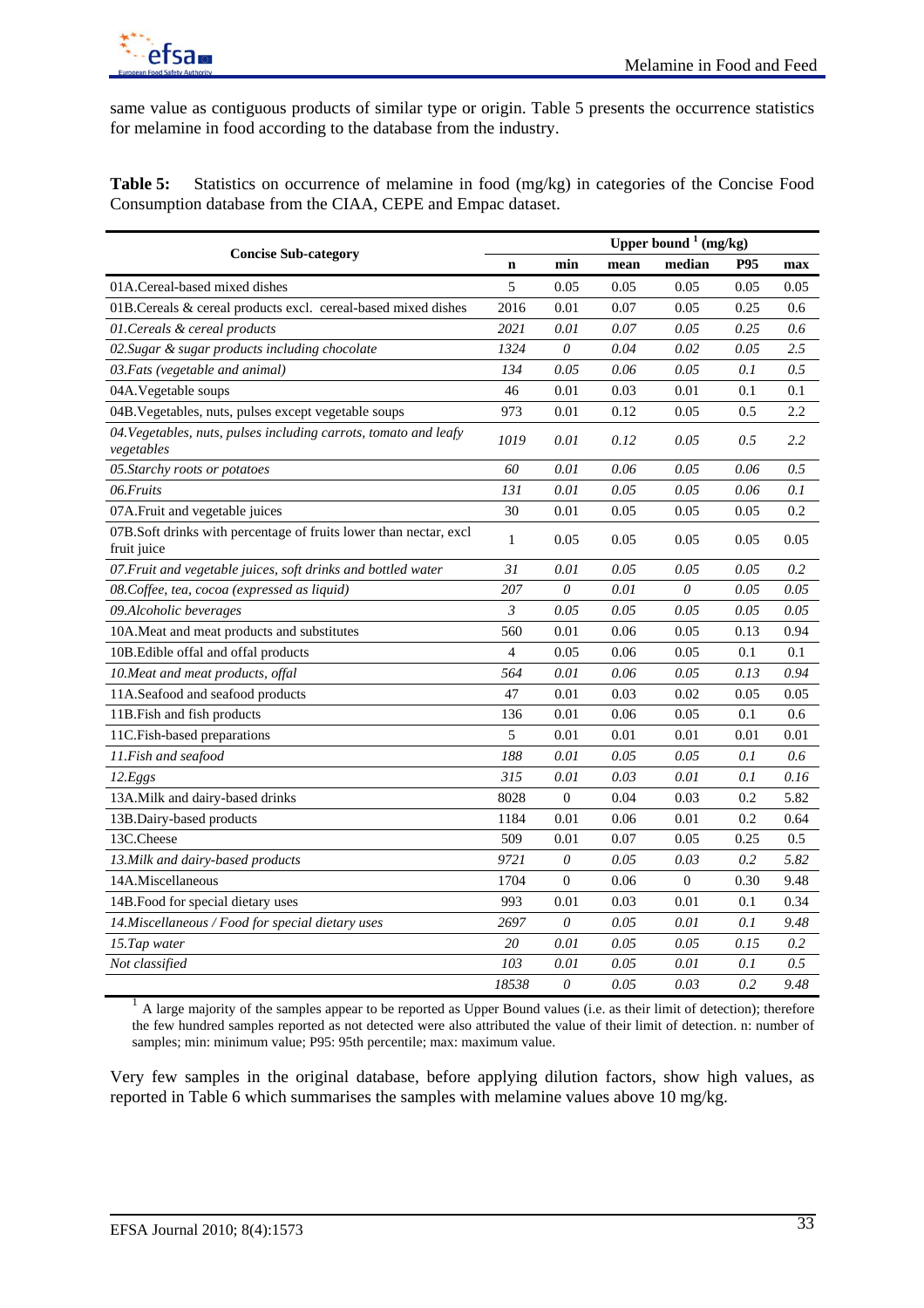

| <b>Ingredient/Product</b> | Unit  | Melamine level* |
|---------------------------|-------|-----------------|
| Ammonium bicarbonate      | mg/kg | 948             |
| Ammonium bicarbonate      | mg/kg | 542             |
| Milk powder               | mg/kg | 58              |
| Milk powder               | mg/kg | 23              |
| Milk powder               | mg/kg | 23              |
| Ferric pyrophosphate      | mg/kg | 20              |
| Ferric pyrophosphate      | mg/kg | 19              |
| Ferric-pyrophosphate      | mg/kg | 18              |
| Ferric pyrophosphate      | mg/kg | 14              |
| Ferric pyrophosphate      | mg/kg | 14              |

**Table 6:** Individual food samples in the CIAA, CEPE and Empac joint database with values of melamine exceeding 10 mg/kg.

\* In samples in dry form, before application of dilution factors

These values are few and appear to have an impact only on the maximum. The samples of ammonium bicarbonate (used in food processing) and milk powder appear to relate to specific incidents of adulteration and therefore are excluded from the calculations of background dietary exposure. The samples of ferric pyrophosphate are more likely to have been subject to cross-contamination and are therefore included in the exposure assessment (in the category 14A, miscellaneous).

#### **4.4.3. Melamine occurrence data in feed provided by industry**

The CIAA, CEPE and Empac dataset contained 510 occurrence data for melamine in feed. No detailed grouping for feed samples was provided, therefore only two groups were discriminated: cattle feed and other feed. The statistical descriptors for melamine occurrence according to these 2 groups are given in Table 7.

Table 7: Occurrence values for melamine (mg/kg) measured in feed categories.

|                      |     |      |       | Upper bound $(mg/kg)$ |     |      |
|----------------------|-----|------|-------|-----------------------|-----|------|
| <b>Feed Category</b> | n   | min  | mean  | median                | P95 | max  |
| Cattle feed          | 145 | 0.05 | 18.18 |                       |     | 860  |
| Other Feed           |     | 0.05 | 0.09  | 0.05                  | 05  | 0.86 |
|                      |     | 0 05 | 5.32  | 0.05                  |     | 860  |

n: number of samples; min: minimum value; P95: 95<sup>th</sup> percentile; max: maximum value.

The number of data is limited, therefore the few samples with relatively high values, presented in Table 8, have an evident impact on the statistics.

**Table 8:** Individual feed samples with values of melamine exceeding 10 mg/kg in the CIAA, CEPE and Empac joint database.

| <b>Feed Category</b> | Unit                          | <b>Melamine level</b> |
|----------------------|-------------------------------|-----------------------|
| Animal Feed          | mg/kg                         | 860                   |
| Animal Feed          | mg/kg                         | 516                   |
| Animal Feed          | mg/kg                         | 464                   |
| Animal Feed          | mg/kg                         | 180                   |
| Animal Feed          | mg/kg                         | 133                   |
| Animal Feed          | mg/kg                         | 13                    |
| Animal Feed          | $m\mathfrak{e}/k\mathfrak{e}$ | 12                    |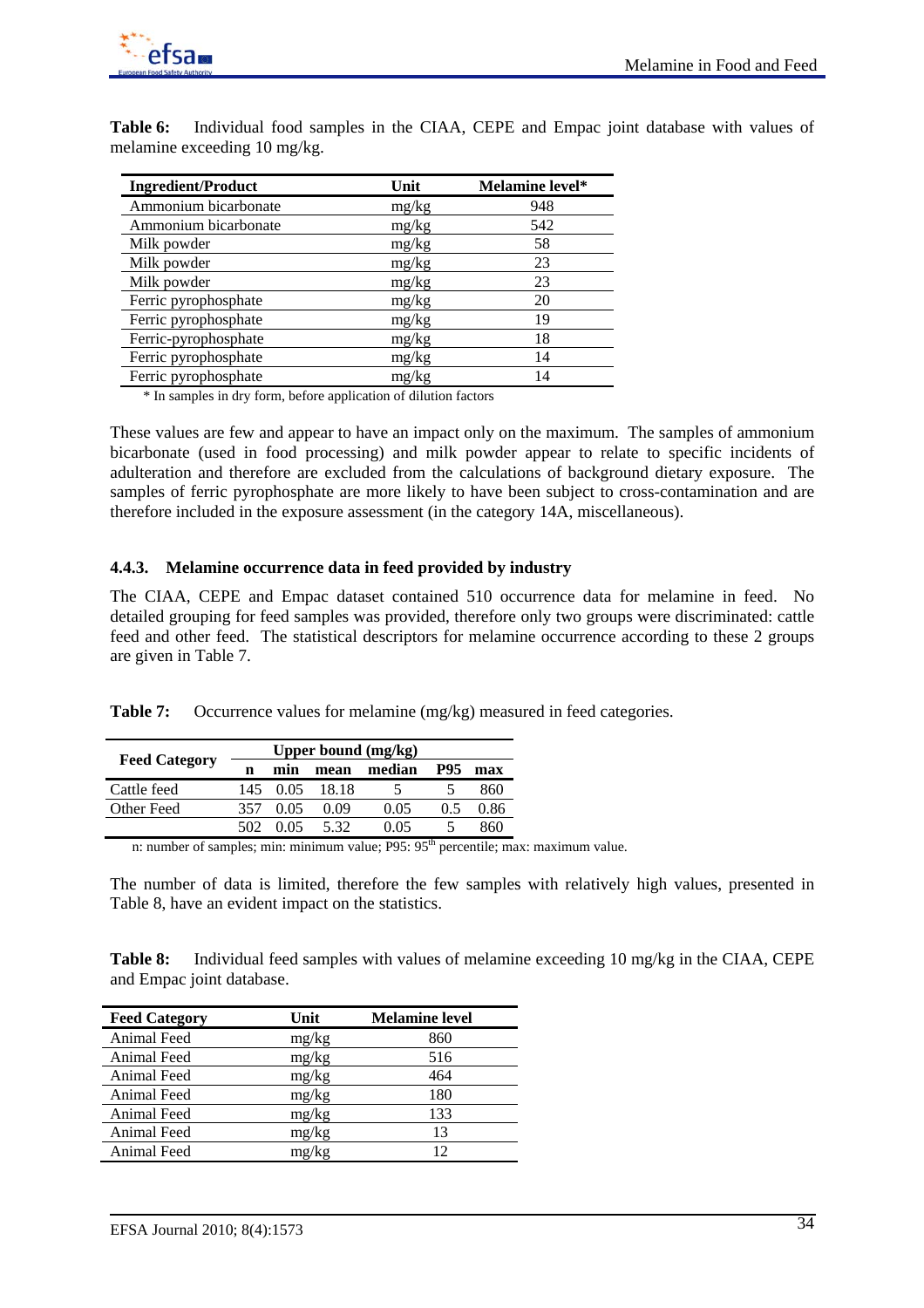

Based on the origin and date of the samples, it appears that these all related to a single incident. Therefore they are not representative of background levels and are excluded from the exposure assessment in animals. Table 9 shows the occurrence statistics after exclusion of these samples.

**Table 9:** Occurrence values for melamine (mg/kg) measured in feed categories, after exclusion of non-background values.

| <b>Feed Category</b> |     |      |                   | Upper bound $(mg/kg)$ |     |      |
|----------------------|-----|------|-------------------|-----------------------|-----|------|
|                      | n   | min  | mean              | median                | P95 | max  |
| Cattle feed          | 138 |      | 0.05 3.32         |                       |     |      |
| Other Feed           | 365 |      | $0.05 \quad 0.09$ | 0.05                  | 05  | 0.86 |
|                      |     | በ በና | () 98             | ) በና                  |     |      |

n: number of samples; min: minimum value; P95: 95<sup>th</sup> percentile; max: maximum value.

#### **4.4.4. Melamine levels in food and feed from food contact materials**

#### 4.4.4.1. Migration of melamine from food contact materials

The data from food surveys (sections 4.4.2 and 4.4.3) do not allow identification of the contribution from Food Contact Materials (FCMs). Furthermore, an important application of melamine– formaldehyde plastics is for domestic applications, which is not considered in retailed food surveys. Hence there is a need to consider separately the migration from food contact materials. The current section focuses on the migration of melamine.

There are three possible sources of exposure to melamine from food contact materials:

- tableware made of melaware;
- canned foods when the can coating contains melamine;
- adhesives and other miscellaneous food packaging applications.

#### 4.4.4.1.1. Melaware

Tableware made of melaware are re-usable articles that may be used on a daily basis for many infants and children at household level and/or in kindergarten or school canteens. In the adult population such dishes may also be used on a daily basis at household level (e.g. plastic bowls or mugs) but would more typically be used on specific occasions such as camping or picnic.

Considering the use of melamine as a starting substance, one should pay attention in first instance to the potential migration into food of residues that may be present as a result of incomplete polymerisation. The chemical stability of the melamine-based materials must also be considered since degradation by e.g. hydrolysis may occur, especially in high temperature uses and possibly accelerated by acid.

Highest levels of migration of melamine might be expected to occur in the case of tableware in contact with acidic foods and beverages which are consumed hot. Possible cases would be tea with lemon, tomatoes soup, sweet sour Asiatic foods, apple purée, sauerkraut. Lower migration of melamine might be expected with acidic and non-acidic foods which are consumed cold.

#### **Food simulants used for testing plastics for migration**

Most migration testing of melaware has used 3% acetic acid as a food simulant (a simplified model food). Simulants intended to mimic the migration from plastics into foods were introduced in the early-1980's (Directive 82/711/EEC, as amended) along with the rules for using simulants such as the time and temperature test conditions to be applied (Directive 85/572/EEC, as amended). For melaware articles - as is the case for other plastic articles used at home - the conditions of use by the consumer are not known exactly and so rather severe test conditions are specified in the legislation. This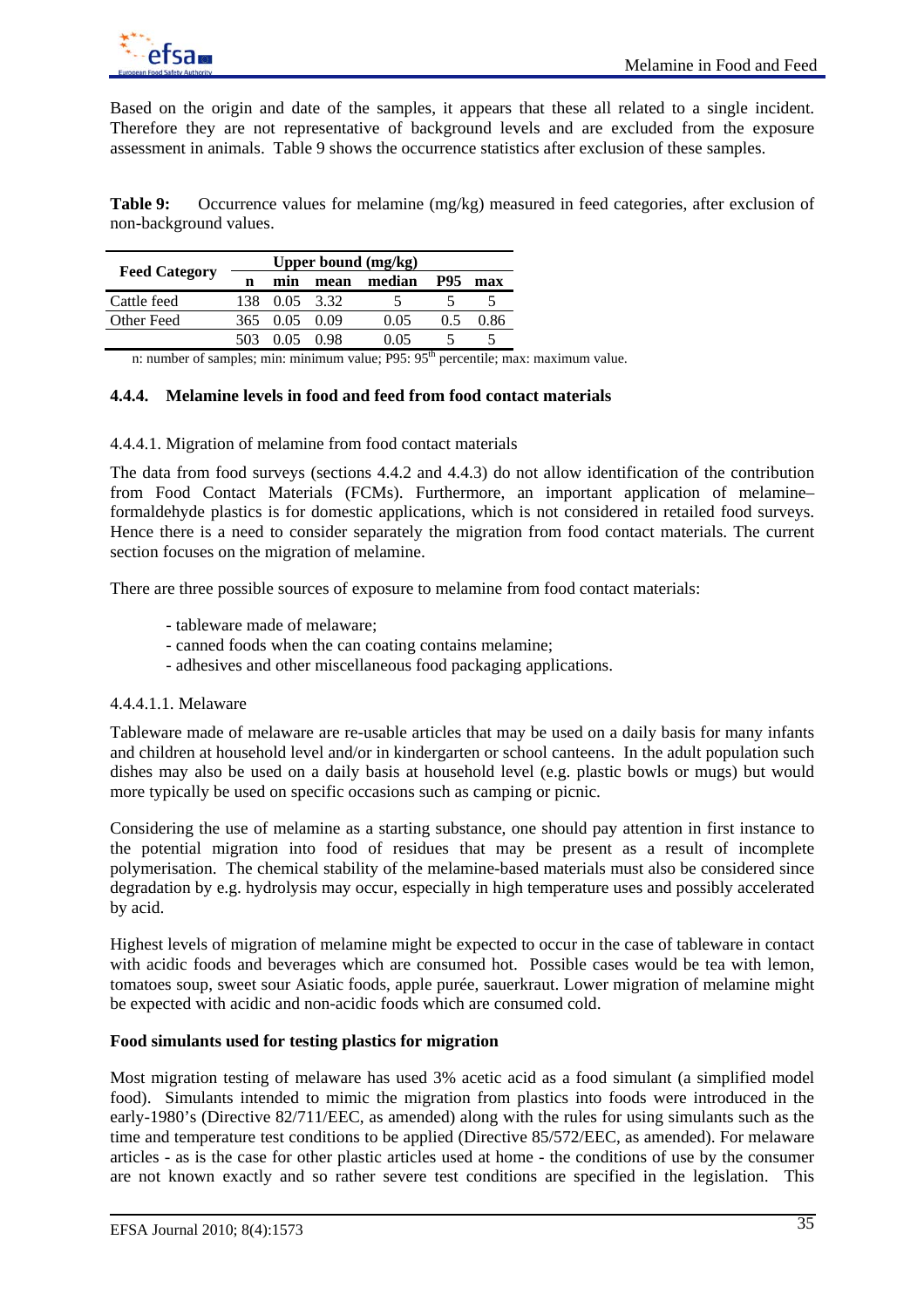

includes the requirement to test using three repeated exposures of the melaware to the simulant to try to indicate migration levels expected during the service-life of the article. Migration test results for such articles are frequently expressed on a contact area-related basis in units of mg/dm<sup>2</sup> where one dm<sup>2</sup> is  $100 \text{ cm}^2$ . When the ratio of surface contact area to food mass is known the results can be recalculated into units of mg/kg (mg of melamine per kg of food simulant). If the ratio is not know or if it is variable then a conventional surface area to mass ratio of 6  $dm^2$ : kg is often used. The vast majority of melamine migration data come from compliance testing using acetic acid as a food simulant. Only recently have comparable data become available with migration levels for melamine into other (non-acidic) simulants and into foods themselves.

#### **Migration from melaware into acidic simulants**

Lund and Petersen (2002; 2006) tested 15 different items of kitchenware using 3% acetic acid. This was considered to be the most aggressive food simulant towards melaware. Most of the articles were tested for 2 hours at 70°C under repeated-use conditions. Generally, migration of both melamine and formaldehyde was measurable in the first or second test. In the subsequent tests, the migration most frequently dropped below the limit of quantification (ca. 1-2 mg/kg for each substance) but subsequently increased, so that measurable quantities were released in the tenth test. For all samples the migration was less than the legislative restrictions in force, which for melamine was the SML of 30 mg/kg food. The highest migration of melamine was about 5 mg/kg. There was no simple relationship between migration levels of formaldehyde (F) and melamine (M) and indeed the F:M; molar ratio changed from 12 down to 5. There was a high between-specimen variability (even for samples with the same batch code) which seems to be a general feature of migration from melaware articles. Lund and Petersen (2002; 2006) also tested 11 melaware cups that had been used already for several years in a day nursery. Migration of melamine into acetic acid simulant was not detectable for 8 of the samples (LOD ca. 1.5 mg/kg) and was ca. 2 to 3 mg/kg for the other 3 samples. The authors concluded that the results overall indicate that continuous migration of formaldehyde and melamine takes place during the lifetime of these articles. They concluded that the molar ratio of released formaldehyde to melamine indicates that, first, the migration of residual monomers is most important, but in the long-term, breakdown of the polymer dominates.

In a survey of 50 samples on the UK market (Bradley et al., 2005), migration of formaldehyde into acetic acid simulant was problematic but migration of melamine was always well below the SML then in force (30 mg/kg food). Each sample was tested three times using 3% acetic acid simulant for 2 hours at 70°C. Results from the first, second and third exposures were variable; for some samples the migration levels remained fairly constant but for other samples the migration increased or decreased. There was also very considerable variability between replicate specimens taken of the same type and brand name. Melamine migration was measurable for 43 of the 50 survey samples. The authors took the result for the third exposure as indicative of migration that may be expected during the service life of such repeat-use articles. Migration was in the range 0.3 to 5.4 mg/kg with a mean of 1.6 mg/kg. For some articles the melaware was observed to degrade during repeated exposure to simulant. The surface of the plastic became pitted and some cups even cracked and fell to pieces.

As part of checks made on imports in 2009, the Finnish Customs Laboratory tested 30 melaware plates and cups for formaldehyde migration into 3 % acetic acid for 2 hours at 70˚C (FFSA, 2010). The samples were all compliant for formaldehyde migration. The test solutions of 2 of the 30 samples were also measured for melamine using LC-MC/MS and melamine was not detected with an LOQ of 0.01 mg/kg.

In tests conducted in 2008 and 2009 in Cyprus, 23 samples of plates, cups and bowls were examined for migration of melamine using 3% acetic acid simulant and test conditions of 2 hours at 70ºC. All of the samples originated from China and they were tested by the State General Laboratory of Cyprus in Nicosia as part of their market control programme (SGL, 2010). The HPLC-UV method used had a LOQ of melamine of 0.025 mg/dm<sup>2</sup>. Each specimen was tested three consecutive times. Twelve samples with duplicate specimens were tested in 2008 and the individual results for all three exposures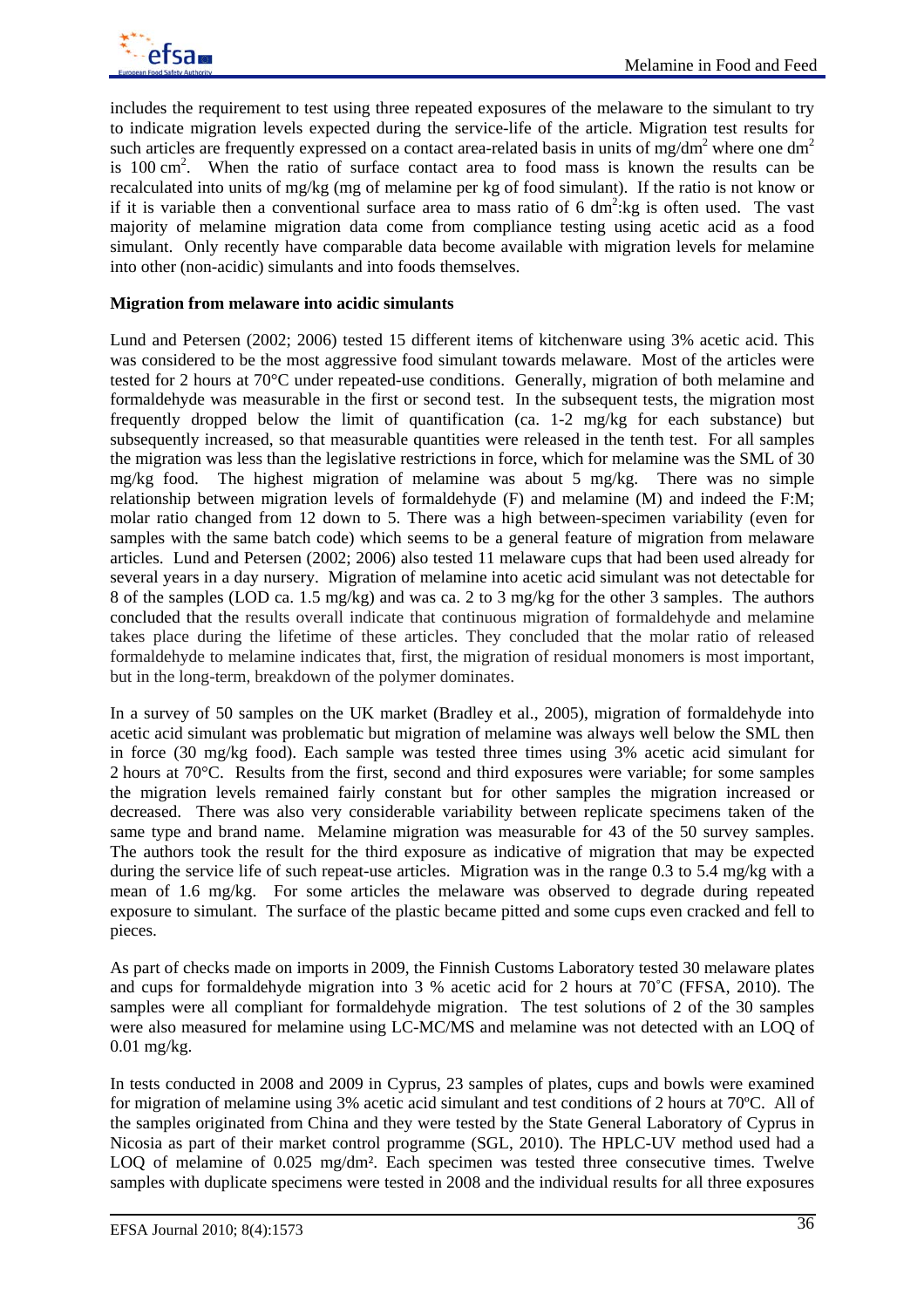

were reported. Figure 5 plots the 22 specimens for 11 samples in duplicate (the  $12<sup>th</sup>$  sample is excluded from Figure 5, see later) to give an idea of the between-specimen variability and the trend from first to second to third exposure (diamonds, squares and triangles respectively). The highest result was 0.77  $mg/dm<sup>2</sup>$  (equivalent to ca. 4.6 mg/kg) for the first exposure test of specimen A of sample 1. Ten of the twelve samples showed lower migration on the third exposure and the average of results for the third exposure was 0.29 mg/dm<sup>2</sup>. This average was skewed by one high sample at 2.25 mg/dm<sup>2</sup> (not shown in Figure 5) and eliminating this sample lowered the average to 0.11 mg/dm² and the highest of the remaining samples was 0.38 mg/dm² a. For the samples tested in 2009 eleven samples with triplicate specimens were tested but only the result for the third exposure was reported. The average of the third exposure was 0.10 mg/dm² and the highest sample was 0.19 mg/dm².



**Figure 5:** Migration of melamine in units of mg/dm<sup>2</sup> from 22 specimens (11 matched pairs) of melaware tested with 3 % acetic acid for 2 hours at 70ºC, showing between-specimen variability and the trend from first, second to third exposure to simulant (horizontal axis: specimen number).

# **Migration from melaware into acidic and non-acidic simulants**

To investigate if 3 % acetic acid is an appropriate simulant for foods that are not especially acidic, twenty seven melaware articles were tested for migration of melamine into the food simulants 3 % acetic acid and distilled water using a variety of time and temperature test conditions (BfR, 2010a) (Table 10). The simulants were analysed using an LC-MS/MS method with an LOD of 5 µg/L. Duplicate specimens of 14 of the articles were tested - one with acetic acid and one with water using the same time and temperature conditions. Results in the table below are for the first migration exposure. A detailed comparison of the results point-by- point is not possible because no information is available on the between-specimen variability. However, a comparison of the ratio of the test result into water to the result for the acidic simulant shows that in 12 of the 14 pairs tested the water result is lower, at an average of 38 % of the acid result. Taken as a whole and allowing for possible betweenspecimen inhomogeneity, it seems that 3 % acetic acid generally elicits higher migration values than water, but the effect is not dramatic and seems to be on average a factor of two.

A number of other samples were tested using one of the simulants but not both. The results are presented at the foot of Table 10. From the whole data set it can be seen that the migration spanned a wide range, from the lowest at  $\langle 0.005 \text{ up to the highest at } 1.2 \text{ mg/kg of simulator.}$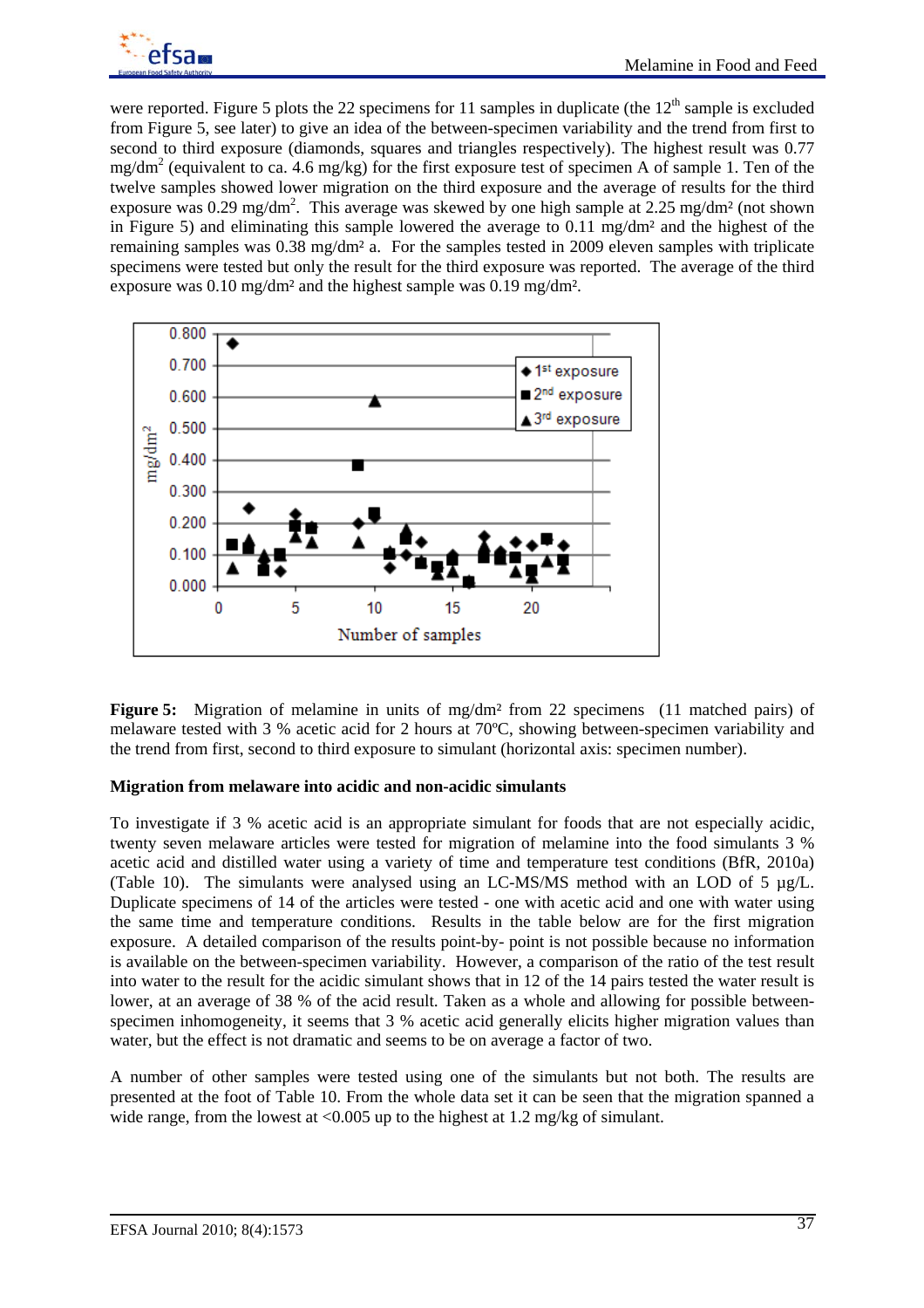

**Table 10:** Migration of melamine from melaware articles into water in comparison with 3 % acetic acid (BfR, 2010a).

| <b>Sample</b>               | <b>Test conditions</b>                | Water<br>mg/kg | <b>Acetic acid</b><br>mg/kg | Ratio<br><b>Water/Acetic</b><br>acid |
|-----------------------------|---------------------------------------|----------------|-----------------------------|--------------------------------------|
| Child's plate               | $30 \text{ min } 40^{\circ} \text{C}$ | 0.020          | 0.160                       | 0.13                                 |
| salad article               | 30 min 40°C                           | 0.050          | 0.0013                      | 3.85                                 |
| spatula                     | $10 \text{ min } 70^{\circ} \text{C}$ | 0.080          | 0.138                       | 0.58                                 |
| kitchen aid                 | 10 min 70°C                           | 0.006          | 0.0010                      | 0.60                                 |
| spoon                       | $10 \text{ min } 70^{\circ} \text{C}$ | 0.028          | 0.103                       | 0.27                                 |
| whisk                       | 10min $70^{\circ}$ C                  | 0.035          | 0.076                       | 0.46                                 |
| bowl                        | 30 min 70°C                           | 0.183          | 0.926                       | 0.20                                 |
| box                         | 30 min 70°C                           | 0.082          | 0.276                       | 0.30                                 |
| plate                       | $30 \text{ min} 70^{\circ} \text{C}$  | 0.070          | 0.160                       | 0.44                                 |
| plate                       | $30 \text{ min} 70^{\circ} \text{C}$  | 0.070          | 0.190                       | 0.37                                 |
| plate                       | 120 min 70°C                          | 0.065          | 0.052                       | 1.25                                 |
| spoon                       | $10 \text{ min } 100^{\circ}$ C       | 0.090          | 0.740                       | 0.12                                 |
| spoon                       | $10 \text{ min } 100^{\circ}$ C       | 0.650          | 0.880                       | 0.74                                 |
| plate, 1 <sup>st</sup> test | 24h 40°C                              | 1.160          | not tested                  |                                      |
| plate, 3 <sup>rd</sup> test | $24h 40^{\circ}C$                     | 0.230          | not tested                  | $\overline{a}$                       |
| gravy ladle                 | 30 min 40°C                           | 0.010          | not tested                  |                                      |
| plate                       | 30 min 70°C                           | 0.093          | not tested                  |                                      |
| plate                       | $30$ min $70^{\circ}$ C               | 0.075          | not tested                  | $\overline{\phantom{0}}$             |
| plate                       | $30\text{min}$ 70 $\textdegree$ C     | 0.128          | not tested                  |                                      |
| cup                         | $30 \text{ min} 70^{\circ} \text{C}$  | 0.150          | not tested                  |                                      |
| spoon                       | 120 min 70°C                          | 0.025          | not tested                  |                                      |
| soup ladle                  | 120 min $70^{\circ}$ C                | 0.270          | not tested                  | -                                    |
| bowl                        | $30 \text{ min} 70^{\circ} \text{C}$  | not tested     | 0.140                       |                                      |
| beaker                      | 30 min 70°C                           | not tested     | 0.050                       | $\overline{\phantom{0}}$             |
| spatula                     | 10 min 100°C                          | not tested     | 0.090                       | -                                    |

#### **Migration from melaware into acidic simulant and acidic beverages**

In a comparison exercise using the acid food simulant 3% acetic acid and 5 types of beverages, 6 large cups (500 mL, inner surface area: 280 cm<sup>2</sup>) and 6 small cups (200 mL, inner surface area: 160 cm<sup>2</sup>) were tested each with a first second and third exposure to one of the 6 liquids (BfR, 2010b). Before testing the cups were washed as in domestic use. After the migration period, melamine extraction and sample clean-up was by solid phase extraction using a cation-exchange resin followed by isotopedilution  $({}^{13}C_3$ -melamine) LC-MS/MS analysis. The LOQ was about 3.5 µg/L of beverage or food simulant and the results are summarised in Table 11.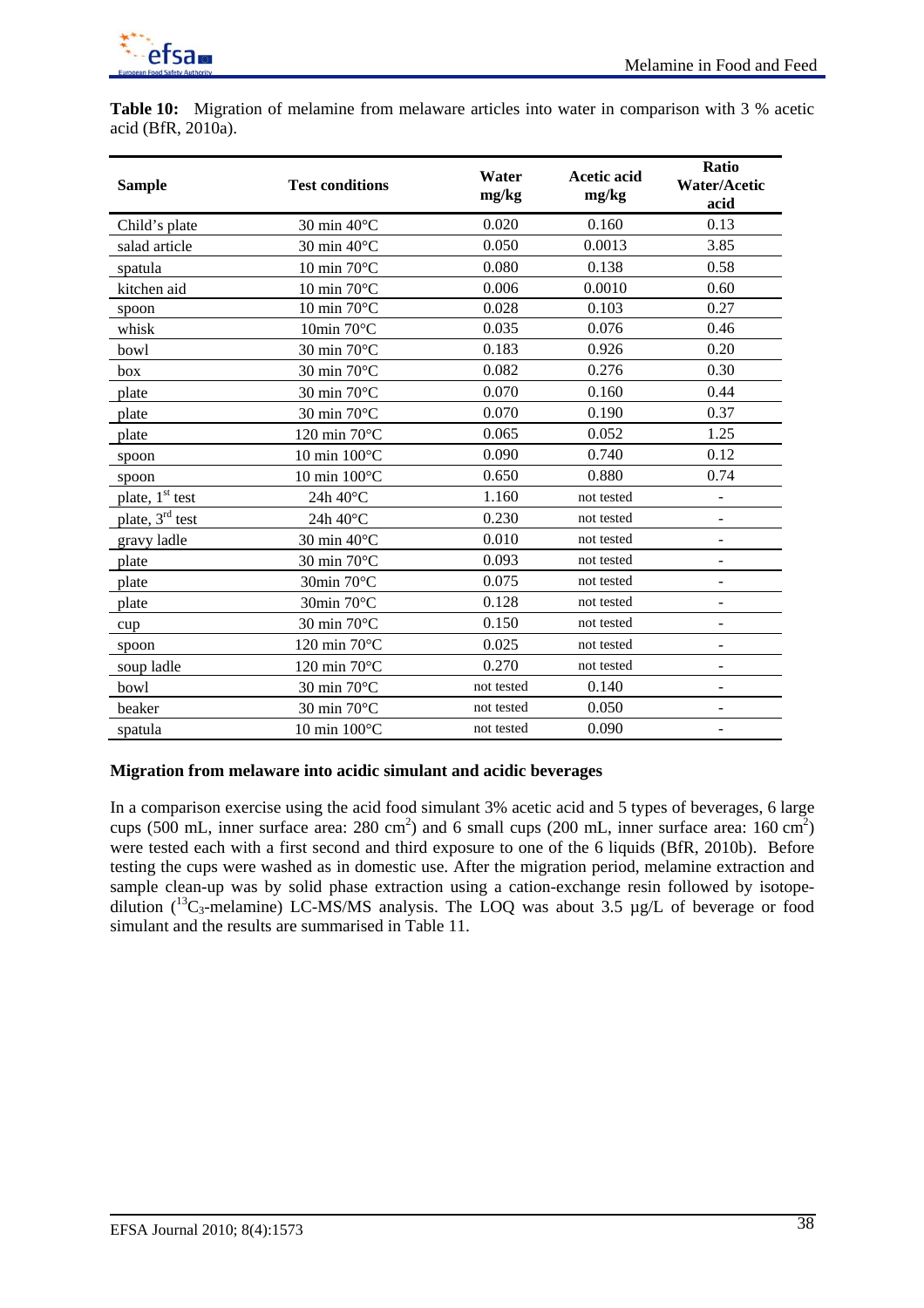|                                    | $3\%$<br>acetic<br>acid | apple juice | tomato<br>juice    | tea made of<br>red fruits | coffee      | cola drink          |
|------------------------------------|-------------------------|-------------|--------------------|---------------------------|-------------|---------------------|
| test conditions                    | $2 h/70^{\circ}$ C      | $2 h/70$ °C | $2 h/70^{\circ}$ C | $2 h/70^{\circ}$ C        | $2 h/70$ °C | 2 h/RT <sup>1</sup> |
| pH                                 | 2.56                    | 3.43        | 4.22               | 3.58                      | 5.03        | 2.61                |
| Large cups                         |                         |             |                    |                           |             |                     |
| $1st$ (µg/L, ratio)                | 35                      | 12, 35 %    | 60, 174 %          | 17.6, 51 %                | 44, 127 %   | 2.4, 7 %            |
| $2nd$ (µg/L, ratio)                | 92                      | 24, 26 %    | 168, 183 %         | 24, 26 %                  | 23, 25 %    | $0.23$ , <1 %       |
| $3rd$ (µg/L, ratio)                | 112                     | 20, 17 %    | 195, 174 %         | 18, 160 %                 | 21, 18 %    | $0.8$ , <1 %        |
| <b>Small cups</b>                  |                         |             |                    |                           |             |                     |
| $1st$ (µg/L, ratio)                | 631                     | 467, 74 %   | 439, 70 %          | 121, 19 %                 | 707, 112 %  | $2.2$ , <1 %        |
| $2nd$ (µg/L, ratio)                | 836                     | 1132, 135 % | 843, 101 %         | 172, 21 %                 | 658,79%     | $1.3$ , <1 %        |
| $3^{rd}$<br>$(\mu g/L, ratio)$     | 559                     | 1192, 213 % | 865, 155 %         | 155, 28 %                 | 458, 82%    | $0.7$ , $<\!\!1$ %  |
| $\frac{1}{2}DT =$ room tamparatura |                         |             |                    |                           |             |                     |

**Table 11:** Migration of melamine ( $\mu$ g/L) into acidic beverages and the ratio (%) of migration compared to 3 % acetic acid (BfR, 2010b).

 $RT =$  room temperature

The results should not be over-interpreted because no information is available on the betweenspecimen variability - these are results for 3 repeat tests on single specimens. Nevertheless, it is informative to calculate the migration into the 5 different foodstuffs as a ratio to the migration into the acid simulant (Table 11). The results for the apple juice, tomato juice, red-fruit tea and coffee seem to be scattered around the results for the acetic acid simulant - some higher and some lower - giving some evidence that the simulant adequately represents low pH beverages when the same time and temperature test conditions are used. On the other hand, despite the low pH of the cola, being the closest in pH to the acetic acid simulant, the much lower migration into cola suggests a very strong effect of temperature since the cola alone was applied at room temperature, whereas the other tests were using the test liquid preheated and held in the cups at 70°C for 2 hours.

# **Migration of melamine into beverages and into a variety of food simulants**

In a report submitted to EFSA by The Netherlands Organisation for Applied Scientific Research - TNO (TNO, 2010) three types of melaware cups were purchased in the Netherlands in March 2010 and tested for the migration of melamine into a variety of simulants and foods. Cup brand 1 was white with a capacity of 200 ml. Cup brand 2 was coloured with a capacity of 250 ml. Cup brand 3 was white with a printed design and had a capacity of 200 ml.

The food or simulant was pre-warmed and then used to fill the cups. The cups were labelled with the advice not to use in microwave ovens. The instruction was embossed permanently in the plastic. To see what would be the migration if the user ignored such instructions, microwave heating was used where the cup was filled with cold food/simulant, brought to boiling using a microwave oven, and then placed in a 40°C oven for 24 hours. The heating times and the wattage of the oven were not given. Some of the cups could not withstand microwaving three times and they cracked. These are indicated in the tables below.

For each migration test listed in Table 12 new cups were used and duplicate cups were each exposed three times to food/simulant. After the migration period the food or simulant was analysed for melamine by LC-MS. The results for the  $1<sup>st</sup>$  and  $3<sup>rd</sup>$  exposures are given in Table 12 along with the duplicate results (A and B) to indicate the between-specimen homogeneity.

The results confirmed the strong influence of temperature on migration. Migration into 3 % acetic acid, water or 50 % ethanol was much higher at 70°C than at 40°C. Migration after microwaving was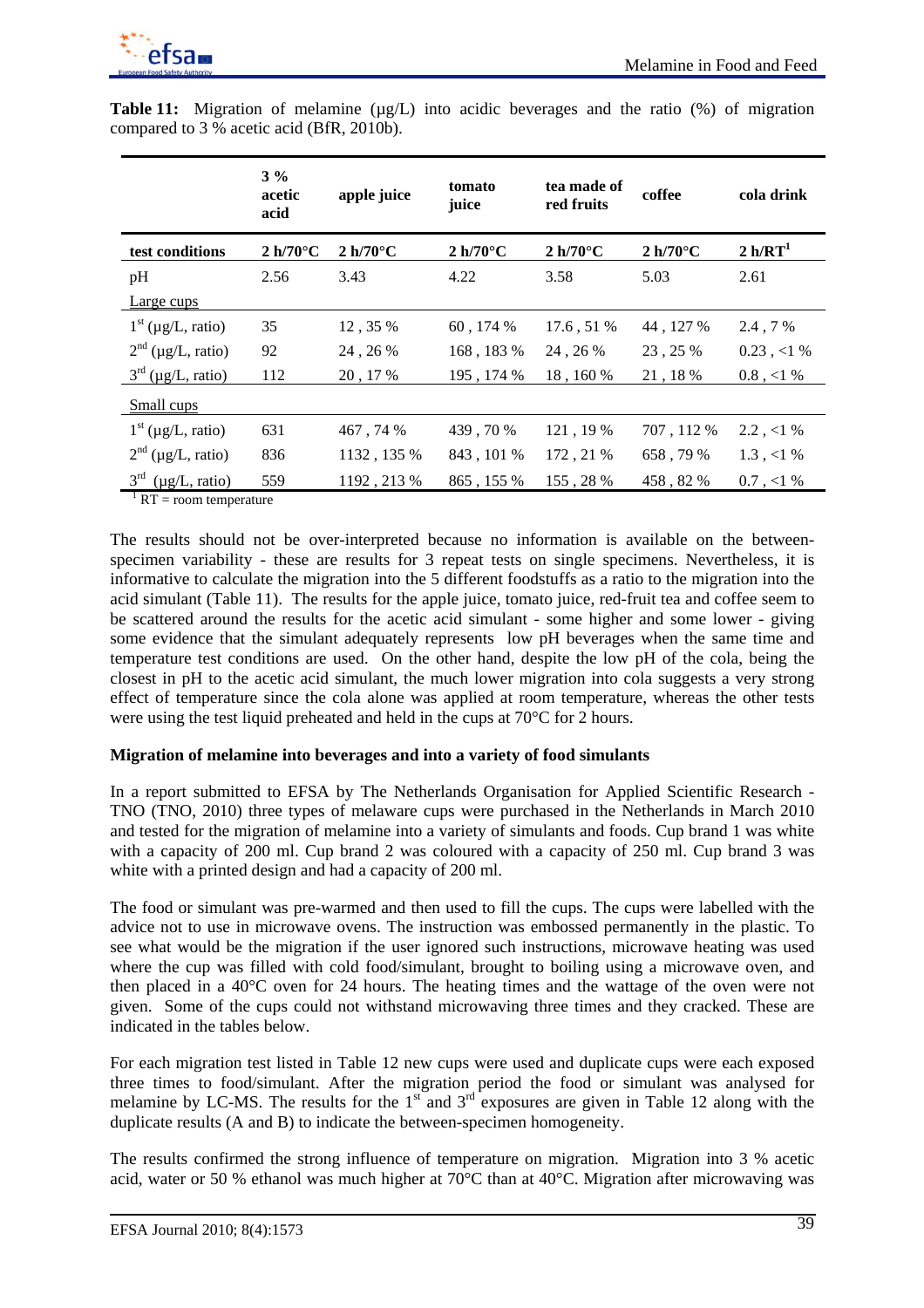

comparable to the testing with 3 % acetic acid for 2 hours at 70°C. However, there was no detectable migration into the fatty food simulant olive oil even under test conditions of 2h at 70°C. In one set of tests the inner surface of the cups was scratched deliberately before testing with 3 % acetic acid and microwave heating. Although the melamine migration was higher for the scratched samples, they did survive the three repeated exposures whereas both of the unscratched samples cracked and could not be tested a third time, so a firm conclusion on the effect of surface damage could not be drawn.

| <b>Table 12:</b> Migration of melamine (mg/kg) from melaware cups into beverages and into a variety of |  |  |  |
|--------------------------------------------------------------------------------------------------------|--|--|--|
| food simulants (TNO, 2010).                                                                            |  |  |  |

| <b>BRAND1</b>   |                                  |         |                                 |         |              |                       |       |
|-----------------|----------------------------------|---------|---------------------------------|---------|--------------|-----------------------|-------|
| Food/simulant   | <b>Test condition</b>            |         | 1 <sup>st</sup> migration mg/kg |         |              | $3rd$ migration mg/kg |       |
|                 |                                  | A       | B                               | Avg     | $\mathbf{A}$ | B                     | Avg   |
| 3 % acetic acid | 2h at $70^{\circ}$ C             | 1.815   | 1.556                           | 1.686   | 1.703        | 1.494                 | 1.599 |
| 50 % ethanol    | 2h at $70^{\circ}$ C             | 0.303   | 0.440                           | 0.371   | 0.093        | 0.103                 | 0.989 |
| olive oil       | 2h at $70^{\circ}$ C             | < 0.026 |                                 |         |              |                       |       |
| 3 % acetic acid | 24 h at 40°C                     | < 0.051 | 0.256                           | 0.301   | 0.279        |                       |       |
| 50 % ethanol    | 24 h at $40^{\circ}$ C           | 0.040   | 0.040                           | 0.040   | 0.033        | 0.031                 | 0.032 |
| olive oil       | 24 h at 40°C                     | < 0.026 |                                 |         |              |                       |       |
| water           | 24 h at 40°C                     | 0.027   | < 0.026                         | 0.027   | 0.036        | < 0.026               | 0.031 |
| milk            | 24 h at 40°C                     | < 0.026 | 0.034                           | 0.030   | 0.045        | 0.061                 | 0.053 |
| cola            | 24 h at $40^{\circ}$ C           | 0.037   | 0.075                           | 0.056   | 0.492        | 0.225                 | 0.359 |
| orange juice    | 24 h at 40°C                     | < 26    | 0.029                           | < 0.026 | 0.028        |                       |       |
| 3 % acetic acid | Microwave +24h/40C               | 0.607   | 3.326                           | 1.966   | 2.505        | 5.882                 | 4.194 |
| orange juice    | Microwave +24h/40C               | 1.457   | 0.666                           | 1.062   | 1.711        | 1.187                 | 1.449 |
| <b>BRAND 2</b>  |                                  |         |                                 |         |              |                       |       |
| 3 % acetic acid | 2h at $70^{\circ}$ C             | 0.342   | 0.427                           | 0.385   | 0.334        | 0.328                 | 0.331 |
| 50 % ethanol    | 2h at $70^{\circ}$ C             | 0.085   | 0.173                           | 0.129   | 0.056        | 0.055                 | 0.056 |
| olive oil       | 2h at 70°C                       |         |                                 | < 0.026 |              |                       |       |
| 3 % acetic acid | 24 h at $40^{\circ}$ C           | < 0.051 | 0.201                           | < 0.051 | 0.201        | < 0.051               | 0.201 |
| 50 % ethanol    | 24 h at 40°C                     |         |                                 | < 0.026 |              |                       |       |
| olive oil       | 24 h at 40°C                     | < 0.026 |                                 |         |              |                       |       |
| water           | 24 h at 40°C                     | 0.076   | 0.079                           | 0.078   | 0.087        | 0.092                 | 0.089 |
| milk            | 24 h at 40°C                     |         | < 0.026                         |         | 0.0416       | < 0.026               | 0.034 |
| cola            | 24 h at $40^{\circ}$ C           | 0.046   | 0.064                           | 0.055   | 0.121        | 0.167                 | 0.144 |
| orange juice    | 24 h at $40^{\circ}$ C           |         |                                 | < 0.026 |              |                       |       |
| 3 % acetic acid | Microwave $+24h/40C$             | 0.781   | 0.546                           | 0.664   | cracked      | cracked               |       |
| orange juice    | Microwave +24h/40C               | 0.377   | 0.136                           | 0.257   | 0.612        | 0.481                 | 0.547 |
| milk            | Microwave +24h/40C               | 0.560   | 0.251                           | 0.406   | 1.449        | 0.174                 | 0.812 |
| 3 % acetic acid | Microwave $+24h/40C$             | 1.347   | 701                             | 1.024   | 1.602        | 1.014                 | 1.308 |
|                 | (scratched)                      |         |                                 |         |              |                       |       |
| <b>BRAND 3</b>  |                                  |         |                                 |         |              |                       |       |
| 3 % acetic acid | 2h at $70^{\circ}$ C             | 1.089   | 1.101                           | 1.095   | 0.585        | 0.690                 | 0.638 |
| 50 % ethanol    | 2h at $70^{\circ}$ C             | 0.190   | 0.141                           | 0.166   | 0.070        | 0.052                 | 0.061 |
| olive oil       | 2h at $70^{\circ}$ C             |         |                                 | < 0.026 |              |                       |       |
| 3 % acetic acid | 24 h at $40^{\circ}$ C           | 0.078   | 0.087                           | 0.082   | 0.334        | 0.293                 | 0.314 |
| 50 % ethanol    | $24$ h at $40^{\circ}\mathrm{C}$ | 0.055   | 0.042                           | 0.048   | 0.045        | 0.028                 | 0.037 |
| olive oil       | 24 h at $40^{\circ}$ C           |         |                                 | < 0.026 |              |                       |       |
| water           | 24 h at $40^{\circ}$ C           | 0.049   | 0.038                           | 0.043   | 0.027        | 0.029                 | 0.028 |
| milk            | 24 h at $40^{\circ}$ C           | 0.177   | 0.054                           | 0.116   | 0.119        | 0.029                 | 0.074 |
| cola            | 24 h at $40^{\circ}$ C           | 0.130   | 0.110                           | 0.120   | 0.257        | 0.394                 | 0.326 |
| orange juice    | 24 h at $40^{\circ}$ C           | 0.042   | 0.053                           | 0.048   | 0.040        | 0.026                 | 0.033 |
| 3 % acetic acid | Microwave +24h/40C               | 1.275   | 1.675                           | 1.475   | cracked      | cracked               |       |
| orange juice    | Microwave $+24h/40C$             | 1.244   | 0.795                           | 1.020   | cracked      | cracked               |       |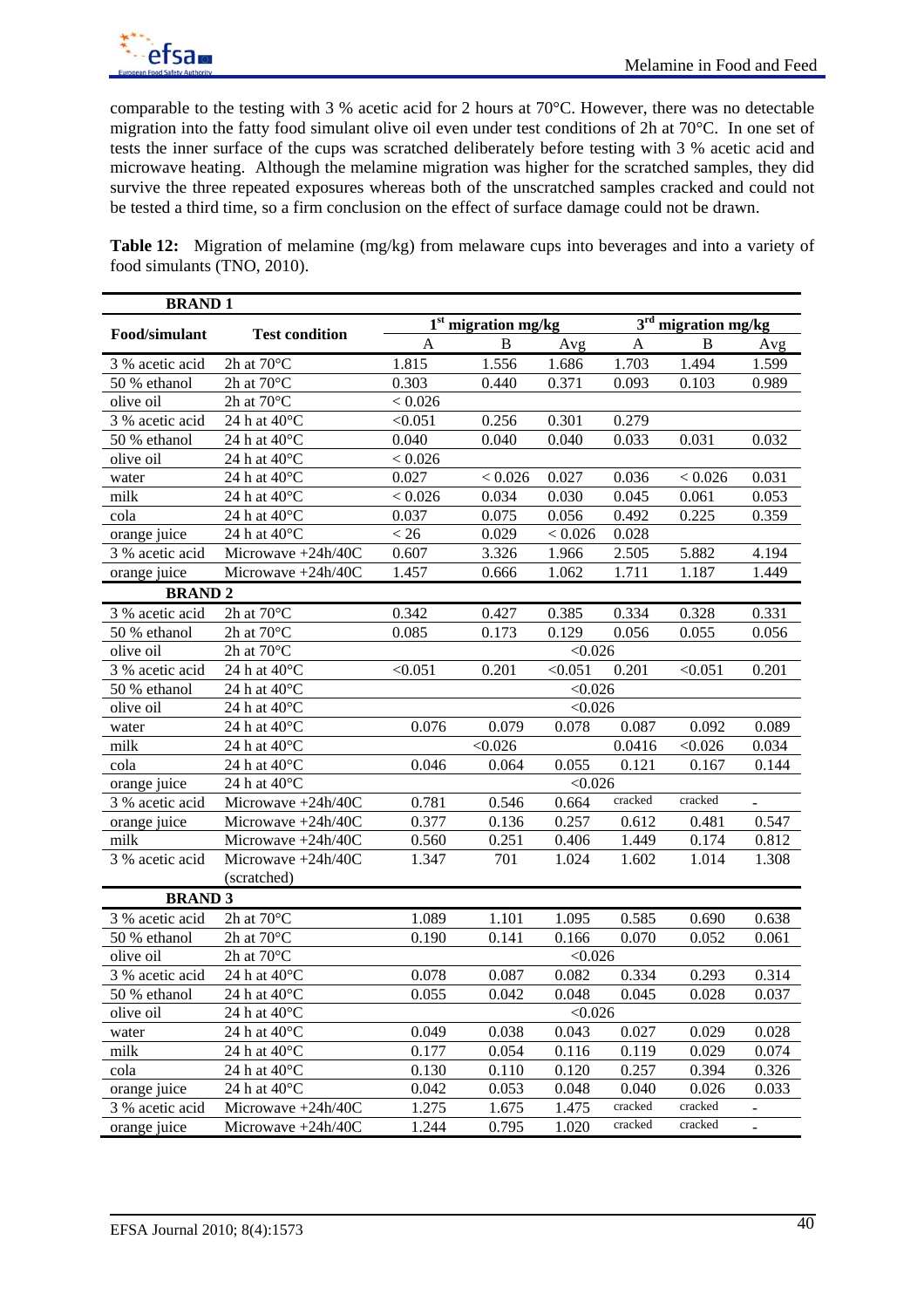

#### **Migration of melamine and analogues into foods and food simulants**

In complementary experiments, individual melaware articles were exposed successively to simulant, food, simulant (or vice-versa) to eliminate the problem of between-article variability in the interpretation of results. The articles (5 replicate specimens of each with the same batch code) were purchased and tested in 2010 (FERA, 2010). They were a bowl and a cup and were highly decorated as for child's use. They were washed in warm soapy water and dried before use, as per the label instructions. There were instructions on a self-adhesive label, advising against microwave use. To investigate what the migration would be if the user lost or ignored such instructions, some microwave heating experiments were conducted too. For filling with liquids (simulant and juice) the bowls required 220 mL and cups required 250 mL, and the contact areas were  $1.52 \text{ dm}^2$  and  $1.98 \text{ dm}^2$ respectively. For filling with food, 163 g was placed in the bowls and the surface area covered was  $1.22$  dm<sup>2</sup>.

The food simulant was 3% acetic acid applied for 2 hours at 70°C. In the hot fill experiments, the cup or bowl was filled with pre-heated food and then left to stand at room temperature for 2 hours. Two different foodstuffs were used and they were pre-heated to boiling using a glass bowl in a microwave oven and then poured into the melaware. In the microwave heating experiments, the food was heated in the melaware article (2 min at 600W nominal output for spaghetti hoops and sausages, 3.3 min at 600W until boiling for juice) and then left to stand at room temperature for 2 hours. In this way, the hot-fill tests mimicked using the articles to serve and feed a child whereas the microwaving experiments mimicked using the melaware as cookware (for heating) and then as service ware for feeding.

The exposed foods and food simulant samples were analysed along with blanks, for melamine, cyanuric acid, ammeline and melamine using an LC-MS/MS method.  ${}^{13}C_3$ -melamine was used as the internal standard and recovery checks were conducted using blank samples spiked at 0.02 and 2 mg/kg of each of the 4 analytes.

The results for melamine migration are shown in Table 13. Melamine migrated at measurable concentrations into the hot 3% acetic acid simulant from both types of article in all exposures. Migration was constant (Bowl 1) or declined (Cup 1) for the 3 successive exposures to hot simulant. Melamine migrated into spaghetti hoops and sausages when the food was microwave-heated in the bowl and the migration level was broadly similar (and perhaps a little lower) to the simulant results (Bowls 2 and 3). It seems likely that, although they will have cooled quickly on standing, the peak temperature achieved on microwaving will have exceeded 70°C and this higher temperature counterbalances the shorter time held hot compared to the 2 hours at 70°C simulant tests. In contrast, migration was not measurable when the bowl was filled with hot food (Bowls 4 and 5) and assuming migration was at the LOD, the results were thus at least 8 to 14-times lower than the simulant results. Similarly, melamine migrated into apple juice when microwave-heated to boiling in the cup (Cups 2 and 3) and again at levels comparable (and perhaps a little lower) to the simulant results. When the cup was hot-filled with boiling apple juice then migration of melamine was only detectable from the first exposure (Cup 5) and otherwise using the LOD, the migration was about 6-times lower than into simulant.

There was no measurable migration of cyanuric acid, ammeline or ammelide from any of the articles under any test conditions. The detection limits for these compounds varied by substance and matrix and were in the range of 0.003 to 0.065 mg/kg.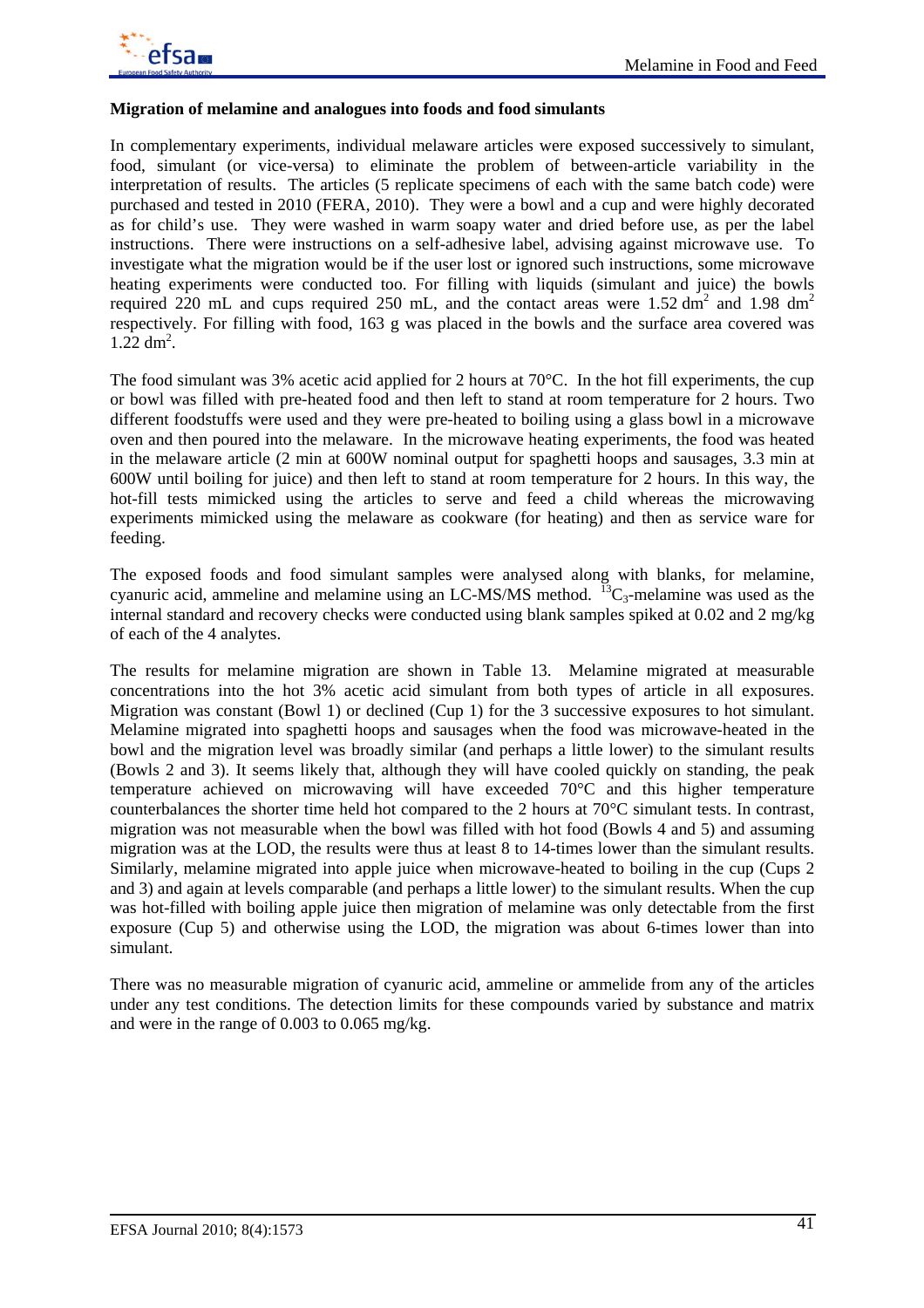

| <b>Article</b>   | <b>Exposure</b>            | Food or simulant and conditions used                | mg/kg  |
|------------------|----------------------------|-----------------------------------------------------|--------|
|                  | 1 <sup>st</sup>            | 3 % acetic acid. $2 \text{ hrs}/70^{\circ}\text{C}$ | 1.86   |
| Bowl 1           | 2 <sup>nd</sup>            | 3 % acetic acid, 2 hrs/70°C                         | 1.43   |
|                  | $3^{\text{rd}}$            | 3 % acetic acid, 2 hrs/70°C                         | 1.75   |
|                  | 1 <sup>st</sup>            | 3 % acetic acid, $2 \text{ hrs}/70^{\circ}\text{C}$ | 1.72   |
| Bowl 2           | 2 <sup>nd</sup>            | Spaghetti & sausages in tomato sauce, microwaved    | 1.21   |
|                  | $3^{\text{rd}}$            | 3 % acetic acid, 2 hrs/70°C                         | 1.82   |
|                  | 1 <sup>st</sup>            | Spaghetti & sausages in tomato sauce, microwaved    | 1.93   |
| Bowl 3           | 2 <sup>nd</sup>            | 3 % acetic acid, 2 hrs/70°C                         | 2.71   |
|                  | 3 <sup>rd</sup>            | Spaghetti & sausages in tomato sauce, microwaved    | 0.51   |
|                  | 1 <sup>st</sup>            | 3 % acetic acid, 2 hrs/70°C                         | 2.02   |
| Bowl 4           | 2 <sup>nd</sup>            | Spaghetti & sausages in tomato sauce, hot filled    | < 0.14 |
|                  | 3 <sup>rd</sup>            | 3 % acetic acid, $2 \text{ hrs}/70^{\circ}\text{C}$ | 1.90   |
|                  | 1 <sup>st</sup>            | Spaghetti & sausages in tomato sauce, hot filled    | < 0.14 |
| Bowl 5           | 2 <sup>nd</sup>            | 3 % acetic acid, 2 hrs/70°C                         | 1.10   |
|                  | $3^{\text{rd}}$            | Spaghetti & sausages in tomato sauce, hot filled    | < 0.14 |
|                  | 1 <sup>st</sup>            | 3 % acetic acid, 2 hrs/70°C                         | 4.60   |
| Cup1             | 2 <sup>nd</sup>            | 3 % acetic acid, 2 hrs/70°C                         | 2.63   |
|                  | $3^{\text{rd}}$            | 3 % acetic acid, 2 hrs/70°C                         | 2.56   |
|                  | 1 <sup>st</sup>            | 3 % acetic acid, $2 \text{ hrs}/70^{\circ}\text{C}$ | 2.39   |
| Cup <sub>2</sub> | 2 <sup>nd</sup>            | Apple juice, microwaved                             | 1.27   |
|                  | 3 <sup>rd</sup>            | 3 % acetic acid, $2 \text{ hrs}/70^{\circ}\text{C}$ | 1.91   |
|                  | $1^{\overline{\text{st}}}$ | Apple juice, microwaved                             | 2.00   |
| Cup <sub>3</sub> | 2 <sup>nd</sup>            | 3 % acetic acid, 2 hrs/70°C                         | 1.88   |
|                  | $3^{\text{rd}}$            | Apple juice, microwaved                             | 1.07   |
|                  | 1 <sup>st</sup>            | 3 % acetic acid, 2 hrs/70°C                         | 2.42   |
| Cup <sub>4</sub> | 2 <sup>nd</sup>            | Apple juice, hot filled                             | < 0.34 |
|                  | 3 <sup>rd</sup>            | 3 % acetic acid, 2 hrs/70°C                         | 1.66   |
|                  | $1^{st}$                   | Apple juice, hot filled                             | 2.77   |
| Cup <sub>5</sub> | 2 <sup>nd</sup>            | 3 % acetic acid, 2 hrs/70°C                         | 1.58   |
|                  | 3 <sup>rd</sup>            | Apple juice, hot filled                             | < 0.34 |

**Table 13:** Melamine migration into foods and simulants from melaware articles exposed in sequence (FERA, 2010).

# **Migration from melaware into foods**

In studies performed in Japan and the Philippines, both new (Sugita et al., 1990; Martin et al., 1992) and used melaware samples collected from canteens after several years of use (Ishiwata et al., 1986) were examined for migration into simulants and foods. The migration of melamine was in the range 0.5 to 2.2 mg/kg food in certain beverages kept hot in cups. The authors noted that migration levels tended to be higher into acid foods or beverages and also was higher at high contact temperatures. The behaviour on repeated testing of the same specimens gave mixed results. In some cases migration levels declined, whereas in other cases the migration levels increased. It was noted that for some samples the surface of the plastic seemed to be attacked and suffer deterioration such as roughening and tarnishing, especially when a solution of 3 % acetic acid was used as a food simulant. This surface roughening is also reported for melaware that has been used for several years (Ishiwata et al., 1986; Lund and Petersen, 2002, 2006).

In data provided to EFSA (ISAN, 2010) three brands of melaware dishes and three brands of cups, all intended for infants, were purchased in Piacenza (Italy) and tested for migration. The foods used were UHT whole milk (pH 6.58), vegetable soup (20 g of dehydrated solids dissolved in 1 L of distilled water, pH 6.03) and tannin-free tea (72 g of dehydrated solids dissolved in 1 L of distilled water, pH 6.44). The articles were filled with the food to within 5 mm of the rim at 60°C, 60°C and 80°C respectively, and then allowed to stand at room temperature for 2 hours after which time all samples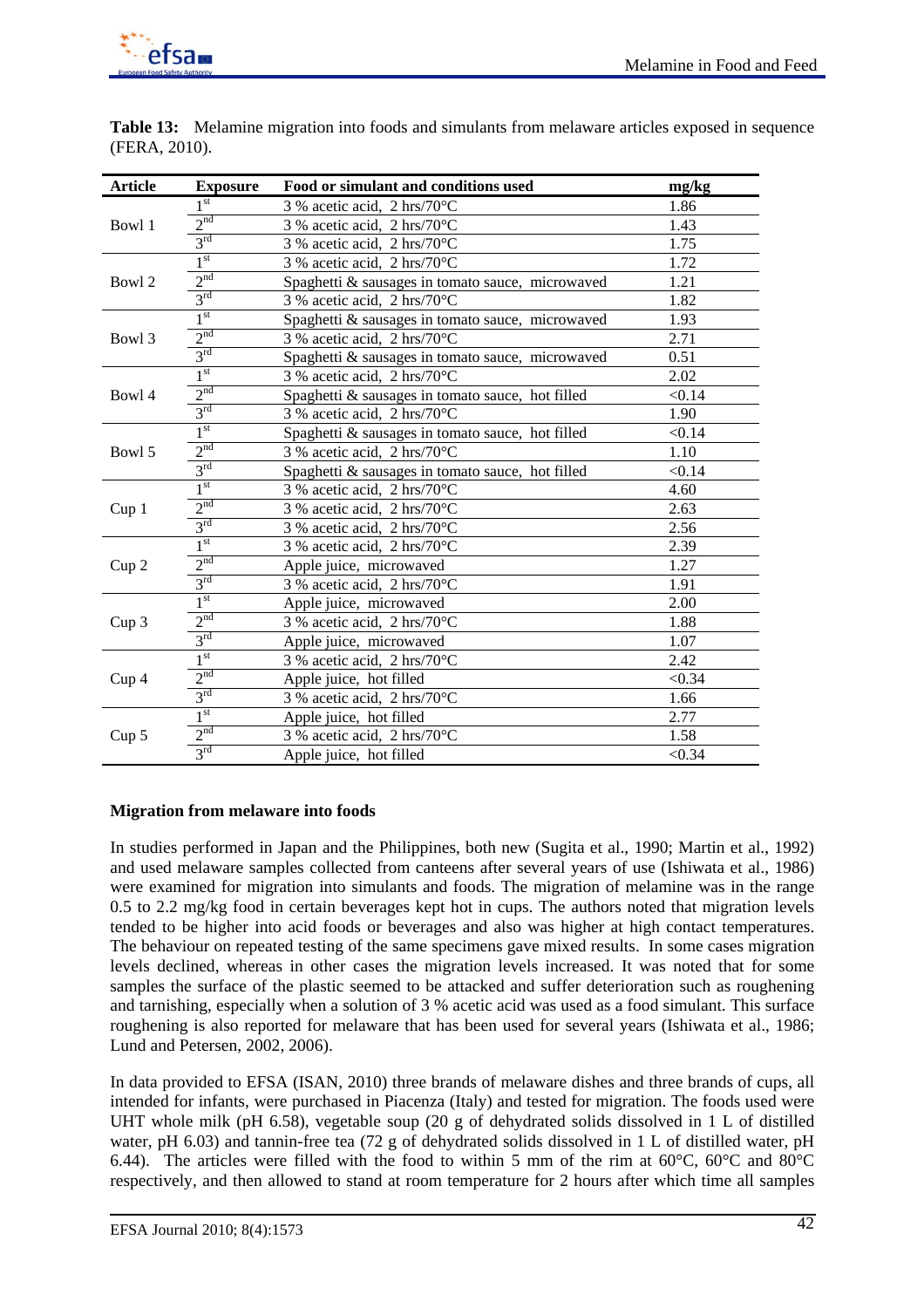

had cooled to a final temperature of about 21°C. The different temperature of milk, vegetable soup and tea were said to be chosen to simulate the real use of these foods. The capacity of the cups was 300, 350 and 250 mL for brands A-C respectively and the dishes had a capacity of 200, 130 and 200 mL respectively. Tests were conducted in triplicate. The exposed foods were tested for melamine content according to the extraction and LC-MS/MS procedure of Shia et al. (2008) with some modifications. As showed in the Table 14, migration into tannin-free tea was higher (63 to 105 µg/L) compared to the other two food types (2 to 19 µg/L) and this could be due to the higher temperature of tea at the beginning of the contact period.

Table 14: Migration of melamine (µg/L, mean  $\pm$  SE) from baby food dishware into milk hot-filled at 60°C, vegetable soup filled at 60°C and tannin-free tea filled at 80°C, and allowed to cool over 2 hours.  $(n = 3)$  (ISAN, 2010).

|                                                      | <b>Article</b> | Time of<br>contact | <b>Brand A</b> | <b>Brand B</b> | <b>Brand C</b> |
|------------------------------------------------------|----------------|--------------------|----------------|----------------|----------------|
| Vegetable soup<br>$60^{\circ}$ C cooling to ambient  | Dish           | $120 \text{ min}$  | $19 \pm 13$    | $2 \pm 0.3$    | $10 \pm 3$     |
| Whole milk<br>$60^{\circ}$ C cooling to ambient      | Cup            | $120 \text{ min}$  | $12 \pm 2$     | $10 \pm 2$     | $8 + 1$        |
| Tannin free tea<br>$80^{\circ}$ C cooling to ambient | Cup            | $120 \text{ min}$  | $105 \pm 61$   | $63 \pm 19$    | $89 \pm 39$    |

#### **Conclusions on migration from melaware**

Visual inspection of melaware articles reveals that some have a glossy and seemingly hard surface whilst others have a matt appearance that seems to be softer. Some brands are labelled with instructions advising against microwave oven use and washing in automatic dishwashers whereas other brands can be found in the shops that lack one or both of these instructions, or the instructions are not permanently embossed in the article but are on the packaging or on a label that can be lost and the instructions forgotten by the user.

According to Bradley et al. (2005) melaware articles are made by compression moulding of melamineformaldehyde resin from powder or granular form. The heat and the pressure of the moulding process cures the resin to provide a thermoset plastic. Most moulding powders contain additives such as cellulosic fibres, pigments and fillers. It can be anticipated that poor formulations (inadequate formaldehyde to melamine ratio, presence of fillers) and/or poor process conditions (inadequate time and pressure of moulding) may yield articles showing very high migration values. However, migration levels are moderate to low for melaware articles that have a good quality surface finish.

Nevertheless, migration of melamine from melaware is characterised by a high between-specimen variability for some samples and by inconsistent behaviour on repeated contact with food or simulants with migration levels falling for the majority of samples but rising for others. A further complication is that the articles can have a long service life during which time the surface may become scratched. Migration clearly depends on the time and temperature conditions of use along with the characteristics of the food - acidic, aqueous, fatty or dry. In deriving migration values to be used in estimating exposure, a weight of evidence approach has been taken to arrive at estimates of *Typical migration values* and *High migration values* for the different food classes.

*Typical migration value* - a conservative estimate of the migration level for a melaware article that has a high migration potential and is placed in contact with hot foodstuffs using typical contact conditions of time and temperature.

*High migration value* - a conservative estimate of the migration level for a melaware article that has a high migration potential and is tested using food simulants that are applied according to regulations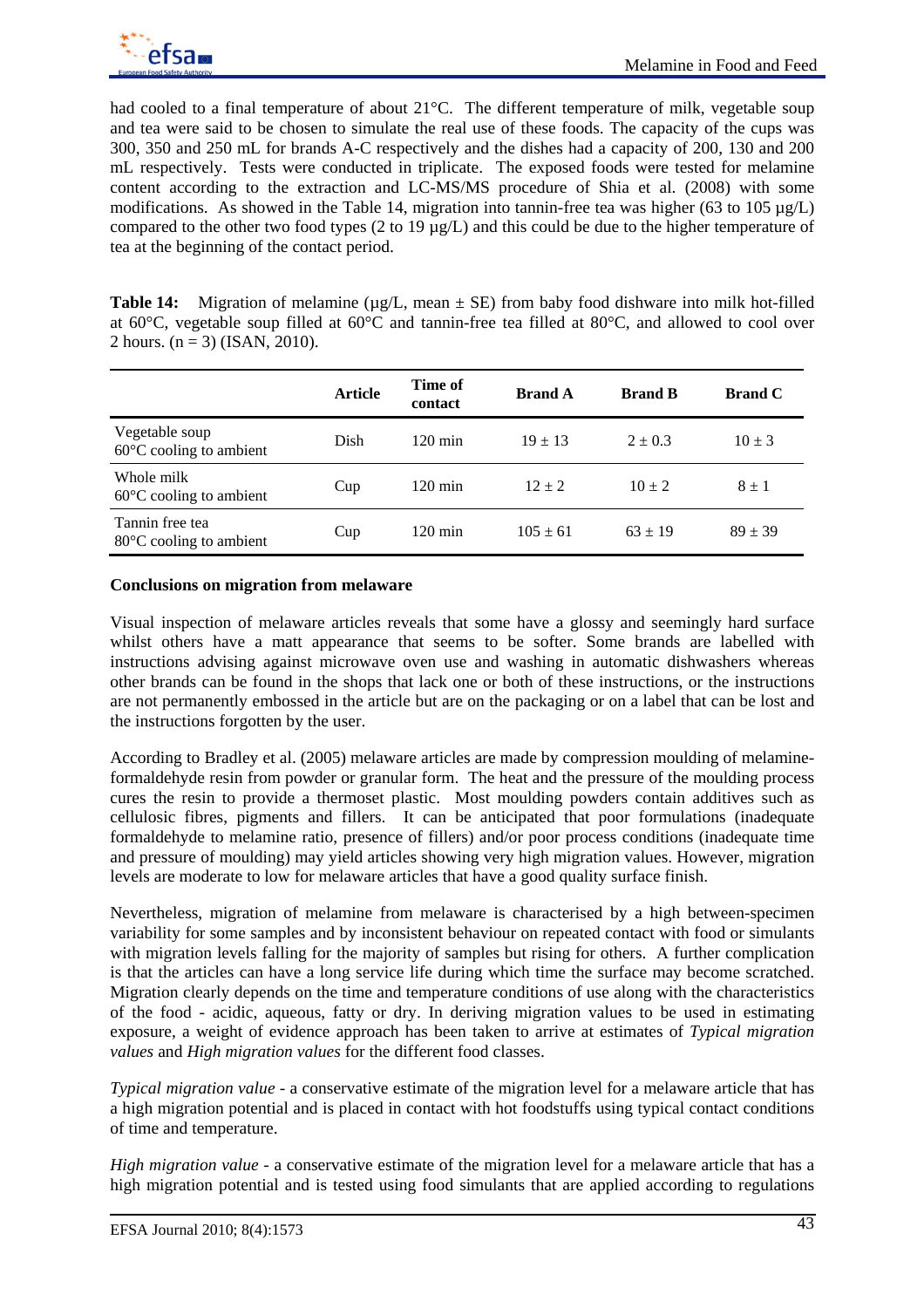

using the worst foreseeable combination of time and temperature test conditions. These severe test conditions are considered to be equivalent to microwave oven heating and they are also considered to cover the possible scratching of articles during their service life.

Most of the migration data available for melaware is for the food simulant 3% acetic acid and only in recent months has any substantial data become available for other food simulants and for food and beverages themselves. For the simulant 3% acetic acid using high temperature test conditions with both new and old (used) melaware (Ishiwata et al. 1986; Lund and Petersen 2002, 2006; Bradley et al., 2005; SGL, 2010) and for acidic foods that are heated in melaware by microwave (FERA, 2010; TNO, 2010) migration up to about 5 mg/kg is observed. For hot-fill applications of cups and bowls with acidic foods migration was about 6-time lower than into acetic acid (FERA, 2010) so a typical migration value of 1 mg/kg is taken. For high temperature testing using water as a food simulant, migration was about half the levels seen into acetic acid (BfR, 2010a) and so a high migration value of 3 mg/kg is assumed. A corresponding value for hot-fill with non-acidic foods is taken to be one-fifth of this at 0.6 mg/kg. Based on polarity and solubility considerations, melamine is not expected to migrate at high levels into fatty foods and the very limited data available (TNO, 2010) confirm this with no detectable migration  $\left($ <0.026 mg/kg) into olive oil simulant even using high temperature conditions. However, since fatty foods can contain both fat and water phases a high migration value of 1 mg/kg and a typical migration value of 0.2 mg/kg is assumed. For dry foods, migration of melamine is expected to be insignificant and a figure of 0.05 mg/kg is assumed for both typical and high values, using the miscellaneous background data (Table 15) (CIAA, CEPE and EMPAC, 2009).

| <b>Melamine migration</b> |                | Melamine migration values (mg/kg) |
|---------------------------|----------------|-----------------------------------|
| <b>Food class</b>         | <b>Typical</b> | High                              |
| Acidic foods              | 1.0            | 5.0                               |
| Aqueous foods             | 0.6            | 3.0                               |
| <b>Fatty foods</b>        | 0.2            | 1.0                               |
| Dry foods                 | 0.05           | 0.05                              |

**Table 15:** Estimated melamine migration values for each food class.

Regarding the analogues cyanuric acid, ammeline and ammelide, only FERA (2010) tested for these three substances from melaware and only two brands of melaware were tested. No migration was detected, with detection limits in the range of 0.003 to 0.065 mg/kg. Since they are not authorised for use in plastics, it is assumed that melaware is not a source of food contamination by cyanuric acid, ammeline and ammelide.

# 4.4.4.4.2. Coatings on metal for cans and closures

# **Migration of melamine and its analogues from coated light metal packaging into food simulants**

Migration data were provided to EFSA in February 2010 by a joint industry group (JIG) TSC31 comprising member companies of CIAA, EMPAC, CEPE and the principal manufacturers of melamine-based coating resins. According to this JIG, they set up a sampling and test protocol to gather melamine migration data from a representative cross-section of real, commercially-coated metal packaging. Many cans typically consist of a number of different coatings on different components, or parts of the can, for the can ends, bodies and side stripes. Coatings are also used on the metal closures for jars and bottles. The coatings tested were sourced from within the supply chain and based on epoxyanhydride or epoxyphenolic resins mixed with melamine resins, that were said to be representative of about 80 % of the current market for 2-piece and 3- piece food cans and closures for jars. They stated that very few, if any, beverage cans or ends use internal coatings containing melamine-based resins. Furthermore, food cans are processed at a higher temperature than beverage cans which would be important if any melamine may be generated by hydrolysis of the coating at high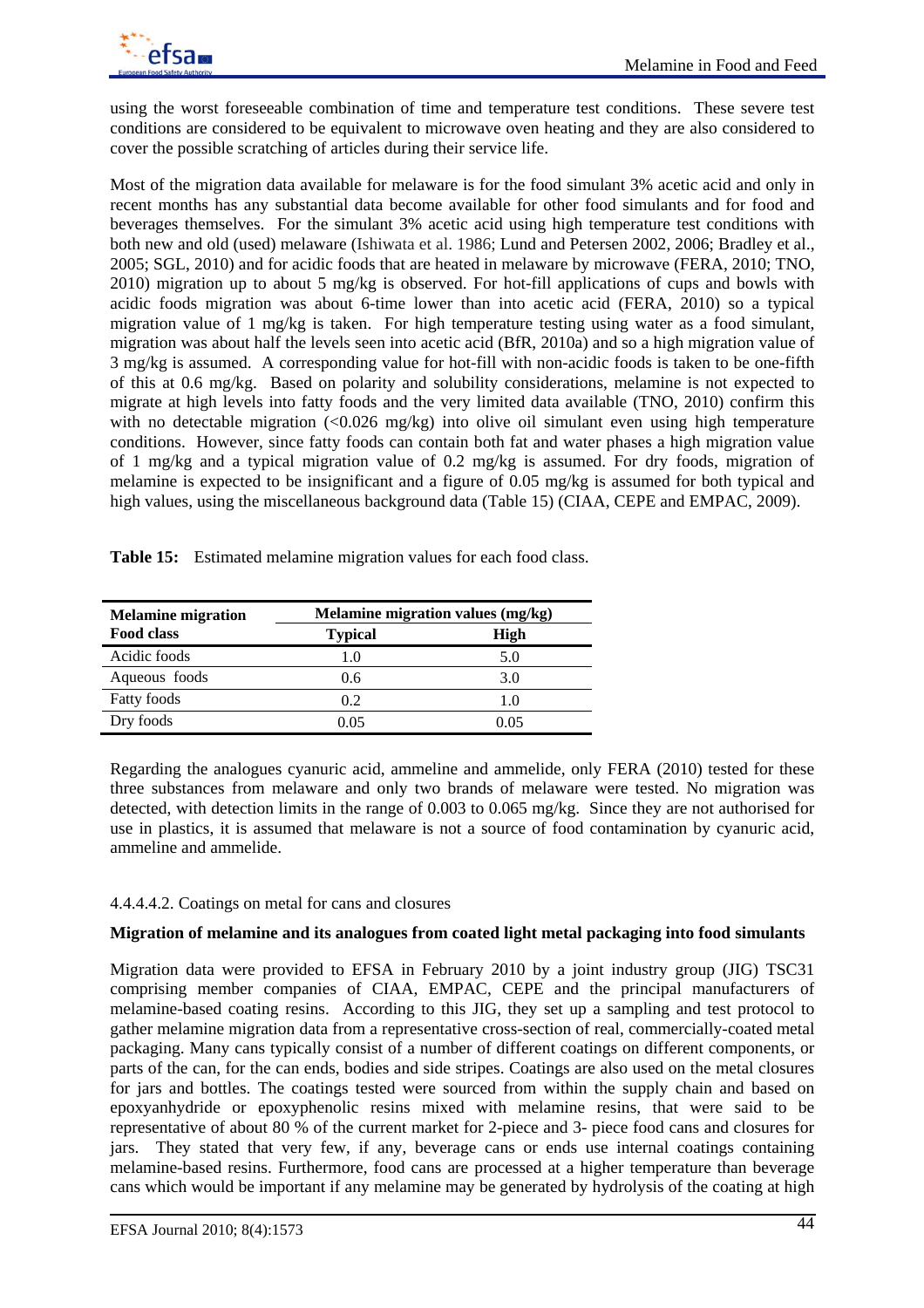food processing temperatures. The samples tested were commercial, coated metal packaging components and included coated cans, ends and closures for glass jars and each sample tested comprised one or more food-contact coatings.

The coatings were extracted using simulants under realistic industrial heat-processing conditions for canned and jarred foods. The food simulants and the retort conditions used were 10 % ethanol for 1hr at 130ºC (denoted E) and 3 % acetic acid for 1hr at 100ºC (denoted A). According to the JIG, to comply with EU anti-cartel rules governing such joint-industry projects, the exposed simulants were coded anonymously by an independent party (D. Smith, Technical manager, MPMA) and submitted blind to 6 participating laboratories for analysis who then reported results back to the coordinator. The identity of the 6 laboratories was provided to EFSA but they are simply coded 1 to 6 here.

The analytical results for melamine are shown in Table 16. The first 16 entries are grouped into 8 pairs to indicate that for each pair the same coating system was extracted separately with 3 % acetic acid (A) and with 10 % ethanol (E). Note that, because the samples were coded anonymously, each of the 8 pairs has 2 sample codes. The remaining 5 coating systems were extracted with 10 % ethanol only.

**Table 16:** Migration of melamine (mg/kg) from commercial coatings on light metal packaging (cans, closures) - TSC31 Analytical Results.

|                        | Lab 1 | Lab 2  | Lab 3     | Lab 4 | Lab 5   | Lab 6 |
|------------------------|-------|--------|-----------|-------|---------|-------|
| $LOD$ (mg/kg)          | 1     | 1.5    | 1         | 10    | 50      | 30    |
| <b>Can coatings</b>    |       |        |           |       |         |       |
| 1A                     | 0.002 | 0.0035 | 0.002     | 0.016 | ND      | ND    |
| 16E                    | 0.001 | ND     | ND        | ND    | ND      | ND    |
| 2A                     | 0.002 | 0.0017 | ND        | ND    | ND      | ND    |
| 3E                     | 0.001 | 0.0015 | ND        | ND    | ND      | ND    |
| 10A                    | 0.002 | ND     | ND        | ND    | ND      | ND    |
| 5E                     | 0.010 | 0.011  | 0.009     | 0.032 | ND      | ND    |
| 6A                     | 0.008 | 0.0068 | 0.006     | 0.015 | ND      | ND    |
| 18E                    | 0.130 | 0.151  | 0.167     | 0.139 | 0.160   | 0.132 |
| 20A                    | 0.001 | ND     | ND        | ND    | ND      | ND    |
| 7Е                     | 0.003 | 0.003  | <b>ND</b> | ND    | ND      | ND    |
| 9A                     | 0.002 | ND     | ND        | ND    | ND      | ND    |
| 21E                    | 0.011 | 0.012  | 0.011     | 0.014 | < 0.070 | ND    |
| 15A                    | 0.088 | 0.102  | 0.146     | 0.108 | 0.090   | 0.090 |
| 11E                    | 0.289 | 0.332  | 0.378     | 0.307 | 0.330   | 0.292 |
| 13A                    | 0.016 | 0.014  | 0.020     | 0.020 | ND      | ND    |
| 17E                    | 0.133 | 0.146  | 0.164     | 0.130 | 0.140   | 0.131 |
| Closures e.g. jar lids |       |        |           |       |         |       |
| 4E                     | 0.294 |        | 0.343     | 0.329 | 0.340   | 0.327 |
| $8E$                   | 0.046 | 0.050  | 0.056     | 0.051 | 0.050   | 0.042 |
| 12E                    | 0.087 | 0.095  | 0.135     | 0.093 | 0.090   | 0.086 |
| 14E                    | 0.189 | 0.210  | 0.281     | 0.190 | 0.260   | 0.185 |
| 19E                    | 0.003 | 0.0025 | ND        | ND    | ND      | ND    |

 $E = 10\%$  ethanol 1hr/130°C). A = (3 % acetic acid 1hr/100°C. Sample codes 1A, 2A, 3E and 16E are metal closures such as those used to close glass jars for baby foods: The other samples were filled metal cans. LOD: limit of detection.

The results obtained from the participating laboratories show in general a good correlation bearing in mind that, according to the JIG, a range of analytical methods were used. Method details were not provided. Since the exercise was conducted anonymously the results cannot be interpreted in detail according to the different coating compositions, what melamine-formaldehyde resins they may contain, the stoving (curing) process used etc. All the migration results for melamine were below 0.5 mg/kg. From the results it can be concluded that for the coatings that do have melamine migration,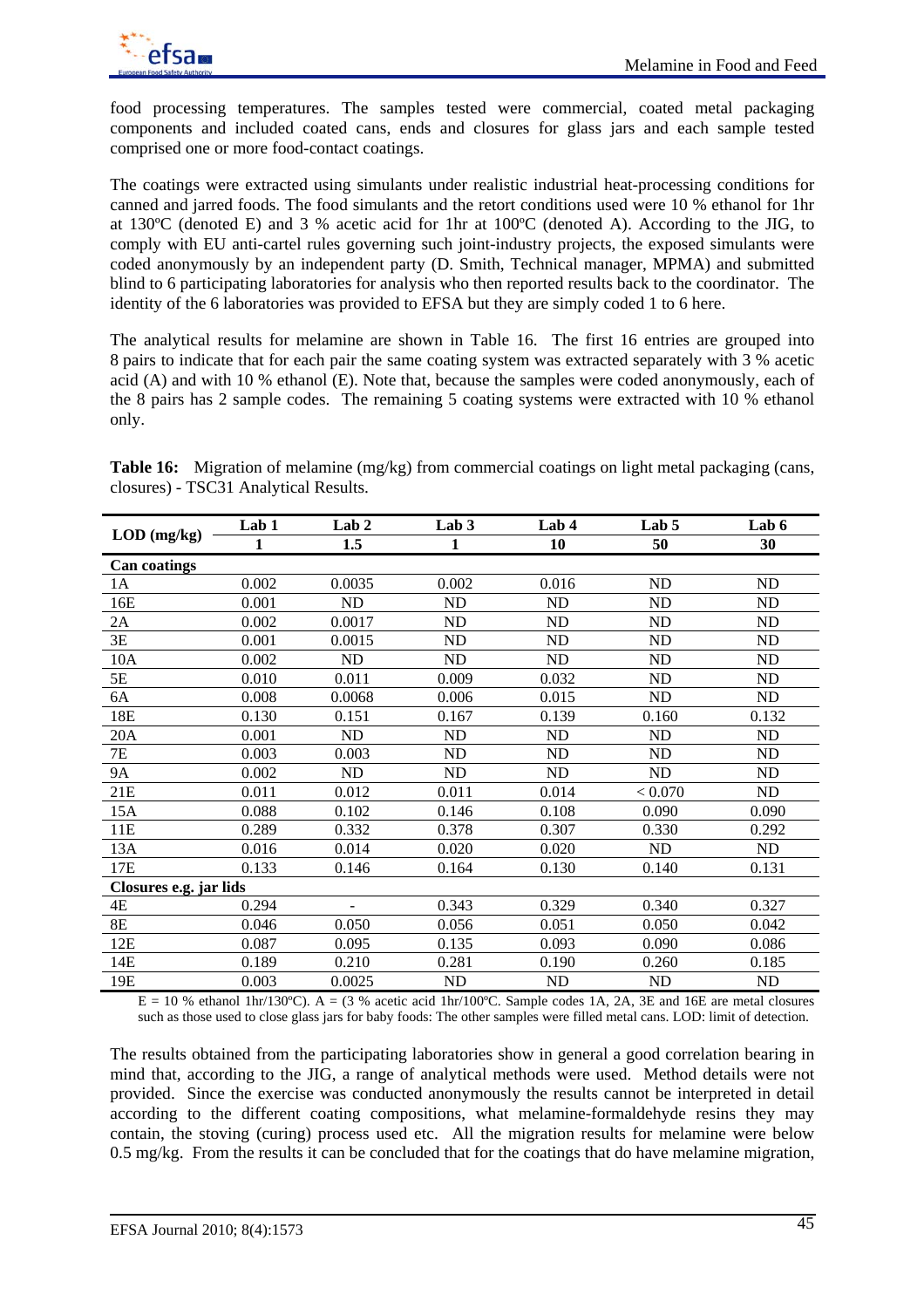levels are significantly higher into 10 % ethanol (1hr/130ºC) compared to 3 % acetic acid (1hr/100ºC) suggesting a more important effect of temperature rather than acidity in causing migration.

*Cyanuric acid.* Two laboratories tested the simulant samples for cyanuric acid. All samples showed non-detectable levels at LODs of 0.001 mg/kg (Lab 1) or 0.020 mg/kg (Lab 2).

*Ammeline and ammelide.* Lab 2 also tested the samples for ammeline and ammelide with an LOD of 0.005 mg/kg for each substance. All samples were less than the LOD except for sample 11E which contained ammeline at 0.0077 mg/kg.

According to the JIG, the data indicates that migration levels of melamine can exceed the residual content in the can coating, as determined by solvent extraction. Thus, some decomposition of the coating can occur, probably by a hydrolysis mechanism, to form additional melamine. Although the data on can coatings and closures are limited, there seems to be a strong influence of the time and especially the temperature of heat treatment applied in the experiments with foods or simulants. Canned foods are pasteurised or sterilised using different combinations of time and temperature in the retorting process. Additionally, a relatively few types of coatings have been tested and their exact composition is unknown. Therefore, since all migration values into food and simulants are below 0.5 mg/kg, this concentration is used in the exposure estimates as a conservative assumption for the migration of melamine from coatings on cans and closures.

4.4.4.4.3. Adhesives and miscellaneous uses of melamine in food contact materials

# **Adhesives**

The Joint Research Centre (JRC) (Ispra) provided EFSA with migration data from tests on 5 plastic laminates. The samples had been provided to the JRC by industry as candidate reference materials to be used in collaborative trials of melamine test methodology. No compositional information was provided - the laminates were described by industry as "may contain melamine". The food simulant used for the migration tests was 3 % acetic acid and the test conditions used were 2 hours at 70<sup>o</sup>C and at 100 $^{\circ}$ C. At 70 $^{\circ}$ C, 4 of the 5 samples gave no detectable migration of melamine (<0.06 mg/kg) whereas the fifth sample gave 0.19 mg/kg. At 100°C, 4 samples were in the range 0.14 to 0.36 mg/kg and the fifth sample was again by far the highest with melamine migration at 1.5 mg/kg. Since it is not known what were the intended use(s) of these laminates in contact with foods, it is not known if these high temperature test conditions and hence the test results, are appropriate or not.

# **Additives for paper**

In a survey of retail paper and board food contact samples for residual amines including melamine, none of the 260 samples tested contained any extractable melamine. The detection limit of the extraction and analysis method used was 0.1 mg melamine per kg paper. For a typical paper weight of 2  $g/dm^2$  this equates to a worst-case migration potential of <0.001 mg/kg food (MAFF, 1996). More recently, in 2006, 12 retail samples of paper food contact materials were tested. None contained any extractable melamine and the migration potential was less than 0.01 mg/kg food. These results suggest that wet-strength agents used in paper making contain very little if any residual free melamine as used and/or that any residues that there are, are not fibre-retentive but are washed out during the papermaking process which employs large quantities of water to suspend the paper fibres (FSA, 2006).

# **Melamine gas barrier coatings**

Four plastic films with a very thin layer of melamine sandwiched within different plastics/ink/adhesive structures (4 or 5 layers in total) were tested for the migration of melamine. The plastic films used on the two outside surfaces of each laminate were all about 15 µm thick. The food simulants used were water, 3 % acetic acid, 10 % ethanol and 50 % ethanol. The test conditions used were total immersion in the simulant at 40 $^{\circ}$ C for 10 days. The surface to volume ratio was approximately 10 dm<sup>2</sup>/kg. Two of the films gave no detectable migration into any simulant with a detection limit of 0.1 mg/kg. Two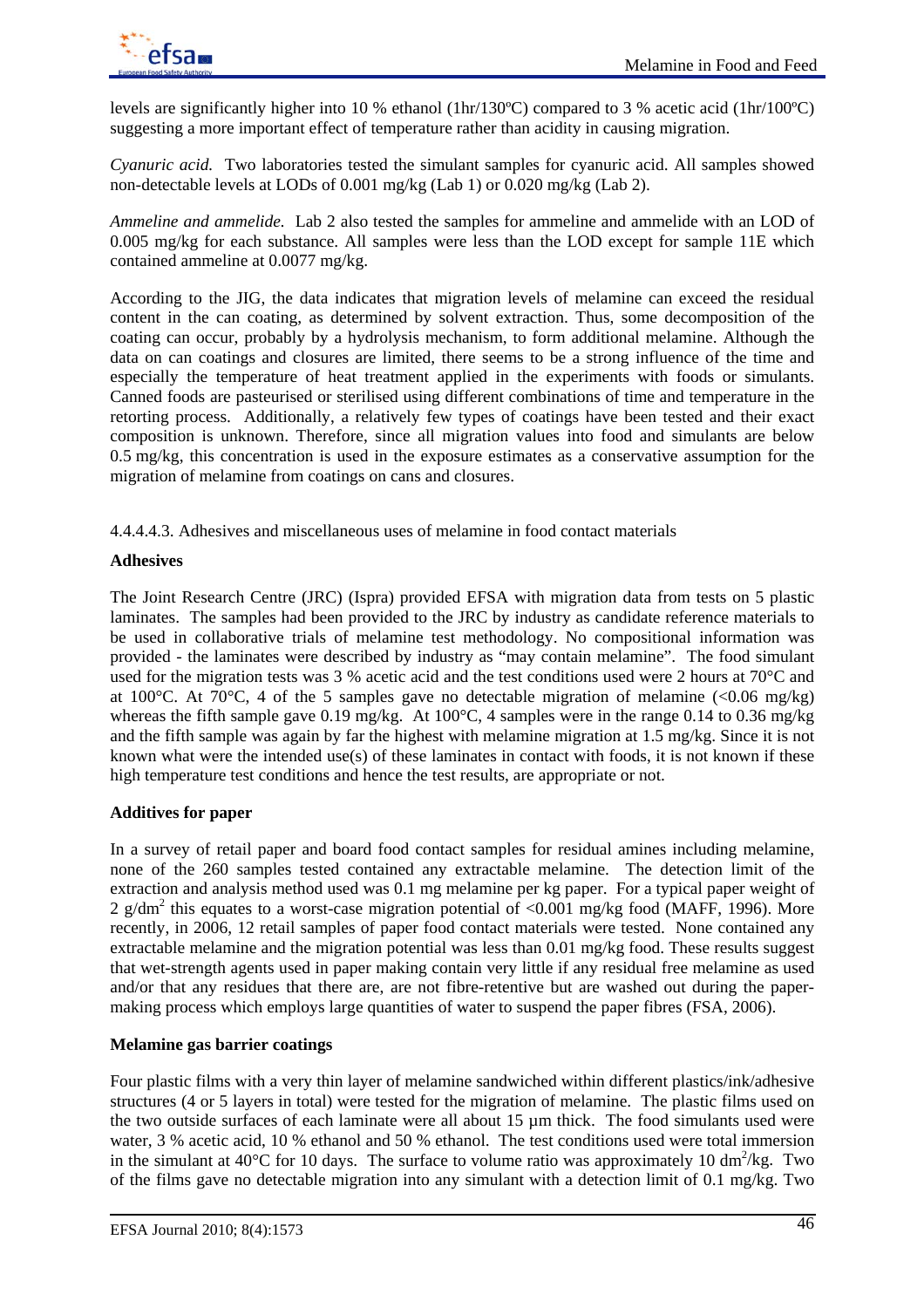

films gave detectable migration into the acidic simulant, at 0.12 mg/kg and 0.24 mg/kg, and no detectable migration into the other 3 simulants used (DSM, 2009).

# **Kitchen worksurfaces**

One application of melamine-formaldehyde plastics is the thick and durable coatings on wood or wood composites used as kitchen worksurfaces for food preparation. Such a coating was tested by total immersion in 3 % acetic acid for 2 hours at 40°C and there was no detectable migration of melamine  $(< 0.15$  mg/dm<sup>2</sup>) on each of three successive tests (NRL-FCM, 2010). Similarly, but using a different food simulant and test conditions, a worksurface coating was tested once using 95 % ethanol for 24 hours at 40°C and no migration of melamine was detected  $(< 0.07$  mg/dm<sup>2</sup>) (FhILV, 2010).

# **Miscellaneous uses**

Industry (CIAA, CEPE and EMPAC, 2009) provided data on 430 miscellaneous packaging samples tested for melamine. The packaging materials were not described in detail and it is assumed that they were a mixture of plastics, paper/board etc. in the finished state and therefore made using adhesives etc. as required. The results from the packaging analysis were transformed into calculated maximum migration levels assuming total mass transfer and a packaging to food ratio of 6 dm<sup>2</sup> per kg. By these calculations, 340 samples were less than 6 µg/kg, 63 samples in the range 6-60 µg/kg, and 31 samples in the range 60-600  $\mu$ g/kg. Consequently, the P90 value of migration potential was about 50  $\mu$ g/kg.

# **4.4.5. Background level from cyromazine use**

There are over 1,000 active substances (plus degradation products and metabolites) that could be applied to crops throughout the world. Only those considered of most importance are monitored. Cyromazine has not been included in the list of target pesticides in the EU harmonised monitoring programme. However, in light of the contamination of milk from China, some countries have included cyromazine in their national monitoring programmes. For example, cyromazine was added to the UK surveillance suite of pesticides for 2009. However, melamine was not included as it is not a pesticide and is not part of the MRL definition of cyromazine.

Cyromazine is also used in the treatment of poultry feed to control diptera larvae in chicken manure, and also administered as a pour on to prevent blow-fly strikes on sheep, but not on lactating animals producing milk for human consumption.

From the residue studies with cyromazine in sheep (see section 6.1.2) it may be concluded that residue levels of melamine in meat are maximally 1 % of total tissue radioactivity, about 80 % of which consists of cyromazine. Based on this information, it could be estimated that at the levels of the MRL for cyromazine (300 μg/kg of meat), the concentration of melamine in sheep meat will be 4 μg/kg at the most.

For the use of cyromazine as a plant protection product and as an insecticide in animal production, the MRL for the parent substance cyromazine does not consider the metabolite/breakdown melamine. Therefore the MRL values do not indicate directly what the residual level of melamine may be, but such levels can be estimated using two scenarios:

• Plant protection scenario: in the absence of specific data, an application rate of cyromazine on a range of crops was assumed at 75 to 225 g/ha as a foliar spray and up to 450 g/ha as a drench or drip. At an application rate of 450g/ha with a single application, a 10 % uptake rate, full metabolism to melamine, no subsequent fall in residues, and a cropping yield of 20 tonnes/ha (lettuce ca 20 tonnes, potatoes ca. 40 t/ha), a melamine residue of 1 mg/kg can be calculated. Data from the JMPR evaluation indicate that in celery, tomatoes and lettuce, melamine may represent up to 11-44 % of the total radioactive residue and cyromazine would represent 29-76 %. The highest MRL for cyromazine in plants is 10 mg/kg plant material (cabbage, spinach and mustard green). Based on the medians of the range (22 % = melamine and 50 % = cyromazine), an amount of melamine of 4.4 mg/kg plant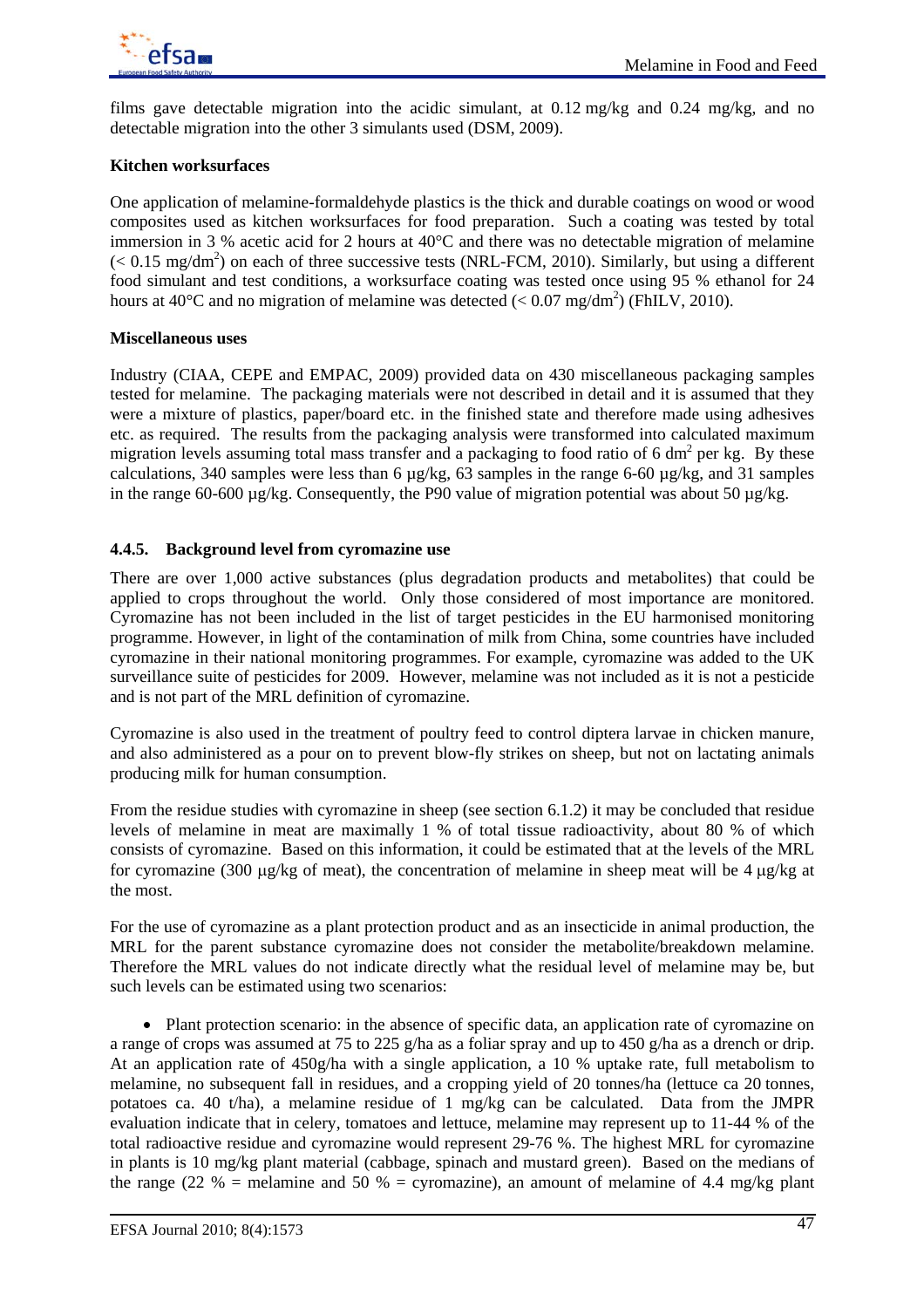

product can be estimated at this MRL. In mushrooms, the MRL for cyromazine is 7 mg/kg and melamine has been estimated to represent up to  $> 50$  % of the total residue. The JMPR evaluation gives some indications that cyromazine could be used in forage plants (e.g. alfalfa, cotton (seed) and sudangrass hay) but it is not used in practice on such crops, so no melamine residue concentration have been estimated in animals from forages.

• Veterinary scenario: at the MRL for cyromazine, the maximum levels of melamine found in animal tissues may be estimated from experimental data to be 4 μg/kg. Meat with cyromazine levels higher than its MRL would be illegal for the consumers' market. In addition, cyromazine (and melamine) may be taken up from soils fertilized with manure from animals given cyromazine as a feed additive. However, no data is available to estimate the transfer level. Again, the data are not detailed enough to include this in the exposure assessment, but given the low concentrations that are estimated, these routes of exposure are unlikely to contribute significantly to human exposure.

# **4.4.6. Background level from flame retardants**

No specific information is available on the occurrence of melamine in food resulting from it use as a flame retardant but any such contamination would be included in the data for background levels. As melamine is not persistent or cumulative; its use as a flame retardant is not anticipated to be a major source in food and feed either currently or in the future.

# **4.5. Occurrence levels of cyanuric acid in food and feed**

As previously highlighted in the introduction to the data collection chapter, no data on cyanuric acid occurrence were submitted by the European countries. The only source of analytical data on this substance is therefore the joint dataset submitted by CIAA, CEPE and Empac representing data collected by the industry during self-control of ingredients and products.

# **4.5.1. Cyanuric acid occurrence data in food provided by industry**

The collection of data on cyanuric acid occurrence in food measured by the industry includes 8059 samples. In analogy to the data on melamine occurrence, the cyanuric acid data were coded according to the food groups of the Concise Food Consumption Database (EFSA, 2008b) and the occurrence statistics were calculated for the different food groups. When values were reported for concentrated or dried food items, dilution factors have been applied. All the samples appeared to be reported as Upper Bound values, therefore only the Upper bound scenario is presented. Table 17 shows the occurrence statistics for cyanuric acid in food according to the database from the industry.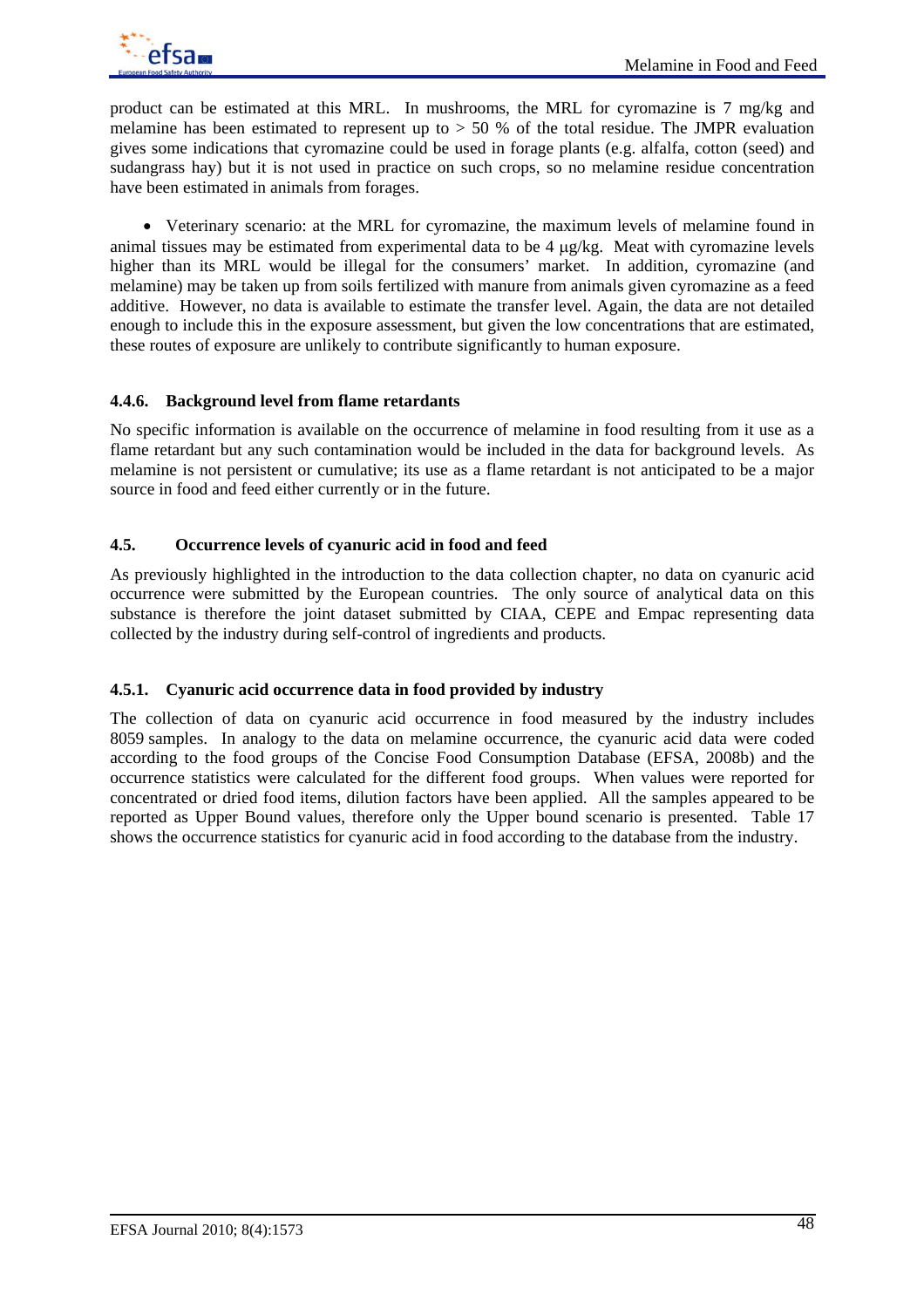**Table 17:** Statistics on occurrence of cyanuric acid in food (mg/kg) in categories of the Concise Food Consumption database from the CIAA, CEPE and Empac dataset.

|                                                   |                | Upper bound $\frac{1}{2}$ (mg/kg) |      |              |            |                |  |  |  |
|---------------------------------------------------|----------------|-----------------------------------|------|--------------|------------|----------------|--|--|--|
| <b>Concise categories</b>                         | $\mathbf n$    | min                               | mean | median       | <b>P95</b> | <b>Max</b>     |  |  |  |
| 01A.Cereal-based mixed dishes                     | 3              | 0.05                              | 0.05 | 0.05         | 0.05       | 0.05           |  |  |  |
| 01B.Cereals & cereal products excl. cereal-based  | 1299           | 0.01                              | 0.07 | 0.05         | 0.2        | 5              |  |  |  |
| mixed dishes                                      |                |                                   |      |              |            |                |  |  |  |
| 01. Cereals & cereal products                     | 1302           | 0.01                              | 0.07 | 0.05         | 0.2        | 5              |  |  |  |
| 02. Sugar & sugar products including chocolate    | 612            | $\theta$                          | 0.05 | 0.05         | 0.11       | 0.81           |  |  |  |
| 03. Fats (vegetable and animal)                   | 115            | 0.05                              | 0.07 | 0.05         | 0.1        | 0.5            |  |  |  |
| 04A.Vegetable soups                               | 25             | 0.01                              | 0.07 | 0.07         | 0.15       | 0.19           |  |  |  |
| 04B. Vegetables, nuts, pulses except vegetable    | 710            | 0.01                              | 0.16 | 0.05         | 0.5        | 5              |  |  |  |
| soups                                             |                |                                   |      |              |            |                |  |  |  |
| 04. Vegetables, nuts, pulses including carrots,   | 735            | 0.01                              | 0.15 | 0.05         | 0.5        | 5              |  |  |  |
| tomato and leafy vegetables                       |                |                                   |      |              |            |                |  |  |  |
| 05. Starchy roots or potatoes                     | 42             | 0.01                              | 0.06 | 0.05         | 0.17       | 0.26           |  |  |  |
| 06.Fruits                                         | 99             | 0.01                              | 0.05 | 0.05         | 0.1        | 0.28           |  |  |  |
| 07A.Fruit and vegetable juices                    | 26             | 0.05                              | 0.14 | 0.05         | 0.46       | 0.57           |  |  |  |
| 07B.Soft drinks with percentage of fruits lower   | $\mathbf{1}$   | 0.05                              | 0.05 | 0.05         | 0.05       | 0.05           |  |  |  |
| than nectar, excl fruit juice                     |                |                                   |      |              |            |                |  |  |  |
| 07. Fruit and vegetable juices, soft drinks and   | 27             | 0.05                              | 0.13 | 0.05         | 0.46       | 0.57           |  |  |  |
| bottled water                                     |                |                                   |      |              |            |                |  |  |  |
| 08. Coffee, tea, cocoa (expressed as liquid)      | 139            | 0                                 | 0.01 | 0            | 0.05       | 0.05           |  |  |  |
| 09.Alcoholic beverages                            | $\mathfrak{Z}$ | 0.05                              | 0.05 | 0.05         | 0.05       | 0.05           |  |  |  |
| 10A. Meat and meat products and substitutes       | 244            | 0.01                              | 0.07 | 0.05         | 0.25       | 1.24           |  |  |  |
| 10B. Edible offal and offal products              | 1              | 0.05                              | 0.05 | 0.05         | 0.05       | 0.05           |  |  |  |
| 10. Meat and meat products, offal                 | 245            | 0.01                              | 0.07 | 0.05         | 0.25       | 1.24           |  |  |  |
| 11A.Seafood and seafood products                  | 33             | 0.01                              | 0.04 | 0.05         | 0.05       | 0.2            |  |  |  |
| 11B. Fish and fish products                       | 79             | 0.01                              | 0.05 | 0.05         | 0.1        | 0.5            |  |  |  |
| 11.Fish and seafood                               | 112            | 0.01                              | 0.05 | 0.05         | 0.1        | 0.5            |  |  |  |
| 12.Eggs                                           | 209            | 0.01                              | 0.02 | 0.01         | 0.05       | 0.2            |  |  |  |
| 13A.Milk and dairy-based drinks                   | 1878           | $\boldsymbol{0}$                  | 0.03 | 0.01         | 0.06       | 0.82           |  |  |  |
| 13B.Dairy-based products                          | 757            | 0.01                              | 0.03 | 0.01         | 0.2        | 0.5            |  |  |  |
| 13C.Cheese                                        | 453            | 0.01                              | 0.11 | 0.05         | 0.25       | 0.85           |  |  |  |
| 13. Milk and dairy-based products                 | 3088           | $\mathcal O$                      | 0.04 | 0.01         | 0.21       | 0.85           |  |  |  |
| 14A.Miscellaneous                                 | 1021           | $\mathbf{0}$                      | 0.05 | $\mathbf{0}$ | 0.3        | 1.43           |  |  |  |
| 14B. Food for special dietary uses                | 273            | 0.01                              | 0.02 | 0.01         | 0.05       | 0.12           |  |  |  |
| 14. Miscellaneous / Food for special dietary uses | 1294           | 0                                 | 0.04 | 0.01         | 0.25       | 1.43           |  |  |  |
| 15.Tap water                                      | 17             | 0.01                              | 0.04 | 0.05         | 0.05       | 0.05           |  |  |  |
| Not classified                                    | 20             | 0.05                              | 0.08 | 0.05         | 0.25       | 0.3            |  |  |  |
|                                                   | 8059           | $\theta$                          | 0.06 | 0.05         | 0.20       | $\overline{5}$ |  |  |  |

 $<sup>1</sup>$  A large majority of the samples appear to be reported as Upper Bound values (i.e. as their limit of detection); therefore</sup> the few hundred samples reported as not detected were also attributed the value of their limit of detection; n: number of samples; min: minimum value; P95: 95<sup>th</sup> percentile; max: maximum value.

Few samples with values near to 10 mg/kg were reported in the original database, before applying dilution factors. Similarly to what observed for melamine, these higher values correspond to samples of ferric pyrophosphate likely to have been subject to cross-contamination and are therefore included in the exposure assessment.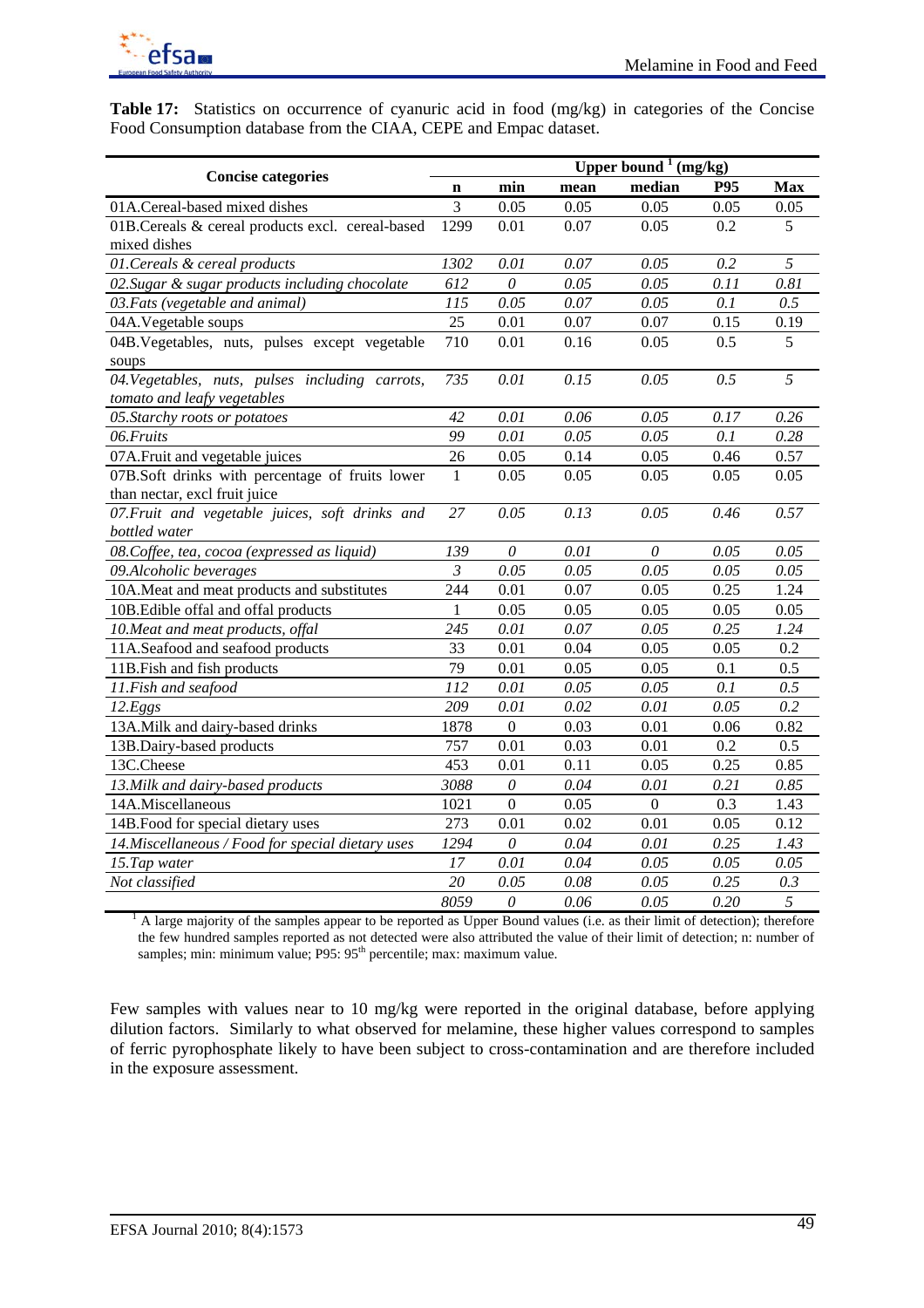

#### **4.5.2. Cyanuric acid occurrence data in feed provided by industry**

The CIAA, CEPE and Empac dataset contained 310 occurrence data for cyanuric acid in feed. No detailed grouping for feed samples was provided and, similarly to melamine, two groups were discriminated: in this case Cattle feed and Petfood.

One single cattle feed sample collected in late 2008, showing a value above 10 mg/kg feed, was considered adulterated and excluded from the dataset. The statistical descriptors for cyanuric acid occurrence are given in Table 18. It has to be noted that the samples of cattle feed are only 20 and all were below the limit of detection.

**Table 18:** Occurrence values for cyanuric acid (mg/kg) measured in feed categories.

|                      |     |       |      | Upper bound $(mg/kg)$ |            |      |
|----------------------|-----|-------|------|-----------------------|------------|------|
| <b>Feed Category</b> | n   | min   | mean | median                | <b>P95</b> | max  |
| Cattle feed          | 20  | 1.00  | 1.00 | 1.00                  |            | .00  |
| Pet food             | 289 | 0.05  | 0.25 | 0.05                  | 1.42       | 4.78 |
|                      | 309 | 0 O S | 0.29 | 0.05                  | 1 24       | 4.78 |
|                      |     |       |      |                       | ւների հա   |      |

n: number of samples; min: minimum value;  $P95: 95<sup>th</sup>$  percentile; max: maximum value.

### **5. Exposure assessment in animals and humans**

#### **5.1. Exposure assessment for melamine in animals and humans, excluding infant formula**

#### **5.1.1. Exposure assessment for melamine in animals**

#### 5.1.1.1. Estimating melamine intake in feed by farm livestock

The exposure to melamine has been estimated in livestock based on three scenarios:

- melamine can be present as an impurity in urea-based commercial feed additive used in ruminants. The specification for one urea-based commercial product defines levels of melamine up to 50 mg/kg. A quantity of 30 g is used as feed additive per 100 kg animal, giving a daily intake of 15 µg/kg b.w. of melamine;

- cyromazine is used as a feed additive in poultry for the control of fly larvae in poultry manure. The specification for one feed additive product is 5 mg/kg feed and, assuming a 10 % breakdown of cyromazine to melamine, this would correspond to an exposure of 36 and 30  $\mu$ g/kg b.w. per day based on 0.115 kg and 0.15 kg daily feed consumption in broilers  $(2.1 \text{ kg})$  and laying hens  $(1.9 \text{ kg})$ , respectively;

- hypothetical melamine concentrations in mixed feed and premixes were selected based on the action level of 2.5 mg/kg with a lower level of 0.5 mg/kg and a higher level of 10 mg/kg to calculate a range of exposures in farm animals. These scenarios encompass the background data submitted by industry (Table 9).

According to 4.4.5, a melamine residue level of 1 mg/kg plant material coming from the breakdown of cyromazine can be estimated. However, because cyromazine is not used in forage crops, this route of exposure was not included in the exposure assessment.

Water, as a source of melamine has not been included as there are no indications that melamine occurs in drinking water for farm animals. Estimates of feed intake are based on typical feeding regimens within Europe that have been applied as the basis of previous EFSA exposure estimates in livestock.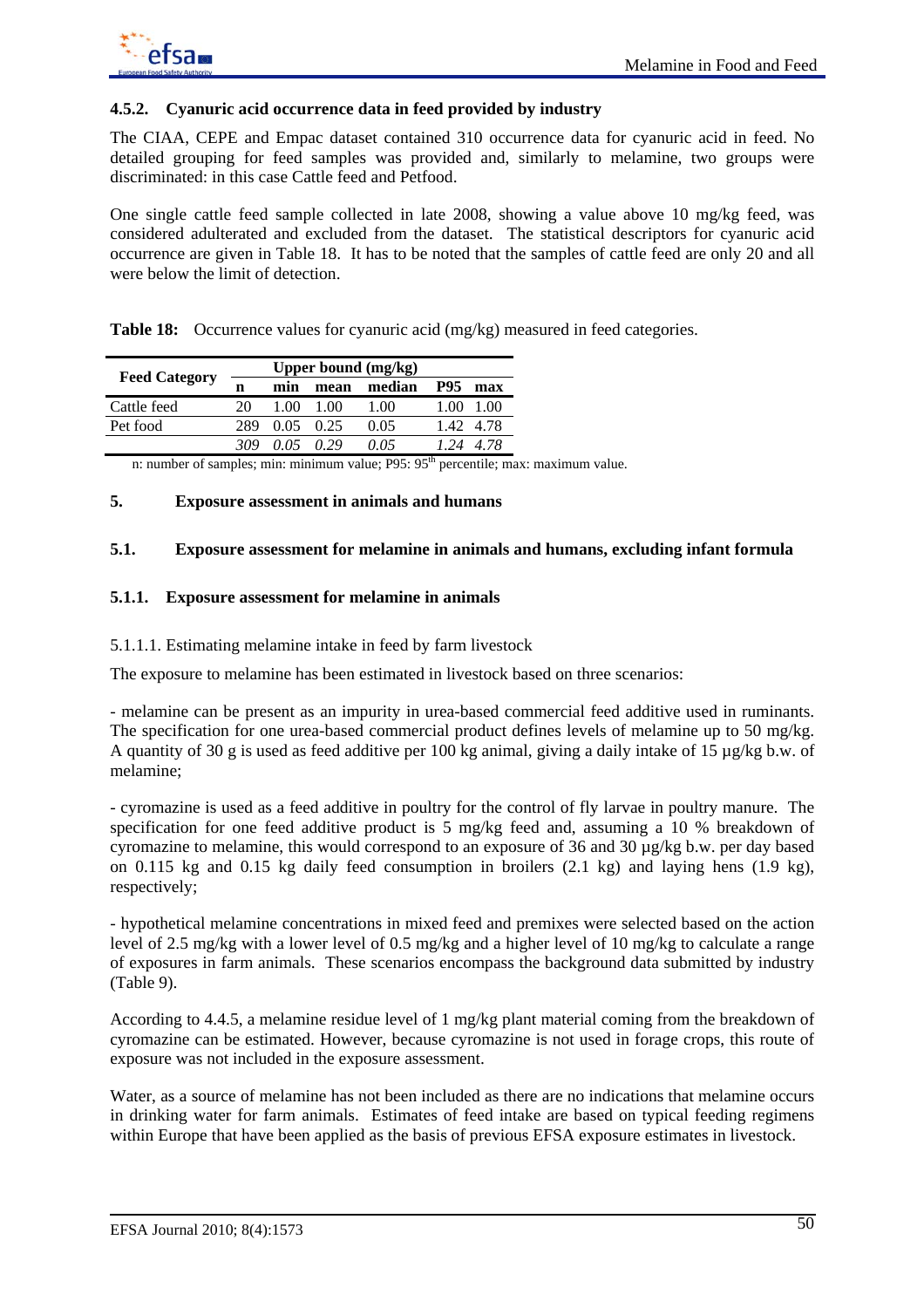Table 19 illustrates the predicted exposure of monogastric livestock to melamine given complete feed and according to the above assumptions. Overall, fish would be the least exposed to melamine (50 or 200 µg/kg b.w. per day, respectively, if feed contains 2.5 or 10 mg/kg melamine). Poultry (broilers) would be the most exposed to melamine (179 or 714 µg/kg b.w. respectively if feed contains 2.5 or 10 mg/kg melamine) and laying hens would be exposed to 151 or 605 µg/kg b.w respectively if feed contains 2.5 or 10 mg/kg melamine.

| Table 19: Predicted exposure to melamine in monogastric livestock given a diet containing 0.5, 2.5 |  |  |  |  |
|----------------------------------------------------------------------------------------------------|--|--|--|--|
| and 10 mg/kg melamine in feed.                                                                     |  |  |  |  |

| <b>Species</b>     | Live<br>weight | <b>Consumption of</b><br>total complete |         | <b>Melamine exposure</b><br>$\mu$ g/kg b.w. per day |     |
|--------------------|----------------|-----------------------------------------|---------|-----------------------------------------------------|-----|
|                    | (kg)           | feed kg per day                         | $0.5\,$ | 2.5                                                 | 10  |
| Finishing pigs     | 100            | 3.7                                     | 19      | 93                                                  | 370 |
| Sows               | 250            | 6.5                                     | 13      | 65                                                  | 260 |
| Poultry (broilers) | 2.1            | 0.15                                    | 36      | 179                                                 | 714 |
| Poultry (laying    | 1.9            | 0.115                                   | 30      | 151                                                 | 605 |
| hens)              |                |                                         |         |                                                     |     |
| Fish               | 4.5            | 0.09                                    | 10      | 50                                                  | 200 |

Table 20 illustrates the predicted exposure of ruminants given compound feed according to the above assumptions. Growing cattle and suckler cows would be the least exposed to melamine (17 and 18 µg/kg b.w. per day, respectively if compound feed contained 2.5 mg/kg melamine, or 67 and 73 µg/kg b.w. per day respectively if compound feed contains 10 mg/kg melamine). Dairy goats and dairy cows would be the most exposed to melamine (42 and 40 µg/kg b.w. per day, respectively if compound feed contained 2.5 mg/kg melamine, or 169 and 160 µg/kg b.w. per day if compound feed contained 10 mg/kg melamine respectively).

Table 20: Predicted exposure to melamine in ruminants given compound feed containing 0.5, 2.5 and 10 mg/kg melamine. These calculations assume typical livestock feed and represent a conservative estimate situation.

|                |                  | <b>Consumption</b>          |     |                                                  |     |  |  |
|----------------|------------------|-----------------------------|-----|--------------------------------------------------|-----|--|--|
| <b>Species</b> | Live weight (kg) | Compound<br>feed kg per day |     | <b>Melamine intake</b><br>$\mu$ g/kg b.w per day |     |  |  |
|                |                  |                             | 0.5 | 2.5                                              | 10  |  |  |
| Dairy cow      | 625              | 10                          |     | 40                                               | 160 |  |  |
| Suckler cow    | 550              |                             |     | 18                                               | 73  |  |  |
| Growing cattle | 300              |                             |     | 17                                               | 67  |  |  |
| Lactating ewe  | 70               | 0.9                         |     | 32                                               | 129 |  |  |
| Growing lamb   | 20               | 0.3                         |     | 38                                               | 150 |  |  |
| Dairy goats    | 65               |                             |     | 42                                               | 169 |  |  |

5.1.1.2. Estimation of melamine intake in pet food by pet animals

For cats and dogs the exposure is difficult to estimate due to the large variability in the composition of commercial diets. However, pet food is standardised with respect to the amount of protein that cats or dogs should eat on a daily basis. Standard text books indicate that dogs require  $2 - 4$  g protein/kg b.w. per day to maintain lean body mass, whereas cats require  $5 - 8$  g protein/kg b.w. per day. These protein levels in the pet food can be used as a standard to estimate the exposure to melamine in pets via feed from canned food and dried food with melamine contamination assumed to be 0.5, 2.5 and 10 mg/kg per kg canned or dried food. Based on information from industry on a range of products and assuming body weights of 3.5 kg for cats and 15 kg for dogs, the average amount of canned food and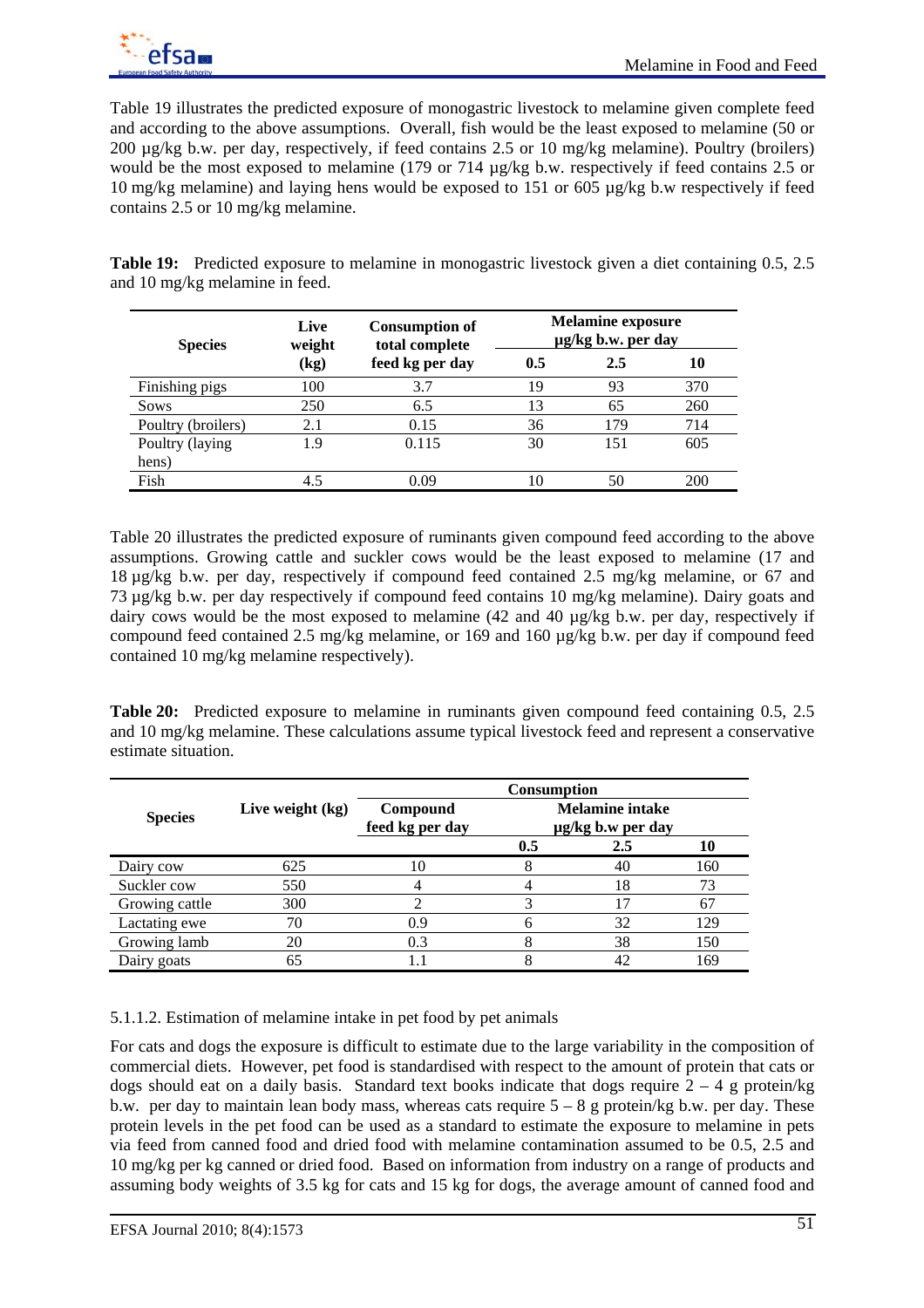dried food consumed, adjusted to the protein needs in cats and dogs, is 48 (range 31.5-97.5) g/kg b.w per day and 13.5 g/kg b.w. per day  $(8-25g/kg)$  respectively. The results of estimating melamine exposure for the range of consumption of canned food and dried food are illustrated in Table 21. Predicted exposure in cats and dogs is 120 (range 79-244)  $\mu$ g/kg b.w. per day for canned food and 34 (20-63) µg/kg b.w. per day for dried food containing 2.5 mg/kg melamine. At 10 mg/kg melamine, predicted exposure is 480 (320-980) µg /kg b.w. per day for canned food and 135 (80-250 µg/kg b.w. per day) for dried food.

**Table 21:** Predicted exposure to melamine in cats and dogs using canned food or dried food consumption patterns and contamination with melamine at 0.5, 2.5 and 10 mg /kg. These calculations assume the sole consumption of each product in cats and dogs and represent conservative estimates.

| Melamine exposure µg/kg b.w per day Mean (range) |             |               |                   |             |              |  |  |  |
|--------------------------------------------------|-------------|---------------|-------------------|-------------|--------------|--|--|--|
| Canned food <sup>1*</sup>                        |             |               | Dried $Food^{2*}$ |             |              |  |  |  |
|                                                  |             |               |                   |             |              |  |  |  |
| 24 (16-49)                                       | 120(79-244) | 480 (320-980) | 6.8(4-13)         | $34(20-63)$ | 135 (80-250) |  |  |  |

<sup>1</sup> Canned food consumption per day is adjusted to protein consumption and is assumed to range between  $31-97.5g/kg$ b.w. with an average of  $48g/kg$  b.w.; <sup>2</sup> Consumption of dried food per day is adjusted to protein consumption and is assumed to range between 8 and 25 g/kg b.w. with an average of 13.5 g/kg b.w.\*Protein consumption per day is assumed to be 8 and 4 g protein b.w. per day in cats and dogs, respectively, with average body weights of 3.5 kg and 15 kg respectively.

# **5.1.2. Exposure assessment in humans**

### 5.1.2.1. Food consumption

The EFSA Concise European Food Consumption database was established by EFSA to support exposure assessments carried out in the EU. So far 19 countries have provided national data to EFSA for the database. To obtain comparable results, data were aggregated into 15 broad food groups, although some Member States provided data also for certain subgroups providing up to a total of 28 separate food class entries. The consumption figures for the food groups are linked to individual data on sex, age and body weight. The main statistics of the data are available on the EFSA website and contain mean consumption, median and standard deviation, as well as several low and high percentiles of consumption for the general population and for consumers only.

The concise database is intended to be used as a screening tool for exposure assessment as well as a first step towards generating a more comprehensive database. It allows assessment of the overall exposure of population groups to a wide variety of substances. Limitations arise from the broad food categories defined and from the different methodologies of data collection applied in different countries. The use of this database may be sufficient when the exposure calculation, based on conservative assumptions for concentrations, is below the level of concern. If this is not the case, further refinements might be necessary, particularly when defining sub-categories of interest and adjusting means using the appropriate sampling adjustment factor (SAF). A guidance document for the use of the data has been published on the EFSA website (see Annex 3 to EFSA, 2008b)

For calculating melamine and cyanuric acid exposures, data at the individual level were accessed in the database. In this way, the  $95<sup>th</sup>$  percentile exposure in particular can be calculated more accurately than by using the method described in the guidance document. It is also possible to use the individual weight as recorded rather than a standard weight of 60 kg.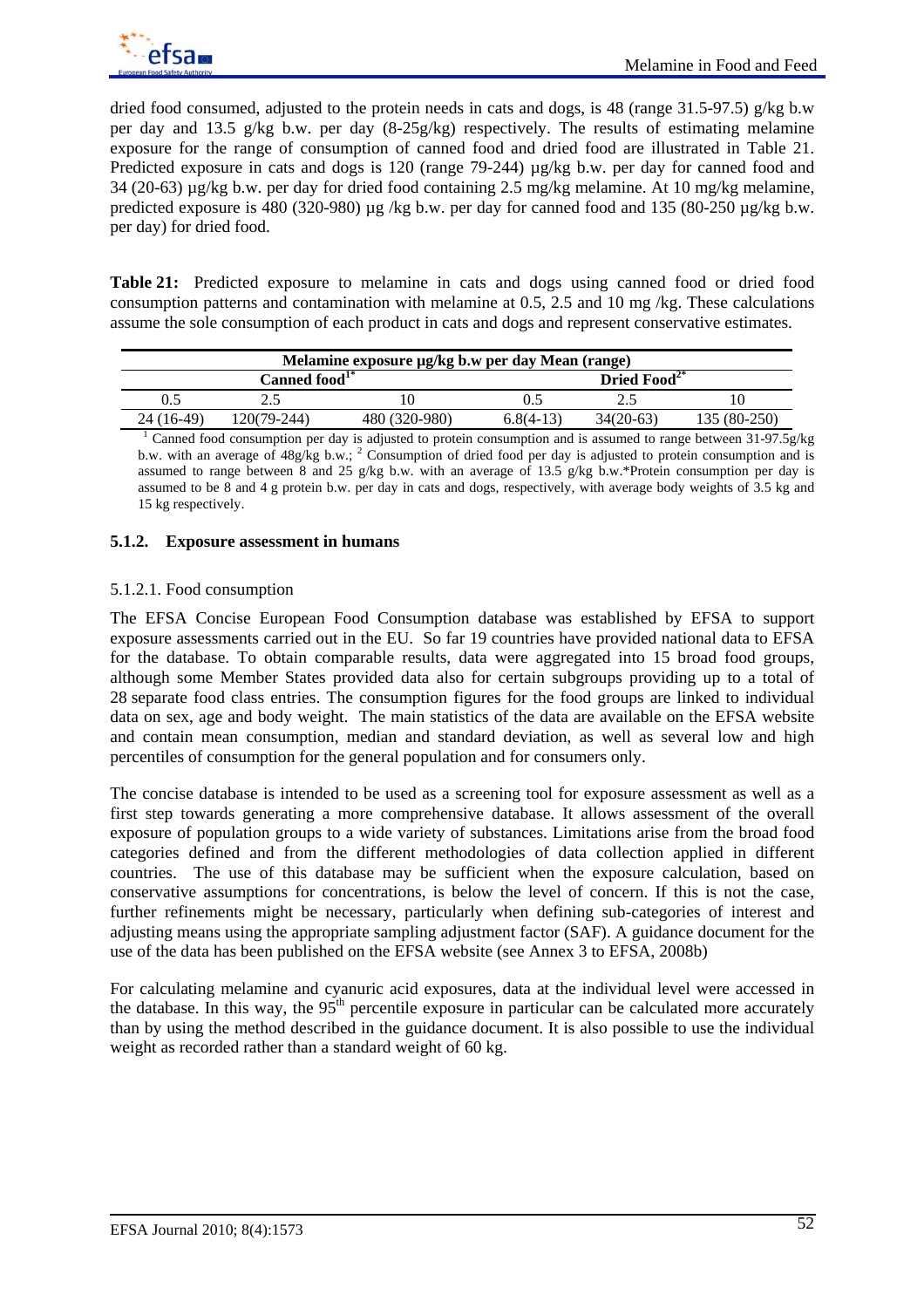

### 5.1.2.2. Food consumption for infants and young children

Infants and young children are often more highly exposed than adults to chemicals in food when considering the exposure in relation to body weight. According to the Institute of Medicine (IOM) average breast milk consumption is about 750-800 g per day (range: 450-1,200 g per day) for the first 4-5 months of life (IOM, 1991). Infant birth weight and nursing frequency have been shown to influence the rate of intake (IOM, 1991). The German DONALD study looked at consumption of infant formula and found that a 3 months old child weighing on average 6.1 kg consumed a mean of 780 mL per day with a 95<sup>th</sup> percentile consumption of 1,060 mL per day (Kersting et al., 1998). Taking into account both studies, a rounded mean value of 800 g per day and a rounded high value of 1100 g per day were used for calculating melamine and cyanuric acid exposure from milk formula.

#### 5.1.2.3. Exposure in adults based on submitted data

For this opinion, melamine dietary exposure was calculated separately for each country for the whole population using consumption data recorded at the individual level. The mean and P95 of the upper bound of each food category from the CIAA, CEPE and Empac joint dataset (Table 5) were used as occurrence figures, combined with all the individual consumption data from the Concise food consumption database for the calculation of the exposure. The cumulative exposure from all food categories was separately calculated for each individual. The exposures calculated for the subjects in each country were then aggregated to calculate the exposure statistics for that country. As noted in section 4.2, the occurrence data submitted by European countries were not used in the exposure assessment because they were the results of targeted sampling not representative of foods on the EU market. Exposure of adults to melamine calculated in European countries using the mean and P95 occurrence of each food category is presented in Table 22. For the worst case scenario based on upper bound P95 occurrence data, the P95 exposure estimates are below 11 μg/kg b.w. per day for all countries. Because the exposure estimates were very much lower than the TDI (see section 7.2) a probabilistic exposure assessment was not considered necessary.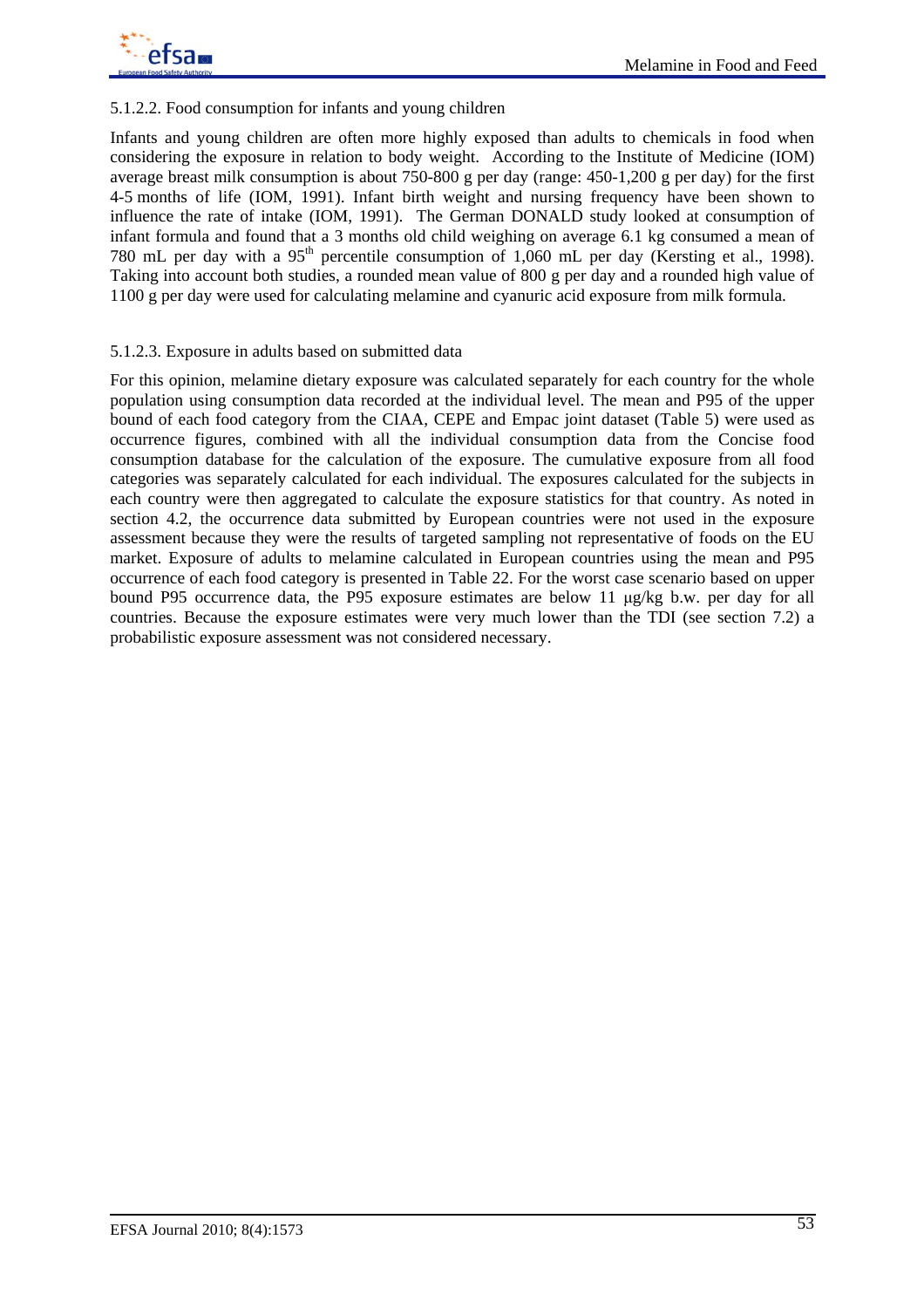

**Table 22:** Total dietary exposure to melamine (μg/kg b.w. per day) for average (mean) and 95<sup>th</sup> percentile consumers (P95) across a number of subjects (N) in European countries (MS) using the mean and the P95 of the upper bound (UB) melamine concentrations from the CIAA, CEPE and Empac joint dataset (Table 5)

| MS<br>N   |      |                                      | on mean occurrence (UB) | Exposure (µg/kg b.w. per day) based Exposure (µg/kg b.w. per day) based<br>on P95 occurrence (UB) |                 |  |
|-----------|------|--------------------------------------|-------------------------|---------------------------------------------------------------------------------------------------|-----------------|--|
|           |      | <b>MEAN</b> exposure P95 of exposure |                         | <b>MEAN</b> exposure                                                                              | P95 of exposure |  |
| AT        | 2123 | 1.79                                 | 3.44                    | 5.11                                                                                              | 10.33           |  |
| BE        | 1723 | 1.42                                 | 2.43                    | 3.97                                                                                              | 6.89            |  |
| <b>BG</b> | 853  | 1.22                                 | 2.32                    | 3.76                                                                                              | 6.99            |  |
| <b>CZ</b> | 1751 | 1.4                                  | 2.35                    | 4.12                                                                                              | 6.81            |  |
| DE        | 3550 | 1.63                                 | 2.8                     | 4.83                                                                                              | 8.3             |  |
| DK        | 3150 | 2.04                                 | 3.57                    | 6.16                                                                                              | 10.58           |  |
| EE        | 2010 | 1.56                                 | 2.87                    | 4.29                                                                                              | 7.86            |  |
| FI        | 2007 | 1.92                                 | 3.05                    | 5.57                                                                                              | 9.04            |  |
| FR        | 1195 | 1.59                                 | 2.5                     | 4.7                                                                                               | 7.36            |  |
| GB        | 1724 | 1.27                                 | 2.17                    | 3.6                                                                                               | 6.3             |  |
| HU        | 927  | 1.36                                 | 2.05                    | 4.05                                                                                              | 6.21            |  |
| IE        | 1373 | 1.79                                 | 3.04                    | 5.24                                                                                              | 8.96            |  |
| <b>IS</b> | 1075 | 2.16                                 | 3.92                    | 5.63                                                                                              | 9.95            |  |
| IT        | 1544 | 1.6                                  | 2.46                    | 4.98                                                                                              | 7.82            |  |
| $\rm NL$  | 4285 | 1.58                                 | 2.53                    | 4.93                                                                                              | 7.97            |  |
| NO        | 2321 | 1.69                                 | 3.07                    | 4.61                                                                                              | 8               |  |
| PL        | 2692 | 1.88                                 | 3.37                    | 5.38                                                                                              | 9.78            |  |
| <b>SE</b> | 1088 | 1.78                                 | 2.98                    | 5.25                                                                                              | 8.68            |  |
| SΚ        | 2208 | 1.09                                 | 2.57                    | 2.66                                                                                              | 6.45            |  |
| minimum   |      | 1.09                                 | 2.05                    | 2.66                                                                                              | 6.21            |  |
| median    |      | 1.6                                  | 2.8                     | 4.83                                                                                              | 7.97            |  |
| maximum   |      | 2.16                                 | 3.92                    | 6.16                                                                                              | 10.58           |  |

 AT: Austria; BE: Belgium; BG: Bulgaria; CZ: Czech Republic; DE: Germany; DK: Denmark; EE: Estonia; FI: Finland; FR: France; GB: Great Britain; HU: Hungary; IE: Ireland; IS: Iceland; IT: Italy; NL: The Netherlands; NO: Norway; PL: Poland; SE: Sweden; SK: Slovak Republic; N: number of samples; UP: upper bound; MS: Member States; P95: 95<sup>th</sup> percentile.

The variation in exposure between countries is influenced by different consumption patterns only, since melamine concentrations in food categories were considered common at a European level. The contribution of each food category to melamine exposure was calculated from both the mean and P95 upper bound melamine concentrations expressed in mg/kg from the CIAA, CEPE and Empac dataset using consumption data recorded at the individual level.

The contribution of each food category, expressed in μg/kg b.w. per day, to the overall melamine exposure is described using the mean values and the P95 of melamine occurrence data in Table 23 and Table 24 respectively.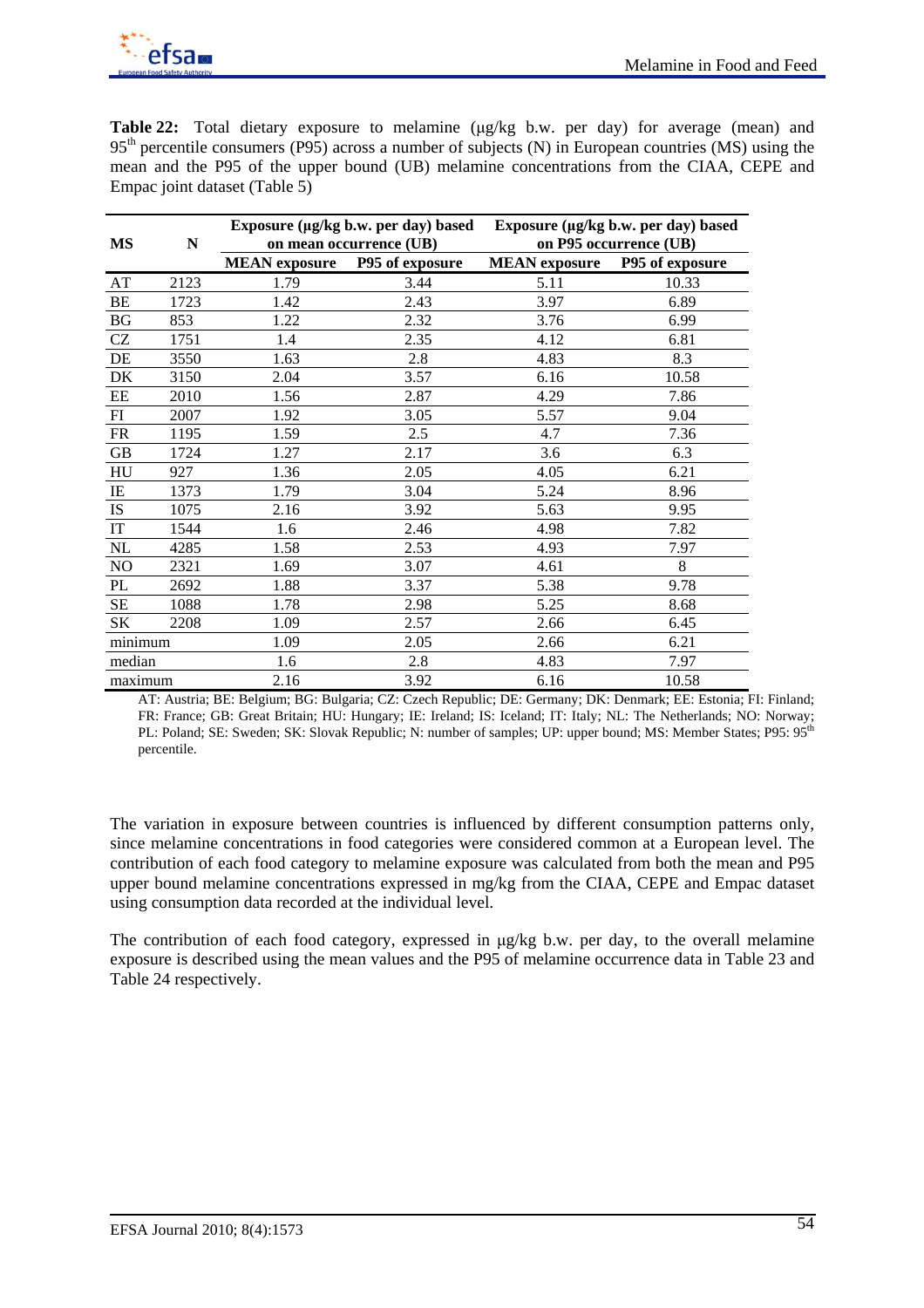

**Table 23:** Statistics on exposure to melamine (μg/kg b.w. per day) based on mean UB occurrence calculated across the European countries for which consumption data at individual level are present in the Concise food consumption database using the mean of the upper (UB) bound concentrations from the CIAA, CEPE and Empac joint dataset (Table 5) and mean and P95 of consumption.

|                                       |                  | <b>Exposure statistics across</b><br>countries based on MEAN of |      | <b>Exposure statistics across</b><br>countries based on P95 of |                              |             |  |
|---------------------------------------|------------------|-----------------------------------------------------------------|------|----------------------------------------------------------------|------------------------------|-------------|--|
| <b>Food category</b>                  |                  | consumption                                                     |      | consumption                                                    |                              |             |  |
|                                       | min              | µg/kg b.w. per day<br>median                                    | max  | min                                                            | µg/kg b.w. per day<br>median |             |  |
| 01. Cereals & cereal products         | 0.14             | 0.23                                                            | 0.28 | 0.27                                                           | 0.44                         | max<br>0.58 |  |
| $\&$<br>02.Sugar<br>products<br>sugar | 0.01             | 0.02                                                            | 0.04 | 0.03                                                           | 0.06                         | 0.1         |  |
| including chocolate                   |                  |                                                                 |      |                                                                |                              |             |  |
| 03. Fats (vegetable and animal)       | 0.01             | 0.03                                                            | 0.05 | 0.04                                                           | 0.07                         | 0.12        |  |
| 04. Vegetables,<br>pulses<br>nuts.    | 0.2              | 0.24                                                            | 0.35 | 0.46                                                           | 0.57                         | 0.91        |  |
| including carrots, tomato and leafy   |                  |                                                                 |      |                                                                |                              |             |  |
| vegetables                            |                  |                                                                 |      |                                                                |                              |             |  |
| 05. Starchy roots or potatoes         | 0.04             | 0.09                                                            | 0.26 | 0.12                                                           | 0.22                         | 0.62        |  |
| 06. Fruits                            | 0.05             | 0.09                                                            | 0.21 | 0.21                                                           | 0.27                         | 0.62        |  |
| 07. Fruit and vegetable juices, soft  | 0.12             | 0.17                                                            | 0.29 | 0.41                                                           | 0.56                         | 1.04        |  |
| drinks and bottled water              |                  |                                                                 |      |                                                                |                              |             |  |
| 08. Coffee, tea, cocoa (expressed as  | 0.01             | 0.05                                                            | 0.09 | 0.04                                                           | 0.13                         | 0.19        |  |
| liquid)                               |                  |                                                                 |      |                                                                |                              |             |  |
| 09. Alcoholic beverages               | 0.09             | 0.1                                                             | 0.1  | 0.48                                                           | 0.55                         | 0.62        |  |
| 10. Meat and meat products, offal     | 0.1              | 0.13                                                            | 0.13 | 0.23                                                           | 0.23                         | 0.37        |  |
| 11. Fish and seafood                  | 0.02             | 0.02                                                            | 0.02 | 0.07                                                           | 0.08                         | 0.12        |  |
| 12.Eggs                               | $\Omega$         | 0.01                                                            | 0.01 | 0.02                                                           | 0.02                         | 0.06        |  |
| 13. Milk and dairy-based products     | 0.2              | 0.25                                                            | 0.26 | 0.54                                                           | 0.58                         | 0.64        |  |
| 14. Miscellaneous / Food for special  | $\boldsymbol{0}$ | $\theta$                                                        | 0.01 | 0.01                                                           | 0.01                         | 0.05        |  |
| dietary uses                          |                  |                                                                 |      |                                                                |                              |             |  |
| 15. Tap water                         | $\boldsymbol{0}$ | 0.21                                                            | 0.65 | $\mathbf{0}$                                                   | 0.79                         | 1.75        |  |

b.w.: body weight; UB: Upper bound, min: minimum value; P95: 95<sup>th</sup> percentile; max: maximum value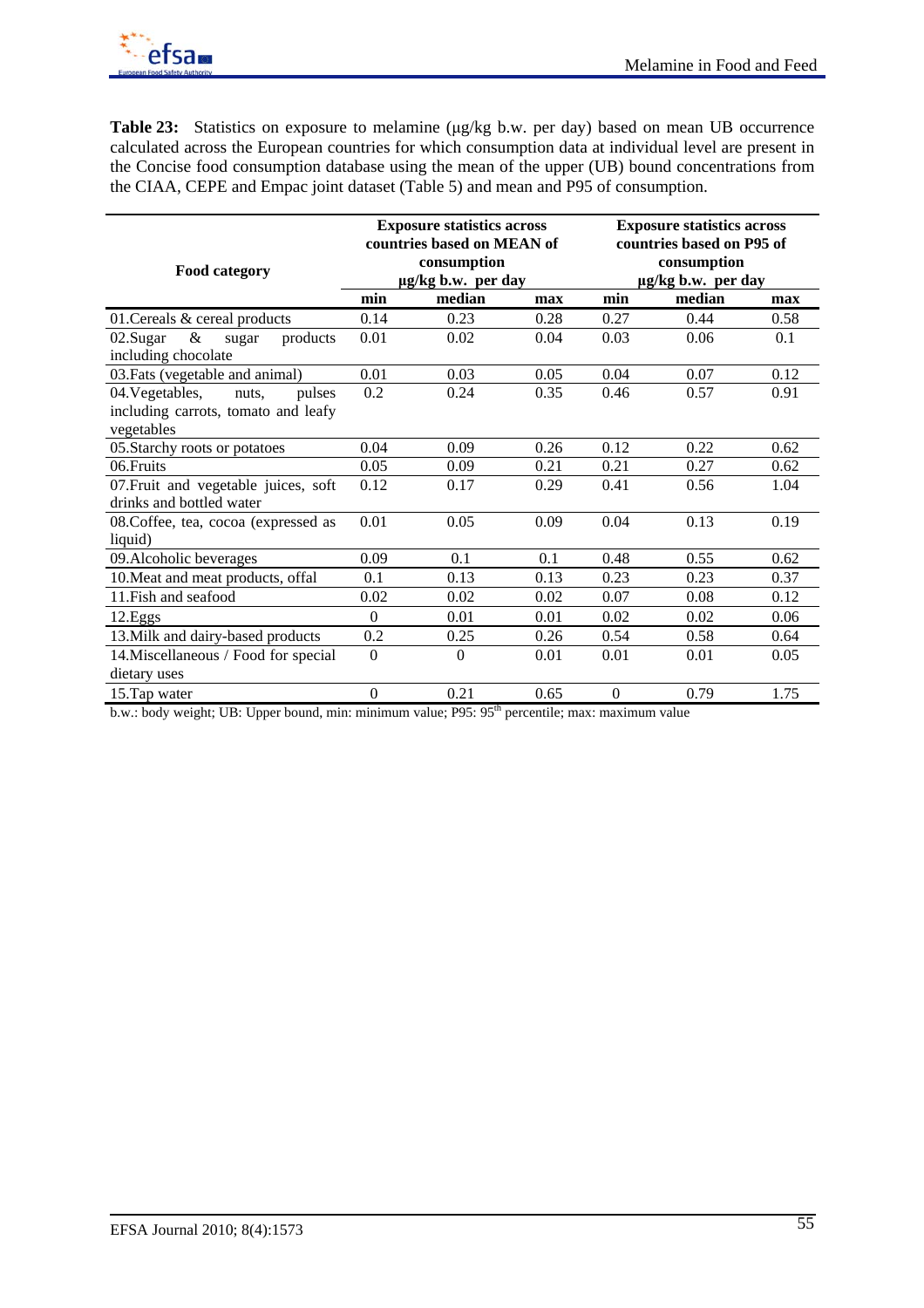

**Table 24:** Statistics on exposure to melamine (μg/kg b.w. per day) based on P95 UB occurrence calculated across the European countries for which consumption data at individual level are present in the Concise food consumption database using the P95 of the upper (UB) bound concentrations from the CIAA, CEPE and Empac joint dataset (Table 5) and the mean and P95 of consumption.

| <b>Food category</b>                                                                    |              | <b>Exposure statistics across</b><br>countries based on MEAN of<br>consumption<br>µg/kg b.w. per day |      | <b>Exposure statistics across</b><br>countries based on P95 of<br>consumption<br>µg/kg b.w. per day |        |      |
|-----------------------------------------------------------------------------------------|--------------|------------------------------------------------------------------------------------------------------|------|-----------------------------------------------------------------------------------------------------|--------|------|
|                                                                                         | min          | median                                                                                               | max  | min                                                                                                 | median | max  |
| 01. Cereals & cereal products                                                           | 0.51         | 0.82                                                                                                 | 1.02 | 0.97                                                                                                | 1.59   | 2.09 |
| 02.Sugar<br>&<br>products<br>sugar<br>including chocolate                               | 0.02         | 0.03                                                                                                 | 0.05 | 0.04                                                                                                | 0.08   | 0.12 |
| 03. Fats (vegetable and animal)                                                         | 0.02         | 0.05                                                                                                 | 0.09 | 0.07                                                                                                | 0.12   | 0.2  |
| 04. Vegetables,<br>nuts,<br>pulses<br>including carrots, tomato and leafy<br>vegetables | 0.84         | 1                                                                                                    | 1.47 | 1.93                                                                                                | 2.36   | 3.78 |
| 05. Starchy roots or potatoes                                                           | 0.04         | 0.09                                                                                                 | 0.25 | 0.12                                                                                                | 0.21   | 0.6  |
| 06. Fruits                                                                              | 0.06         | 0.1                                                                                                  | 0.25 | 0.25                                                                                                | 0.32   | 0.74 |
| 07. Fruit and vegetable juices, soft<br>drinks and bottled water                        | 0.12         | 0.17                                                                                                 | 0.29 | 0.4                                                                                                 | 0.55   | 1.03 |
| 08. Coffee, tea, cocoa (expressed as<br>liquid)                                         | 0.09         | 0.39                                                                                                 | 0.61 | 0.26                                                                                                | 0.9    | 1.35 |
| 09. Alcoholic beverages                                                                 | 0.09         | 0.1                                                                                                  | 0.1  | 0.48                                                                                                | 0.55   | 0.62 |
| 10. Meat and meat products, offal                                                       | 0.2          | 0.27                                                                                                 | 0.29 | 0.48                                                                                                | 0.49   | 0.79 |
| 11. Fish and seafood                                                                    | 0.03         | 0.04                                                                                                 | 0.05 | 0.13                                                                                                | 0.17   | 0.23 |
| 12.Eggs                                                                                 | 0.01         | 0.03                                                                                                 | 0.04 | 0.06                                                                                                | 0.08   | 0.21 |
| 13. Milk and dairy based products                                                       | 0.89         | 1.09                                                                                                 | 1.17 | 2.39                                                                                                | 2.58   | 2.83 |
| 14. Miscellaneous / Food for special<br>dietary uses                                    | $\theta$     | 0.01                                                                                                 | 0.03 | 0.01                                                                                                | 0.02   | 0.11 |
| 15. Tap water                                                                           | $\mathbf{0}$ | 0.59                                                                                                 | 1.8  | $\mathbf{0}$                                                                                        | 2.17   | 4.81 |

b.w.: body weight; UB: Upper bound; min: minimum value; P95: 95<sup>th</sup> percentile; max: maximum value

The exposure is mainly driven by the consumption figure for the respective food items, milk, water, vegetables and cereals, rather than by the presence of melamine. These values may be considered conservative, because the occurrence data are in most cases upper bound values for not detected samples, as discussed in chapter 4.2.

# 5.1.2.4. Potential exposure of adults to melamine resulting from use of cyromazine

Melamine residues in sheep resulting from cyromazine at the maximum residue level (300 μg/kg of meat) would reach a maximum of 4 μg/kg in meat. This would result in an exposure to melamine below 0.020 μg/kg b.w. per day, considering meat consumption of 300 g in a 60 kg adult. Following the use of cyromazine in poultry feed to control diptera larvae, up to 10 % of the given dose might be converted to melamine. If the entire melamine fraction would be disposed in muscle tissue, this would result in a residue level of 30-36 µg/kg of meat of layers and broilers, respectively, and an exposure of below 0.020 µg/kg b.w. per day considering a meat consumption of 300 g poultry meat in a 60 kg adult. Ammeline was tentatively identified as a minor metabolite in eggs of layers exposed to cyromazine, but the concentrations remained below the limit of detection and hence residues in eggs are not expected to contribute to human exposure.

The transfer of melamine to eggs has been estimated to be 0.16, 0.47, 0.84 and 1.48 mg/kg egg in laying hens, given an experimental feed spiked with 0, 5, 25, 50 or 100 mg of melamine per kg over a period of 15 days 0, 5, 25, 50 and 100 mg/kg feed treated groups (Chen et al., 2010) (see section 6.1.1.4.2 for details). Transfer rates were calculated to vary between 0.015 and 0.032. Comparing these findings with the 10 mg/kg melamine in feed, residue levels in eggs are expected to range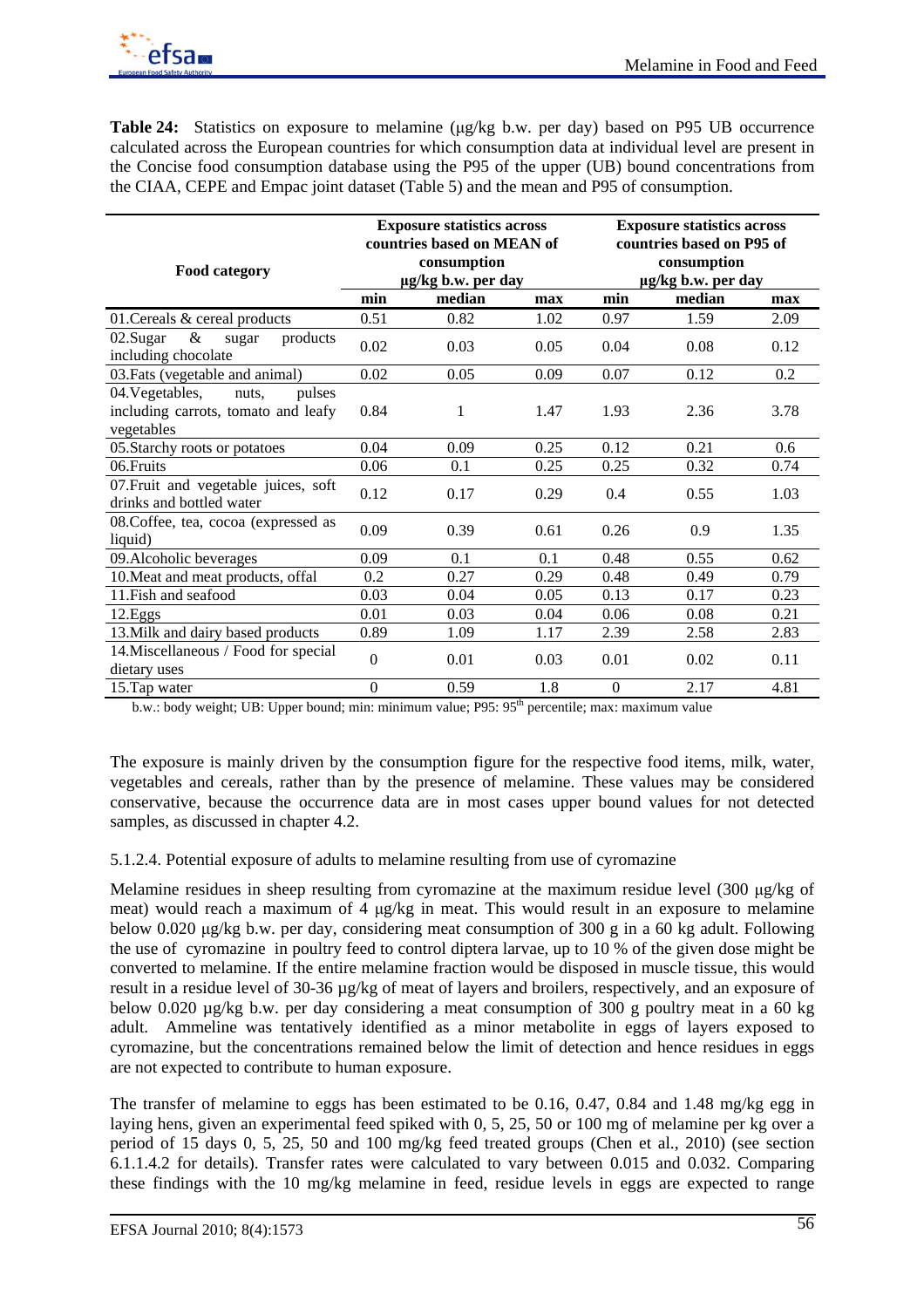between 0.16 and 0.47 mg/kg egg and, given a daily consumption of eggs in adults of 100 g, this would result in an exposure of  $16 - 47 \mu$ g/per person or  $260 - 780 \mu$ g/kg b.w. These experimental data are in the same order of magnitude as the exposure levels calculated on the basis of the Concise food consumption database using the P95 of consumption and P95 of occurrence (0.21µg/kg b.w.) (Table 24).

Overall, applying a scenario for animal exposure with a maximum contamination at the level of 10 mg/kg of melamine in the feed of laying hens, a maximum transfer rate into eggs of 3.2 % as estimated from the experimental studies, together with a maximum consumption of 100 g of eggs per day by an adult person, the daily intake would be below 1  $\mu$ g/kg b.w.

5.1.2.5. Contributions of food contact materials to melamine dietary exposure

5.1.2.5.1. Rough exposure assessment from all food contact materials

All possible sources of exposure to melamine from food contact materials need to be considered in the exposure assessment:

- tableware made with melaware;
- canned foods when the can coating contains melamine;
- adhesives and other miscellaneous food packaging applications.

Since the effects of melamine can potentially arise from acute exposure, the exposure assessment should be based on conservative assessment of acute levels of consumption (high percentile of consumption within one day) combined with conservative assessment of migration (either current specific migration limit or highest observed levels of migration in products currently on the market).

For a first rough exposure assessment, the same scenario of food consumption used in the opinion on bisphenol A (BPA) was considered (EFSA, 2006a). In fact, the patterns of use of tablewares made with melaware are likely to be similar to the patterns of use of tablewares made with polycarbonate. In the opinion on bisphenol A it was considered that all foods and beverages could be in contact with plastic tablewares (with the exception of infant formula that would be in contact with baby bottles). In the same opinion, in order to assess exposure to BPA from epoxy resins of cans, it was assumed that all commercial foods and beverages, including powdered infant formula, could be canned. Both sources of exposure were added.

In the case of melamine, exposure may also occur from contact of food with paper and board or adhesive. However, since food can be in contact either with can or with paper and board and since the highest potential migration may occur in cans, the first conservative exposure scenario considered was that of contact of all foods and beverages with cans.

The aim of the first conservative exposure scenario is to identify the population group that may be more exposed and the main sources of exposure so as to focus further refined exposure assessments if needed. As for BPA three age groups were considered (see Table 25).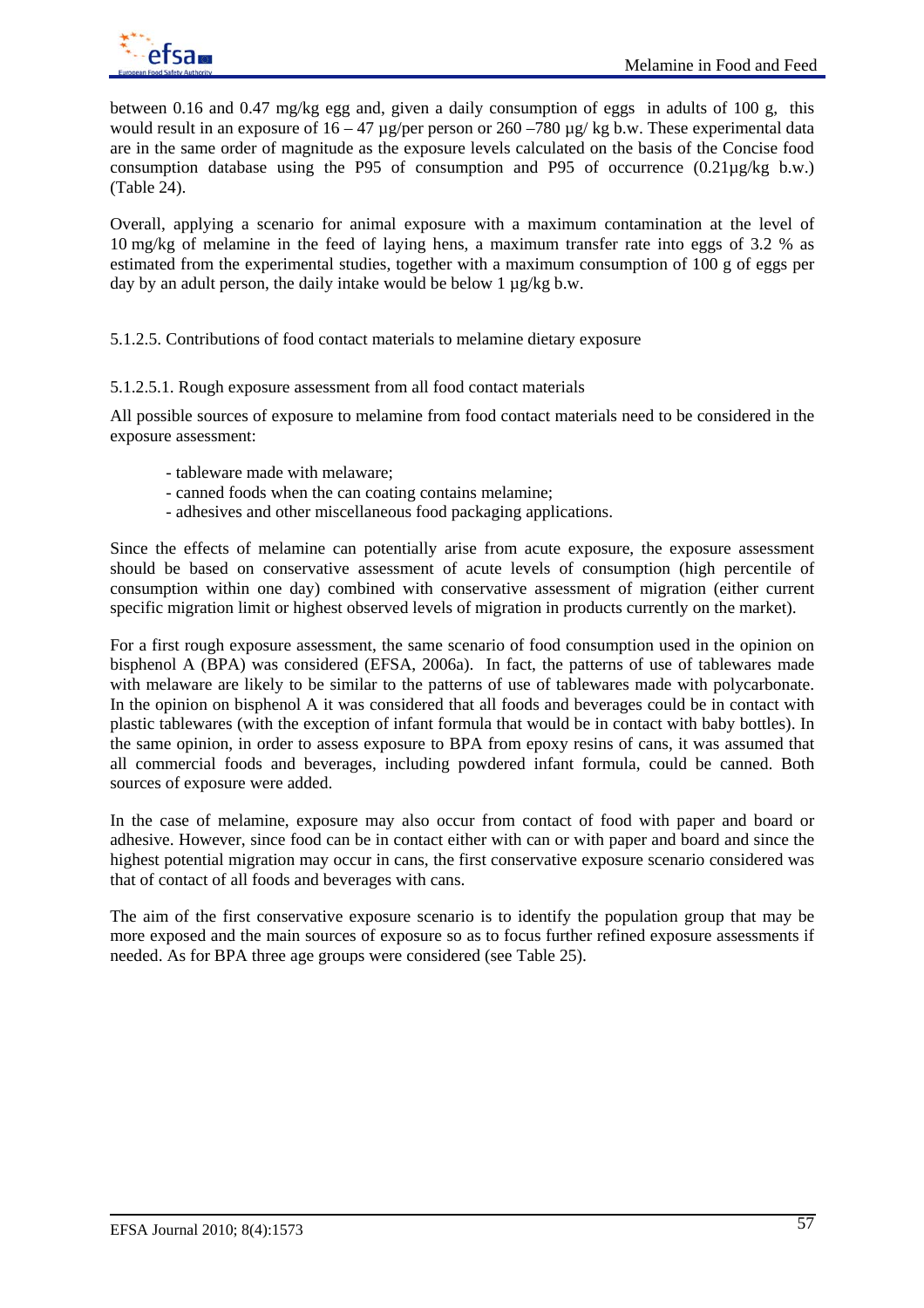

|              |                                                                                                                                |                                       |                                                                         | Melamine exposure $(\mu g/kg b.w.)$ |                                             |                                                  |                                                                   |  |  |
|--------------|--------------------------------------------------------------------------------------------------------------------------------|---------------------------------------|-------------------------------------------------------------------------|-------------------------------------|---------------------------------------------|--------------------------------------------------|-------------------------------------------------------------------|--|--|
| Age<br>group | <b>Consumption</b><br>of foods and<br>beverages<br>$(kg)^{(1)}$                                                                | <b>Body</b><br>weight<br>$(kg)^{(1)}$ | <b>Consumption</b><br>of foods and<br>beverages $^{(1)}$<br>(g/kg b.w.) | Melaware <sup>2</sup><br>(SML)      | Cans <sup>3</sup><br>(highest<br>migration) | Melaware <sup>4</sup><br>(highest)<br>migration) | <b>Melaware</b><br>and cans <sup>5</sup><br>(highest<br>migration |  |  |
| Infant       | $0.407$ plus                                                                                                                   | 7.8                                   | $52$ plus 16 of                                                         | 1500                                | 34                                          | 260                                              | 294                                                               |  |  |
| aged 6       | $0.125$ of                                                                                                                     |                                       | powdered                                                                | (750%                               | (17%)                                       | $(130\%)$                                        | (147%)                                                            |  |  |
| months       | powdered infant                                                                                                                |                                       | infant formula                                                          |                                     |                                             |                                                  |                                                                   |  |  |
|              | formula                                                                                                                        |                                       |                                                                         |                                     |                                             |                                                  |                                                                   |  |  |
| Child        | 2                                                                                                                              | 11                                    | 182                                                                     | 5500                                | 92                                          | 910                                              | 1002                                                              |  |  |
| aged         |                                                                                                                                |                                       |                                                                         | $(2750\%)$                          | (46%)                                       | $(455\%)$                                        | $(501\%)$                                                         |  |  |
| 1.5 years    |                                                                                                                                |                                       |                                                                         |                                     |                                             |                                                  |                                                                   |  |  |
| Adult        | 3                                                                                                                              | 60                                    | 50                                                                      | 1500                                | 25                                          | 250                                              | 275                                                               |  |  |
|              |                                                                                                                                |                                       |                                                                         | $(750\%)$                           | (13%)                                       | (125%)                                           | (138%)                                                            |  |  |
|              | <sup>1</sup> The three scenarios considered were taken from EFSA (2006a). The consumption of infant formula was not considered |                                       |                                                                         |                                     |                                             |                                                  |                                                                   |  |  |

**Table 25:** Identification of age groups with the highest theoretical exposure to melamine from food contact materials<sup>1</sup>

to estimate exposure to melamine from tableware since melaware is not used in baby bottles. Values considered for the 6 month infant are the 95th percentile of consumption of commercial baby foods and drinks and of powdered infant formula observed in 6 month infants in the DONALD study (Kersting et al., 1998). The body weight considered for the child aged 1.5 years consuming daily 2 kg of commercial foods (2/3 of beverages, 1/3 of solid foods) is that reported in CEC (1993). For adults the daily consumption of 1 kg of solid foods and 2 kg of beverages were considered.  $2 \text{ Exposure}$ from melaware at SML 30 mg/kg food; <sup>3</sup> Exposure from cans at maximum observed migration (0.5 mg/kg); <sup>4</sup> Exposure from melaware at highest migration level observed  $(5 \text{ mg/kg})$ ;  $^5$  Exposure from melaware and cans at maximum observed migration level (5 and 0.5 mg/kg respectively). b.w.: body weight; SML: specific migration limit.

It appears from Table 25 that the maximum migration limit of 30 mg/kg melamine from tableware leads to a theoretical exposure of at least 1500 µg/kg b.w (more than 750 % of the TDI of 0.2 mg/kg b.w. per day, see section 6.6.1) in all ages considered. When considering conservative estimates of high migration levels from can coatings and from melaware, the cumulative theoretical exposure is higher than the TDI for the three age groups considered. The cumulative theoretical exposure is about 3 times higher in a child aged 1.5 years compared with that of an infant aged 6 month and of an adult, which are similar. Refinement of exposure should therefore focus primarily on small children. The highest potential source of exposure is melaware, but canned foods could also be responsible for a significant exposure, with the theoretical exposure reaching 46 % of the TDI in small children.

# 5.1.2.5.2. Refined exposure assessment from melaware in small children

Exposure to melamine from melaware in children was estimated by combining estimated migration levels with food consumption data gathered at EFSA through the EFSA art. 36 project: "Individual food consumption data and exposure assessment studies for children" (acronym EXPOCHI). Within this project, which started in the end of 2008, children food consumption data for 13 different Member States has been provided to EFSA at the individual level. Basic information concerning the food consumption databases included in the assessment are reported in Table 26. Only children from 1 to 2 and 3 to 6 years old were considered in the analysis. This selection caused the exclusion of all subjects from Cyprus since they are all between 11and 14 years of age. All food descriptors reported in the food consumption databases are currently organised into 43 food groups. In order to link melamine migration levels to the food descriptors present in the databases, each of the 43 food groups were classified according to a migration class as dry, fatty, aqueous or acidic (Table 27). In the case that the description of the food group could cover two or more food types, for example aqueous and acidic, then the food type with the highest migration value was allocated - in this example being acidic. Literature data were used to estimate typical and high melamine migration levels for each of the above mentioned four migration classes, as described in section 4.4.4.1.1. and summarised in Table 28. Exposure to melamine from melaware in children was assessed under two scenarios, called A and B.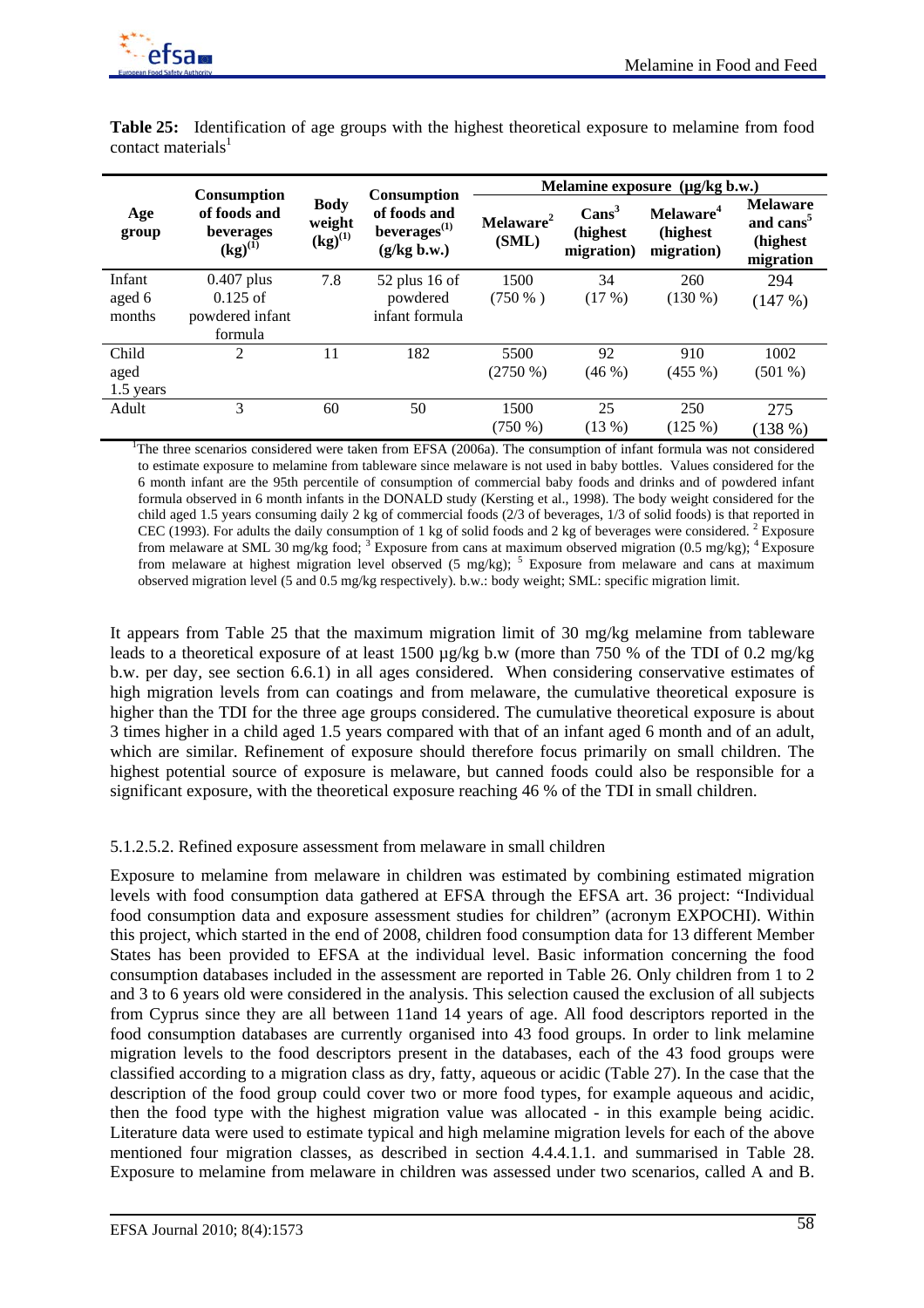

Both scenarios are aimed at assessing acute exposure (within one day). In both scenarios, the melaware articles considered had a high migration potential.

Under scenario A, using typical migration levels, it was assumed that all foods and beverages consumed in one day came into contact with the melaware articles under normal time and temperature conditions. Exposure was obtained by summing up, within each day, the exposure from all food groups.

High melamine migration levels were used under scenario B. It was therefore assumed that any food item could come into contact with a melaware article under severe time and temperature contact conditions. In this case, daily exposure was not assessed by summing up the contributions from all food items but considering only the food item leading to the highest exposure values within one day. The rest of the food items eaten that day was therefore assumed not to be prepared and served in contact with melaware.

Melamine exposure levels per country, age class and scenario are reported in Table 29.

Total exposure in one day from all food groups considering typical migration levels (scenario A) ranged from 30  $\mu$ g/kg b.w. to 80  $\mu$ g/kg b.w. at the mean, and from 50  $\mu$ g/kg b.w. to 120  $\mu$ g/kg b.w. at the  $95<sup>th</sup>$  percentile.

Highest exposure in one day from one food item considering high migration levels (scenario B) ranged from 40 µg/kg b.w. to 110 µg/kg b.w. at the mean, and from 70 µg/kg b.w. to.230 µg/kg b.w. at the  $95<sup>th</sup>$  percentile.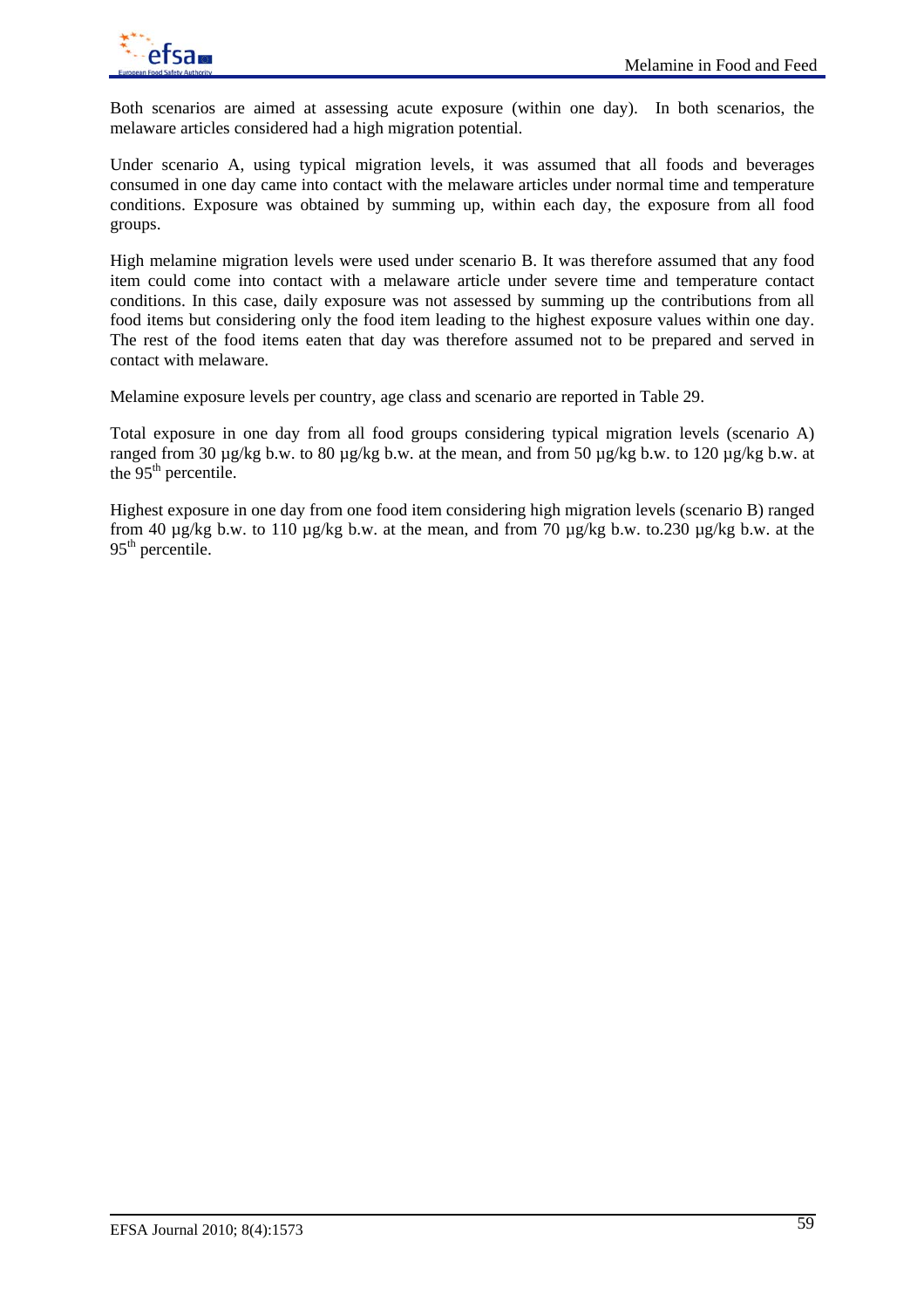

**Table 26:** Basic information concerning the food consumption databases included in the EXPOCHI project

| Country                  | Year of<br>survey | Represen-<br>tativity | <b>Number</b><br>of subjects | <b>Ages</b><br>(years) | <b>Number</b><br><b>of</b><br>survey<br>days per<br>subject | <b>Dietary</b><br>survey<br>method | Reference                         |
|--------------------------|-------------------|-----------------------|------------------------------|------------------------|-------------------------------------------------------------|------------------------------------|-----------------------------------|
| Belgium                  | 2002-<br>2003     | Regional              | 661                          | $2 - 6$                | 3                                                           | Dietary<br>record                  | Huybrechts et al., 2008           |
| Cyprus                   | 2002-<br>2006     | National              | 268                          | $11 - 14$              | 3                                                           | Dietary<br>record                  | www.childhealth.ac.cy             |
| Czech<br>Republic        | 2003-<br>2004     | National              | 602                          | $4 - 14$               | $\mathfrak{2}$                                              | $24-h$<br>recall                   | Ruprich et al., 2006              |
| Denmark                  | 2000-<br>2002     | National              | 610                          | $4 - 10$               | $\tau$                                                      | Dietary<br>record                  | Lyhne et al., 2005                |
| Finland-<br><b>DIPP</b>  | 2005              | Regional              | 1,500                        | 1, 3, 6                | 3                                                           | Dietary<br>record                  | Räsänen et al., 2006              |
| Finland-<br><b>STRIP</b> | 2000              | Regional              | 250                          | $7 - 8$                | $\overline{4}$                                              | Dietary<br>record                  | Simell et al., 2009               |
| France                   | $2005 -$<br>2007  | Regional              | 574                          | $3-10$                 | $\overline{7}$                                              | Dietary<br>record                  | AFSSA, 2009                       |
| Germany                  | 2006              | Regional              | 303                          | $1 - 10$               | 3                                                           | Dietary<br>record                  |                                   |
| Germany                  | 2007              | Regional              | 311                          | $1 - 10$               | 3                                                           | Dietary<br>record                  | Kroke et al., 2004                |
| Germany                  | 2008              | National              | 307                          | $1 - 10$               | 3                                                           | Dietary<br>record                  |                                   |
| Greece                   | 2004-<br>2005     | Regional              | 795                          | $4 - 6$                | 3                                                           | Dietary<br>record                  | Linardakis et al., 2008           |
| Italy                    | 2005-<br>2006     | National              | 252                          | $1 - 10$               | 3                                                           | Dietary<br>record                  | Leclercq et al., 2009             |
| Netherland<br>S          | 2005-<br>2006     | National              | 1,279                        | $2 - 6$                | $\overline{2}$                                              | Dietary<br>record                  | Ocké et al., 2008                 |
| Spain-<br><b>Basque</b>  | 2004-<br>2005     | Regional              | 760                          | $4 - 14$               | $\overline{2}$                                              | $24-h$<br>recall                   | Larrañaga et al., 2006            |
| Spain-<br>enKid          | 1998-<br>2000     | National              | 382                          | $1 - 14$               | $\overline{2}$                                              | $24-h$<br>recall                   | Serra-Majem<br>al.,<br>et<br>2001 |
| Sweden                   | 2003              | National              | 2,298                        | $3 - 13$               | $\overline{4}$                                              | Dietary<br>record                  | Enghardt-Barbieri et al.,<br>2006 |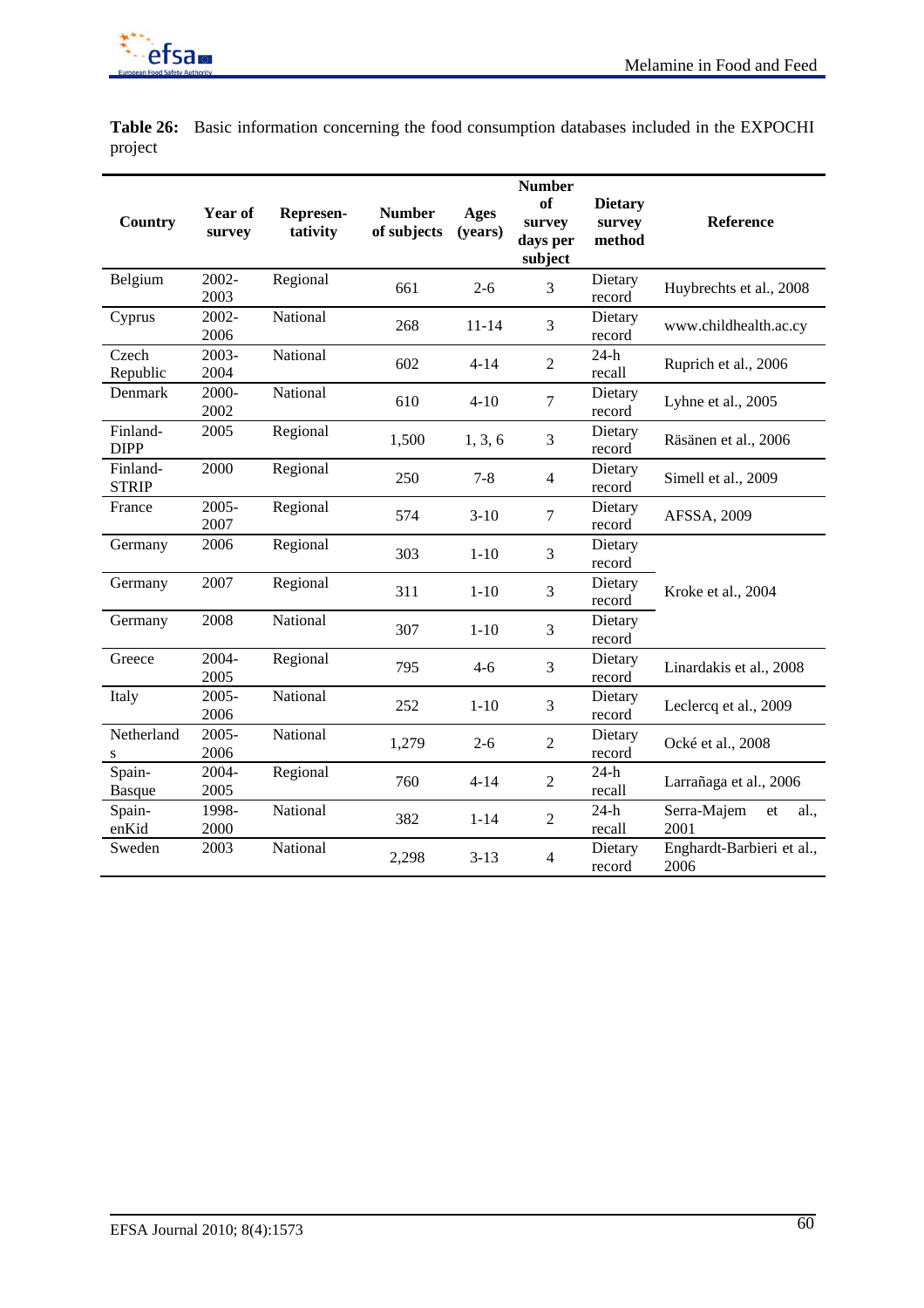

Table 27: Food groups per melamine migration class.

|                             | Food group                                                                                                                      | <b>Melamine</b><br>migration class |
|-----------------------------|---------------------------------------------------------------------------------------------------------------------------------|------------------------------------|
| $\mathbf{1}$                | Composed foods - Cereal-based mixed dishes and cereal-based desserts                                                            | Aqueous                            |
| $\sqrt{2}$                  | Vegetables excl. dried vegetables                                                                                               | Aqueous                            |
| $\ensuremath{\mathfrak{Z}}$ | Nuts and seeds                                                                                                                  | Dry                                |
| $\overline{4}$              | Coffee and tea in concentrated and in powdered form                                                                             | Aqueous                            |
| $\sqrt{5}$                  | Chocolate and chocolate products                                                                                                | Fatty                              |
| 6                           | Fruit excl. dried fruit                                                                                                         | Acidic                             |
| 7                           | Dried fruit                                                                                                                     | Acidic                             |
| $8\,$                       | Fresh and dried herbs, spices, seasonings and condiments                                                                        | Aqueous                            |
| 9                           | Food supplements                                                                                                                | Aqueous                            |
| 10                          | Waters                                                                                                                          | Aqueous                            |
| 11                          | Sugar, sweeteners and sugar products (e.g. sugar based confectionery, chewing gum<br>and decorations)                           | Aqueous                            |
| 12                          | Fats, oils and fat emulsions (also e.g. rice milk (no soy milk))                                                                | Aqueous                            |
| 13                          | Composed foods: meat-based mixed dishes                                                                                         | Aqueous                            |
| 14                          | Composed foods: fish-based mixed dishes                                                                                         | Aqueous                            |
| 15                          | Dried vegetables                                                                                                                | Aqueous                            |
| 16                          | Pulses and legumes                                                                                                              | Aqueous                            |
| 17                          | Soy milk and soy-based dessert                                                                                                  | Aqueous                            |
| 18                          | Milk and dairy drinks                                                                                                           | Aqueous                            |
| 19                          | Cheese                                                                                                                          | Fatty                              |
| 20                          | Dairy-based products                                                                                                            | Aqueous                            |
| 21                          | Salt                                                                                                                            | Dry                                |
| 22                          | Fish                                                                                                                            | Aqueous                            |
| 23                          | Molluscs                                                                                                                        | Aqueous                            |
| 24                          | Cephalopods                                                                                                                     | Aqueous                            |
| 25                          | Crustaceans                                                                                                                     | Aqueous                            |
| 26                          | Other seafood (echinoderms)                                                                                                     | Aqueous                            |
| 27                          | Beer and malt beverages                                                                                                         | Aqueous                            |
| 28                          | Wine and substitutes                                                                                                            | Aqueous                            |
| 29                          | Other alcoholic beverages                                                                                                       | Aqueous                            |
| 30                          | Fruit juices and nectars.                                                                                                       | Acidic                             |
| 31                          | Vegetable juices and nectars                                                                                                    | Acidic                             |
| 32                          | Soft drinks and edible ices                                                                                                     | Acidic                             |
| 33                          | Cereals and cereal products (no cereal based desserts or cereal based mixed dishes)                                             | Aqueous                            |
| 34                          | Other food for special dietary uses                                                                                             | Aqueous                            |
| 35                          | Infant formulae, follow up formulae, food for young children and infant formulae<br>and follow up formulae for medical purposes | Dry                                |
| 36                          | Miscellaneous foods/products                                                                                                    | Aqueous                            |
| 37                          | Liver and kidney                                                                                                                | Aqueous                            |
| 38                          | Offals except liver and kidney                                                                                                  | Aqueous                            |
| 39                          | Types of vegetarian substitutes for meat and fish                                                                               | Aqueous                            |
| 40                          | Fresh meat                                                                                                                      | Aqueous                            |
| 41                          | Processed meat                                                                                                                  | Aqueous                            |
| 42                          | Coffee and tea in liquid form                                                                                                   | Aqueous                            |
| 43                          | Eggs                                                                                                                            | Aqueous                            |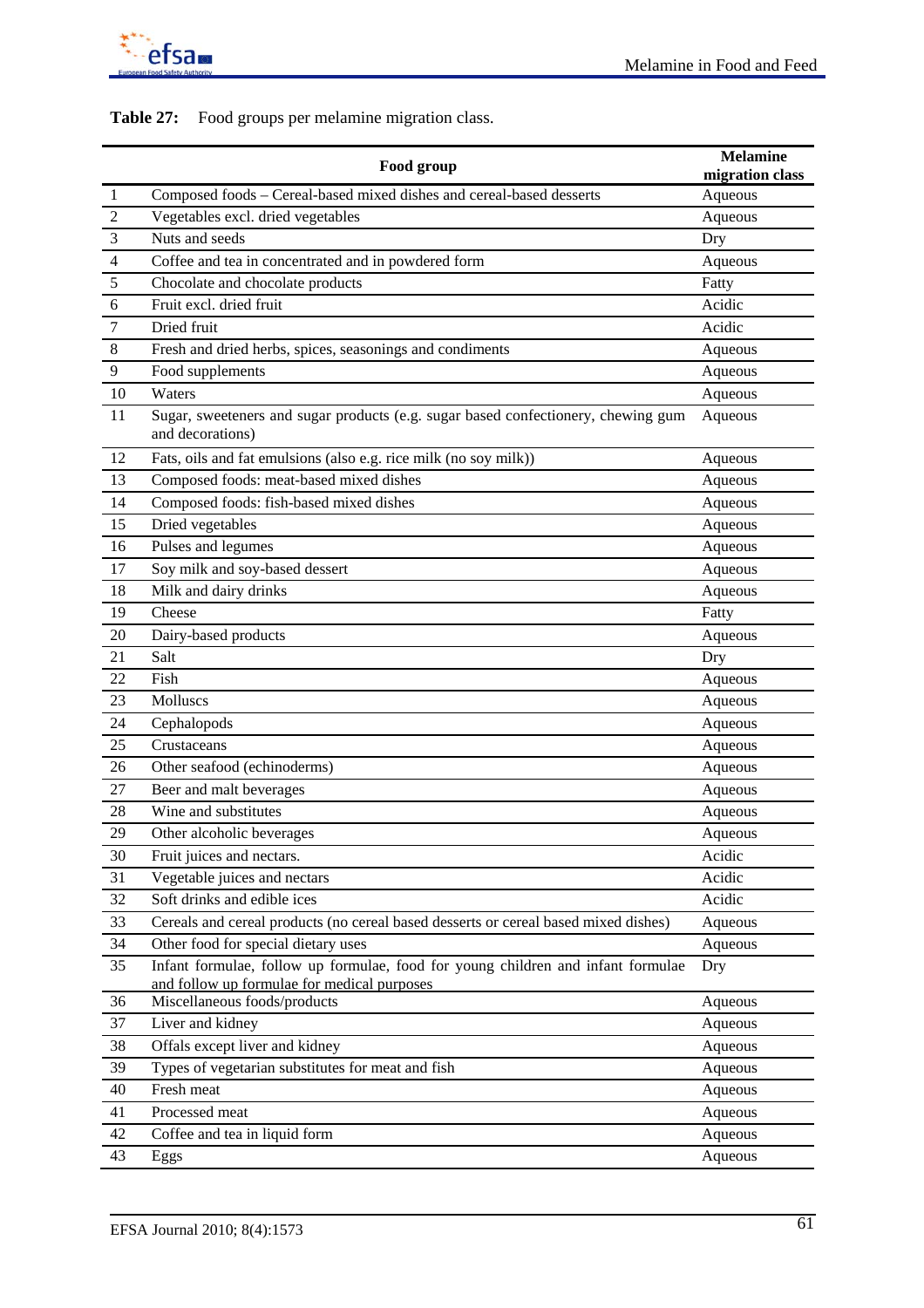



| <b>Table 28:</b> Estimated melamine migration levels per migration class. |  |
|---------------------------------------------------------------------------|--|
|                                                                           |  |

|                                 | Melamine migration levels (mg/kg) |      |  |  |  |
|---------------------------------|-----------------------------------|------|--|--|--|
| <b>Melamine migration class</b> | <b>Typical</b>                    | High |  |  |  |
|                                 | 0.05                              | 0.05 |  |  |  |
| Aqueous                         | 0.6                               | 3.0  |  |  |  |
| Fatty                           | 0.2                               | 1.0  |  |  |  |
| Acidic                          |                                   | 5.0  |  |  |  |

|  |  |  | Table 29: Melamine exposure levels per country, age class and scenario. |
|--|--|--|-------------------------------------------------------------------------|
|--|--|--|-------------------------------------------------------------------------|

|                   |                                                    | <b>Total</b>                                                              |               |             | Melamine exposure (µg/kg b.w.) |     |      |     |  |
|-------------------|----------------------------------------------------|---------------------------------------------------------------------------|---------------|-------------|--------------------------------|-----|------|-----|--|
| Country           | Age<br>numbe<br>class<br>r of<br>(years)<br>survey | <b>Mean</b><br><b>Mean total</b><br>body<br>food<br>weight<br>consumption | Scenario $A1$ |             | Scenario $B^2$                 |     |      |     |  |
|                   |                                                    | days                                                                      | (kg)          | (g/kg b.w.) | Mean                           | P95 | Mean | P95 |  |
| Belgium           | $1$ to $2$                                         | 126                                                                       | 14.0          | 113.0       | 80                             | 120 | 70   | 120 |  |
| Belgium           | $3$ to 6                                           | 1833                                                                      | 17.9          | 92.1        | 60                             | 100 | 60   | 90  |  |
| Czech Republic    | 3 to 6                                             | 364                                                                       | 21.4          | 87.4        | 60                             | 100 | 90   | 210 |  |
| Germany (2006)    | $1$ to $2$                                         | 207                                                                       | 14.2          | 95.8        | 60                             | 100 | 100  | 230 |  |
| Germany (2006)    | $3$ to 6                                           | 249                                                                       | 19.4          | 78.5        | 50                             | 80  | 80   | 170 |  |
| Germany (2007)    | $1$ to $2$                                         | 183                                                                       | 14.1          | 94.3        | 60                             | 90  | 90   | 190 |  |
| Germany (2007)    | $3$ to $6$                                         | 282                                                                       | 19.4          | 77.8        | 50                             | 80  | 80   | 160 |  |
| Germany (2008)    | $1$ to $2$                                         | 165                                                                       | 14.6          | 99.4        | 60                             | 120 | 110  | 240 |  |
| Germany (2008)    | $3$ to 6                                           | 270                                                                       | 19.7          | 78.5        | 50                             | 80  | 80   | 150 |  |
| Denmark           | $3$ to $6$                                         | 1753                                                                      | 21.8          | 85.9        | 50                             | 80  | 50   | 100 |  |
| Spain (NUT INK05) | $3$ to $6$                                         | 312                                                                       | 21.9          | 88.4        | 50                             | 80  | 50   | 80  |  |
| Spain (enKid)     | $1$ to $2\,$                                       | 66                                                                        | 15.8          | 103.5       | 60                             | 90  | 110  | 210 |  |
| Spain (enKid)     | $3$ to 6                                           | 134                                                                       | 22.2          | 77.1        | 50                             | 80  | 80   | 150 |  |
| Finland (DIPP)    | $1$ to $2$                                         | 1364                                                                      | 15.1          | 105.5       | 70                             | 100 | 50   | 90  |  |
| Finland (DIPP)    | $3$ to 6                                           | 1409                                                                      | 22.3          | 80.5        | 50                             | 70  | 40   | 80  |  |
| France            | $1$ to $2$                                         | 238                                                                       | 14.5          | 92.2        | 50                             | 90  | 80   | 160 |  |
| France            | $3$ to 6                                           | 1437                                                                      | 19.4          | 78.7        | 50                             | 80  | 70   | 160 |  |
| Cyprus            | $3$ to $6$                                         | 2383                                                                      | 22.4          | 51.2        | 30                             | 50  | 40   | 70  |  |
| Italy             | $1$ to $2$                                         | 108                                                                       | 15.2          | 95.5        | 60                             | 90  | 90   | 170 |  |
| Italy             | $3$ to $6$                                         | 231                                                                       | 21.9          | 78.2        | 50                             | 80  | 70   | 140 |  |
| Netherlands       | $1$ to $2$                                         | 1280                                                                      | 15.4          | 98.1        | 70                             | 100 | 60   | 120 |  |
| Netherlands       | $3$ to $6$                                         | 1278                                                                      | 21.3          | 77.8        | 50                             | 80  | 50   | 100 |  |
| Poland            | $1$ to $2$                                         | 94                                                                        | 13.3          | 117.2       | 70                             | 110 | 60   | 80  |  |
| Poland            | $3$ to 6                                           | 144                                                                       | 19.3          | 94.2        | 60                             | 80  | 40   | 80  |  |
| Sweden            | $3$ to 6                                           | 2358                                                                      | 18.2          | 87.2        | 60                             | 90  | 60   | 100 |  |

Sweden 3 to 6 2358 18.2 87.2 60 90 60 100<br><sup>1</sup>Total exposure in one day from all food groups, considering normal migration levels; <sup>2</sup>Highest exposure in one day from one food group, considering maximum migration levels. b.w. body weight; P95: 95<sup>th</sup> percentile.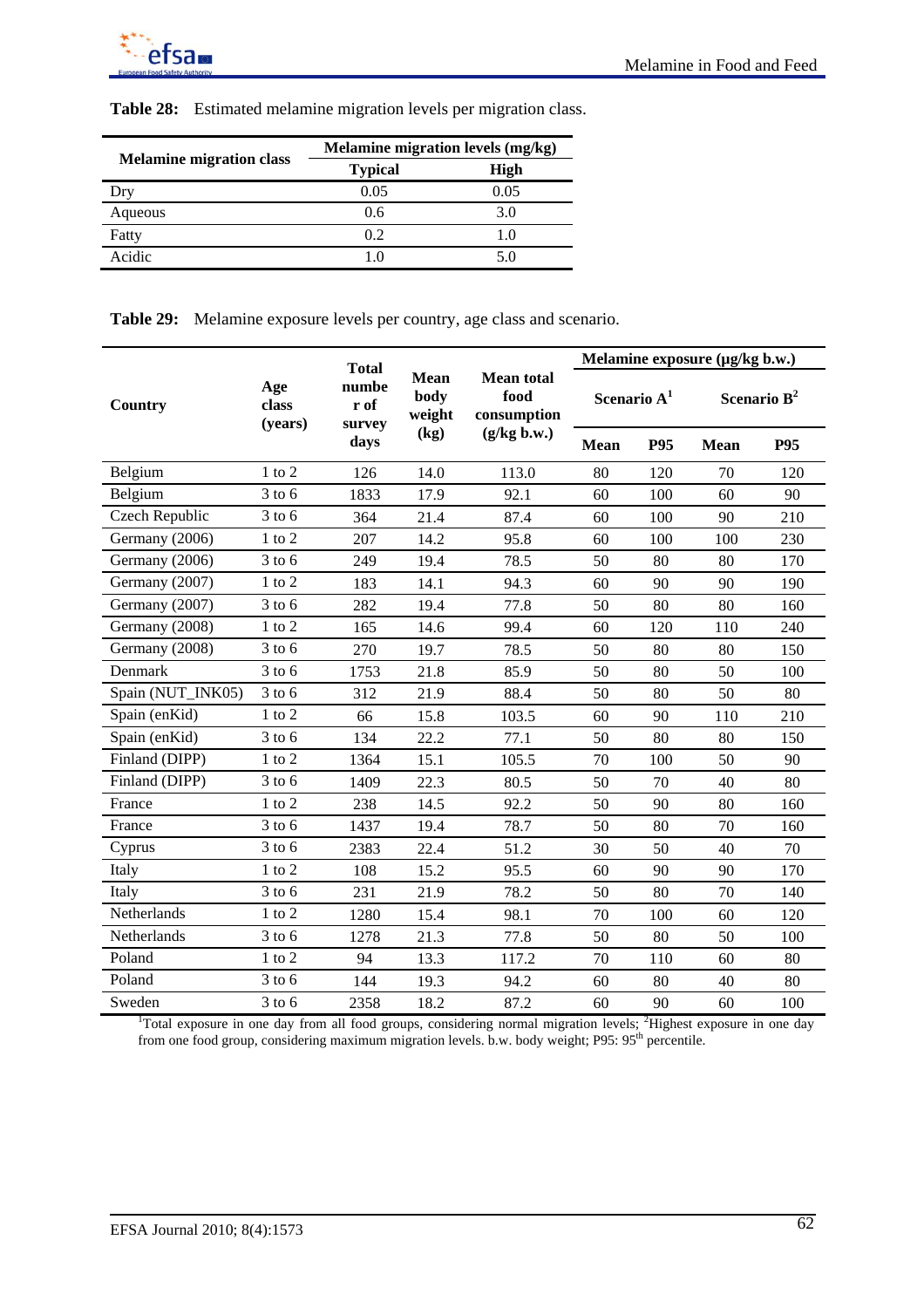

### **5.2. Exposure assessment for cyanurate in animals and adult humans**

#### **5.2.1. Exposure assessment for cyanurate in animals**

Cyanurate is not given intentionally to animals, but may occur as an impurity in urea-based commercial feed additives for ruminants such as biuret, and has been found in pet food likely as a contaminant of scrap melamine, which is indicative for a non-authorized use of melamine. The specification for one urea-based commercial product defines levels of cyanurate up to 200 mg/kg. Assuming a quantity of 30 g is used as feed additive per 100 kg animal, giving a daily intake of 60 µg/kg b.w. per day of cyanurate. Occurrence of cyanuric acid has also been measured in cattle feed and values were all at or below the limit of detection of 1 mg/kg. In milk and dairy products and meat and meat products, values for cyanuric acid were below or close to 1 mg/kg (maximum value 1.43 mg/kg in meat and meat products - Table 17).

### **5.2.2. Exposure assessment for cyanurate in adult humans**

The cyanuric acid dietary exposure was calculated separately for each country for the whole population using consumption data recorded at the individual level, as in the case of melamine. The mean and P95 of the upper bound of each food category from the CIAA, CEPE and Empac joint dataset (Table 5) were used as occurrence figures, combined with all the individual consumption data from the Concise food consumption database for the calculation of the exposure. The cumulative exposure from all food categories was separately calculated for each individual. The exposures calculated for the subjects in each country were then aggregated to calculate the exposure statistics for that country.Exposure of adults to cyanuric acid calculated in European countries using the mean and P95 occurrence of each food category is presented in Table 30. For the worst case scenario based on upper bound P95 occurrence data the P95 exposure estimates are below 16 μg/kg b.w. per day for all countries.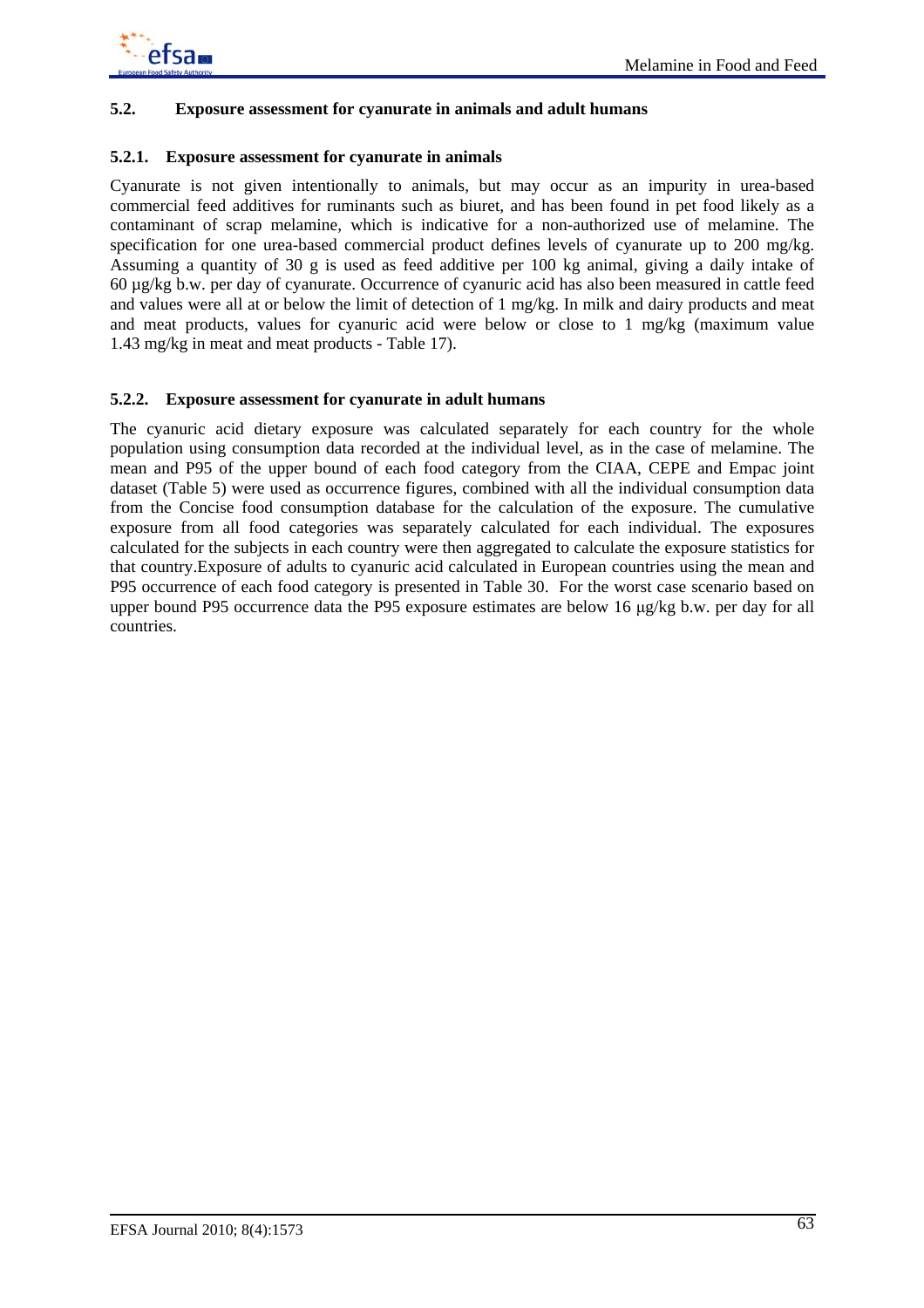

**Table 30:** Total dietary exposure to cyanuric acid (μg/kg b.w. per day) for average (mean) and 95<sup>th</sup> percentile consumers (P95) across a number of subjects (N) in European countries (MS) using the mean and the P95 of the upper bound (UB) cyanuric acid concentrations from the CIAA, CEPE and Empac joint dataset (Table 10).

| MS        | N    | on mean occurrence (UB) |                 | Exposure (µg/kg b.w. per day) based Exposure (µg/kg b.w. per day) based<br>on P95 occurrence (UB) |                 |  |
|-----------|------|-------------------------|-----------------|---------------------------------------------------------------------------------------------------|-----------------|--|
|           |      | <b>MEAN</b> exposure    | P95 of exposure | <b>MEAN</b> exposure                                                                              | P95 of exposure |  |
| AT        | 2123 | 1.98                    | 3.88            | 5.11                                                                                              | 10.53           |  |
| BE        | 1723 | 1.63                    | 2.77            | 4.38                                                                                              | 7.53            |  |
| BG        | 853  | 1.4                     | 2.66            | 3.96                                                                                              | 7.43            |  |
| <b>CZ</b> | 1751 | 1.49                    | 2.57            | 4.08                                                                                              | 6.9             |  |
| DE        | 3550 | 1.9                     | 3.4             | 5.54                                                                                              | 10.13           |  |
| DK        | 3150 | 2.08                    | 3.54            | 5.12                                                                                              | 8.4             |  |
| EE        | 2010 | 2.01                    | 3.76            | 6.39                                                                                              | 11.91           |  |
| FI        | 2007 | 2.1                     | 3.5             | 5.91                                                                                              | 10.14           |  |
| FR        | 1195 | 1.73                    | 2.65            | 4.66                                                                                              | 7.18            |  |
| <b>GB</b> | 1724 | 1.36                    | 2.33            | 3.45                                                                                              | 5.78            |  |
| HU        | 927  | 1.52                    | 2.35            | 4.36                                                                                              | 6.92            |  |
| IE        | 1373 | 2.11                    | 3.77            | 6.03                                                                                              | 10.54           |  |
| <b>IS</b> | 1075 | 2.66                    | 5.67            | 7.19                                                                                              | 15.9            |  |
| IT        | 1544 | 1.75                    | 2.7             | 4.75                                                                                              | 7.33            |  |
| NL        | 4285 | 1.73                    | 2.77            | 4.92                                                                                              | 7.9             |  |
| NO        | 2321 | 1.79                    | 3.29            | 4.28                                                                                              | 7.71            |  |
| PL        | 2692 | 2.13                    | 3.92            | 6.21                                                                                              | 11.31           |  |
| <b>SE</b> | 1088 | 1.9                     | 3.14            | 5.45                                                                                              | 8.64            |  |
| SΚ        | 2208 | 1.22                    | 2.89            | 3.08                                                                                              | 6.96            |  |
| minimum   |      | 1.22                    | 2.33            | 3.08                                                                                              | 5.78            |  |
| median    |      | 1.79                    | 3.14            | 4.92                                                                                              | 7.9             |  |
| maximum   |      | 2.66                    | 5.67            | 7.19                                                                                              | 15.9            |  |

 AT: Austria; BE: Belgium; BG: Bulgaria; CZ: Czech Republic; DE: Germany; DK: Denmark; EE: Estonia; FI: Finland; FR: France; GB: Great Britain; HU: Hungary; IE: Ireland; IS: Iceland; IT: Italy; NL: The Netherlands; NO: Norway; PL: Poland; SE: Sweden; SK: Slovak Republic; MS: member states; N: number of subjects; UB: upper bound; P95: 95<sup>th</sup> percentile.

The variation in exposure between countries is influenced by different consumption patterns only, since cyanuric acid concentrations in food categories were considered common at a European level.

#### 5.2.2.1. Contributions of different food groups to cyanuric acid exposure

The contribution of each food category to cyanuric acid exposure was calculated from both the mean and P95 upper bound cyanuric acid concentrations expressed in mg/kg from the CIAA, CEPE and Empac dataset (Table 10) using consumption data recorded at the individual level. The contribution of each food category, expressed in μg/kg b.w. per day, to the overall cyanuric acid exposure is described using the mean values and the P95 of cyanuric acid occurrence from the data in Table 17 is given in Tables 31 and Table 32, respectively.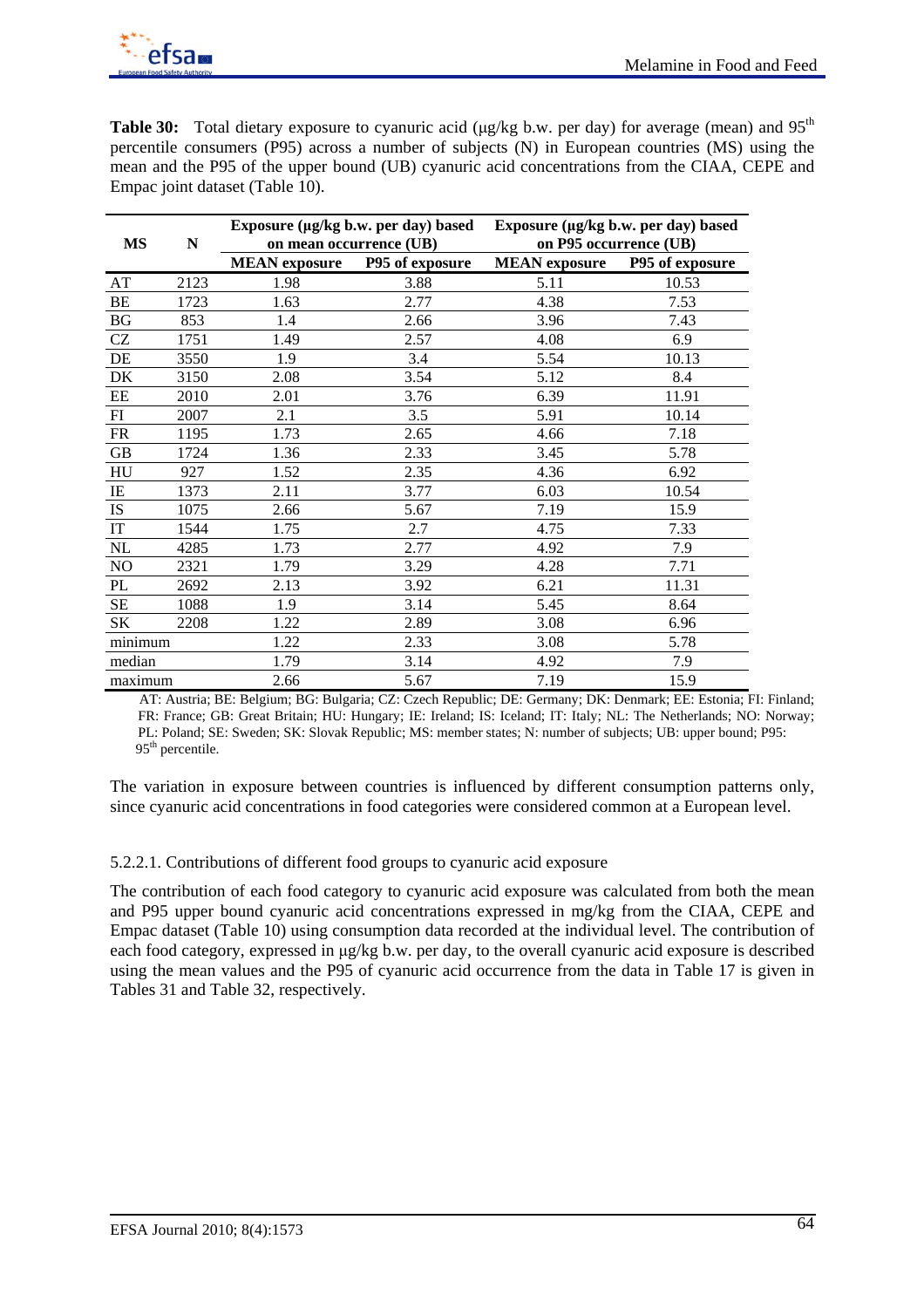

**Table 31:** Statistics on dietary exposure to cyanuric acid (μg/kg b.w. per day) calculated across the European countries for which consumption data at individual level are present in the Concise food consumption database using the mean of the upper (UB) bound concentrations from the CIAA, CEPE and Empac joint dataset and the mean and P95 of consumption.

| <b>Food category</b>                  | <b>Exposure statistics across</b><br>countries based on MEAN of<br>consumption |              |      | <b>Exposure statistics across</b><br>countries based on P95 of<br>consumption |        |      |
|---------------------------------------|--------------------------------------------------------------------------------|--------------|------|-------------------------------------------------------------------------------|--------|------|
|                                       | µg/kg b.w. per day                                                             |              |      | µg/kg b.w. per day                                                            |        |      |
|                                       | min                                                                            | median       | max  | min                                                                           | median | max  |
| 01. Cereals & cereal products         | 0.15                                                                           | 0.24         | 0.29 | 0.28                                                                          | 0.46   | 0.6  |
| $\&$<br>02.Sugar<br>products<br>sugar | 0.01                                                                           | 0.03         | 0.05 | 0.04                                                                          | 0.07   | 0.11 |
| including chocolate                   |                                                                                |              |      |                                                                               |        |      |
| 03. Fats (vegetable and animal)       | 0.01                                                                           | 0.03         | 0.06 | 0.04                                                                          | 0.08   | 0.14 |
| 04. Vegetables,<br>pulses<br>nuts.    | 0.26                                                                           | 0.3          | 0.45 | 0.59                                                                          | 0.72   | 1.15 |
| including carrots, tomato and leafy   |                                                                                |              |      |                                                                               |        |      |
| vegetables                            |                                                                                |              |      |                                                                               |        |      |
| 05. Starchy roots or potatoes         | 0.05                                                                           | 0.1          | 0.27 | 0.13                                                                          | 0.23   | 0.66 |
| 06. Fruits                            | 0.05                                                                           | 0.09         | 0.22 | 0.22                                                                          | 0.29   | 0.67 |
| 07. Fruit and vegetable juices, soft  | 0.33                                                                           | 0.44         | 0.77 | 1.07                                                                          | 1.48   | 2.73 |
| drinks and bottled water              |                                                                                |              |      |                                                                               |        |      |
| 08. Coffee, tea, cocoa (expressed as  | 0.02                                                                           | 0.07         | 0.11 | 0.05                                                                          | 0.16   | 0.24 |
| liquid)                               |                                                                                |              |      |                                                                               |        |      |
| 09. Alcoholic beverages               | 0.09                                                                           | 0.1          | 0.1  | 0.48                                                                          | 0.55   | 0.62 |
| 10. Meat and meat products, offal     | 0.11                                                                           | 0.15         | 0.16 | 0.27                                                                          | 0.27   | 0.44 |
| 11. Fish and seafood                  | 0.02                                                                           | 0.02         | 0.02 | 0.06                                                                          | 0.08   | 0.11 |
| 12.Eggs                               | $\Omega$                                                                       | 0.01         | 0.01 | 0.01                                                                          | 0.02   | 0.04 |
| 13. Milk and dairy-based products     | 0.19                                                                           | 0.23         | 0.24 | 0.5                                                                           | 0.54   | 0.59 |
| 14. Miscellaneous / Food for special  | $\mathbf{0}$                                                                   | $\mathbf{0}$ | 0.01 | $\boldsymbol{0}$                                                              | 0.01   | 0.05 |
| dietary uses                          |                                                                                |              |      |                                                                               |        |      |
| 15. Tap water                         | $\boldsymbol{0}$                                                               | 0.17         | 0.52 | $\boldsymbol{0}$                                                              | 0.62   | 1.38 |

b.w.: body weight; UB: Upper bound; min: minimum value; P95: 95<sup>th</sup> percentile; max: maximum value.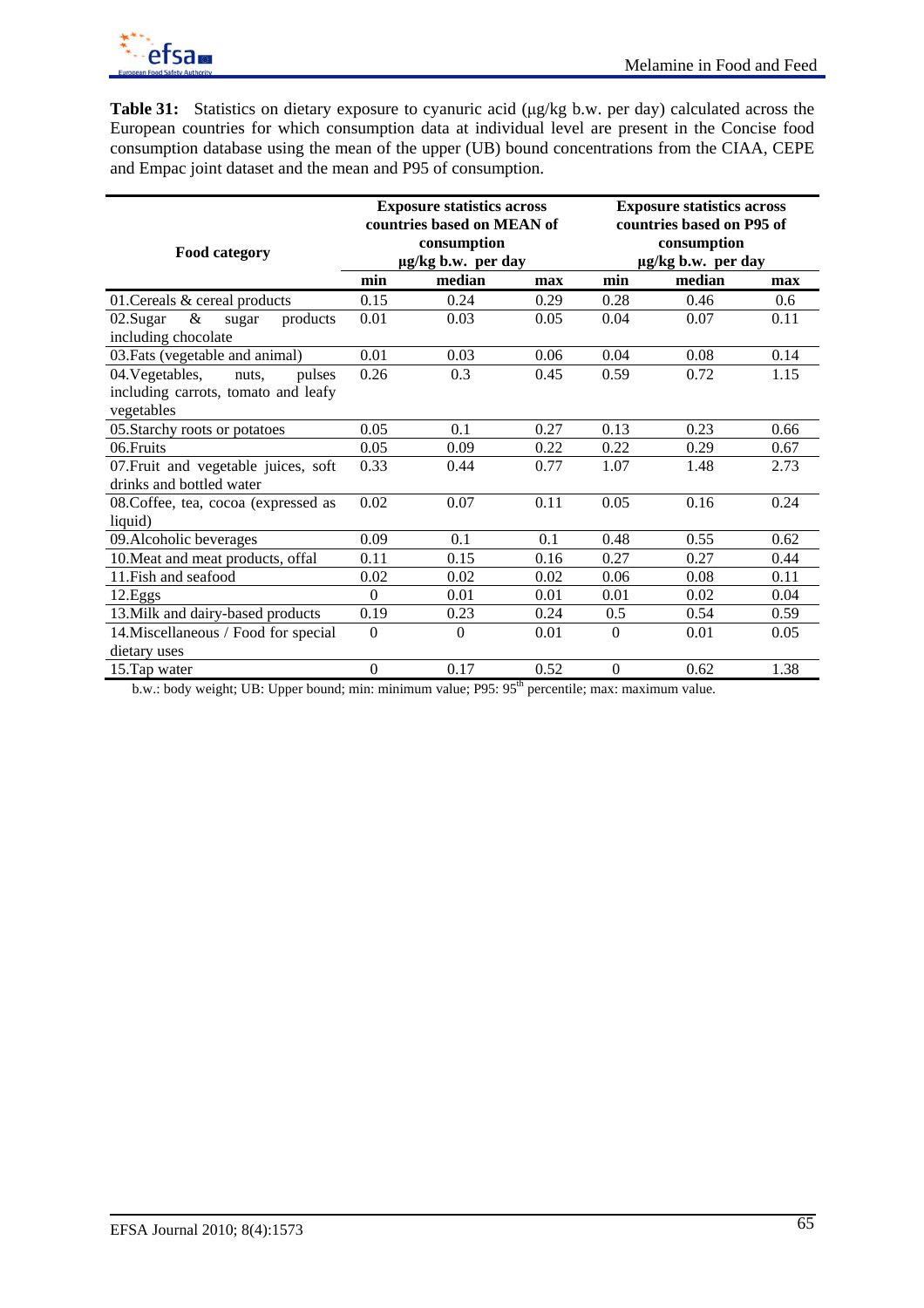

**Table 32:** Statistics on dietary exposure to cyanuric acid (μg/kg b.w. per day) calculated across the European countries for which consumption data at individual level are present in the Concise food consumption database using the P95 of the upper (UB) bound concentrations from the CIAA, CEPE and Empac joint dataset and the mean and P95 of consumption.

|                                       | <b>Exposure statistics across</b><br>countries based on MEAN of<br>consumption |        |      | <b>Exposure statistics across</b><br>countries based on P95 of<br>consumption |        |      |
|---------------------------------------|--------------------------------------------------------------------------------|--------|------|-------------------------------------------------------------------------------|--------|------|
| <b>Food category</b>                  | µg/kg b.w. per day                                                             |        |      | µg/kg b.w. per day                                                            |        |      |
|                                       | min                                                                            | median | max  | min                                                                           | median | max  |
| 01. Cereals & cereal products         | 0.41                                                                           | 0.66   | 0.82 | 0.78                                                                          | 1.27   | 1.67 |
| $\&$<br>02.Sugar<br>products<br>sugar | 0.03                                                                           | 0.06   | 0.11 | 0.09                                                                          | 0.16   | 0.25 |
| including chocolate                   |                                                                                |        |      |                                                                               |        |      |
| 03. Fats (vegetable and animal)       | 0.02                                                                           | 0.05   | 0.09 | 0.07                                                                          | 0.12   | 0.2  |
| 04. Vegetables,<br>nuts,<br>pulses    | 0.84                                                                           | 1      | 1.47 | 1.93                                                                          | 2.36   | 3.78 |
| including carrots, tomato and leafy   |                                                                                |        |      |                                                                               |        |      |
| vegetables                            |                                                                                |        |      |                                                                               |        |      |
| 05. Starchy roots or potatoes         | 0.13                                                                           | 0.26   | 0.74 | 0.35                                                                          | 0.63   | 1.79 |
| 06.Fruits                             | 0.1                                                                            | 0.17   | 0.41 | 0.42                                                                          | 0.54   | 1.23 |
| 07. Fruit and vegetable juices, soft  | 1.13                                                                           | 1.53   | 2.68 | 3.71                                                                          | 5.1    | 9.45 |
| drinks and bottled water              |                                                                                |        |      |                                                                               |        |      |
| 08. Coffee, tea, cocoa (expressed as  | 0.09                                                                           | 0.39   | 0.61 | 0.26                                                                          | 0.9    | 1.35 |
| liquid)                               |                                                                                |        |      |                                                                               |        |      |
| 09. Alcoholic beverages               | 0.09                                                                           | 0.1    | 0.1  | 0.48                                                                          | 0.55   | 0.62 |
| 10. Meat and meat products, offal     | 0.39                                                                           | 0.52   | 0.55 | 0.93                                                                          | 0.94   | 1.52 |
| 11. Fish and seafood                  | 0.03                                                                           | 0.04   | 0.05 | 0.13                                                                          | 0.17   | 0.23 |
| 12.Eggs                               | $\Omega$                                                                       | 0.01   | 0.02 | 0.03                                                                          | 0.04   | 0.1  |
| 13. Milk and dairy-based products     | 0.89                                                                           | 1.09   | 1.17 | 2.39                                                                          | 2.58   | 2.83 |
| 14. Miscellaneous / Food for special  | 0.01                                                                           | 0.03   | 0.08 | 0.03                                                                          | 0.06   | 0.28 |
| dietary uses                          |                                                                                |        |      |                                                                               |        |      |
| 15. Tap water                         | $\mathbf{0}$                                                                   | 0.2    | 0.6  | $\mathbf{0}$                                                                  | 0.72   | 1.6  |

b.w.: body weight; UB: Upper bound; min: minimum value; P95: 95th percentile; max: maximum value.

The data show that the exposure is mainly driven by consumption, like in the case of water, vegetables and cereals. Category "07.Fruit and vegetable juices, soft drinks and bottled water" appears to have a moderately higher contribution than other "high consumption" categories. These values are considered conservative, because the occurrence data are in most cases upper bound values for not detected samples, as discussed in chapter 4.1.

# **5.3. Exposure assessment for melamine and cyanuric acid in infants**

Melamine and cyanuric acid occurrence in infant formulas are part of the category "14B.Food for special dietary uses" in Table 5 and Table 17. In particular, infant formulas were represented by 565 samples in the melamine sub-set and 203 samples in the cyanuric acid sub-set. All the reported values are extremely low, with maxima at 0.05 mg/kg for melamine and 0.03 mg/kg for cyanuric acid. The P95 is at 0.01 mg/kg and 0.03 mg/kg, respectively. These values most probably represent the limit of quantification of non detected samples. A worst case exposure scenario may be calculated using the P95 values and the consumption levels described in chapter 5.1.2.2., for a 6 kg infant.

The estimated exposures to melamine based on the P95 upper bound occurrence level are 1.3 μg/kg b.w. for average consumers and 1.8 μg/kg b.w. for high consumers. The estimated exposures to cyanuric acid based on the P95 upper bound occurrence level are 4 μg/kg b.w. for average consumers and 5.5 μg/kg b.w. for high consumers. These values represent a conservative estimate of the exposure of infants to melamine and cyanuric acid based on the analytical data on infant formulas provided by the industry, applying an approximate, empirical dilution factor of 8 (1 part of powdered formula+7 parts of water).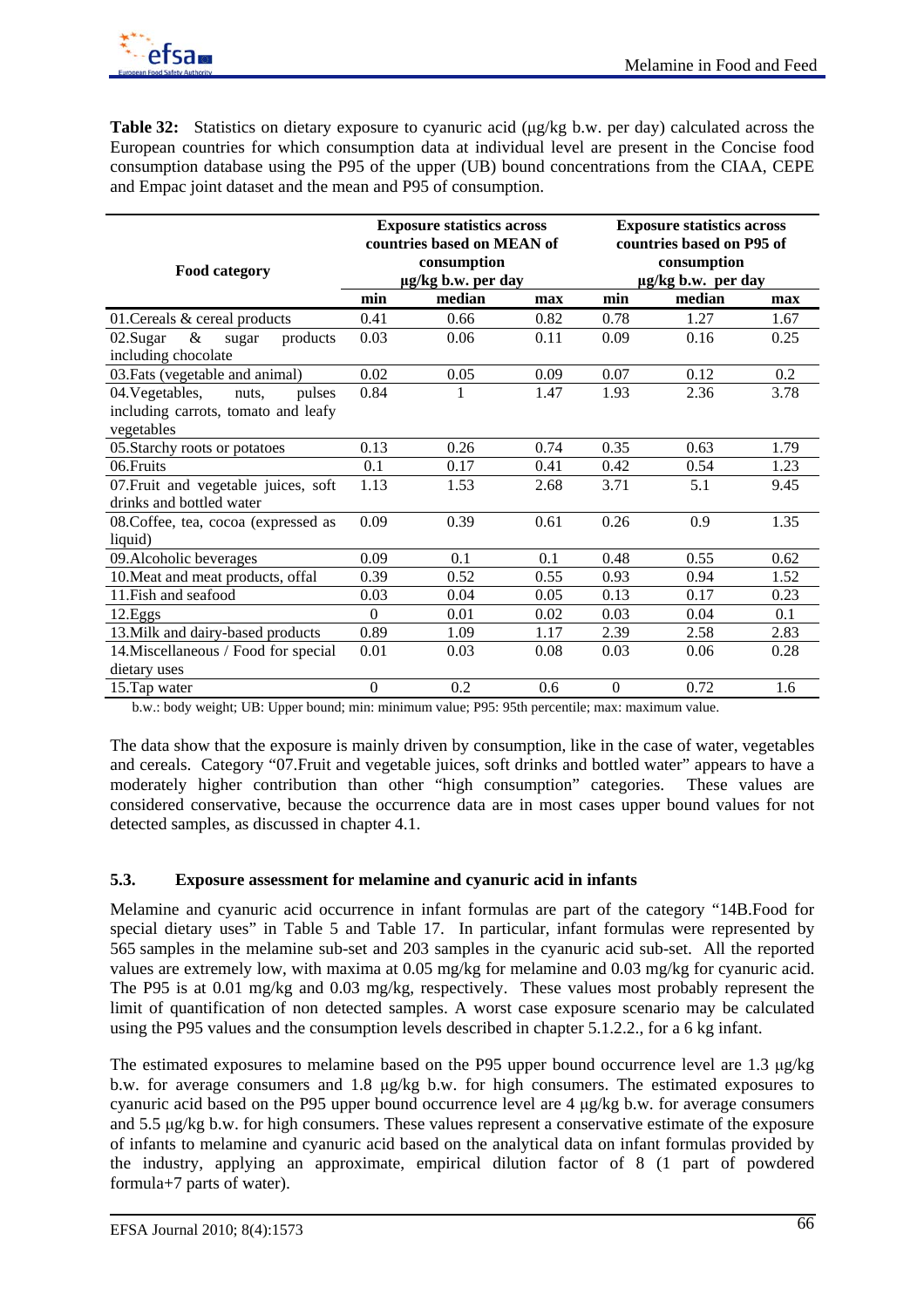

#### **6. Hazard identification and characterisation**

An update of the literature related to melamine toxicokinetics and toxicity in laboratory animals, farm animals, pets, fish and humans, was performed using literature searches (1966-March 2010) in selected databases (Pubmed, Medline, Web of Science).

### **6.1. Toxicokinetics**

There are limited data on the toxicokinetics of melamine and its analogues. There are some data on bacterial metabolism and on the toxicokinetics in rats, pigs and cows. Additional information can also be found in the JMPR assessments of the pesticide cyromazine (JMPR 1991, 2008). For the analogues, data on toxicokinetics are only available for (iso)cyanurate, as this substance is a breakdown product of the biocide dichloroisocyanurate. However, the toxicokinetic data on this substance were only published in two abstracts and in a review paper. The available data have been presented in the sections below. In a few studies melamine has been identified as a component of urinary tract deposits (e.g. in sheep) without any further data on toxicokinetics. As such studies also show urinary elimination of the substance, these studies have also been included in this chapter.

### **6.1.1. Melamine**

#### 6.1.1.1. Bacterial metabolism

Melamine metabolism has been studied in bacterial cultures (*Klebsiella* and *Pseudomonas*). Melamine was added as the sole source of nitrogen. Various strains of both species were able to deaminate melamine to ammeline, ammelide and cyanuric acid. Following hydrolytic ring cleavage cyanuric acid was converted into NH<sub>4</sub><sup>+</sup> and carbon dioxide; probably via biuret and urea (Jutzi et al., 1982; Shelton et al*.*,1997). Deamination is a common pathway of rumen bacteria and protozoa and hence ruminal biotransformation of melamine can be expected. However, detailed studies are not available (Wallace, 1996).

#### 6.1.1.2. Laboratory animals

Lipschitz and Stokey (1945) reported that rats excreted at least 50 % of an oral dose of melamine in the urine. Based on elemental analysis of crystals obtained after urine sample clean-up, it was considered conceivable that melamine formed a co-precipitate with phosphate. It was not reported whether the melamine-phosphate precipitate was already present in the urine when excreted or whether the precipitate was formed upon standing. Similarly, it was demonstrated that in dogs at least 60-87 % of an oral dose of melamine was eliminated via the urine within 24 hours.

The metabolism, excretion and disposition of melamine was assessed after oral administration of a single dose of 0.025 mCi (~1.3 mg/kg b.w.)  $\int_{0}^{14}$ C]-melamine to adult male Fischer 344 rats (Mast et al., 1983). Overall, *ca.* 90 % of the administered dose was excreted within the first 24 hours into urine, exhaled air and faeces, and at 96 hours post-dosing 93, 0.2 and 0.64 % of the dose were recovered from urine, exhaled air and faeces, respectively. Total recovery (including cage washings) was 99 %. No residual radioactivity (LOD: 1 μg/kg tissue) was observed in blood and plasma after 24 hours and at this time point concentrations of radioactivity in liver and kidneys were 1.8 and 1.3 μg equivalents/kg tissue, respectively. Radioactivity levels were much higher in the bladder and ureter (31 and 12 μg equivalents/kg tissue, respectively). The authors concluded that melamine distributes in body water. The relatively high levels in bladder were suggested to be probably due to either back diffusion from urine or to a contamination of the bladder tissue with urine. In a review of the paper by Mast et al. (1983), EFSA (2007) argued that also reabsorption of melamine in bladder or ureter could have happened. The elimination half-life derived from plasma data was 2.7 hours and was similar to the urinary-excretion half-life of 3.0 hours. Renal clearance of melamine was 2.5 ml/min. In addition to the blood and tissue levels, this rapid clearance from the body shows that melamine and its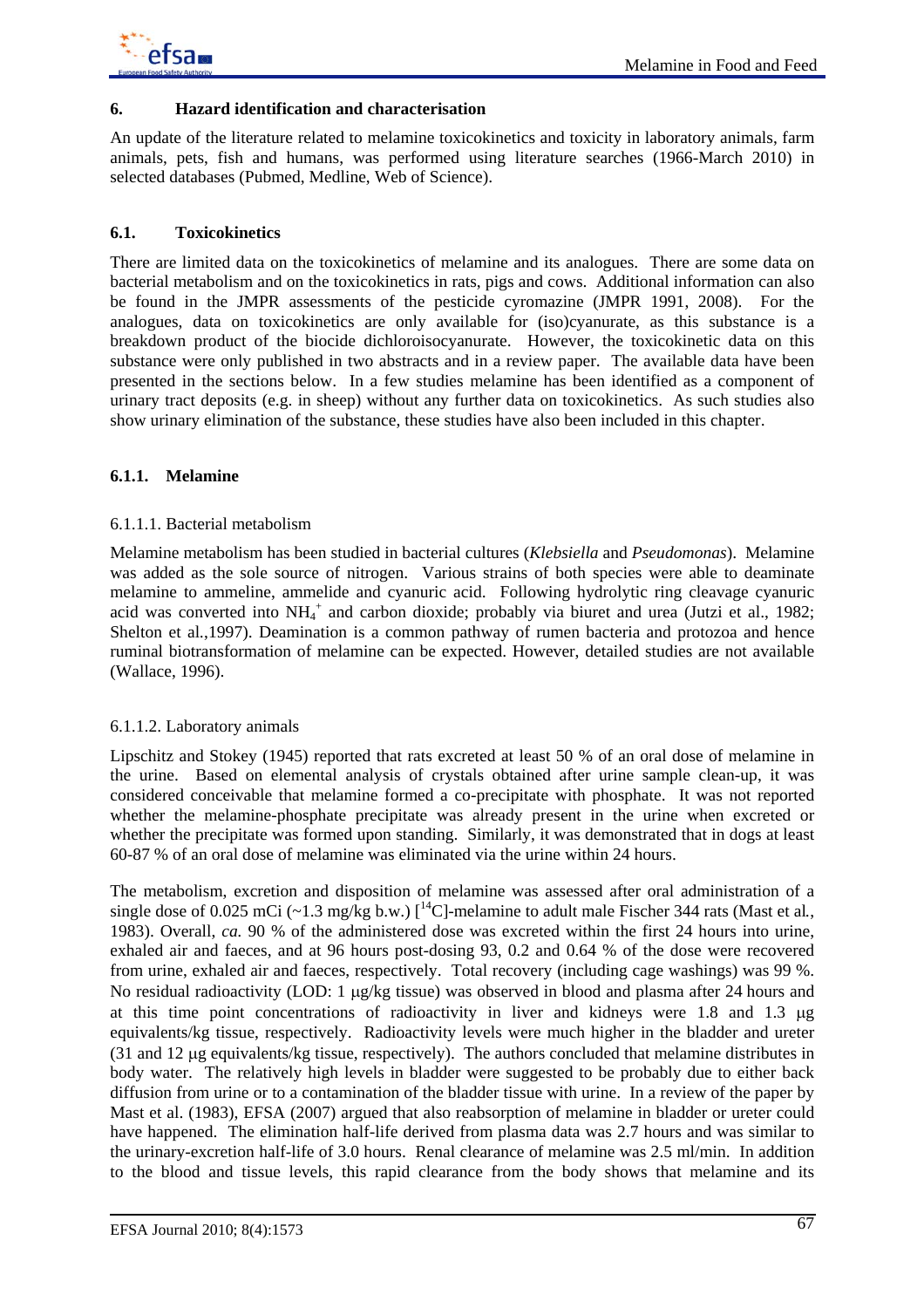analogues do not accumulate in mammalian tissues. Only one peak of radioactivity, with a retention time similar to melamine, was present in a reversed phase chromatogram of urine samples, together with a minor amount of radioactivity just before and after this main peak. In the urine at all time points studied the same fraction of total radioactivity (i.e. the radiochemical purity) was associated with melamine as in the dosing material. The same radiochemical purity was observed in radiochromatographs from blood and plasma. In faeces *ca.* 70 % of the radioactivity was represented by the melamine peak. Considering the total radioactivity eliminated via this route (0.64 % of the dose), the non-melamine-<sup>14</sup>C would comprise only 0.19 % of the dose. It was argued that no radioactivity was present in urine or plasma that was not also present in the dosing solution and therefore melamine is not metabolised by the male rat (Mast et al*.*, 1983).

Intestinal absorption and urinary excretion of melamine was studied in male rats dosed with 1 mg of melamine, either via intravenous (i.v.) injection in the ligated stomach, or in a ligated part of the small intestine. Melamine was not absorbed from the stomach over a period of 30 minutes, but rapidly absorbed from the small intestine. A monoexponential increase in urinary melamine excretion was observed. A small amount of the absorbed melamine was suggested to be excreted in the bile and subsequently reabsorbed, based on secondary peaks in melamine blood levels (Sugita et al., 1991).

Melamine was administered in a single intravenous (2 mg/kg b.w.) or oral (5 mg/kg b.w.) dose to male Sprague–Dawley rats (presumably 3/group) and the toxicokinetic characteristics of melamine were investigated. After oral administration, melamine was rapidly absorbed from the gastrointestinal (GI) tract with a peak plasma level of 60.8 μg/ml at 1 h post dosing. The mean values of major first-order toxicokinetic parameters of oral availability, the mean steady-state distribution volume, plasma clearance, and plasma elimination half-life (T1/2) of melamine in Sprague–Dawley rats were 73  $\pm$  13 %, 103  $\pm$  13 mL/kg, 20  $\pm$  4 mL/h/kg, and 4 - 5 h, respectively. The data suggested that melamine was predominantly restricted to blood or extracellular fluid and was not extensively distributed to most organ tissues (Yang et al., 2009). Log-linear reanalysis of the data from the intravenous exposure revealed that the kinetics might be better described with a second-order model. The half-life in the initial phase could be estimated at approximately 1.5 h. The plasma elimination half-life in the second phase could be estimated at approximately 6 h.

Indirect evidence that melamine is not metabolised in the rat can be inferred from a study in which [<sup>14</sup>C]-ring-labelled hexamethylmelamine (an antineoplastic agent) was administered to rats  $\sim$  25 mg/kg b.w.; intraperitoneal (i.p.)). Expired air, urine and faeces were collected for analysis of radioactivity. Urine samples were further examined using gas chromatography. Hexamethylmelamine was demethylated in 6 subsequent steps leading to melamine. Approximately 2 % of the dose of hexamethylmelamine (as <sup>14</sup>C) was excreted as melamine in rat urine. No metabolites of melamine were reported, but 5 % of the dose of hexamethylmelamine (as  $^{14}$ C) was found in the urine as unidentified metabolites. No exhalation of radioactivity was observed (Worzalla et al., 1974). No release of  ${}^{14}CO_2$  was seen, which might indicate absence of deamination and subsequent ring opening. No detailed study was made on the occurrence of deamination products of melamine in the urine (in particular ammelide, ammeline or cyanuric acid). These substances may have been present in the unidentified fraction (*ca.* 5 % of urinary radioactivity in the rat).

Melamine was orally administered by gavage to three fasted Rhesus monkeys (average body weight: 5.8 kg; one female, two males) at a single dose of 1.4 mg/kg b.w. as a solute in glycerol (Liu et al., 2009). The selected dose was equivalent to the SCF TDI of 0.5 mg/kg b.w., allometrically scaled from human to monkey based on body surface ratio. Plasma and urine were collected for the determination of melamine and cyanuric acid with a LC-MS/MS method, under conditions suitable to take account of possible insoluble melamine-cyanuric acid co-precipitates. The mean  $\pm$  standard deviation (SD) area under the concentration-time curve from time zero to 48 h (AUC0-t) was  $14145 \pm 2002$  µg/L×h. The maximum concentration of melamine in plasma (Cmax) was  $1767 \pm 252 \mu g/L$ . The time to maximum concentration (Tmax) was  $2.67 \pm 1.16$  h and the half-life of melamine in plasma (t1/2) was  $4.41 \pm 0.43$  h. At 36 h post dosing no melamine could be found in the plasma (LOO: 10 ng/ml). No significant correlation was found between melamine and cyanuric acid levels in plasma or urine,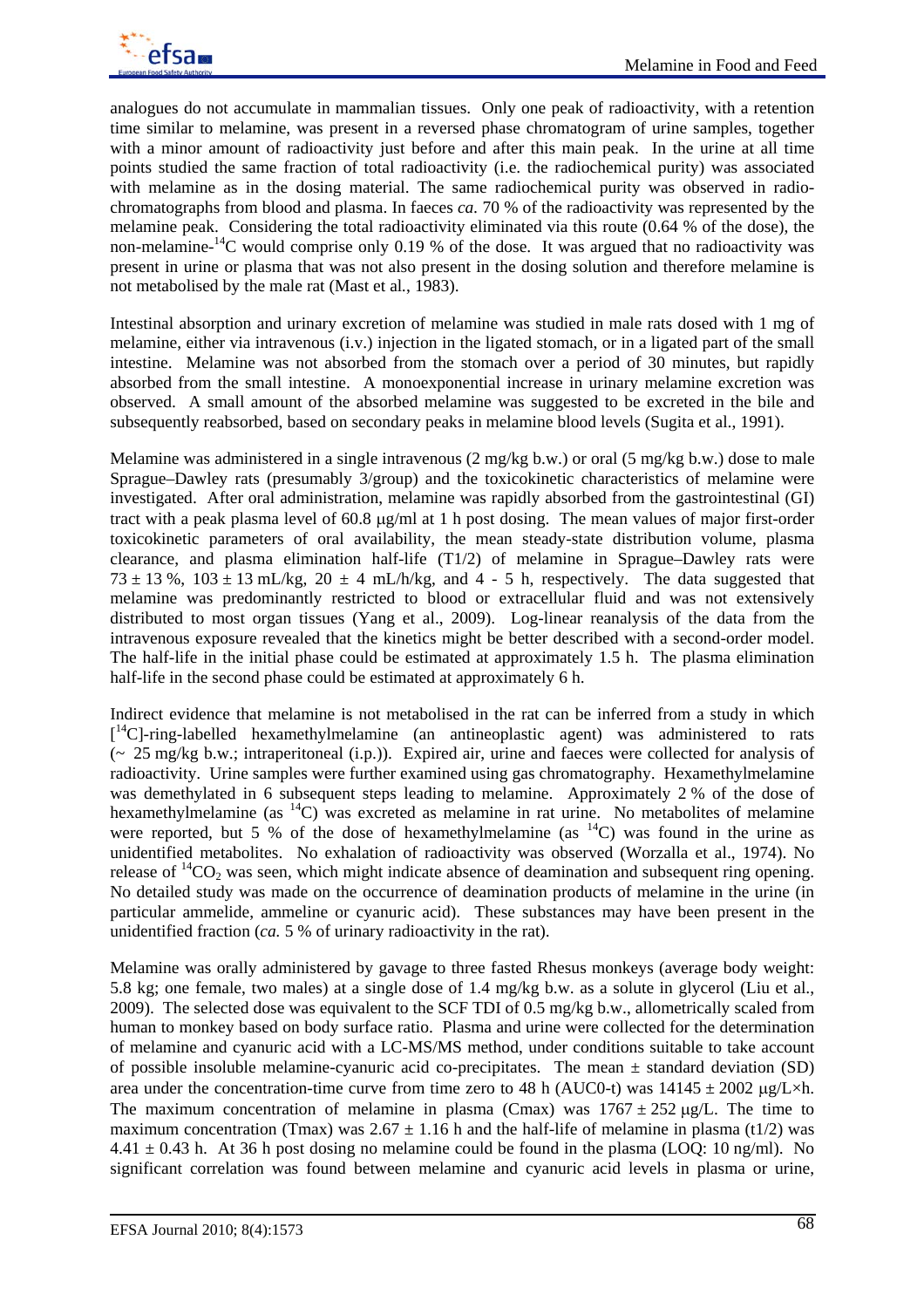

suggesting that cyanuric acid may not be derived from melamine. Biochemical parameters for liver and kidney function in plasma and urine were also studied. No changes in any of these parameters were reported, but detailed documentation on clinical chemical methods or findings was not provided. According to the study authors, melamine was rapidly excreted following oral administration, mainly through urinary clearance (Liu et al., 2009). This statement cannot be supported from this study because, when the documentation on urinary excretion is used to calculate a mass balance, a large fraction of the dose is not accounted for in the urinary excretion profile.

### 6.1.1.3. Humans

No direct data on the toxicokinetics of melamine have been located. From the recent melamine intoxication episode, it is clear that melamine will be excreted in human urine.

Indirect evidence that melamine is not metabolised in humans can be inferred from a study in which  $[$ <sup>14</sup>C]-ring-labelled hexamethylmelamine (and antineoplastic agent) was administered to humans (4 mg/kg b.w.; per os (p.o.)). Expired air, urine and faeces were collected for analysis of radioactivity. Urine samples were further examined using gas chromatography. Hexamethylmelamine was demethylated in 6 subsequent steps leading to melamine. Five percent of the dose of hexamethylmelamine (as  ${}^{14}$ C) was excreted as melamine in human urine. No metabolites of melamine were reported. No exhalation of radioactivity was observed (Worzalla et al., 1974). No release of  $14CO<sub>2</sub>$  was seen, which might indicate absence of deamination and subsequent ring opening. No detailed study was made on the occurrence of deamination products of melamine in the urine (in particular ammelide, ammeline or cyanuric acid). These substances may have been present in an unidentified fraction (*ca.* 5 % of urinary radioactivity).

### 6.1.1.4. Farm animals

# 6.1.1.4.1. Ruminants

Melamine has been suggested as a non-protein nitrogen feed additive for ruminants in the past. This form of nitrogen supplementation was shown to be effective only in low protein feed. The efficacy further decreased as a result of feed intake reduction and loss of physical condition (e.g. MacKenzie, 1966). It has been studied if melamine would release ammonia in the rumen of cattle *in vitro* and in vivo (Newton and Utley, 1978). Addition of melamine to cattle feed resulted in an increase of rumen ammonium concentration after an adaptation period. A nitrogen balance calculation showed that only  $\sim$  6 % of the melamine nitrogen was retained. The authors speculated that the ring-nitrogens would not be available for protein synthesis. In the *in vitro* study in rumen fluid it was shown that melamineadapted rumen fluid was able to release melamine nitrogen to some (minor) extent. The release of nitrogen from melamine in ruminants was considered to be related to microbial activity. Although melamine has been found in tissues and in milk of several species (for overview see Tolleson et al., 2009), only one systematic study seems to have been published in which carry-over of melamine to milk has been examined. Cruywagen et al*.* (2009) dosed dairy cows with (nominally) 17.13 g of melamine per day via the feed. The substance was given in 15 kg of a pelleted feed supplement, which contained 1142 mg melamine/kg. Additionally oat hay fodder was provided. Animals were milked twice daily and afternoon milk samples were analysed for melamine (the first sample was taken 8 hrs after the first morning milk; sampling interval time was 24 h). Melamine appeared in the milk within 8 hr following the first feeding and reached a plateau value of approximately 15 mg/kg milk at 56 h. Upon cessation of exposure, milk melamine levels initially declined rapidly (by 39 % at 8 hrs and by 85 % at 32 hrs post exposure) but fell below the detection limit (5 μg/kg of milk) only after 6 days. Apart from normal daily variation, milk yield remained constant during the experiment at approximately 25 kg per day Average total melamine excretion via the milk can be calculated at  $15 \times 25 = 375$  mg per day, during steady-state (Cruywagen et al., 2009). From these data a steady state transfer of  $375 / 17.13 = 22$  mg melamine in milk per gram melamine in the feed (2.2 %) can be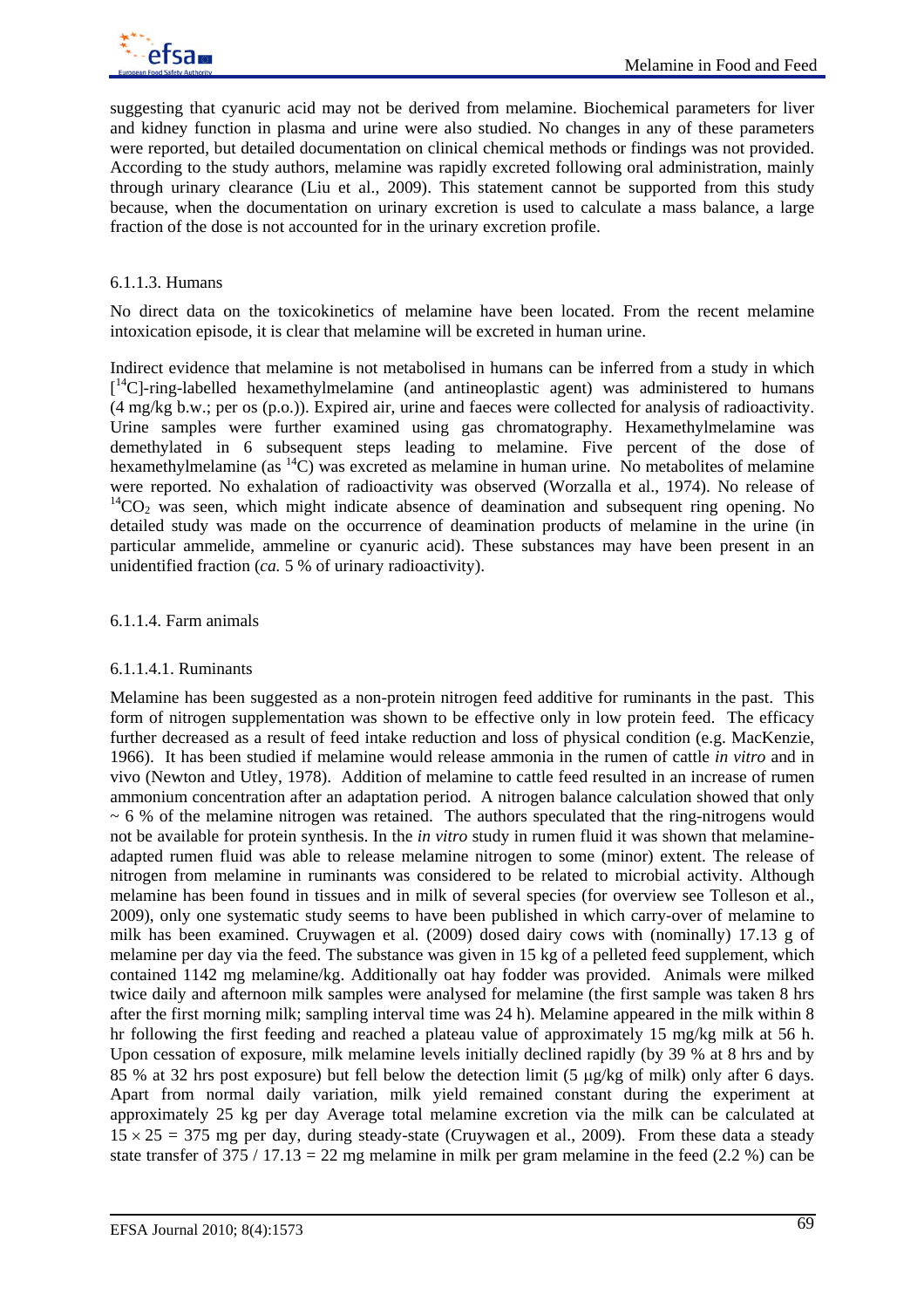

calculated. This calculation is worst-case as the rapid renal elimination of melamine will concomitantly reduce the transfer of melamine from plasma to milk.

### 6.1.1.4.2. Monogastric animals

### **Poultry**

An experiment was conducted to determine melamine residue levels in the tissues of broiler chickens fed diets containing graded levels of melamine (Lu et al., 2009). Ten experimental diets were developed to contain 0, 2, 5, 10, 20, 50, 100, 200, 500, and 1,000 mg of melamine/ kg of diet. Each diet was offered in 4 replicate cages (12 male 1-day old broiler chickens per cage) from day 1 to 42, followed by a 7-day feeding of a withdrawal diet that contained no melamine. Throughout the 42-day feeding period, no effect on weight gain, feed intake, feed conversion ratio, and survival of broiler chickens was observed.

On days 28, 42, and 49, one bird per replicate cage was killed and tissue samples from the breast meat, liver, and kidney were collected for the determination of melamine residues. Residue levels of melamine in broiler tissues at days 28 and 42 were below the detection limit (LOD 2 mg/kg tissue) when the diets contained ≤50 mg/kg of melamine. At day 28, tissue melamine levels increased  $(P < 0.05)$  with the increasing levels of melamine in birds fed diets containing 100 mg/kg or more. At day 42, a similar trend of a dose-dependent increase in tissue levels was observed in the kidney, but melamine was detected in breast meat and liver only in birds fed diets containing 500 and 1,000 mg of melamine/kg of diet. Also, the melamine levels in breast meat, liver and kidneys were much lower after 42 days of feeding as compared to the levels observed after 28 days of feeding. The authors postulated that this could be explained by an increased melamine clearance with increasing age, but it may also reflect a decreased exposure to melamine on a mg/kg b.w. per day basis following the feeding behaviour of the growing animals. In addition some of the differences between day 28 and day 42 might be due to variability in time of sampling. If melamine has a similar short half-life in chicken as it has in rats, then the time gap between sampling and feeding is crucial for the determination of tissue levels. However, feed intake and body weight data were not provided so the actual exposure during the study cannot be calculated. Melamine distribution varied ( $P < 0.05$ ) in different tissues, with the highest concentration in the kidney. A withdrawal period of 7 days was found to clear the tissues of melamine. The reported levels in the broiler tissues are presented in Table 33.

| Added melamine    | Melamine concentration in tissues (mg/kg tissue) |        |           |             |           |        |  |  |
|-------------------|--------------------------------------------------|--------|-----------|-------------|-----------|--------|--|--|
| in feed $(mg/kg)$ |                                                  | Day 28 |           | Day 42      |           |        |  |  |
|                   | breast meat                                      | liver  | kidney    | breast meat | liver     | kidney |  |  |
| $0 - 50$          | ND                                               | ND     | <b>ND</b> | ND          | <b>ND</b> | ND     |  |  |
| 100               | ND                                               | 2.73   | 4.33      | ND.         | ND        | 1.74   |  |  |
| <b>200</b>        | 1.81                                             | 2.76   | 6.08      | ND          | <b>ND</b> | 3.17   |  |  |
| 5000              | 3.82                                             | 5.54   | 13.35     | 1.74        | 1.34      | 4.10   |  |  |
| 1000              | 8.04                                             | 9.70   | 29.52     | 3.73        | 2.70      | 9.17   |  |  |

**Table 33:** Melamine concentrations in tissues of broilers fed melamine.

 Average values from 4 animals per tissue; ND: not detected (LOD 2 mg/kg tissue; reported levels < 2 mg/kg result from averaging data from separate animals. A method to include non-detects in this process was not provided.

On average, from the data in the table, transfer factors of 0.6, 1.3 and 2.6 % (mg/kg tissue per mg/kg feed) for breast meat, liver and kidney can be calculated for the 28-day exposure. For the 42-day exposure these factors would be 0.2, 0.1 and 1.1 % (mg/kg tissue per mg/kg feed) for breast meat, liver and kidney, respectively (Lu et al., 2009). It should be noted that melamine is not used (or licensed) as a feed additive for poultry in Europe.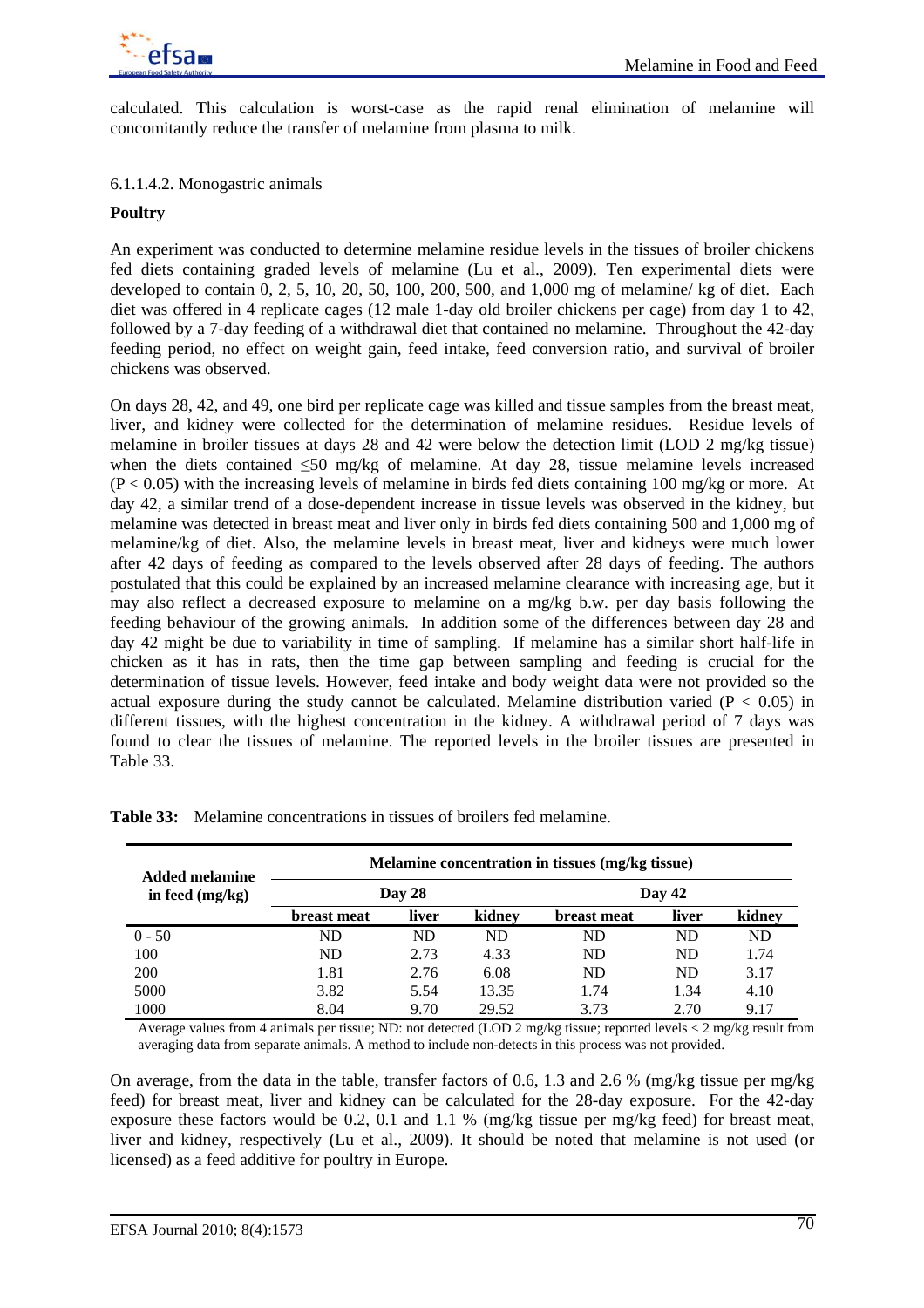At the estimated exposures presented in Table 19, with scenarios of melamine concentrations of 0.5, 2.5 and 10 mg/kg feed, corresponding to the lowest exposure level of 0-50 mg/melamine added to feed (Table 33), no measurable residues are expected in any organ of a broiler.

In a recent study (Chen et al., 2010), the disposition profile of melamine was established in laying hens, with special focus on the transfer of melamine to eggs. In this study, laying hens were given an experimental feed spiked with 0, 5, 25, 50 or 100 mg of melamine per kg of feed. Eggs were collected over a period of 15 days and analyzed for the presence of melamine by a validated GC/MS method. Melamine concentrations in eggs were 0.16, 0.47, 0.84 and 1.48 mg/kg egg, respectively, in the 0, 5, 25, 50 and 100 mg/kg feed treated groups. There was no evidence for a further accumulation of melamine in the egg yolk following long-term exposure and the calculated transfer rates vary between 1.5 and 3.2 %.

### **Pigs**

Toxicokinetic data for melamine in pigs following intravenous bolus administration were obtained by Baynes et al. (2008). Melamine was administered at 6.13 mg/kg b.w. to weanling pigs (n=5) and plasma samples were collected over 24 h post administration. Plasma melamine concentrations could be described with a first-order one-compartment model with a half-life of 4.04 h, a clearance of 0.11 L/h/kg and a volume of distribution of 0.61 L/kg. The data from Mast et al. (1983)*,* Sugita et al. (1991) and Baynes et al. (2008) were used to build a multi-compartment toxicokinetic model which could predict levels of melamine in plasma, liver and kidney tissue in pigs exposed to melamine via the food (Buur et al., 2008).

The model consisted of four tissue compartments that include kidney, liver, plasma, and carcass, which represents the combination of the remaining tissues (Figure 6). Melamine input was modeled as intravenous directly into the plasma compartment. In addition concentration time curves for repeated oral dosing were generated with a model expanded to describe absorption from the GI-tract. Figure 6 depicts a schematic diagram of the chronic oral dosing module which consisted of two subcompartments representing the stomach and small intestine (site of absorption). All melamine was assumed to be instantaneously available in the stomach. Transport into the small intestine was controlled by the gastric emptying time (Kst) and assumed to be first-order. Absorption into the liver compartment was governed by first order kinetics with constant Ka. Implicitly, 100 % bioavailability was assumed, which is in line with the very high renal excretion as reported in the rat (Mast et al., 1983). Physiological constants for organ volume, tissue blood volume, and blood flow for male Fischer 344 rats were obtained from various literature sources. Based on the experimental data from the rat, hepatic clearance was considered insignificant and total body clearance was assumed to be by renal elimination only. Renal clearance was modeled as first-order excretion with constant Clrenal. Model parameterization and optimization was against data from *in vivo* studies in rats (Sugita et al., 1991) and the model was subsequently validated against the *in vivo* study by Mast et al. (1983).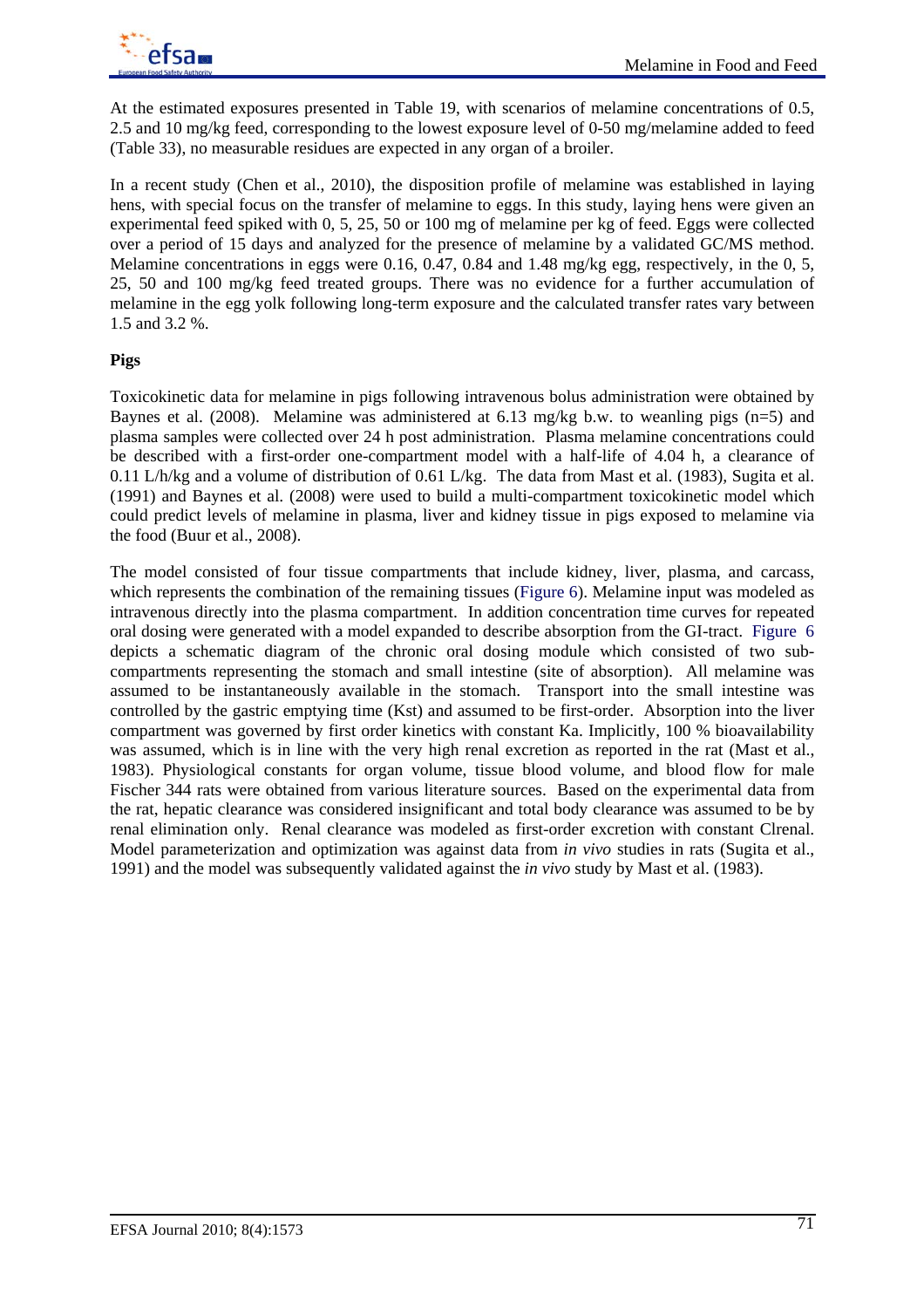

Figure 6: Schematic illustration of the physiologically based pharmacokinetic model of melamine (A). This model was used in both rat and porcine species. Arrows represent mass transfer of melamine via blood flow. (B) Schematic representation of the chronic oral dosing regimen. Kst and Ka are rate of gastric emptying and rate of absorption, respectively (Figure taken from Buur et al., 2008).

The model was subsequently applied to pigs using literature data for pig physiology and various blood-tissue partitioning coefficients as estimated from the studies in rats and validated against the concentration-time data from the study in pigs by Baynes et al. (2008), in which melamine was administered intravenously. The model from Buur et al. (2008) was also re-implemented by RIVM-RIKILT (2008) (see Appendix I). (Figure 7).



**Figure 7:** Validation data for porcine melamine physiologically-based pharmacokinetic modelling (PBPK) model against porcine plasma data. Solid line: Model prediction by Buur et al. (2008); Dashed line: model prediction by RIVM-RIKILT (2008); Squares: observed data (Baynes et al., 2008).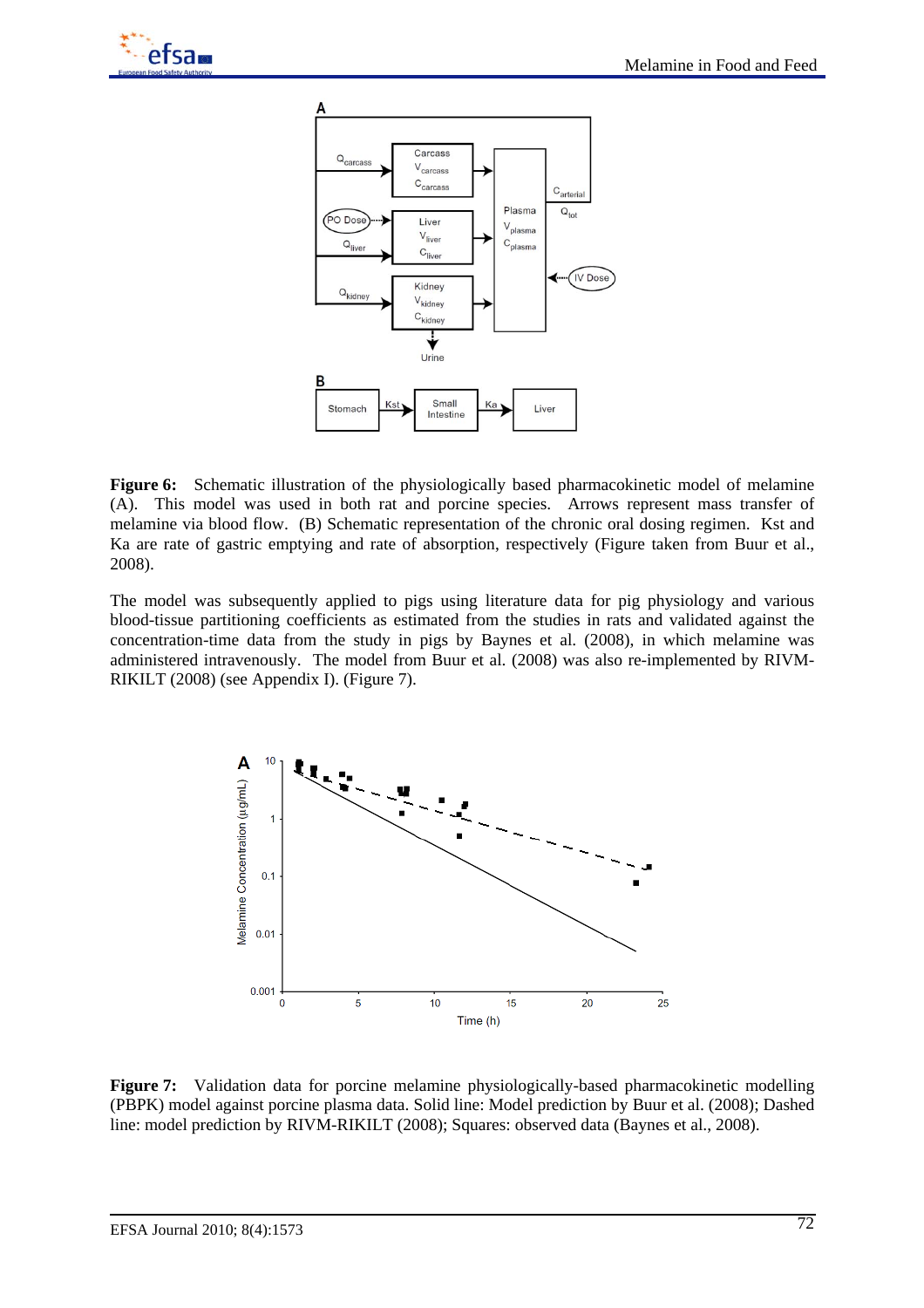

RIVM-RIKILT (2008) have applied the modified porcine PBPK model to an example case to experimental data for which animals of 40 kg body weight are exposed to feed contaminated with 500 mg melamine per kg feed, fed in portions of one kg twice a day (i.e. in total 1000 mg/animal per day) for seven days. This regimen implies intake of 12.5 mg melamine per kg body weight twice a day. Tissue concentrations after intravenous injection of melamine (12.5 mg/kg b.w.; twice daily for seven days) was also modelled, to assess sensitivity to the model parameters. For the prediction of melamine concentrations in muscle tissue, it was assumed that these were adequately reflected by the concentrations in the carcass compartment (see Figure 8). The model simulation of the concentrations in muscle after oral and intravenous administration are shown in Figure 8. Concentrations in liver, kidney and plasma follow the same pattern. Note that in this situation a "plateau" is reached because the minimal and maximal concentrations are constant after ca 25 hours. Due to the short half-life considerable daily variation in plasma and tissue melamine levels can be anticipated.



**Figure 8:** PBPK simulation of the time-course of melamine in muscle tissue of pigs (40 kg) exposed twice daily to 500 mg/kg melamine in feed (i.e. 12.5 mg melamine/kg body weight) or exposed twice daily to the same dose intravenously, during seven days (figure taken from RIVM-RIKILT, 2008).

**Table 34:** Concentrations and transfer factors of melamine after reaching plateau. Data obtained for pigs after an oral administration of 12.5 mg/kg b.w. twice daily in feed for 7 days (data taken from RIVM-RIKILT, 2008).

|          |                  | muscle |      | liver |               | kidnev |
|----------|------------------|--------|------|-------|---------------|--------|
|          |                  |        |      | TЕ    |               | TF     |
| Minimum  | ن در             |        |      | 1.0   |               |        |
| maximum. |                  |        | 18.9 |       | 26.8          |        |
| __       | $\sim$<br>$\sim$ | $ -$   |      |       | $\sim$ $\sim$ | .      |

C: concentration in mg/kg; TF: transfer factors expressed in percentage (%).

Minimum and maximum melamine concentrations in liver, kidney and muscle tissues after reaching "plateau" following repeated oral administration are presented in Table 34. Muscle, liver and kidney concentrations (mg/kg) ranging from 3.5 to 8.7 (muscle), 7.2 to 18.9 (liver) and 10.8 to 26.8 (kidney) could be calculated. Corresponding transfer factors (calculated for the dose interval and defined as tissue concentration/feed concentration\*100 %) were 0.7 to 1.7 % (muscle), 1.6 to 3.8 % (liver), 2.2 to 5.4 % (kidney) and 1.0 to 2.5 % (plasma). Note that separate upper and lower transfer factors were calculated for the high and low plasma or tissue concentrations, respectively, and that estimation of transfer factors is somewhat artificial due to the short half-life of melamine and the subsequent high variability of the plasma and tissue values. For the interpretation of these findings, it should be noted that melamine is not indicated or licensed for use in pigs.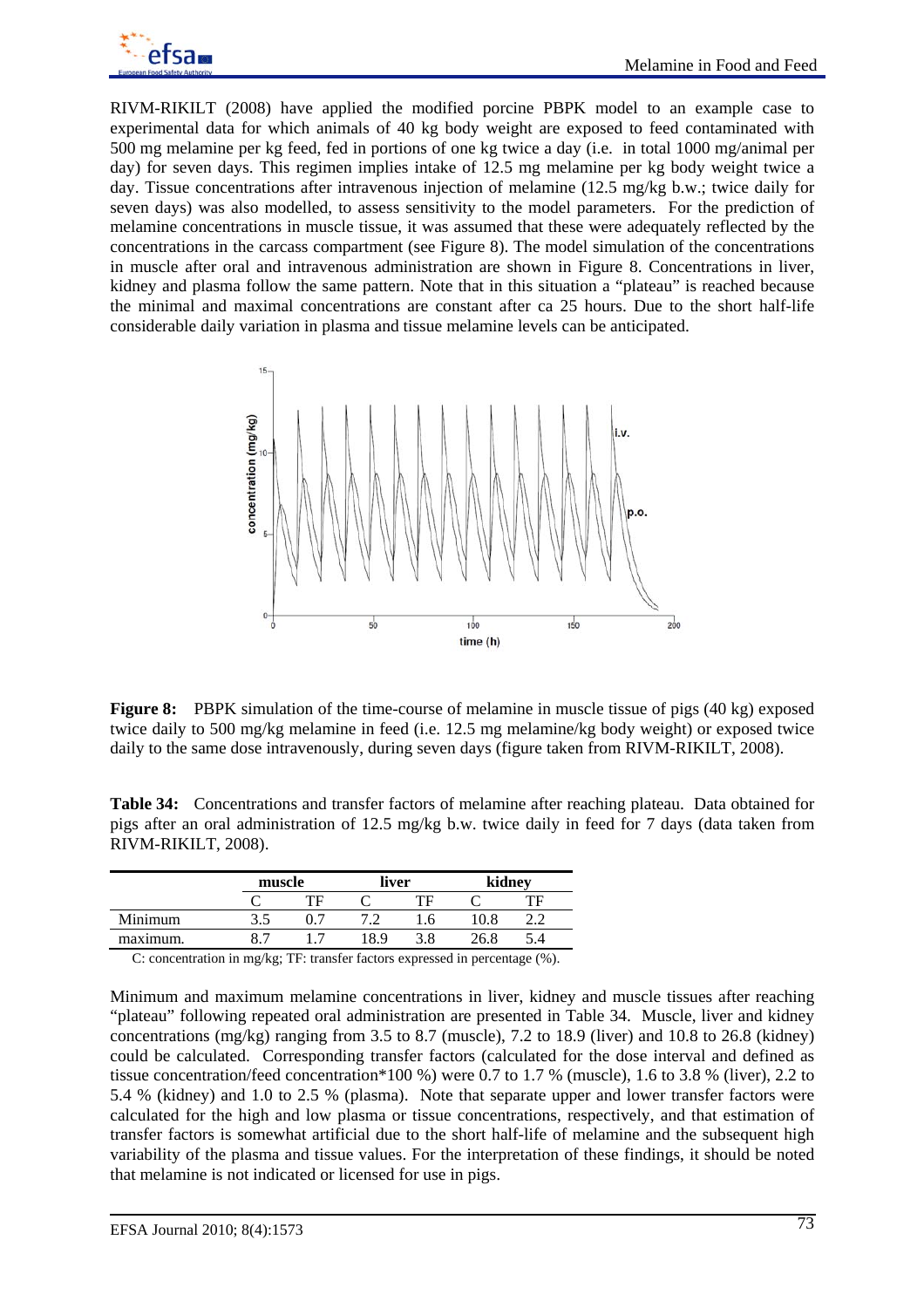

### 6.1.1.5. Pets

There are no specific data on the toxicokinetics of melamine in pet animals such as cats and dogs, despite the detailed description of the renal pathology from the pet feed contamination incident.

# **6.1.2. Melamine precursors: Cyromazine**

The insecticide cyromazine  $(= N$ -cyclopropyl-melamine) is metabolised by rats, monkeys, goats, hens and sheep and various plants to melamine but only to a minor extent (JMPR, 1991, 2008).

Toxicokinetic studies in rats given  $[U^{-14}C]$ -triazine-ring-labelled cyromazine as single or repeated oral doses showed that it is rapidly and nearly completely absorbed from the gut, distributed to all organs and tissues and excreted rapidly into the urine (97 % of the dose after 24 hours). Cyromazine is incompletely metabolized via methylation, hydroxylation or N*-*dealkylation. In both faeces and urine, the parent compound represented  $71 - 72$  % of the radiolabel (*ca.* 63 % of the dose) and melamine represented only 7 % (6.5% of the dose), the remaining 20 % were hydroxycyromazine (*ca.*7 % of the dose) methylcyromazine (*ca.* 2 % of the dose) and several unidentified metabolites (together *ca.* 7 % of the dose). In monkeys (*Macaca fasicicula35*), [U-14C]-triazine-ring-labelled cyromazine excretion was also rapid and extensive, representing 95 % of urinary radioactivity, the remaining 5 % radioactivity was attributed to melamine. In goats a similar fraction of the dose was converted to melamine. For sheep the data do not allow for an estimation of the fraction of the dose that is converted to melamine. Although further metabolites of melamine were not mentioned, it cannot be completely excluded that such biotransformation might occur. JMPR (1991, 2008) did not report on possible exhalation of radioactivity. The nature of 6 % of the radioactive dose excreted in urine or faeces was not identified.

Also in hens, after administration of  $[**U**^{-14}**C**]$ -triazine ring-labelled cyromazine, melamine residues could be demonstrated but the study summaries provide too limited detail to allow for a reliable estimation of total conversion. However, as about 80 % of the radioactivity was recovered in the excreta as parent substance total metabolism was limited. Radioactivity in various tissue samples was predominantly associated with cyromazine. Less than 10 % of tissue radioactivity was identified as melamine. It was stated that egg white contained a metabolite which was tentatively identified as ammeline. In hens no conversion to  ${}^{14}CO_2$  was observed (JMPR, 1991).

Cyromazine is also used as a veterinary drug for fly-control. From the evaluation published by EMEP (2001) the following information has been extracted. The fate of cyromazine was investigated in a radiometric study in sheep. The animals were treated dermally with a pour-on formulation at a dose of 82 mg ring –labelled  $^{14}$ C-cyromazine/kg b.w. The animals were slaughtered at 2, 6 or 10 days after treatment, A run-off from the dose site of 28 % of the total dose on average was observed. Peak plasma levels of radioactivity were observed at 24 hours after treatment, and declined biphasically thereafter.

The mean levels of radioactivity in the tissues were highest (1.15 mg cyromazine equivalents/ kg) in fat from below the treatment area at 6 days after treatment, declining to 1000 μg/kg at 10 days. Highest mean radioactivity of 0.84 mg/kg in muscle samples was observed at 6 days after treatment, declining to 0.24 mg/kg at 10 days. The mean levels of radioactivity in liver and kidney were highest at 2 days post dose, i.e. 0.230 mg cyromazine equivalents/kg in liver, declining to 0.22 and 0.15 mg/kg at 6 and 10 days, respectively, and 0.17 mg/kg in kidney, declining to 0.01 and 0.02 mg/kg at 6 and 10 days, respectively.

The parent compound cyromazine was the main residue present in muscle (86 %), fat (95 %) kidney (77 %), urine (96 %) and faeces (95 %). The residue composition in these matrices was constant in time. Melamine was found in some samples of muscle, fat and urine (up to 1 % of radioactive residues

l

<sup>35</sup> This Latin name does not exist. Probably *Macaca fascicularis* was meant: Cynomolgus monkey.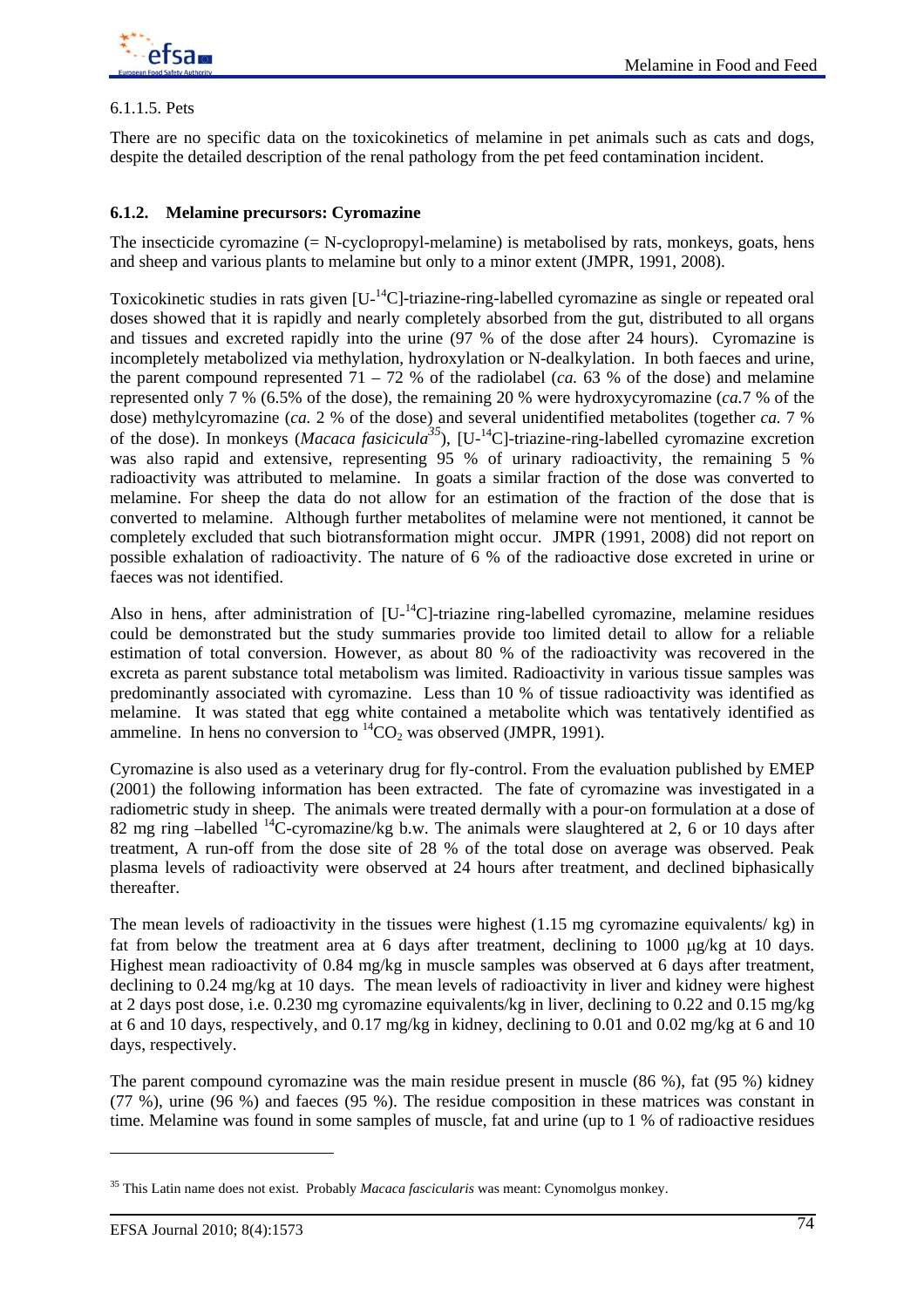in these samples). The residue pattern in liver differed from that in the other tissues. There was no statement on the occurrence of melamine in liver, but cyromazine  $+ N$ -methyl-cyromazine comprised 86 – 88 % of the total residue found. The overall picture of the residue profile in the edible tissues of sheep showed that the parent compound (cyromazine) is the most appropriate marker residue.

Cyromazine residues were investigated in sheep, one and seven days after dipping in a 1000 mg/L cyromazine solution. The results showed high variation in residual amounts of cyromazine muscle 170 to 1800 μg/kg at day 1, declining to 0.03 to 0.230 mg/kg at day 7, kidney 0.14 to 6 mg/kg declining to 0.08 to 0.9 mg/kg, liver 0.12 to 2.2 mg/kg, declining to 0.05 to 0.35 mg/kg and fat 0.27 to 0.72 mg/kg, declining to 150 to 310 μg/kg. Muscle was also analysed for melamine but this metabolite was not detectable (less than 0.05 mg/kg) (EMEP, 2001; original research reports not available to EFSA).

# **6.1.3. Cyanuric acid**

### 6.1.3.1. Laboratory animals

Upon oral administration to rats and dogs, <sup>14</sup>C-cyanuric acid is rapidly absorbed and eliminated unchanged via the urine with elimination half-lives of 0.5 to 1 hr after 5 mg/kg b.w. (i.v. and p.o.) and ca. 2.5 hrs after 500 mg/kg b.w. (p.o.) for the rat. In the dog at both dose levels, an elimination halflive of 1.5-2 hrs was found. In both species the absorption at the high dose level appeared to be incomplete. The volume of distribution for cyanuric acid in the dog was 0.7 L/kg. In the rat, but not in the dog, a retarded elimination of cyanuric acid at the high dose level was observed. Traces of radioactivity were found in rat adrenal glands, fat, urinary bladder and intestines at 500 mg/kg b.w. at 7 days post dosing, but no appreciable bio-accumulation was anticipated in either species. In the rat no exhalation of  ${}^{14}CO_2$  was seen and no metabolism of cyanuric acid was observed in rats and dogs. In the rat, repeated daily dosing with 5 mg/kg b.w. per day during 15 days did not result in major changes in the distribution of cyanuric acid (Barbee et al., 1983, 1984).

## 6.1.3.2. Humans

Absorption and excretion of cyanuric acid has been studied in long-distance swimmers (9-17 years of age) exposed through swimming in pools disinfected with chlorinated isocyanurates, and in two volunteers given an unspecified solution of cyanuric acid orally. More than 98 % of the administered dose was recovered unchanged in urine after 24 hours. Elimination could be described by a onecompartment open model, and a half-life of excretion of about 3 hours was calculated (Allen et al., 1982).

## 6.1.3.3. Farm animals and pets

Apart from the observations in dogs as mentioned in section 6.1.3.1, data on the toxicokinetics of cyanuric acid in farm animals and pets have not been found in the literature, despite the various reports regarding toxic effects of contaminated pet food.

## **6.1.4. Ammeline and ammelide**

No information is available on the toxicokinetics of ammeline and ammelide other than the observation that ammeline was tentatively identified as a metabolite of cyromazine in chicken eggs (JMPR, 1991). In a study in which melamine was added to the feed of broiler chicken at nominal concentrations up to 1000 mg/kg feed, no data were presented on the occurrence of ammeline or ammelide in tissues (Lu et al., 2009).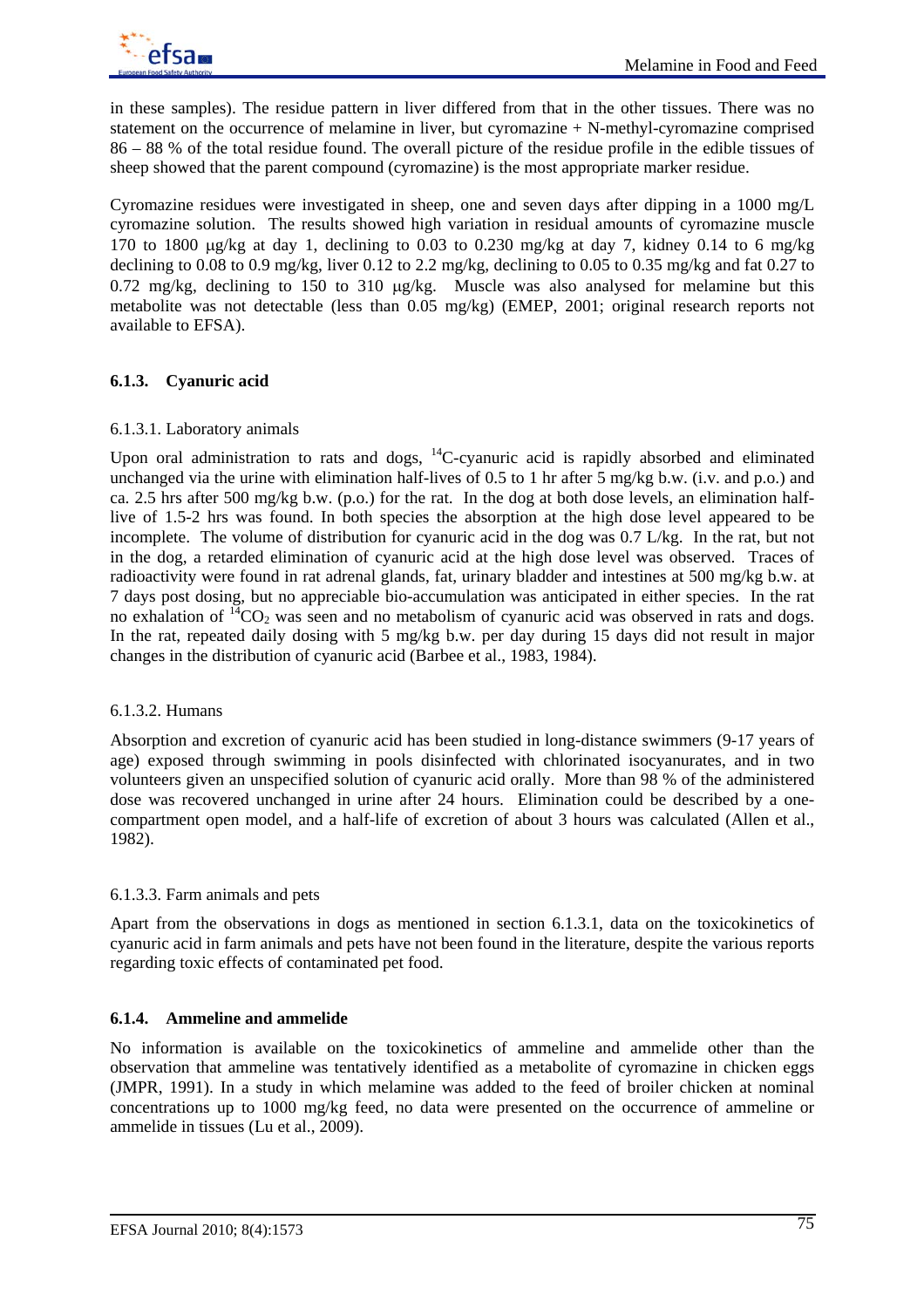

#### **6.1.5. Toxicokinetic interaction between melamine, cyanuric acid and uric acid**

#### 6.1.5.1. Toxicokinetic interaction between melamine and cyanuric acid

Following extensive episodes of feed related poisoning in cats, dogs and other animals in the USA and other countries in 2004 and 2007, ample evidence has been generated that co-exposure to melamine and cyanuric acid results in the deposition of solids in the urinary tract (e.g. Brown et al., 2007; Reyers, 2007, 2008; Thompson et al., 2008; Dobson et al., 2008; Reimschuessel et al., 2009). These solids were identified as melamine-cyanuric acid co-crystals (Dobson et al., 2008). It was demonstrated that in vitro such co-crystals could be formed from melamine and cyanuric acid, but not from ammelide or ammeline with cyanuric acid. Cyanuric acid could only form co-crystals with ammeline or ammelide when solutions of these substances were vacuum-dried (Reimschuessel et al., 2008). In a sequence of studies in which melamine, including cyanuric acid, ammelide and ammeline were administered to rats, pets, pigs and 4 species of fish, acute exposure to high dose levels (400 mg/kg b.w.) of any of these substances did not result in the formation urinary tract deposits. The combination of melamine (400 mg/kg b.w. per day) and cyanuric acid (400 mg/kg b.w.per day) resulted in the formation of deposits in the renal tissues in fish and pigs (Reimschuessel et al., 2008).

The combination of melamine (400 mg/kg b.w. per day) and only 40 mg/kg cyanuric acid per day, in rats, resulted in the formation of deposits in the renal tissues (Dobson et al., 2008). It was discussed that in animals cyanuric acid, in addition to co-precipitating with melamine, might also inhibit urate oxidase, the enzyme that metabolises uric acid to allantoin. Melamine can also form urinary tract coprecipitates with uric acid and mixed solids have been found in some canine patients (Ogasawara et al., 1995; Dobson et al., 2008; Reimschuessel et al., 2008).

### 6.1.5.2. Toxicokinetic interaction between melamine and uric acid

Ogasawara et al. (1995) studied the composition of deposits in the bladders of rats given a diet containing 1 % melamine (equivalent to 500 mg/kg b.w. per day) for 40 weeks. These precipitates contained melamine and uric acid  $(61 - 81)$ %) in a 1:1 molar ratio. The full composition of the precipitates was not identified. The crystals were only reported to occur after 40 weeks of exposure but no clear data were presented on the time-course of their development. In other studies, different compositions of kidney or bladder stones in animals have been reported (e.g. melamine-phosphate coprecipitates; in Lipschitz and Stokey (1945) or melamine-protein co-precipitates in Heck and Tyl, (1985)). However, in many short-term studies with high dose levels, precipitation of melamine with other ions (such as phosphate) may have overwhelmed or obscured the co-precipitation of melamine with uric acid.

Following the episodes of melamine nephrotoxicity in pets in the USA and South Africa, Reyers (2007, 2008) anticipated that humans might be more susceptible to melamine toxicity than rodents or dogs. This suggestion was based on the composition of the urinary tract deposits reported by Ogasawara et al. (1995) and the lack of urate oxidase in humans, which results in higher uric acid excretion and potential for increased formation of melamine-uric acid crystals compared with other mammals. The reported ranges of uric acid concentrations in plasma and urine of a number of species are shown in Table 35. In addition, Table 35 shows that the urinary pH in humans can be lower than in rodents. The urinary pH in an adult human nephron can change from pH 7.4 in the Bouwman space, to pH 6.8 at the end of the proximal tubules, to pH 6.0 at the end of the inner medullary collecting duct, reaching a pH of 5.4 in the final urine (Giebisch and Windhager, 2003). In the healthy individual, urinary pH is controlled by various transport mechanisms for acids and bases. Diurnal variations in urine pH in normal subjects have shown that urine pH is approximately 6.0 for the majority of a 24-hour period. However, in infants and under conditions of metabolic acidosis, urinary pH can be as low as 4.4 (Battle and Shah, 2007). As discussed in section 1.3, formation of melamineuric acid is more likely to occur in urine at pH values  $< 5.5$  (Grases et al., 2009).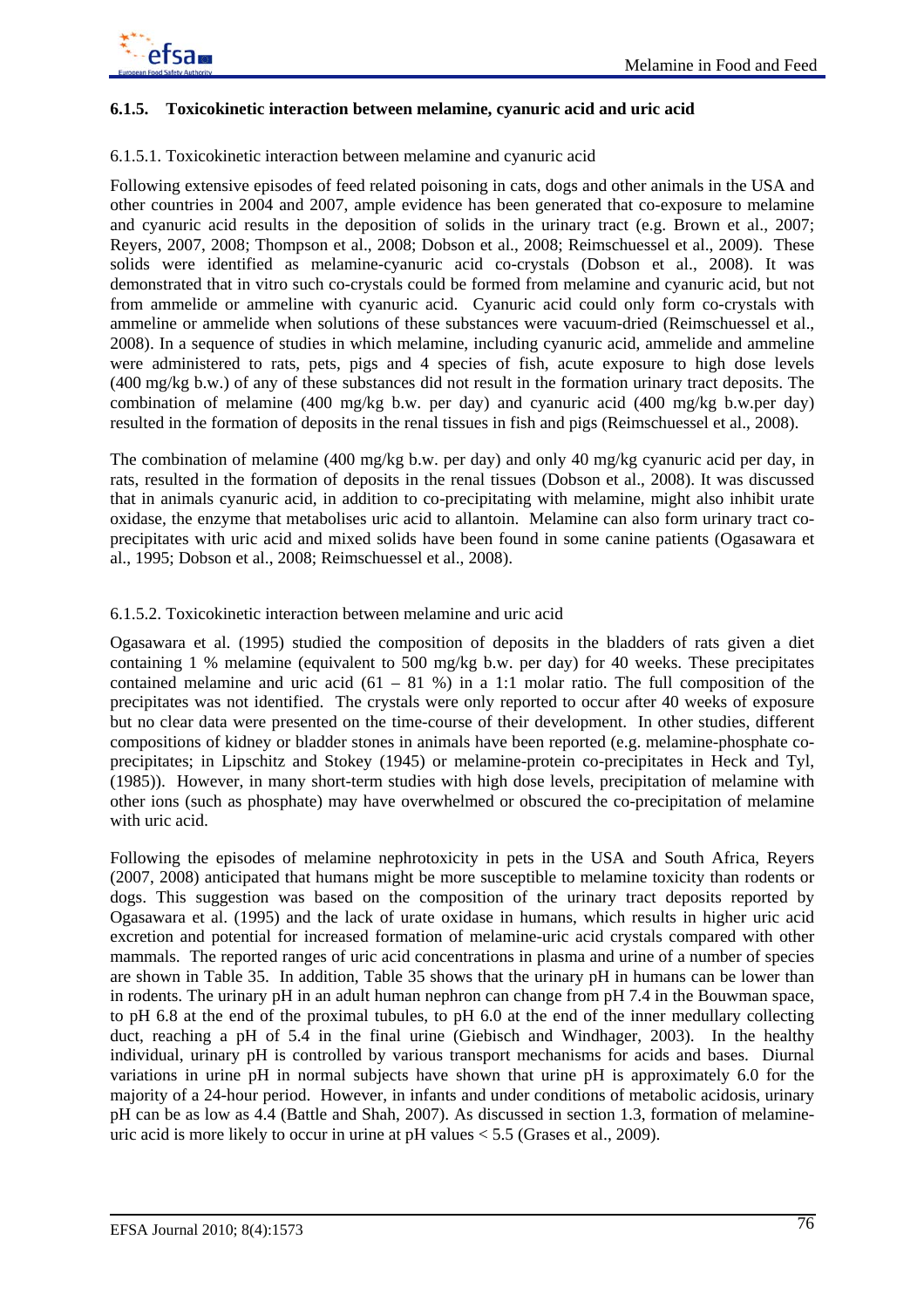

|                          |                    |               | <b>Urinary</b><br>pH |             |               |             |
|--------------------------|--------------------|---------------|----------------------|-------------|---------------|-------------|
| <b>Species</b>           | <b>Strain</b>      |               |                      |             |               |             |
|                          |                    | mean $\pm$ SD |                      | range       | $mean \pm SD$ | range       |
|                          |                    | <b>Male</b>   | Female               |             |               |             |
| Mouse                    | "albino"           | $41 \pm 11$   | $39 \pm 10$          | $12 - 50$   | $41 \pm 11$   |             |
|                          | "albino"           | $20 \pm 3$    | $18 \pm 2$           | $12 - 75$   | $20 \pm 3$    | $7.3 - 8.5$ |
|                          | 344/cr             |               |                      | $12 - 36$   |               |             |
| Rat                      | Osborne-Mendel     |               |                      | $18 - 30$   |               |             |
|                          | BLU:(LE)           |               |                      | $9 - 34$    |               |             |
|                          | Axenic (germ-free) |               |                      | $12 - 24$   |               |             |
| Syrian golden<br>hamster |                    | $46 \pm 5$    | $44 \pm 5$           | $18 - 53$   | $45 \pm 5$    |             |
| Guinea pig               |                    | $35 \pm 4$    | $34 \pm 4$           | $13 - 56$   | $34 \pm 4$    |             |
| Rabbit                   |                    | $26 \pm 9$    | $26 \pm 9$           | $10 - 43$   | $26 \pm 9$    | $7.6 - 8.8$ |
| Gerbil                   |                    |               |                      | $11 - 31$   |               |             |
| Opposum                  |                    |               |                      | $9 - 22$    |               |             |
| Armadillo                |                    |               |                      | $1-8$       |               |             |
| Chicken                  |                    | $53 \pm 12$   | $53 \pm 14$          | $25 - 81$   | $53 \pm 12$   |             |
| Cat                      |                    | $15 \pm 2$    | $13 \pm 2$           | $0 - 19$    | $14 \pm 2$    | $6.0 - 7.0$ |
|                          |                    | $6 \pm 11$    | $4 \pm 1$            | $2-9$       | $5 \pm 2$     | $6.0 - 7.0$ |
|                          | Alsatian           |               |                      | $2 - 6$     |               |             |
| Dog                      | Beagle             |               |                      | $2 - 6$     |               |             |
|                          | Labrador retriever |               |                      | $2 - 8$     |               |             |
|                          | Mongrel            |               |                      | $2 - 7$     |               |             |
| Monkey                   |                    |               |                      |             | $10 \pm 1$    | $5.5 - 7.4$ |
| Rhesus                   |                    | $9 \pm 1$     | $13 \pm 1$           | $11 - 15$   |               |             |
| monkey                   |                    |               |                      |             |               |             |
| Baboon                   |                    |               |                      | $0.4 - 0.2$ |               |             |
| Pig                      |                    | $12 \pm 5$    | $12 \pm 5$           | $1 - 19$    | $12 \pm 5$    | $6.3 - 7.5$ |
| Goat                     |                    | $7 \pm 3$     | $6 \pm 3$            | $2 - 11$    |               | $7.5 - 8.8$ |
| Sheep                    |                    | $12 \pm 7$    | $12 \pm 7$           | $0 - 19$    | $13 \pm 7$    | $7.5 - 8.8$ |
| Cattle                   |                    | $13 \pm 7$    | $11 \pm 7$           | $0 - 27$    |               | $7.6 - 8.4$ |
| Horse                    |                    | $10 \pm 1$    | $9 \pm 1$            | $8.5 - 10$  |               | $7.8 - 8.3$ |
| Humans                   |                    | $54 \pm 16$   | $41 \pm 15$          | $28 - 88$   | $54 \pm 13$   | $4.8 - 7.8$ |

| <b>Table 35:</b> Uric acid levels in plasma and urine and urinary pH from various species and humans <sup>(1).</sup> |  |  |  |
|----------------------------------------------------------------------------------------------------------------------|--|--|--|
|                                                                                                                      |  |  |  |

data compiled by from Mitruka et al. (1977); for comparison: the molecular weight of uric acid is  $168.11$  D, hence: 10 mg/L is equivalent to 59.5 μM. SD: standard deviation.

During the melamine incident in China in 2008, bladder and kidney precipitates observed in children were further examined. The precipitates were analysed by liquid chromatography – mass spectrometry (LC-MS), gas chromatography - mass spectrometry (GC-MS) and infrared (IR)- Fourier spectroscopic analysis, and found to be composed of melamine and uric acid in a ratio of 1:1.2 to 1:2.1. No cyanuric acid was found (Sun et al., 2009a, b). These data were also available to WHO in 2009 as an unpublished report. In the China melamine incident, cyanuric acid was hardly detected in infant formulae and in the raw materials from which the tainted baby food was produced (Wu et al., 2009a, b). An extensive discussion on the consequences of the renal excretion of uric acid in humans and its contribution to melamine nephrotoxicity was included in the Technical report of the WHO (2009a). Based on an overview by Fathallah-Shaykh and Neiberger (2008) (see Table 36), the report stressed that renal excretion of uric acid in infants is much higher than in children or adults. This, together with the immaturity of the kidneys, might explain a specific sensitivity to melamine toxicity of this age group.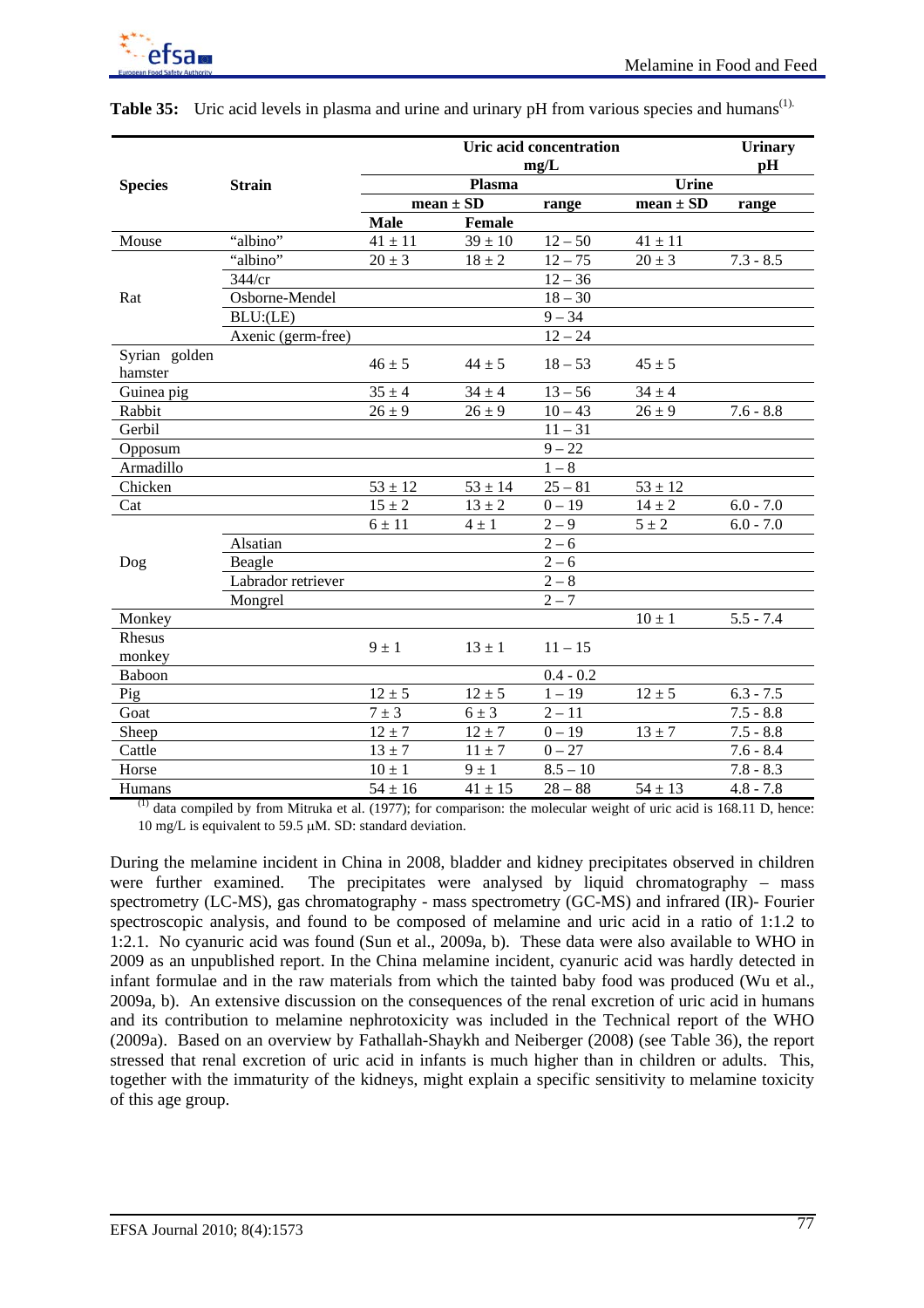

|                                                 |                   | $\textbf{Neonates}^{(2)}$ |             |                         | <b>Children</b> |                         |          |                     |             | <b>Adults</b> |             |
|-------------------------------------------------|-------------------|---------------------------|-------------|-------------------------|-----------------|-------------------------|----------|---------------------|-------------|---------------|-------------|
|                                                 | 29-33             | 34-37                     | 38-40       | $3-4v$                  |                 |                         | $5-9y$   |                     | $10-14$ v   |               | 40-44 $v$   |
|                                                 | wk                | wk                        | wk          | M                       | F               | M                       | F        | M                   | F           | M             | F           |
| Serum<br>uric acid<br>(mg/L)                    | $77^{(4)} \pm 27$ | $60+22$                   | $52 \pm 16$ | $35 \pm 10$             | $34\pm8$        | $36\pm1$                | $37\pm9$ | $43 \pm 12$         | $41 \pm 12$ | $51 \pm 13$   | $43 \pm 11$ |
| Uric acid<br>excretion<br>(mg/L)<br>$GFR^{(3)}$ | $48 + 22$         | $28 + 9$                  | $17\pm8$    | $3\pm1$                 |                 |                         |          |                     |             | $4.3 \pm 1$   |             |
| Uric acid<br>excretion<br>(mg/kg)<br>per day)   | N/A               | N/A                       | 19.6        | $13.5 \pm 3.8$<br>(3 y) |                 | $11.5 \pm 3.8$<br>(7 y) |          | $9 + 3.8$<br>(12 y) |             | 10            |             |

**Table 36:** Urinary excretion in neonates, children and adults <sup>(1)</sup>. The table presents the comparison of the serum uric acid concentrations and the fractional excretion in urine.

<sup>(1)</sup> Data from neonates taken from Stapleton (1983); other data taken from Fathallah-Shaykh and Neiberger (2008), who quoted without giving a source reference;  $^{(2)}$  Gestational age of neonates;  $^{(3)}$  mg/L glomerular filtration rate (i.e. concentration in the primary urine; see Gillespie and Stapleton, 2004).  $(4)$  For comparison: the molecular weight of uric acid is 168.11 D. Hence: 10 mg/L is equivalent to 59.5 μM. wk: week; y: years; M: male; F: female; GFR: glomerular filtration rate..

Even in the absence of melamine, the higher excretion of uric acid by infants makes them more prone to formation of urinary stones (Stapleton, 1978, 1983; Fathallah-Shaykh and Neiberger, 2008; Gillespie and Stapleton, 2004). Amongst the factors that may affect the formation of uric acid stones is urinary pH. At higher pH, solubility of uric acid (having a pKa of 5.8) is increased, and therefore alkalinisation is used as a non-surgical therapy to remove uric acid stones (Gillespie and Stapleton, 2004; Fathallah-Shaykh and Neiberger, 2008).

With regard to the complex formation between melamine and uric acid, the dissociation constant  $k_d$  for the melamine-uric acid complex M-UA was measured by Tollesson over the pH range 4 to 7 (Tollesson et al., 2009).

$$
M-UA \iff M + UA
$$

The dissociation constant  $k_d$  is defined as [M]x[UA]/[M-UA] and so the molar ratio of free melamine to complexed melamine [M]/[M-UA] can be calculated from  $k_d$ /[UA]. The values of  $k_d$  at pH 7.9 and pH 5.5 can be extrapolated and interpolated respectively from the Tollesson data giving estimates of  $1.4 \times 10^{-3}$  M and  $3.2 \times 10^{-4}$  M respectively.

Taking for rat urine a pH of 7.9 (being the mid-point of the pH range in Table 22) and a concentration of uric acid of 20 mg/L (Table 22) or 1.19 x  $10^{-4}$  M for a molecular weight of 168, then the ratio of free melamine to complexed melamine can be estimated to be 11.8, meaning that 7.8 % of total melamine is complexed with uric acid in the rat urine.

Taking for human urine a pH of 5.5, this being the pH at which the melamine-uric acid complex is least soluble (Tollesson et al., 2009; Dominguez Estevez et al., 2010) and a concentration of uric acid of 54 mg/L (Table 34) or 3.21 x  $10^{-4}$  M, the ratio of free melamine to complexed melamine can be estimated to be 1.00, meaning that 50 % of total melamine is complexed with uric acid in the human urine.

The urinary concentration of uric acid for neonates at gestational age 38-40 weeks is 4-times higher than for adults (17/4.3, Table 35) and so using these equations the ratio of free melamine to complexed melamine can be estimated to be 0.25, meaning that 80 % of total melamine is complexed with uric acid in the urine of infants.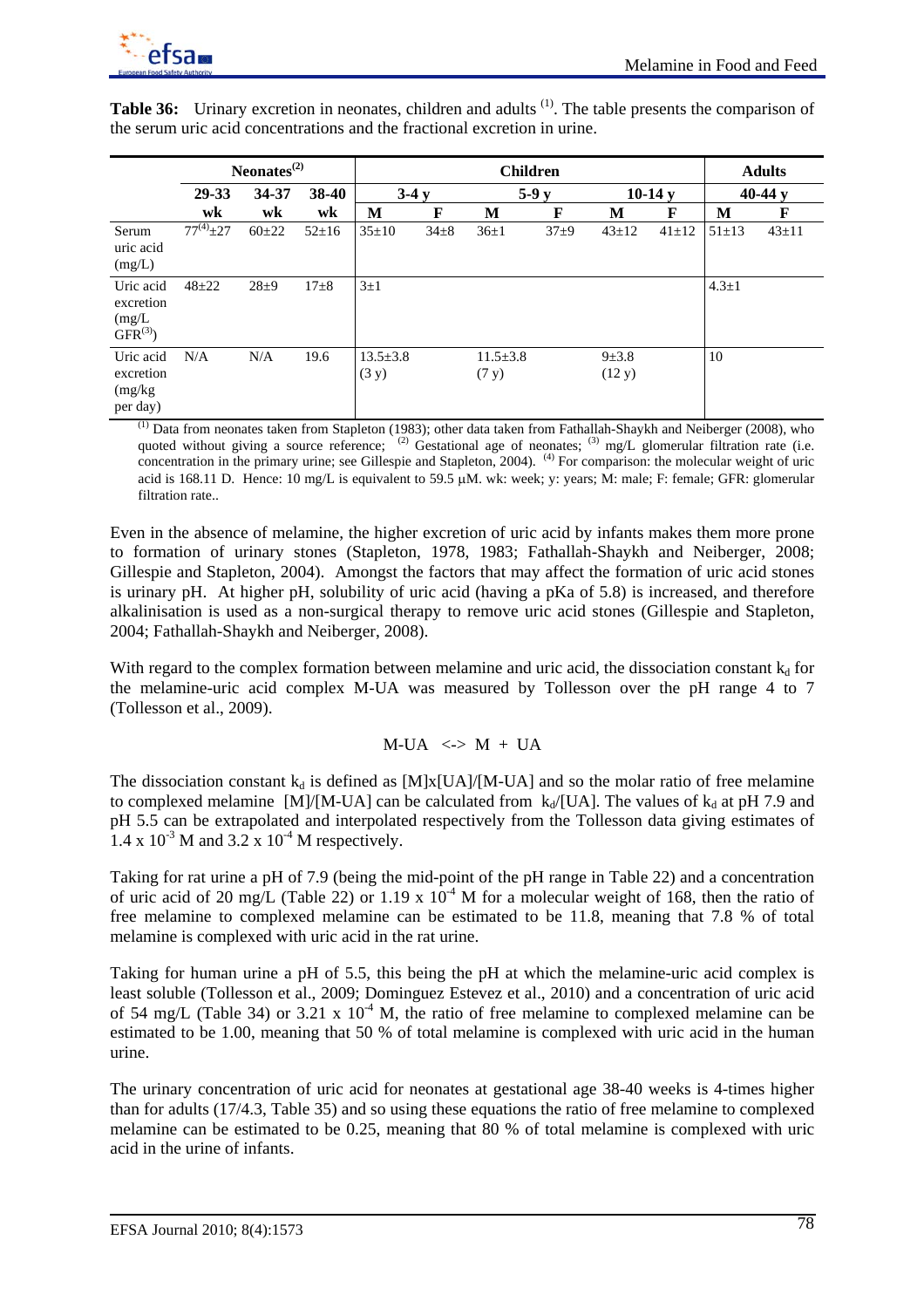

These calculations assume that the concentration of free uric acid in urine (UA) is undiminished from the total excretion values in Tables 34 and 35 by any complexation with melamine. This is a conservative assumption. Any such decrease in UA would cause a lower proportion of melamine to be complexed and the magnitude of any effect will depend on the value of  $k_d$  along with the dose of melamine in proportion to uric acid.

With 7.8 % of melamine estimated to be complexed with uric acid in rat urine and 80 % estimated to be complexed in the urine of infants, there is therefore an approximately 10-fold higher propensity for the melamine-uric acid complex to form in infants than in rats, as a result of the lower pH and the higher excretion of uric acid.

### **Summary of toxicokinetics**

Based on a limited number of studies, it can be concluded that in animals melamine is rapidly absorbed from the GI-tract and rapidly eliminated from the body with a plasma-half-life of a few to several hours. The major route of elimination is via the urine, and the limited information available indicates that the substance is hardly metabolised, if at all. Analytical techniques for identification of metabolites in urine have not been published in sufficient detail to exclude that a small fraction of an oral dose could be metabolised. In some studies unidentified fractions in urine have been reported. In other studies analytical techniques for the identification of melamine or metabolites may not have been sufficiently specific or specificity could not be evaluated. However, complete breakdown of melamine to  $CO<sub>2</sub>$  does not seem to occur.

No significant accumulation of melamine in tissues is anticipated. Based on toxicokinetic modelling, and on the results from the available studies, levels in tissues may be anticipated to closely follow plasma levels. Transfer factors for melamine to pig meat, liver and kidney are approximately 2 % (calculated as ratio of concentration in tissues and concentration in feed), but are very dependent on the moment of sampling due to the rapid elimination of melamine. Melamine has been demonstrated to be transferred to cow's milk. As a worst-case estimate it can be calculated that, after repeated daily exposure, about 2 % of the daily dose will be transferred to milk. In a feeding experiment with chicken the presence of melamine in chicken meat, in liver and in kidneys has been observed. Although the data from this study show some variability, the highest estimated transfer factor for chicken meat would amount to 0.6 % (mg/kg meat per mg/kg feed). Chicken kidneys may show a higher transfer factor (up to 2.6 %), but as these organs are embedded in deep bony crypts of the pelvic and synsacral area of the skeleton<sup>36</sup>, they need not be considered in the human exposure estimation.

Melamine is a known metabolite of the insecticide and veterinary drug cyromazine. Data available for the veterinary use of cyromazine in sheep suggest that residue levels of melamine in meat would not be higher than 1 % of the total residue when this is equal to the MRL for cyromazine.

The limited information available for cyanuric acid also indicates rapid absorption from the GI tract and rapid elimination via the urine with little or no biotransformation. Also for this substance plasma half-lives of maximally a few hours have been reported.

For the two related substances, ammeline and ammelide, no data on kinetics have been found other than the observation that ammeline was tentatively identified as metabolite of cyromazine in chicken eggs.

Exposure to melamine is known to result in formation of deposits in the urinary tract, especially if coexposure to cyanuric acid occurs. The co-precipitates of melamine and cyanuric acid are acid labile and may dissolve upon acidification of the urine. Under conditions of normal urinary pH the coprecipitates are stable.

l

<sup>&</sup>lt;sup>36</sup> See: U.S. Department of Agriculture Food Safety and Inspection Service; http://www.fsis.usda.gov/PDF/PSIT\_Anatomy.pdf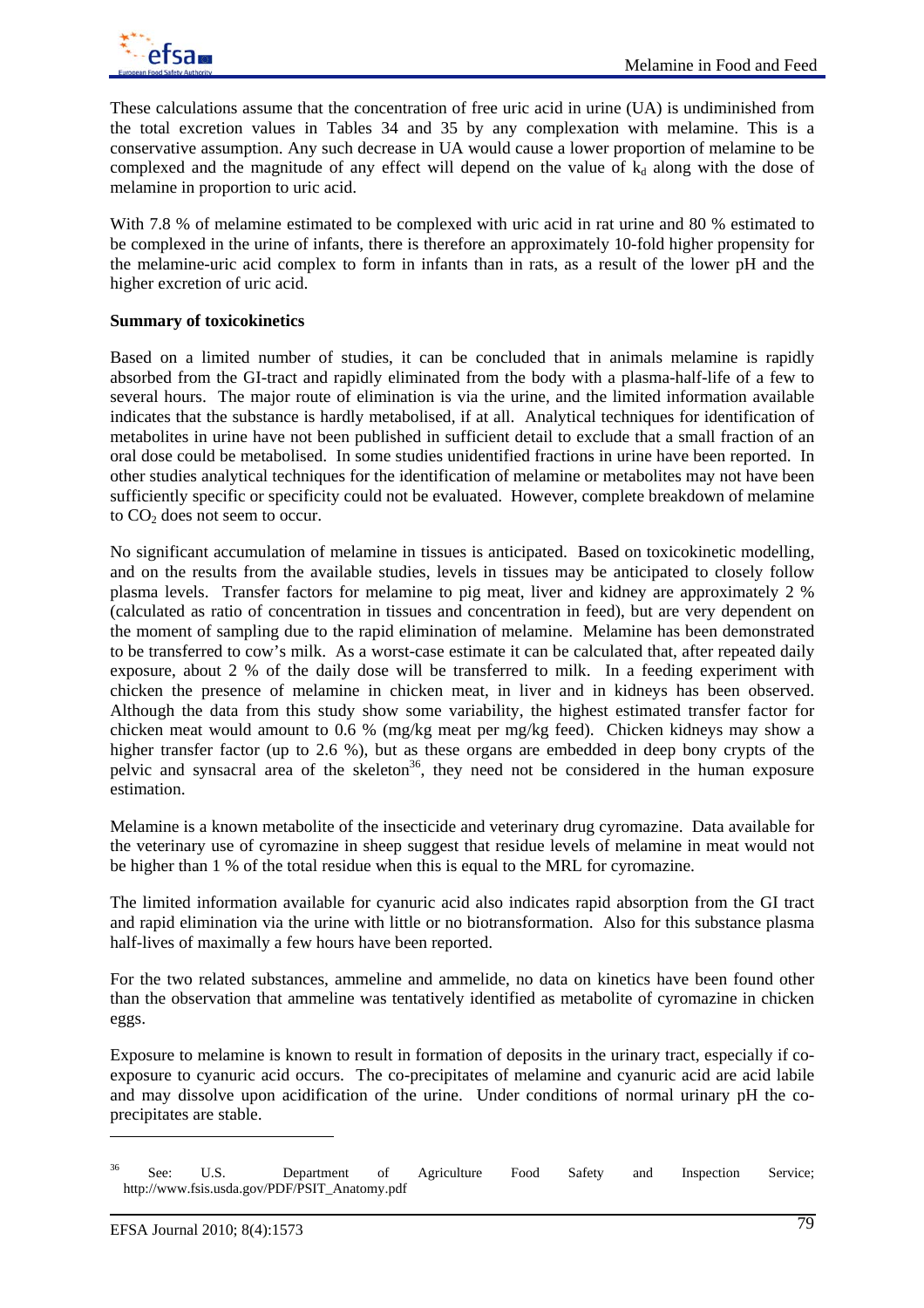

In rats and in humans melamine may also co-precipitate with uric acid and it has been discussed that humans may be more susceptible for this co-precipitation than many other animal species (except chicken) because humans excrete more uric acid in the urine than most mammals owing to a lack of the enzyme urate oxidase. In neonates, the excretion of uric acid in the urine is even higher than in adults and for that reason it can be argued that babies will be even more sensitive to melamine nephrotoxicity than adults. In a recent episode of large scale melamine contamination of infant formula, urinary tract deposits were shown to consist of melamine and uric acid. A factor that may further influence an individual's sensitivity to melamine is a higher urinary acidity, which will increase the likelihood of melamine-uric acid co-crystal formation in the urinary tract.

It is not known what concentrations of melamine and cyanuric acid should be present in urine to result in formation of the complex and subsequent formation of deposits in the urinary tract. It is also not known what urinary concentrations of melamine and uric acid should be present, to result in the formation of melamine-urate co-crystals. It has been suggested that a urinary concentration of 7.1 μg melamine /mmol creatinine predicts predisposition for melamine-related urinary tract deposits with a specificity and a sensitivity of 87 % and 60 %, respectively, but this value has been suggested without cut-off values for the other relevant urinary parameters (in particular pH and uric acid concentration).

## **6.2. Toxicity data in laboratory animals**

## **6.2.1. Melamine**

## 6.2.1.1. Acute toxicity

Melamine has low acute toxicity. The lowest oral 50 % lethal dose  $(LD_{50})$  was found in male rats (3828 mg/kg b.w.). The  $LD_{50}$  was quite similar in female rats and male mice, but higher in female mice (NTP, 1983; Melnick et al., 1984).

## 6.2.1.2. Short-term studies

F344/N rats of age 11 weeks were given diets with 0, 5000, 10 000, 15 000, 20 000, or 30 000 mg of melamine/kg for two weeks. All animals survived to the end of the study. Dose-related weight reduction was observed in rats receiving feed with 15 000 mg/kg or more. A hard crystalline solid was found in the urinary bladder in 4-5/5 male rats in groups fed 10 000 mg/kg or more, and in 4/5 female rats fed 20 000 mg/kg or more. Pale and pitted kidneys were observed in 2/5 males receiving the highest dose. The same concentrations in diets were fed to B6C3F1mice. All 5 males and 2/5 females receiving the highest dose had a hard crystalline solid in the urinary bladder (NTP, 1983).

## 6.2.1.3. Sub-chronic studies

#### **Rats**

Three separate 13 week studies have been conducted in F344 rats that were 5-6 weeks old at start of experiment. In the first study the rats (12 of either sex) received feed containing 0, 6000, 9000, 12000, 15 000, or 18 000 mg melamine/kg. One male receiving the highest dose and one male receiving 6000 mg/kg died. Dose-related reduction in bodyweight gain was observed. The incidence of stones in the urinary bladder was dose-related and stones were found in all treatment groups among male rats. In the two highest female dose groups 25 % or more had stones. Ten animals of either sex from the 18 000 mg/kg, 6000 mg/kg and control group were evaluated by histopathology. Diffuse epithelial hyperplasia was found in the urinary bladder in 8/10 males and in 2/10 females in the high-dose group whereas in the low-dose group focal epithelial hyperplasia was observed in only 1/10 males and in none of the females (NTP, 1983).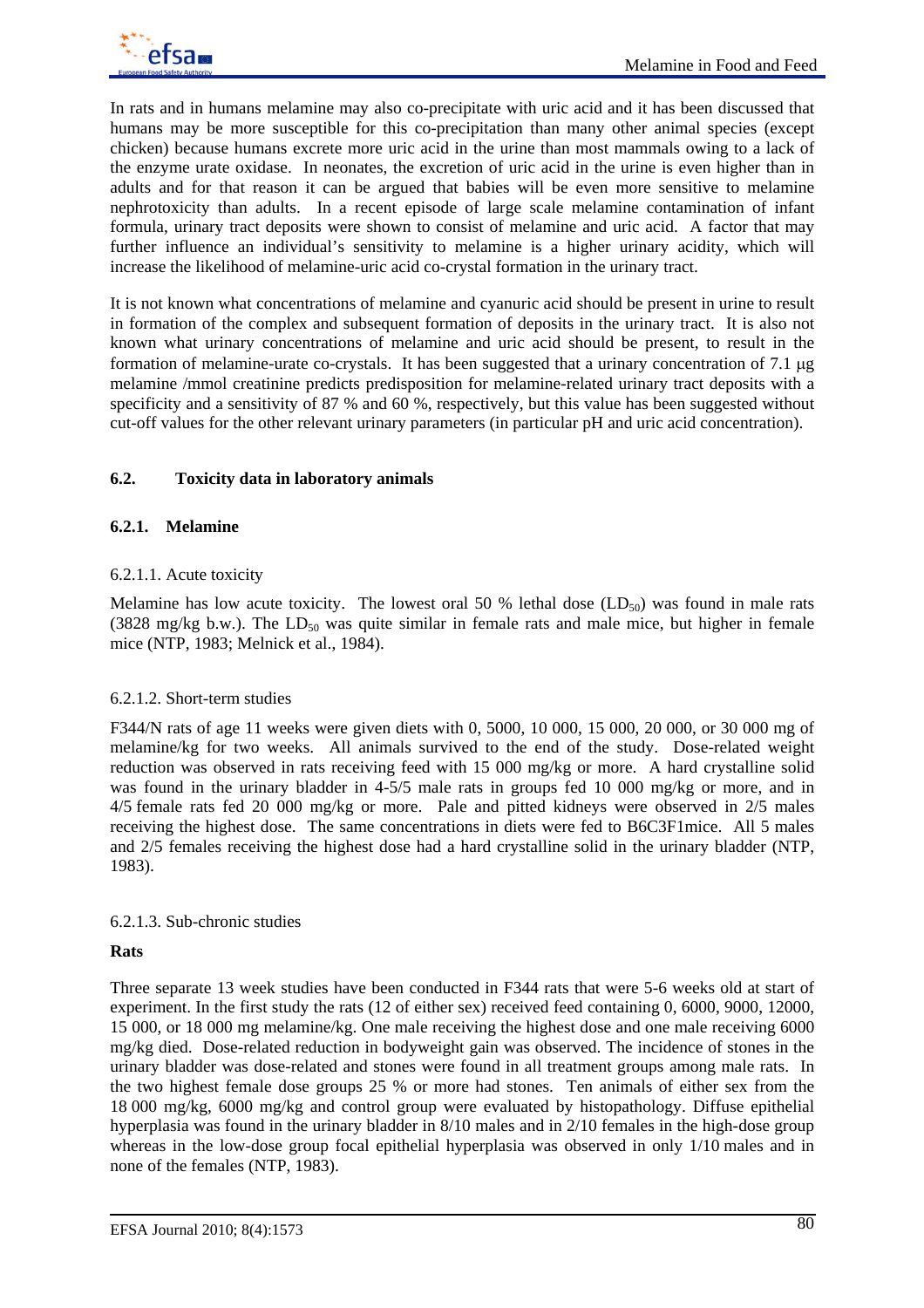

In the second study the rats (10 of either sex) received feed containing 0, 750, 1500, 3000, 6000, or 12000 mg melamine/kg. Reduced body weight gain was observed in the two highest dose groups among males, but not among females. Dose-related increased incidence of stones in the urinary bladder was observed in male rats. None of the female rats had urinary bladder stones. Hyperplasia of the transitional epithelium of the bladder was present in a dose-related manner among males in the three highest dose groups, and only in males with urinary stones. This was accompanied by prominent capillaries and occasional oedema and scattered mast cells in the submucosa. The histopathology was later re-examined in a coded fashion and a higher incidence of hyperplasia of the bladder epithelium was found in most treatment groups compared with the original data (Melnick et al., 1984). In the female rats there were no evidence of urinary bladder stones or hyperplasia of the bladder epithelium, but dose-related calcerous deposits were observed in the straight segments of the proximal tubules. At day 65, urine from five rats of either sex in the lowest dose group and in the control group were examined clinically/chemically and microscopically. There were no differences attributed to the presence of melamine, and there were no evidence of melamine crystalluria.

The third 13 week study in rats was performed in order to investigate the effect of ammonium chloride on urinary stone formation in rats receiving 12000 mg melamine/kg feed. The addition of 1 % ammonium chloride to the drinking water had no effect on stone formation (NTP, 1983).

The CONTAM Panel converted melamine concentrations in food used in the first two NTP subchronic studies into daily intake (mg/kg b.w. per day) by use of information on mean weekly feed consumption and b.w. that was obtained from NTP (Appendix II). Feed consumption was quite stable whereas the b.w. increased, thus the calculated melamine intake decreased during the studies. Daily intake in the first week, mean during the studies and the last week are shown (Table 37). Since feed consumption and b.w. data were available, this approach was chosen instead of using standard conversion factors and/or standard feed consumption data as given by the International Programme on Chemical Safety (WHO/IPCS, 2008).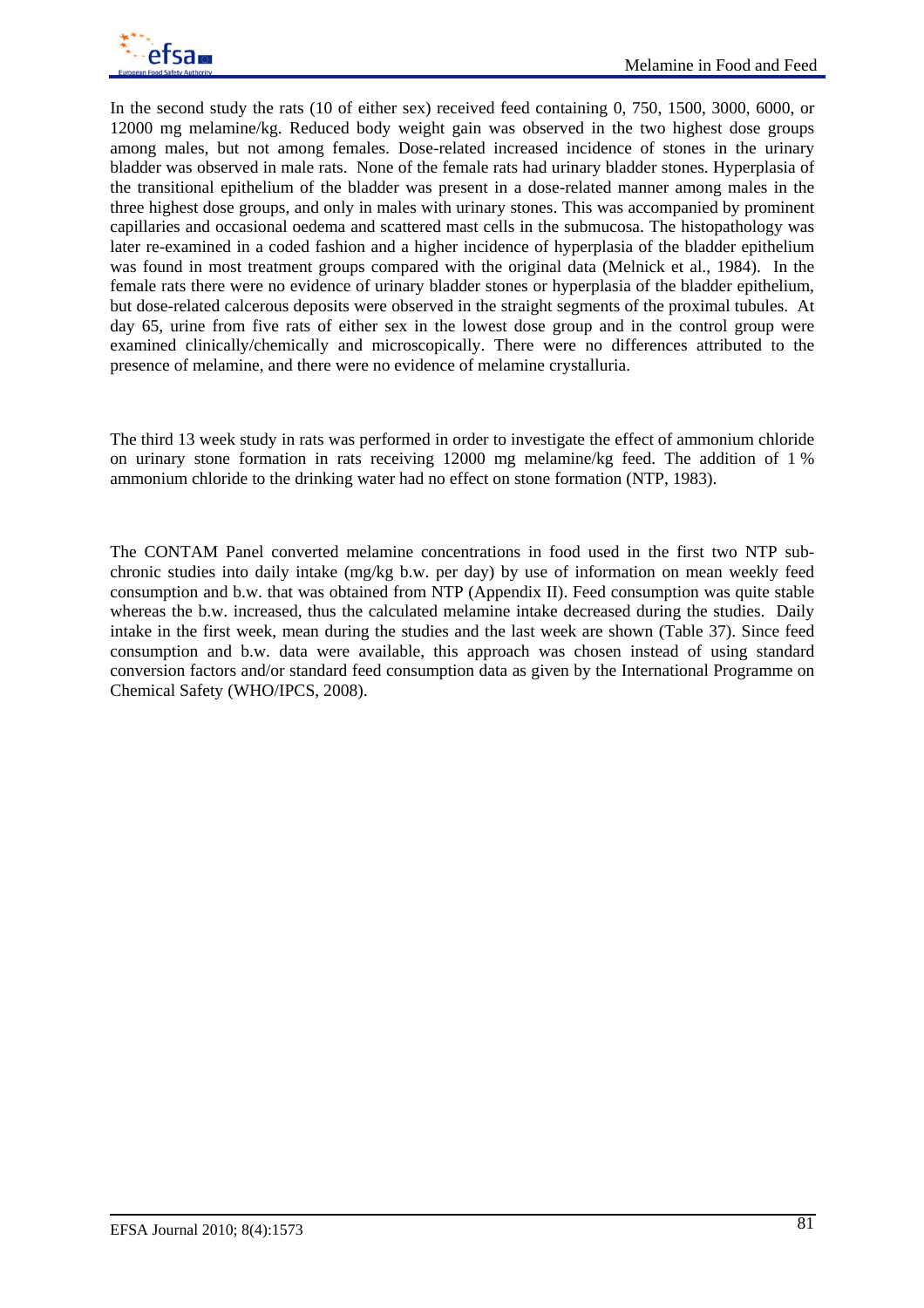

| <b>Concentration</b><br>in diet<br>mg/kg        | <b>Intake at last</b><br>week of the<br>study<br>mg/kg b.w.<br>per day | <b>Mean intake</b><br>during the<br>study<br>mg/kg b.w.<br>per day <sup>2</sup> | <b>Intake at</b><br>first week of<br>the study<br>mg/kg b.w.<br>per day | <b>Urinary</b><br>bladder<br>stones | Hyperplasia<br>of the<br>bladder<br>epithelium | <b>Reflux</b><br>nephropathy <sup>b</sup> |
|-------------------------------------------------|------------------------------------------------------------------------|---------------------------------------------------------------------------------|-------------------------------------------------------------------------|-------------------------------------|------------------------------------------------|-------------------------------------------|
| NTP 1983, F344 rats, 14 days study              |                                                                        |                                                                                 |                                                                         |                                     |                                                |                                           |
| $\Omega$                                        |                                                                        |                                                                                 |                                                                         | $\overline{0}$                      |                                                |                                           |
| 5000                                            |                                                                        |                                                                                 |                                                                         | $\overline{0}$                      |                                                |                                           |
| 10 000                                          |                                                                        |                                                                                 |                                                                         | $4 - 5/5$                           |                                                |                                           |
| 15 000                                          |                                                                        |                                                                                 |                                                                         | $4 - 5/5$                           |                                                |                                           |
| 20 000                                          |                                                                        |                                                                                 |                                                                         | $4 - 5/5$                           |                                                |                                           |
| 30 000                                          |                                                                        |                                                                                 |                                                                         | $4 - 5/5$                           |                                                |                                           |
| Study I, NTP 1983, 13 weeks study <sup>a</sup>  |                                                                        |                                                                                 |                                                                         |                                     |                                                |                                           |
| $\mathbf{0}$                                    | $\boldsymbol{0}$                                                       | $\mathbf{0}$                                                                    | $\boldsymbol{0}$                                                        | 0/12                                | 1/10                                           | 0/10                                      |
| 6000                                            | 460                                                                    | 578                                                                             | 1077                                                                    | 6/12                                | 4/7                                            | 0/10                                      |
| 9000                                            | 719                                                                    | 854                                                                             | 1264                                                                    | 8/12                                |                                                |                                           |
| 12 000                                          | 783                                                                    | 1134                                                                            | 1655                                                                    | 12/12                               |                                                | 6/9                                       |
| 15 000                                          | 1158                                                                   | 1395                                                                            | 1860                                                                    | 10/12                               |                                                |                                           |
| 18 000                                          | 1482                                                                   | 1712                                                                            | 2400                                                                    | 12/12                               | 10/10                                          |                                           |
| Study II, NTP 1983, 13 weeks study <sup>a</sup> |                                                                        |                                                                                 |                                                                         |                                     |                                                |                                           |
| $\boldsymbol{0}$                                | $\mathbf{0}$                                                           | $\boldsymbol{0}$                                                                | $\boldsymbol{0}$                                                        | 1/10                                | 1/8                                            | 0/10                                      |
| 750                                             | 60                                                                     | 73                                                                              | 94                                                                      | 2/10                                | 4/9                                            |                                           |
| 1500                                            | 109                                                                    | 144                                                                             | 152                                                                     | $5/10$                              | 1/10                                           |                                           |
| 3000                                            | 241                                                                    | 292                                                                             | 300                                                                     | 7/10                                | 6/10                                           |                                           |
| 6000                                            | 310                                                                    | 576                                                                             | 568                                                                     | 9/10                                | 6/10                                           | 0/10                                      |
| 12 000                                          | 1043                                                                   | 1221                                                                            | 1343                                                                    | 9/9                                 | 8/9                                            | 6/9                                       |
| Ogasawara 1995, F344/DuCrj, 36 weeks study      |                                                                        |                                                                                 |                                                                         |                                     |                                                |                                           |
| $\mathbf{0}$                                    | $\mathbf{0}$                                                           |                                                                                 |                                                                         | $0/10$                              |                                                |                                           |
| 10000                                           | 349                                                                    |                                                                                 |                                                                         | 7/19                                |                                                |                                           |
| 30000                                           | 1028                                                                   |                                                                                 |                                                                         | 6/20                                |                                                |                                           |
| NTP 1983, 105 weeks study <sup>a,c</sup>        |                                                                        |                                                                                 |                                                                         |                                     |                                                |                                           |
| $\mathbf{0}$                                    | $\overline{0}$                                                         |                                                                                 |                                                                         | 0/45                                | 0/45                                           | 1/49                                      |
| 2250                                            | 126                                                                    |                                                                                 |                                                                         | $1/50$                              | 1/50                                           | 7/50                                      |
| 4500                                            |                                                                        |                                                                                 |                                                                         |                                     | 2/49                                           |                                           |
|                                                 | 263                                                                    |                                                                                 |                                                                         | 10/49                               | 1/49<br>papilloma                              | 19/49                                     |
|                                                 |                                                                        |                                                                                 |                                                                         |                                     | 8/49<br>carcinoma                              |                                           |

|  |  |  |  | <b>Table 37:</b> Summary of data on selected studies of melamine-induced urolithiasis in male rats <sup>1</sup> . |
|--|--|--|--|-------------------------------------------------------------------------------------------------------------------|
|  |  |  |  |                                                                                                                   |

<sup>a</sup> Histological data from Melnick et al., 1984; <sup>b</sup> Data from Hard et al., 2009; <sup>c</sup> Mean food consumption and body weight at the last week of the study; <sup>1</sup> Female animals were less susceptible and not included in the table;  $2^2$  Data used for BMD modelling.

Induction of bladder calculi by melamine has been investigated using male weanling F-344 rats that were given feed containing melamine at concentrations 0.2, 0.4, 0.7, 1.0, 1.3, 1.6, or 1.9 % (equal to 2000, 4000, 7000, 10000, 13000, 16000, and 19000 mg/kg feed) for 28-29 days. Urinary calculi were detected at dietary concentrations reaching from 4000 to 19000 mg/kg feed, showing a steep sigmoid dose response curve, with uroliths in 20 % of animals in the 7000 mg/kg group and in 70 % of the animals in the 10000 mg/kg group. Body weight gain was reduced in all the exposure groups from exposure day 2 to termination of the study. Water consumption increased with dose, and food consumption decreased in the two highest dosage groups. Urinary pH was slightly acidic (pH 6.7-7.1) compared to that of the controls (pH 7.5). Changes in urinary electrolyte concentrations were also observed, with lower concentration of Ca2+, Na2+, and Cl-, and increased concentration of Mg2+, K+, and NH4+, phosphate and sulphate. The calculi contained predominantly melamine and protein,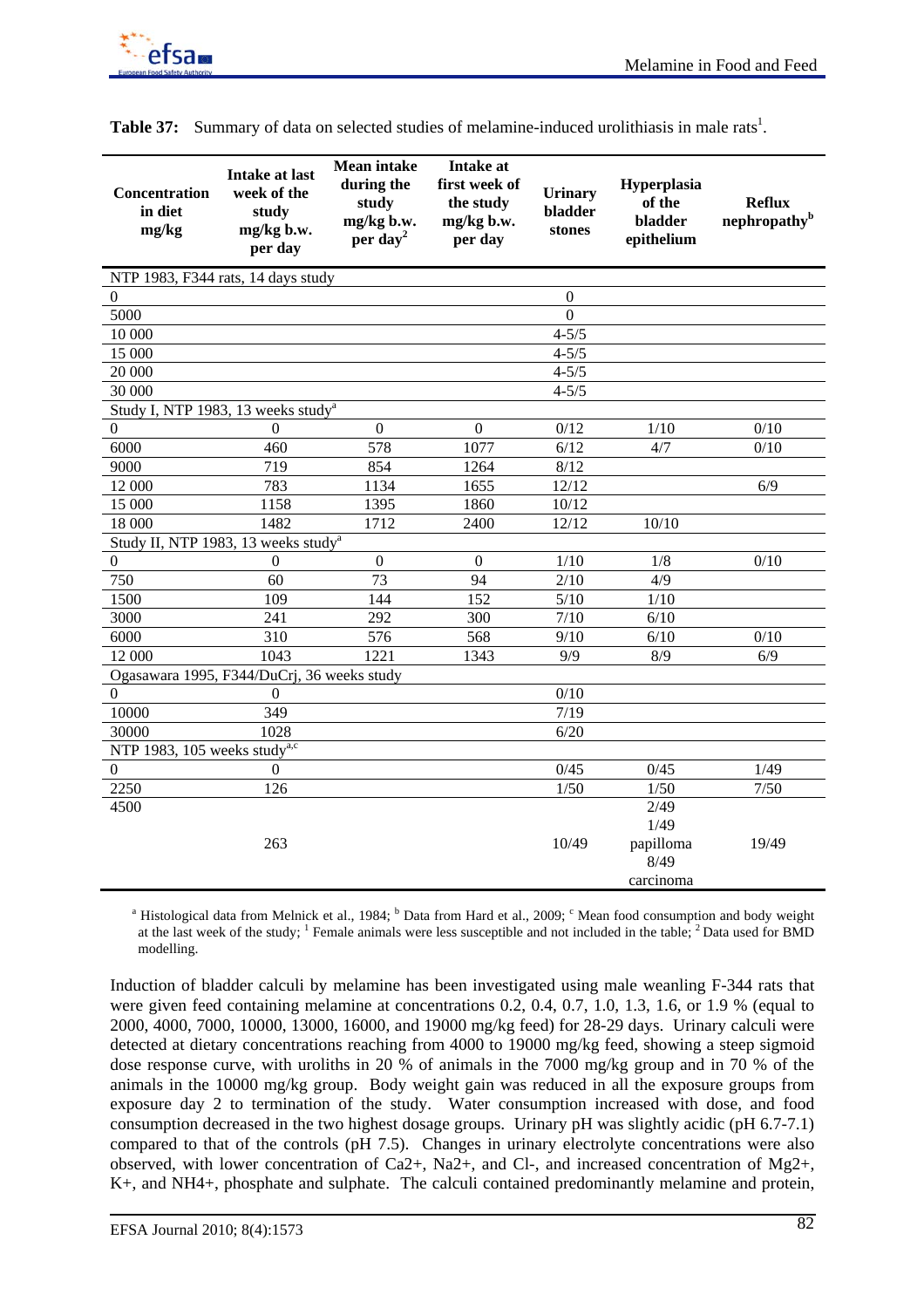with traces of phosphate, oxalate, and uric acid. Hyperplasia was found in 94 bladders at dietary doses of 7 g/kg or more, and 93 of these were found to contain calculi by gross examination. The incidence of calculi found by histopathological examination was lower than by gross examination of the bladders, indicating that preparation for microscopic examination result in loss of stones. Further details from the study are not available since the original data are unpublished (American Cyanamid Company) and referred to in Heck and Tyl (1985).

Wistar rats (both sexes) fed with diet containing 1.5 % (15 000 mg/kg) melamine for 22-25 weeks and 36-40 weeks after weaning did not develop urolithiasis as observed by authopsy. The authors proposed crystal depots in the papillae that spontaneously dissolved after fixation as an explanation. However, in the group fed for 22-25 weeks, hyperplasia in the bladder was seen in 1/21 rats, hyperplasia in urether in 3/21 rats, hyperplasia in the urinary pelvis in 5/21 rats and dysplasia in the pelvis in 1/21 rats. No such alterations were seen in the 22 controls. Rats fed with melamine for 36-40 weeks had hyperplasia in the bladder in 1/20 animals, hyperplasia in urether in 2/20 rats, hyperplasia in the urinary pelvis in 1/20 rats and dysplasia in the pelvis in 2/20 rats, but not in any of the 36 controls (Cremonezzi et al., 2004).

## **Mice**

One 13 week study has been conducted in B6C3F1 mice (10 of each sex). They received feed containing 0, 6000, 9000, 12000, 15000, or 18000 mg melamine/kg. One of the mice receiving feed containing 9000 mg/kg died. Body weight gain was depressed by 9 % or more in all dose groups. The incidence of mice with bladder stones was greater in males than in females, and the incidence increased from 12000 mg/kg onwards in a dose related manner (NTP, 1983).

BALB/c mice (both sexes) fed a diet containing 1.2 % melamine (12 000 mg/kg) for 18-22 weeks with and without 6 % lipids of different composition developed bladder stones in 60-85 % in all groups, except in the control group receiving no melamine and which had no stones. The group receiving melamine without extra lipids showed dysplasia or carcinoma in situ and/or hyperplasia in the bladder of 16/27 mice, dysplasia or carcinoma in situ and/or hyperplasia in the ureter in 10/27 mice and dysplasia or carcinoma in situ and/or hyperplasia in the renal pelvis of 2/27 mice. No lesions were seen in bladder and ureter in the 21 controls, but in the renal pelvis lesions were seen in two of the animals (Cremonezzi et al., 2004).

6.2.1.4. Long-term studies

## **Rats**

50 male F344 rats were fed diets containing 0, 2250, or 4500 mg melamine/g feed, and 50 female F344 rats were fed diets containing 0, 4500, or 9000 mg melamine/g feed for 105 weeks, starting at 6 weeks of age. Feed consumption and body weight was unaffected by the presence of melamine. Survival of the high-dose group of male rats was significantly reduced compared with the control group. The urinary bladder was the primary site affected in male rats. There was a positive doserelated trend in transition cell carcinomas of the urinary bladder in male rats. The incidence of urinary bladder stones was significantly increased in the high-dose male rats (20 %) compared to controls (0 %). A significant association was found between the presence of bladder stones and bladder tumours. Chronic inflammation of the kidney was significantly increased in dosed female rats, but not in male rats (NTP, 1983).

A recent re-evaluation of the histopathological changes from the 13 weeks and 2 years rat NTP toxicity studies identified nephral changes extending from papilla to cortex, including tubular dilatation at 13 weeks, and fibrotic scars with tubule loss and collagen deposition after two years (Hard et al., 2009). The findings are summarised in Table 37. The authors used the term retrograde nephropathy to describe the lesions, and suggested that melamine precipitation in the lower urinary tract may have created pressure effects through transient obstruction leading to the renal changes.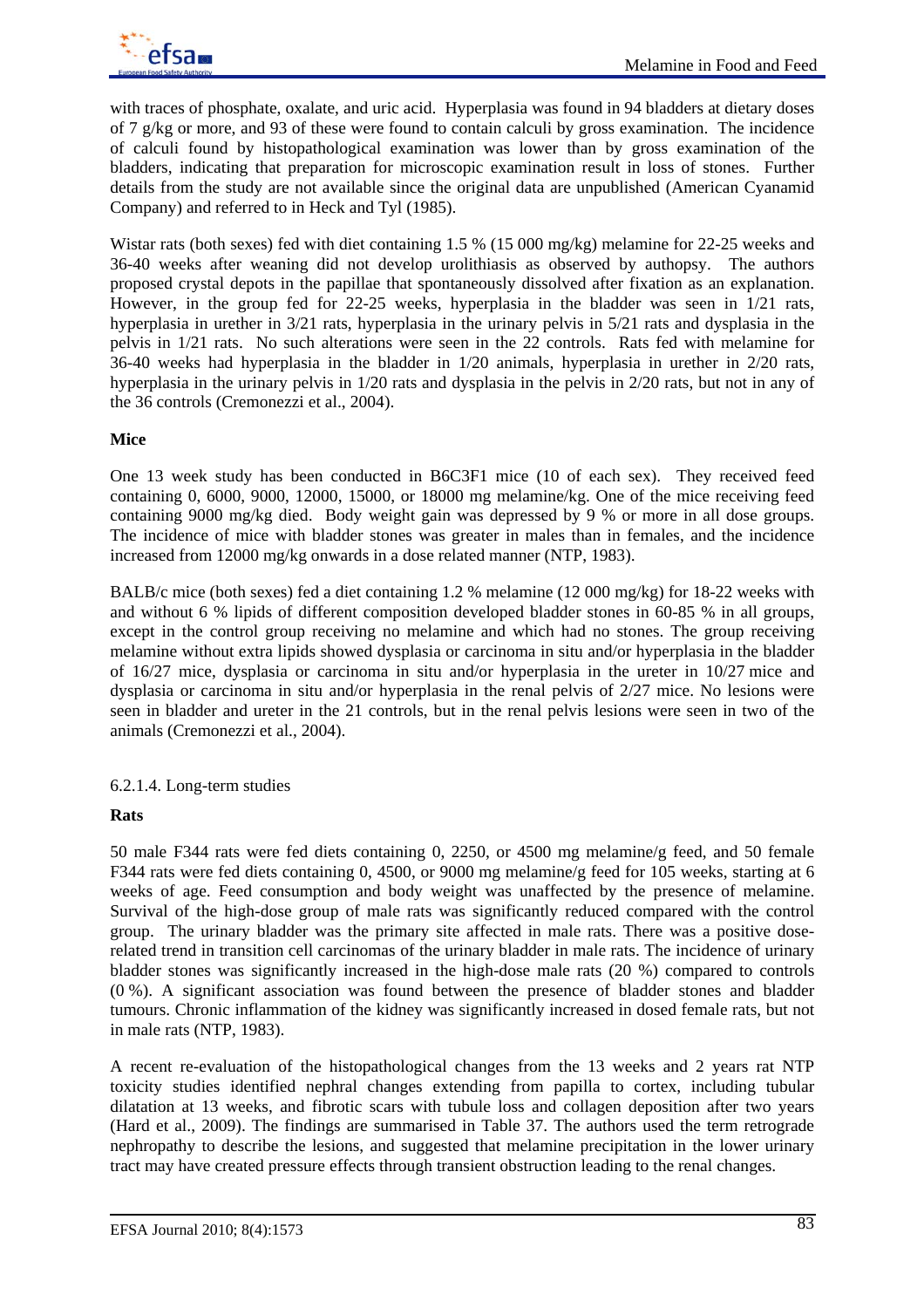

In a study on the effect of NaCl on melamine induced urolithiasis and urinary bladder carcinogenesis, six weeks old F344/DuCrj male rats were fed diets containing 0, 1 % or 3 % of melamine, with or without 5 % or 10 % NaCl for 36 weeks (for 0-melamine, not 5 % NaCl), followed by a recovery period of four weeks. Calculus formation as well as transitional cell papillomas and carcinomas of the urinary bladder increased by increasing melamine concentration, but were dose-dependently suppressed by the simultaneous NaCl treatment. The NaCl effect was attributed to the increased urine production. The calculi consisted of an equimolar amount of melamine and uric acid. The authors concluded that the melamine induced proliferative lesions of the urinary tract in rats were due to irritation from the calculi, and not caused by melamine or melamine metabolites interacting with the bladder epithelium (Ogasawara et al., 1985).

### **Mice**

Groups of 50 male or female B6C3F1 mice were fed diets containing 0, 4500, or 9000 mg melamine/g feed for 105 weeks from six weeks of age. Survival of the high-dose group of male mice was significantly reduced compared with controls. The incidence of urinary stones obtained by gross examination of the urinary bladder was increased markedly in treated males, with 4 % incidence in controls, 85 % incidence in the low dose group and 93 % in the high-dose group. The incidence was 8 % in high-dose females. In males, acute and chronic inflammation and epithelial hyperplasia of the urinary bladder was also markedly increased. No neoplastic or non-neoplastic lesions were associated with the administration of melamine in mice (NTP, 1983).

### 6.2.1.5. Genotoxicity and carcinogenicity

Melamine has been considered non-genotoxic in different in vitro and in vivo tests (WHO, 2009a). The International Agency for Research on Cancer (IARC) noted that the non-DNA reactive mechanism by which melamine produced urinary bladder tumours in male rats occurred only under conditions in which calculi were produced. Melamine was not classifiable as to its carcinogenicity to humans (group 3), but it was sufficient evidence in rats and mice for the carcinogenicity of melamine under conditions in which it produced bladder calculi (IARC, 1999). Melamine has induced proliferative epithelial lesions in the urinary tract sometimes in the absence of observed calculi, but this may be due to loss of calculi by the tissue preparation method (Melnick et al., 1984; WHO, 2009a).

## 6.2.1.6. Reproductive and developmental toxicity

There was no evidence of adverse effects on the reproductive organs by macroscopic and microscopic investigation of mammary glands, ovaries, uterus, testes, prostate and seminal vesicle (Melnick 1984, NTP, 1983). According to WHO (2009a) melamine is not teratogenic in the rat. The NOAEL was about 1060 mg/kg body weight per day for fetal toxicity and about 400 mg/kg per day for maternal toxicity. The foetal toxicity may have been mediated by the maternal toxicity (WHO, 2009a). No differences in foetal body weights and no malformations were seen in offspring from pregnant rats given intraperitoneal injections of 70 mg melamine/kg b.w. on days 4 and 5, 7 and 8 or 11 and 12 of gestation. There was no significant increase in resorptions in the animals dosed at day 4 and 5 as compared to control animals. However, data from concurrent control animals were not presented (Thiersch, 1957).

#### **Summary of toxicity of melamine in laboratory animals**

The kidney was the main target of melamine toxicity. Melamine precipitated in the nephral tubuli, renal pelvis and urinary bladder of mice and rats. As a consequence, hyperplasia and dysplasia of the bladder epithelium was formed. The pressure effects caused by constriction by precipitates in tubuli also lead to nephral dilatation and fibrotic scars extending from papilla to cortex. Male rats were more susceptible to melamine than female rats and mice. The CONTAM Panel concluded that the 13-weeks NTP studies with exposure of male rats provided the best basis for dose response modelling.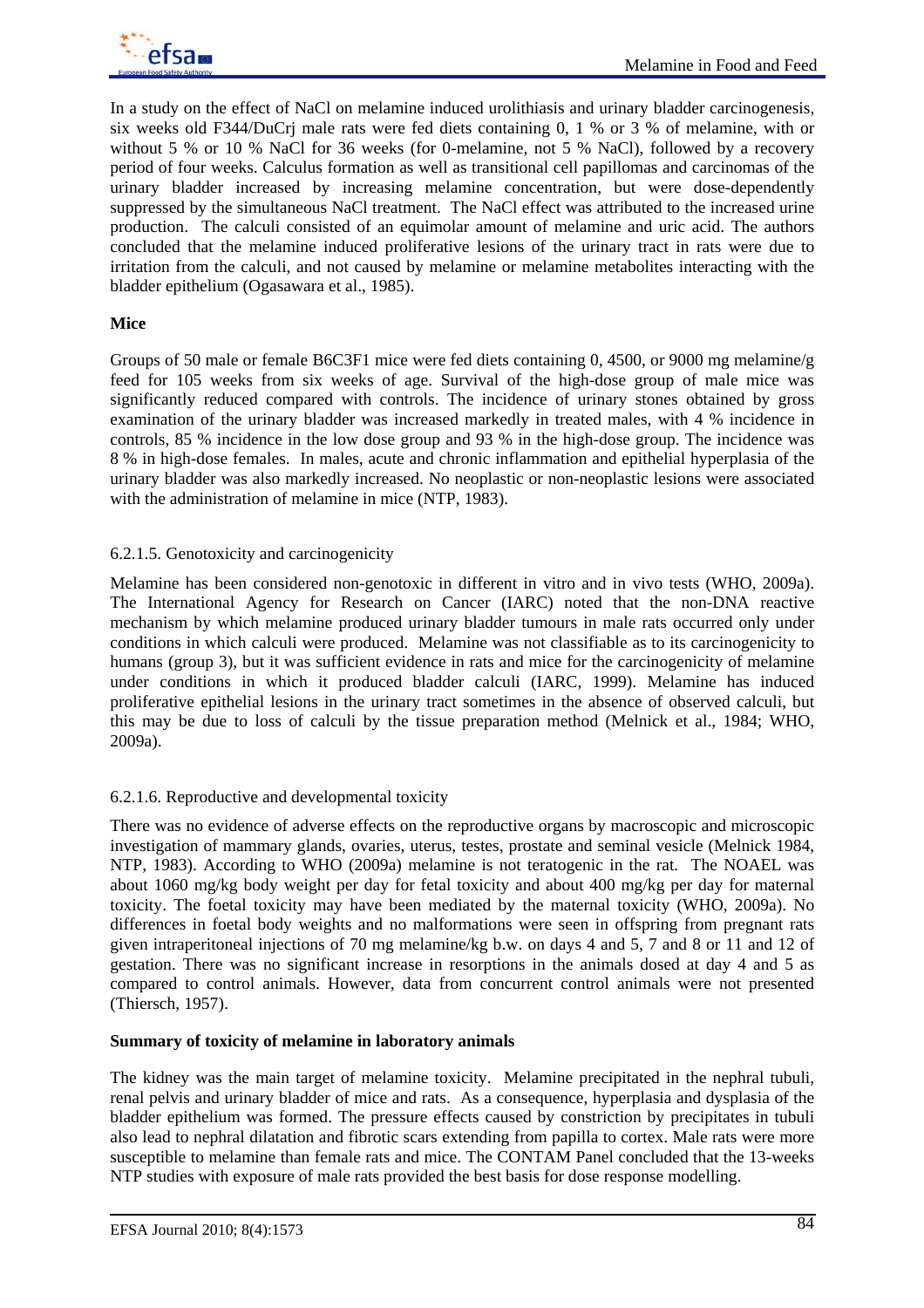

### **6.2.2. Cyanurate**

### 6.2.2.1. Acute toxicity

The acute oral toxicity of cyanuric acid and sodium cyanurate is low and reported to be between 1500 mg/kg body weight and 10000 mg/kg body weight in rats and 3400 mg/kg in mice (OECD, 1999; WHO, 2004).

### 6.2.2.2. Short-term and sub-chronic studies

Mice (B6C3F1) were given sodium cyanurate in drinking water at concentrations up to 5375 mg/l, equivalent to 0, 252, 522 or 1500 mg/kg body weight per day for 13 weeks. The only compoundrelated changes reported were the occurrence of bladder calculi in males in the group given the highest dose. The NOEL reported was 1792 mg/l, equivalent to 522 mg/kg body weight per day (WHO, 2004).

Charles River rats were given drinking water containing sodium cyanurate at concentrations 896, 1792, or 5375 mg/l (equivalent to 72, 145, or 495 mg/kg body weight per day) for 13 weeks. In the group receiving the highest dose 7/28 males showed epithelial hyperplasia of the bladder. No treatment-related effects were seen in the kidneys or in any other tissue (WHO, 2004).

Weanling Wistar-derived rats (Rochester strain) were given sodium cyanurate in the feed at doses 0, 8000 mg/kg feed (10 males, 10 females) and 80 000 mg/kg feed (20 males, 20 females) for 20 weeks. Fourteen of the 20 males and 4/20 females at the highest dose died. At autopsy, organ weights were normal except for an increased kidney weight/body weight ratio in the high-dosed females. Histological examination of the kidneys showed dilation of distal collecting tubules and ducts of Bellini, with focal areas of epithelial proliferation in high-dosed animals (Hodge at al., 1965).

An oral toxicity study was performed in SD (Crj: CD) rats by an OECD combined repeat dose and reproductive/developmental toxicity screening test. Isocyanuric acid was administered by gavage at doses of 10, 40, 150 and 600 mg/kg per day for 45 days in males and from 14 days before mating to day 3 of lactation in females. Isocyanuric acid induced toxic effects at 600 mg/kg in both sexes. Depression of body weight gain was observed in males. Urinalyses of males revealed appearance of crystals, and increases of erythrocytes and leukocytes. Significant decrease in erythrocyte counts, haemoglobin concentrations and haematocrit values were observed. Increases in blood urea nitrogen and creatinine, and a decrease of sodium were seen. In histopathological examination, dilatation of the renal tubules, necrosis or hyperplasia of the tubular epithelium, increased basophilic tubules, neutrophilic infiltration, mineralization and fibrosis in the kidney, hyperplasia of the mucosal epithelium in the urinary bladder and vacuolization of the zona fasciculata in the adrenals were observed in both sexes. Absolute and relative kidney weights and relative adrenal weights were increased in both sexes (OECD, 1999).

## 6.2.2.3. Long-term studies

Charles River CD rats (80 of each sex) were given sodium isocyanurate in drinking water at concentrations of 0, 400, 1200, 2400 or 5375 mg/l (equivalent to 0, 26, 77, 154 or 371mg/kg body weight per day) for 2 years. A second control group received sodium hippurate, resulting in the same amount of sodium as the highest treatment group. 10 animals were killed at 6, 12 and 18 months. Lesions to the urinary tract and heart were reported in males at the high dose. Nine of the 11 males with heart lesions receiving a dose of 371 mg/kg body weight per day that died or were killed in the first year of the study also showed calculi in the bladder. Calculi were not found in all these animals but an expert Panel observed fragments of calculi in a number of histological slides, suggesting that the calculi may have been lost in fixation. The authors considered that the urinary lesions (including hyperplasia, bleeding and inflammation of the urinary bladder epithelium, inflamed urethers and rental tubular nephrosis) were probably related to calculi, and the heart lesions were secondary to uremia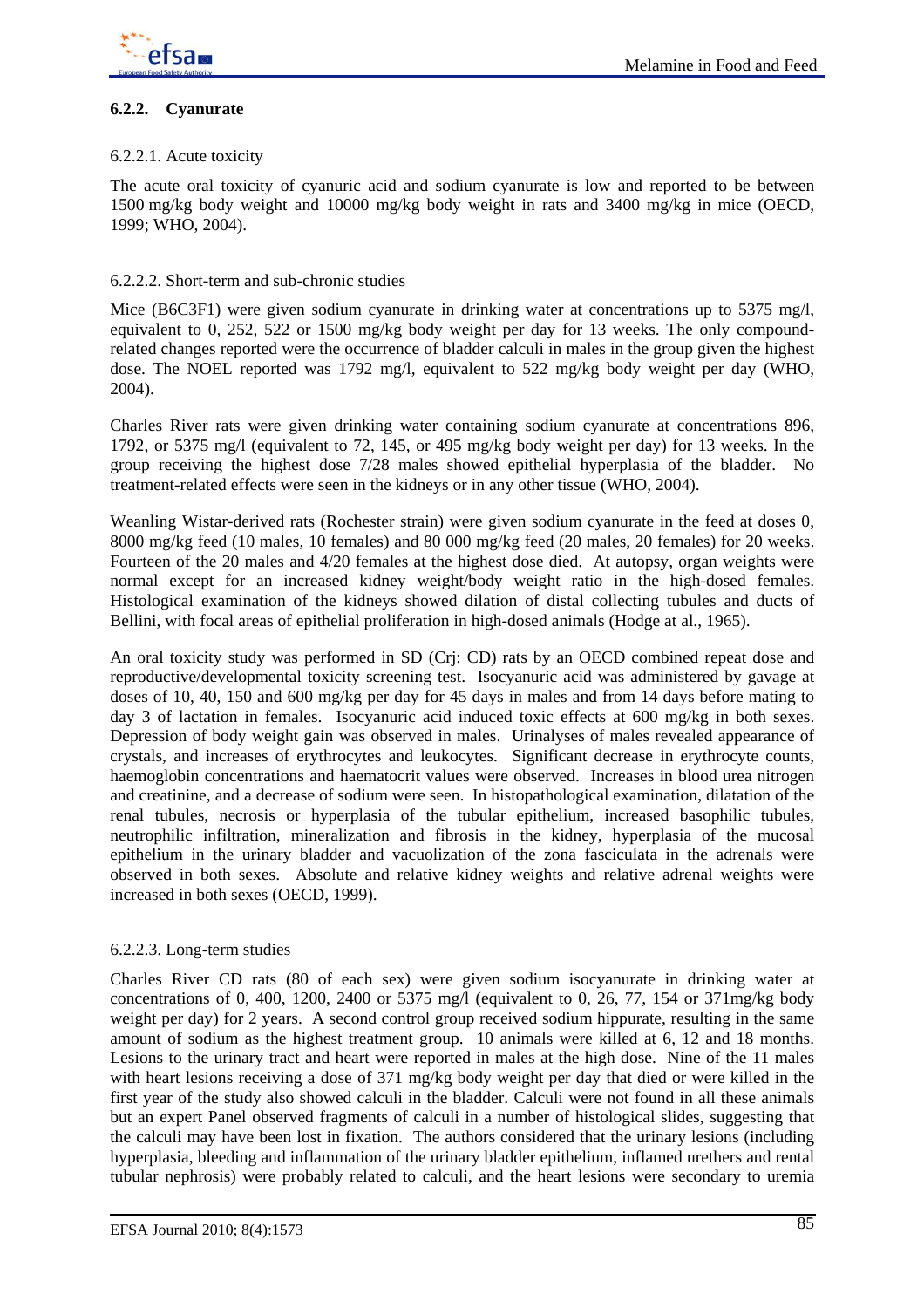secondary to the urinary tract lesions. Urolithiasis was more frequent in males than females at the high dose. The NOEL was 154 mg/kg body weight per day (WHO, 2004).

In a two-year study in which mice (B6C3F1, 100 of each sex) received doses of sodium cyanurate at 0, 400, 1200, 2400, and 5375 mg/l (equivalent to 0, 72, 30, 110, 340, 1523 mg/kg body weight per day) there were no treatment related changes in the survival, incidence of tumors or histopathological changes. (WHO, 2004).

Two groups of 3 young adult beagle dogs were maintained on diets containing 0.8 and 8 % sodium cyanurate. After 6 months, dogs given the diet containing 0.8 % cyanurate were sacrificed. Kidney tissues were normal. The three dogs on the 8 % cyanurate diet were fed on this diet for 2 years. One dog died after 16 months, a second after 21 months. Causes of death were not clearly established. The third dog was sacrificed after 24 months and gross evidence of kidney fibrosis was noted. According to the authors, it seemed reasonable to suggest that continuous stimulation of the excretory portions of the nephron led to hypertrophy, atrophy and fibrosis (Hodge et al., 1965).

## 6.2.2.4. Developmental and reproductive toxicity

Potential developmental toxicity has been evaluated in rats and rabbits. Pregnant Dutch belted rabbits were gavage-fed 50, 200, and 500 mg sodium cyanurate/kg b.w. during days 6-18 of gestation. No evidence of a dose related increase in the incidence of malformations or skeletal anomalies in the foetuses was observed (FMC Corporation, unpublished results referred to in Hammond et al., 1986). Pregnant CD rats were gavage-fed sodium cyanurate at 200, 1000 and 5000 mg/kg per day during days 6-15 of gestation. Controls received sodium hippurate (control for sodium exposure) or tap water. No evidence of cyanurate related foetotoxicity or teratogenicity was found (Cascieri et al., 1983). Sodium cyanurate was administered to rats in the drinking water at concentrations 400, 1200, and 5375 mg/l throughout three consecutive generations. Two control groups received either tap water or sodium hippurate. No compound related mortality or adverse reactions connected to reproductive performance were observed during the study. Concerning pathologic changes, the only effect observed was that in a few high cyanurate-dosed males there were calculi in the urinary bladder, together with microscopic evidence of epithelial hyperplasia or chronic cystitis. The histological changes were attributed to the chronic irritation by the calculi (Wheeler et al., 1985; Hammond et al., 1986; WHO, 2004).

## 6.2.2.5. Genotoxicity

Cyanuric acid has been considered non-genotoxic in an adequate battery of *in vitro* and *in vivo* tests (reviewed by Hammond et al., 1986) (WHO, 2004).

## **6.2.3. Ammelide and ammeline**

Female Sprague Dawley rats (6 animals per group, 240-285g) were gavage-fed a single dose of 0, 10, 13, or 100 mg/kg b.w. of ammeline or ammelide as a suspension in 1 % carboxymethylcellulose. No toxicity with respect to renal function, kidney weight or histopathology of the kidneys was observed (Dobson et al., 2008).

## **6.2.4. Combined exposure to melamine and structural analogues**

Female Sprague Dawley rats (10 animals per group, b.w. 24-285 g) were gavage-fed a mixture of melamine/cyanuric acid 400/400 mg/kg b.w. per day or a mixture of melamine/ammeline/ammelide/cyanuric acid, 400/40/40/40 mg/kg b.w.per day. Both mixtures were suspensions in 1 % carboxymethylcellulose, and given daily for three consecutive days. In addition, one group of animals received the melamine/cyanuric acid as a single dose. Both mixtures produced toxicity, and several animals were oliguric by the end of the three days dosing, particularly in the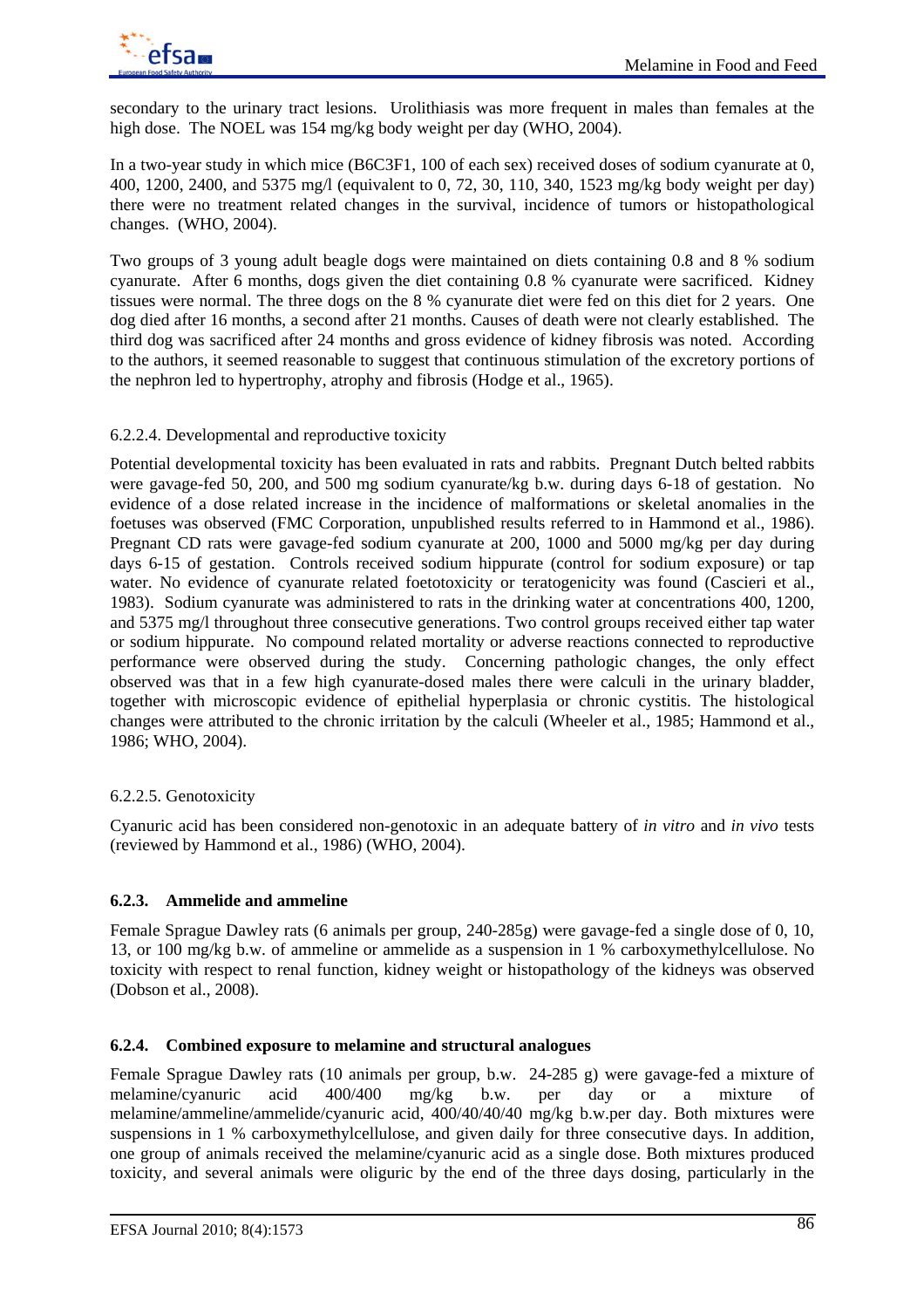

melamine/cyanuric acid dosing group. There was a marked increase in blood urea nitrogen level and decreased creatinine clearance in all dosed groups. Urinary pH was also significantly decreased in all three 24-h urine samples. The kidneys from dosed animals were edematous and brownish-yellowish precipitate was seen in the tubules. Histological examination of frozen sections revealed that crystals were present in a large proportion of renal tubules, particularly in the medulla. They appeared to be sufficiently abundant to block tubular flow. Extensive tubular dilatation in distal tubules and basophilic debris in distal tubules and loop of Henle was found in sections from formalin-fixed tissue. This was most severe in the melamine/cyanuric acid group. The crystalline material in frozen kidney sections from a cat exposed to tainted food appeared to be identical to that in the treated rats. Infrared spectra from the precipitate in rat, cat and crystals from tainted wheat gluten matched the melaminecyanuric acid cocrystal reference material. The concentration of melamine and cyanuric acid in the rat kidney tissue was 2000-3000 mg/kg wet tissue. Ammelide was present at measurable concentration in kidney tissue from all groups, which was explained by impurities of 0.2-0.4 % ammeline and 0.4-1.8 % ammelide in dosed compounds (Dobson et al., 2008).

In a metabonomic study of melamine-induced renal toxicity in rats, five groups of seven male Wistar rats were gavage-fed melamine at 600, 300, and 100 mg/kg b.w., cyanuric acid at 100 mg/kg b.w., and mixture of melamine and cyanuric acid (50 mg/kg b.w. each) for 15 days. The kidneys of the treatment groups were found to be oedematous with organ weight higher than those in the control group. Crystals were found near the papilla of the renal tubule in all treatment groups. In the 600 mg/kg melamine group and the melamine-cyanuric acid group, extensive tubular dilatation in distal tubules and a small amount of haemorrhage was shown by histological examination. The combined experimental results of metabolomics, serum biochemical analysis and histology indicated that melamine at all doses induced significant renal toxicity in a dose-dependent manner, and that the mixture of melamine and cyanuric acid (50 mg + 50 mg/kg b.w.) and 600 mg of melamine/kg b.w. resulted in the greatest renal toxicity and physiological alteration. The high-dose melamine (600 mg/kg b.w.) and low-dose melamine-cyanuric acid, both perturbed the urinary expression of different metabolites, but impacted the same metabolic pathways, including tryptophan, polyamine, and tyrosine metabolism and alteration in the structure of gut microflora (Xie et al., 2009).

Sprague Dawley rats (five of each sex) were fed with melamine contaminated pet food (ratio of melamine: cyanuric acid 6.8:1) mixed into the chow at 10 %, 20 %, 50 %, and 50 %-100 % (weight/weight) for 12 weeks. The 50-100% group received chow with 50-100 % contaminated feed the first 8 weeks and then 100 % contaminated feed for 4 weeks (Chen, 2009a). The mean dietary intake is shown in Table 38.

|             |                 | Fraction of adulterated feed mixed into diet |        |       |             |  |  |  |
|-------------|-----------------|----------------------------------------------|--------|-------|-------------|--|--|--|
|             |                 | 10 %                                         | $20\%$ | 50%   | 50-100 $\%$ |  |  |  |
|             | Cvanuric acid   | 6.0                                          | .1.8   | 29.4  | 38.3        |  |  |  |
| <b>Male</b> | <b>Melamine</b> | 40.6                                         | 80.4   | 200.4 | 260.9       |  |  |  |
| Female      | Cyanuric acid   | 7.2                                          | 14.6   | 35.2  | 60.3        |  |  |  |
|             | <b>Melamine</b> | 48.9                                         | 99.7   | 240.0 | 410.7       |  |  |  |

**Table 38:** Daily intake (mg/kg b.w.) of cyanuric acid and melamine in rats fed various concentration of adulterated chow (based on Chen, 2009a).

One female and one male in the 50 % group died in the weeks five and nine, respectively. Increase in blood urea nitrogen, creatinine, and total cholesterol was seen in the highest dose group in both sexes, and increased phosphorous gamma-glutamyltransferase, triglyceride and creatine kinase was seen in males in the highest dose group. Decreased uric creatinine and bilirubin, as well as increased urine volume, was seen in both sexes in the highest-dosed group. Among males in this group also uric ketone concentration, pH and protein was decreased. Kidney weight was increased in both sexes in the high dosage groups. Changes in the kidney size and morphology were found variously in the two highest dosage groups. Melamine-cyanurate crystals were easily observed using a polarized microscope. Also slight to severe inflammatory cell infiltration, tubular dilatation and interstitial fibrosis was seen. Immunohistochemical markers related to renal injury and cell proliferation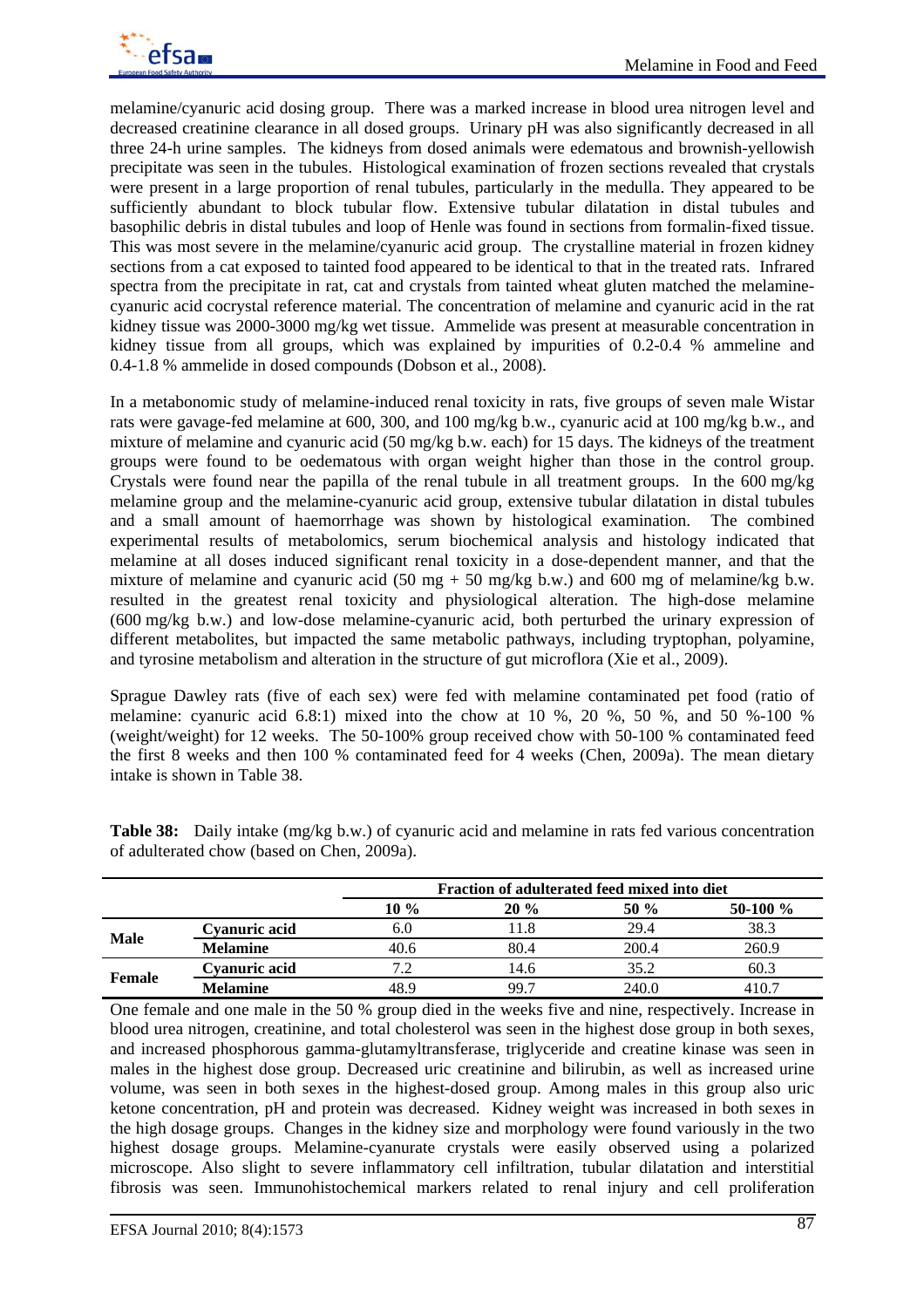

(osteopontin and proliferative cellular nuclear antigen) increased slightly in the 50 % group and were substantially elevated in the highest dose group (Chen, 2009a).

Male rats (Sprague –Dawley, 5-6 months old) were orally exposed to melamine and cyanuric acid (1:1) at 0, 25, 50, or 100 mg/kg b.w. per day for 3 days (n=10/group, 9 at 100 mg/kg). The two highest doses led to increased blood urea nitrogen and creatinine, reduced creatinine clearance and enlarged kidneys. At 50 mg/kg b.w. crystals were mainly located in kidney medulla, while at 100 mg/kg b.w. crystals were seen throughout both cortex and medulla (Kim et al., 2010). Male rats (Sprague – Dawley, 10 weeks old, n=18/group) were exposed to melamine by a stomach tube at 2.4, 24 or 240 mg/kg b.w.per day, or to the combination of melamine and cyanuric acid at 1.2, 12, or 120 mg/kg per day, or to water (controls) for maximally 14 days. Blood and 24-h urine samples and kidney sections were evaluated on days 3, 7, and 14. Rats receiving the highest dose of melamine/cyanuric acid died from acute renal failure before day 7. In rats given 12 mg/kg per day of melamine/cyanuric acid, crystals were seen in proximal tubules in the cortex after 3 days, and the number increased across day 3, 7 and 14. Crystals were also present in distal tubules and collecting duct. Serum creatinine was increased from day 3 in this group (Kobayashi et al., 2010).

In a study so far published only in abstract form, nephrotoxicity and melamine-cyanurate-like crystals were observed in male and female F344 rats given melamine and cyanurate each at 33 mg/kg b.w. per day via the diet for 7 days. No effects were seen at 10 mg/kg b.w. per day melamine and 10 mg/kg b.w. per day cyanurate combined, or when melamine and cyanurate were administered individually at 200 mg/kg b.w. per day (Gamboa da Costa et al., 2010).

### **Summary of combined effects of melamine and cyanurate in laboratory animals**

Several studies indicate that concomitant exposure to cyanuric acid at the same dose as melamine result in more than 2-fold increase in kidney toxicity. The metabolomical and histological study by Xie et al. (2009) and the abstract of Gamboa da Costa et al. (2010) suggest that a combination of melamine and cyanuric acid produced similar toxicity to a 12-20-fold higher dose of melamine administered alone.

## **6.3. Adverse effects of melamine and its analogues in livestock, fish and pets**

Reports describing adverse effects of melamine and its analogues in production animals are limited. Therefore, the toxicity data of melamine, cyanuric acid, ammeline and ammelide are summarised together below.

## **6.3.1. Ruminants**

Protein is the first limiting nutrient for ruminants grazing forages, but a high concentration of soluble proteins also adversely affects rumen fermentation and hence weight gain and milk production. Hence a major objective in ruminant nutrition is the finding of compounds that are convertible to protein by the forestomach flora, leading to intensive research into the so-called NPN (non-protein nitrogen) class of feed ingredients. For this purpose nitrogenous compounds were tested, as ingredients of livestock feeds, including melamine, cyanuric acid, as well as ammelide and ammeline, which were studied in sheep (Clark, 1966; MacKenzie, 1965; MacKenzie, 1966; MacKenzie and vanRensburg, 1968).

6.3.1.1. Cattle

The use of melamine as an efficient N source for ruminants has been investigated by Newton et al. (1978). One mature steer was given 45 g per day melamine during 88 days in the diet. The melamine consumed amounted to an average of 14 g nitrogen per day. No data are detailed regarding the weight of the animal and no adverse effects were reported.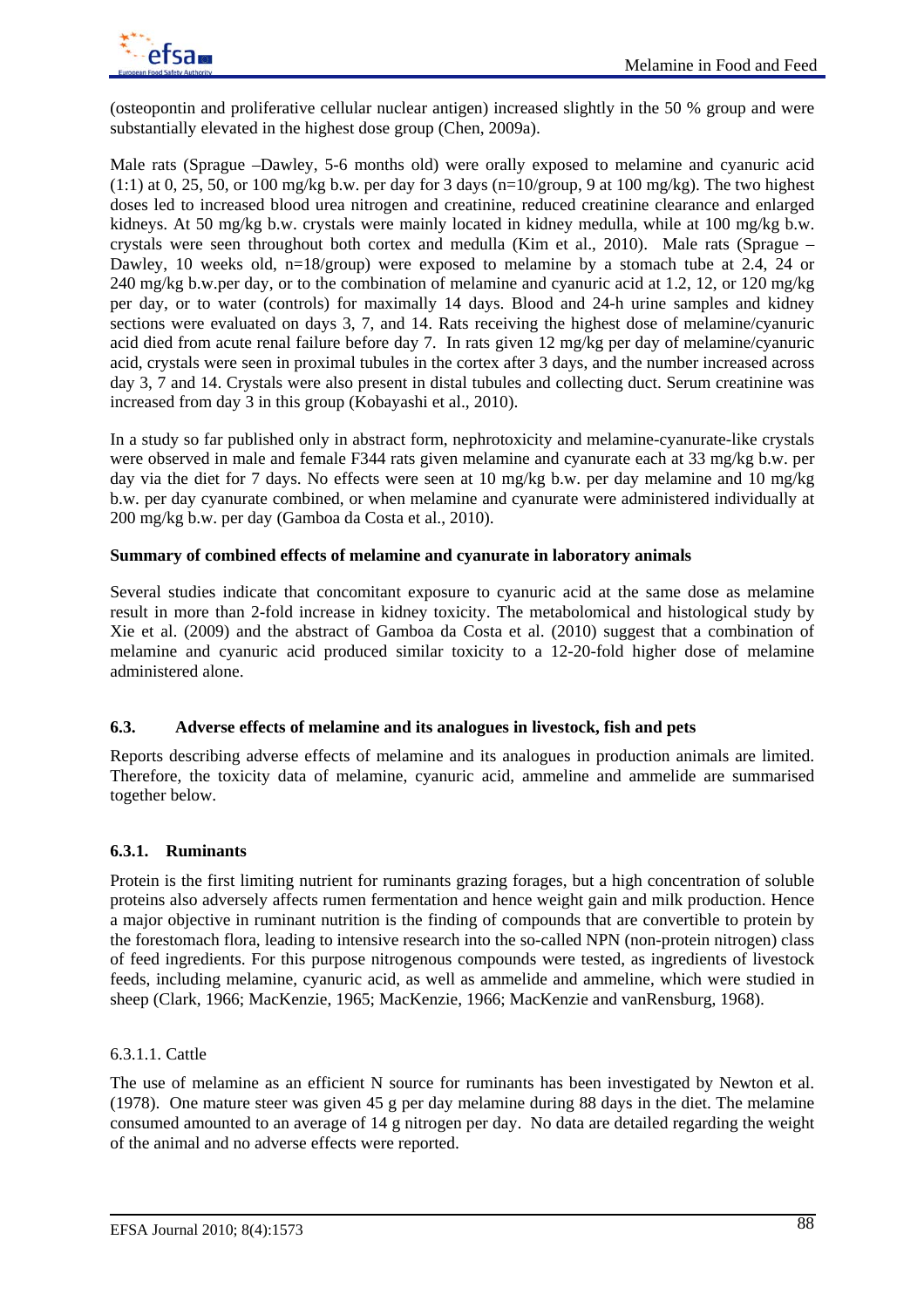

In a recent feeding trial, cows were fed with melamine-containing feed to investigate the carry-over of melamine residues in milk (see 6.1.1.4.1). Dairy cows weighing around 638 kg were fed with 17.1 g melamine per day and per cow (corresponding to approx. 27 mg/kg b.w.) during 8 days. No adverse effects were seen in the animals during the experiment, and milk composition remained unchanged (Cruywagen et al., 2009).

# 6.3.1.2. Sheep

Clark (1966) studied the value of melamine, as a non-protein nitrogen supplement, in Merino sheep. A first experiment was undertaken with adding melamine through permanent ruminen fistulae. One sheep (46 kg) was given 100 g (single dose), another animal (37 kg) was dosed with 50 g on 6 consecutive days, a third one (49 kg) was dosed with 25 g on 18 consecutive days. Three other sheep were dosed with 10 g melamine per day for 16, 31 or 39 days respectively. In a second experiment, several groups of three sheep were given melamine (7 g sheep per day) mixed in maize meal. Postmortem investigation revealed crystals in the kidney tubules of all animals that died spontaneously or were sacrificed at the end of the exposure period. Only the sheep fed with 7 g melamine mixed in the feed survived the experiment and none of them showed any adverse effect. Melamine was found in the urine by addition of picric acid (picrate test), this reaction was considered a good presumptive test for melamine. As a conclusion of his study, Clark (1966) reported that an intake of  $> 10$  g per day (> 250 mg/kg b.w.) resulted in crystalluria and consequent death in two sheep out of three (respectively after 16 and 31 days), whereas 7 g per day fed, during 6 weeks, had no adverse effects. The weights of the animals receiving 7 g melamine are not detailed. The author noticed that the animals refused to consume the total amount of maize containing melamine.

MacKenzie (1966) performed a toxicity test and a feeding trial with melamine in sheep. During the feeding test, two groups of 9 sheep with an average initial weight of 39 kg received melamine as a supplement in feed (10 and 20 g, corresponding to 256 and 513 mg/kg b.w. respectively). The trial was stopped after 28 days because the sheep showed significant weight losses and several were in critical condition. After that, the sheep returned to a diet without melamine. However, the author reported that sheep died in the group that received 10 g melamine without showing particular symptoms of physiological disturbance. No detailed post-mortem examinations were carried out.

Cyanuric acid was fed to sheep at 4 levels (0, 8, 16, 24 g per head per day) with maize meal as a daily supplement on a diet of low quality hay (Mackenzie, 1965). The test ran for 77 days and the average initial weight of the animals was 40.5 kg. The results indicated that the daily amount of cyanuric acid required to maintain life weight was between 8 g (198 mg/kg b.w.) and 16 g (400 mg/kg b.w.) per head. The sheep receiving 24 g (600 mg/kg b.w.) increased in weight but at this level of feeding the efficiency of cyanuric acid utilisation tended to decrease.

Cyanuric acid was considered as a better feed supplement to improve nitrogen balance than urea and was declared to be a good non toxic nitrogen supplement in sheep by Altona and MacKenzie (1964). These authors suggested that the lack of toxicity of cyanuric acid is due to a slow rate of hydrolysis by bacteria (Altona and MacKenzie, 1964; Clark et al., 1965).

In feeding trials, ammelide and ammeline were tested as sources of NPN for German Merino ewes (Mackenzie and vanRensburg, 1968). In the feeding trial, five groups of ten sheep with an average weight of 38 kg were fed once daily and during 42 days with supplements consisting of a mixture of maize meal and NPN compounds. Ammelide (139 g per group) or ammeline (114 g per group) alone as well as mixtures of both these substances (total amounts of ammelide and ammeline, of 126 g in a first mixture or 130 g in a second mixture) were added daily to the diet. After four weeks, the sheep receiving supplements containing ammeline began showing symptoms similar to those observed in sheep fed with diets containing melamine (inappetence, emaciation, excessive urination) in a previous study (MacKenzie, 1966).

An average daily intake of 296 mg ammeline/kg b.w. per day and 97 mg/kg b.w. of a mixture of ammeline and ammelide in the diet was sufficient to cause the death of half the sheep in the group.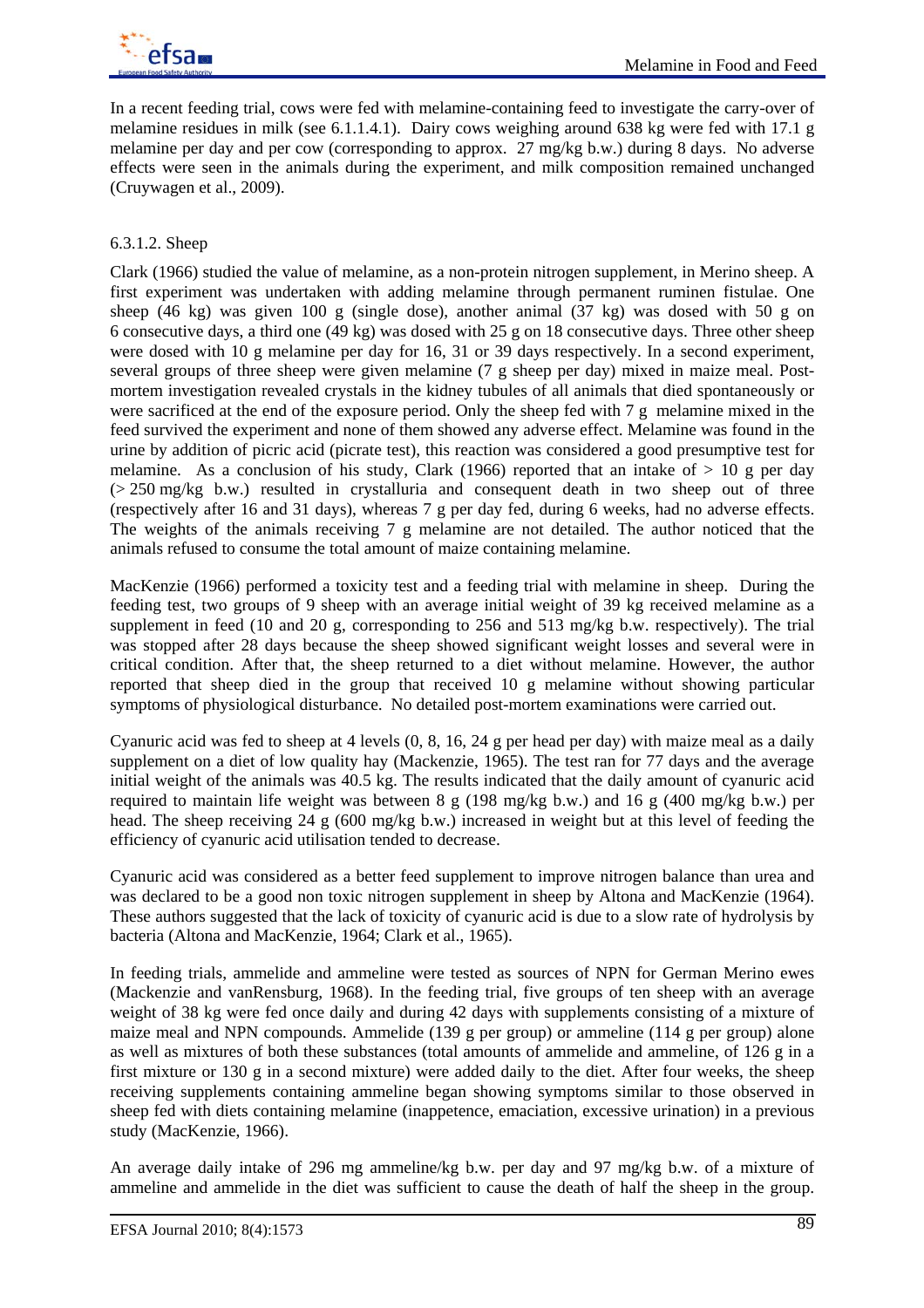

Half of the sheep fed with mixtures of ammeline and ammelide died within 58 days of experiment. During the study, two sheep were killed for postmortem examination. The kidneys were enlarged and showed crystal formation. Results indicated that ammelide was not acutely toxic and did not cause toxicity when fed to sheep for a period of 6 weeks. Ammeline resulted in the development of a crystalluria syndrom. The authors concluded that their results indicate that neither ammelide nor ammeline were suitable sources of NPN in sheep. The authors also noticed that neither the ammeline nor the ammelide used were in pure form.

### **6.3.2. Pigs**

Nephrotoxicosis, was observed by Gonzalez et al. (2009) in piglets consuming contaminated feed. Between November 2003 and September 2003, 300 to 400 45-60-day old Iberian piglets developed anorexia, polydipsia and lethargy. Piglets were from 5 different farms in Spain. Morbidity was between 40 % to 60 % and mortality ranged from 20 % to 40 % of the total population of postweaning piglets. Postmortem examinations were conducted in 9 piglets. Kidneys were enlarged with yellow foci in the cortex and medulla. Microscopically, these foci were accumulations of crystals within the lumina of dilated distal tubules and collecting ducts, causing flattening of the renal tubular epithelial cells. The crystals displayed a multicolour birefringence under cross-polarized light. The multinucleated giant cells surrounding the crystals, interstitial fibrosis and non suppurative infiltrates indicated a chronic inflammatory response. The diagnosis of toxicosis was based on the presence of characteristic crystals in tubules and ducts and the measurements of ammelide, ammeline, cyanuric acid and melamine in the affected kidneys from 4 piglets. Ammelide concentrations were highest, ranging from 39 to 92 mg/kg, followed by ammeline (from 20 to 34 mg/kg), melamine (from 9 to 92 mg/kg) and cyanuric acid (from 2 to 9 mg/kg). No data were available with regard to the levels of those compounds in the animal feed.

Renal failure in nursery pigs (6-9 weeks) due to melamine contaminated feed (> 4000 mg/kg) was also reported by Akrimajirachoote et al. (2008). These animals came from a 3000 sow farm in Ratchaburi province, in Thaïland, with 100 % morbidity rate and 70 % mortality rate. All the pigs were emaciated, dehydrated and had subcutaneous hemorrhages and swollen joints. 3 dead pigs and 6 blood samples were subjected to necropsy investigation. Necropsy findings showed congestion and infarction and presence of yellowisch crystal in the kidneys. Histopathological examination showed enlargement and inflammation as well as accumulation of brownish crystals in the renal tubules.

Experimental feeding of melamine and cyanuric acid in pigs was performed by Reimschuessel et al. (2008). Four pigs were fed a target dosage of melamine (400 mg/kg b.w.), cyanuric acid (400 mg/kg b.w.) or melamine and cyanuric acid (400 mg/kg b.w. for each compound) daily for 3 days. Animals were euthanatized 1, 3, 6, 10 or 14 days after administration ceased. Fresh, frozen and formalin-fixed kidneys were examined for crystals. In this study, renal crystals were experimentally induced in pigs via co-administration of a 1: 1 ratio of melamine and cyanuric acid. However, administration of melamine or cyanuric acid alone generally did not result in crystal development. All animals fed the combination of melamine and cyanuric acid developed goldbrown renal crystals arranged in radial spheres. Spectral analyses of crystals were consistent with melamine-cyanurate complex crystals.

#### **6.3.3. Rabbits**

No data were available in rabbits.

## **6.3.4. Poultry**

No data were available in poultry.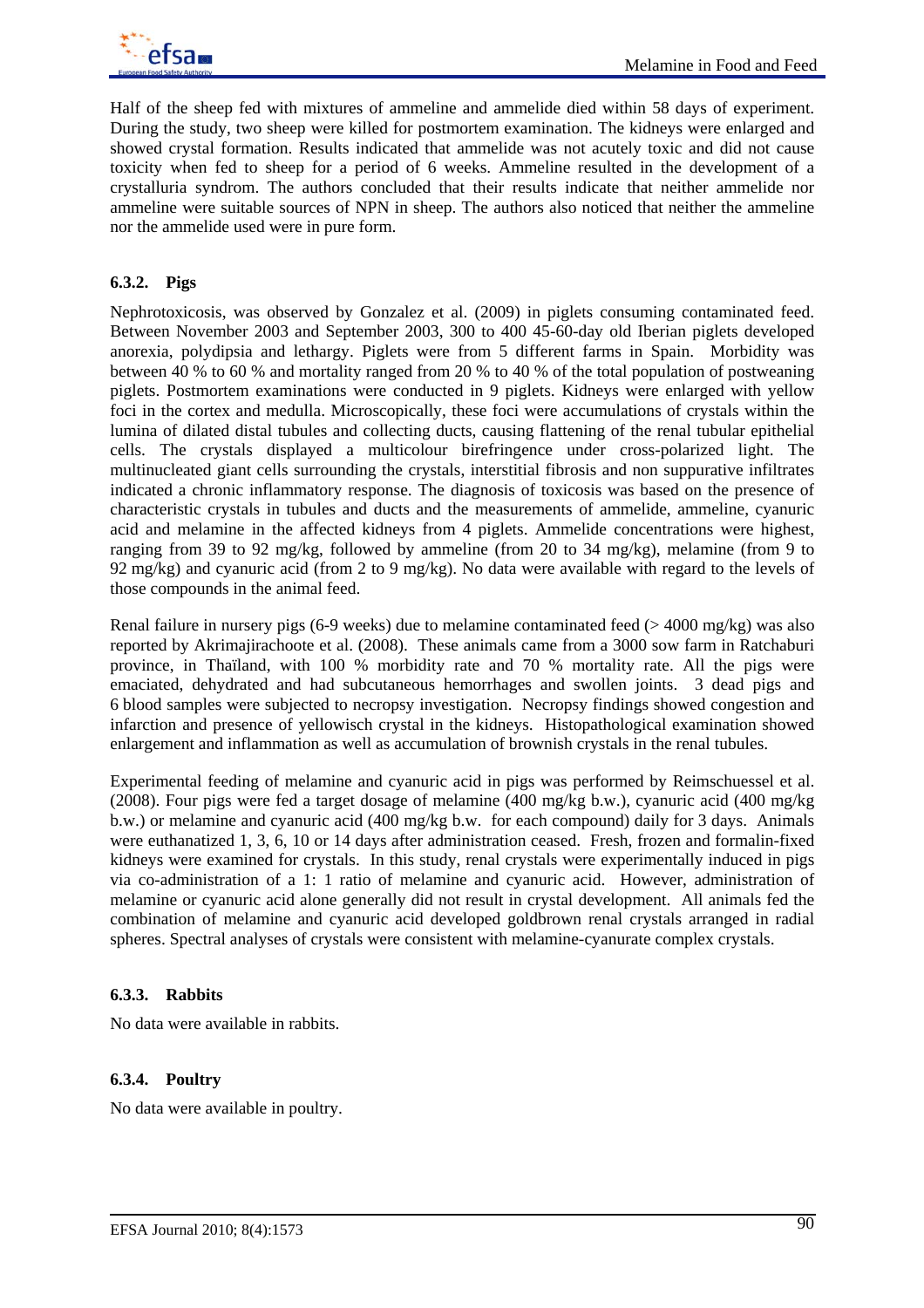

# **6.3.5. Fish**

Experimental feeding of melamine and cyanuric acid in fish was performed by Reimschuessel et al. (2009) in a number of studies.

Reimschuessel et al. (2009) reported the results of the determination of melamine and cyanuric acid residues in catfish and trout filets. A total of 20 fish were harvested at 1, 3, 7, 14, 28 and 42 days after a single oral dose of 20 mg/kg b.w. of melamine, a single dose of 20 mg/kg b.w. of cyanuric acid, or a single dose of 20 mg/kg b.w. of melamine and 20 mg/kg b.w. of cyanuric acid together. Renal crystals formed in fish given both melamine and cyanuric acid, persisting for weeks after the single dose.

A total of 75 fish from several species (21 tilapia, 24 rainbow trout, 15 channel catfish and 15 Atlantic salmon) were fed with melamine and / or cyanuric acid by Reimschuessel et al. (2009). A target dosage of melamine (400 mg/kg b.w.), cyanuric acid (400 mg/kg b.w.) or melamine and cyanuric acid (400 mg of each compound/kg b.w.) was given daily for 3 days and fish were euthanatized 1, 3, 6, 10 or 14 days after administration ceased. Fresh, frozen and formalin-fixed kidneys were examined for crystals. In this study, renal crystals were experimentally induced in fish via coadministration of a 1:1 ratio (ranging for each compound from 390 to 452 mg/kg b.w. for trout, from 376 to 422 mg/kg b.w. for salmon, from 418 to 479 mg/kg b.w. for catfish) of melamine and cyanuric acid. For tilapia, capsules were filled with 150 mg of melamine, 150 mg of cyanuric acid or 75 mg of each compound. Doses in tilapia ranged from 300 to 456 mg/kg b.w. for melamine, 147 to 390 mg/kg b.w. for cyanuric acid and from 39 to 114 mg/kg b.w. for the combination. However, administration of melamine or cyanuric acid alone generally did not result in crystal development. Renal crystals formed in fish that received both compounds administered at the same time and also in fish that received melamine first, then cyanuric acid several days later. Crystals in fish kidneys were distributed throughout the renal tubules and collecting duct system.

In another study, one group of tilapia was given lower doses of melamine and cyanuric acid (approximatively 3 to 17 mg/kg b.w). The aim of the study was to establish a lower limit for biological effects. Fish were dosed daily for 3 days and then euthanised 1-14 days after dosing. Three tilapias consumed 3 - 4 mg/kg body weight each of melamine and cyanuric acid on each of 1, 2 or 3 days, respectively, and were euthanased 1 day after dosing. None of these fish developed renal crystals. Measurable quantities of melamine were found in the tissues (0.37 - 0.84 mg/kg). Crystals were found in the kidneys of tilapia that received more than 7 mg/kg body weight of melamine and cyanuric acid on each of 3 days (Andersen et al., 2009).

Fish have mesonephric kidneys. They excrete most of their nitrogenous waste via the gills and can endure more extensive renal damage than most mammals. In the studies performed by Reimschuessel, most of the fish survived the renal damage induced by the melamine-cyanurate complex crystals. However, even fish died from major renal damage, death being caused by a mechanism similar to acute uric acid nephropathy in humans (Reimschuessel et al., 2009).

Shrimp specimens from rearing facilities in Indonesia and India were found to present prominent golden to greenish-brown needle- and plate-like birefringent crystals within multifocal hemocytic granulomas in the antennal gland tubules and peritubular hemal sinuses. The crystals' appearance was very similar to melamine-cyanuric acid-induced crystals described from cat and dogs kidneys with melamine-associated renal failure. Melamine was detected in feed samples at levels of 183.39 and 112.50 mg/kg. A bioassay was performed feeding shrimps with the melamine-contaminated feed. Prominent granulomas in the antennal gland with the characteristic crystals were induced within 10 days of the first feeding, experimentally confirming the direct relationship of melamine-adulterated feed to the pathology observed (Lightner et al., 2009).

## **6.3.6. Frogs**

Poisoning cases were described in fattening frog farms in the Nakorn Pathum and Chumporn provinces, in Thaïland, in 2007. According to Wongthai et al. (2008), the death was mainly attributed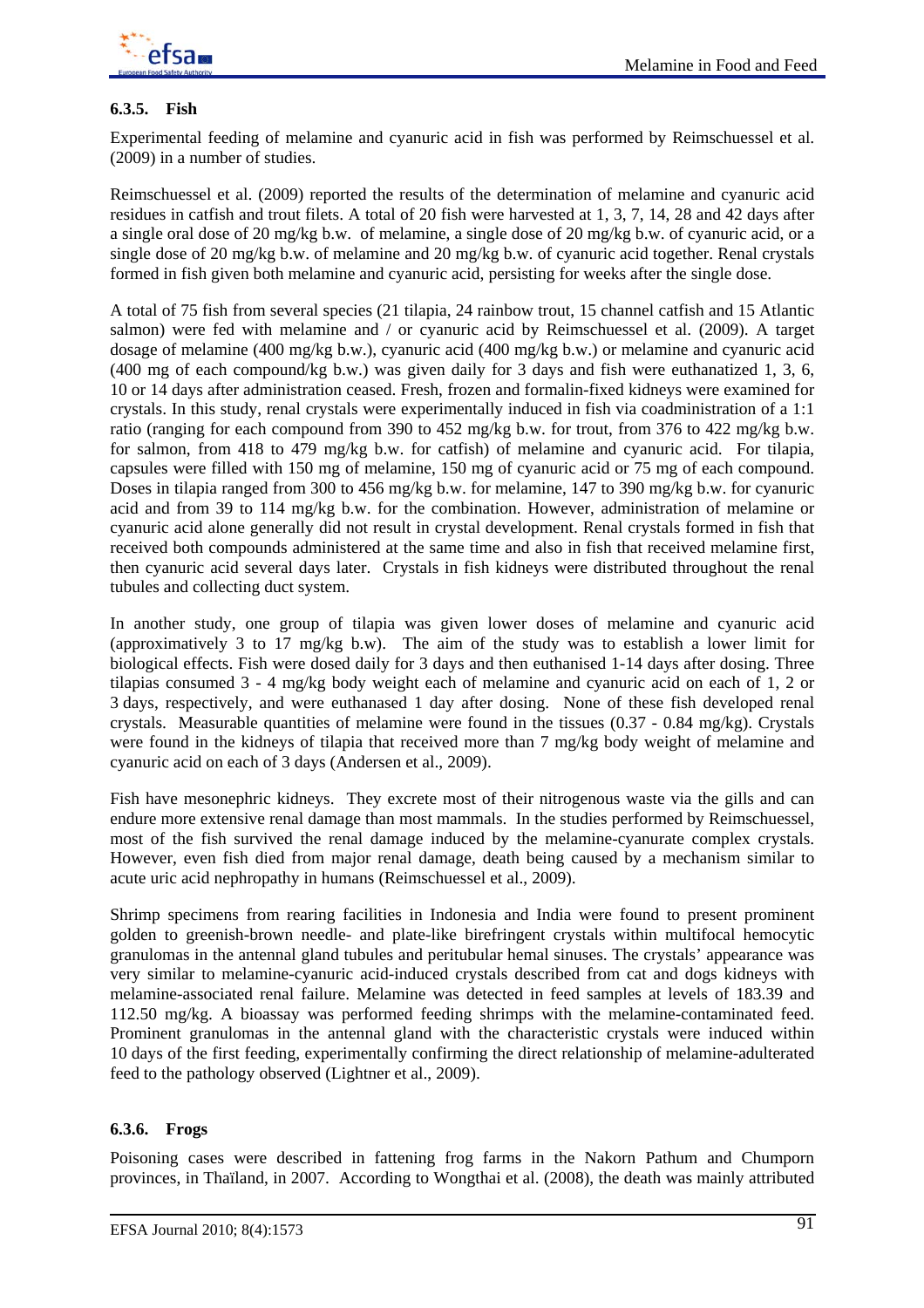

to renal failure. The conditions were observed in 6 farms with earth and concrete pond culture systems. The affected frogs gradually died within 2 months without any significant signs. Frogs even exhibited normal appetite. Animals were examined by the necropsy services. Postmortem examinations revealed the presence of serosanguineous fluid in the abdomen, haemorrhage and necrotic areas in the liver and kidney, nephromegaly and fibrin inflammation in the pericardium, kidney and liver. Histopathological signs included brown crystal-like melamine accumulation and degeneration in the renal tubules. Concentrations of melamine in feed or in tissues were not reported by this incident.

# **6.3.7. Pets (cats and dogs)**

Melamine has been reported to cause diuresis and crystalluria in dogs. A combination of melamine and cyanuric acid has caused deaths in cats and dogs, inducing crystalluria, uroliths and nephrotoxicity (Brown et al., 2007; Canciolo et al., 2008; Thomson et al., 2008; Osborne et al., 2009). These studies, based mainly on histomorphometry and histochemistry, describe the research that was conducted following the discovery that dogs and cats had become ill after eating certain food lots of wet pet food in North America in 2007. These lots of pet food had been formulated with wheat gluten originating from China, which is added to wet pet foods as a thickening agent. In summary, the consumption of melamine and cyanuric acid resulted in extensive lesions in renal tubular epithelial cells associated with numerous characteristic crystals in the renal tubular lumens. The severity of renal dysfunction seemed to be influenced by several factors, including the age of the animals, the quantity of adulterated food consumed, the pH of the stomach and the kidneys, and the status of the renal health. However information on the doses of melamine and cyanuric acid resulting in illness and death is not available.

In a clinical study (Puschner et al., 2007), melamine and cyanuric acid were added alone or in combination to the diet of 4 individual cats. In the first part of the experiment, two cats received a diet for a period of 11 days to which melamine was added alone in a concentration of 0.5 %. Based on feed consumption, the actual dose varied between 44 – 121mg/kg b.w.per day in the animal receiving a diet with 0.5 % melamine and remained constant at 181 mg/kg b.w. per day in the animal that received 1 % melamine in the diet. No adverse effects were noted in either cat.

In an additional study (part 3 in the publication) one cat was given a diet with cyanuric acid alone in increasing concentrations of 0.2 % (49 mg/kg b.w.) for 4 days, 0.5 % (121 mg/kg b.w.) for 3 days, and 1 % (243 mg/kg b.w.) for 3 days. Again, there was no evidence of renal failure as measured by serum creatinine and urea nitrogen, and no gross or histological abnormalities were found at post mortem inspection.

The apparent low toxicity of melamine and cyanuric acid when given alone was in sharp contrast to the findings obtained when melamine and cyanuric acid were applied simultaneously. When cats received a combination with 0.2 % melamine and 0.2 % cyanuric acid (cat 2), 0.5 % melamine and 0.5 % cyanuric acid (cat 3), and 1 % melamine and 1 % cyanuric acid (cat 4), within 12 h after the first dosing, all 3 cats developed slight depression, vomiting and anorexia. The actual intake from the 1<sup>st</sup> meal varied between 32 mg/kg b.w. melamine and 32 mg/kg cyanuric acid (0.2 % diet) to 181 mg/kg b.w. melamine and 181 mg/kg cyanuric acid (1 % diet). Subsequently the cats did not eat or only partially ate the second meal, resulting in an estimated dose of 2 mg/kg b.w. and 2 mg/kg cyanuric acid in the 0.2 % diet, and 54 mg/kg b.w. melamine and 54 mg/kg b.w. in the 1 % diet at the second day of the experiment. Renal function was significantly impaired in all 3 cats when assessed 36 hrs after the first exposure. In all 3 animals, amorphous, rounded and fan-shaped crystals were found in the urine as well as in the renal tubules, particularly the collecting ducts and the distal tubules, at postmortem inspection. In the animal receiving the highest dose (the diet with 1 % melamine and 1 % cyanuric acid) on average 50 crystals were found per 1 cm diameter region of a 5 micrometer section within the cortex. Subsequently, the renal interstitium was oedematous, and tubular architecture and the epithelium were affected throughout the nephron. At the cortico-medullary junction, in the region of the distal straight tubules, the interstitium was expanded by oedema and hemorrhage. In the cats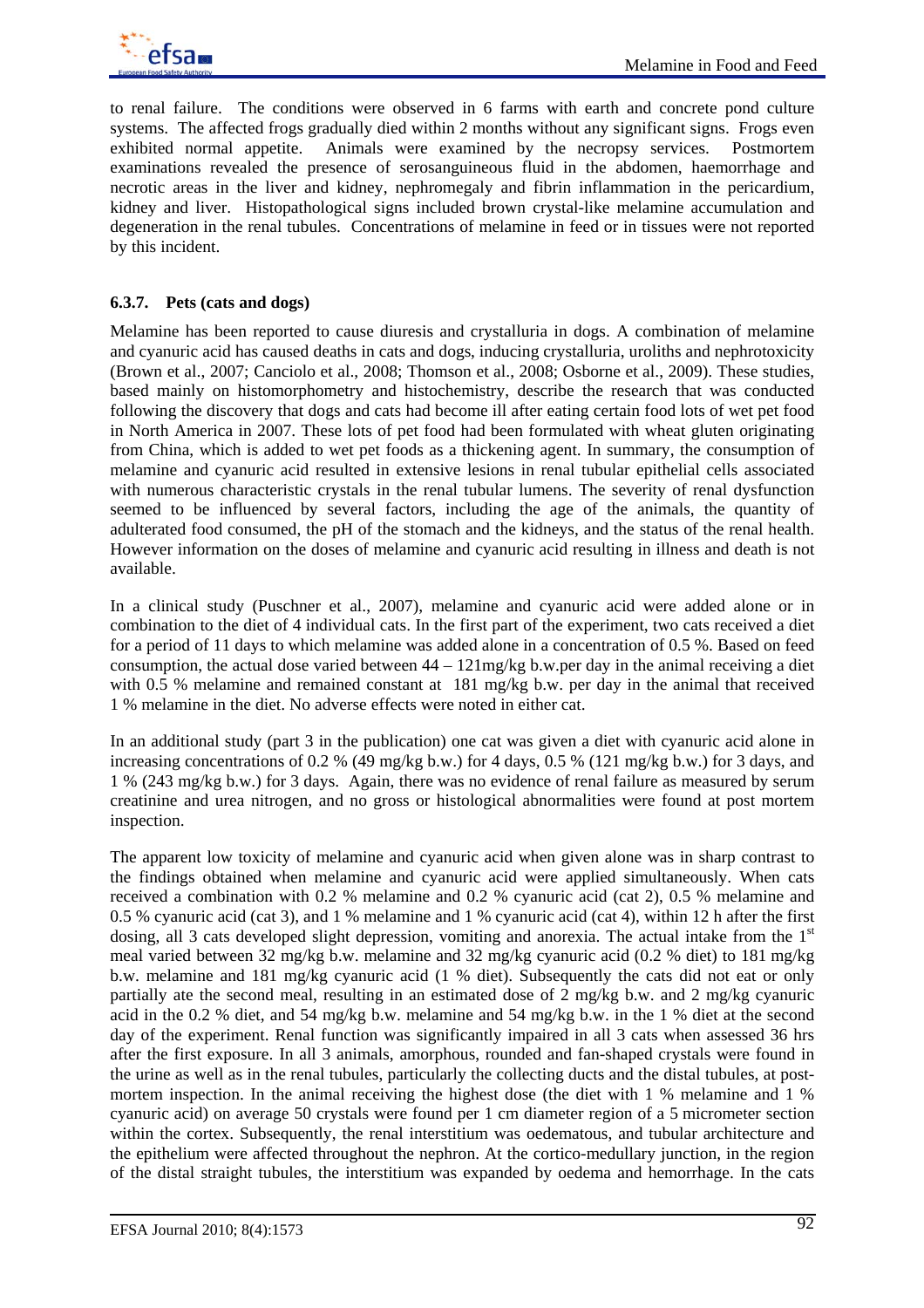

receiving the combination at a concentration of 0.5 % and 1 % melamine and cyanuric acid, eosinophilic granula and hyaline protein casts were present in the lumina of the tubules, and the arcuate and interlobar vessels and vasa recta were congested.

Chemical analysis (LC/MS) of the kidney tissue revealed dose-dependent melamine concentrations of 496 - 734 mg/kg wet weight and cyanuric acid concentrations of 487 - 690 mg/kg wet weight. The analytical method included dissolution of melamine-cyanurate crystals present in the renal tissue.

In the animal dosed only with cyanuric acid, a concentration of 22 mg/kg wet weight was found in the renal tissue. Tissues levels of melamine form the first part of the experiment (exposure to melamine alone) are not presented. In none of the animals exposed to the combination of melamine and cyanuric acid, ammelide or ammeline was detected in renal tissue including the precipitated crystals.

The pathological findings reported in this study are very similar to those reported in cats (and dogs) following ingestion of contaminated pet food (Brown et al., 2007). Hence, even considering the fact that for the different dosing regimes only 1 cat was used in this study, the presented results allow the following conclusions:

- in a cat, dietary short term exposure (10 days) to melamine alone did not induce signs of renal function impairment up to a daily dose of 181 mg/kg b.w. per day;

- dietary short term exposure (3 days) to cyanuric acid alone did not induce signs of renal function impairment up to a daily dose of 243 mg/kg b.w. per day;

- dietary exposure to a 1:1 combination of melamine and cyanuric acid induced, at doses below 32 mg/kg b.w. of each compound, clinical symptoms such as vomiting and feed refusal within 12 hrs. Post mortem inspection showed multiple crystal formation in renal tubules. interstitial oedema and hemorrhages, and subsequent impairment of renal structure and obstructive renal failure (Puschner et al., 2007).

In summary, the consumption of melamine and cyanuric acid resulted in extensive lesions in renal tubular epithelial cells associated with numerous characteristic crystals in the renal tubular lumens. The severity of renal dysfunction seemed to be influenced by several factors, including the age of the animals, the quantity of adulterated food consumed, the pH of the stomach and the kidneys, and the status of the renal health.

## **6.4. Human data**

More than 20 million children in China have been examined, and by the end of November 2008, 294 000 young children and infants had been diagnosed to have urinary tract stone caused by consumption of milk or milk products adulterated with melamine. Most patients had no symptoms and signs, but acute renal failure occurred in a small proportion of the patients. More than 50000 infants have been hospitalized, and six deaths have been confirmed to be related to melamine exposure (Chen, 2009b).

The report from the WHO expert meeting in 2008 (WHO, 2009b) referred to several unpublished studies and reports, and a number of these are now available. Below, published reports after the melamine incidence in China are summarised and the summary data is illustrated in Table 39.

In a cross-sectional study from Peking, China, the primary outcome was the presence of urinary stones and the secondary outcomes were clinical manifestations and laboratory abnormalities associated with melamine exposure. All children 26 months of age or younger who were brought to the Peking University First Hospital for screening for urinary stones between September 17 and October 3, 2008 were studied. Of the 589 children that were screened 341 were boys and 248 girls. History of exposure to contaminated formula, including brand name, duration of exposure and eventual combination with breast-feeding was obtained by questionnaires. Based on the amount of melamine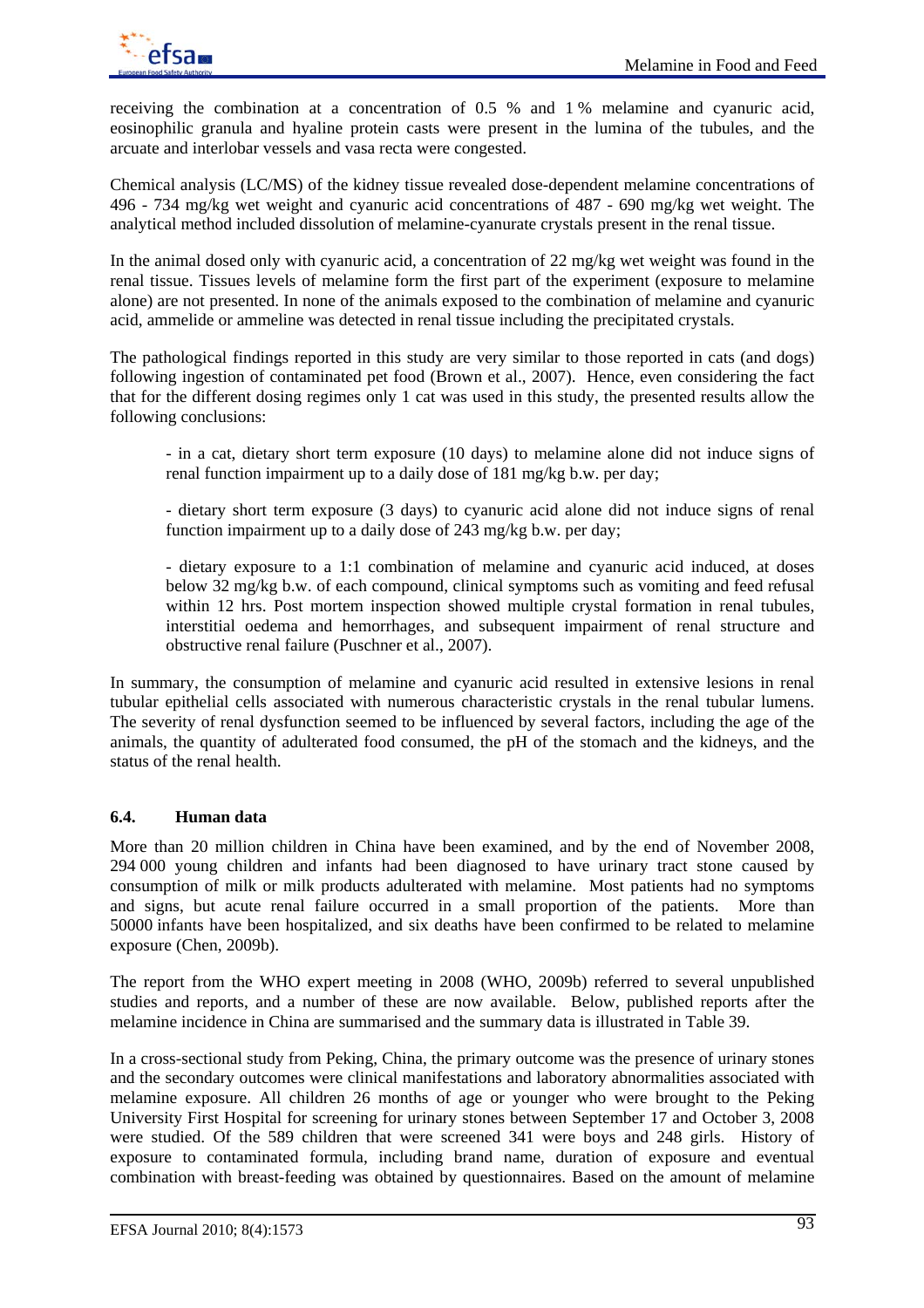

contamination the formulas were grouped into three categories: high melamine formula (> 500 mg/kg), moderate melamine formula (<150 mg/kg) and no melamine formula. Content of individual formula (63 brands/sub-brands from 22 companies, children in the study were exposed to formula from 7 of the companies) were listed. Children had to have been fed formula for at least 30 days to be considered to have been exposed. Findings with regards to urinary stones by ultrasonography were categorized into definite stones, suspected stones, or no stones. Stones were found in 50 of the children, including in 8 who had not received melamine-contaminated formula, 112 were suspected to have urinary stones and 427 had no stones. Those exposed to high melamine content of infant formula were 7 times as likely to develop stones as non-exposed children. Children with moderate exposure were twice as likely to develop stones as non-exposed children. Most of the melamine associated stones were not characterized by shadowing on ultrasonography, and this distinguishes them from typical urinary tract stones. Most children with melamine associated urolithiasis had non-specific symptoms and urinary findings. The incidence of haematuria, leukocyturia, and proteinuria did not differ significantly among the groups. The incidence of glomerular dysfunction, measured by elevation of urinary microalbumin levels and/or transferrin levels among children suspected to have stones was significantly increased compared with children who did not have stones. Age, sex, and use of formula alone or in combination with breast milk were not significantly associated with the presence or absence of stones. Preterm birth or high melamine content in the formula received was significantly associated with the presence of stones. Children exposed to formula with high melamine content were also more likely to have suspected stones (Guan et al., 2009).

A further consideration on the mechanism of melamine containing urinary tract stone formation in children has been published by Lam et al. (2009). Among many factors studied (e.g. hyper calciuria, hyperphosphaturia, hyperoxaluria) apart from urinary melamine, pH was the only factor showing a significantly difference between the cases (children with stones;  $n=14$ ;  $pH$  range 4.5 - 7) and controls (children without stones; n=20; pH range 5.5-7). Seven (50 %) of the cases had a urinary  $pH < 5.8$ while in the group of controls only 4 (25 %) had a urinary  $pH < 5.8$ . In  $> 30$  % of the cases hyperuraturia was observed, while in none of the controls this condition was seen. Urinary melamine concentrations ranges from 0.08 to 37 (median 6.6) μg/mmol creatinine in the controls and from 0.87 to 2002 (median 21) μg/mmol creatinine in the patients with stones. No difference was found in urinary cyanuric acid concentration between cases and controls. A correlation between renal stone size and urinary melamine concentration was reported: for stones with a diameter  $< 10$  mm, a 10 μg/mmol creatinine increase in urinary melamine concentration was associated with approximately 1 mm increase in stone diameter. Within this group of individuals, a urinary melamine concentration of 7.1 μg/mmol creatinine was suggested to predict a significant risk of urinary stone formation with a sensitivity of 87 % and a specificity of 60 %.

The Panel noted that urinary samples were only collected and analysed 10 days after cessation of exposure to melamine-containing infant food. Given the rapid elimination of melamine it is rather surprising that melamine could be detected in the urine at all in one case even at a concentration of 2 mg/mmol creatinine. Also cyanuric acid was found, but in concentrations not related to the concentration of melamine. These concentrations of melamine and cyanuric acid might be caused by dissolution of urinary tract precipitates, but the authors also mention that in the controls melamine could be found in the urine, though at much lower concentrations. The analyses were carried out by GS-MS after solid phase sample clean-up.

A case-control study from Taiwan was conducted in children (n=1222, 682 boys) aged 0 to 16 years with potential exposure to contaminated dairy products. Preterm children, children with congenital abnormalities of the genitourinary tract or with chronic diseases were excluded. Cases (n= 14, 7 boys) were defined as presence of calculi in the kidney or collecting system (nephrolithiasis) by renal ultrasonography. Based on melamine concentration in consumed contaminated milk products  $(>2.5$ mg/kg, 0.05-2.5 mg/kg, <0.05 mg/kg (detection limit)) subjects were classified into high exposure, low exposure, and control group. Blood pressure, urinalysis, urine calcium and creatinine, renal function tests, and renal ultrasonography were evaluated. Only 2/10 nephrolithiasis patients had elevated urine melamine levels, and this was not considered as a sensitive test. Two non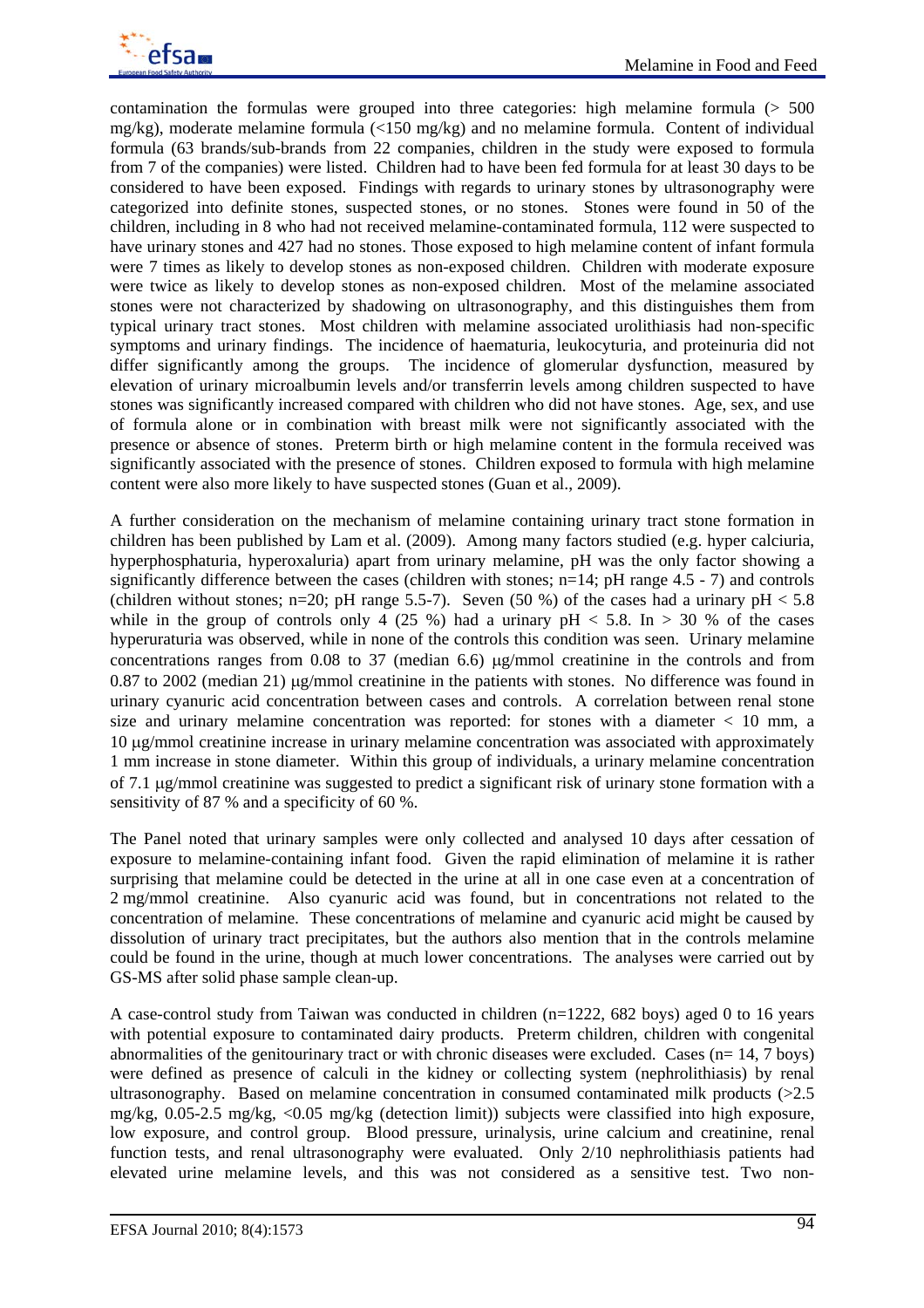nephrolithiasis controls from the study population were matched to each nephrolithiasis case by age and sex. The duration of melamine exposure was longer in children with nephrolithiasis (high exposure group) than in controls (median duration 12 months versus 6 months). High melamine exposure was significantly associated with nephrolithiasis (odds ratio (OR) 61.04; 95 % CI: 12.73 – 292.84), and the risk increased with estimated melamine exposure level (p. for trend <0.001) (Wang et al., 2009). Significant factors associated with stones were urinary frequency, past history of urinary tract infection, family history of urolithiasis and having resided in China.

A cross-sectional study from Hong Kong investigated renal outcomes of children  $< 12$  years (n=3170; 1422 girls, 1748 boys) after exposure for one month or more to milk products tainted with melamine. The authors noted that the resulting exposure to melamine was lower  $(0.01-0.21 \text{ mg/kg b.w. per day})$ than the FDA-derived TDI of 0.63 mg/kg b.w. per day. One child had a confirmed renal stone, seven were suspected of having melamine related renal deposits, and 6.6 % were positive for blood in urine by reagent strip testing. They were investigated further by ultrasonography, renal function, and urine microscopy. Only 7.4 % of those with blood in urine by reagent strip testing were confirmed by microscopy, suggesting an overall estimated prevalence of less than 1 % for microscopic haematuria. The estimated melamine intake of the eight children with renal stones or deposits was between 0.01 mg/kg per day and 0.21 mg/kg per day. The authors concluded that no severe adverse renal outcomes, such as acute renal failure or urinary tract obstruction, were detected in the children (Lam et al., 2009).

 In a study from Shenzen Nanshan Hospital, China, 1091 children younger than 4 years who had been exposed to melamine contaminated milk were screened for nephrolithiasis. Urinary stones were detected by type B- ultrasonography, and renal status was examined by a routine urine test panel and a renal function test. Twelve children (10 boys, 2 girls) were diagnosed with kidney stones. Eleven of these 12 patients had consumed milk with a high level of melamine (955-2563 mg/kg, consumed for 1- 12 months), 1 patient had consumed milk with lower melamine content (6.2-17.0 mg/kg, for 12 months) (Zhu et al., 2009).

In a study from Linyi, Shandong Province, China, the estimated melamine intake in 49 patients with nephrolithiasis and/or hydronephrosis, who were diagnosed in September 2008 and reinvestigated in December 2008, was reported. During the screening in September 2008, 63 cases of nephrolithiasis and/or hydronephrosis were identified among 3976 infants screened who had ingested melaminetainted formula milk, and one case was identified among the 358 infants screened who had not ingested melamine tainted formula. It was assumed that the hydronephrosis was due to the nephrolithiasis, but this was not confirmed by other means. None of the patients had common risk factors for nephrolithiasis. Haematuria was found in 1 of 19 patients investigated who had not recovered, and in 2 of 30 who had recovered. The daily melamine intake in the 49 patients was estimated by multiplying formula intake by the highest reported melamine levels in each of the products, as reported by China's General Administration of Quality, Supervision, Inspection and The Quarantine (AQSIQ). For seven cases samples of different formula that had been consumed were provided. The melamine concentrations in the samples were far lower than those reported from AQSIQ, suggesting that the exposure estimations may have been on the high side. 14 of the patients had exposure to melamine only from formula feeding, and the rest had been exposed to melamine contaminated food in addition. Only exposure from formula intake was estimated. The daily melamine intake among all 49 patients ranged from  $0.01 - 62.67$  mg/kg body weight per day (median 0.90, geometric mean 1.28) and the intake among the 14 solely formula-fed ranged from 0.04 to 62.67 mg/kg body weight per day (median 0.61, geometric mean 0.92). Four of these 14 patients with stones had intake in the range 0.04 – 0.16 mg/kg body weight per day (Chen, 2009b), which is below the TDI of 0.2 mg/kg body weight.

At the Children's Hospital of Zhejiang, China, 562 of 15577 melamine-exposed infants and children screened by ultrasonography in September and October 2008 had urinary tract calculi. 846 subjects with detailed data were enrolled for further analysis and divided into calculus group (n= 326) and noncalculus group ( $n= 520$ ), with age from one month to five years (median, 18 months). Long duration of formula feeding, consumption of formula with high melamine concentrations, and low water intake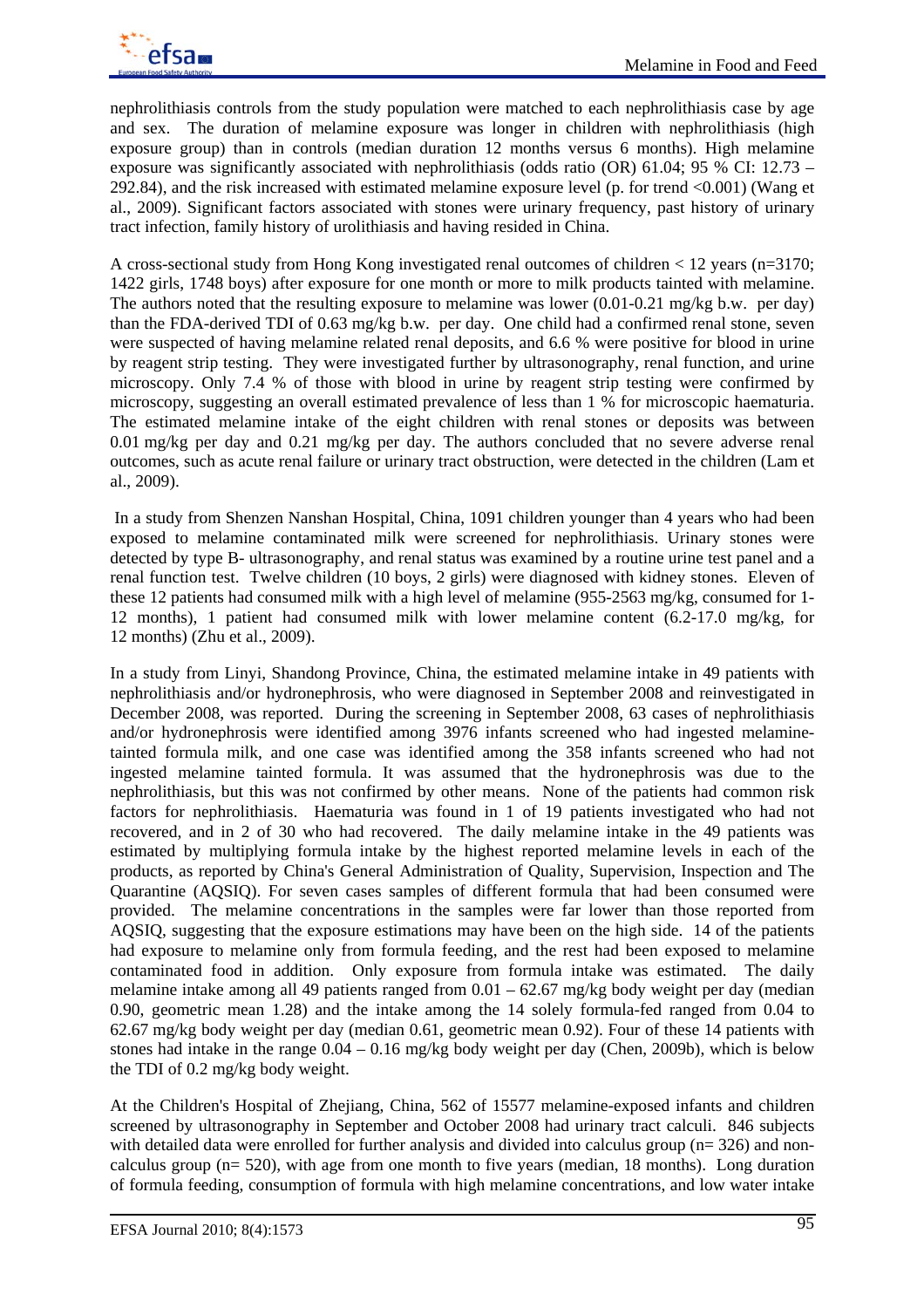

were risk factors for calculi (p>0.05). Urinalysis was performed in 147 of the 326 children with calculi. Increased white blood cell count was noted in 18 children, occult blood was positive in 25, protein positive in 8, and increased blood creatinine was seen in 3 children (Zhang et al., 2009).

Nephrolithiasis in 683 cases with definitive imaging of stones in ultrasonography in different hospitals in Beijing between 14 and 24 September 2008 were revisited 25-30 September 2008. This group was compared with 6498 children without nephrolithiasis as diagnosed by ultrasonography, which were participating in the survey on childr'n's health and feeding status in Beijing, conducted between 25 September and 5 October 2008. All children were age <3 years. Data on current and past formula feeding as well as on other possible risk factors were also collected. The questionnaires, which were filled in by face-to-face interview, contained information of sex, age, birth (preterm or term), birth weight, urinary malformation, parents with a history of urinary stones, breast-feeding time, history of formula feeding, formula brand, time feeding started, cumulative time, quantity per months, and the total quantity.

The children were exposed to four of the 22 melamine contaminated brands that were identified by the General Administration of Quality Supervision, Inspection, and Quarantine of the People's Republic of China and, according to their report, the melamine contents in the four brands were 2563 mg/kg, 150 mg/kg, 53.4 mg/kg, and 12 mg/kg. Average individual daily melamine intake (g per day) from formula since birth was calculated and divided by kilo b.w. at birth and at investigation. The cumulative time of exposure and daily intake of melamine was higher amongst children with stones than amongst children without stones. Estimated dietary exposure divided by b.w at examination is summarised in Table 39. The OR of nephrolithiasis increased with daily melamine intake per kg body weight after adjustment for age, sex, preterm birth or not, low birth weight, urinary malformation, parents with a history of urinary stones, and cumulative time of exposure. The adjusted OR in the highest of the 10 exposed groups (based on current body weight) was 11.3 (95 % CI 5.9-21.8). The OR was increased also in the lowest of the 10 exposed groups (daily intake >0 to 0.2 mg/kg, adjusted OR 1.7, 95 % CI 1.3-2.4). The adjusted OR was generally lower, but still highly statistically significant when exposure was based on birth weight. If the exposure group  $>0$  to 0.2 mg/kg was divided into the two groups  $>0.01$  and  $>0.1$ -0.2 mg/kg, the adjusted OR in the two groups were 1.8 (95 % CI 1.3-2.5; P=0.001) and 1.7 (95 % CI 1.1-2.6; P=0.025), respectively, for daily intake based on current b.w. The authors concluded that their results showed an increasing risk of nephrolithiasis with increasing levels of daily melamine intake, starting at a level of intake lower than 0.2 mg/kg bw (Li et al., 2010).

Incidence of nephrolithiasis in infants related to average individual daily melamine intake from formula divided by both current weight and birth weight is shown in Table 40. The table also shows the mid-point in the exposure interval that were used by (Li et al., 2010) for calculation of OR.

Only exposure from milk formula has been calculated. Other food that the children eat (at least those more than 4-6 months old) and that might also contain melamine has not been taken into consideration. High melamine concentration in powdered milk products other than infant formula and in liquid milk and yogurt has been reported by the Chinese authorities (Gossner et al., 2009). There is thus reason to believe that the total dietary exposure has been higher since adulterated milk might have been used in the children's food. Of the children with stones, 66 % were 1-3 years old.

One could perhaps expect that older children would be in the lower exposure group because of lower milk formula consumption and higher body weight. If so, age would be a significant factor. This seems not to be the case, since increasing age does not alter the OR significantly. There is a lack of information on dietary habits of Chinese children, for example, whether it is common to use milk formula up to age 3 years. If the milk consumed is predominantly formula, the contribution from other food might be low in comparison.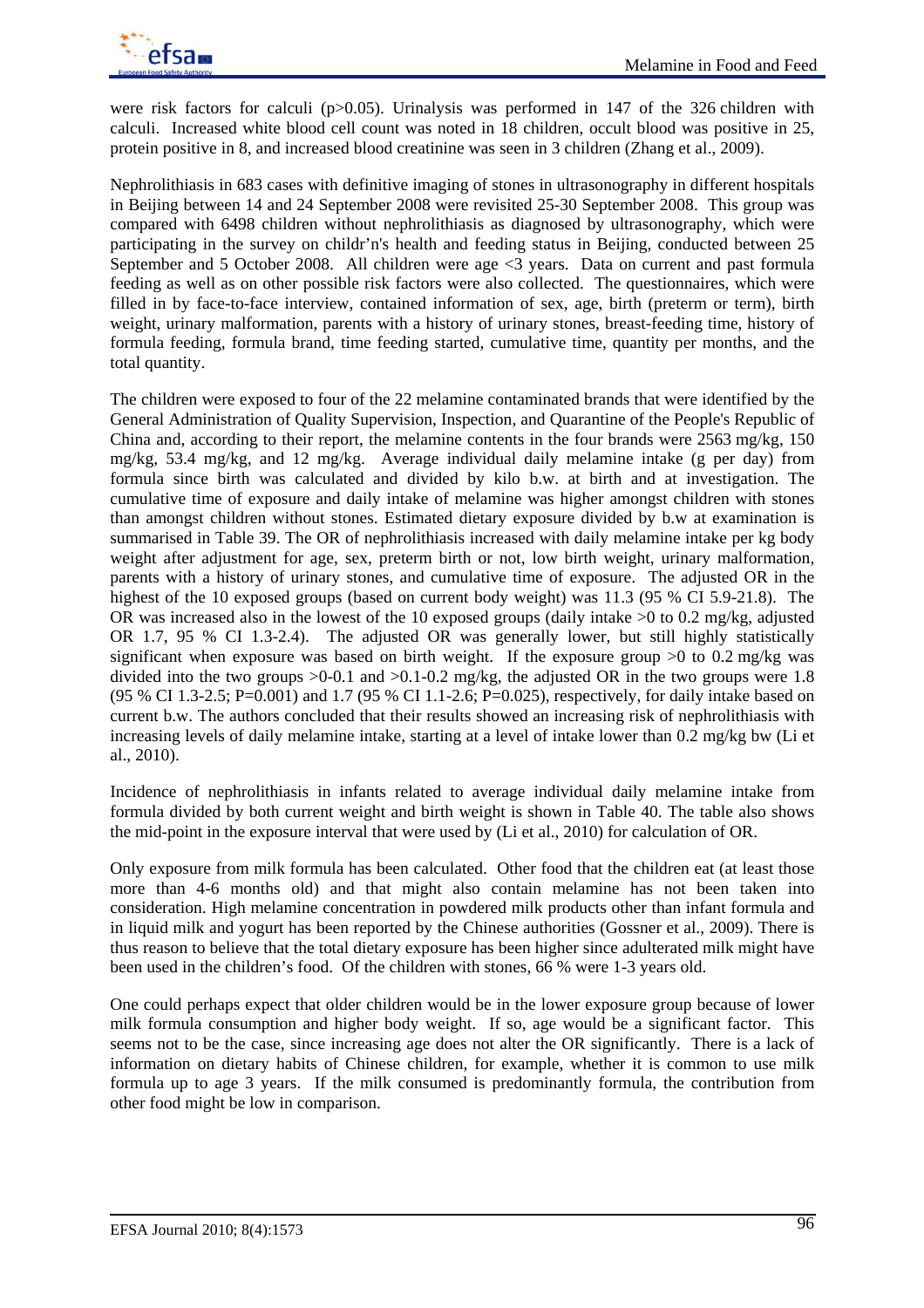

| Country,<br>region,<br>reference                | <b>Study</b><br>design | Concentration in formula (mg/kg)<br>or estimated daily dietary exposure<br>(mg/kg b.w. per day)                                                                                  | Cases                                | <b>Controls</b>           | <b>Number</b><br>screened | Age                                 | <b>Findings</b>                                                                                                                                                                                                                                                                                                                                                                                                  |
|-------------------------------------------------|------------------------|----------------------------------------------------------------------------------------------------------------------------------------------------------------------------------|--------------------------------------|---------------------------|---------------------------|-------------------------------------|------------------------------------------------------------------------------------------------------------------------------------------------------------------------------------------------------------------------------------------------------------------------------------------------------------------------------------------------------------------------------------------------------------------|
| China, Peking,<br>et<br>al.,<br>Guan<br>2009    | Cross-<br>sectional    | $>500$ mg/kg, $<150$ mg/kg, 0                                                                                                                                                    | 50<br>confirmed,<br>112<br>suspected |                           | 589                       | $<$ 26 mnt                          | birth, high melamine content in<br>Preterm<br>formula significantly associated with stones.                                                                                                                                                                                                                                                                                                                      |
| China,<br>Guandong,<br>Zhu et al., 2009         | Cross-<br>sectional    | 955-2563 mg/kg (11 patients), $6.2 -$<br>$17 \text{ mg/kg}$ (1 patient)                                                                                                          | 12                                   |                           | 1091                      | <4 y                                | Stones associated with high melamine exposure                                                                                                                                                                                                                                                                                                                                                                    |
| China,<br>Shandong,<br>Chen, 2009b              | Cross-<br>sectional    | $0.01$ to 62.67 mg/kg b.w. per day (all)<br>$0.04 - 62.67$ mg/kg b.w. per day (only<br>formula fed)                                                                              | 49<br>14 only<br>formula fed         |                           | 3976                      |                                     | Even low levels of melamine exposure may be<br>a risk factor                                                                                                                                                                                                                                                                                                                                                     |
| China,<br>Zhejiang,<br>Zhang et<br>al.,<br>2009 | Case-<br>control       | Max concentration in 5 types of<br>formula consumed: 2563, 150, 53, 17,<br>and $12 \text{ mg/kg}$                                                                                | 326                                  | 520                       | 15577                     | $1$ mnt $-5$ y                      | Significant risk factors for calculi: long<br>duration formula feeding, high melamine<br>content in formula, low water intake                                                                                                                                                                                                                                                                                    |
| Taiwan,<br>Wang<br>al.,<br>et<br>2009           | Case-<br>control       | $>2.5$ mg/kg, 0.05-2.5 mg/kg, <0.05<br>mg/kg                                                                                                                                     | 14                                   | 28<br>matched<br>controls | 1222                      | $<$ 16 y,<br>median in<br>cases 2 y | High vs low exposure: OR for nephrolithiasis<br>61.04, 95 % CI 12.73-292.84. Significant<br>with<br>associated<br>factors<br>stones: urinary<br>frequency, past history of urinary tract<br>infection, family history of urolithiasis, having<br>resided in China.                                                                                                                                               |
| Hong Kong,<br>Lam et al., 2008                  | Cross-<br>sectional    | $0.01$ to $0.21$ mg/kg b.w. per day                                                                                                                                              | 1 confirmed,<br>7 suspected          |                           | 3170                      | <12 y                               | No severe renal outcomes detected                                                                                                                                                                                                                                                                                                                                                                                |
| Beijing,<br>Li et al., 2010                     | Case-<br>control       | $0 > 0.02$ , $> 0.2 - 0.4$ ; $> 0.4 - 0.8$ , $> 0.8 - 0.8$<br>$1.6, >1.6-3.2, >3.2-6.4, >6.4-12.8,$<br>$>12.8-25.6, >25.6-51.2$ and $>51.2$<br>All doses expressed in mg/kg b.w. | 683                                  | 6498                      |                           | $<$ 3 y                             | OR of nephrolithiasis increased with daily<br>melamine intake after adjustment for age, sex,<br>preterm birth or not, low birth weight, urinary<br>malformation, parents with a history of urinary<br>stones and cumulative time of exposure. OR<br>was 11.3 for the highest exposure group The<br>odds ratio was increased also in the lowest of<br>the exposed groups $(>0$ to 2.2 mg/kg, adjusted<br>OR 1.7). |

**Table 39:** Summary of human studies on melamine intake and nephrolithiasis.

b.w.: body weight; mnt: months; y: years; CI: confidence interval: OR: odds ratio.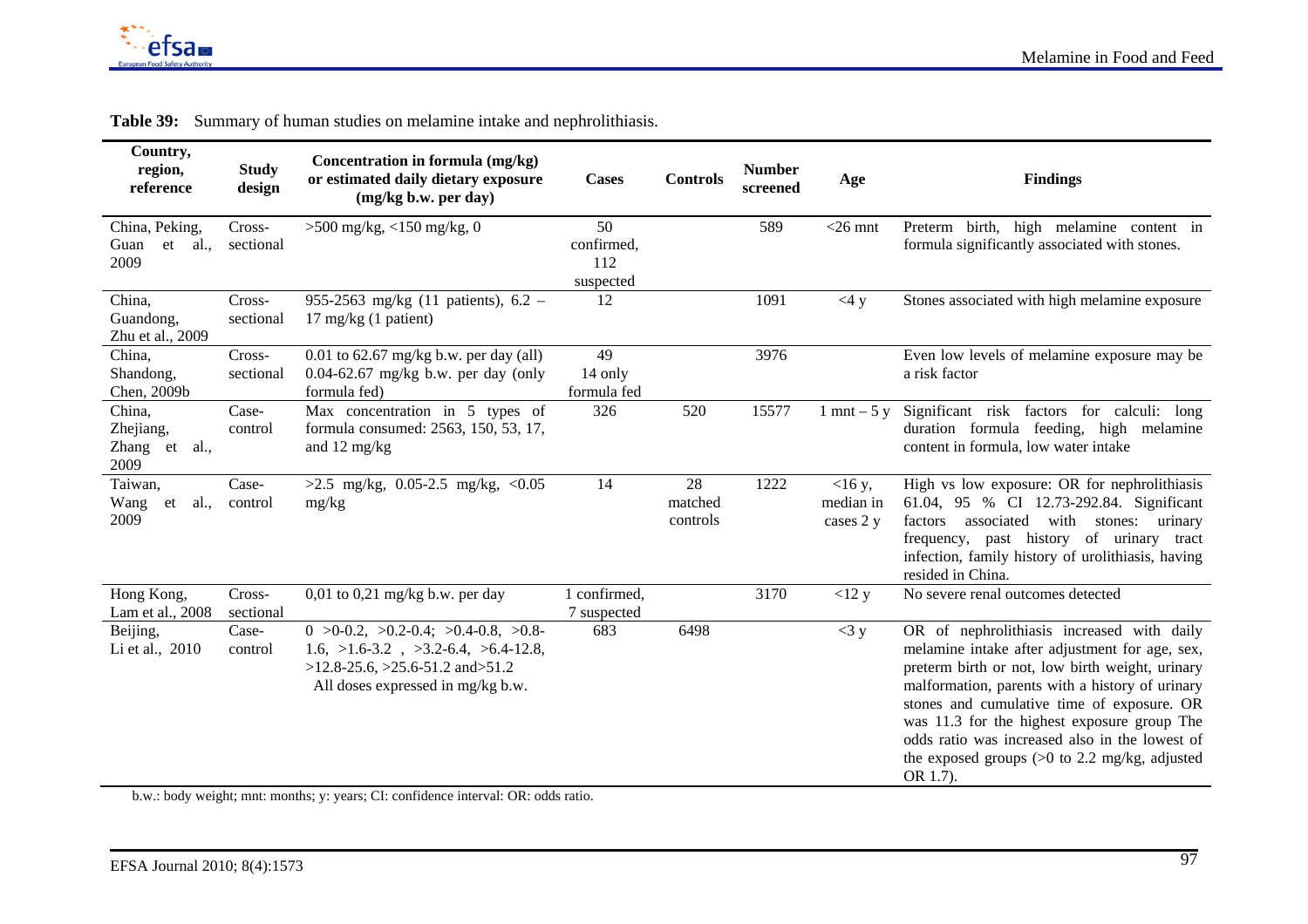

**Table 40:** Incidence of nephrolithiasis in infants and children and melamine intake from milk formula (based on data from Li et al., 2010) by estimated individual daily melamine intake (g per day) from formula since birth related to kilo b.w. at birth and at investigation.

| <b>Incidence of nephrolithiasis</b><br>related to birth weight | <b>Incidence of nephrolithiasis</b><br>related to b.w. at<br>investigation <sup>1</sup> | Melamine intake mid-point<br>(mg/kg b.w.per day) based<br>on b.w. |
|----------------------------------------------------------------|-----------------------------------------------------------------------------------------|-------------------------------------------------------------------|
| 115/3062                                                       | 115/3062                                                                                | $\Omega$                                                          |
| 38/575                                                         | 98/1334                                                                                 | 0.1                                                               |
| 41/475                                                         | 59/542                                                                                  | 0.3                                                               |
| 37/456                                                         | 76/590                                                                                  | 0.6                                                               |
| 67/567                                                         | 58/340                                                                                  | 1.2                                                               |
| 70/539                                                         | 37/235                                                                                  | 2.4                                                               |
| 51/288                                                         | 25/182                                                                                  | 4.8                                                               |
| 36/200                                                         | 54/305                                                                                  | 9.6                                                               |
| 22/202                                                         | 81/342                                                                                  | 19.2                                                              |
| 72//346                                                        | 64/202                                                                                  | 38.4                                                              |
| 84/416                                                         | 16/47                                                                                   | $76.8^2$                                                          |
| 50/138                                                         |                                                                                         | $153.6^3$                                                         |

<sup>1</sup> Data used in dose response modelling in this opinion.

 $2$  Mid point of the highest interval for intake related to b.w. at investigation

 $3$  Mid point of the highest interval for intake related to b.w. at birth.

### **6.4.1. Estimates of intake of melamine among affected children**

Individual data on infant formula consumption and melamine concentration in infant formula consumed by affected children are to a large extent not available.

A survey on occurrence of melamine and its analogues in infant formula samples from markets in the Gansu and Beijing provinces, including some samples from families with affected children in the Gansu province, which was heavily affected by the melamine incidence, found highest concentrations of melamine in Sanlu infant formula samples (mean 1673 mg/kg), with low concentration of cyanuric acid (mean 1.6 mg/kg), ammeline (1.7 mg/kg) and ammelide (2.9 mg/kg). Also raw material used for adulteration contained low mean concentration of cyanuric acid (7 mg/kg), ammeline (117 mg/kg) and ammelide (355 mg/kg) compared to melamine (178 571 mg/kg) (Wu et al., 2009b). These data were used to estimate dietary melamine exposure from tainted infant formula from mean body weight at age 3, 6, 12, and 24 months and maximal infant formula consumption, based on recommended usage in the package insert of different formula brands (Jia et al., 2009). Median concentration in all the 111 Sanlu milk samples from Beijing and Gansu analysed was  $1000 \text{ mg/kg}$  (range  $\lt 0.05-4700 \text{ mg/kg}$ ) (Table 40). Median concentration in 52 Sanlu milk samples from the Gansu province was 1700 mg melamine/kg,  $90<sup>th</sup>$  percentile was 2880 mg/kg and maximum was 4700 mg/kg. Estimated exposure based on recommended formula consumption and median contamination ranged from 9 to 23 mg/kg b.w. per day in the age groups 3-24 months, with highest intake at 3 months (Table 41). The Sanlu infant formula samples are not necessarily representative for all Sanlu milk and not all children with urolithiasis consumed Sanlu milk, other brands were also affected (Guan et al., 2009). concentrations in the formula samples reported by Wu et al. (2009b) are however in the same range as those presented by Guan et al. (2009) Overall, the concentration in milk formula and calculated dietary intake are in line with the studies from China (Table 38).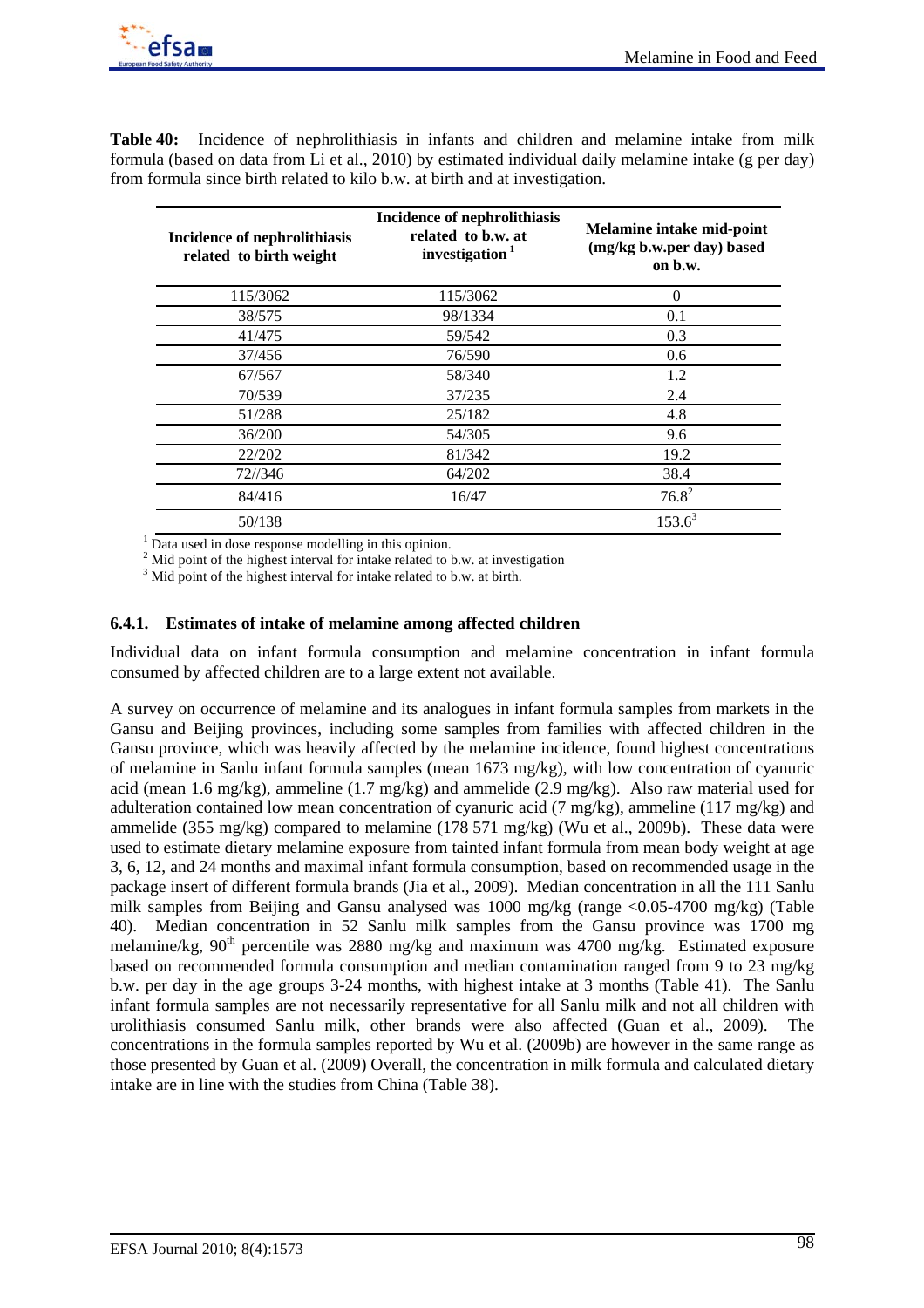

| <b>Body</b><br>weight | <b>Maximal</b><br>consumption | <b>Concentration in 111 Sanlu milk samples</b> |                                |                                           |                         |  |  |  |
|-----------------------|-------------------------------|------------------------------------------------|--------------------------------|-------------------------------------------|-------------------------|--|--|--|
| kg                    | Kg per day                    | Mean<br>$1212 \text{ mg/kg}$                   | Median<br>$1000 \text{ mg/kg}$ | P90<br>$2600 \frac{\text{mg}}{\text{kg}}$ | Maximum<br>$4700$ mg/kg |  |  |  |
| 5.5                   | 0.13                          | 29                                             |                                | 61                                        | 110                     |  |  |  |
|                       | 0.15                          | 26                                             |                                | 56                                        | 101                     |  |  |  |
|                       | 0.15                          |                                                |                                | 39                                        |                         |  |  |  |
|                       | 0.12                          |                                                |                                |                                           | 40                      |  |  |  |
|                       |                               |                                                |                                |                                           |                         |  |  |  |

**Table 41:** Melamine intake estimates (mg/kg body weight per day), based on Jia et al. (2009).

P90:  $90<sup>th</sup>$  percentile.

#### **6.4.2. Evaluation of human data from the melamine incidence in China as basis for derivation of tolerable intake**

The studies included in Table 39 cannot provide a reliable quantitative estimate of the incidence of urolithiasis resulting from melamine exposure, since the population representativity of children brought to hospitals for screening is unknown. The studies from Taiwan and Hong Kong refer to cases possibly connected to lower melamine concentrations in milk formula. However, the background incidence of renal calculi among children in the region has not been taken into consideration. According to Langman (2009), there are no published prevalence or incidences for nephrolithiasis in children. A recent review on pediatric urolithiasis highlights an apparent increase in cases in anecdotal and single centre reports (Mandeville and Nelson, 2009).

Weaknesses in the exposure assessments, in particular the lack of individual consumption data and actual melamine concentration in milk formula consumed and contribution from other food items makes it difficult to derive a benchmark dose (BMD) from most of the epidemiological data published after the melamine incidence. The exposure data are clearly better in the paper from Li et al. (2010) because of the individual weight records and knowledge of individual milk consumption. It is also a strength that only cases with stones confirmed by ultrasonography have been included in the study. However, the study only provides exposure from formula feeding. There are reasons to assume that the total dietary melamine exposure may have been higher in the children eating other food than milk formula because of possible adulteration of other foods on the market in China, e.g. cakes and biscuits. In addition there are questions connected to how representative the analyzed formula samples are, and this would increase the uncertainty connected to the exposure assessments. Concentrations in formula were varying, not only between brands but also within the same brand (Jia et al., 2009; Guan et al., 2009; Chen, 2009b). Furthermore, there is a possibility that parents that brought their children to hospital for examination over-reported the use and/or consumption of highly melamine-contaminated formula brands. The description of the control group in the Li et al. study (2010) was incomplete. Bearing these limitations in mind the CONTAM Panel has chosen to model the data in the study from Li et al. (2010) in order to explore the usefulness of the study to derive a BMD.

#### **6.4.3. Urinary tract stones in children**

The most common factors that induce childhood urinary calculi are metabolic abnormalities, urinary tract infection and urinary system deformities. In children the most common urinary calculi are those containing calcium; stones composed of calcium oxalate account for 45 % to 65 %, and those composed of calcium phosphate 14 % to 30 %. Uric acid, struvite and cystine stones account for 5 % to 10 % (Cameron et al., 2005).

#### 6.4.3.1. Urinary tract stones in children after the melamine incidence in China

Unlike renal stones with other causes in adults and children, several of the reports after the melamine incidence describe the absence of conventional symptoms and signs related to nephrolithiasis (hematuria, leukocyteuria, and other urinary abnormalities) in a large proportion of the children with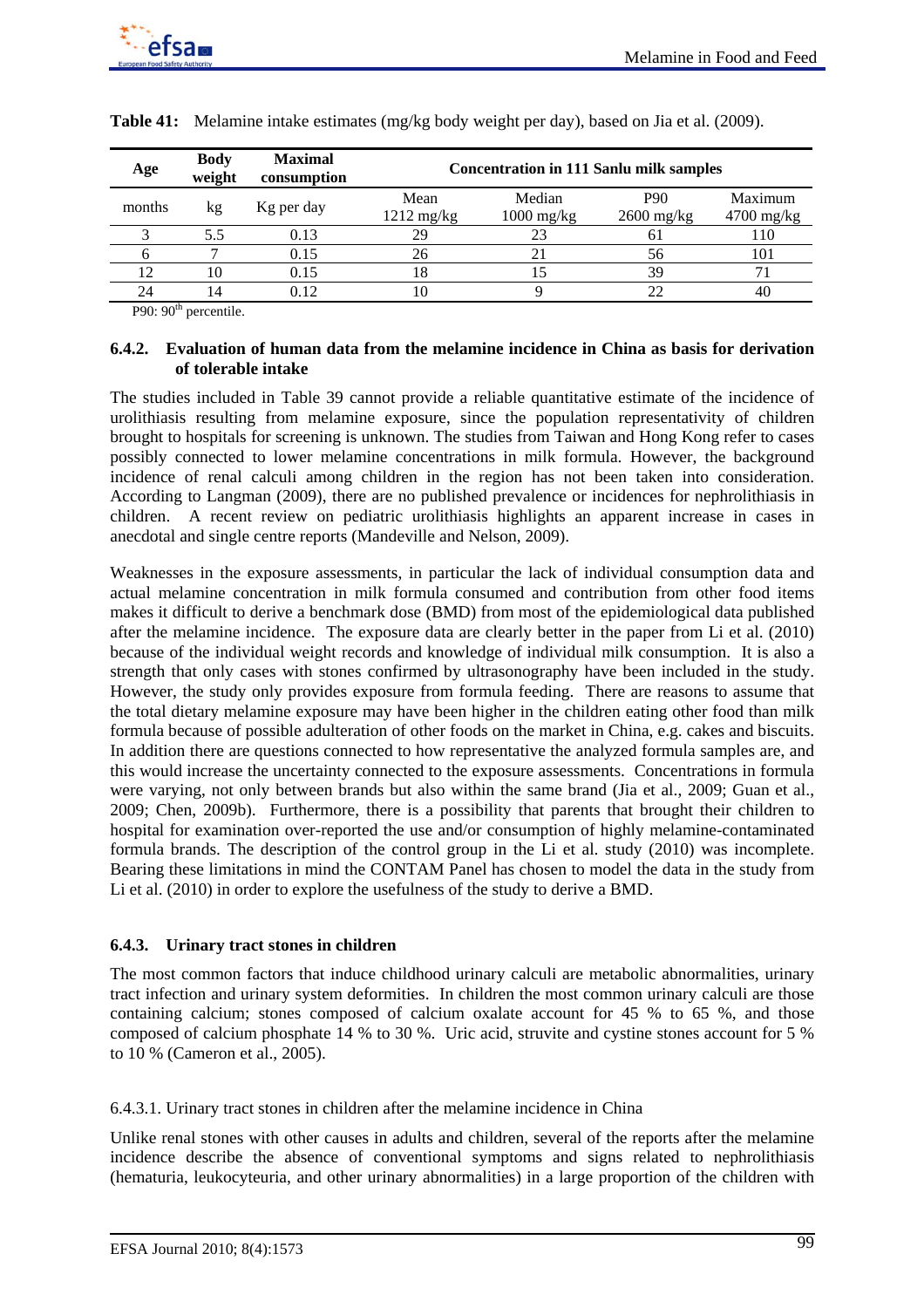stones (Langman, 2009). The reason for the absence of symptoms remains to be explained. Except for larger stones, the melamine-containing deposits are generally not revealed by radiographic examination, and ultrasound examination has been used in order to detect kidney stones in children who have consumed melamine contaminated milk powder (Jia et al., 2009; Zhu et al., 2009; Lam et al., 2009). The melamine calculi are reported to be different from radiopaque calcium oxalate or phosphate calculi when examined by ultrasonography, by being less echogenic, having a more "sandy" appearance and being less dense. He et al (2009) reported that the posterior portion of the calculi could be observed and was accompanied with a feeble or absent acoustic shadow (He et al., 2009). In agreement with this Sun et al. (2009a,b) found two appearances by ultrasound examination: sand-like crystals, solitary or in clusters with no shadow or comet-like shadow, and larger sized, clump-like calculi with light shadow ( Sun et al., 2009a, b).

Jia et al. (2009) described the features of the calculi expelled from some patients to be brown or brown-yellow fine gravels, and some were lump-like in appearance. The larger ones were up to 1.0 cm  $\times$  0.5 cm and oval in shape. The surface of stones has been described as covered by a brown soft shell and with white inner part, and the shape of the stone could be changed on compression.

6.4.3.2. Localization of melamine-associated deposits in the urinary tract

The deposits were mainly located in the renal pelvis and calyces, and at the pyelouretic junction, the site where the ureter spans the iliac blood vessels and at the ureter-bladder junction (Sun et al., 2009a, b). Ding (2009) found that most melamine associated stones were irregular and nubby in shape and were mainly localized to the renal pelvis.

6.4.3.3. Characterisation of urinary stone composition in humans after the melamine incidence

In a case report, a urinary calculus from an 11 months old Chinese girl who had ingested melamine contaminated milk was studied by Fourier transform infrared spectrometry and scanning electron microscopy, coupled with x-ray microanalysis. Crystals composed of melamine, cyanuric acid and uric acid was prepared in vitro for comparison. Only the crystals composed of melamine and uric acid had features identical to those obtained from the calculus, indicating that cyanuric acid was not present in the calculus (Grases et al., 2009).

Chemical analysis (LC-MS) of the calculi expelled from 12 cases in a study from Beijing Children's Hospital, China showed that the main contents of the calculi were uric acid and melamine, with molar ratio 2:1 (Jia et al., 2009).

During the melamine incident in China in 2008, bladder and kidney precipitates observed in children were further examined. The precipitates expelled from 7 children were analysed by HPLC-MS and found to be composed of uric acid and melamine in a ratio of 1.2:1 to 2.1:1. No cyanuric acid was found (Sun et al., 2009a, b).

## **6.4.4. Cyanuric acid**

No human data related to exposure to cyanuric acid has been identified, except from an early study on absorption and excretion in long-distance swimmers (Allen et al., 1982).

#### **6.5. Dose-response modelling**

Data suitable for dose response-modelling were only available for melamine, not for cyanuric acid, ammelide and ammeline.

From the hazard characterisation based on animal data (6.2) and human data (6.4), the Panel selected the following studies for the dose-response modelling of melamine: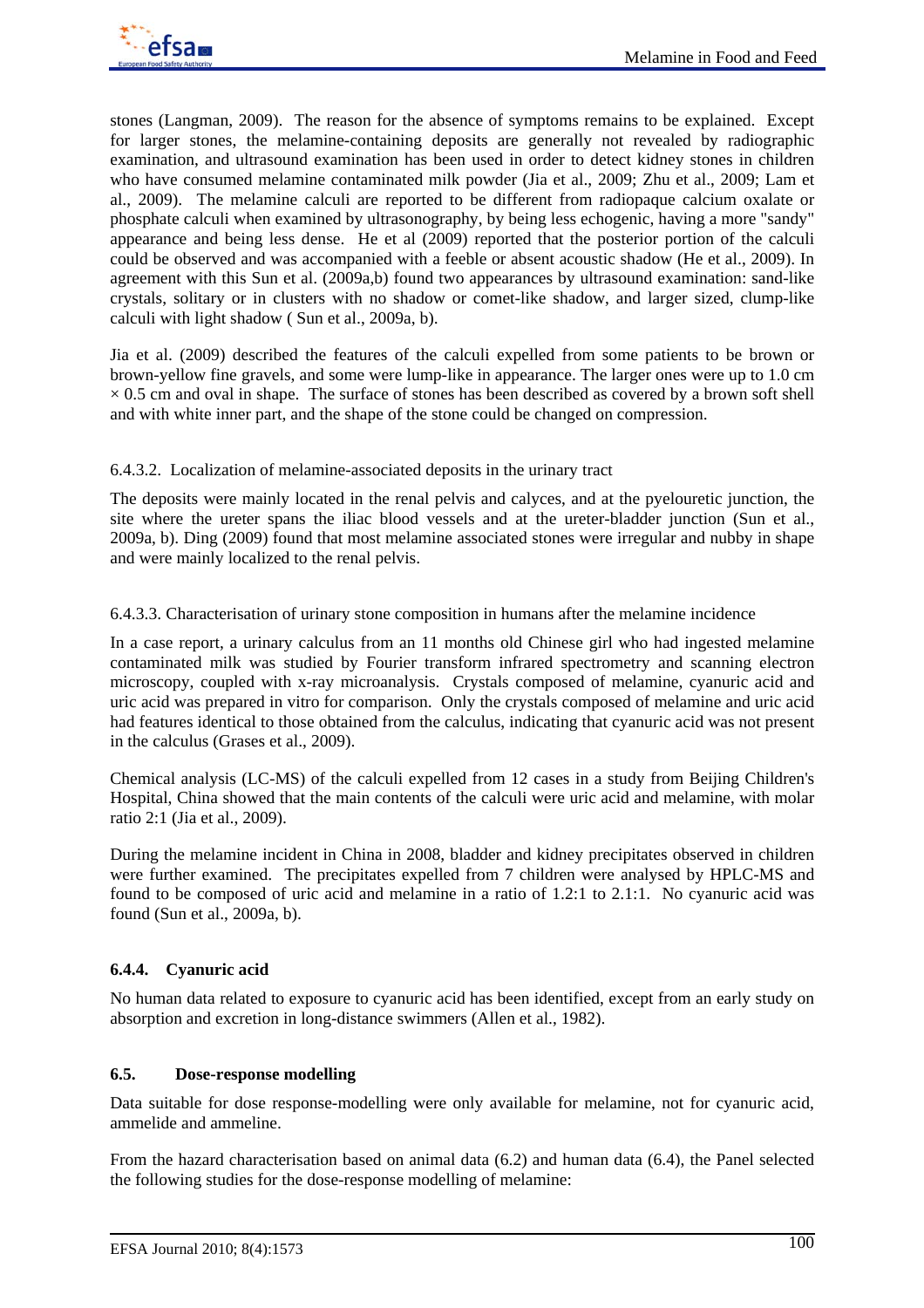

- the two NTP studies on the incidence of urinary bladder stones in male F344 Fischer rats fed with melamine containing diet for 13 weeks (see Table 37).
- the data on the incidence of nephrolithiasis in infants related to average individual daily melamine intake from formula based on current birth weight (see Table 39).

The Panel noted that WHO (2009a) based its risk characterisation on the two NTP 13-week oral studies. WHO combined the two studies because of "*consistent responses for both bladder stone formation and the reported incidence of bladder epithelium hyperplasia*". Applying three dichotomous models only (quantal linear, multistage and Weibull), because of *"some underlying biological support for these three models"*, WHO (2009a) reported a BMD of 531 and a BMDL of 415 mg/kg diet and converted to a BMDL of 35 mg/kg b.w. per day applying the standard dietary conversion factor of 0.10 for young rats (i.e. assuming 10 g food consumed per day) taking into account an "*additional feed reduction adjustment factor of 14 % as observed in the second subchronic study"*. In contrast, the Panel calculated the mean intake during the studies in units of mg/kg b.w. per day directly from the concentration of melamine in feed, the weekly feed consumption and the weekly recorded body weights. In addition, the Panel used all quantal (dichotomous) dose response models available in the US Environmental Protection Agency (EPA) BMDS software, identified a set of acceptable models and concluded from there a reference point (see Appendix III and IV).

### **6.5.1. Dose-response data in animals**

The NTP studies (NTP, 1983) are described in detail in section 6.2.1. In NTP study I, groups of 12 F344 rats were fed melamine at dietary concentrations of 0, 6000, 9000, 12 000, 15 000 and 18 000 mg/kg. Stones were found in the urinary bladders of males in all melamine-treated groups in a dose related manner (incidence: 0/12, 6/12, 8/12, 12/12, 10/12 and 12/12, respectively). Lower doses of melamine were administered in NTP Study II, with dietary concentrations of 0, 750, 1500, 3000, 6000 and 12 000 mg/kg, and 10 animals per group. All groups, including the control group, manifested bladder stones (incidence: 1/10, 2/10, 5/10, 7/10, 9/10 and 9/9, respectively. The two studies had the doses 6000 and 12000 mg/kg in common. NTP study I shows an incidence of 6/12 at 6000 mg/kg diet compared to 9/10 in NTP Study II; at 12 000 mg/kg diet both studies exhibited 100 % incidence (Table 37).

The Panel explored various ways of analysing the dose-response data from the two NTP studies using the BMD approach (Appendix III). For the modelling, the incidence of urinary bladder stones, as evaluated by NTP (1983), was the critical endpoint. The BMR was chosen as 10 %, the default response level for quantal response data as recommended in EFSA (2009) on the use of the BMD approach. The outcomes of that dose-response analysis are shown in Appendix IV-Tables A.1.1- A.1.4.

All quantal dose response models in the US EPA's benchmark dose software BMDS  $2.1.1^{37}$  were used for modelling the incidence of urinary bladder stones/crystals in the rats (see Appendix III and IV). Acceptability of a model was assessed using the log-likelihood value associated with the fitted model (when tested versus the full model). In general and in accordance with the Scientific Opinion of the EFSA (EFSA, 2009) a goodness-of-fit was judged as sufficient if the fit showed a probability value (p-value) not smaller than 0.1 (i.e.  $p \ge 0.1$ ), using the log-likelihood ratio test. Models fulfilling the criterion were identified as accepted models.

The Panel concluded that the results of the second NTP 13 week study, with melamine at concentrations from 750 to 12000 mg/kg diet provide the most appropriate basis for deriving a reference point, based on the different dose response analyses. This is supported by the fact that the second study was performed by the NTP to find a no-effect level for urinary bladder stone formation

l

<sup>37</sup> http://www.epa.gov/ncea/bmds/about.html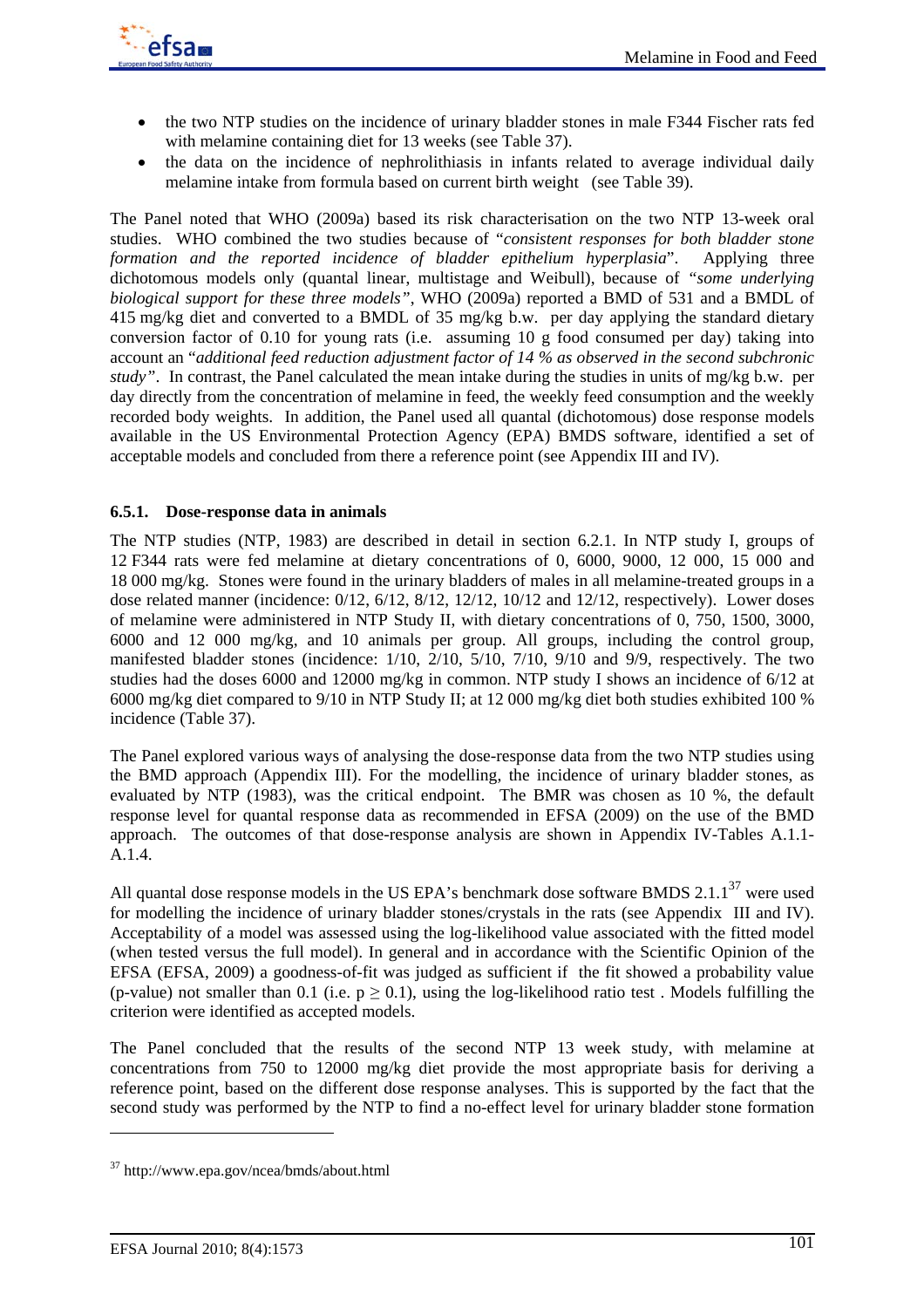

(see page 19 of the NTP report.) which therefore better characterises the dose response relationship in the lower dose region which is important for deriving a  $BMD_{10}$ . All models gave an acceptable fit with ranges of  $BMD_{10}$  values of 27.8-66.3 mg/kg b.w per day. The range of the respective benchmark dose lower confidence limit (BMDL) values was 18.8-47.1 mg/kg b.w per day after excluding two models (Weibull and Gamma) because of concerns on the validity of the fit, see Appendix IV).

Overall, the Panel concluded that the lowest  $BMDL_{10}$  of 19 mg/kg b.w. per day was the appropriate reference point.

# **6.5.2. Dose-response data in humans**

Almost all human studies reported so far in the available literature did not allow a dose-response analysis since exposure estimation appeared to be highly imprecise and affected by substantial bias, e.g. selection bias when the population has been chosen or reporting bias when the time and the amount of use of brand specific infant formulas were recorded and translated to individual exposure. Only the study by Li et al. (2010) provided dose-response data, characterising the prevalence of nephrolithias in children not older than 3 years in Beijing after the incident of melamine-contaminated formula in mid-2008, that appeared suitable for modelling (see section 6.4). Average daily intake per kg b.w. related to individual body weight at the time when children were examined for nephrolithiathis was used as the exposure metric for the BMD analysis. There were a total of 11 concentration intervals. The concentration midpoints of the geometrically increasing sequence of exposure intervals and the incidence of melamine induced urolithiasis quantified as the presence of urinary bladder stones/crystals in the children was used as reported in Table 39. The BMD analysis was performed for these prevalence data in the same way and according to the same criteria as described for the animal dose-response incidence data in 6.5.1 above. The BMR was chosen as 10 % which was at the low end of the observed dose response data. Four models gave an accepted fit with  $BMD_{10}$  and  $BMD_{10}$ values of 1.10 - 1.28 and 0.74 - 0.84 mg/kg b.w. per day, respectively. The Panel concluded that the lowest  $BMDL_{10}$  of 0.74 mg/kg b.w. per day was a reference point for the human data based on the prevalence of nephrolithiasis. The Panel noted that this BMD analysis was based on 7181 children sampled in a two step approach from a target sample of at least 41 000 children in the area of Beijing with a target population of 300 000 children. The outcome of the dose response modelling is dependent on the way in which the reference population for the 683 children with nephrolithiasis was defined. If a larger reference population was selected the  $BMDL_{10}$  would be much higher than 0.74 mg/kg b.w. per day, and this value could be of the order of magnitude of a  $BMDL_{01}$ . Therefore, the  $BMDL<sub>10</sub>$  of 0.74 mg/kg b.w. per day was viewed only as a possible lower bound and not used for risk characterisation.

## **6.6. Derivation of tolerable daily intake(s) for melamine and cyanurate**

## **6.6.1. Melamine**

In line with the previous evaluations, the CONTAM Panel agreed that melamine is not genotoxic and therefore it is appropriate to establish a TDI. Formation of calculi or stones in the kidney was considered to be the relevant critical effect observed at lowest doses. These can result in proximal tubule damage which could have longer term health impacts. The data related to illness in humans due to adulteration of infant formula was not the preferred basis for deriving a TDI due to the uncertainties in the exposure assessments, including possible over-reporting of formula consumption, differences in melamine concentration in the formula and absence of information on exposure from foods other than infant formula. The  $BMDL_{10}$  calculated by the CONTAM Panel was 19 mg/kg b.w. per day based on the low dose NTP study in rats, and this was used as the starting point in establishing a TDI for melamine.

The CONTAM Panel considered whether the default uncertainty factors of 10 to allow for interspecies differences and 10 for intra-species differences would be adequate. In principle additional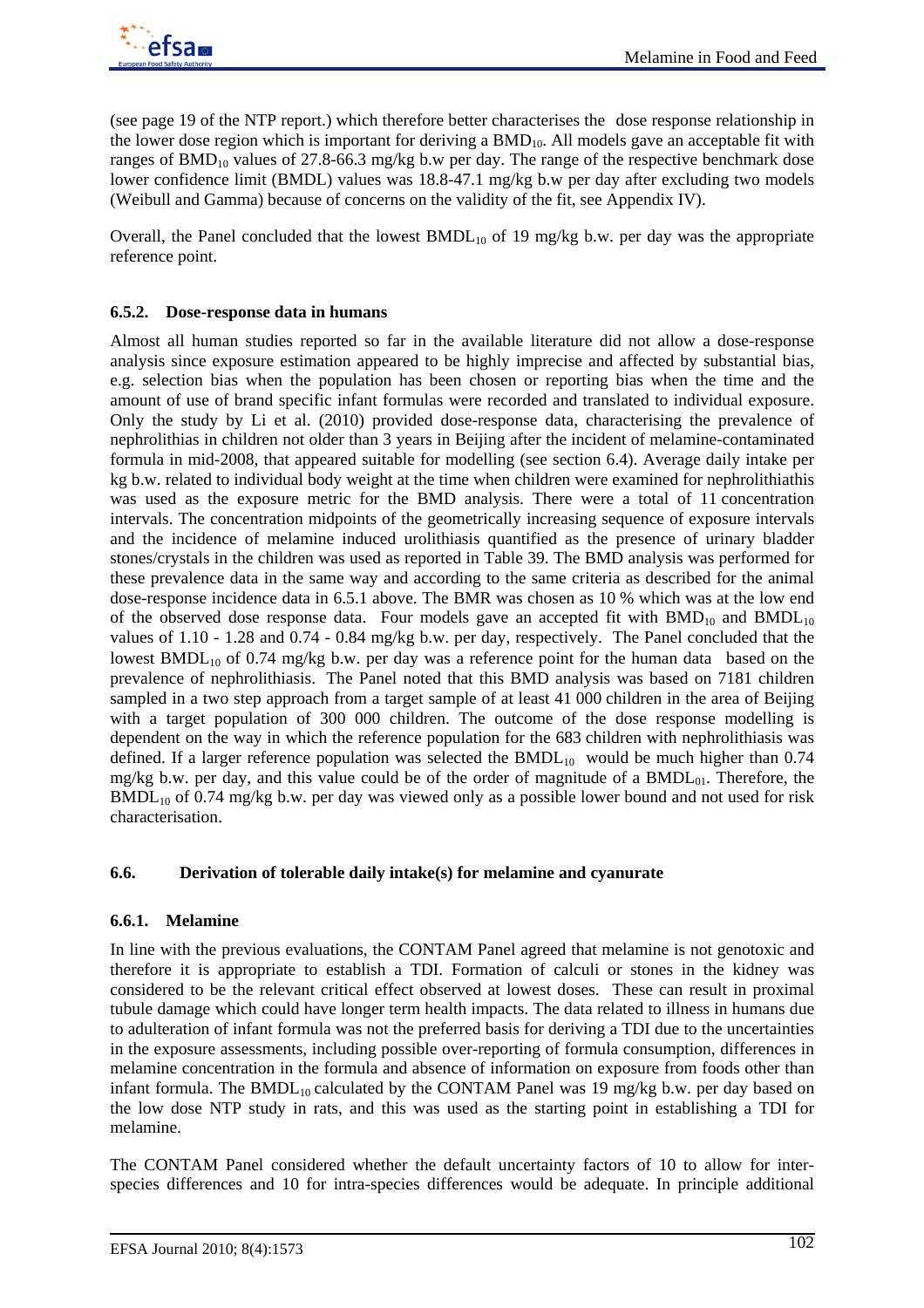factors should be considered if there are important gaps in the database, or if there is evidence that the individual 10-fold factors are insufficient to allow for inter- and intra-species differences. The BMDL<sub>10</sub> was derived from the 13-week low dose feeding studies in rats. A 2-year feeding study in rats and re-examination of that study (NTP, 1983; Melnick et al., 1984; Hard et al., 2009) demonstrated that transitional cell carcinomas of the urinary bladder were associated with the presence of bladder stones, supporting a non-genotoxic mechanism of carcinogenicity. The study showed a significant increase in the incidence of reflux nephropathy (7/50 vs 1/49 in control) but not of bladder stones (1/50 vs 0/45 in controls) at 126 mg/kg b.w. per day melamine, which is about 8 times higher than the  $BMDL_{10}$ . Taking into account the steep dose response relationship, this comparison suggests that there is no need for an additional uncertainty factor to allow for extrapolation from 13-week to chronic studies.

However, there are a number of reasons for considering possible increased susceptibility of humans, particularly infants, compared to rats. Melamine can form crystals with uric acid in a number of species including rats and humans (see section 6.1.5.2). Humans lack the enzyme urate oxidase, which metabolises uric acid to allantoin. The uric acid concentration of human urine is typically 2-3-fold that of rats (see Table 35) and the uric acid excretion adjusted to the glomerular filtration rate of neonates at term is about 4-fold greater than that of older children or adults (see Table 36). The uric acid excretion in pre-term infants appears to be greater and more variable. The pH of human urine has been reported to be typically in the region of 5.0-6.0, although lower and higher values may occur under some circumstances. This compares to 7.3-8.5 reported in rats. As discussed in section 6.1.5.2, formation of melamine-urate crystals is most likely to occur at acid pH since the pKa values of melamine and uric acid are 5.5 and 5.8 respectively. The CONTAM Panel estimated (section 6.1.5.2) that 7.8 % of melamine would be complexed with uric acid in rat urine and 80 % would be complexed in the urine of infants, there is therefore an approximately 10-fold higher propensity for the melamineuric acid complex to form in infants than in rats, as a result of the lower pH and the higher excretion of uric acid. This difference would be smaller if the pH of rat urine was lower.

The CONTAM Panel considered the appropriateness of the default 100-fold uncertainty factor (interspecies and intraspecies uncertainty factors) for melamine, particularly taking into account the lack of metabolism, and the impact of urinary uric acid and pH on the formation of the melamine complexes with uric acid. Based on the information summarised in the paragraphs above, a factor of 10 is adequate for differences in melamine-uric acid complex formation in infants compared with rats, as a result of the lower pH and the higher excretion of uric acid. Melamine is fully absorbed and eliminated essentially un-metabolised in the urine of both rats and humans. Therefore, there is no additional toxicologically relevant interspecies variability

The inter-species uncertainty factor is based on differences between rats and human infants (including full term neonates), the most sensitive relevant human subgroup, in melamine-uric acid complex formation, which might suggest that an intra-species uncertainty factor is not required. However, it is also necessary to take into account the increased susceptibility of the infant kidney (size of the kidney, tubular diameter as smaller tubules have a greater probability of being damaged by crystals than the larger ones of the adult kidney). The default value of 10, normally assigned for the intra-species uncertainty factor for toxicokinetic and toxicodynamic variability, was considered to be adequate.

Overall, the CONTAM Panel concluded that an uncertainty factor of 100 was adequate to account for intra- and inter species differences (which includes infants) when deriving a TDI for melamine. Dividing the BMDL<sub>10</sub> of 19 mg/kg b.w. per day by this uncertainty factor, with rounding to a single significant figure results in a TDI of 0.2 mg/kg b.w. for melamine. Due to higher urinary levels of uric acid in premature infants, their potential greater sensitivity to melamine arising from greater immaturity of kidney function and other unquantifiable susceptibilities, this TDI does not apply to premature infants.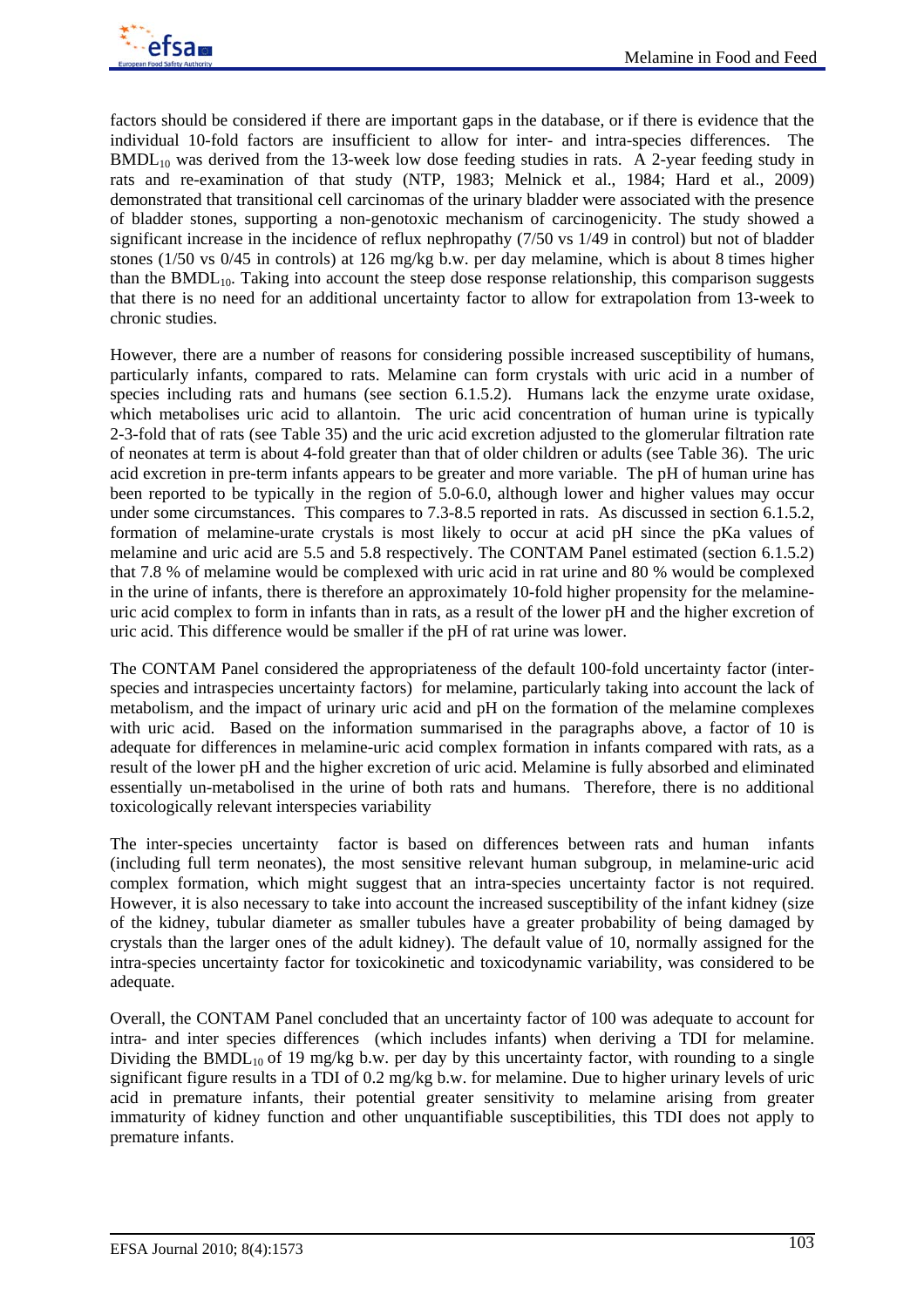

Since the WHO expert meeting in December 2008, additional data had been published regarding the exposure of infants to melamine in the Chinese milk formula incident. Whilst there are considerable uncertainties with respect to the exposure estimates in most of these reports, a  $BMDL_{10}$  of 0.74 mg/kg b.w. per day can be calculated from the data of Li et al. (2010), as described in section 6.5. This is nearly 4-fold higher than the TDI. Taking into account that the effects of melamine are due to the concentration in urine and the steepness of the dose-response relationship, this human  $BMDL_{10}$ provides supporting evidence for the adequacy of the TDI to protect infants.

# **6.6.2. Melamine analogues**

A TDI for cyanuric acid of 1.5 mg/kg b.w. was proposed in a provisional EFSA statement (EFSA, 2007), based on the JECFA evaluation of the disinfectant dichloroisocyanurate (WHO, 2004). The TDI was derived from the results of a 2-year study in which sodium cyanurate was administered in drinking water to rats. Lesions of the urinary tract (including calculi and renal tubular nephrosis) as well as secondary uremia-related heart lesions were reported in the males of the highest dose group (5375 mg/L sodium cyanurate in drinking water, equivalent to 371 mg/kg b.w. per day). The NOAEL was 2400 mg/L, equivalent to 154 mg/kg b.w. per day sodium cyanurate. An uncertainty factor of 100 for inter- and intra- species differences was applied to the NOAEL to establish the TDI of 1.5 mg/kg b.w. The CONTAM Panel did not identify newer studies to indicate that this TDI was no longer appropriate. However, it was noted that this TDI is based on sodium cyanurate, and is equivalent to 1.3 mg/kg b.w. cyanuric acid. This is a more accurate value for the TDI, but is not toxicologically different from 1.5 mg/kg b.w.

The toxicological databases for ammelide and ammeline are extremely limited. However, as noted by WHO (2009a), it is expected that each alone would not be more toxic than melamine.

### **6.6.3. Combination of melamine with analogues**

Based on the observations in animals that received contaminated feed, and on the results of more recent experimental investigations, it is clear that co-exposure to melamine and cyanuric acid is more toxic than exposure to melamine alone. Whilst they have been subject to fewer studies, there is limited evidence that ammelide and ammeline can also co-precipitate with melamine.

As discussed in section 6.2.4, the available studies allowing direct comparison indicate that a combination of melamine and cyanuric acid produced similar toxicity to a 12-20 fold higher dose of melamine administered alone. However, it is unclear whether a factor of 20 would also result for different dose combinations of mixtures of melamine and its analogues, or for longer durations of exposure.

Thus the TDI for melamine is not appropriate if there is significant concomitant exposure to cyanuric acid, ammelide or ammeline. Such concomitant exposure could result in considerable health impact and the currently available data are inadequate to establish a TDI for this scenario.

## **7. Risk characterisation**

## **7.1. Animal health risk assessment**

Reliable no-observed-adverse-effect-levels (NOAELs) or lowest-observed-adverse-effect-levels (LOAELs) for melamine and cyanuric acid are not available for most species.

Exposure to melamine has been estimated for livestock based on the European action level of 2.5 mg/kg with a lower level of 0.5 mg/kg and a higher level of 10 mg/kg in mixed feed and in premixes. Of the ruminants, dairy goats and dairy cows would be the most exposed to melamine (42 and 40 µg/kg b.w. per day, respectively if compound feed contained 2.5 mg/kg melamine, or 168 and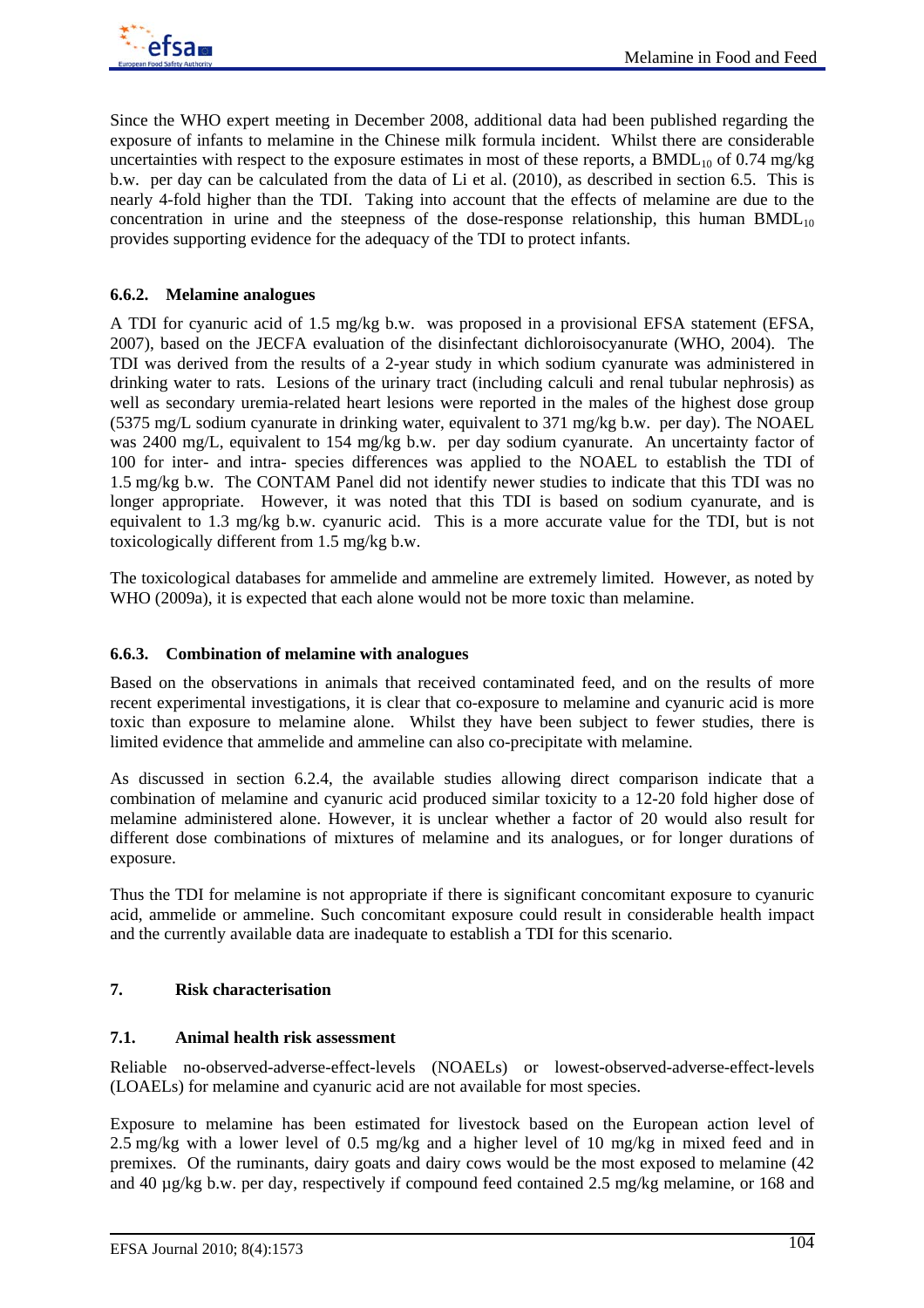

160 µg/kg b.w. per day, if compound feed contained 10 mg/kg melamine respectively). Dose response data on tolerance in cows are not available, however one experimental report states that 27 mg/kg b.w. per day does not cause adverse effects which is approximately 170-fold above the exposure that would result from 10 mg/kg melamine in compound feed. In addition, cows and other herbivory species have an alkaline urinary pH, and even under the assumption of co-exposure to melamine and cyanuric acid, crystal formation is unlikely to occur.

In pigs, no adverse effects were observed after three days of exposure to melamine at a target dose of 400 mg/kg b.w. per day. The NOAEL is 3 to 4 orders of magnitude higher than the exposure of finishing pigs to 370 and 93 µg/kg b.w. per day melamine predicted to result from a concentration of 10 or 2.5 mg/kg melamine in feed respectively.

In tilapia fish, 3 days exposure to melamine did not result in adverse effects at doses ranging from 300-456 mg/ kg b.w per day. This NOAEL is 3 to 4 orders of magnitude higher than the exposure of 0.2 and 0.05 mg/kg b.w. per day predicted to result from a concentration of 10 or 2.5 mg/kg melamine in feed respectively.

Limited data indicate that a NOAEL for melamine alone in cats could be in the region of 180 mg/kg b.w. per day. This is 1500-fold higher than the predicted exposure of 120 µg/kg b.w. per day for canned food containing 2.5 mg/kg melamine, and 375-fold higher than the predicted exposure of 480 mg/kg b.w per day for canned food containing 10 mg/kg melamine. Due to the physiological characteristics of their kidneys and the high protein (needs and) content of their diet cats (*felidae*) have to be considered as the most sensitive animal species, followed by dogs (*canidae*). As yet all data from clinical cases report co-exposure to both melamine and cyanuric acid (scrap melamine) but, despite the numerous clinical reports, no conclusive exposure assessment was available and data from previous surveys are conflicting. However, an overall exposure level of 10 mg/kg melamine alone in canned or pet food is not expected to pose a risk to pets.

Exposure to cyanurate in ruminants has been estimated from a urea-based feed additive product defining levels of cyanurate up to 200 mg/kg and assuming the use of 30 g per 100 kg animal, giving a daily intake of 60 µg/kg b.w per day of cyanurate. A NOAEL for cynaurate of 600 mg/kg b.w. per day has been identified from the literature available in sheep and is approximately 10 000-fold above the exposure that would result from the use of such a feed additive and therefore presenting no risk to animal health.

Overall, estimated exposures to melamine or cyanuric acid individually at the scenarios of 0.5, 2.5 (the EU action level for melamine) and 10 mg/kg in feed are not expected to pose a risk to livestock, fish or pets (cats and dogs).

## **7.2. Human health risk assessment**

The time scale for development of renal damage in humans resulting from melamine co-precipitates in urine is unclear but it is expected that it could arise as soon as precipitates are formed in the kidneys. This expectation is supported by observations in cats. Nephrotoxicity related to crystal precipitation is generally progressive, involving inflammatory reactions following the damage of the tubular epithelium, local ischemia and oxidative stress leading to irreversible tubular necrosis. The CONTAM Panel compared the TDIs for melamine and for cyanurate with the estimated dietary exposures that could result from both the 95<sup>th</sup> percentile as well as the mean of upper bound occurrence of melamine and cyanurate in food, as reported by the food industry.

For adult high consumers, the dietary exposure estimates to melamine in different EU countries based on the upper bound occurrence values are all below 11 µg/kg b.w. per day. For infants fed solely on formula, the dietary exposure estimates to melamine are all below 2 µg/kg b.w. per day. Melamine from metabolism of cyromazine has been estimated from residue studies in sheep at the levels of the MRL for cyromazine (300 μg/kg of meat) and would reach a maximum of 4 μg/kg in the meat. This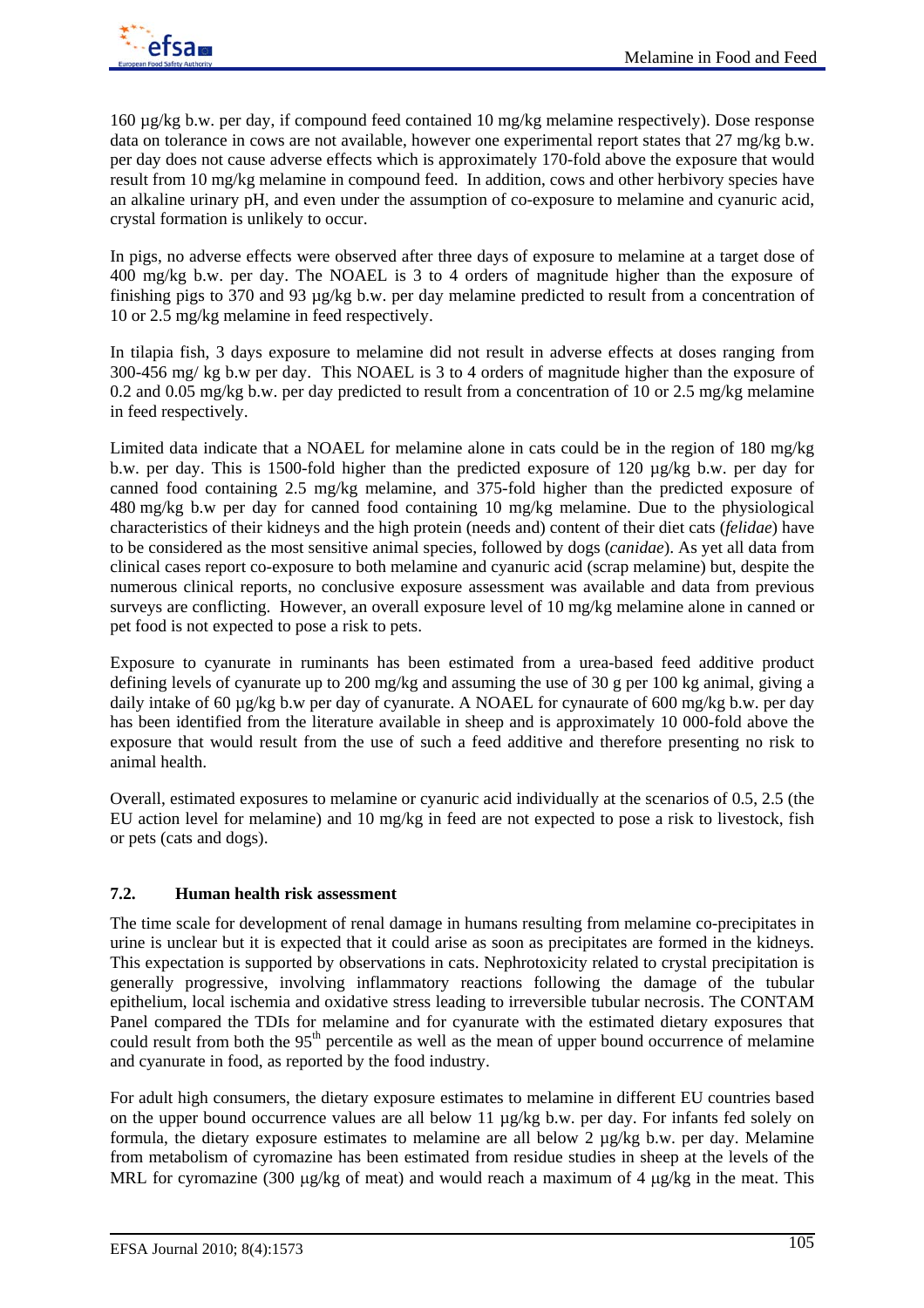

would result in an exposure to melamine of less than 0.02  $\mu$ g/kg b.w. per day considering meat consumption of 300 g in a 60 kg adult. Contamination of the feed of laying hens with 10 mg/kg of melamine and a maximum transfer rate into eggs of 3.2 % would lead to residues in eggs resulting in an exposure in adults below 1 µg/kg b.w. per day after consumption of 100g of eggs per day. Overall, these estimated exposures are all well below the TDI for melamine of 0.2 mg/kg b.w. per day, and do not raise concerns for the health of consumers.

For adult high consumers, the dietary exposure estimates to cyanurate in different EU countries based on the upper bound occurrence values are below 16 µg/kg b.w. per day. For infants fed solely on formula, the estimated dietary exposures to cyanurate are all below 6 µg/kg b.w. per day. These dietary exposure estimates are all well below the TDI for cyanurate of 1.3 mg/kg b.w., and do not raise concerns for the health of consumers.

Melamine exposure resulting from the migration of food contact materials was estimated according to two scenarios (A and B), using the database on individual food consumption data for children" (EXPOCHI) for 13 different Member States and typical and high migration levels of melamine from a "standard" melaware article under typical (Scenario A) and severe time and temperature conditions (Scenario B), respectively. Exposure was calculated assuming that any food or beverage could come into contact with high melamine-releasing melaware articles and obtained by summing up, within each day, the exposure from all food groups for Scenario A. For scenario B only exposure from the one food item giving the highest exposure estimate within one day was considered. In this Scenario exposure to melamine from other food items was considered not to occur within the same day. As limited migration data are available for melamine issued from melaware and can coatings, the CEF Panel used conservative assumptions on migration to estimate exposure via food.

Total exposure to melamine in one day considering typical migration levels (scenario A) ranged from 30 to 80  $\mu$ g/kg b.w. per day (mean) and from 50 to 120  $\mu$ g/kg b.w. per day (95<sup>th</sup> percentile). Exposure in one day from one food/beverage considering high migration levels (scenario B) ranged from 40 to 110  $\mu$ g/kg b.w. per day (mean), and from 70  $\mu$ g to 230  $\mu$ g/kg b.w. per day (95<sup>th</sup> percentile). These 95<sup>th</sup> percentile estimates are below or slightly above the TDI. In view of the conservative assumptions, the CEF Panel considers that the few exposure estimates (210- 240 µg/kg b.w. per day) above the TDI do not raise a safety concern, although it recognises that excursion above the TDI is by definition undesirable.

The above conclusions only apply if there is reasonable confidence that exposure is essentially to melamine or cyanuric acid alone. If there is a possibility of significant co-exposure to melamine, cyanurate, ammelide or ammeline health impact could arise at intakes of melamine well below the TDI.

## **8. Uncertainty analysis**

The evaluation of the inherent uncertainties in the assessment of exposure to melamine and cyanuric acid has been performed following the guidance of the Opinion of the Scientific Committee related to Uncertainties in Dietary Exposure Assessment (EFSA, 2006b). In addition, the report on "Characterizing and Communicating Uncertainty in Exposure Assessment" has been considered (WHO/IPCS, 2008). According to the guidance provided by the EFSA opinion (2006b), the following sources of uncertainties have been considered: assessment objectives, exposure scenario, exposure model, and model input (parameters).

## **8.1. Assessment objectives**

The objectives of the assessment were clearly specified in the terms of reference. The CONTAM Panel assessed the occurrence data that were collected by EFSA, and re-assessed the TDI on melamine and cyanuric acid in view of the outcome of the WHO Expert meeting. The co-exposure of animals and humans to melamine and structurally related compounds such as cyanuric acid, ammelide and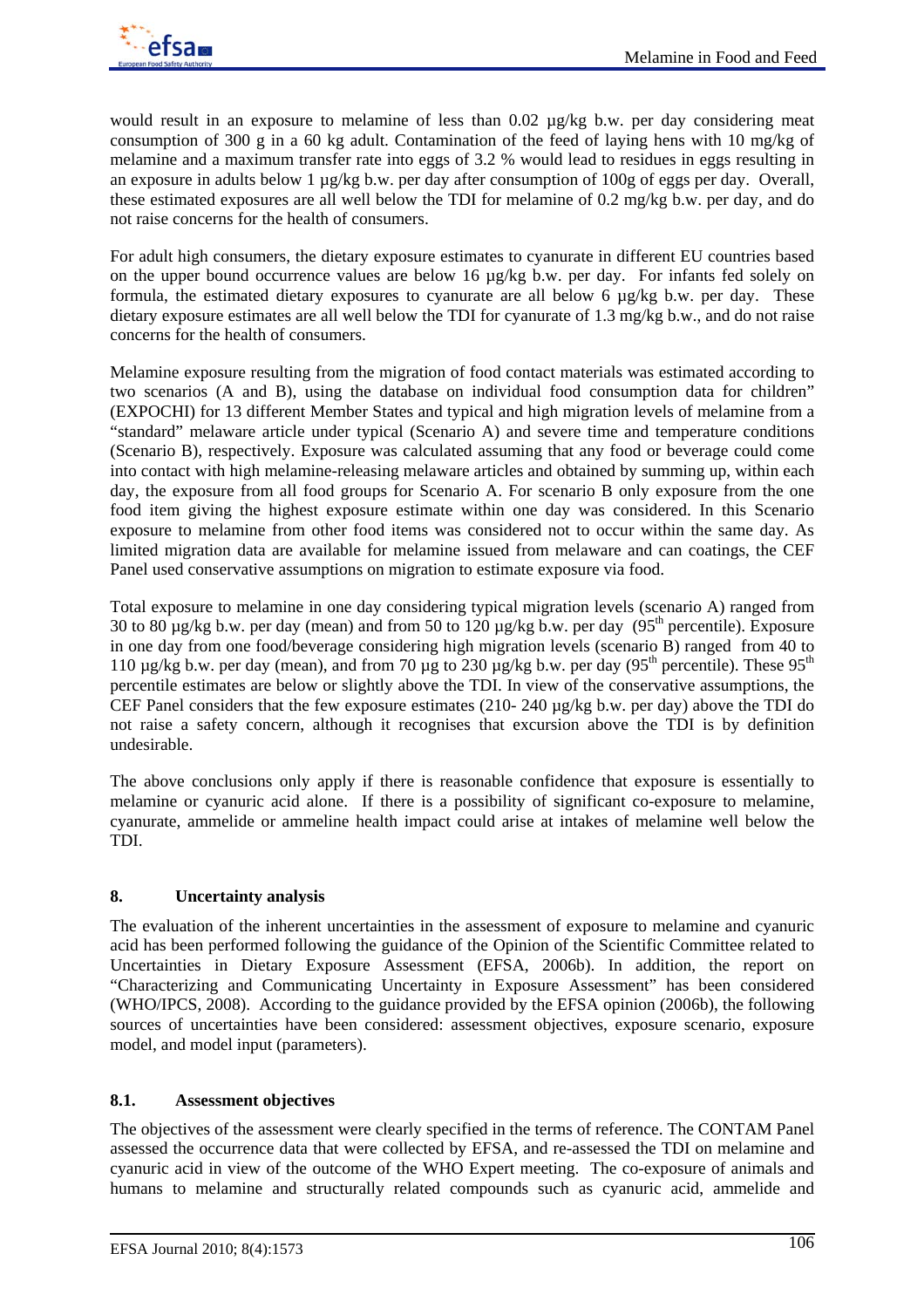

ammeline was considered. For this aspect, there is considerable uncertainty because of the limited toxicological database on co-exposure of melamine and structural analogues and no NOAEL can be identified or BMD model could be implemented.

### **8.2. Exposure scenario and exposure model**

The occurrence data provided were to a large extent upper bound values, which leads to an overestimation of exposure. Moreover, it is uncertain whether the occurrence data are representative of the food commodities across the EU market. The uncertainty of the analytical methods was not reported, so the CONTAM Panel was not able to determine its influence on exposure calculation uncertainty. Further uncertainty in the exposure scenario for melamine and cyanuric acid in humans may be ascribed to the broad food categories considered in the EFSA concise database. The conservative approach in the exposure scenarios chosen by the CONTAM Panel could result in overestimation of exposure to melamine and cyanuric acid, but it is not possible to quantify this overestimation. There is also a lack of data on co-occurrence of melamine and structural analogues.

Uncertainty for the exposure assessment in pets (cats and dogs), livestock and fish is high since a number of assumptions have to be made regarding body weight, and food consumption patterns. Additionally, there is a lack of dose response data for livestock, fish and pets on melamine alone and co-exposure with its structural analogues.

### **8.3. Model input (parameters)**

The data from experimental animals provide a suitable basis for the risk characterisation of melamine alone because of the relevance of the toxicological endpoint to the human situation (crystal formation in the kidney). The appropriateness of the models used for the interaction of melamine with an endogenous substance (uric acid) is a source of uncertainty. Inter- and intra-species differences due to urinary pH and uric acid content have been allowed for by assigning a 100-fold uncertainty factor. The TDI derived from animal data is supported by the available human dose response data. The human  $BMDL_{10}$  is subject to high uncertainty due to the weaknesses of the exposure assessment (for details see section 6.4). There is uncertainty arising from the choice of the datasets and the doseresponse models (including constraints of the model parameters) used for the BMD analysis. The modelling was conducted in line with the approach of the EFSA Scientific Committee (EFSA, 2009). The lowest  $BMDL_{10}$  from the range of models with an acceptable fit was selected as the basis for the TDI, which is a conservative approach.

#### **8.4. Summary of uncertainties**

A summary of the uncertainty evaluation is presented in Table 42, highlighting the main sources of uncertainty and indicating an estimate of whether the respective source of uncertainty might have led to an over- or underestimation of the exposure or the resulting risk.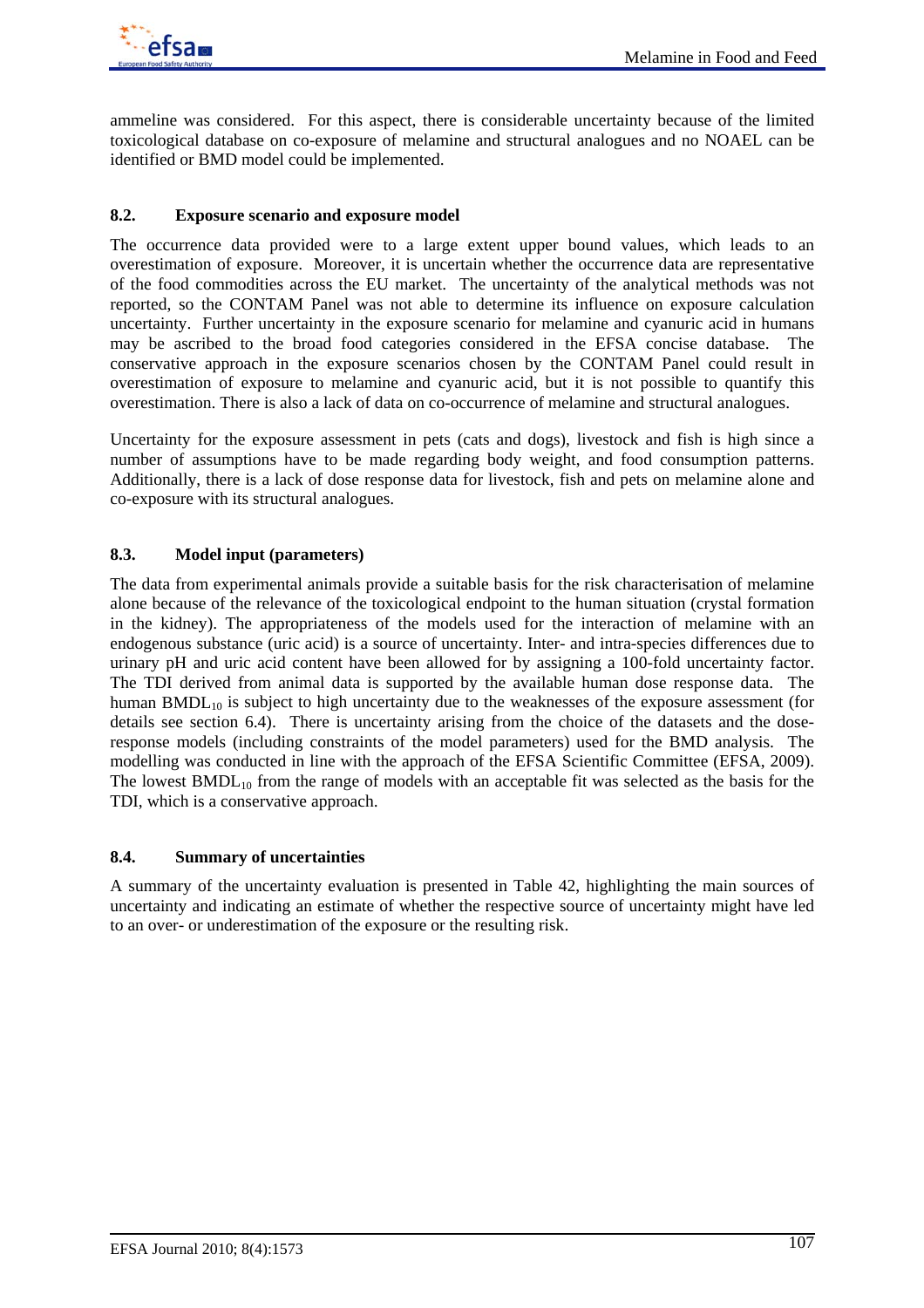

**Table 42:** Summary of qualitative evaluation of the impact of uncertainties on the risk assessment of the dietary exposure to melamine.

| <b>Sources of uncertainty</b>                                                      | Direction <sup>(a)</sup> |
|------------------------------------------------------------------------------------|--------------------------|
| Applicability of the analytical methods used for melamine and structural analogues | $+/-$                    |
| Representativity of the occurrence data for food across the EU market              | $+/-$                    |
| Use of upper bound occurrence data in the exposure assessment                      | $+$                      |
| Assumptions on 'typical' and 'high' migration levels for food contact materials    | $+$                      |
| Aggregation of food groups in the EFSA concise database for human exposure         | $^{+}$                   |
| assessment                                                                         |                          |
| Assumptions on frequency of use of melamine-releasing food contact materials       | $+/-$                    |
| (principally melaware)                                                             |                          |
| Assumptions for exposure assessment in animals regarding body weight, and food     | $+/-$                    |
| consumption patterns                                                               |                          |
| Derivation of reference point based on animal studies and relevance of uncertainty | $+$                      |
| factor of 100 for inter- and intra-species differences                             |                          |
| Selection of lowest $BMDL_{10}$ from the range of models with an acceptable fit    | $^{+}$                   |
| Long term sequelae of the tubular damage due to crystal formation in infants       |                          |
| Appropriateness of the models used for the interaction of melamine with an         | $+/-$                    |
| endogenous substance, (uric acid)                                                  |                          |
| Limited occurrence and toxicological data for co-exposure to melamine and          |                          |
| structural analogues                                                               |                          |

(a):  $+$  = uncertainty with potential to cause over-estimation of exposure/risk;  $-$  = uncertainty with potential to cause underestimation of exposure/risk

The CONTAM Panel concluded that, despite the above uncertainties, by using the upper end of the high exposure estimate and the lower end of the  $BMDL_{10}$  estimates, the risk assessments of melamine and of cyanuric acid individually are likely to be conservative.

## **CONCLUSIONS**

#### *Uses and chemistry*

- Melamine is a high volume chemical that can be present in food as a result of approved uses in food contact materials, including melaware, can coatings, paper and board and adhesives. It may occur in food as a result of its use as a flame retardant. It is also a minor metabolite and degradation product of the pesticide and veterinary drug, cyromazine.
- Depending on the purification process, melamine may contain different levels of the structurally related substances cyanuric acid, ammeline and ammelide.
- Cyanuric acid residues can occur in food as a result of the use of dichloroisocyanurates as a source of active chlorine in disinfection agents.
- Melamine and cyanuric acid can be present as impurities in urea-based animal feed.
- Food and feed have been adulterated with high levels of melamine in order to inflate the apparent protein content.
- Due to its physicochemical properties, melamine can form complexes with its structural analogues and with other substances such as uric acid. Complex formation is highly pH dependent.
- The most sensitive and selective analytical method to measure melamine and its structural analogues is liquid chromatography coupled to tandem mass spectrometry (LC-MS/MS).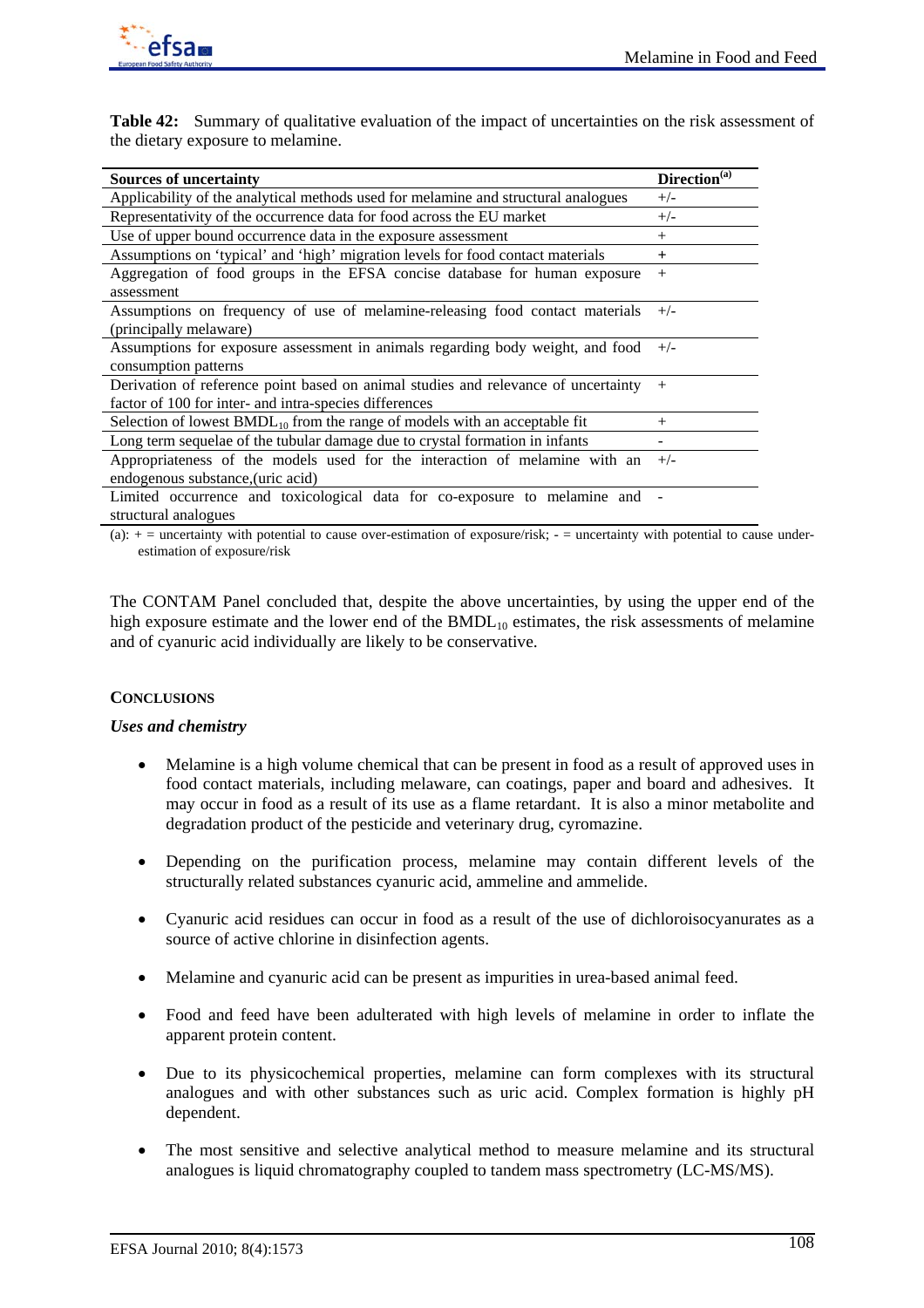

# *Occurrence and Exposure Assessment*

- EFSA received 2239 data on melamine in food and feed from European countries. These were the results of targeted sampling focussed on products where adulteration was considered likely. Because they were not representative of background levels, they were not considered appropriate for the assessment of background dietary exposure to melamine. No data on cyanuric acid were provided by European countries.
- The food industry provided 18546 and 502 data on melamine in food and feed, respectively, with 8061 and 308 data on cyanuric acid in food and feed, respectively. Most of the values reported appeared to be at the limit of detection or the limit of quantification. The data for food were used in estimating upper bound dietary exposure in humans after excluding a small number of samples with high values that were related to incidents of adulteration.
- Animal exposure to melamine was estimated for livestock based on the European action level of 2.5 mg/kg in mixed feed and in premixes, with lower and higher scenarios of 0.5 and 10 mg/kg, a range encompassing the data submitted by industry. Dairy cows and dairy goats would be the ruminants most exposed to melamine (40 and 42 µg/kg body weight (b.w.) per day and 160 and 170 µg/kg b.w. per day at 2.5 mg/kg and 10 mg/kg in compound feed respectively). Poultry (broilers and laying hens) would be the monogastric livestock most exposed to melamine (179 and 151 µg/kg b.w. per day and 714 and 605 µg/kg b.w per day respectively at 2.5 mg/kg and 10 mg/kg in compound feed).
- Cyanurate exposure was estimated in ruminants from a urea-based feed additive product defining levels of cyanurate up to 200 mg/kg and, assuming the use of 30 g as per 100 kg animal, giving a daily intake of  $60 \mu$ g/kg b.w. per day of cyanurate.
- For adult high consumers, the dietary exposure estimates to melamine in different European Union (EU) countries based on the upper bound occurrence values are below 11  $\mu$ g/kg b.w. per day. For infants fed solely on formula, the dietary exposure estimates to melamine are all below 2 µg/kg b.w. per day.
- For adult high consumers, the dietary exposure estimates to cyanurate in different EU countries based on the upper bound occurrence values are below 16 µg/kg b.w. per day. For infants fed solely on formula, the dietary exposure estimates to cyanurate are all below 6 µg/kg b.w. per day.
- Because of the very low values in the occurrence data and upper bound approach, the analysis of major food group contributors to the dietary exposure to melamine and cyanuric acid is mainly driven by the consumption data.
- Melamine residues in sheep resulting from cyromazine at the levels of the maximum residue level (300 μg/kg of meat) would reach a maximum of 4 μg/kg in meat. This would result in an exposure to melamine of 0.020 µg/kg b.w. per day considering meat consumption of 300 g in a 60 kg adult.
- Using the exposure scenario of 10 mg/kg of melamine in poultry feed, the maximum transfer rate (1.5-3.2 %) from experimental studies in laying hens and a high consumption of 100 g of eggs in adults, human dietary exposure from eggs would not be above 5 µg/kg b.w. per day.
- Melamine exposure resulting from the migration of food contact materials was estimated according to two scenarios (A and B), using the database on individual food consumption data for children" (EXPOCHI) for 13 different Member States and typical and high migration levels of melamine from a high-releasing melaware article under typical (Scenario A) and severe time and temperature conditions (Scenario B), respectively. Exposure was calculated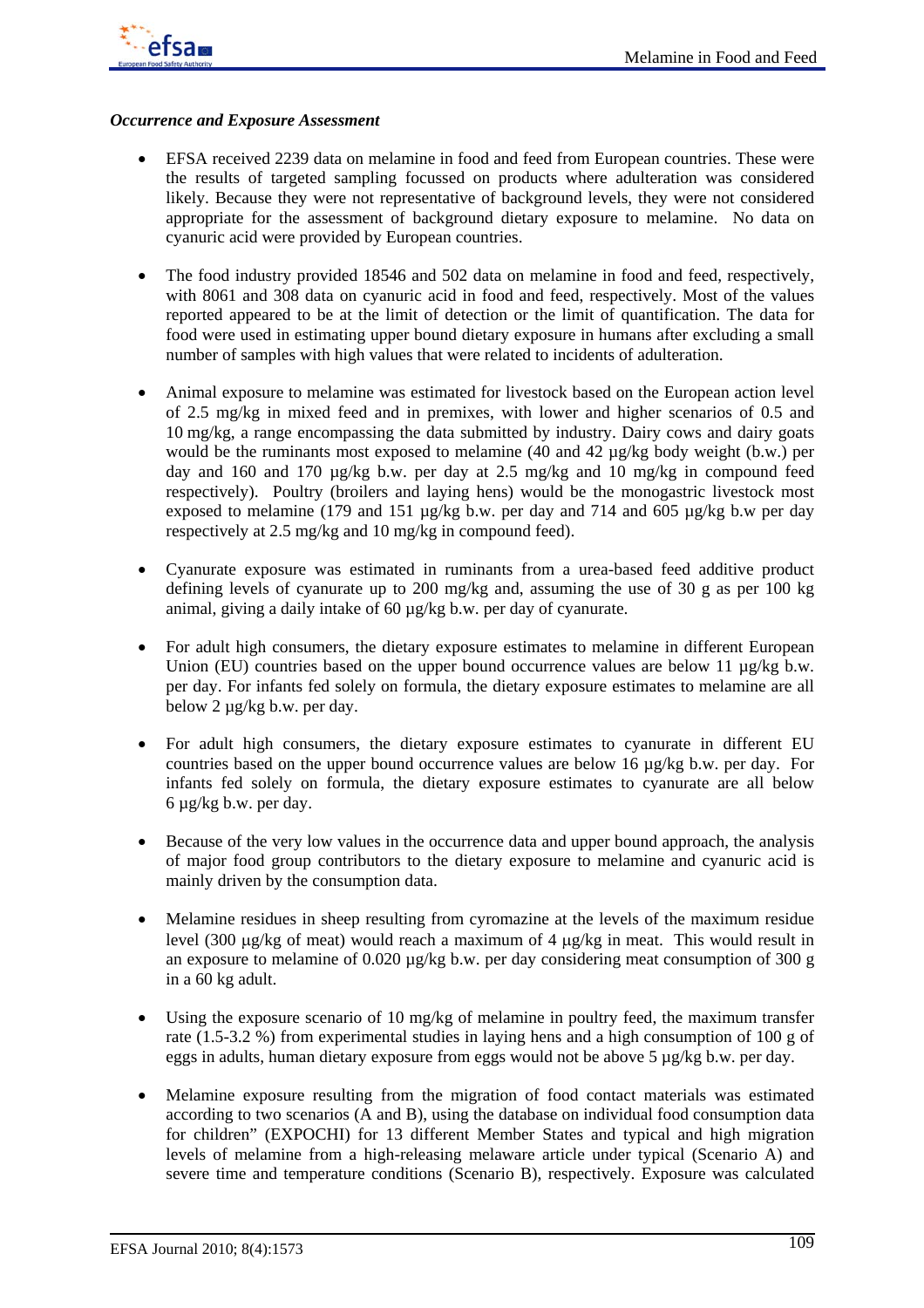assuming that any food or beverage could come into contact with high melamine-releasing melaware articles and obtained by summing up, within each day, the exposure from all food groups for Scenario A. For scenario B only exposure from the one food item giving the highest exposure estimate within one day was considered. In Scenario B, exposure to melamine from other food items was considered not to occur within the same day. As limited migration data are available for melamine issued from melaware and can coatings, conservative assumptions on migration were used to estimate exposure via food. Total exposure to melamine in one day considering typical migration levels (scenario A) ranged from 30 to 80  $\mu$ g/kg b.w per day (mean) and from 50 to 120  $\mu$ g/kg b.w. per day (95<sup>th</sup>) percentile). Exposure in one day from one food/beverage considering high migration levels (scenario B) ranged from 40 to 110  $\mu$ g/kg b.w per day (mean) and from 70  $\mu$ g to 230  $\mu$ g/kg b.w. per day  $(95<sup>th</sup>$  percentile).

• Animal exposure to melamine was also estimated for pet animals with scenarios based on melamine concentrations of 0.5, 2.5 and 10 mg/kg, and consumption based on protein requirements in canned food (average: 48g/kg) or dried food (average: 13.5g/kg). Predicted exposure in cats and dogs is 120  $\mu$ g/kg b.w. per day for canned food and 63  $\mu$ g/kg b.w. per day for dried food containing 2.5 mg/kg melamine. At 10 mg/kg melamine, predicted exposure is 48 µg/kg b.w per day for canned food and 0.25 mg/kg b.w. per day for dried food.

# *Toxicokinetics*

- Melamine is rapidly absorbed from the gastrointestinal (GI)-tract and rapidly excreted from the body with little or no metabolism and short half life (4-5 hours) in the rat and rhesus monkey. No significant accumulation of melamine in tissues is expected and levels in tissues are likely to be similar to plasma levels.
- Transfer of melamine from feed to pig muscle meat, liver and kidney is approximately 2 % (calculated as the ratio of concentration in tissues and in feed), but is very dependent on the time of sampling due to the rapid elimination resulting in lower transfer rates. Melamine is transferred to cow's milk with a worst-case estimate of 2 % of the daily dose. The highest estimated transfer factor for chicken meat and kidney would amount to 0.6 and up to 2.6 % respectively. Experimental studies with laying hens, which were given feed contaminated with melamine demonstrated transfer rates from feed to eggs varying between 1.5 and 3.2 %.
- The limited information available for cyanuric acid also indicates rapid absorption from the GI tract and rapid elimination via the urine with little or no biotransformation. Plasma half-lives of maximally a few hours have been reported.
- No data on kinetics of ammeline and ammelide have been found other than the observation that ammeline was tentatively identified as metabolite of cyromazine in chicken eggs.
- Exposure to melamine results in formation of crystals in the urinary tract, consisting of complexes of melamine with substances such as uric acid that occur naturally in urine, or with cyanuric acid if co-exposure occurs. Formation of these complexes is highly dependent on the concentration of melamine and on the composition of the urine (e.g. pH, uric acid, protein).
- Co-precipitation of melamine with uric acid is more likely to occur in humans because they excrete more uric acid in the urine than most mammals due to a lack of the enzyme urate oxidase. In neonates, the excretion of uric acid in the urine is higher than in adults. In addition, the urinary pH is lower in humans than that of rodents, increasing the likelihood of the formation of insoluble complexes between melamine and uric acid.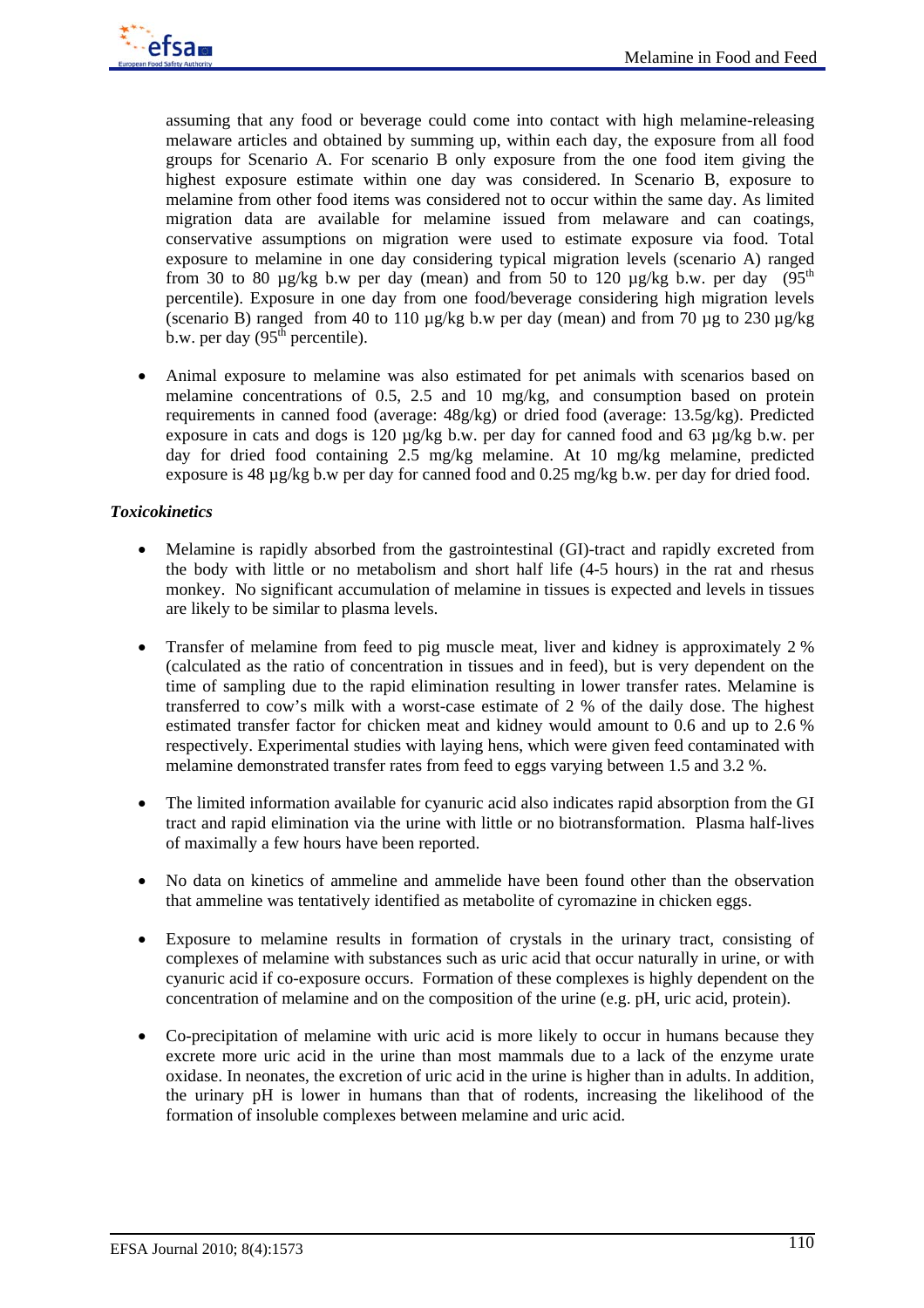

# *Toxicity of melamine and structural analogues*

- The inherent toxicity of melamine is low. However, as a consequence of its physicochemical properties melamine forms crystals with other substances in urine. These crystals cause proximal tubular damage. Crystals have been observed in experimental animals, as well as in animals and human infants as a result of incidents involving adulteration of feed and infant formula with melamine, leading to fatalities in some instances.
- The Panel on contaminants in the food chain (CONTAM Panel) concluded that the data related to illness in humans due to adulteration of infant formula was not the preferred basis for deriving a tolerable daily intake (TDI) due to the uncertainties in the exposure assessments, including possible over-reporting of formula consumption, differences in melamine concentration in the formula and absence of information on exposure from foods other than infant formula.
- A 13-week study with dietary exposure of male rats to melamine provided the best basis for characterising the dose-response relationship in experimental animals. The Panel identified, for a 10 % increase in the incidence of urinary bladder crystals, a benchmark dose  $(BMD_{10})$  of 41 mg/kg b.w. per day and its lower confidence limit  $(BMDL_{10})$  of 19 mg/kg b.w. per day.
- The Panel considered the factors that could contribute to inter- and intra-species differences in the effects of melamine and concluded that an uncertainty factor of 100 was appropriate for deriving a tolerable daily intake (TDI).
- The CONTAM Panel considered that the TDI set by Scientific Committee for Food is no longer appropriate. A TDI of 0.2 mg/kg b.w. was derived by dividing the  $BMDL_{10}$  of 19 mg/kg b.w. per day by the uncertainty factor of 100, with rounding to a single significant figure. This TDI is considered appropriate for infants, including neonates except for those born prematurely due to their higher urinary uric acid levels and greater immaturity of kidney function.
- From the human data, the Panel calculated a  $BMD_{10}$  of 1.1 mg/kg b.w. per day and a  $BMDL_{10}$ of 0.74 mg/kg b.w. per day for a 10% increased prevalence of nephrolithiasis. Taking into account that the effects of melamine are due to the concentration in urine and the steepness of the dose-response relationship, this human  $BMDL_{10}$  provides supporting evidence for the adequacy of the TDI to protect infants.
- A TDI for cyanuric acid of 1.3 mg/kg b.w. was established based on a previous evaluation of the disinfectant dichloroisocyanurate.
- The toxicological databases for ammelide and ammeline are extremely limited and hence no TDI could be established.
- Co-exposure to melamine and cyanuric acid is more toxic than exposure to melamine alone due to the formation of crystals. There is limited evidence that ammelide and ammeline can also form crystals with melamine. The currently available information does not allow identification of a factor by which the toxicity is increased by co-exposure.
- The TDI for melamine is not applicable if there is significant concomitant exposure to cyanuric acid, ammelide or ammeline.

# *Adverse effects in livestock, fish and pets*

• Limited data on adverse effects in livestock, fish and pets are available from the literature. In pigs, no adverse effects were observed after three days of exposure to melamine at a target dose of 400 mg/kg b.w. per day. In tilapia fish, 3 days exposure to melamine did not result in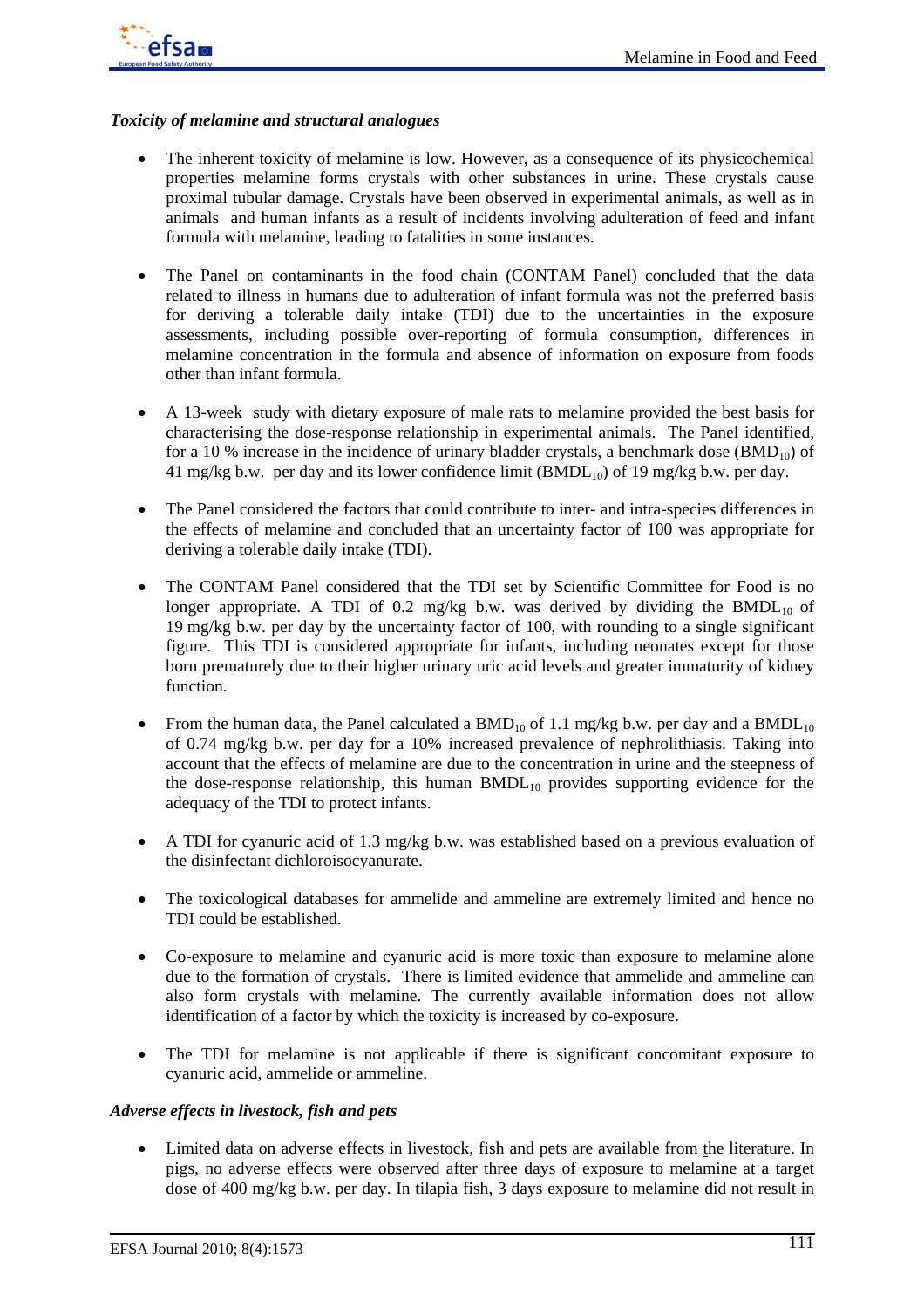

adverse effects at doses ranging from 300-456 mg/ kg b.w. per day. Limited data from dietary short term exposure in cats (10 days) indicate that a NOAEL for melamine alone could be in the region of 180 mg/kg b.w. per day.

- In sheep, cyanuric acid exposure for 77 days resulted in no adverse effects at doses from 198 mg/kg b.w. to 600 mg/kg b.w. per day. In pigs, no adverse effects were observed after exposure to 400 mg/kg b.w. per day cyanuric acid for three days whereas in tilapia fish no adverse effect levels ranged from147-390 mg/ kg b.w. per day.
- Ammelide was not acutely toxic and did not show toxicity at 372 mg/kg b.w. per day when fed to sheep for a period of 6 weeks. An average daily intake of 296 mg ammeline/kg b.w. per day and 97 mg/kg b.w. of a mixture of ammeline and ammelide for 42 days respectively in the diet of sheep caused the death of half of the animals. No other data on ammelide and ammeline toxicity were available for livestock, pets and fish.
- Co-exposure to melamine and cyanuric acid in livestock, pets and fish showed higher toxicity compared with melamine or cyanuric acid alone with renal crystals formation in pigs, cats, catfish, trout and tilapia with lowest-observed-adverse-effect-levels values of 400, 32, 20, 7 respectively and NOAEL values in tilapia of 3-4 mg/kg b.w. per day.

# *Animal health risk characterisation*

- The estimated exposures to melamine and cyanuric acid individually at the scenarios of 0.5, 2.5 and 10 mg/kg in feed are well below the doses causing toxicity and are therefore not expected to pose a risk to livestock and fish.
- Although quantitative data are limited, exposure to melamine or cyanuric acid individually at a level of 10 mg/kg in feed is not expected to pose a risk to pets (cats and dogs).

## *Human health risk characterisation*

- Dietary exposure to melamine and cyanuric acid individually estimated from the available data relating to background sources is well below the respective TDIs and does not raise concerns for the health of consumers.
- This conclusion only applies if there is reasonable confidence that exposure is essentially to melamine or cyanuric acid alone. If there is a possibility of significant co-exposure to melamine, cyanurate, ammelide or ammeline, health impact could arise at intakes of melamine well below the TDI.
- When using conservative migration scenarios, dietary exposure of children to melamine from food contact materials such as melaware was estimated to be below or slightly above TDI for melamine. However, due to the conservative character of these estimates, a health concern was not identified.

## **RECOMMENDATIONS**

- It is recommended that the current migration limit for melamine from food contact plastics is reconsidered in the light of the TDI of 0.2 mg/kg b.w. taking into account all sources of exposure.
- There is a need for co-occurrence data for melamine and its structural analogues (cyanuric acid, ammelide, ammeline) in food and feed.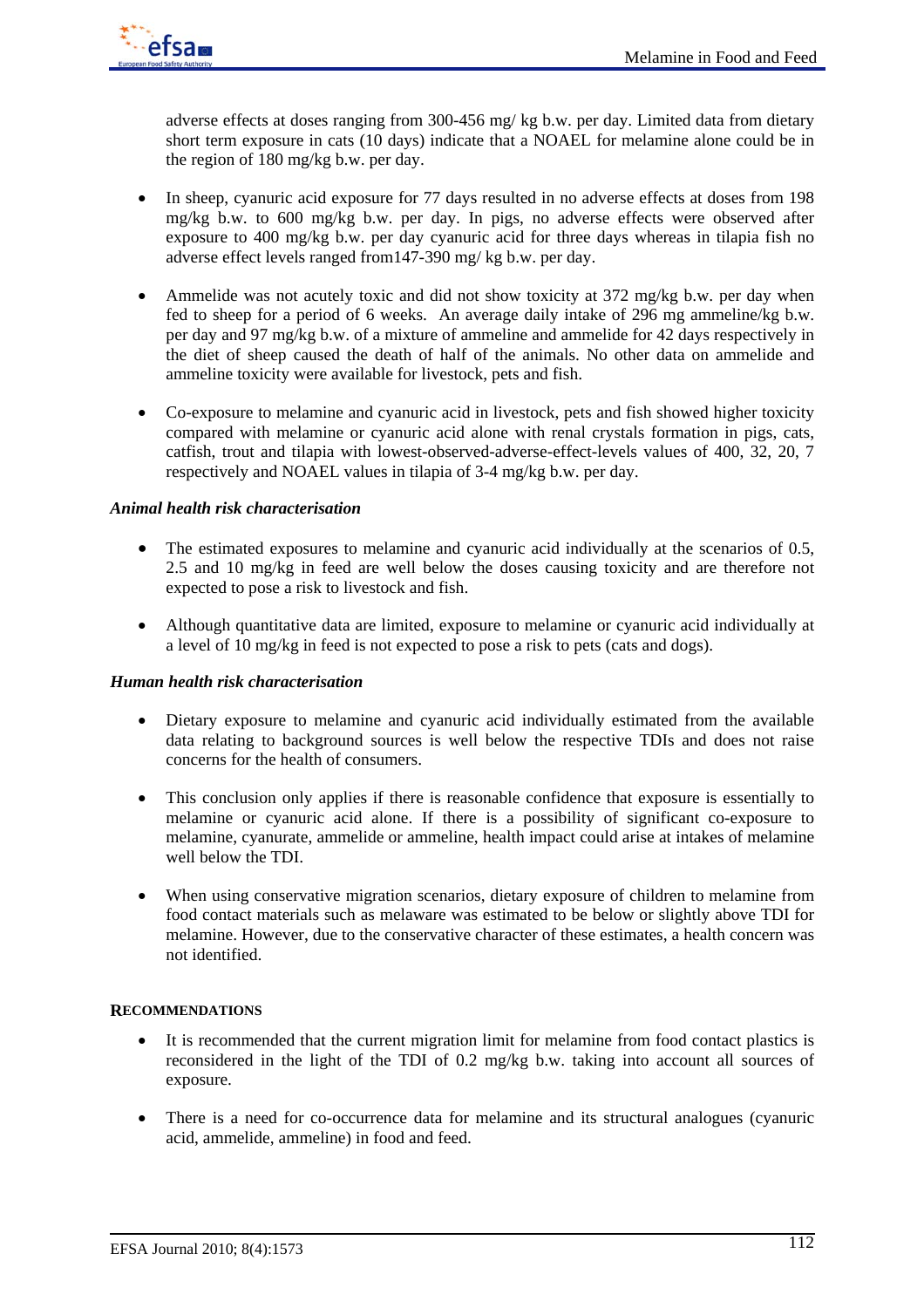

- There is a need for additional information on the dose response relationships for combinations of melamine and its structural analogues (cyanuric acid, ammelide, ammeline).
- Development of a physiologically-based toxicokinetic toxicodynamic model is needed to improve the dose response modelling.

# **REFERENCES**

- AFSSA (French Food Safety Agency), 2009. Summary of the Report of the 2006/2007 Individual and National Study on Food Consumption 2 (INCA 2). Available frosa.fr/Documents/PASER-Sy-INCA2.pdf.
- Akrimajirachoote N, Poolperm P and Boonsoongnern A, 2008. Effect of feed contaminated with melamine on nursery pigs: a case report. Proceedings of the 46th Kasetsart University Annual Conference, Kasetsart, 29 January - 1 February, 2008. 650-657.
- Allen LM, Briggle TV and Pfaffenberger CD, 1982. Absorption and excretion of cyanuric acid in long-distance swimmers. Drug Metabolism Reviews, 13, 499-516.
- Altona R and MacKenzie H, 1964. Observation on cyanuric acid as a source of non-protein nitrogen for sheep. Journal of the South African Veterinary Medical Association, 35, 203.
- Andersen W, Turnipseed S, Karbiwnyk C, Clark S, Madson M, Gieseker C, Miller R, Rummel N and Reimschuessel R, 2009. Determination and confirmation of melamine residues in catfish, trout, tilapia, salmon and shrimp by liquid chromatography with tandem mass spectrometry. Journal of Agricultural and Food Chemistry, 56, 4340-4347.
- Bann B and Miller SA, 1958. Melamines and derivatives of melamine. Chemical Reviews, 58, 131- 172.
- Barbee SJ, Cascieri T, Hammond BG, Inoue H, Ishida H, Wheeler AG, Chadwick M, Hayes AW, McCauley J and McComish M, 1984. Metabolism and disposition of sodium cyanurate in the dog. Toxicologist, 4, 92.
- Barbee SJ, Cascieri T, Hammond BG, Inoue T, Ishida N, Wheeler AG, Chadwick M, Hayes D, Macauley J and McComish A, 1983. Metabolism and disposition of sodium cyanurate. Toxicologist, 3, 80.
- Battle D and Shah M, 2007. Physiological principles in the clinical evaluation of electrolyte, water and acid-base disorders. In: Seldin and Giebisch's The Kidney, Fourth Edition: Physiology & Pathophysiology 1-2. RJ Alpern, SC Hepert (eds). Academic Press, 2214-2241.
- Baynes RE, Smith G, Mason SE, Barrett E, Barlow BM and Riviere JE, 2008. Pharmacokinetics of melamine in pigs following intravenous administration. Food and Chemical Toxicology, 46, 1196- 1200.
- Bayrd ED, Stickney JM, Hall BE and Watkins CH, 1952. Clinical observations on the use of triethylenemelamine. Cancer, 5, 336-343.
- BfR (Federal Institute for Risk Assessment), 2010a. Comparative results for the migration of melamine into water and acetic acid. Data from the Landesuntersuchungsanstalt für das Gesundheits und Veterinärwesen Sachsen (Dresden, D) and provided to EFSA by Dr Karla Pfaff in January 2010.
- BfR (Federal Institute for Risk Assessment), 2010b. Migration of melamine into 3 % acetic acid and foods. Data from the German National Reference Laboratory for Materials in contact with food, provided to EFSA by S. Kaus, Federal Institute for Risk Assessment, Berlin (D), March 2010.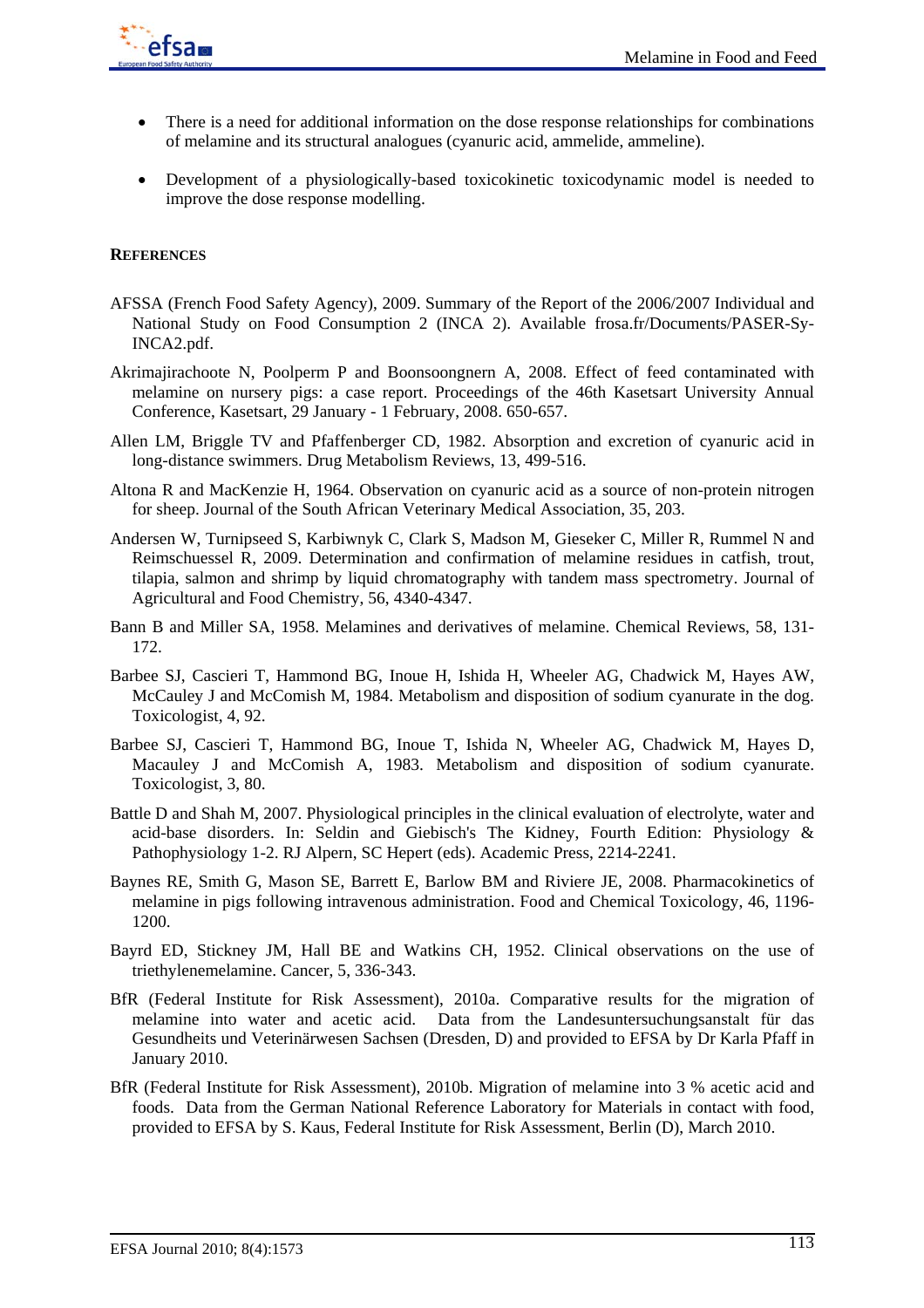

- Bradley EL, Boughtflower V, Smith TL, Speck DR and Castle L, 2005. Survey of the migration of melamine and formaldehyde from melamine food contact articles available on the UK market. Food Additives & Contaminants, 22, 597-606.
- Brown CA, Jeong KS, Poppenga RH, Puschner B, Miller DM, Ellis AE, Kang KI, Sum S, Cistola AM and Brown SA, 2007. Outbreaks of renal failure associated with melamine and cyanuric acid in dogs and cats in 2004 and 2007. Journal of Veterinary Diagnostic Investigation, 19, 525-531.
- Buur JL, Baynes RE and Riviere JE, 2008. Estimating meat withdrawal times in pigs exposed to melamine contaminated feed using a physiologically based pharmacokinetic model. Regulatory Toxicology and Pharmacology, 51, 324-331.
- Cameron MA, Sakhaee K and Moe OW, 2005. Nephrolithiasis in children. Pediatric Nephrology, 20, 1587-1592.
- Canciolo R, Bischoff K, Ebel J, Van Winkle T, Goldstein R and Serfilippi L, 2008. Clinocopathologic, histologic and toxicologic findings in 70 cats inadvertently exposed to pet food contaminated with melamine and cyanuric acid. Journal of the American Veterinary Medical Association, 233, 729- 737.
- Cascieri T, Barbee SJ, Hammond BG, Inoue T, Ishida N, Wheeler AG and Schardein JL, 1983. Absence of teratogenic response in rats with monosodium cyanurate. Toxicologist, 3, 65.
- CEC (Commission of the European Communities, food-science and techniques), 2003. Nutrient and energy intakes for the European Community. Reports of the Scientific Committee for Food (thirtyfirst series), 1993.
- Chen JS, 2009a. A worldwide food safety concern in 2008-melamine-contaminated infant formula in China caused urinary tract stone in 290,000 children in China. Chinese Medical Journal, 122, 243- 244.
- Chen JS, 2009b. What can we learn from the 2008 melamine crisis in China? Biomedical and Environmental Sciences, 22, 109-111.
- Chen Y, Yang W, Wang Z, Peng Y, Li B, Zhang L and Gong L, 2010. Deposition of Melamine in Eggs from Laying Hens Exposed to Melamine Contaminated Feed. Journal of Agricultural and Food Chemistry, 58, 3512-3516.
- CIAA, CEPE and Empac (Confederation of the food and drink industries of the EU, European Council of the Producers and Importers of Paints, Printing inks & Artists' colours, European Metal Packaging), 2009. Letter sent to EFSA on 18<sup>th</sup> of November 2009.
- Clark R, 1966. Melamine crystalluria in sheep. Journal of the South African Veterinary Medical Association, 37, 349-351.
- Clark R, Barratt E and Kellerman J, 1965. A comparison between nitrogen retention from urea, triuret and cyanuric by sheep on a low protein roughage diet. Journal of the South African Veterinary Medical Association, 36, 79.
- Cremonezzi DC, Diaz MP, Valentich MA and Eynard AR, 2004. Neoplastic and preneoplastic lesions induced by melamine in rat urothelium are modulated by dietary polyunsaturated fatty acids. Food and Chemical Toxicology, 42, 1999-2007.
- Cruywagen CW, Stander MA, Adonis M and Calitz T, 2009. Hot topic: pathway confirmed for the transmission of melamine from feed to c'w's milk. Journal of Dairy Science, 92, 2046-2050.
- Ding J, 2009. Childhood urinary stones induced by melamine-tainted formula: how much we know, how much we d'n't know. Kidney International, 75, 780-782.
- Dobson RL, Motlagh S, Quijano M, Cambron RT, Baker TR, Pullen AM, Regg BT, Bigalow-Kern AS, Vennard T, Fix A, Reimschuessel R, Overmann G, Shan Y and Daston GP, 2008. Identification and characterization of toxicity of contaminants in pet food leading to an outbreak of renal toxicity in cats and dogs. Toxicological Sciences, 106, 251-262.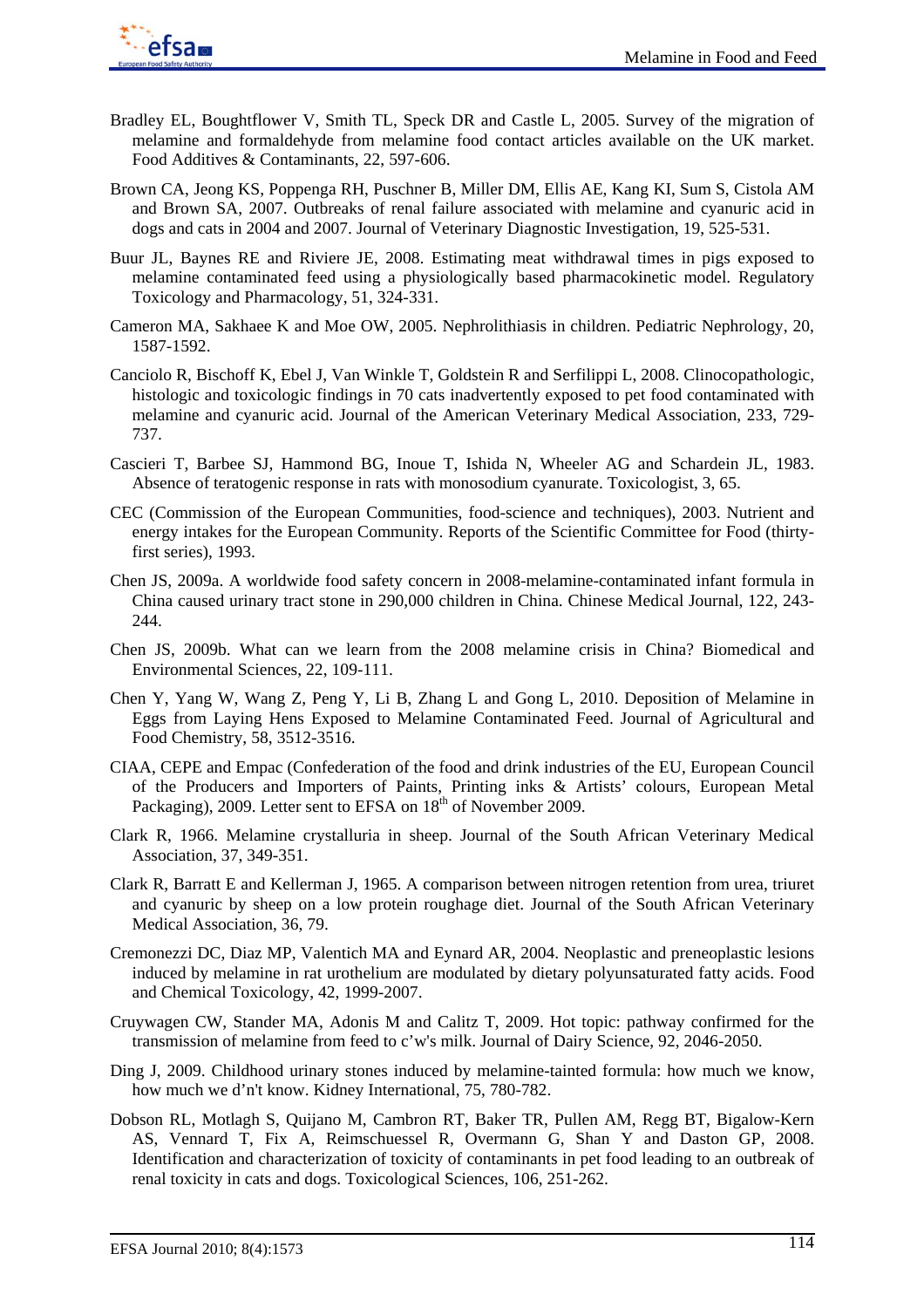

- Dominguez-Estevez M, Constable A, Mazzatorta P, Renwick AG and Schilter B, 2010. Using urinary solubility data to estimate the level of safety concern of low levels of melamine (MEL) and cyanuric acid (CYA) present simultaneously in infant formulas. Regulatory Toxicology and Pharmacology, in press.
- DSM (Department of Regulatory Affairs & Product Safety), 2009. Migration tests performed on melamine-containing laminates. Report provided to EFSA in November 2009 by DSM Department of Regulatory Affairs & Product Safety (Polymers).
- EC (European Commission), 1986. Report of the Scientific Committee for Food on certain monomers of other starting substances to be used in the manufacture of plastic materials and articles intended to come into contact with foodstuffs. Seventeenth series. Opinion expressed on 14 December 1984. Available from http://ec.europa.eu/food/fs/sc/scf/reports/scf\_reports\_17.pdf.
- EFSA (European Food Safety Authority), 2006a. Opinion of the Scientific Panel on Food Additives, Flavourings, Processing Aids and Materials in Contact with Food on a request from the Commission related to 2,2-bis(4-hydroxyphenyl)propane(Bisphenol A). The EFSA Journal. 428, 1- 75.
- EFSA (European Food Safety Authority), 2006b. Guidance of the Scientific Committee on a request from EFSA related to Uncertainties in Dietary Exposure Assessment. The EFSA Journal. 438, 1- 54.
- EFSA (European Food Safety Authority), 2007. EFSA provisional statement on a request form the European Commission related to melamine and structurally related to compounds such as cyanuric acid in protein-rich ingredients used for food and feed. Available froww.efsa.europa.eu/en/scdocs/doc/1047.pdf.
- EFSA (European Food Safety Authority), 2008a. Statement of EFSA on risks for public health due to the presences of melamine in infant milk and other milk products in China. The EFSA Journal. 807, 1-10.
- EFSA (European Food Safety Authority), 2008b. Guidance Document for the use of the Concise European Food Consumption Database in Exposure Assessment. 17 March 2008. 1-11.
- EFSA (European Food Safety Authority), 2009. Guidance of the Scientific Committee on Use of the benchmark dose approach in risk assessment. The EFSA Journal. 1150, 1-72.
- EMEP (European Monitoring and Evaluation Programme), 2001. Cyromazine summary report (2).Committee for veterinary medicinal products. European Agency for the Evaluation of medicinal products, veterinary medicines and inspections (EMEA). EMEA/MRL/770/00-FINAL, January 2001. Available froww.emea.europa.eu/pdfs/vet/mrls/077000en.pdf.
- Enghardt-Barbieri H, Pearson M and Becker W, 2006. Riksmaten barn 2003. Livsmedels och näringsintag bland barn i Sverige. Uppsala: Livsmedelsverket.
- FAPAS (Food Analysis Performance Assessment Scheme), 2010. Melamine in chocolate. FAPAS Proficiency test 3023. September-October 2009. J. Croucher. The Food and Environment Research Agency, UK.
- Falk Filipsson A. Sand S, Nilsson, J and Victorin K, 2003. The benchmark dose method—review of available models, and recommendations for application in heath risk assessment. Critical Rewiews in Toxicology, 33, 505–542.
- Fathallah-Shaykh F and Neiberger R, 2008. Uric acid stones. E-medicine. Available from http://emedicine.medscape.com/article/983759-overview.
- FERA (Food and Environment Research Agency), 2010. Comparing the concentrations of melamine, cyanuric acid, ammeline and ammelide migrating from melamineware into 3 % acetic acid and foodstuffs. J. Day and E.L. Bradley (eds.). The Food & Environment Research Agency, York (UK), March 2010.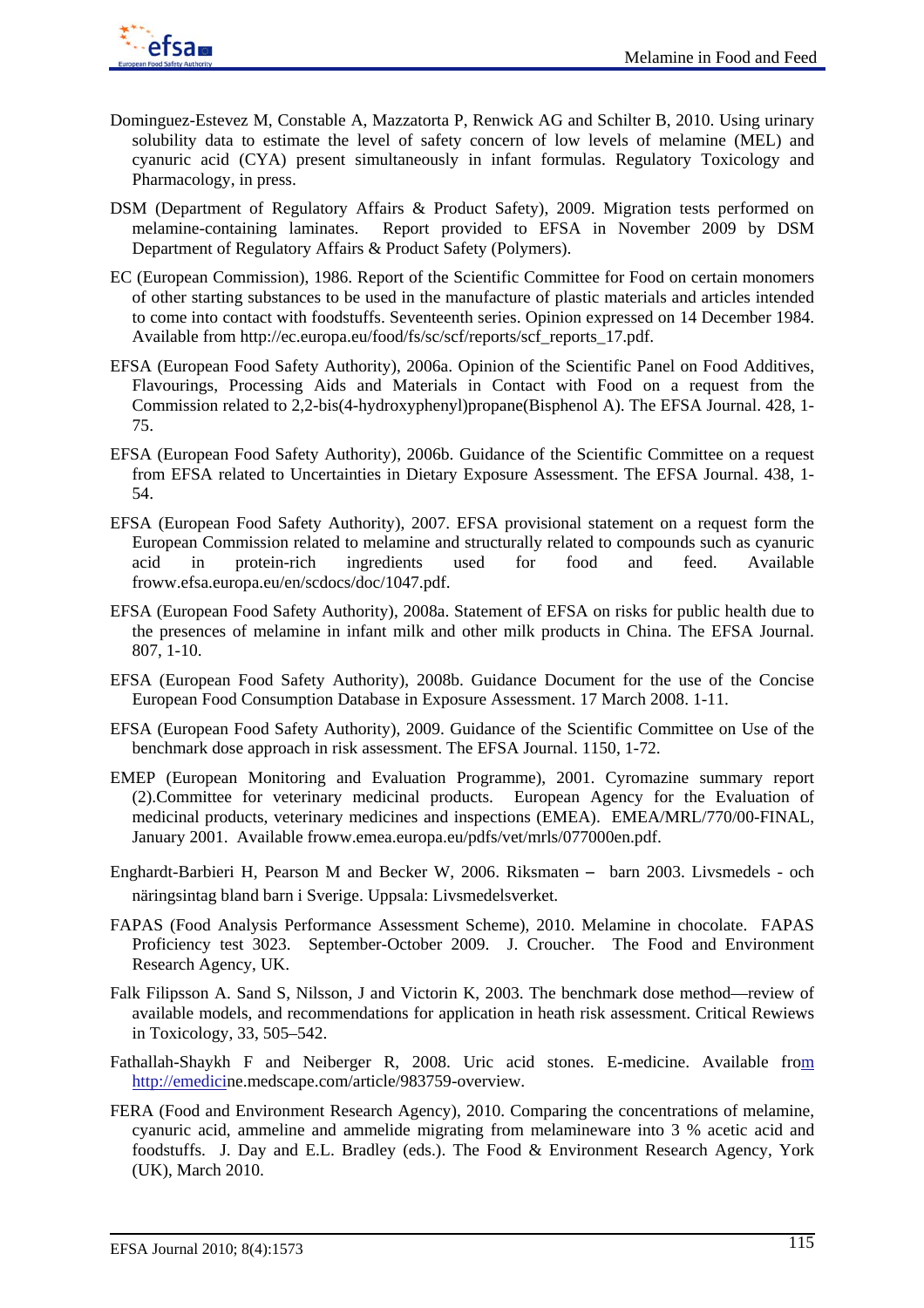

- FFSA (Finnish Food Safety Authority), 2010. Data provided to EFSA in February 2010 by the Finnish Food Safety Authority, Helsinki, Finland.
- FhILV (Fraunhofer-Institut für Verfahrenstechnik und Verpackung), 2010. Data supplied to EFSA by Dr R Franz, Freising (D) in February 2010.
- Fisk PR, Girling AE and Wildey RJ, 2003. Prioritisation of flame retardants for environmental risk assessment. The Environment Agency (UK) 2003.
- FSA (Food Standards Agency), 2006. LC-MS method development for the screening of non-volatile and polar compounds present in paper and board and plastic food contact materials. W. Read, M. Scotter and L. Castle. UK Food Standards Agency report on project A03037. Available from www.food.gov.uk/science/research/researchinfo/contaminantsresearch/contactmaterials/a03prog/a0 3projlist/a03037.
- Gamboa da Costa G, Jacob CC, VonTungeln L, Olson G, Warbritton A, Hattan DG, Reimschuessel R and Beland FA, 2010. Assessment of the nephrotoxicity of a seven-day combined-exposure to melamine and cyanuric acid in F344 rats. Abstract for the Annual SOT meeting.  $3<sup>rd</sup>$  -10<sup>th</sup> March 2010, Salt Lake city.
- Giebisch H and Windhager E, 2003. Medical Physiology; Saunders, Elsevier. In: WF Boron, EL Boelpaep. 845-860.
- Gillespie RS and Stapleton FB, 2004. Nephrolithiasis in children. Pediatrics in Review, 25, 131-139.
- Gonzalez J, Puschner B, Perez V, Ferreras MC, Delgado L, Munoz M, Perez C, Reyes LE, Velasco J, Fernandez V and Garcia-Marin JF, 2009. Nephrotoxicosis in Iberian piglets subsequent to exposure to melamine and derivatives in Spain between 2003 and 2006. Journal of Veterinary Diagnostic Investigation, 21, 558-563.
- Gossner CM, Schlundt J, Ben Embarek P, Hird S, Lo-Fo-Wong D, Beltran JJ, Teoh KN and Tritscher A, 2009. The melamine incident: implications for international food and feed safety. Environmental Health Perspectives, 117, 1803-1808.
- Grases F, Costa-Bauza A, Gomila I, Serra-Trespalle S, Alonso-Sainz F and del Valle JM, 2009. Melamine urinary bladder stone. Urology, 73, 1262-1263.
- Guan N, Fan Q, Ding J, Zhao Y, Lu J, Ai Y, Xu G, Zhu S, Yao C, Jiang L, Miao J, Zhang H, Zhao D, Liu X and Yao Y, 2009. Melamine-contaminated powdered formula and urolithiasis in young children. The New England Journal of Medicine, 360, 1067-1074.
- Hammond BG, Barbee SJ, Inoue T, Ishida N, Levinskas GJ, Stevens MW, Wheeler AG and Cascieri T, 1986. A review of toxicology studies on cyanurate and its chlorinated derivatives. Environmental Health Perspectives, 69, 287-292.
- Hard GC, Flake GP and Sills RC, 2009. Re-evaluation of kidney histopathology from 13-week toxicity and two-year carcinogenicity studies of melamine in the F344 rat: morphologic evidence of retrograde nephropathy. Veterinary Pathology, 46, 1248-1257.
- He Y, Jiang GP, Zhao L, Qian JJ, Yang XZ, Li XY, Du LZ and Shu Q, 2009. Ultrasonographic characteristics of urolithiasis in children exposed to melamine-tainted powdered formula. World Journal of Pediatrics, 5, 118-121.
- Heck HD and Tyl RW, 1985. The induction of bladder stones by terephthalic acid, dimethyl terephthalate, and melamine (2,4,6-triamino-s-triazine) and its relevance to risk assessment. Regulatory Toxicology and Pharmacology, 5, 294-313.
- Hirt RC, Steger JE and Simard GL, 2003. Vapor pressure of 2,4,6-triamino-s-triazine (melamine). Journal of Polymer Science A Polymer Physics, 43, 319-323.
- Hodge HC, Panner BJ, Downs WL and Maynard EA, 1965. Toxicity of sodium cyanurate. Toxicology and Applied Pharmacology, 7, 667-674.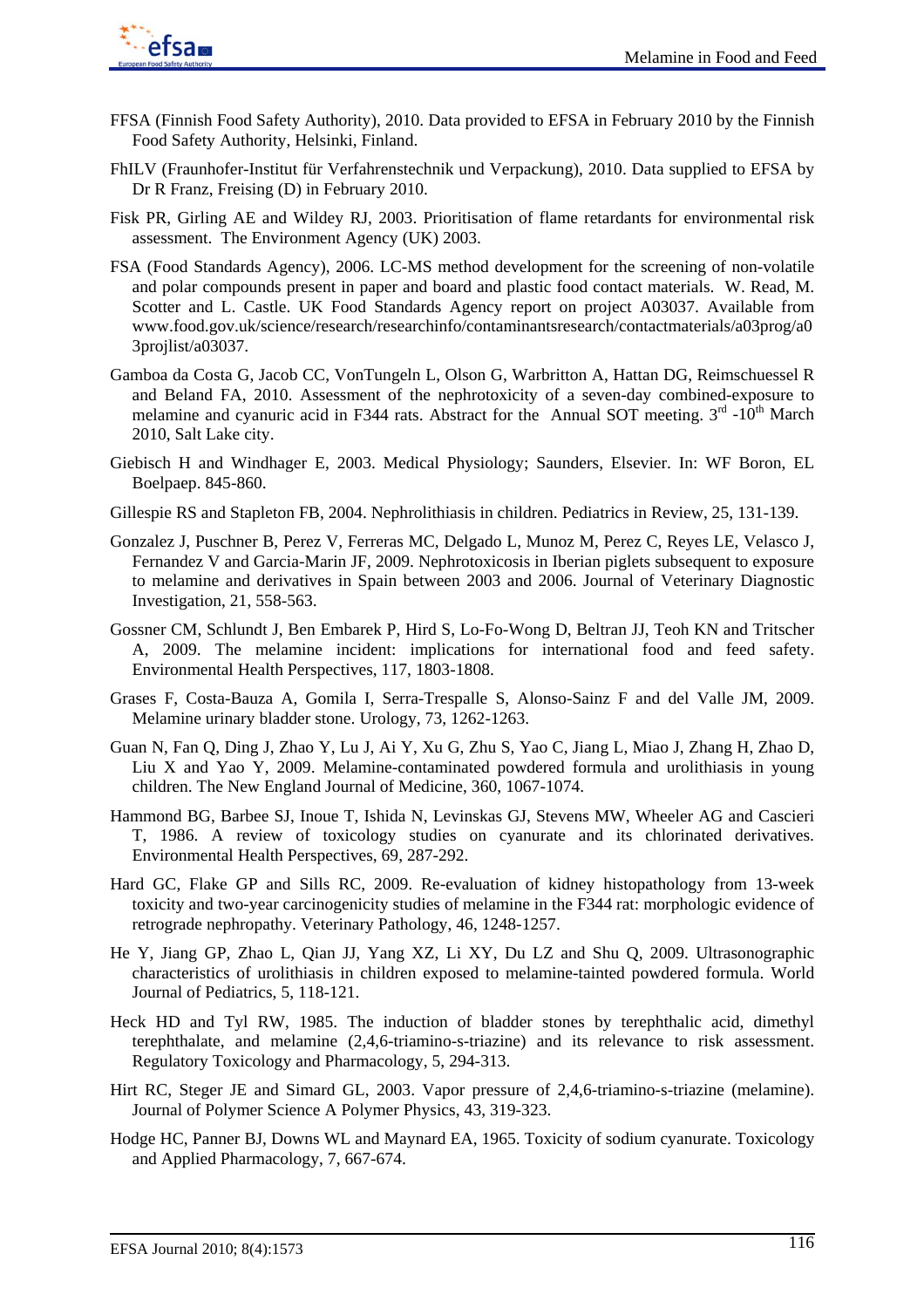

- Huybrechts I, Matthys C, Pynaert I, De Maeyer M, Bellemans M, De Geeter H and De Henauw S, 2008. Flanders preschool dietary survey: rationale, aims, design, methodology, and population characteristics. Archives of Public Health, 66, 5-25.
- IARC (International Agency for Research on Cancer), 1999. Melamine. IARC Monographs on the Evaluation of Carcinogenic Risks to Humans. 73, 329-338.
- IOM (Institute of Medicine ), 1991. National Academy of Sciences. Nutrition during lactation. Washington, DC: National Academy Press.
- ISAN (Institute of Food Science and Nutrition ), 2010. Migration of melamine from melamine infant dishware to milk, vegetable soup, and tannin free tea. M. Battaglia and G. Piva. Feed & Food Science and Nutrition Institute, Università Cattolica del Sacro Cuore, Piacenza, Italy. March 2010.
- Ishiwata H, Inoue T and Tanimura A, 1986. Migration of melamine and formaldehyde from tableware made of melamine resin. Food Additives & Contaminants, 3, 63-69.
- Jia LQ, Shen Y, Wang XM, He LJ, Xin Y and Hu YX, 2009. Ultrasonographic diagnosis of urinary calculus caused by melamine in children. Chinese Medical Journal, 122, 252-256.
- JMPR (Joint Meeting of the FAO/WHO Panel of Experts on Pesticide Residues in Food), 1991. Pesticide residues in food – 1990 evaluations. Toxicology. World Health Organization, WHO/PCS/91.47, 1991. Cyromazine. Available from www.inchem.org/documents/jmpr/jmpmono/v90pr06.htm.
- JMPR (Joint Meeting of the FAO/WHO Panel of Experts on Pesticide Residues in Food ), 2007 Pesticide residues in food. Available from http://www.fao.org/ag/AGP/AGPP/Pesticid/JMPR/DOWNLOAD/2007\_rep/report2007impr.pdf and from http://www.fao.org/ag/AGP/AGPP/Pesticid/JMPR/Download/2007\_eva/Evaluation.pdf
- JMPR (Joint Meeting of the FAO/WHO Panel of Experts on Pesticide Residues in Food), 2008. Pesticide residues in food – 2006 evaluations. Part II – Toxicological. World Health Organization, 2008.Available from the from the contract of the from the contract of the contract of the contract of the from the contract of the contract of the contract of the contract of the contract of the contract of t http://whqlibdoc.who.int/publications/2008/9789241665223\_eng.pdf.
- Jutzi K, Cook AM and Hutter R, 1982. The degradative pathway of the s-triazine melamine. The steps to ring cleavage. Biochemical Journal, 208, 679-684.
- Kersting M, Alexy U, Sichert-Hellert W, Manz F and Schoch G, 1998. Measured consumption of commercial infant food products in German infants: results from the DONALD study. Dortmund Nutritional and Anthropometrical Longitudinally Designed. Journal of Pediatric Gastroenterology and Nutrition, 27, 547-552.
- Kim CW, Yun JW, Bae IH, Lee JS, Kang HJ, Joo KM, Jeong HJ, Chung JH, Park YH and Lim KM, 2010. Determination of spatial distribution of melamine-cyanuric acid crystals in rat kidney tissue by histology and imaging matrix-assisted laser desorption/ionization quadrupole time-of-flight mass spectrometry. Chemical Research in Toxicology, 23, 220-227.
- Kobayashi T, Okada A, Fujii Y, Niimi K, Hamamoto S, Yasui T, Tozawa K and Kohri K, 2010. The mechanism of renal stone formation and renal failure induced by administration of melamine and cyanuric acid. Urological Research, ahead of print, 9 pp.
- Kroke A, Manz F, Kersting M, Remer T, Sichert-Hellert W, Alexy U and Lentze MJ, 2004. The DONALD Study. History, current status and future perspectives. European Journal of Nutrition, 43, 45-54.
- Lam CW, Lan L, Che X, Tam S, Wong SS, Chen Y, Jin J, Tao SH, Tang XM, Yuen KY and Tam PK, 2009. Diagnosis and spectrum of melamine-related renal disease: plausible mechanism of stone formation in humans. Clinica Chimica Acta, 402, 150-155.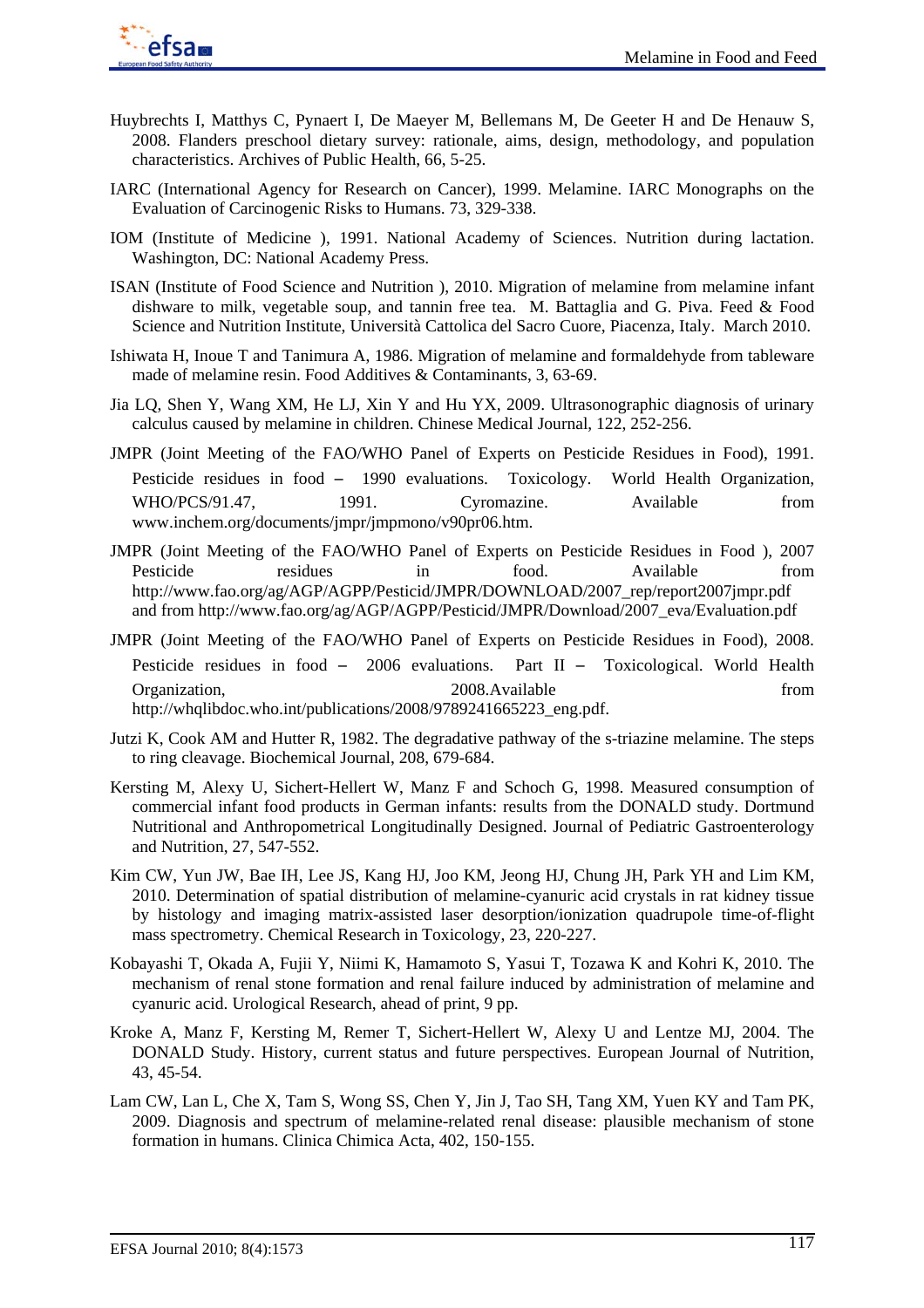

- Lam HS, Ng PC, Chu WC, Wong W, Chan DF, Ho SS, Wong KT, Ahuja AT and Li CK, 2008. Renal screening in children after exposure to low dose melamine in Hong Kong: cross sectional study. BMJ, 337, a2991.
- Langman CB, 2009. Melamine, powdered milk, and nephrolithiasis in Chinese infants. The New England Journal of Medicine, 360, 1139-1141.
- Larrañaga N, Amiano Etxezarreta P, Gorostiza Garai E, Pérez Díez Y, Bidaurrazaga Van-Dierdonck J, Sarasqueta Eizaguirre C, Arrizabalaga Abasolo JJ, Espada Sáez-Torres M and Méndez Navas I 2006. Encuesta de nutrición 2005: Hábitos alimentarios y estado de salud de la población vasca de 4 a 18 años. Primeros resultados. Vitoria-Gasteiz Servicio Central de Publicaciones del Gobierno Vasco, DL. Available from www.osanet.euskadi.net/r85- 13714/es/contenidos/informacion/sanidad\_alimentaria/es\_1247/adjuntos/DietaSana\_c.pdf.
- Leclercq C, Arcella D, Piccinelli R, Sette S, Le Donne C and Turrini A, 2009. The Italian National Food Consumption Survey INRAN-SCAI 2005-06: main results in terms of food consumption. Public Health Nutrition, 12, 2504-2532.
- Li G, Jiao S, Yin X, Deng Y, Pang X and Wang Y, 2010. The risk of melamine-induced nephrolithiasis in young children starts at a lower intake level than recommended by the WHO. Pediatric Nephrology, 25, 135-141.
- Lightner DV, Pantoja CR, Redman RM, Hasson KW and Menon JP, 2009. Case reports of melamineinduced pathology in penaeid shrimp fed adulterated feeds. Diseases of Aquatic Organisms, 86, 107-112.
- Linardakis M, Sarri K, Pateraki MS, Sbokos M and Kafatos A, 2008. Sugar-added beverages consumption among kindergarten children of Crete: effects on nutritional status and risk of obesity. BMC Public Health, 8, 279.
- Lipschitz WL and Stokey E, 1945. The mode of action of three new diuretic: melamine, adenine and formoguanamine. Journal of Pharmacology and Experimental Therapeutics, 83, 235-249.
- Liu G, Li S, Jia J, Yu C, He J and Zhu J, 2009. Pharmacokinetic study of melamine in rhesus monkey after a single oral administration of a tolerable daily intake dose. Regulatory Toxicology and Pharmacology, 56, 193-196.
- Lu MB, Yan L, Guo JY, Li Y, Li GP and Ravindran V, 2009. Melamine residues in tissues of broilers fed diets containing graded levels of melamine. Poultry Science, 88, 2167-2170.
- Lund KH and Petersen AH, 2002. Migration from kitchen- and tableware made of melamine plastic. FødevareRapport 2002:17. Danish Veterinary and Food Administration, Copenhagen.
- Lund KH and Petersen JH, 2006. Migration of formaldehyde and melamine monomers from kitchenand tableware made of melamine plastic. Food Additives & Contaminants, 23, 948-955.
- Lyhne N, Christensen T, Groth MV, Fagt S, Biltoft-Jensen A, Hartkopp H, Hinsch H-J, Matthiessen J, Møller A, Saxholt E and Trolle E, 2005. Dietary habits in Denmark 2000-2002. Main results. Copenhagen: Danish Institute for Food and Veterinary Research, Department of Nutrition.
- MacKenzie H, 1965. The effect of different levels of cyanuric acid in sheep in winter. Journal of the South African Veterinary Medical Association, 36, 369-370.
- MacKenzie H, 1966. Melamine for sheep. Journal of the South African Veterinary Medical Association, 37, 153-157.
- MacKenzie H and vanRensburg I, 1968. Ammelide and ammeline as a non-protein nitrogen in supplements for sheep. Journal of the South African Veterinary Medical Association, 39, 41-45.
- MAFF (Ministry of Agriculture, Fisheries and Food), 1996. Food Surveillance Information Sheet number 90. May 1996. UK survey of paper and board food contact materials for residual amine monomers from wet strength agents. Available from http://archive.food.gov.uk/maff/archive/food/infsheet/1996/no90/90amine.htm.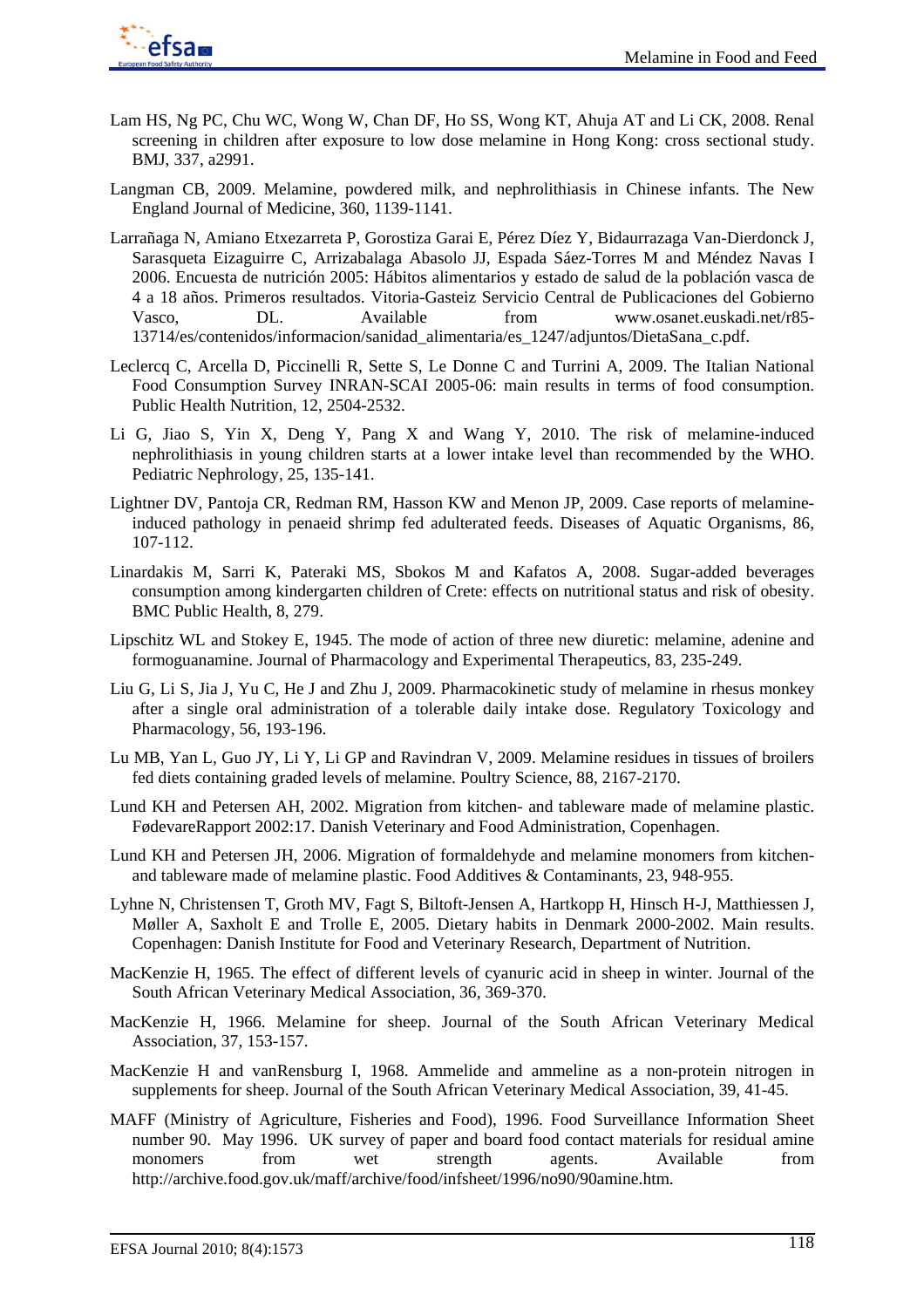

Mandeville JA and Nelson CP, 2009. Pediatric urolithiasis. Current Opinion in Urology, 19, 419-423.

- Martin RE, Hizo CB, Ong AM, Alba OM and Ishiwata H, 1992. Release of formaldehyde and melamine from melamine tableware manufactured in Philippines. Journal of Food Protection, 55, 632-635.
- Mast RW, Jeffcoat AR, Sadler BM, Kraska RC and Friedman MA, 1983. Metabolism, disposition and excretion of [14C]melamine in male Fischer 344 rats. Food and Chemical Toxicology, 21, 807- 810.
- Melnick RL, Boorman GA, Haseman JK, Montali RJ and Huff J, 1984. Urolithiasis and bladder carcinogenicity of melamine in rodents. Toxicology and Applied Pharmacology, 72, 292-303.
- Mitruka BM, Rawnsley HM and Vadehra BV 1977. Clinical biochemical and hematological reference values in normal experimental animals. Masson Publishing USA, Inc., New York. 152-160.
- Newton GL and Utley PR, 1978. Melamine as a dietary nitrogen source for ruminants. Journal of Animal Science, 47, 1338-1344.
- NRL-FCM (National Reference Laboratory for Food Contact Materials), 2010. Specific migration of melamine from a coating for a kitchen working bench. Data provided to EFSA in January 2010 by the Portuguese NRL-FCM, The Biotechnology College Packaging Department, Catholic University, Porto, Portugal.
- NTP (National Toxicology Programme), 1983. Carcinogenesis bioassay of melamine (CAS No. 108- 78-1) in F344/N rats and B6C3F1 mice (feed study). Research Triangle Park, NC, and Bethesda, MD, United States Department of Health and Human Services, Public Health Service, National Institutes of Health, National Toxicology Program (NTP Technical Report Series No. 245; NTP-81-86; NIH Publication No. 83-2501; Available from http://ntp.niehs.nih.gov/ntp/htdocs/LT\_rpts/tr245.pdf). National Toxicology Program technical Report Series. 245, 1-171.
- Ocké MC, van Rossum CTM, Fransen HP, Buurma EJM, de Boer EJ, Brants HAM, Niekerk EM, van der Laan JD, Drijvers JJMM and Ghameshlou Z, 2008. Dutch National Food Consumption Survey - Young children 2005/2006 (350070001). Bilthoven: National Institute for Public Health and the Environment (RIVM).
- OECD (Organisation for economic co-operation and development), 1999. Screening Information Dataset (SIDS) for isocyanuric acid. CAS No. 108-80-5. Paris, Organisation for Economic Cooperation and Development. Available from http://www.chem.unep.ch/irptc/sids/OECDSIDS/108805.pdf.
- OECD (Organisation for economic co-operation and development), 2002. SIDS Analysis. UNEP Publications: Melamine. Available from http://www.inchem.org/documents/sids/sids/108781.pdf.
- Ogasawara H, Imaida K, Ishiwata H, Toyoda K, Kawanishi T, Uneyama C, Hayashi S, Takahashi M and Hayashi Y, 1995. Urinary bladder carcinogenesis induced by melamine in F344 male rats: correlation between carcinogenicity and urolith formation. Carcinogenesis, 16, 2773-2777.
- Osborne CA, Lulich JP, Ulrich LK, Koehler LA, Albasan H, Sauer L and Schubert G, 2009. Melamine and cyanuric acid-induced crystalluria, uroliths, and nephrotoxicity in dogs and cats. Veterinary Clinics of North America. Small Animal Practice, 39, 1-14.
- Puschner B, Poppenga RH, Lowenstine LJ, Filigenzi MS and Pesavento PA, 2007. Assessment of melamine and cyanuric acid toxicity in cats. Journal of Veterinary Diagnostic Investigation, 19, 616-624.
- Räsänen M, Kronberg-Kippilä C, Ahonen S, Uusitalo L, Kautiainen S, Erkkola M, Veijola R, Knip M, Kaila M and Virtanen SM, 2006. Intake of vitamin D by Finnish children aged 3 months to 3 years in relation to sociodemographic factors. European Journal of Clinical Nutrition, 60, 1317-1322.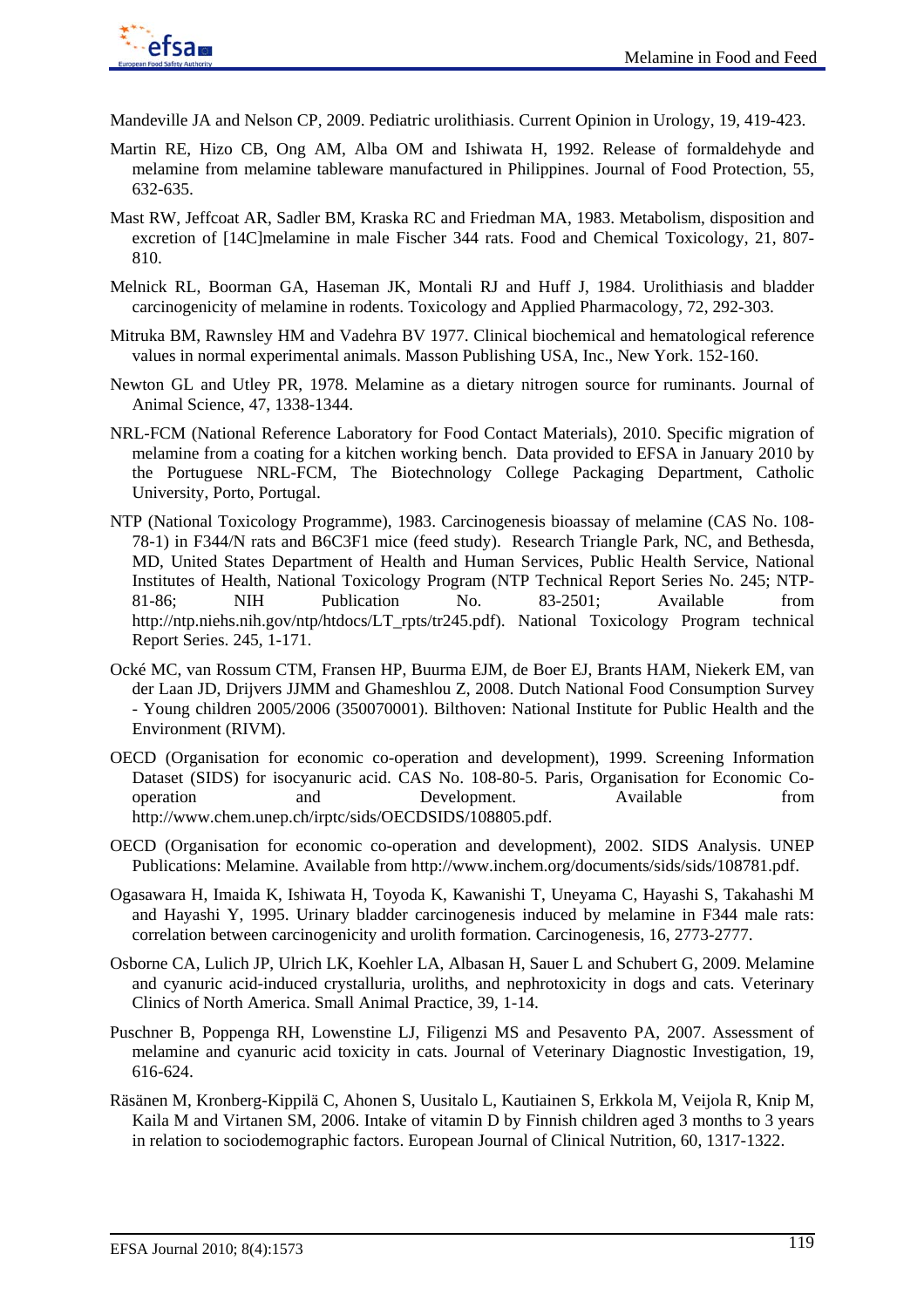

- Reimschuessel R, Andersen W, Turnipseed S, Karbiwnyk C, Mayer T, Nochetto C, Rummel N and Gieseker C, 2009. Residue depletion of melamine and cyanuric acid in catfish and rainbow trout following oral administration. Journal of Veterinary Pharmacology and Therapeutics, 33, 172-182.
- Reimschuessel R, Gieseker CM, Miller RA, Ward J, Boehmer J, Rummel N, Heller DN, Nochetto C, de Alwis GK, Bataller N, Andersen WC, Turnipseed SB, Karbiwnyk CM, Satzger RD, Crowe JB, Wilber NR, Reinhard MK, Roberts JF and Witkowski MR, 2008. Evaluation of the renal effects of experimental feeding of melamine and cyanuric acid to fish and pigs. American Journal of Veterinary Research, 69, 1217-1228.
- Reyers F, 2007. Melamine-contaminated Pet food. The South African Experience. Veterinary News, May issue, 8-12.
- Reyers F, 2008. Melamine is back in South Africa and in Milk: A veterinary perspective. Veterinary News, December issue, 13-16.
- RIVM-RIKILT (National Institute of Public Health and the Environment Institute of Food Safety), 2008. Modeling of the transfer of melamine from feed to pig tissues. Advice for the Dutch food and consumer product safety authority; Office for risk assessment by the RIVM-RIKILT front office food safety. Advice dated 12-12-2008. Available from www.vwa.nl/cdlpub/servlet/CDLServlet?p\_file\_id=36644.
- Ruprich J, Dofkova M, Rehurkova I, Slamnenikova E and Resova D, 2006. Individual food consumption - the national study SISP04. Prague: CHFCH NIPH. Available from www.chpr.szu.cz/spotrebapotravin.htm.
- Serra-Majem L, Garcia-Closas R, Ribas L, Perez-Rodrigo C and Aranceta J, 2001. Food patterns of Spanish schoolchildren and adolescents: The enKid Study. Public Health Nutr, 4, 1433-1438.
- SGL (State General Laboratory ), 2010. Data provided to EFSA by Dr Eleni Ioannou- Kakouri, State General Laboratory, Nicosia, Cyprus, 2010.
- Shelton DR, Karns JS, McCarty GW and Durham DR, 1997. Metabolism of Melamine by Klebsiella terragena. Applied and Environment Microbiology, 63, 2832-2835.
- Shia J, Mallet C, Young M, Li J, Meng Y and Qi C, 2008. Rapid, specific analysis of melamine contamination in infant formula and liquid milk by UPLC/MS/MS. WATERS application note 2008. COME Available from the set of the set of the set of the set of the set of the set of the set of the set of the set of the set of the set of the set of the set of the set of the set of the set of the set of the set o http://www.waters.com/waters/library.htm?locale=en\_US&cid=514887&lid=10087429&xcid=918 6.
- Simell O, Niinikoski H, Ronnemaa T, Raitakari OT, Lagstrom H, Laurinen M, Aromaa M, Hakala P, Jula A, Jokinen E, Valimaki I and Viikari J, 2009. Cohort Profile: the STRIP Study (Special Turku Coronary Risk Factor Intervention Project), an Infancy-onset Dietary and Life-style Intervention Trial. International Journal of Epidemiology, 38, 650-655.
- Stapleton FB, 1983. Renal uric acid clearance in human neonates. Journal of Pediatrics, 103, 290-294.
- Stapleton FB, Linshaw MA, Hassanein K and Gruskin AB, 1978. Uric acid excretion in normal children. Journal of Pediatrics, 92, 911-914.
- Sugita M, Ishiwata H and Maekawa A, 1991. Intestinal absorption and urinary excretion of melamine in male Wistar rats. Journal of the Food Hygienic Society of Japan, 32, 439-443.
- Sugita T, Ishiwata H and Yoshihira K, 1990. Release of formaldehyde and melamine from tableware made of melamine-formaldehyde resin. Food Additives & Contaminants, 7, 21-27.
- Sun N, Shen Y, Sun Q, Li XR, Jia LQ, Zhang GJ, Zhang WP, Chen Z, Fan JF, Jiang YP, Feng DC, Zhang RF, Zhu XY and Xiao HZ, 2009a. Melamine related urinary calculus and acute renal failure in infants. Zhonghua Er Ke Za Zhi - Chinese Journal of Pediatrics, 46, 810-815.
- Sun Q, Shen Y, Sun N, Zhang GJ, Chen Z, Fan JF, Jia LQ, Xiao HZ, Li XR and Puschner B, 2009b. Diagnosis, treatment and follow-up of 25 patients with melamine-induced kidney stones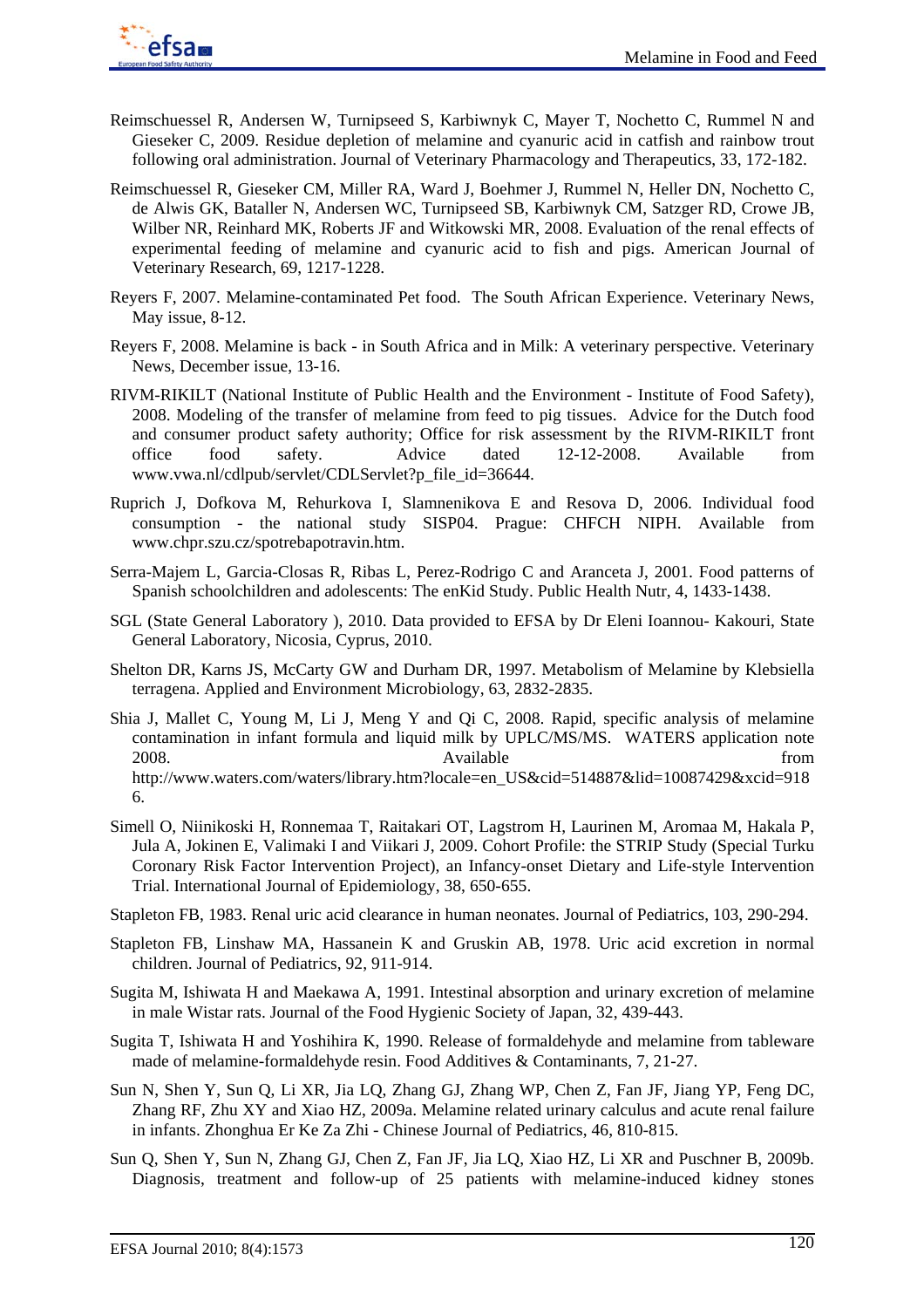

complicated by acute obstructive renal failure in Beijing Children's Hospital. European Journal of Pediatrics, 169, 483-489.

- Thiersch J, 1957. Effect of 2,4,6, triamino-s-triazine (TR), 2,4,6 tris (ethyleneimino) s-triazine (TEM) and N, N' , N" -triethylene phosphoramide (TEPA) on rat litter in utero. Proc. Soc. Exp. Biol. Med., 94, 36-40.
- Thompson ME, Lewin-Smith MR, Kalasinsky VF, Pizzolato KM, Fleetwood ML, McElhaney MR and Johnson TO, 2008. Characterization of melamine-containing and calcium oxalate crystals in three dogs with suspected pet food-induced nephrotoxicosis. Veterinary Pathology, 45, 417-426.
- Tittlemier SA, 2010. Methods for the analysis of melamine and related compounds in foods: a review. Food Additives & Contaminants. Part A, Chemistry, Analysis, Control, Exposure & Risk Assessment, 27, 129-145.
- TNO (The Netherlands Organisation for Applied Scientific Research), 2010. TNO report AR 10- 0389/EHK, March 2010, Determination of the release of melamine from melamine utensils.
- Tolleson WH, 2008. Renal toxicity of pet foods contaminated with melamine and related compounds. In: Proceedings of the 235<sup>th</sup> National Meeting of the American Chemical Society; New Orleans, LA, 9 April 2008. Washington, DC, American Chemical Society.
- Tolleson WH, Diachenko GW, Folmer D, Doell D, D. H and Laurel MD, 2009. Background paper on the chemistry of melamine alone and in combination with related compounds. Prepared for the WHO expert meeting on toxicological and health aspects of melamine and cyanuric acid in collaboration with FAO; Supported by Health Canada, Ottawa, Canada, 1– 4 December 2008. World Health Organization, Geneva.
- US FDA (United States Federal and Drug Administration), 2007. Interim melamine and its analogues safety/risk assessment. Washington DC, United States Food and Drug Administration, Center for Food Safety and Applied Nutrition, 25 May 2007. Available from http://www.cfsan.fda.gov/~dms/melamra.html.
- US FDA (United States Federal and Drug Administration), 2008a. Interim Safety and Risk Assessment of Melamine and its Analogues in Food for Humans Silver Spring, MD, United States Department of Health and Human Services, Food and Drug Administration Center for Food Safety and Applied Nutrition. Available from http://www.fda.gov/Food/FoodSafety/FoodContaminantsAdulteration/ChemicalContaminants/Mel amine/ucm164522.htm.
- US FDA (United States Federal and Drug Administration), 2008b. Update: Interim Safety and Risk Assessment of Melamine and its Analogues in Food for Humans Silver Spring, MD, United States Department of Health and Human Services, Food and Drug Administration Center for Food Safety and Applied Nutrition. Available from http://www.fda.gov/Food/FoodSafety/FoodContaminantsAdulteration/ChemicalContaminants/Mel amine/ucm164520.htm.
- Wallace K, 1996. Ruminal metabolism of peptides and amino acids. Journal of Nutrition, 126, 1326S-1334S.
- Wang IJ, Chen PC and Hwang KC, 2009. Melamine and nephrolithiasis in children in Taiwan. The New England Journal of Medicine, 360, 1157-1158.
- Wang Y, Bei W and Wang Q, 1990. Crystal structure of melamine cyanuric acid complex (1:1) trihydrochloride, MCA• 3HCl. Journal of Chemical Crystallography, 20, 79-84.
- Wheeler AG, Barbee SJ, Hammond BG, Inoue T, Ishida N, Cascieri T and Schardein JL, 1985. Three generation reproduction study in rats administered cyanurate. Toxicologist, 5, 189.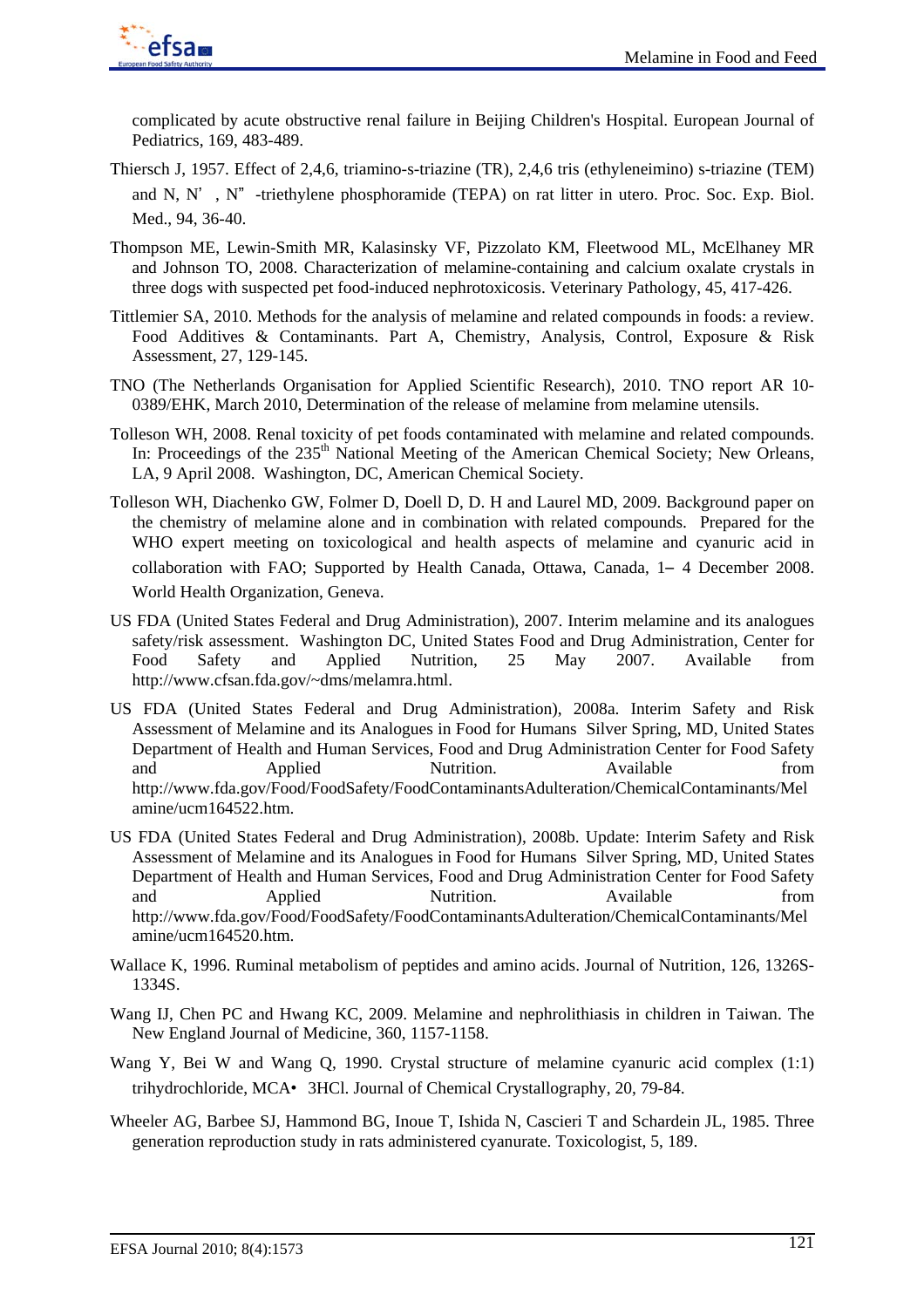

- WHO (World Health Organization), 1987. Principles for the safety assessment of food additives and contaminants in food. Geneva, World Health Organization, International Programme on Chemical Safety (Environmental HealthCriteria 70).
- WHO (World Health Organization), 2004. Sodium dichloroisocyanurate. In: Safety evaluation of certain food additives and contaminants. Prepared by the sixty-first meeting of the Joint FAO/WHO Expert Committee on Food Additives. Geneva, World Health Organization (WHO Food Additives Series, No. 52. Available from http://whqlib.doc.who.int/publications/2004/924166052X.pdf.
- WHO (World Health Organization), 2007. Sodium Dichloroisocyanurate in Drinking-water Background document for development of WHO Guidelines for Drinking-Water Quality. Available from

http://www.who.int/water\_sanitation\_health/dwq/chemicals/second\_addendum\_sodium\_dichlorois ocyanurate.pdf. 1-15.

- WHO (World Health Organization), 2009a. Toxicological and Health aspects of melamine and cyanuric acid. Report of a WHO expert meeting in collaboration with FAO. Supported by Health Canada.
- WHO (World Health Organization), 2009b. Full report of the Joint FAO/WHO Expert meeting on chlorine-containing disinfectants used in food production and food processing, held in Ann Arbor, USA, 27-30 May 2008. Available from http://www.fao.org/ag/agn/agns/files/Active%20Chlorine%20Report%20Version%20Final%20Dec ember%202009.pdf. 1-276.
- WHO/IPCS (World Health Organization/ International Programme on Chemical Safety), 2008. Guidance on Characterizing and Communicating Uncertainty in Exposure Assessment and Guidance on Data Quality in Chemical Exposure Assessment have been published as a two-part publication (Harmonization Project Document No 6).p1-175. Available from http://www.who.int/ipcs/publications/methods/harmonization/exposure\_assessment.pdf.
- Wongthai P, Boonyawiwat W, Poolpipat T and Moonjit P, 2008. Effects of melamine on frog farms: A veterinary case report. Department of Farm Animal Resources and Production Medicine, Faculty of Veterinary Medicine, Kasetsart University, Kamphaengsaengsaen Campus, Nakorn Pathom, Thailand.
- Worzalla JF, Kaiman BD, Johnson BM, Ramirez G and Bryan GT, 1974. Metabolism of hexamethylmelamine-ring-14C in rats and man. Cancer Research, 34, 2669-2674.
- Wu YN, 2009a. What have we learned from melamine event. Lecture presented at the Sino-Dutch workshop on food safety risk assessment; National Institute of Nutrition and Food Safety; Chinese Center for Disease Control and Prevention. Beijing, August, 2009.
- Wu YN, Zhao YF and Li JG, 2009b. A survey on occurrence of melamine and its analogues in tainted infant formula in China. Biomedical and Environmental Sciences, 22, 95-99.
- Xie G, Zheng X, Qi X, Cao Y, Chi Y, Su M, Ni Y, Qiu Y, Liu Y, Li H, Zhao A and Jia W, 2009. Metabonomic evaluation of melamine-induced acute renal toxicity in rats. Journal of Proteome Research, 9, 125-133.
- Yang F, Mao Y, Zhang X and Ma Z, 2009. LC-MS/MS method for the determination of melamine in rat plasma: toxicokinetic study in Sprague-Dawley rats. Journal of Separation Science, 32, 2974- 2978.
- Zhang L, Wu LL, Wang YP, Liu AM, Zou CC and Zhao ZY, 2009. Melamine-contaminated milk products induced urinary tract calculi in children. World Journal of Pediatrics, 5, 31-35.
- Zhu SL, Li JH, Chen L, Bao ZX, Zhang LJ, Li JP, Chen JH and Ji KM, 2009. Conservative management of pediatric nephrolithiasis caused by melamine-contaminated milk powder. Pediatrics, 123, e1099-1102.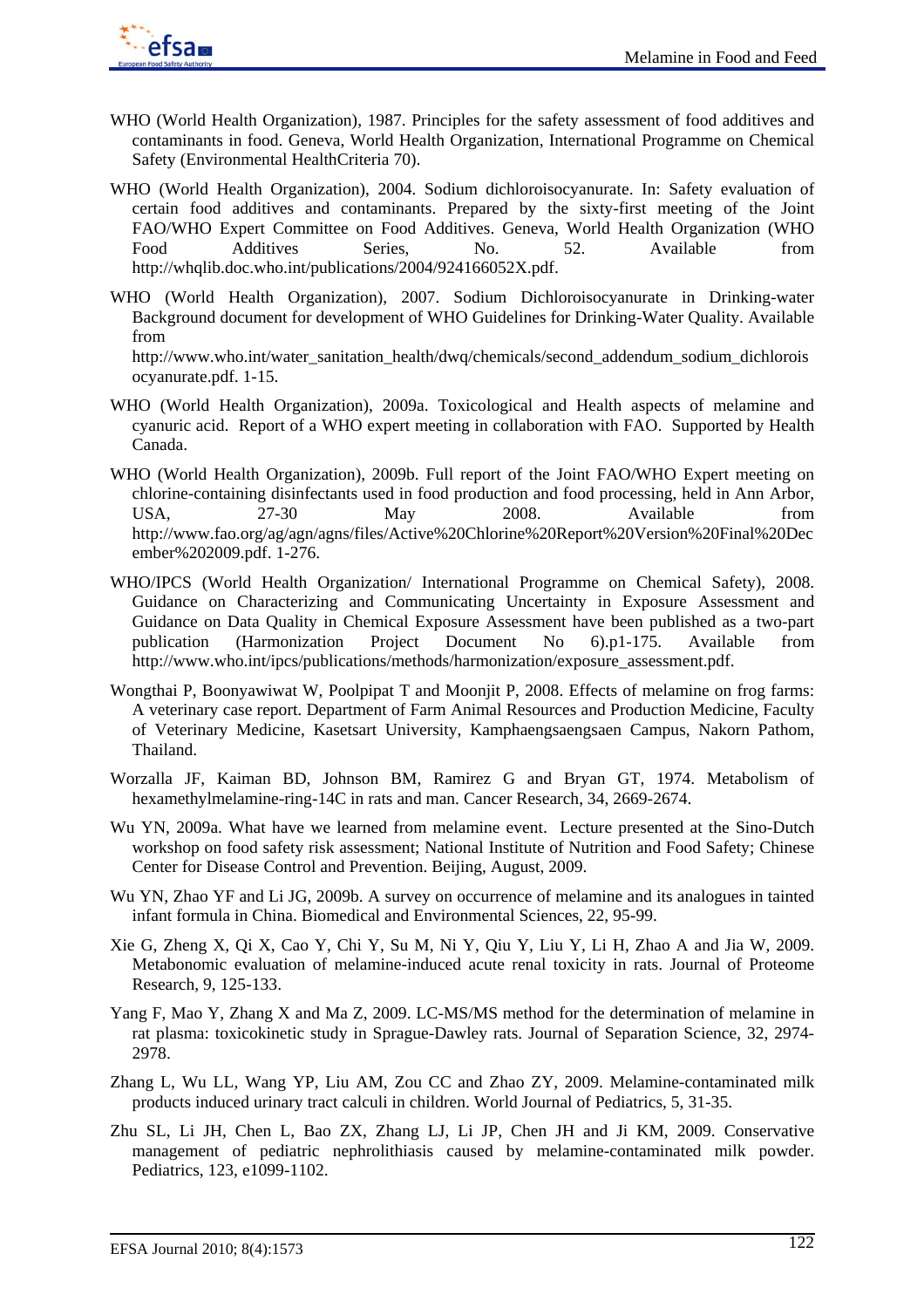

# **APPENDICES**

## **APPENDIX I- RIVM-RIKILT MODIFICATION OF THE BUUR ET AL. (2008) MODEL FOR MELAMINE IN PIGS**

Buur et al. (2008) described a physiologically-based pharmacokinetic modelling (PBPK) model for melamine in pigs. Table 2 in this publication supplies the basic set of differential equations for the mass balance of melamine in the 4 model compartments, i.e. liver, kidney, carcass and plasma.

Figure 3A in Buur et al. (2008) presents a model simulation of the melamine plasma concentrationtime course in pigs who have been exposed to 6.13 mg melamine/kg-b.w. via intravenous infusion. As shown and discussed in the paper, the applied model describes the data far from adequately (see Figure 1 in this Appendix). The reason for this is that the model implementation which has been used to generate Figure 1 does not match the model as described in Table 2 of the Buur et al. (2008) paper: it overtly overestimates renal clearance. This becomes clear when the exact mathematical code as presented in Buur et al. (2008) table 2 is implemented to draft Figure.2 (in this Annex), as has been done by RIVM-RIKILT (2008).



**Figure 1:** Figure as presented by Buur et al., 2008. Comparison of the porcine melamine PBPK model against porcine plasma data. Solid line: model prediction. Squares: observed data (Baynes et al., 2008).



**Figure 2:** Melamine PBPK model against porcine plasma data. Solid line: model output when implemented with the algorithms as presented in Buur et al. (2008) table 2. Squares: observed data (Baynes et al., 2008). The renal clearance is proportional to the arterial plasma concentration.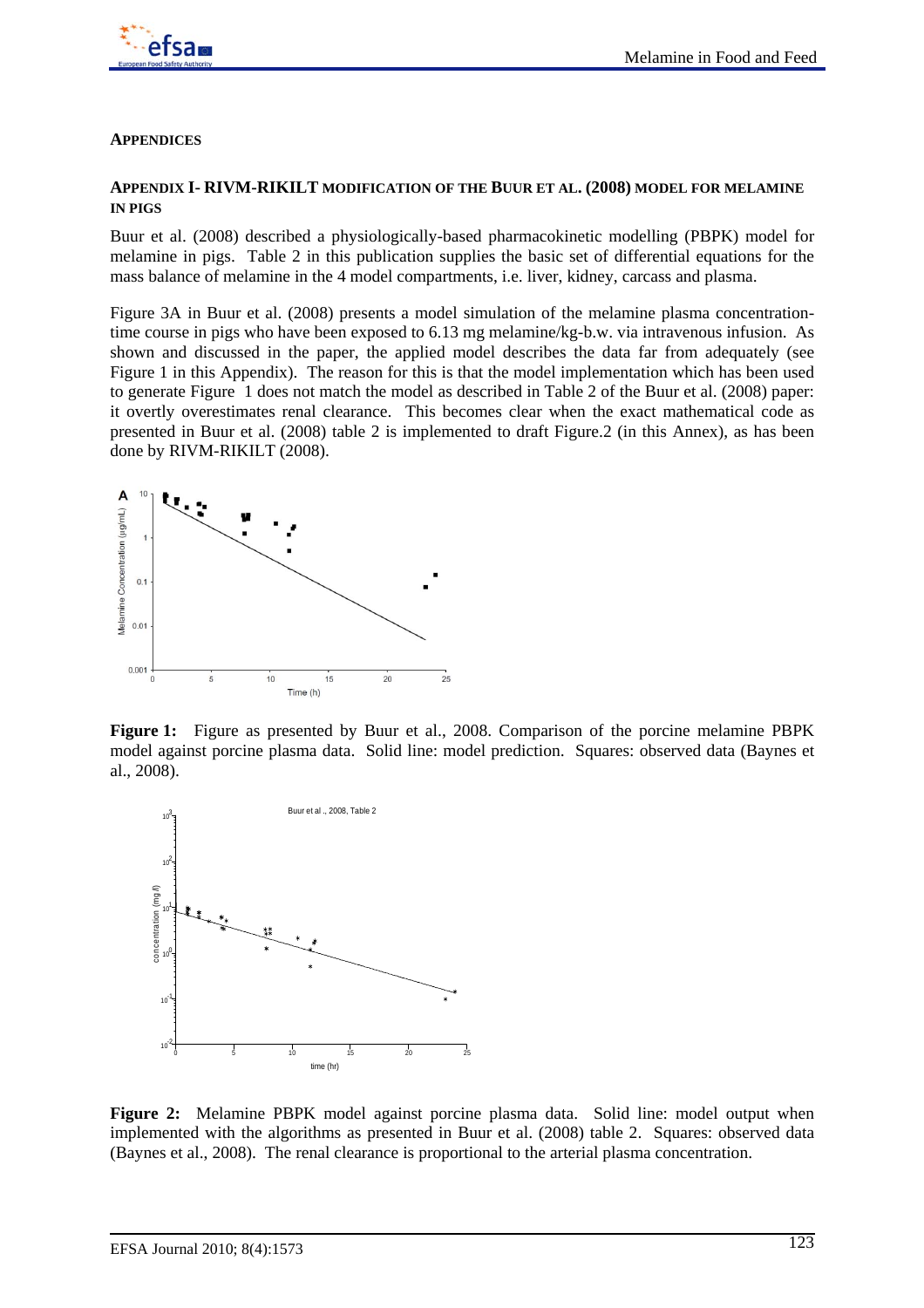

The respective algorithms have been presented below: first the algorithms of the paper by Buur et al. (2008) are given, and thereafter the algorithms in the RIVM-RIKILT re-implementation are presented.

# *Algoritms of the pig melamine PBPK model as published in Buur et al. (2008); table 2:*

| <b>Tissue</b><br>compartment | Equation                                                                                                                                                                                                                                                                                                                                                                                     |
|------------------------------|----------------------------------------------------------------------------------------------------------------------------------------------------------------------------------------------------------------------------------------------------------------------------------------------------------------------------------------------------------------------------------------------|
| Liver                        | $V_{\text{liver}} \cdot \frac{dC_{\text{liver}}}{dt} = \left(C_a - \frac{C_{\text{liver}}}{P_{\text{liver}}}\right) \cdot Q_{\text{liver}} + PO_{\text{input}}$                                                                                                                                                                                                                              |
| Kidney                       | $V_{\text{kidney}} \cdot \frac{dC_{\text{kidney}}}{dt} = \left(C_a - \frac{C_{\text{kidney}}}{P_{\text{kidney}}}\right) \cdot Q_{\text{kidney}} - C_a \cdot CL_{\text{real}}$                                                                                                                                                                                                                |
| Carcass                      | $V_{\text{carcass}} \cdot \frac{\text{dC} \cdot \text{arcass}}{\text{d}t} = \left(C_{\text{a}} - \frac{C \cdot \text{carcass}}{P_{\text{carcass}}}\right) \cdot Q_{\text{carcass}}$                                                                                                                                                                                                          |
| Plasma                       | $\begin{array}{l} \displaystyle V_{\rm plasma} \cdot \frac{\rm dC_{plasma}}{\rm d t} = \left( Q_{\rm liver} \cdot \frac{C_{\rm liver}}{P_{\rm liver}} \right) + \left( Q_{\rm kidney} \cdot \frac{C_{\rm kidney}}{P_{\rm kidney}} \right) \\ + \left( Q_{\rm carcess} \cdot \frac{C_{\rm carcess}}{P_{\rm carcess}} \right) + IV_{\rm input} - C_{\rm plasma} \cdot Q_{\rm tot} \end{array}$ |

Subscripts: liver, kidney, carcass, and plasma are tissue blocks. C, concentration of melamine in respective tissues or in arterial blood (subscript a); V, volume of respective tissues; Q, blood flow to respective tissues with Q<sub>tot</sub> being cardiac output; P, tissue:blood partition coefficient for respective tissues; CL<sub>renal</sub>, renal clearance; IV<sub>input</sub> and PO<sub>input</sub> intravenous and oral dosing inputs, respectively.

# *Relevant part of computer model code as implemented by RIVM-RIKILT to generate Figure 2:*

dAldt=DOSEpo+Ql\*(Cp-Cl/Pl);

dAkdt=Qk\*(Cp-Ck/Pk)-Clren\*Cp;

dAcdt=Qc\*(Cp-Cc/Pc);

dApdt=-Ql\*(Cp-Cl/Pl)-Qk\*(Cp-Ck/Pk)-Qc\*(Cp-Cc/Pc)+DOSEiv;

in which:

dAldt, dAkdt, dAcdt, dApdt = change in melamine amount in liver, kidney, carcass and blood in time interval dt;

Ql,  $Qk$ ,  $Qc =$  bloodflow through liver, kidney and carcass

Cp, Cl, Ck, Cc = melamine concentrations in blood, liver, kidney and carcass

Pl, Pk, Pc = blood-tissue partition coefficients for liver, kidney and carcass

 $C$ lren  $=$  renal clearance

DOSEpo, DOSEiv = algorithms to model oral or intravenous exposure, respectively.

The most probable explanation for this discrepancy is that Buur et al. (2008) modelled the total renal clearance in proportion to the total kidney tissue concentration, instead of arterial or venous kidney blood. Indeed, when the code is modified to implement this condition, the Figure 3A from Buur et al. (2008) (= Figure 1 in this appendix) could be reproduced. This modified code is given below, and the concentration-time curve resulting from it is represented in Figure 3.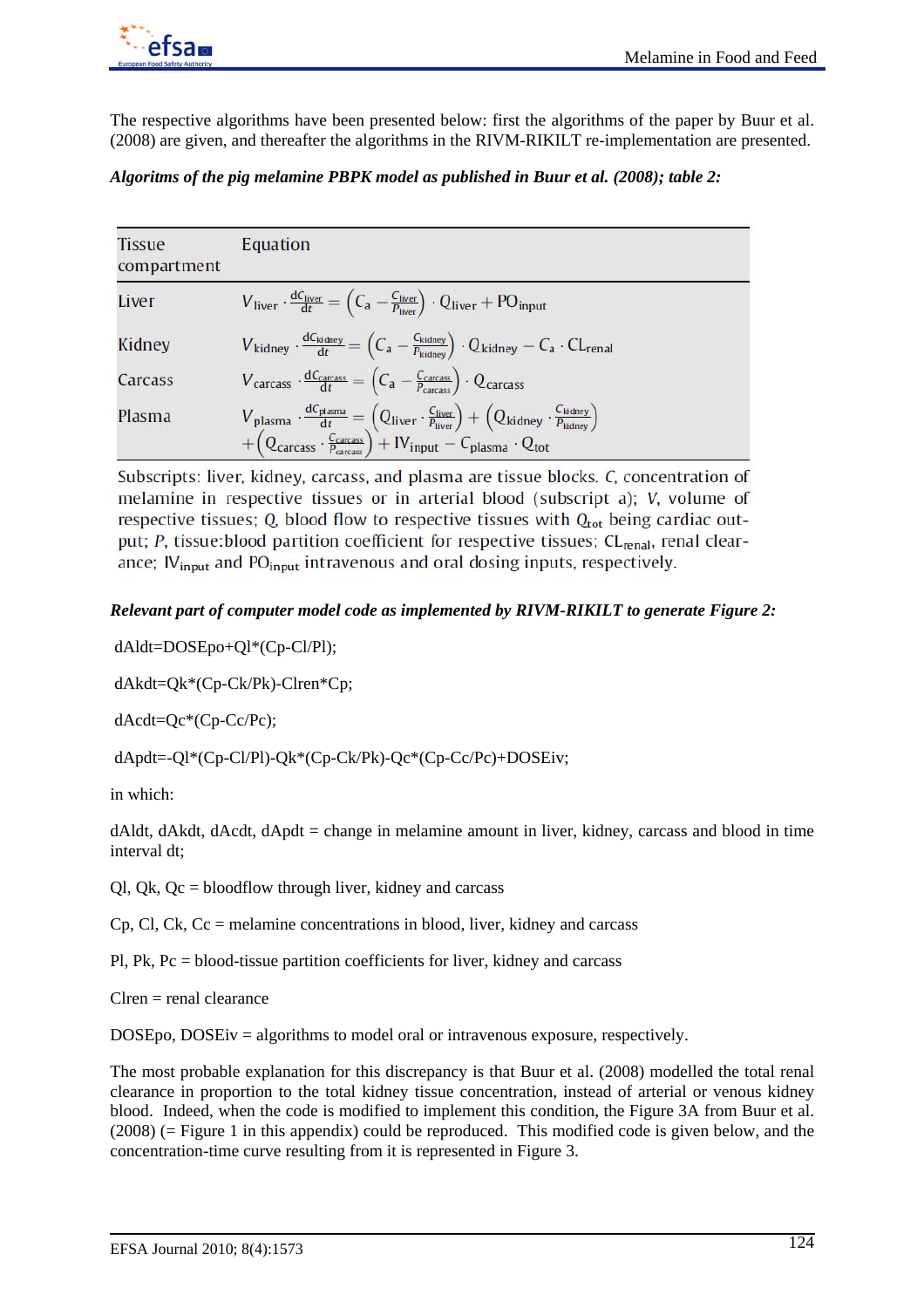

*Modified RIVM code resulting in a concentration-time curve similar to the one shown n Buur et al. (2008) Figure 3A (compare Figure 1 and 3 in this annex.)* 

dAldt=DOSEpo+Ql\*(Cp-Cl/Pl);

dAkdt=Qk\*(Cp-Ck/Pk)-Clren\*Ck;

dAcdt=Qc\*(Cp-Cc/Pc);

dApdt=-Ql\*(Cp-Cl/Pl)-Qk\*(Cp-Ck/Pk)-Qc\*(Cp-Cc/Pc)+DOSEiv;

(for symbols see description of algorithms of the RIVM-RIKILT model above)



Figure 3: The Buur model produces this plasma-concentration time curve when in the second differential equation Ca is replaced by Ck (or in the RIVM code Cp with Ck  $(=$  the renal tissue concentration); see the terms with grey highlight.).

## **References:**

- Baynes RE, Smith G, Mason SE, Barrett E, Barlow BM and Riviere JE, 2008. Pharmacokinetics of melamine in pigs following intravenous administration. Food and Chemical Toxicology, 46, 1196- 1200.
- Buur JL, Baynes RE and Riviere JE, 2008. Estimating meat withdrawal times in pigs exposed to melamine contaminated feed using a physiologically based pharmacokinetic model. Regulatory Toxicology and Pharmacology, 51, 324-331.
- RIVM-RIKILT (National Institute of Public Health and the Environment Institute of Food Safety), 2008. Modeling of the transfer of melamine from feed to pig tissues. Advice for the Dutch food and consumer product safety authority; Office for risk assessment by the RIVM-RIKILT front office food safety. Advice dated 12-12-2008. Available from www.vwa.nl/cdlpub/servlet/CDLServlet?p\_file\_id=36644.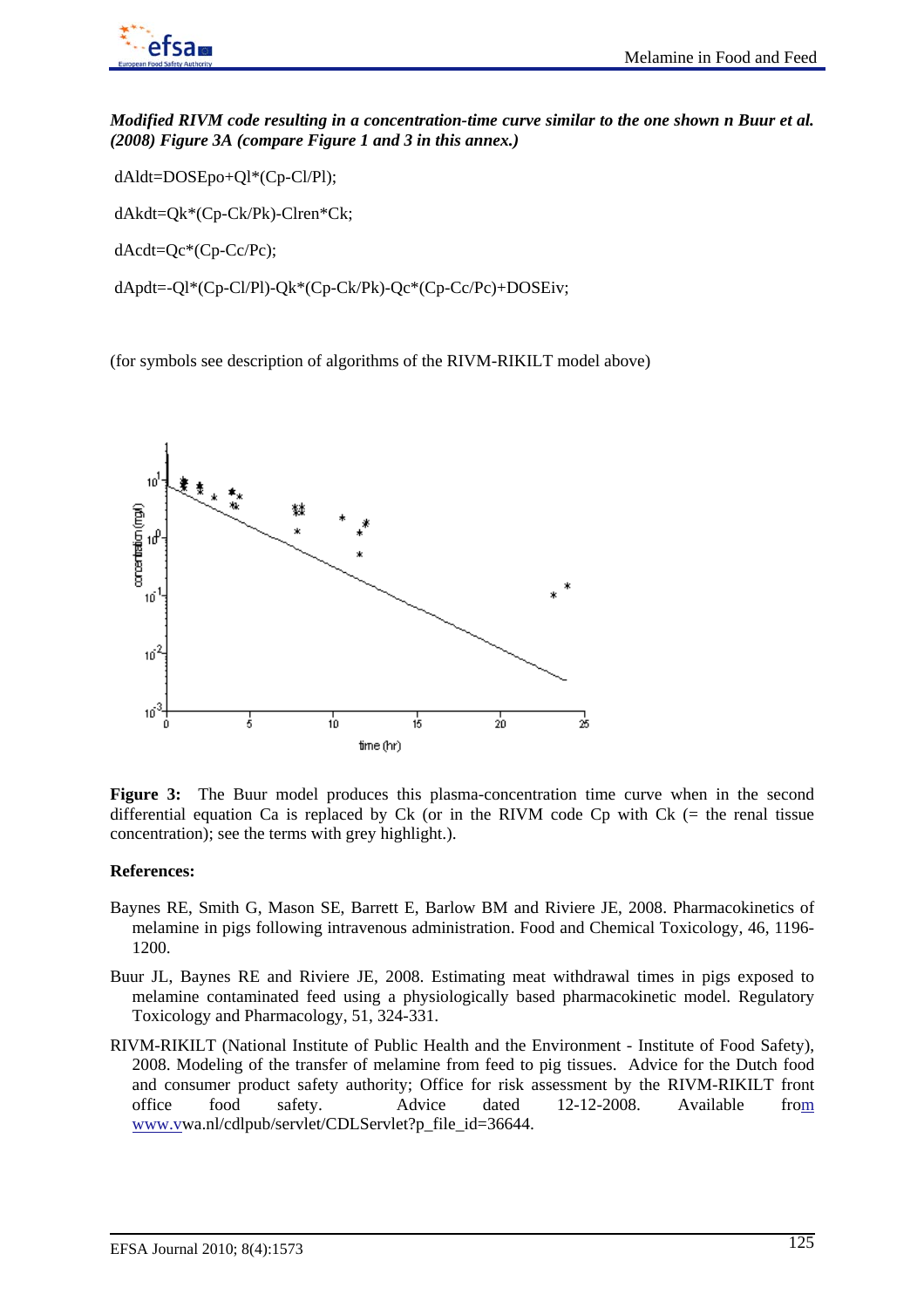

**APPENDIX II- BODY WEIGHT, FEED INTAKE AND MELAMINE INTAKE IN MALE RATS FOR THE 90 DAYS MELAMINE (13 WEEKS) STUDIES FROM NTP (1983).** Data provided by the National Center for Toxicological Research (NCTR) of the US Food and Drug Administration (FDA).

**Table 1:** Body weight data (g) in male rats for the 90 days melamine (13 weeks) study from NTP (1983).

| <b>Dose</b><br>Group<br>(mg/kg) | week 1 | week 2 | week 3 | week 4 | week 5 | week 6 | week 7 | week 8 | week 9 | week 10 | week 11 | week 12 | week 13 | <b>Mean</b> |
|---------------------------------|--------|--------|--------|--------|--------|--------|--------|--------|--------|---------|---------|---------|---------|-------------|
| diet)                           |        |        |        |        |        |        |        |        |        |         |         |         |         |             |
| Study I                         |        |        |        |        |        |        |        |        |        |         |         |         |         |             |
| 18000                           | 120    | 142    | 150    | 168    | 181    | 200    | 200    | 215    | 217    | 243     | 254     | 245     | 255     | 199         |
| 15000                           | 121    | 146    | 164    | 177    | 189    | 209    | 220    | 231    | 226    | 250     | 257     | 260     | 259     | 208         |
| 12000                           | 116    | 145    | 169    | 183    | 196    | 216    | 226    | 237    | 238    | 258     | 266     | 275     | 276     | 215         |
| 9000                            | 121    | 150    | 172    | 192    | 204    | 225    | 237    | 250    | 250    | 266     | 271     | 281     | 288     | 224         |
| 6000                            | 117    | 147    | 170    | 192    | 202    | 225    | 238    | 249    | 244    | 261     | 275     | 281     | 287     | 222         |
| Control                         | 121    | 150    | 173    | 195    | 211    | 235    | 244    | 257    | 260    | 276     | 288     | 292     | 297     | 231         |
| Study II                        |        |        |        |        |        |        |        |        |        |         |         |         |         |             |
| 12000                           | 143    | 167    | 181    | 197    | 211    | 231    | 243    | 256    | 264    | 269     | 269     | 276     |         | 226         |
| 6000                            | 148    | 174    | 195    | 212    | 224    | 235    | 249    | 265    | 269    | 276     | 283     | 290     |         | 235         |
| 3000                            | 150    | 176    | 201    | 218    | 231    | 242    | 255    | 266    | 278    | 287     | 291     | 299     |         | 241         |
| 1500                            | 148    | 177    | 199    | 221    | 228    | 244    | 257    | 266    | 276    | 286     | 294     | 302     |         | 242         |
| 750                             | 152    | 183    | 200    | 221    | 238    | 246    | 260    | 271    | 280    | 285     | 294     | 302     |         | 244         |
| Control                         | 153    | 187    | 199    | 228    | 243    | 255    | 267    | 279    | 289    | 302     | 306     | 312     |         | 252         |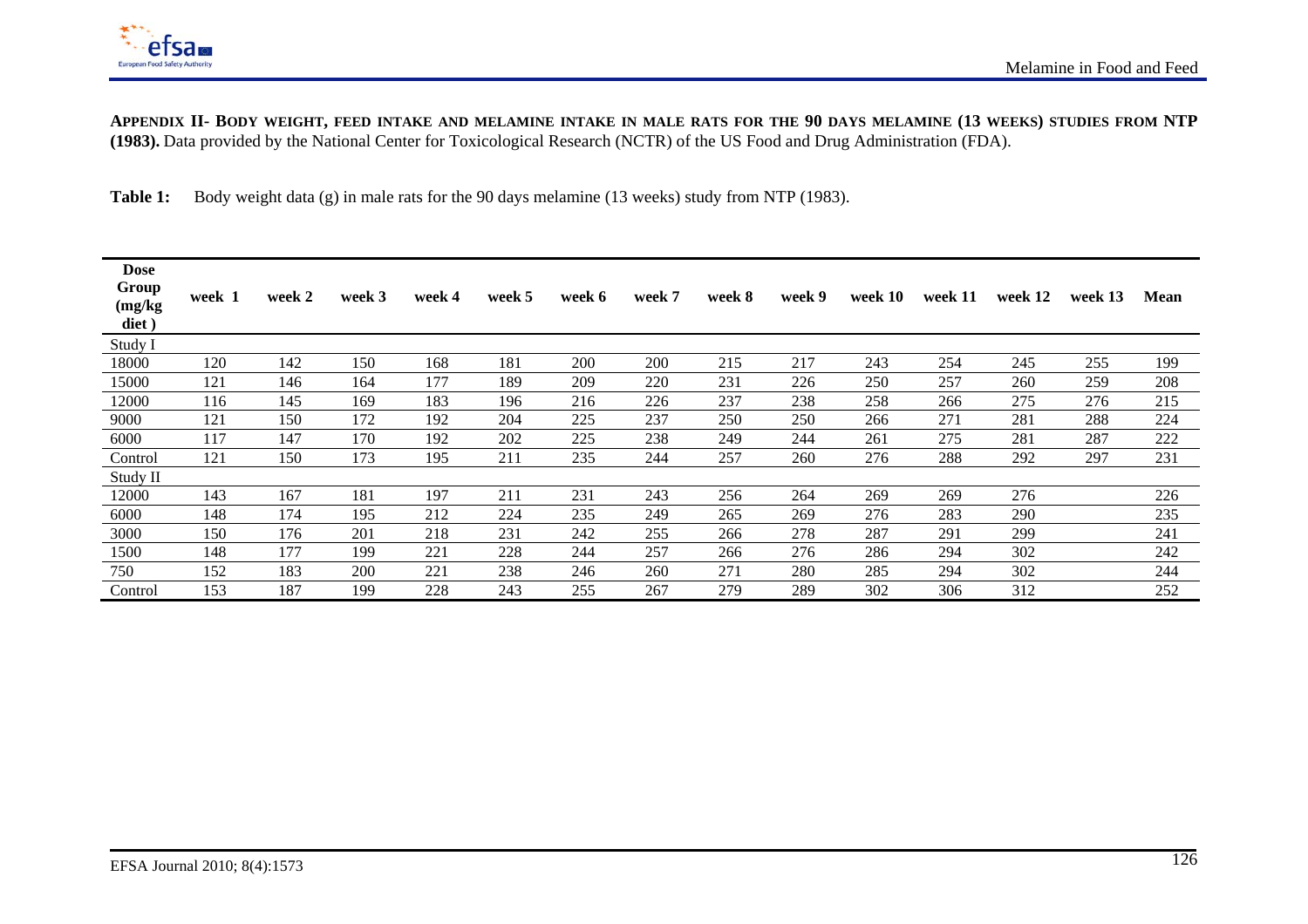

| <b>Dose</b><br>Group<br>(mg/kg)<br>diet) | week 1 | week 2 | week 3 | week 4 | week 5 | week 6 | week 7 | week 8 | week 9 | week 10 | week 11 | week 12 | week 13 | <b>Mean</b> |
|------------------------------------------|--------|--------|--------|--------|--------|--------|--------|--------|--------|---------|---------|---------|---------|-------------|
| Study I                                  |        |        |        |        |        |        |        |        |        |         |         |         |         |             |
| 18000                                    | 16     | 17     | 15     | 16     | 17     | 19     | 17     | 20     | 20     | 22      | 21      | 18      | 21      | 18          |
| 15000                                    | 15     | 17     | 17     | 18     | 20     | 20     | 20     | 18     | 20     | 20      | 18      | 20      | 20      | 19          |
| 12000                                    | 16     | 18     | 17     | 19     | 19     | 20     | 21     | 21     | 22     | 21      | 20      | 21      | 18      | 19          |
| 9000                                     | 17     | 18     | 20     | 21     | 18     | 24     | 20     | 20     | 21     | 22      | 17      | 22      | 23      | 20          |
| 6000                                     | 21     | 21     | 17     | 19     | 19     | 22     | 21     | 21     | 20     | 17      | 20      | 20      | 22      | 20          |
| Control                                  | 18     | 20     | 16     | 21     | ne     | 23     | 19     | 23     | 22     | 22      | 22      | 20      | 24      | 21          |
| Study II                                 |        |        |        |        |        |        |        |        |        |         |         |         |         |             |
| 12000                                    | 16     | 17     | 20     | 23     | 25     | 28     | ne     | 25     | 21     | 28      | 19      | 24      | 25      | 23          |
| 6000                                     | 14     | 17     | 23     | 26     | 23     | 26     | ne     | 27     | 20     | 27      | 24      | 15      | ne      | 22          |
| 3000                                     | 15     | 18     | 23     | 26     | 21     | 25     | 22     | 26     | 22     | 28      | 28      | 24      | 26      | 23          |
| 1500                                     | 15     | 19     | 24     | 23     | 21     | 26     | 21     | 30     | 23     | 27      | 23      | 22      | 24      | 23          |
| 750                                      | 19     | 23     | 23     | 24     | 24     | 25     | 20     | 24     | 22     | ne      | 21      | 24      | 23      | 23          |
| Control                                  | 22     | 26     | 30     | 26     | 30     | 29     | 25     | 27     | 22     | ne      | 26      | ne      | 26      | 26          |

Table 2: Feed consumption data (g per day) in male rats for the 90 days melamine (13 weeks) studies from NTP (1983). Data provided by the National Center for Toxicological Research (NCTR) of the US Food and Drug Administration (FDA).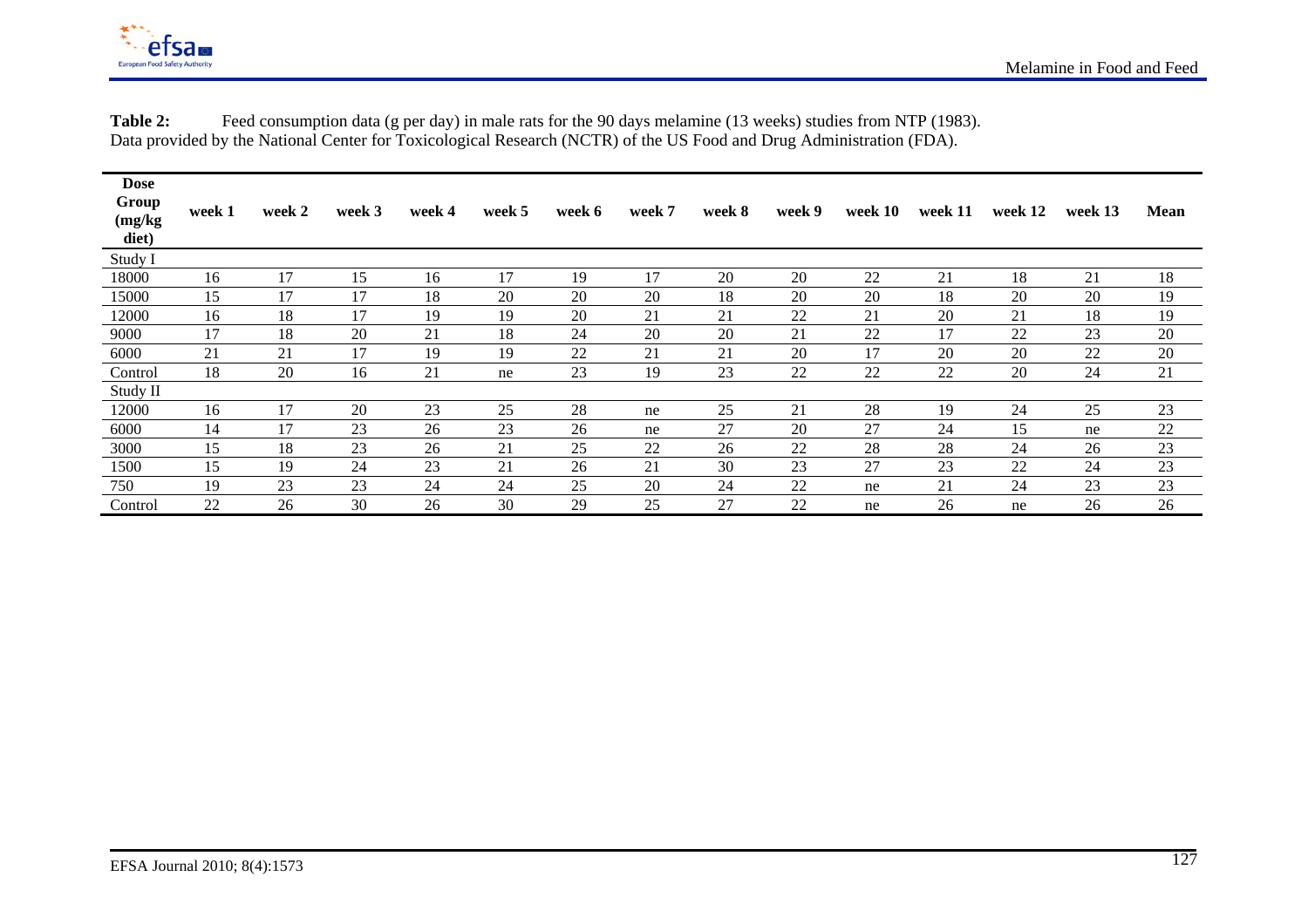

| <b>Dose</b><br>Group<br>(mg/kg)<br>diet) | week 1         | week 2   | week 3   | week 4         | week 5   | week 6           | week 7   | week 8       | week 9   | week 10        | week 11      | week 12  | week 13  | <b>Mean</b>    |
|------------------------------------------|----------------|----------|----------|----------------|----------|------------------|----------|--------------|----------|----------------|--------------|----------|----------|----------------|
| Study I                                  |                |          |          |                |          |                  |          |              |          |                |              |          |          |                |
| 18000                                    | 2400           | 2155     | 1800     | 1714           | 1691     | 1710             | 1530     | 1674         | 1659     | 1630           | 1488         | 1322     | 1482     | 1712           |
| 15000                                    | 1860           | 1747     | 1555     | 1525           | 1587     | 1435             | 1364     | 1169         | 1327     | 1200           | 1051         | 1154     | 1158     | 1395           |
| 12000                                    | 1655           | 1490     | 1207     | 1246           | 1163     | 1111             | 1115     | 1063         | 1109     | 977            | 902          | 916      | 783      | 1134           |
| 9000                                     | 1264           | 1080     | 1047     | 984            | 794      | 960              | 759      | 720          | 756      | 744            | 565          | 705      | 719      | 854            |
| 6000                                     | 1077           | 857      | 600      | 594            | 564      | 587              | 529      | 506          | 492      | 391            | 436          | 427      | 460      | 578            |
| $\Omega$                                 | $\Omega$       | $\theta$ | $\Omega$ | $\overline{0}$ |          | $\theta$         | $\theta$ | $\mathbf{0}$ | $\theta$ | $\overline{0}$ | $\theta$     | $\Omega$ | $\Omega$ | $\overline{0}$ |
| Study II                                 |                |          |          |                |          |                  |          |              |          |                |              |          |          |                |
| 12000                                    | 1343           | 1222     | 1326     | 1401           | 1422     | 1455             |          | 1172         | 955      | 1249           | 848          | 1043     |          | 1221           |
| 6000                                     | 568            | 586      | 708      | 736            | 616      | 664              |          | 611          | 446      | 587            | 509          | 310      |          | 576            |
| 3000                                     | 300            | 307      | 343      | 358            | 273      | 310              | 259      | 293          | 237      | 293            | 289          | 241      |          | 292            |
| 1500                                     | 152            | 161      | 181      | 156            | 138      | 160              | 123      | 169          | 125      | 142            | 117          | 109      |          | 144            |
| 750                                      | 94             | 94       | 86       | 81             | 76       | 76               | 58       | 66           | 59       |                | 54           | 60       |          | 73             |
| $\theta$                                 | $\overline{0}$ | $\theta$ | $\theta$ | $\overline{0}$ | $\theta$ | $\boldsymbol{0}$ | $\Omega$ | $\mathbf{0}$ | $\Omega$ | $\overline{0}$ | $\mathbf{0}$ |          |          | $\theta$       |

**Table 3:** Melamine Intake (mg/kg b.w.per day) in male rats for the 90 days melamine (13 weeks) studies from NTP (1983). Data provided by the National Center for Toxicological Research (NCTR) of the US Food and Drug Administration (FDA).

#### **References**

NTP (National Toxicology Programme), 1983. Carcinogenesis bioassay of melamine (CAS No. 108-78-1) in F344/N rats and B6C3F1 mice (feed study). Research Triangle Park, NC, and Bethesda, MD, United States Department of Health and Human Services, Public Health Service, National Institutes of Health, National Toxicology Program (NTP Technical Report Series No. 245; NTP-81-86; NIH Publication No. 83-2501; Available from http://ntp.niehs.nih.gov/ntp/htdocs/LT\_rpts/tr245.pdf). National Toxicology Program technical Report Series. 245, 1-171.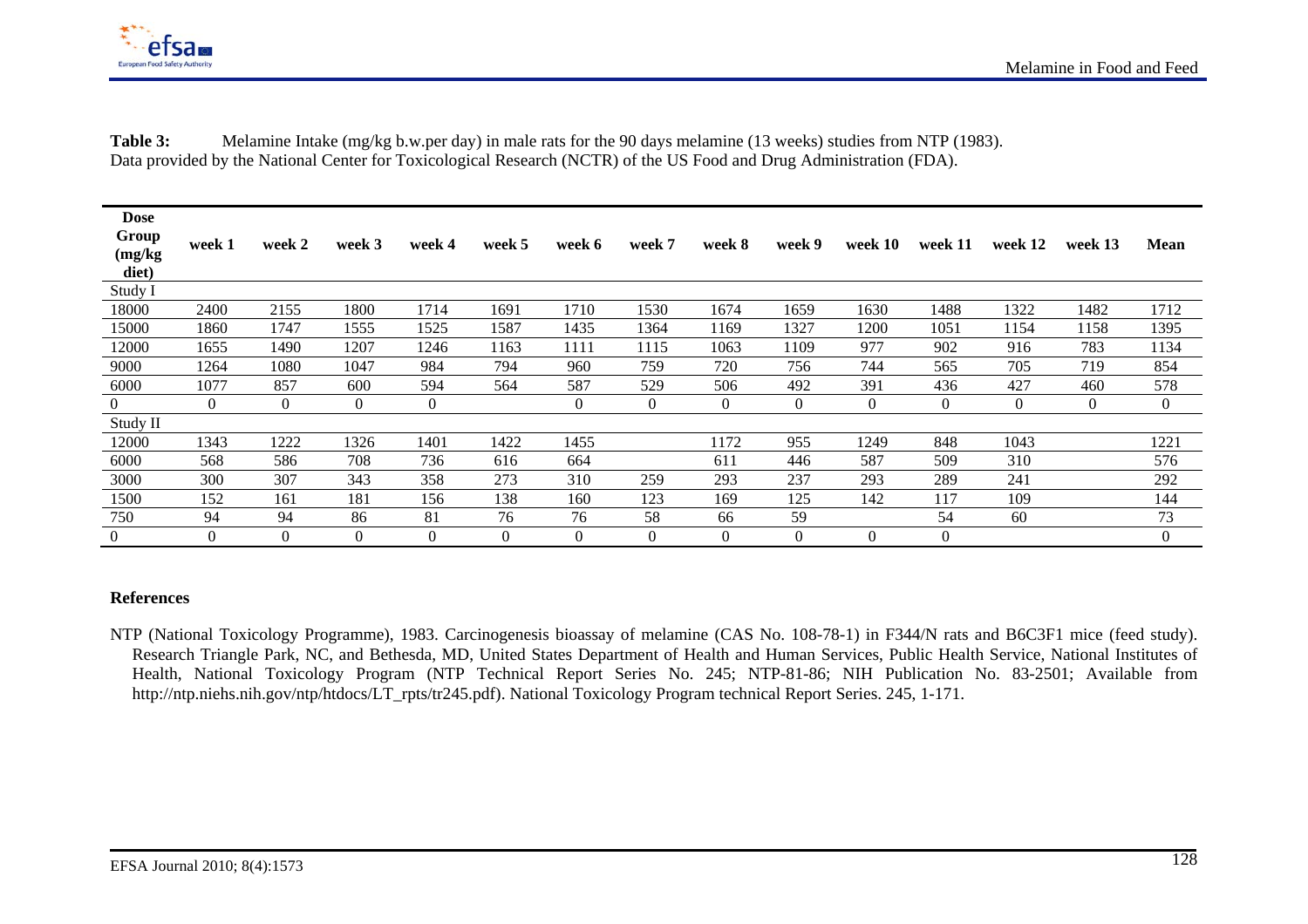

# **APPENDIX III - METHODS APPLIED FOR THE BMD ANALYSIS OF ANIMAL DATA OF THE 13 WEEKS NTP (1983) STUDIES IN F344 MALE RATS AND OF HUMAN DATA FROM THE STUDY OF CHILDREN LI ET AL. (2010)**

# *Benchmark dose modelling*

The US EPA's benchmark dose software (BMDS)  $2.1.1^{38}$  was used for modelling the incidence of melamine induced urolithiasis in male rats and the prevalence of nephrolithasis in young children. The PROAST software was used for cross checking the BMDS results and for a stratified analysis of the two studies reported on male rats from the NTP study.

The models available in the BMDS software used for this analysis, model fitting characteristics and goodness-of-fit statistics, and methods for comparing the models in order to decide which model to use for obtaining the benchmark dose lower confidence limit (BMDL) as reference point are outlined below. The following dose-response models (see Table 3 in EFSA, 2009) were fitted to the exposureincidence data:

- *Probit*
- *Log-Probit*
- *Logistic*
- *Log-logistic*
- *Weibull*
- *Multistage*
- *Gamma-Multihit*

In addition the *Quantal-Linear* model was also reported in cases where its outcome was different from that of the Weibull model. Note that for constraint modelling the results of the Multistage, Quantal Linear and Gamma often coincide with the outcome of the Weibull model.

 $BMD_{10}$  and  $BMDL_{10}$  values were calculated for an extra 10 % risk (BMR=0.1). The benchmark response level (BMR) was set equal to 10 % because of the analysis of incidence type data, in accordance with the Scientific Opinion of the EFSA (EFSA, 2009). There has been also stated that "ideally the BMR would reflect an effect size that is negligible or non-adverse" and that "the benchmark dose response (BMR) chosen should not be too small to avoid having to estimate a BMD by extrapolation outside the range of observation". Therefore, the ratio of the lowest dose and the BMDL was calculated for the animal data. For the human data this factor could not be calculated since the low dose data were only available as aggregate data grouped in dose-intervals. The choice of a BMR=10 % addresses, in particular, experimental animal data where the number of individuals per dose group would be usually not larger than n=50, often much smaller.

The exposure levels of the individuals in the epidemiological study of Li et al. (2010) were retrospectively calculated based on reported consumption of formula feeding and breast feeding through a questionnaire. These were non-measured exposure data and they were reported by intervals only, where the control group obviously represents the group of children for whom no formula

l

<sup>38</sup> http://www.epa.gov/ncea/bmds/about.html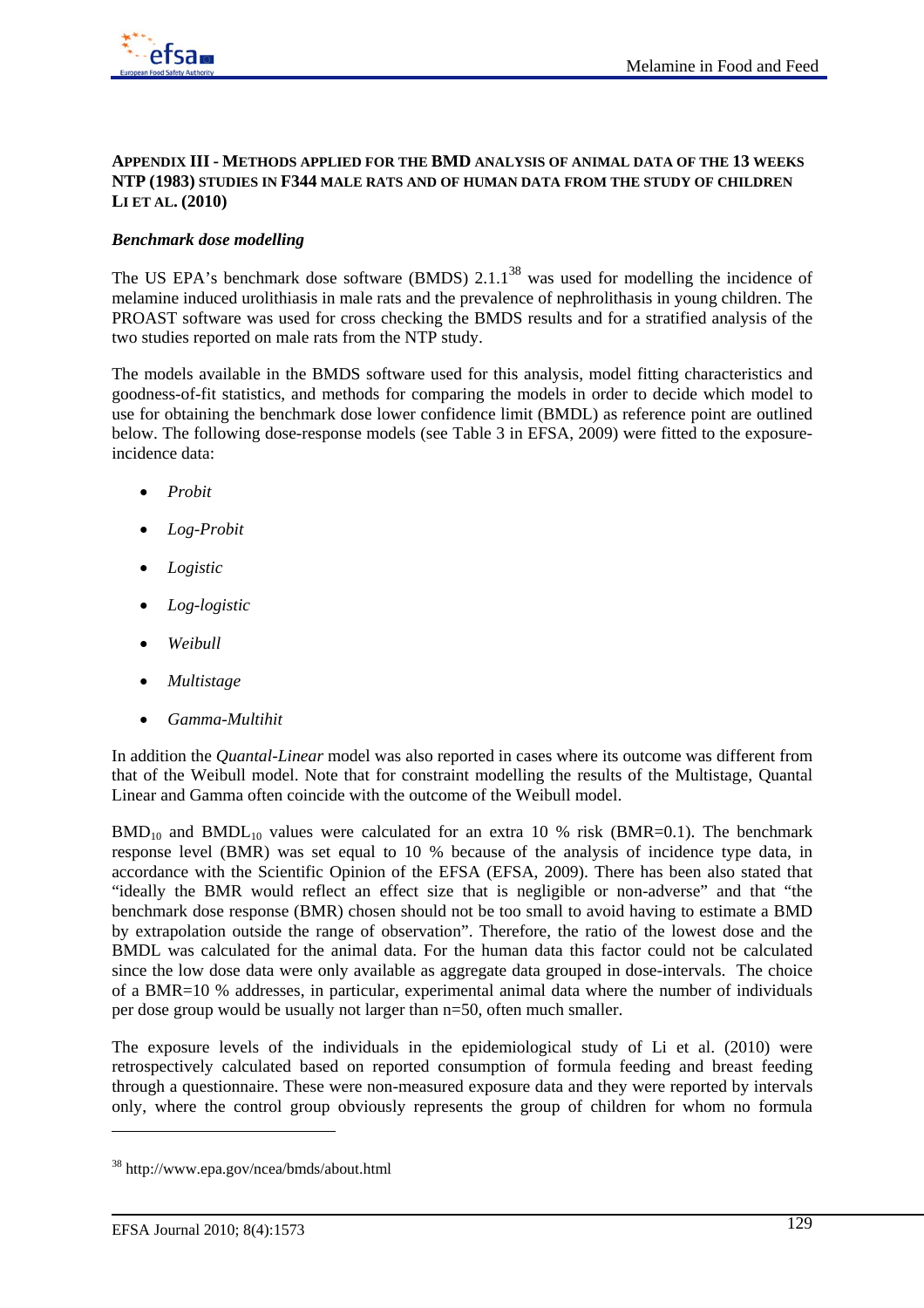

feeding was reported. The lowest exposure interval, different from the control group, ranged from  $> 0$ to 0.2 mg/kg current weight of the child per day. Note that it is not possible for these data to indicate whether the BMD/L value is lower or higher than a lowest exposure level. Unfortunately the authors had provided no further information about the distribution of the individually calculated exposure levels when aggregating the exposure data into exposure intervals. Such information could otherwise have been used to determine a representative dose level of each of those intervals. Note also that the upper end exposure interval aggregated all values (16 children with stones and 31 without) as higher than 51.2 mg/kg current weight of the child per day. The BMD analyses used for that interval the point of 76.8 mg/kg current weight of the child per day, which corresponds to the midpoint of an interval ranging from 51.2 to 102.4. This was thought to be a logical extension of the geometrically increasing sequence of the exposure intervals chosen by these authors. The recruitment of the total of 7181 children analysed by Li et al. (2010) was performed in two steps and therefore the design of that study is not well defined. The 683 children with stones diagnosed by ultrasonography with complete survey information were recruited from 14-24 September 2008 following the Chinese government instituted policy of free screening issued on 12 September 2008. The 6498 children with no stones diagnosed by ultrasonography with complete survey information were recruited from 25 September – 5 October 2008 in the Survey of Children's Health and Feeding Status in Beijing using a sample size of 41 000 taken from a population of 300 000 children of age not larger than 3 years. It is unclear whether the study of 7181 children is a cross-sectional study or a case-control study since no information is available for the remaining 34 502 children of the Survey of Chidren's Health and Feeding Status in Beijing not described in Li et al. (2010) (see also the comment below Table A2).

Use of Constraints. It has been noted in the comments to BMDS 2.0 software (see BMDS 2.0 Help or manual of BMDS2.0/2.1) that unconstraint modelling (e.g. a slope or power parameter allowed to be less than 1) would cause an infinite slope at dose zero in some models. BMDS allows therefore restricting those critical parameters of the dose-response model to avoid an infinite slope at dose zero, For the Log-logistic and Log-Probit model this translates into constraints of the slope parameter, for the Weibull and Gamma model into constraints of the power parameter, and for the Multistage models into constraints of the so-called "beta" parameters. The BMDS Tutorial<sup>39</sup> warns about numerical problems in calculating the confidence interval in models in which dose is raised to a power which is a parameter to be estimated (such as a Weibull model) and therefore recommends to use constraints in that case. This issue was also commented in WHO (2009a) who used exclusively constraint models for deriving a BMDL values. Constraints of model parameters for avoiding infinite slopes of the fitted dose-response curve at dose zero are addressed in EFSA (2009), but without giving further advice. For transparency reasons, both the results of the constraint and the unconstraint fitting were shown for models where that option was available in BMDS software. PROAST was also run with and without constraints.

Model Acceptance. The general principle of the BMD approach adopted by the EFSA is to find all models that are compatible with the data, i. e. those with an accepted fit. In the case of non-nested models, where no exact statistical test criterion can be recommended, an acceptable model should in principle provide a reasonable description of the dose-response data. Therefore, a goodness-of-fit is judged as sufficient if a goodness-of-fit of the model to the data shows a p-value not smaller than 0.1, e. g. using the likelihood ratio test. For the data of this opinion, acceptability of a model was assessed using the log- likelihood value associated with the fitted model tested versus the full model and versus the reduced model in each model fit.

The full model is the model that does not assume any dose-response function (its parameters are simply the frequencies per dose level). Its log-likelihood is therefore identical for each model fit as long as the same data set us used.

l

<sup>&</sup>lt;sup>39</sup> See http://www.epa.gov/ncea/bmds/bmds\_training/methodology/intro.htm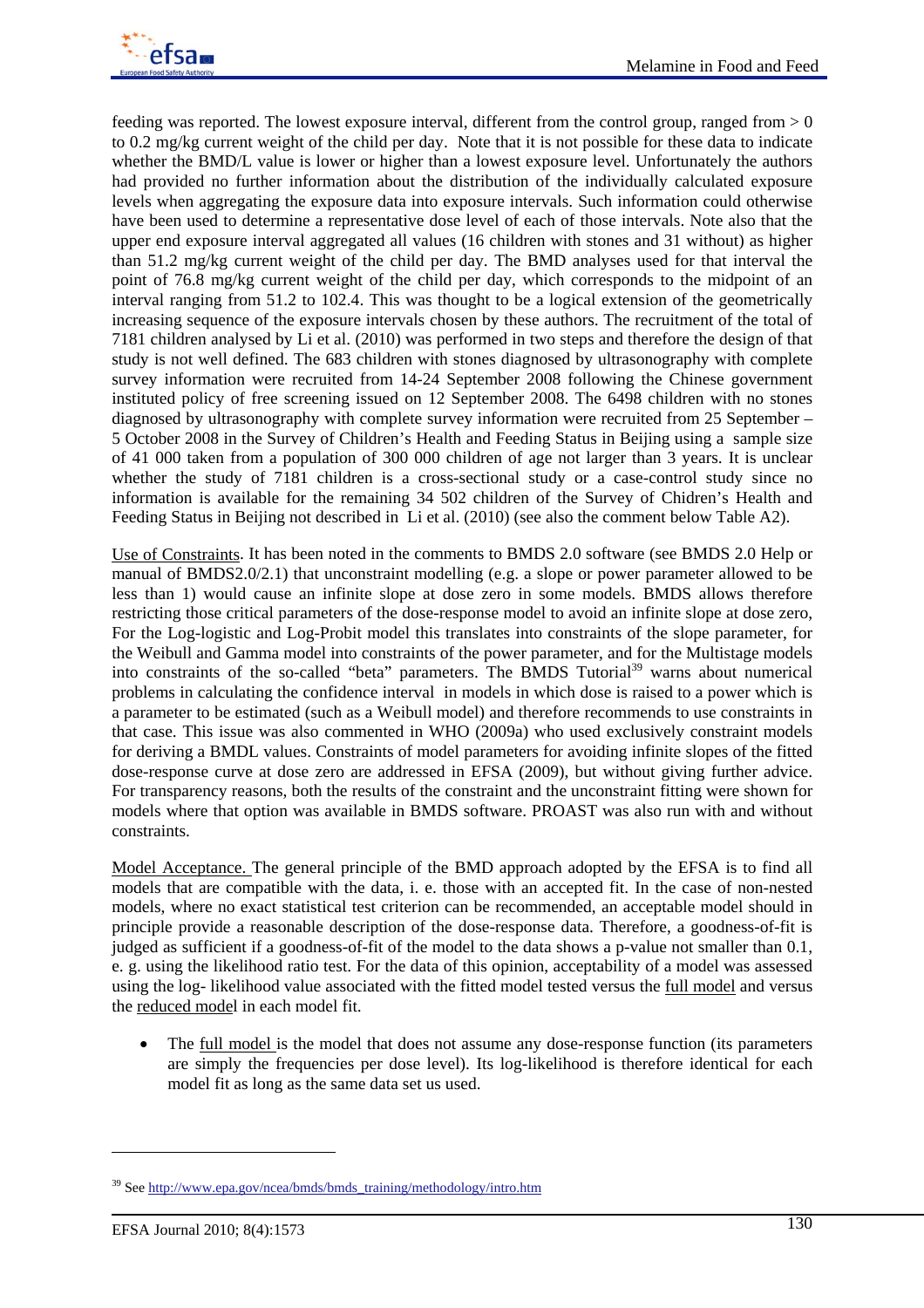

• The <u>reduced model</u> is the model with no dose-relationship (it is a straight line parallel to the dose axis representing mean exposure of the total sample). Its log-likelihood is therefore identical for each model fit as long as the same data set us used.

This approach was used (also in the case of non-nested models) such that the fit of the chosen model:

- a) should be statistically significantly better than the reduced model  $(p<0.05)$
- b) should be not significantly worse than the full model ( $p\geq 0.1$ )

for being acceptable. When BMDS software was used the p-values were reported. When PROAST was applied the critical level was set at 0.05.

If there were constraint models which would fulfil the two criteria, the BMD/Ls obtained from them were considered as acceptable models for the risk characterisation.

If none of the constraint models would fulfil the criteria, the set of unconstraint models would be searched for accepted models and BMD/Ls obtained from them would be considered as acceptable models for the risk characterisation. That was the case for the human data of Li et al. (2010).

If none of the constraint as well as none of the unconstraint models would obey the criterion b) above the acceptance boundary for the p-value could be reduced from 0.1 to a lower value and the procedure described above would be applied with that boundary. This specific case did however not occur in this analysis.

The Akaike information criterion (AIC) has also been used as an approximate criterion for comparing the fits of non-nested models (Falk Filipsson et al., 2003). Note that the AIC is not recommended for use in the EFSA Opinion on the BMD. Therefore, it was used as supportive criterion only. Furthermore, the overall p-value of the chi-square goodness-of-fit is calculated based on the residuals describing the difference between estimated and observed frequencies. Note, that the lower the *chisquare* value and the higher the calculated p-value to reject the model the better the fit. All relevant statistics for the suitability of the fit as provided by the BMDS software were reported. Consistency in the outcome of those criteria supports confidence for having chosen the best model. Inconsistency is a sign of enlarged uncertainty of model fitting and consequently of uncertainty of the reported BMD/BMDL values and the chosen reference point.

If a range of models can be accepted, the lowest BMDL of that range is chosen as reference point, according to EFSA (2009). The range of BMDL values from different accepted models was examined wehter it exceeds one order of magnitude.

The  $BMD<sub>10</sub>$  and  $BMD<sub>10</sub>$  values, as well as the associated statistics for the models used, were presented in tables A1-A4.

## **References**

- EFSA (European Food Safety Authority), 2009. Guidance of the Scientific Committee on Use of the benchmark dose approach in risk assessment. The EFSA Journal. 1150, 1-72.
- Falk Filipsson A. Sand S, Nilsson, J and Victorin K, 2003. The benchmark dose method—review of available models, and recommendations for application in heath risk assessment. Critical Rewiews in Toxicology, 33, 505–542.
- Li G, Jiao S, Yin X, Deng Y, Pang X and Wang Y, 2010. The risk of melamine-induced nephrolithiasis in young children starts at a lower intake level than recommended by the WHO. Pediatric Nephrology, 25, 135-141.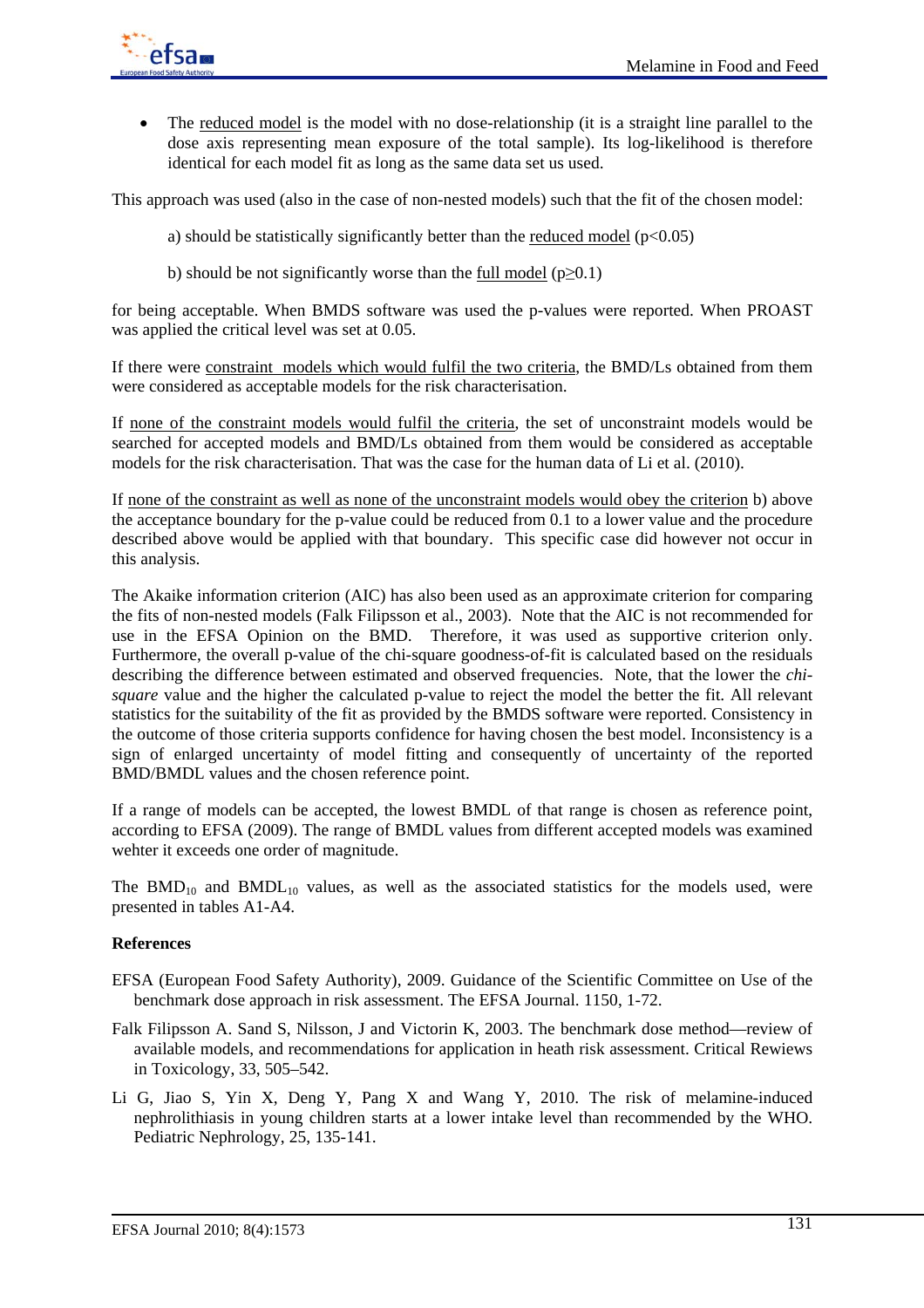

#### **APPENDIX IV- BMD ANALYSIS OF FOR THE 13 WEEKS MELAMINE STUDIES OF THE NTP (1983) IN F344 MALE RATS**

**Table A1.1:** BMD<sub>10</sub> and BMDL<sub>10</sub> calculations for the second 13 weeks NTP study (Low Dose 13 Weeks) on F344 male rats with mean intake during study as dose metric. Consumption was measured during the study based on administered dietary intake related to mean body weight obtained by weekly weighing, see Appendix II. The lowest dose group was that of 73 mg/kg b.w per day with 2/10 incidence; the next higher doses were 144, 292, 567, 1221 mg/kg b.w. per day with incidences 5/10, 7/10, 9/10 and 9/9, respectively; the control group showed 1/10 incidence (see Table 37).

| <b>Model</b>                  | <b>BMR</b><br>Extra<br>risk $(\% )$ | Nd, Nf | Log-likelihood | p-value | Accepted<br>with $p \geq 0.1$ | BMD <sup>1</sup> | BMDL <sup>1</sup> |
|-------------------------------|-------------------------------------|--------|----------------|---------|-------------------------------|------------------|-------------------|
| Full model                    |                                     |        | 24.6           |         |                               |                  |                   |
| Reduced model                 |                                     |        | 40.5           |         |                               |                  |                   |
| <b>Constraint Modelling</b>   |                                     |        |                |         |                               |                  |                   |
| Probit                        | 10                                  | 6,2    | 25.4           | 0.78    | yes                           | 65.7             | 47.1              |
| Log-Probit                    | 10                                  | 6,3    | 24.8           | 0.93    | ves                           | 61.9             | 33.2              |
| Logistic                      | 10                                  | 6,2    | 25.3           | 0.81    | yes                           | 66.3             | 45.6              |
| Log-Logistic                  | 10                                  | 6,3    | 24.9           | 0.88    | yes                           | 60.7             | 19.0              |
| Weibull                       | 10                                  | 6,3    | 24.8           | 0.92    | yes                           | 41.1             | 19.2              |
| Gamma                         | 10                                  | 6,3    | 24.8           | 0.92    | yes                           | 45.3             | 19.2              |
| Multi-stage                   | 10                                  | 6,3    | 24.8           | 0.90    | yes                           | 33.7             | 19.1              |
| Quantal-linear                | 10                                  | 6,2    | 24.9           | 0.94    | yes                           | 27.8             | 18.8              |
| <b>Unconstraint Modelling</b> |                                     |        |                |         |                               |                  |                   |
| Log-Probit                    | 10                                  | 6,3    | 24.8           | 0.93    | yes                           | 61.9             | 20.6              |
| Log-Logistic                  | 10                                  | 6,3    | 24.9           | 0.88    | yes                           | 60.7             | 19.0              |
| Weibull*                      | 10                                  | 6,3    | 24.8           | 0.92    | yes                           | 41.1             | 8.2               |
| Gamma*                        | 10                                  | 6,3    | 24.8           | 0.92    | yes                           | 45.3             | 5.3               |
| Multi-stage                   | 10                                  | 6,3    | 24.8           | 0.90    | yes                           | 35.7             | 17.6              |

 BMR: benchmark response; Nd: number of doses, Nf: number of fitted model parameters; p-value: probability value; BMD: benchmark dose; BMDL: benchmark dose lower confidence limit;<sup>1</sup>mg/kg b.w. per day; \* BMDL values were not considered because the fit of the distribution allows infinite slope at dose zero.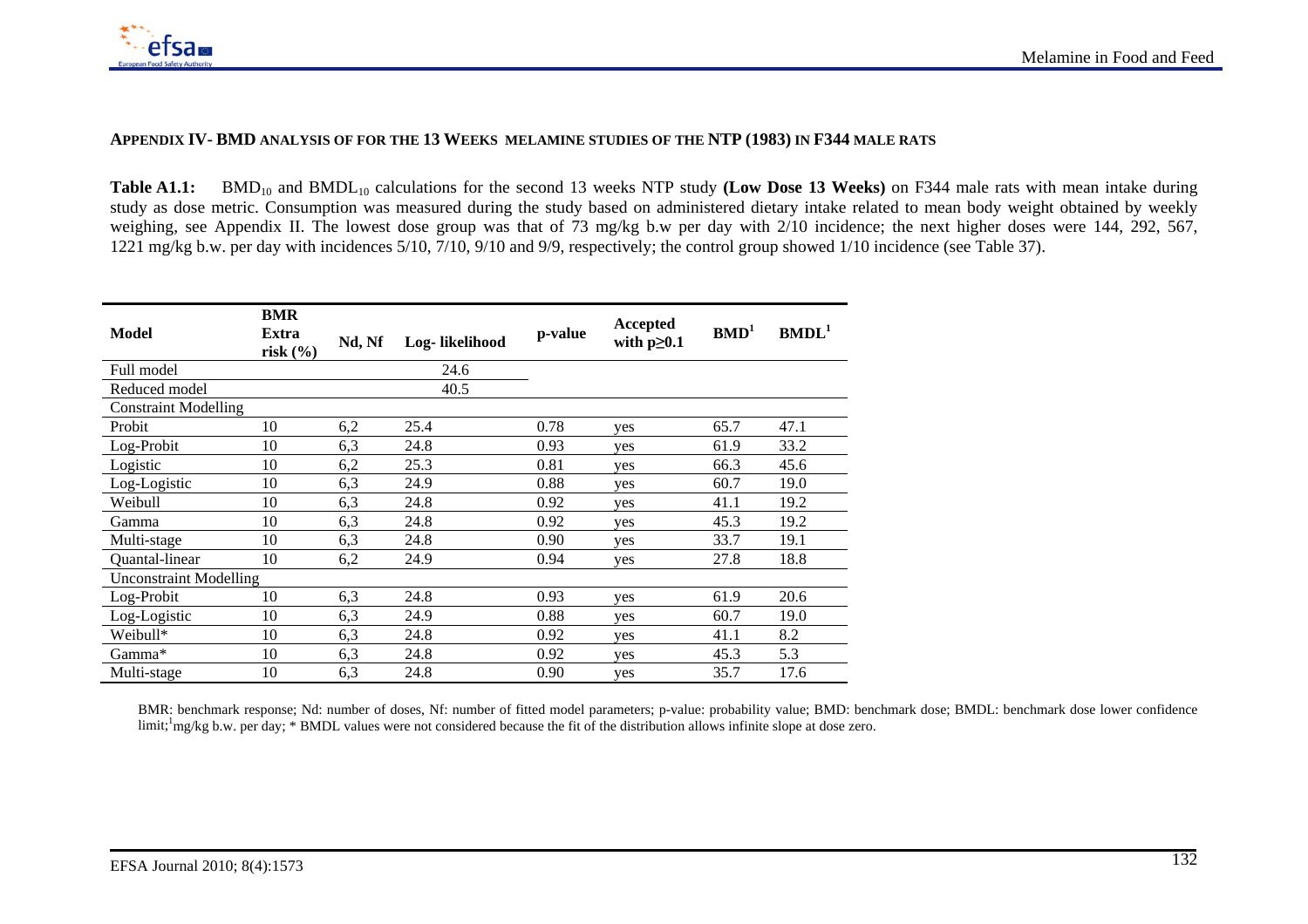

# **Statistical Results and Result of Model Selection**

All constraint and all unconstraint models were accepted at  $p \ge 0.1$  when using the log-likelihood test. The goodness of fit of all constraint models was very good and comparable (p-values of the loglikelihood criterion ranged between 0.78 (probit) and 0.94 (quantal linear). The goodness of fit of the unconstraint models were identical.

The range of the BMD values of the constraint models (27.8-66.3- mg/kg b.w. per day) was comparable with that of the unconstraint models (33.7- 61.9 mg/kg b.w. per day). In fact, the BMD values of the unconstraint models available in BMDS were identical to the BMD values obtained in the constraint fit. The range of the BMDL values of the constraint models (18.8- 47.1 mg/kg b.w. per day) were higher when compared with the unconstraint models  $(5.3 - 20.6 \text{ mg/kg})$ . per day). Except for the log-logistic model, BMDLs of the unconstraint models are lower when using the profile likelihood confidence intervals.

The BMDL<sub>10</sub>s of the accepted models were lower than the lowest dose by a factor of  $1.6 - 3.9$ , except the  $BMDL<sub>10</sub>$  of the unconstraint Weibull and Gamma models which were lower than the lowest dose by a factor of 9.1 and 13.8, respectively.

The BMDLs of the unconstraint Weibull and the unconstraint Gamma model were not considered for deriving a BMDL because of concerns on the validity of the outcome of the profile likelihood confidence limit calculation when allowing infinite slope at dose 0, e.g. indicated by the large difference between the BMDL estimate and the lowest observed dose.

For risk characterisation the Panel identified a  $BMDL_{10}$  value of 19 mg/kg b.w. per day, the lowest BMDL obtained by the constraint models.

The graphs of the constraint log-logistic, Weibull and log-probit model fit for the Low Dose NTP 13 weeks study in male rats are shown below

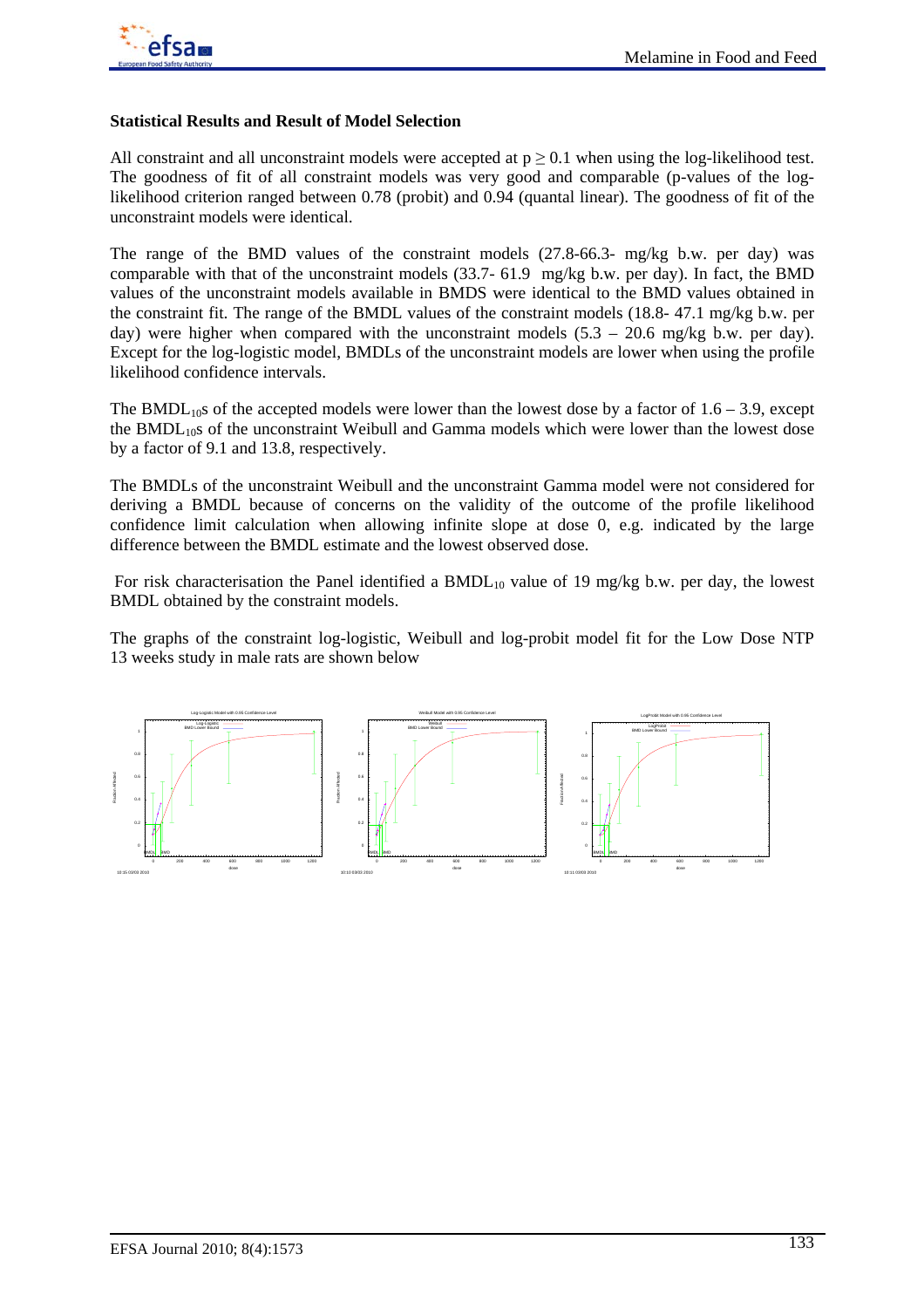

**Table A1.2:** BMD<sub>10</sub> and BMDL<sub>10</sub> calculations for the second 13 weeks NTP study (High Dose 13 Weeks) on F344 male rats with mean intake during study as dose metric. Consumption was measured during the study based on administered dietary intake related to mean body weight obtained by weekly weighing, see Appendix II. The lowest dose group was 578 mg/kg b.w. per day with 6/12 incidence; the next higher doses were 854, 1134, 1395, 1712 mg/kg b.w. per day with incidences 8/12, 12/12, 10/12 and 12/12, respectively; the control group showed 0/12 incidence (see Table 37).

| <b>Model</b>                | <b>BMR</b><br>Extra<br>risk $(\% )$ | Nd, Nf | Log-likelihood | p-value | Accepted<br>with $p \geq 0.1$ | BMD <sup>1</sup> | BMDL <sup>1</sup> |
|-----------------------------|-------------------------------------|--------|----------------|---------|-------------------------------|------------------|-------------------|
| Full model                  |                                     |        | 21.4           |         |                               |                  |                   |
| Reduced model               |                                     |        | 45.8           |         |                               |                  |                   |
| <b>Constraint Modelling</b> |                                     |        |                |         |                               |                  |                   |
| Probit                      | 10                                  | 6,2    | 25.4           | 0.09    | no                            | 233              | 51                |
| Log-Probit                  | 10                                  | 6,2    | 24.2           | 0.22    | yes                           | 288              | 100               |
| Logistic                    | 10                                  | 6,2    | 25.3           | 0.099   | no                            | 254              | 158               |
| Log-Logistic                | 10                                  | 6,2    | 24.3           | 0.21    | yes                           | 296              | 93                |
| Weibull                     | 10                                  | 6,2    | 24.2           | 0.22    | yes                           | 174              | 52                |
| Gamma                       | 10                                  | 6,2    | 24.2           | 0.22    | yes                           | 220              | 53                |
| Multi-stage                 | 10                                  | 6,2    | 24.3           | 0.22    | yes                           | 132              | 52                |
| Quantal-linear              | 10                                  | 6,1    | 24.9           | 0.22    | yes                           | 64               | 48                |
| Unconstraint Modelling*     |                                     |        |                |         |                               |                  |                   |
| Log-Probit                  | 10                                  | 6,2    | 24.2           | 0.22    | yes                           | 288              | 87                |
| Log-Logistic                | 10                                  | 6,2    | 24.3           | 0.21    | yes                           | 296              | 93                |
| Weibull                     | 10                                  | 6,2    | 24.2           | 0.22    | yes                           | 174              | 28                |
| Multi-stage                 | 10                                  | 6,2    | 24.3           | 0.22    | yes                           | 132              | 49                |

 BMR: benchmark response; Nd: number of doses, Nf: number of fitted model parameters; p-value: probability value; BMD: benchmark dose; BMDL: benchmark dose lower confidence limit;<sup>1</sup>mg/kg b.w. per day; \*No fit was possible for the unconstraint Gamma model.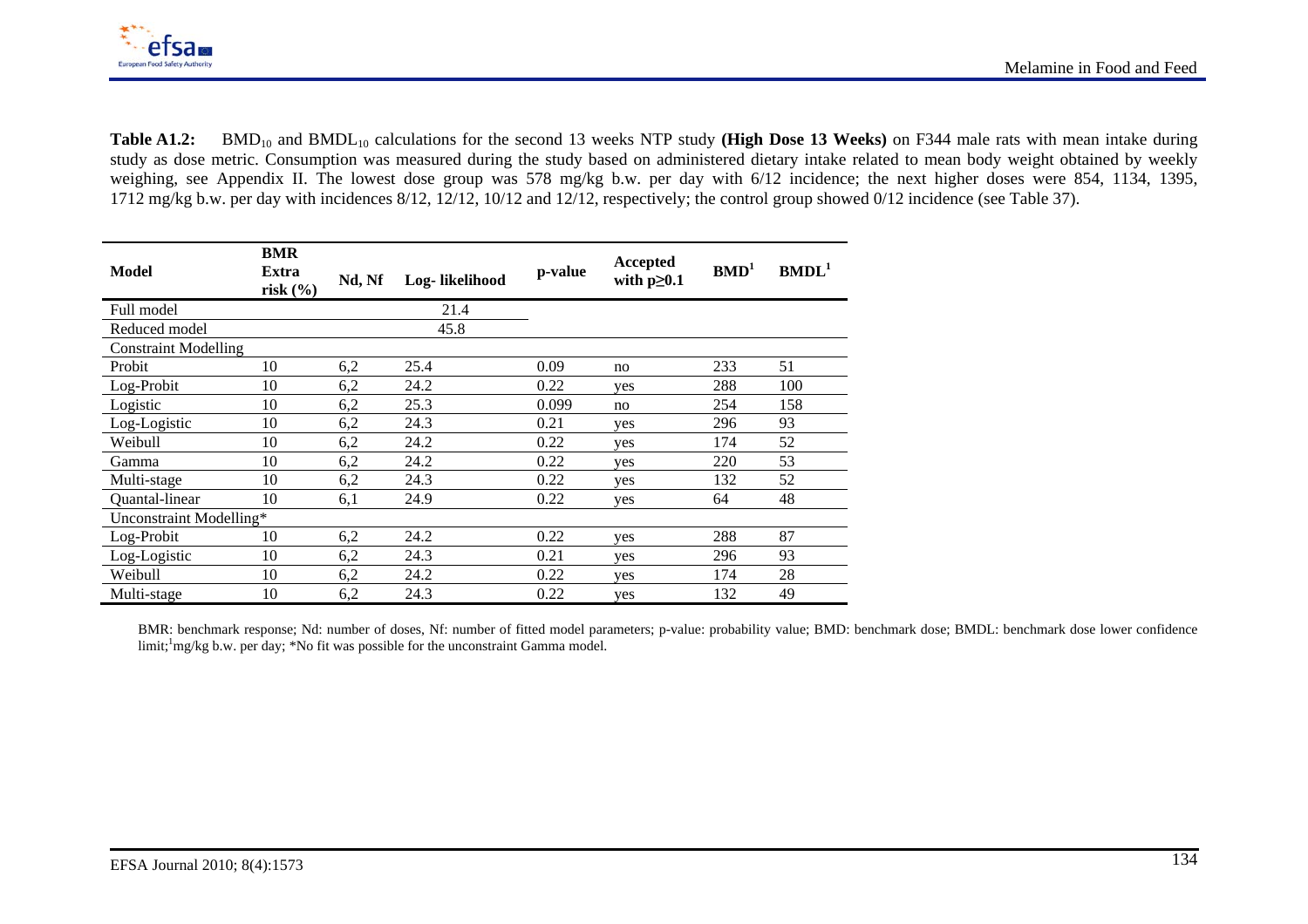

## **Statistical Results and Result of Model Selection**

Except two, all constraint models were accepted at  $p \ge 0.1$  when using the log-likelihood test. All unconstraint models were acceptable at  $p \ge 0.1$ . The fit of the unconstraint Gamma model failed.

The goodness of fit of all constraint models was fair and comparable (p-values of the log-likelihood criterion ranged between 0.09 (probit) and 0.22 (quantal linear).

The range of the BMD values of the accepted constraint models (296-64 mg/kg b.w. per day) was comparable with that of the unconstraint models  $(132 - 288 \text{ mg/kg b.w. per day})$ . In fact, the BMD values of the accepted unconstraint models available in BMDS were identical to the BMD values obtained with the constraint fit.

The range of the BMDL values of the constraint models  $(48 - 158 \text{ mg/kg b.w.} \text{ per day})$  was higher compared with that of the unconstraint models  $(28 - 93 \text{ mg/kg})$  b.w. per day). Except for the loglogistic model, BMDLs of the unconstraint models are lower when using the profile likelihood confidence intervals. The lowest BMDL was 48 mg/kg b.w. per day.

The BMDL<sub>10</sub>s of the accepted models were lower than the lowest dose by a factor of  $5.8 - 11.9$ , except the BMDL $_{10}$  of the unconstraint Weibull which was lower than the lowest dose by a factor of 20.4.

The constraint models fitted the data almost identically as the unconstraint models.

## **For risk characterisation the Panel did not use the high dose 13 weeks study.**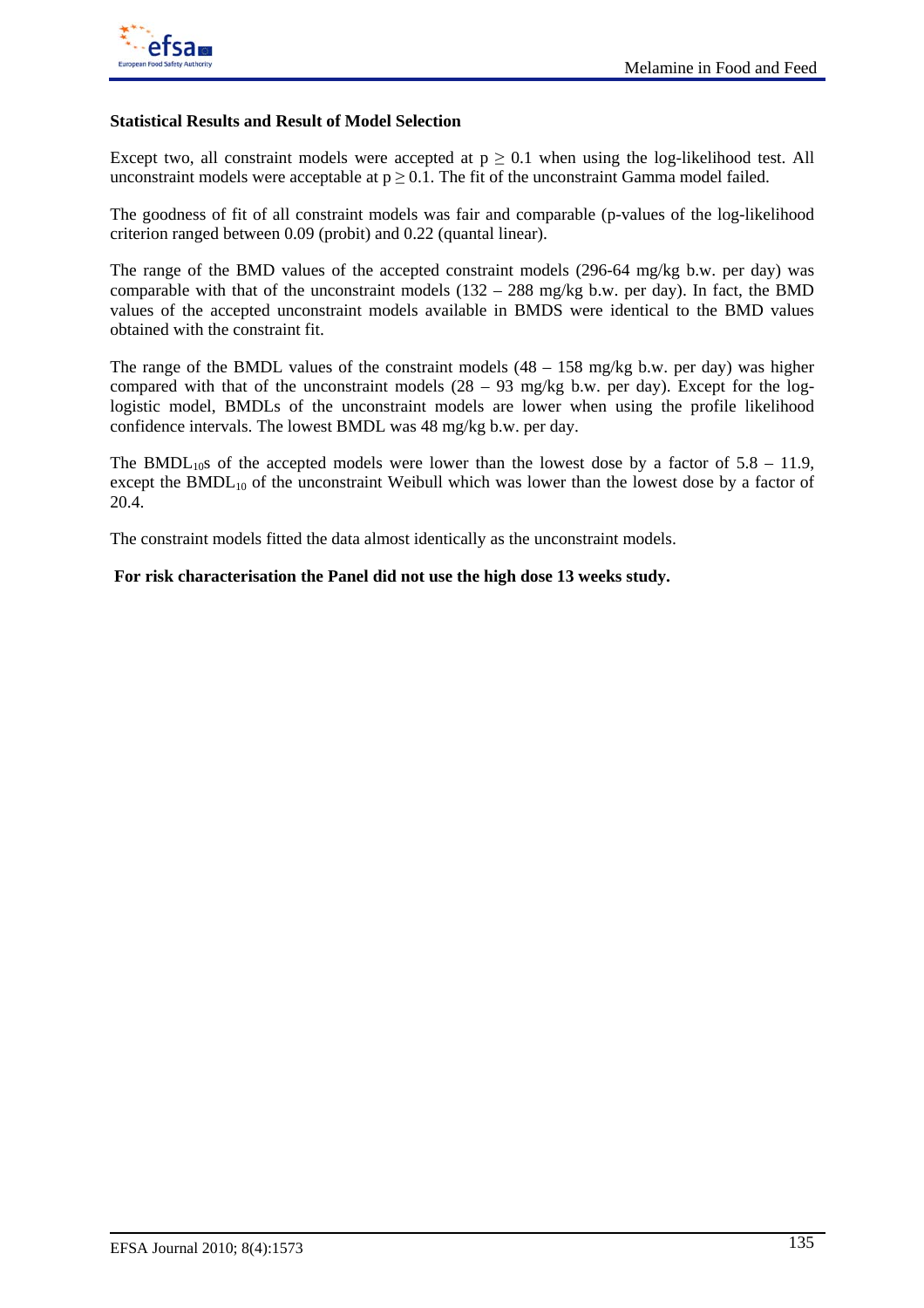

Table A1.3: BMD<sub>10</sub> and BMDL<sub>10</sub> calculations for the 13 weeks NTP studies (High Dose 13 Week and Low Dose 13 Week Combined) on F344 male rats with mean intake during study as dose metric. Consumption was measured during the study based on administered dietary intake related to mean body weight obtained by weekly weighing, see Appendix II. The lowest dose group was that of 73 mg/kg b.w. per day with 2/10 incidence; the higher doses were 144, 292, 567, 1221 mg/kg b.w. per day with incidences 5/10, 7/10, 9/10 and 9/9, respectively, and 854, 1134, 1395, 1712 mg/kg b.w. per day with incidences 8/12, 12/12, 10/12 and 12/12, respectively. The two control groups showed 1/10 and 0/12 incidence, respectively (see Table 37).

| <b>Model</b>                  | <b>BMR</b><br>Extra<br>risk $(\% )$ | Nd, Nf | Log-likelihood | p-value | Accepted<br>with<br>$p \ge 0.1/0.01$ | BMD <sup>1</sup> | BMDL <sup>1</sup> |
|-------------------------------|-------------------------------------|--------|----------------|---------|--------------------------------------|------------------|-------------------|
| Full model                    |                                     |        | 46.7           |         |                                      |                  |                   |
| Reduced model                 |                                     |        | 87.1           |         |                                      |                  |                   |
| <b>Constraint Modelling</b>   |                                     |        |                |         |                                      |                  |                   |
| Probit                        | 10                                  | 11,2   | 58.5           | 0.005   | no/no                                | 130.4            | 105.8             |
| Log-Probit                    | 10                                  | 11,2   | 55.8           | 0.034   | no/ves                               | 82.7             | 61.5              |
| Logistic                      | 10                                  | 11,2   | 58.2           | 0.006   | no/no                                | 128.8            | 100.9             |
| Log-Logistic                  | 10                                  | 11,3   | 54.8           | 0.042   | no/ves                               | 35.3             | 14.6              |
| Weibull*                      | 10                                  | 11,2   | 55.1           | 0.054   | no/ves                               | 50.6             | 39.6              |
| <b>Unconstraint Modelling</b> |                                     |        |                |         |                                      |                  |                   |
| Log-Probit                    | 10                                  | 11,3   | 54.6           | 0.047   | no/ves                               | 38.4             | 9.1               |
| Log-Logistic                  | 10                                  | 11,3   | 54.7           | 0.042   | no/ves                               | 35.3             | 7.9               |
| Weibull                       | 10                                  | 11,3   | 54.3           | 0.055   | no/ves                               | 20.6             | 2.7               |
| Gamma                         | 10                                  | 11,3   | 54.3           | 0.057   | no/ves                               | 15.5             | 0.63              |
| Multi-stage                   | 10                                  | 11,3   | 54.8           | 0.040   | no/ves                               | 42.0             | 28.4              |

 BMR: benchmark response; Nd: number of doses, Nf: Number of fitted model parameters; p-value: probability value; BMD: benchmark dose; BMDL: benchmark dose lower confidence  $\lim$ it;  $\ln \frac{g}{kg}$  b.w. per day;

\* The following models resulted in identical fits:Weibull=Gamma= mulstistage+Quantal linear , only the Weibull model is presented.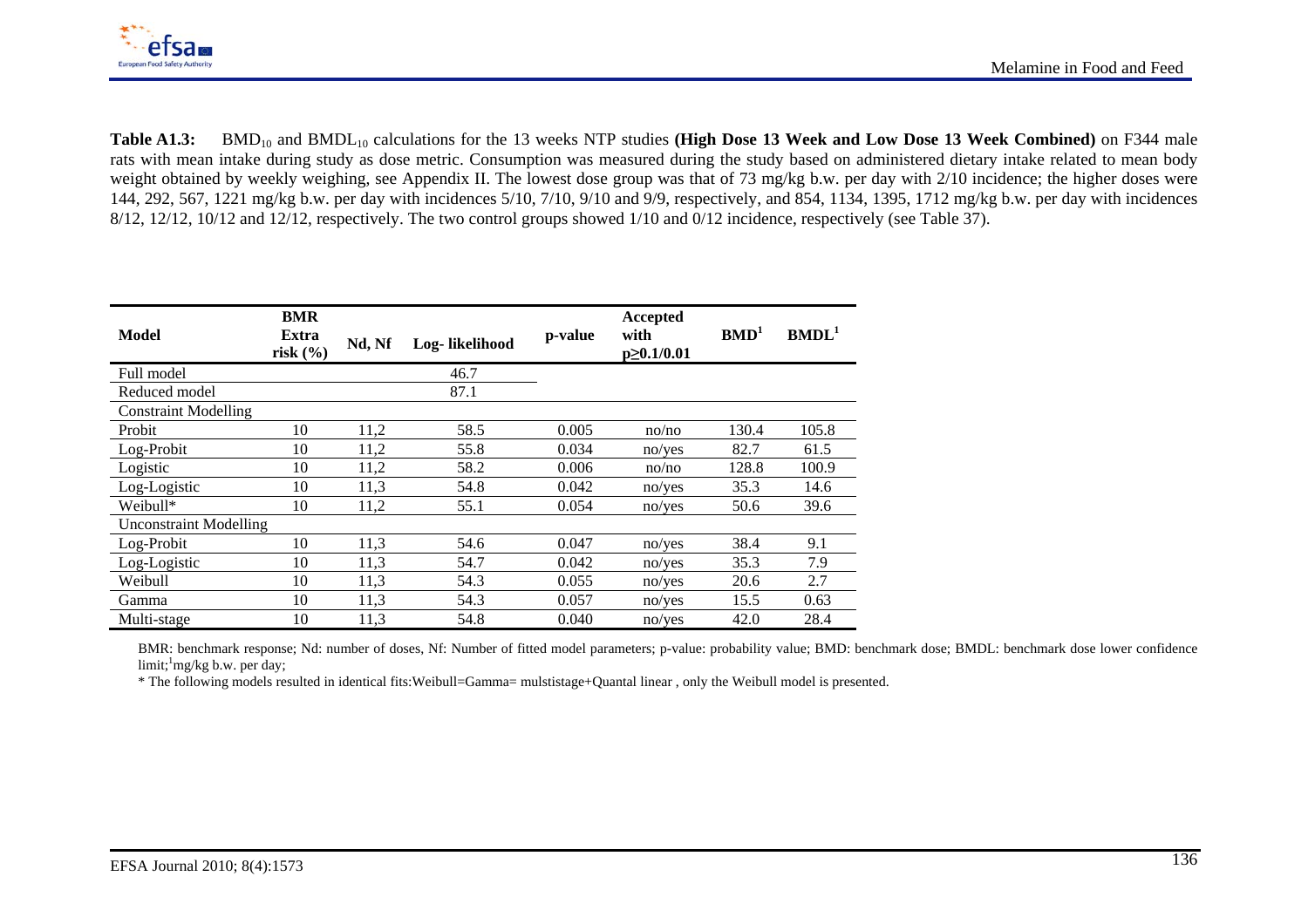

# **Statistical Results and Result of Model Selection**

None of the models (constraint and unconstraint) was accepted at  $p \ge 0.1$  when using the loglikelihood test. None of the unconstraint models was accepted at  $p \ge 0.1$  when using the log-likelihood test.

Three constraint models were acceptedat  $p \ge 0.01$ : Log-probit, Log-logistic, and Weibull. All unconstraint models were accepted at  $p \geq 0.01$ .

The goodness of fit of the models accepted by this criterion was limited due to the relative high variability of the incidences at higher doses, but comparable.

The range of the BMD values of the accepted constraint models  $(33-3 - 82.7 \text{ mg/kg b.w.} \text{ per day})$  was at higher doses than that of the acceptable unconstraint models  $(15.5 - 42.0)$  mg/kg b.w. per day).

The BMDL values of the accepted constraint models  $14.6 - 61.5$ - mg/kg b.w. per day) were higher than those of the accepted unconstraint models  $(0.63 - 28.4 \text{ mg/kg b.w. per day})$ .

The BMDL $_{10}$ s of the accepted constraint models were lower than the lowest dose by a factor of 1.1-4.9, whereas those of the unconstraint models were lower by a factor of 2.6-116.

The accepted constraint models fitted the data almost identically as the accepted unconstraint models.

**For risk characterisation the Panel did not use the high dose 13 week and low dose 13 week combined data.**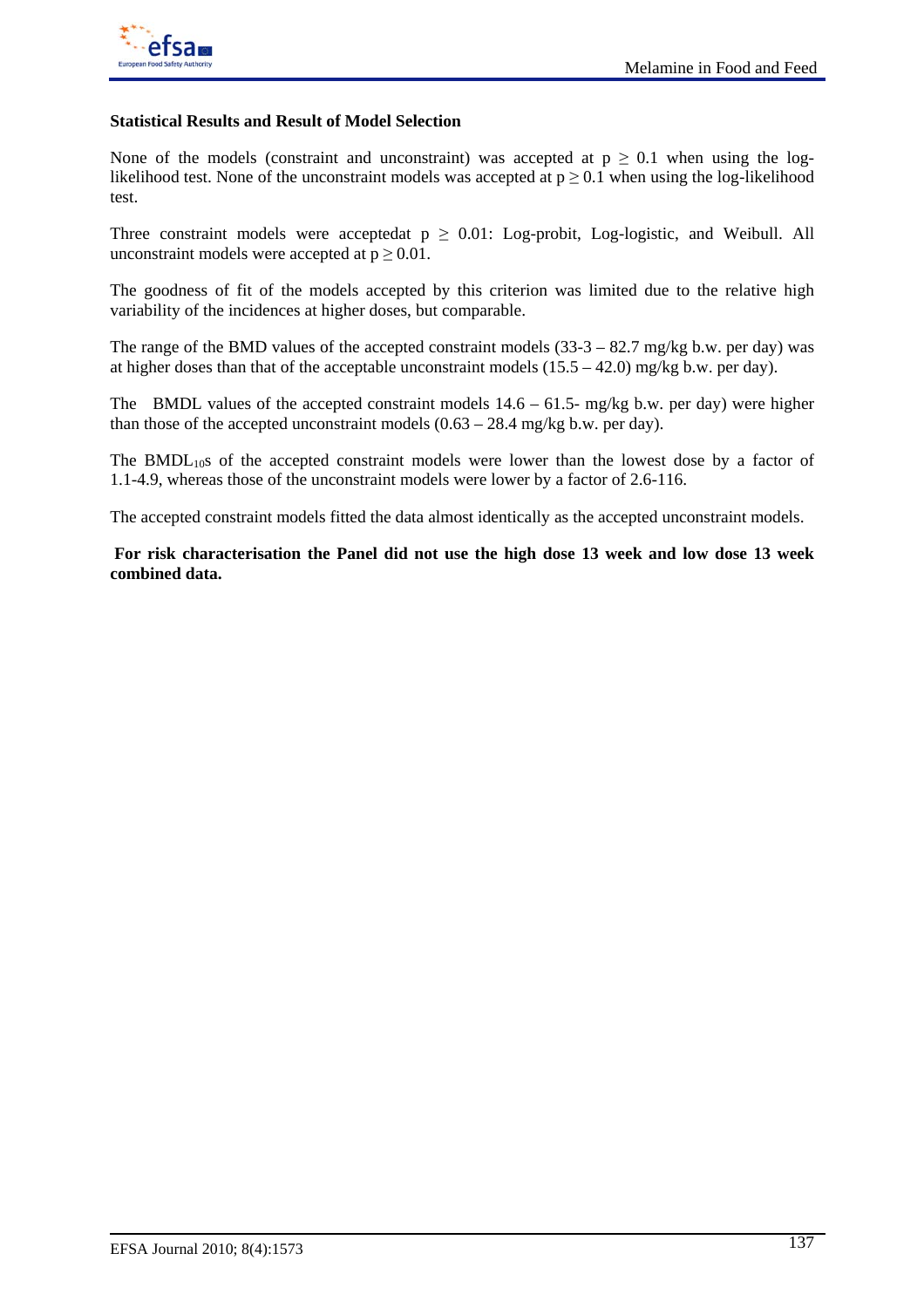

Table A1.4: BMD<sub>10</sub> and BMDL<sub>10</sub> calculations for the 13 weeks NTP studies (High Dose 13 Week and Low Dose 13 Week Data Combined in an Analysis where the fit was stratified for study applying PROAST software) on F344 male rats with mean intake during study as dose metric. Consumption was measured during the study based on administered dietary intake related to mean body weight obtained by weekly weighing, see Appendix II. The lowest dose group was that of 73 mg/kg b.w. per day with  $2/10$  incidence; the higher doses were 144, 292, 567, 1221 mg/kg b.w. per day with incidences  $5/10$ ,  $7/10$ ,  $9/10$ and 9/9, respectively, and 854, 1134, 1395, 1712 mg/kg b.w. per day with incidences 8/12, 12/12, 10/12 and 12/12, respectively. The two control groups showed 1/10 and 0/12 incidence, respectively (see Table 37).

| <b>Model</b>                  | <b>BMR</b><br>Extra<br>risk $(\% )$ | Nd, Nf | Log-likelihood | Accepted<br>with<br>p≥0.05* | BMD <sup>1</sup> | BMDL <sup>1</sup> |
|-------------------------------|-------------------------------------|--------|----------------|-----------------------------|------------------|-------------------|
| Full model                    |                                     |        | 45.9           |                             |                  |                   |
| Reduced model                 |                                     |        | 87.1           |                             |                  |                   |
| <b>Constraint Modelling</b>   |                                     |        |                |                             |                  |                   |
| Probit                        | 10                                  | 12,3   | 51.6           | yes                         | _**              |                   |
| Log-Probit                    | 10                                  | 12,4   | 50.4           | yes                         | 65.3             | 31.2              |
| Logistic                      | 10                                  | 12,3   | 51.3           | yes                         | 73.1             | 51.4              |
| Log-Logistic                  | 10                                  | 12,4   | 54.7           | yes                         | 65.7             | 30.7              |
| Weibull*                      | 10                                  | 12,4   | 50.2           | yes                         | 45.1             | 19.7              |
| Gamma                         | 10                                  | 12,4   | 50.2           | yes                         | 49.3             | 19.6              |
| <b>Unconstraint Modelling</b> |                                     |        |                |                             |                  |                   |
| Log-Probit                    | 10                                  | 12,4   | 50.4           | yes                         | 288              | 31.2              |
| Log-Logistic                  | 10                                  | 12,4   | 50.6           | yes                         | 296              | 30.7              |
| Weibull                       | 10                                  | 12,4   | 50.2           | yes                         | 174              | 15.4              |
| Gamma                         | 10                                  | 12,4   | 50.2           | yes                         | 132              | 12.5              |

 BMR: benchmark response; Nd: number of doses, Nf: Number of fitted model parameters; p-value: probability value; BMD: benchmark dose; BMDL: benchmark dose lower confidence limit;<sup>1</sup>mg/kg b.w. per day; \*PROAST software default value  $p\geq 0.05$  was used to check for acceptability. \*\*No values provided by the PROAST software.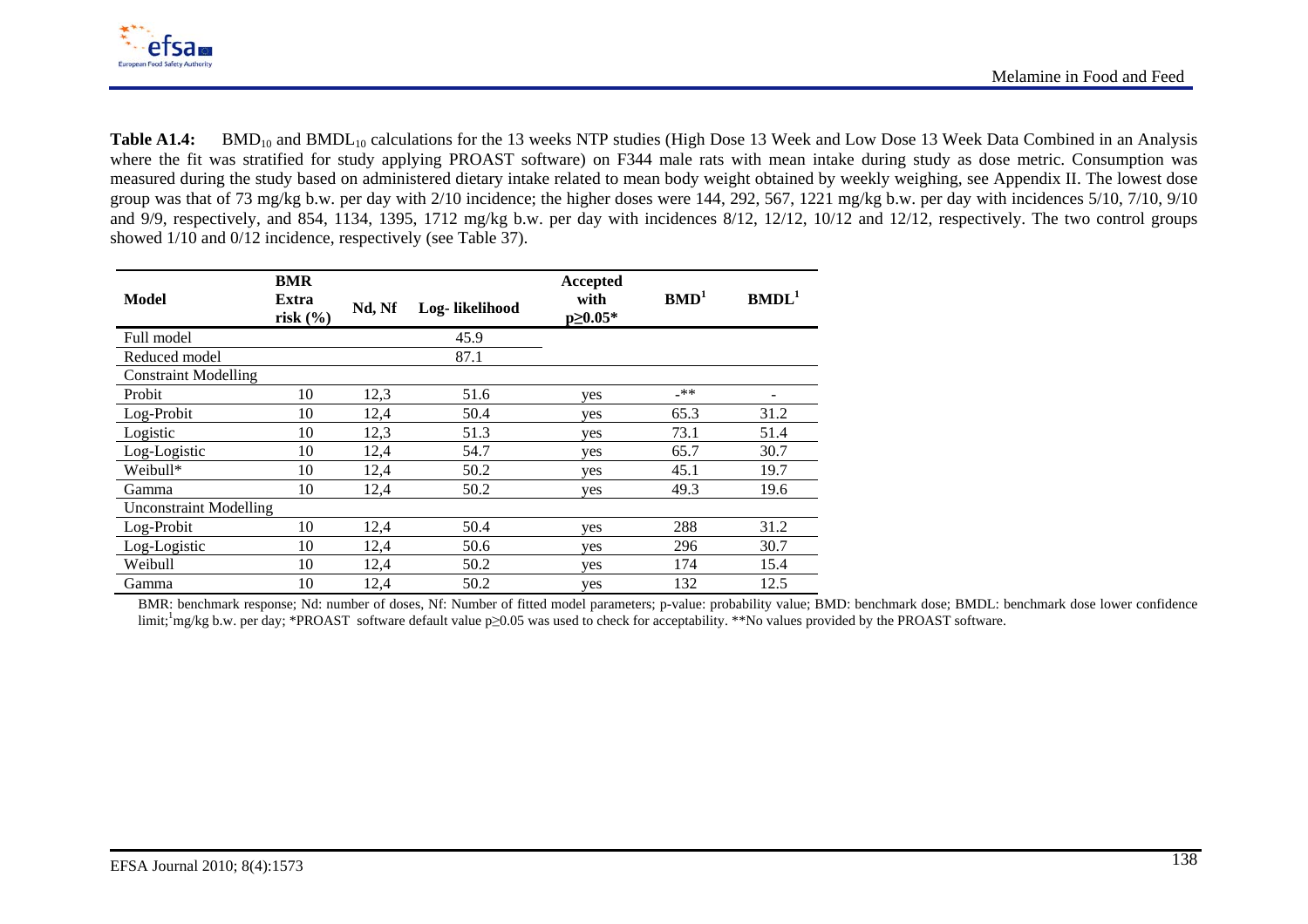

## **Statistical Results and Result of Model Selection**

All constraint and all unconstraint models were accepted at  $p \ge 0.05$  when using the log-likelihood test. The goodness of fit of all constraint models was very good and comparable with that of the unconstraint models.

The range of the BMD values of the accepted unconstraint models ranging between 45.1 and 65.7 mg/kg b.w. per day were identical to the BMD values of their constraint counterparts.

The BMDL values of the accepted constraint models ranged between 19.6 and 51.5 mg/kg b.w. per day and were higher than those of the accepted unconstraint models which ranged between 12.5 and 31.2 mg/kg b.w. per day.

The BMDL $_{10}$ s of the accepted constraint models were lower than the lowest dose by a factor of 1.4-3.7, whereas those of the unconstraint models were lower by a factor of 2.4 – 5.8.

**For risk characterisation, the Panel did not use the high dose 13 week and low dose 13 week data combined in a stratified analysis using the study type (low /high dose) as covariate.**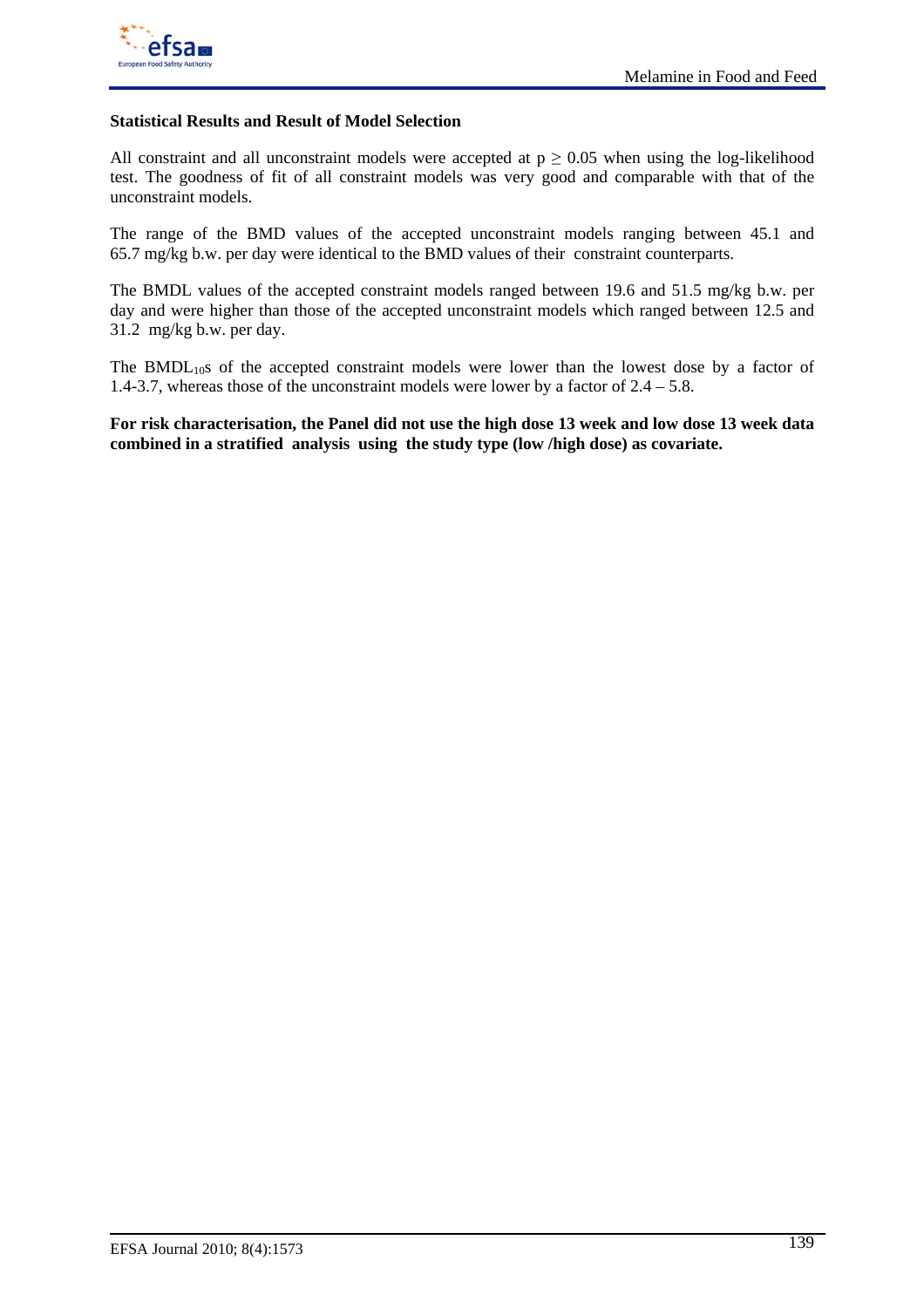

**Table A2:** BMD<sub>10</sub> and BMDL<sub>10</sub> calculations for the prevalence of nephrolithiasis as reported in the human study of Li et al. (2010).

BMD analysis was based on two populations with a total of 7181 children among whom 683 (9.5 %) had stones and 6498 (90.5 %) had no stone, all diagnosed by ultrasonography and with complete survey information. The BMD analysis assumes that only this subsample of the target sample of 41 000 children of the Survey of Children's Health and Feeding Status in Beijing in a target area of 300 000 children was examined clinically for stones with ultrasonography. Prevalence of nephrolithiasis was related to melamine concentration determined in mg/kg b.w. per day when using current weight of the child. A sequence of dose intervals of geometrically increasing width was used starting with a lowest dose interval ranging from measurable exposure (no LOD/LOQ reported) up to 0.2 mg/kg b.w. per day. That lowest interval group showed an incidence of 97/1334 and the no exposure group an incidence of 11/3062 (see Table 40).

| <b>Model</b>                  | <b>BMR</b><br>Extra<br>risk $(\%$ | Nd, Nf | Log-likelihood | p-value       | Accepted<br>with $p \geq 0.1$ | BMD <sup>1</sup> | BMDL <sup>1</sup> |
|-------------------------------|-----------------------------------|--------|----------------|---------------|-------------------------------|------------------|-------------------|
| Full model                    |                                   |        | 2069.9         |               |                               |                  |                   |
| Reduced model                 |                                   |        | 2256.3         |               |                               |                  |                   |
| <b>Constraint Modelling</b>   |                                   |        |                |               |                               |                  |                   |
| Probit                        | 10                                | 11,2   | 2165.0         | $<10^{-37}$   | no                            | 20.2             | 18.2              |
| Log-Probit                    | 10                                | 11,2   | 2169.0         | $<10^{-39}$   | no                            | 16.9             | 15.0              |
| Logistic                      | 10                                | 11,2   | 2169.7         | ${<}10^{-39}$ | no                            | 22.0             | 19.8              |
| Log-Logistic                  | 10                                | 11,3   | 2135.2         | ${<}10^{-25}$ | no                            | 9.1              | 7.7               |
| Weibull*                      | 10                                | 11,2   | 2140.3         | ${10}^{27}$   | no                            | 11.0             | 9.5               |
| <b>Unconstraint Modelling</b> |                                   |        |                |               |                               |                  |                   |
| Log-Probit                    | 10                                | 11,3   | 2076.1         | 0.13          | yes                           | 1.19             | 0.79              |
| Log-Logistic                  | 10                                | 11,3   | 2076.0         | 0.15          | yes                           | 1.10             | 0.74              |
| Weibull                       | 10                                | 11,3   | 2076.1         | 0.14          | yes                           | 1.23             | 0.81              |
| Gamma                         | 10                                | 11,3   | 2076.1         | 0.13          | yes                           | 1.28             | 0.84              |
| Multi-stage                   | 10                                | 11,3   | 2128.6         | ${<}10^{-22}$ | no                            | 7.15             | 6.02              |

 BMR: benchmark response; Nd: number of doses, Nf: Number of fitted model parameters; p-value:

probability value; BMD: benchmark dose; BMDL: benchmark dose lower confidence limit; $\frac{1}{n}$ mg/kg b.w per day;

\* The following models resulted in identical fits:Weibull=Gamma= mulstistage+Quantal linear , only the Weibull model is presented.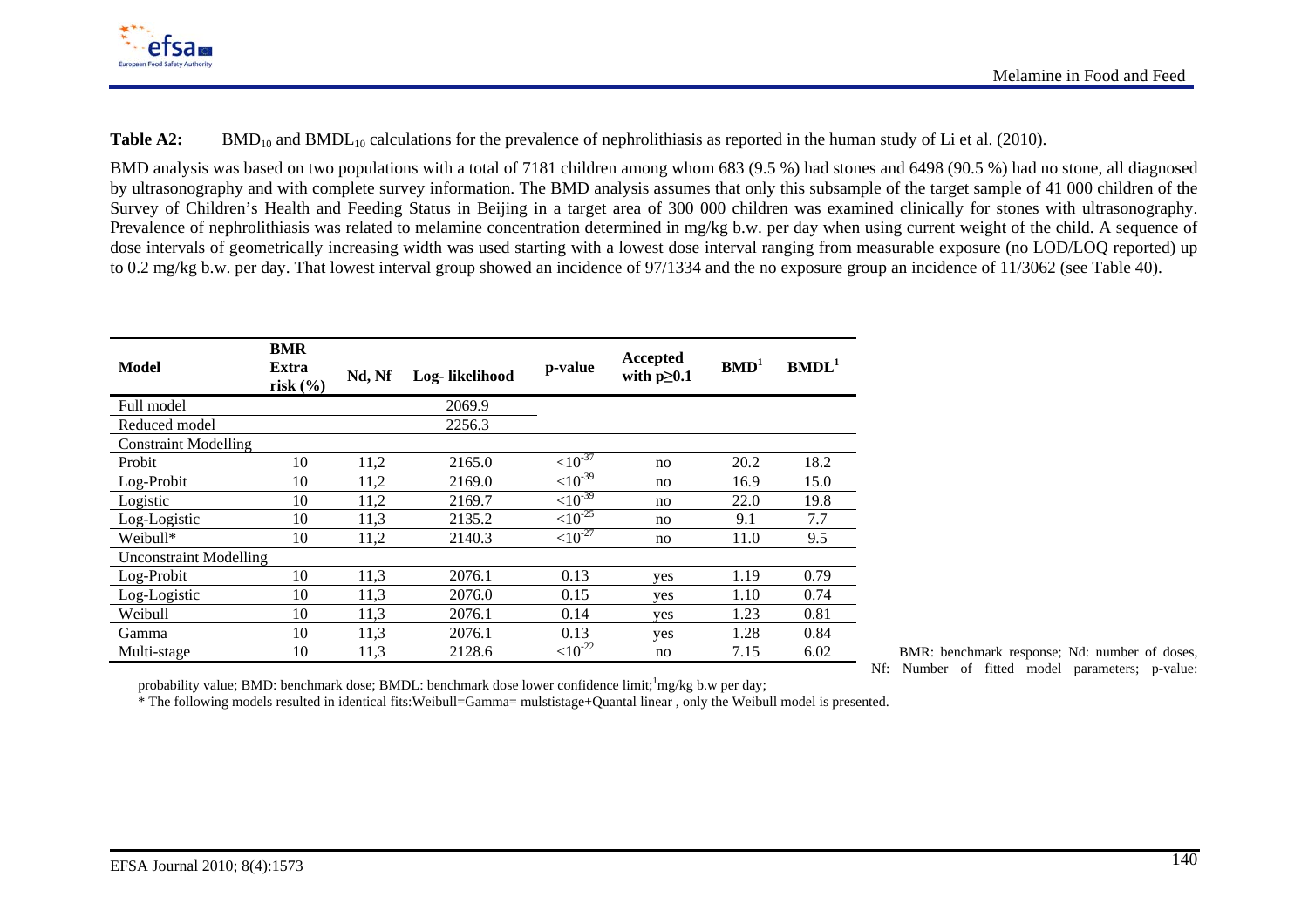# **Statistical Results and Result of Model Selection**

None of the constraint models is accepted at  $p \ge 0.1$  (nor at  $p \ge 0.01$ ).

Four of the constraint models are accepted at  $p \ge 0.1$ : Log-logistic, Log-probit, Weibull and Gamma.

The BMDL values of the accepted constraint models ranged between 1.10 and 1.28 mg/kg b.w. per day.

The BMDL<sub>10</sub>s of the accepted constraint models ranged between 0.84 and 0.74 mg/kg b.w. per day.

The  $BMDL_{10}s$  of the accepted constraint models were higher than the lowest exposure group.

# **The Panel did not use the data of the Li et al. (2010) study for the derivation of a reference point because of uncertainties in the sampling procedure as well as in exposure estimation.**

Assumptions of this analysis are summarized below. This analysis is based on a prevalence of nephrolithiasis of 9.5 %. If that incidence were to be lower because of a different sample size to that assumed, here, then the BMD/L values would accordingly be higher.

The graphs of the unconstraint log-logistic and Weibull model are shown below.



**Assumption used for the BMD analysis of the data of Li et al. (2010) as reported in Table A2.**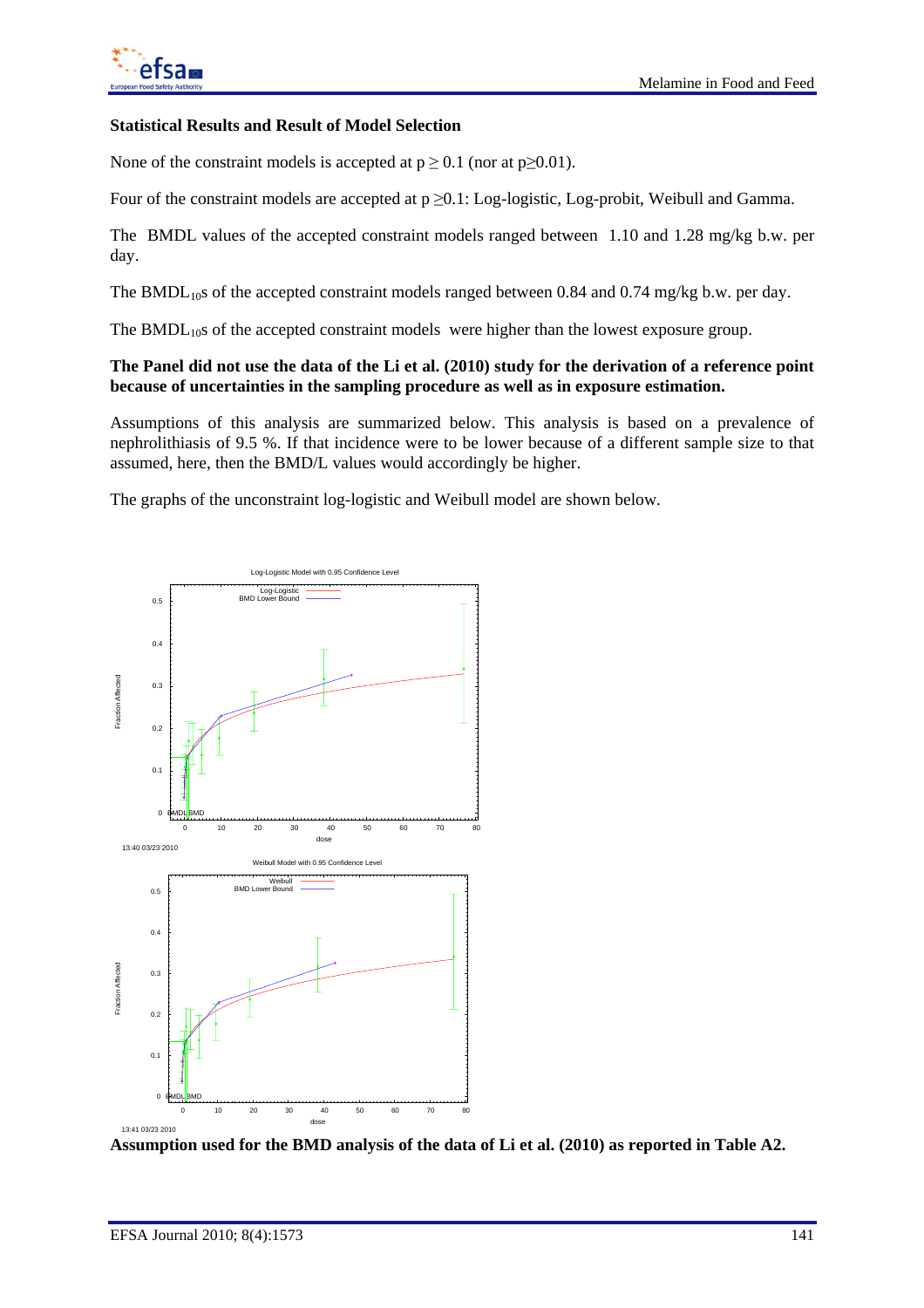The data of Table 40 are based on two sources:

A) A population of 1788 children diagnosed by ultrasonography with urinary stones from 14 to 24 of September 2008 in hospitals in Beijing and reported to the Beijing Municpal Health Bureau. That population was examined by a questionnaire and the children revisited the hospitals during 25-30 September 2008. Only cases with definitive imaging were reported. A total of 683 children of that population was included into the study according to the study protocol of Li et al. (2010). Those were not older than 3 years and had provided complete survey information.

B) A population from a survey taken between 25 September and 5 October 2008 from a so called target sample of size 41 000 in Beijing (Survey of Children's Health in Beijing). Those children were no more than 3 years old. The sample was subdivided into 8 districts of 2000 children (16 000) and 10 districts of 2500 children (25 000). Within these subsamples clusters of 100 to 200 children were formed according to subdistrict or township. This survey planned for 41000 children covered an area of a total of 300 000 children and was conducted with the participation of 36 centers. The size of the collected sample was 39729 children. Li et al. (2010) report in Figure 1 that in the collected sample were 7 064 children diagnosed by ultrasonography without stones. Among them were 6 498 children with complete survey information.

The BMD Analysis combined the two data sets into one of children who were diagnosed by ultrasonography for the presence or absence of stones in the area of Beijing and in the time period of the first investigations starting in September 2008. This analysis is based on the assumption that the sample of 7108 children reported in Table 2 of Li et al. (2010) can be used as a random sample out of the population of children of not older than 3 years. This requires in particular the following:

1) The two populations of size 1788 and 41 000 are comparable and randomly sampled out of the described area of Beijing.

2) The loss of 252 investigated children diagnosed by ultrasonography with urinary stones of age larger than 3 years in population B does not affect the comparison of the two populations.

3) The loss of 541 children diagnosed by ultrasonography with urinary stones and not investigated in the population of A, and the loss of 32 665 children who were collected but not diagnosed by ultrasonography, according to the information given by Li et al. (2010), are comparable. This assumes, in particular, that only 7 064 children of the target population of 41 000 were diagnosed by a valid clinical method.

4) The BMD analysis has taken the same assumptions as in the analysis carried out by Li et al. (2010). No children were diagnosed with stones by ultrasonography in the collected sample of 39 729. If such children would have been diagnosed with stones by ultrasonography, they would have been already part of population A.

5) There was no risk based application of ultrasonography in the whole population of 42 788 children.

Note: the validity of the assumptions can not be assessed with the information available in the publication. Given these assumptions, the BMD analysis was based on a total of 7 181 children among which 683 (9.5 %) had stones. This assumes a prevalence of stones in the investigated population of the whole population of the target area, namely about 3900 children with stones among the 41 000 children or 28 500 children with stones in the Beijing area. Only if those assumptions hold, the BMD analysis as done in this opinion is valid. Alternatively, one would have to relate the 683 children diagnosed by ultrasonography with stones not to 7181 but to a larger number with the consequence of a lower incidence. When related to 41 000; the incidence in the population would be 1.7 %, when related to 300 000 it would be 0.23 %. When using the data of Li et al. (2010), a prevalence of stones of 9.5 % would give BMDL values for the log-logistic, log probit and Weibull model of 0.00016, 0.00070, and 0.00010 mg/kg b.w. per day whereas for a prevalence of 1.7 % and 0.23 % respective BMDLs would be of 0.10, 0.11, 0.10 and 54.1, 60.1 and 60 mg/kg b.w. per day for the three models.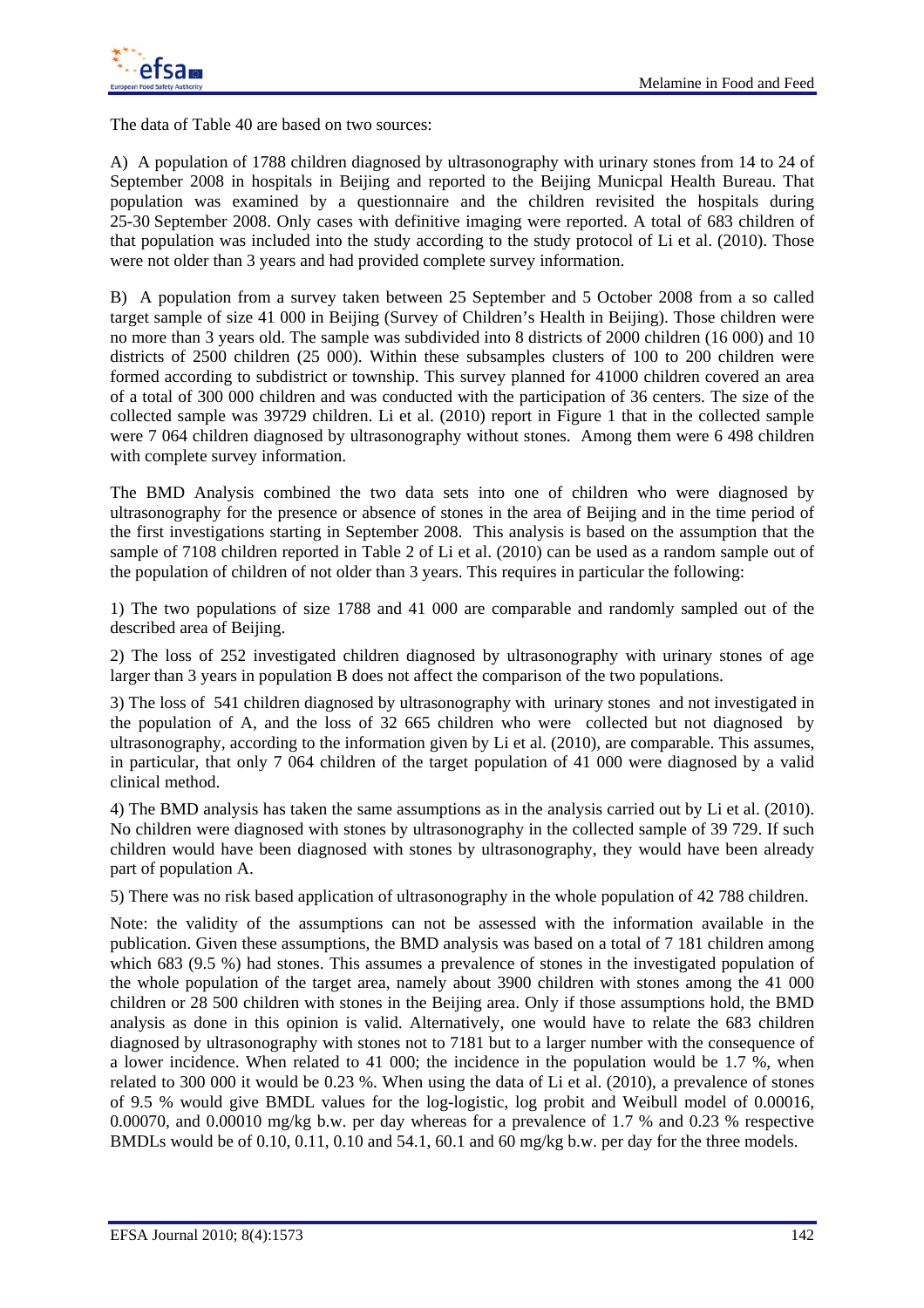# **References**

- NTP (National Toxicology Programme), 1983. Carcinogenesis bioassay of melamine (CAS No. 108- 78-1) in F344/N rats and B6C3F1 mice (feed study). Research Triangle Park, NC, and Bethesda, MD, United States Department of Health and Human Services, Public Health Service, National Institutes of Health, National Toxicology Program (NTP Technical Report Series No. 245; NTP-81-86; NIH Publication No. 83-2501; Available from http://ntp.niehs.nih.gov/ntp/htdocs/LT\_rpts/tr245.pdf). National Toxicology Program technical Report Series. 245, 1-171.
- Li G, Jiao S, Yin X, Deng Y, Pang X and Wang Y, 2010. The risk of melamine-induced nephrolithiasis in young children starts at a lower intake level than recommended by the WHO. Pediatric Nephrology, 25, 135-141.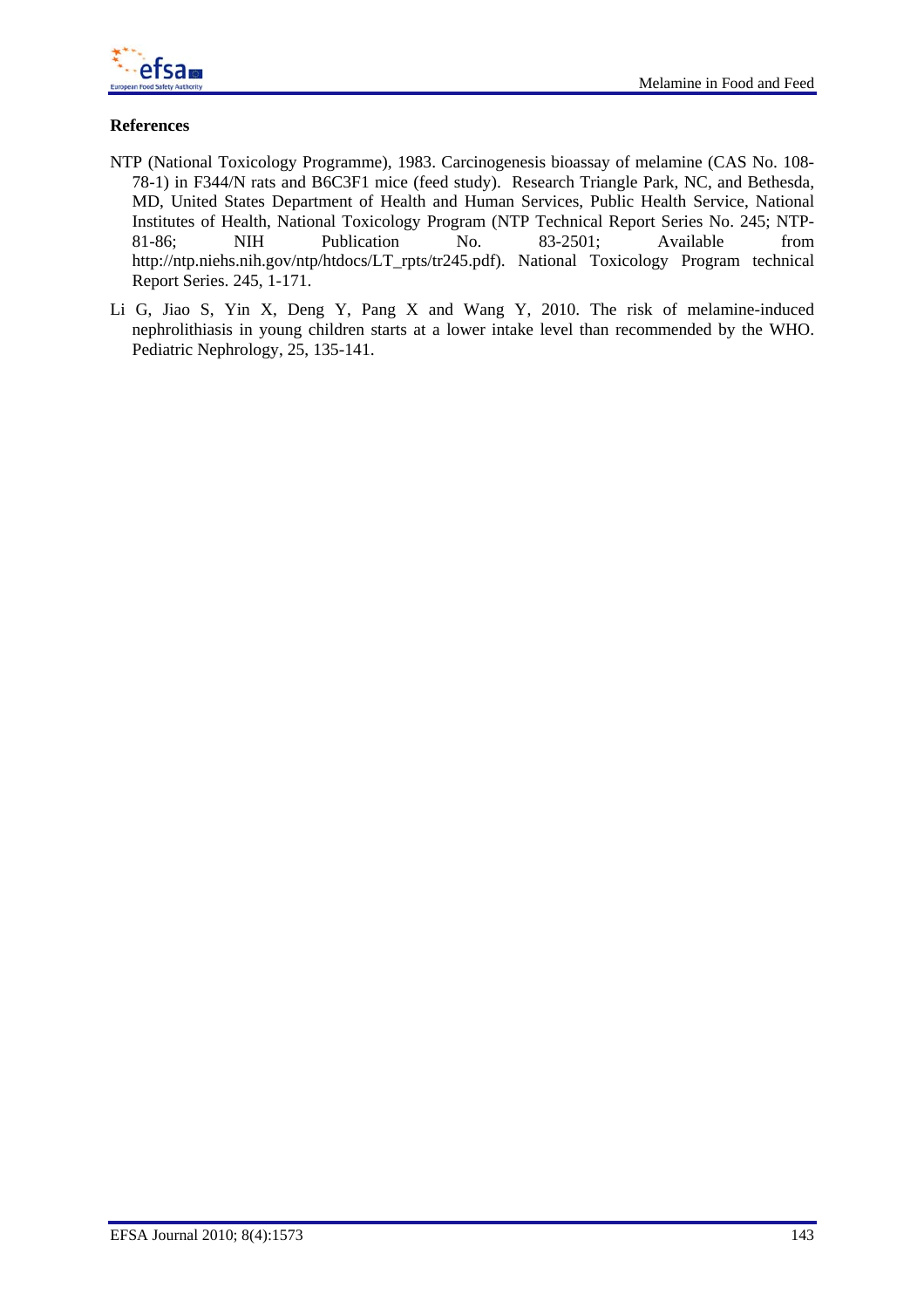# efsam

# **ABBREVIATIONS**

| AIC                 | The Akaike information criterion                                            |
|---------------------|-----------------------------------------------------------------------------|
| <b>AQSIQ</b>        | China's General Administration of Quality, Supervision, Inspection and the  |
|                     | Quarantine                                                                  |
| <b>BMD</b>          | Benchmark dose                                                              |
| <b>BMDL</b>         | Benchmark dose lower confidence limit                                       |
| <b>BMDS</b>         | Benchmark dose software                                                     |
| <b>BMR</b>          | Benchmark response level                                                    |
| <b>BPA</b>          | Bisphenol A                                                                 |
| b.w.                | Body weight                                                                 |
| <b>CEF</b>          | Panel on Food Contact Materials, Enzymes, Flavourings and Processing Aids   |
| <b>CEPE</b>         | European Council of the Producers and Importers of Paints, Printing Inks &  |
|                     | Artists' colours                                                            |
| <b>CI</b>           | Confidence interval                                                         |
| <b>CIAA</b>         | Confederation of the food and drink industries of the EU                    |
| Clren               | Renal clearance                                                             |
| $C_{max}$           | Maximum concentration                                                       |
| <b>CONTAM Panel</b> | Panel on Contaminants in the Food Chain                                     |
| <b>DAD</b>          | Diode array detection                                                       |
| EC                  | <b>European Commission</b>                                                  |
| <b>EFSA</b>         | European Food Safety Authority                                              |
| <b>ELISA</b>        | Enzyme-linked immunosorbent assay                                           |
| Empac               | <b>European Metal Packaging</b>                                             |
| <b>EPA</b>          | U.S. Environmental Protection Agency                                        |
| <b>ESR</b>          | <b>Existing Substances Regulation</b>                                       |
| EU                  | European Union                                                              |
| <b>FAPAS</b>        | Food analysis performace assessment scheme                                  |
| <b>FCM</b>          | Food contact materials                                                      |
| <b>FDA</b>          | Food and Drug Administration                                                |
| FhILV               | Fraunhofer-Institut für Verfahrenstechnik und Verpackung                    |
| <b>FTIR</b>         | Scanning electron microscopy and infrared spectroscopy                      |
| GC                  | Gas chromatography                                                          |
| GC-MS               | Gas chromatography coupled to mass spectrometry                             |
| GI                  | Gastrointestinal                                                            |
| HC <sub>1</sub>     |                                                                             |
|                     | Hydrochloric acid                                                           |
| <b>HPLC-UV</b>      | High-performance liquid chromatography – ultraviolet                        |
| <b>IARC</b>         | International Agency for Research on Cancer<br><b>Institute of Medicine</b> |
| <b>IOM</b>          |                                                                             |
| i.p.                | intraperitoneal                                                             |
| <b>ISAN</b>         | Institute of Food Science and Nutrition                                     |
| i.v.                | Intravenous                                                                 |
| <b>JIG</b>          | Joint industry group                                                        |
| <b>JMPR</b>         | Joint FAO/WHO Meetings on Pesticide Residues                                |
| <b>JRC</b>          | Joint research Centre                                                       |
| Ka                  | Rate of gastric absorption                                                  |
| Kd                  | Dissociation constant                                                       |
| Kst                 | Rate of gastric emptying                                                    |
| LB                  | Lower bound                                                                 |
| LC-MS               | Liquid chromatography coupled to mass spectrometry                          |
| LC-MS/MS            | Liquid chromatography coupled to tandem mass spectrometry                   |
| LC-UV               | Liquid chromatography ultraviolet                                           |
| $LD_{50}$           | Lethal dose – the dose required to kill half the members of a tested animal |
|                     | population                                                                  |